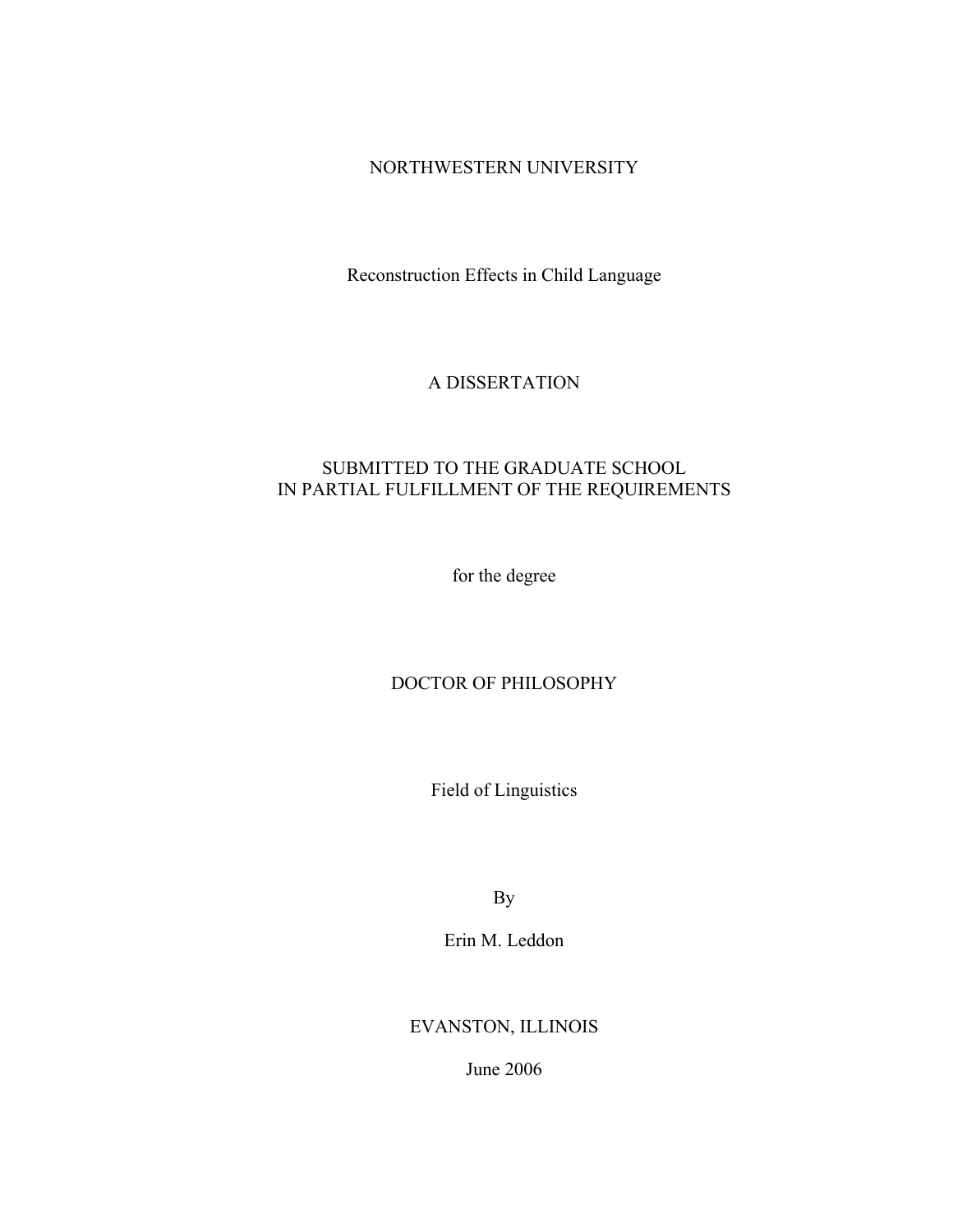© Copyright by Erin M. Leddon 2006 All Rights Reserved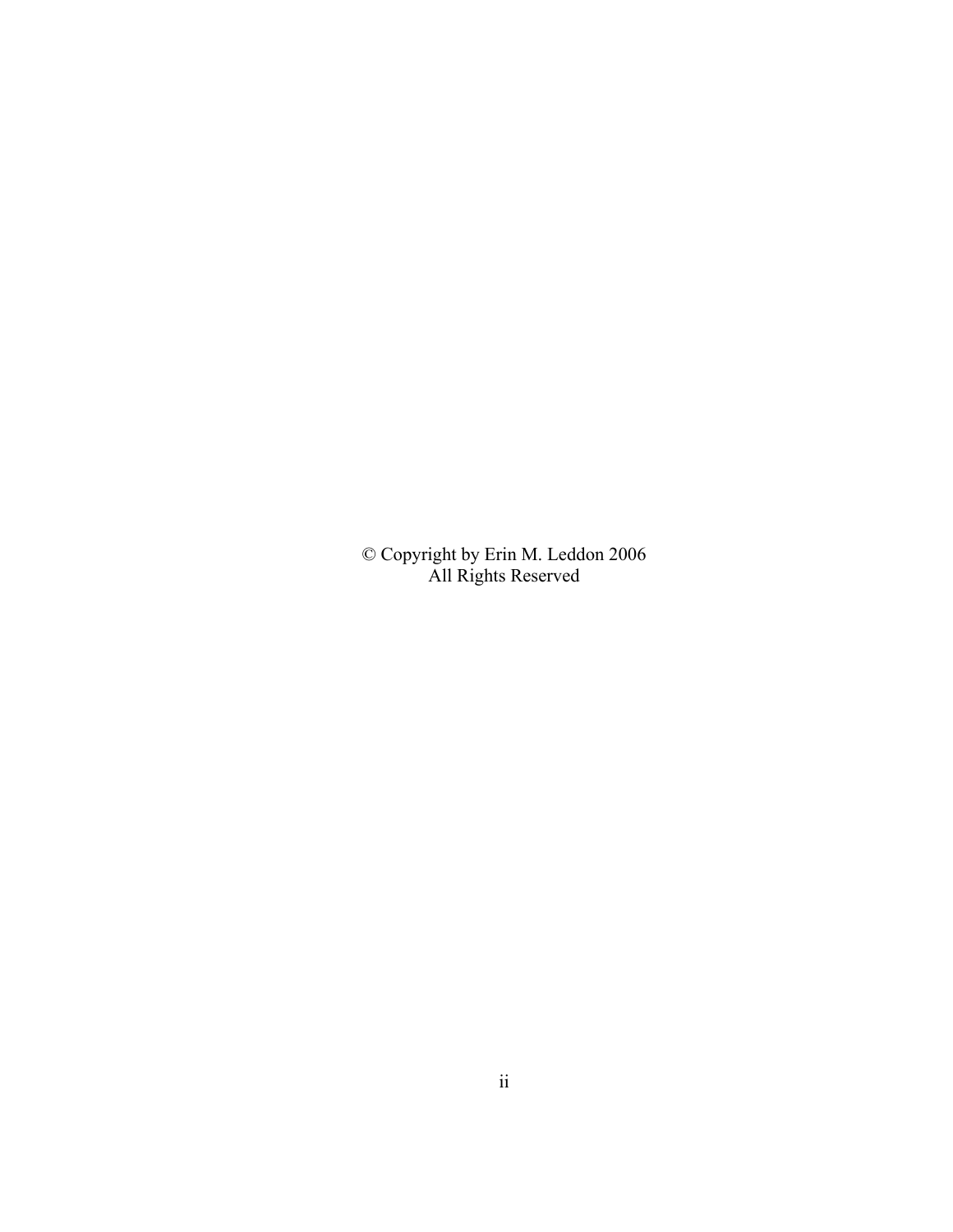### **ABSTRACT**

#### Reconstruction Effects in Child Language

## Erin M. Leddon

A central question of theoretical linguistics is how children develop a grammar consisting of abstract syntactic representations and computations. Especially problematic are grammatical operations not apparent in the surface form of children's input, like *reconstruction*, the mechanism by which a syntactically moved constituent is interpreted in its pre-movement position. Reconstruction effects vary across syntactic environments, creating a complex system for language-learners to acquire. Nevertheless, the current study reveals that four-year-old children have adult-like knowledge of reconstruction, despite lacking direct evidence for it. Moreover, in cases where children appear to differ from adults, their differences are best attributed to distinct parsing mechanisms, and not disparities in competence.

 This study uses the Truth Value Judgment (Crain & Thornton, 1998) and Questions After Stories Tasks (de Villiers & Roeper, 1996) to compare children's and adults' knowledge of reconstruction where movement interacts with binding theory (Chomsky, 1981, 1986). For example, 'himself' in (1a) is bound by 'John,' which is possible only when interpreted in its reconstructed position. Similarly, coreference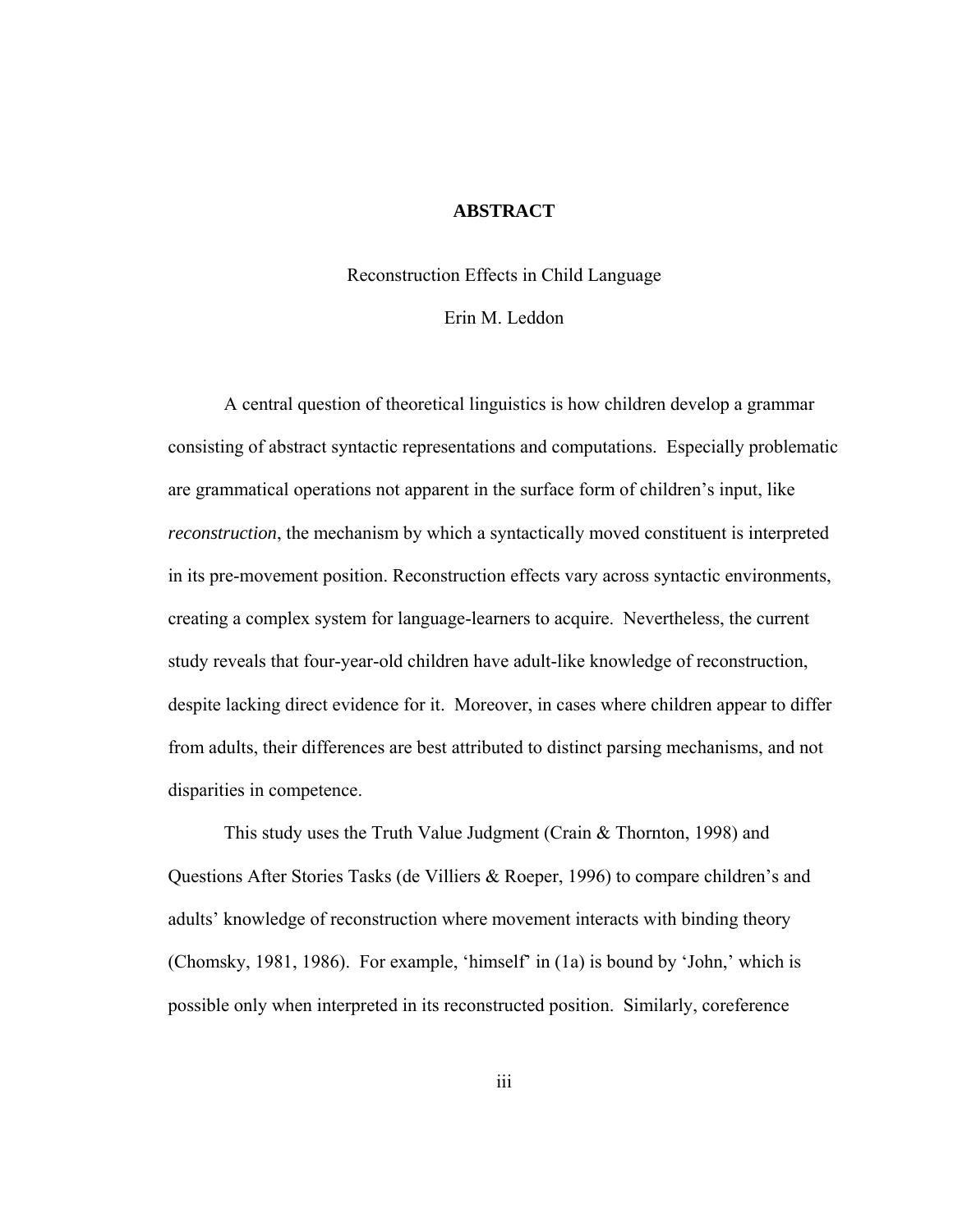between 'he' and 'John' is ungrammatical in (1b), as reconstruction results in a Principle C violation:

(1) a. Bill<sub>i</sub> knew [how proud of himself\* $_{i/ij}$ ]<sub>k</sub> John<sub>i</sub> was t<sub>k</sub>.

b. Bill<sub>i</sub> knew [how proud of John<sub>i</sub>]<sub>k</sub> he<sub>i/\*j</sub> was t<sub>k</sub>.

While obligatory for moved predicates, reconstruction for moved arguments appears to behave differently for Principles A versus C. Reconstruction is optional for Principle A (2a), but is apparently obligatory for Principle C (2b):

(2) a. Bill<sub>i</sub> knew [which picture of himself<sub>i/j</sub>]<sub>k</sub> John<sub>i</sub> liked t<sub>k</sub>.

b. Bill<sub>i</sub> knew [which picture of John<sub>i</sub>]<sub>k</sub> he<sub>i/\*j</sub> liked t<sub>k</sub>.

A series of experiments explores these asymmetries, revealing that children's grammars do include reconstruction. Like adults, children obligatorily reconstruct moved predicates. They likewise demonstrate a predicate/argument asymmetry, consistently failing to reconstruct moved arguments in both Principles A and C environments (adults actually reconstruct optionally in both). Children persist with a surface interpretation because they have difficulty revising their initial parse (Trueswell, Sekerina, Hill, & Logrip, 1999): the parser thus obscures children's knowledge. However, despite the lack of sentences revealing it in child-directed speech, we find four-year-olds to have successfully acquired complex knowledge of reconstruction.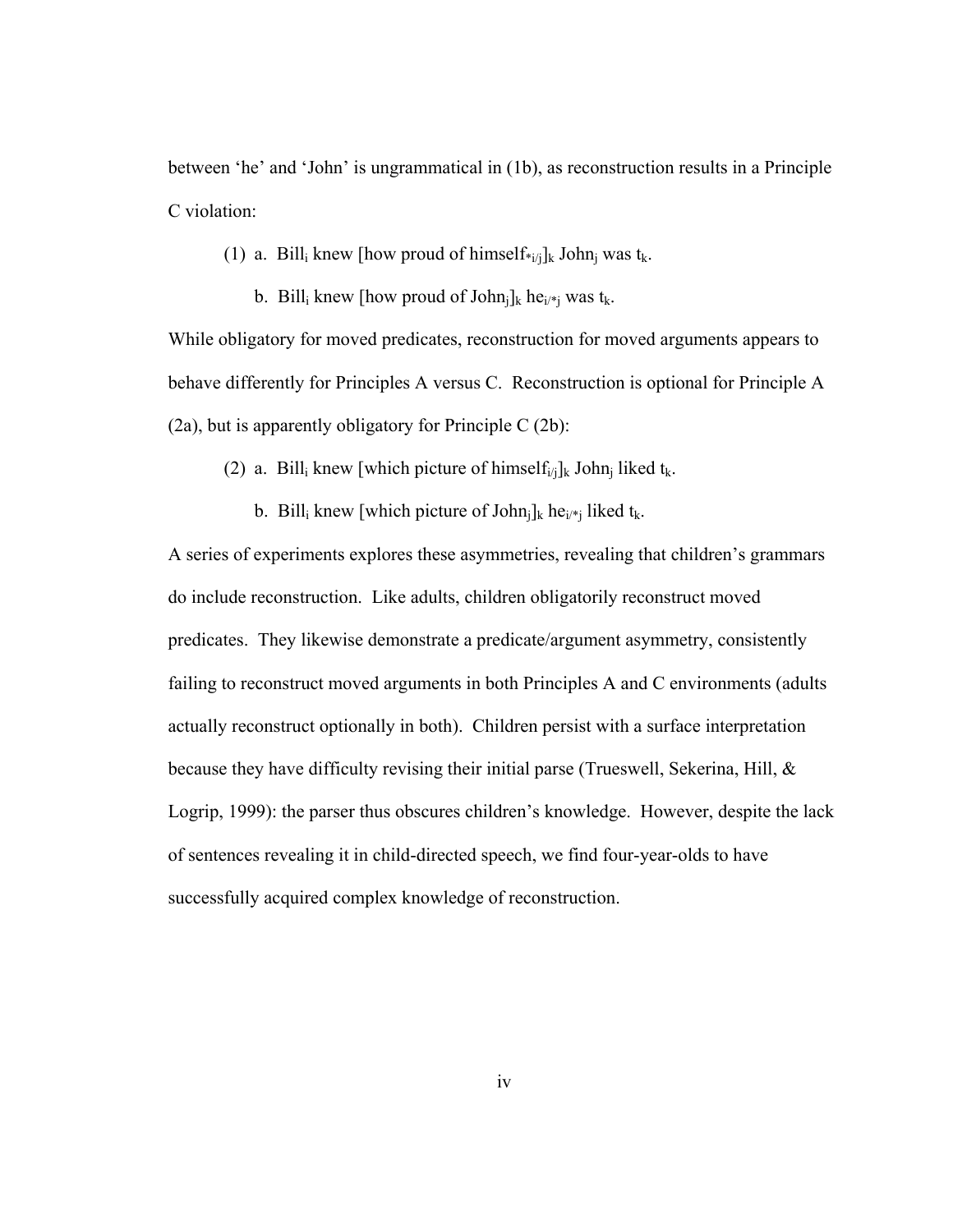### **ACKNOWLEDGMENTS**

 I have anticipated writing the acknowledgments section of my dissertation since I was a beginning graduate student, but I never could have anticipated the extent of the gratitude I feel today to the many people who have helped me get here. I feel very lucky to have had such a strong network of support from my committee members, the Northwestern Linguistics department, friends, and family during my years in graduate school. Without them, this dissertation would not have been possible.

 First and foremost, I would like to thank my committee members: Jeff Lidz, Chris Kennedy, Sandy Waxman, and at the last minute, Janet Pierrehumbert. I feel honored to have been the first of Jeff's students for whom he served as committee chair. It would be impossible to count the many hours he spent discussing this work with me, and I never failed to leave a meeting with him feeling more positive and energized about the project than when I entered. It was his contagious enthusiasm when teaching syntax and acquisition courses that sparked my interest in this field, just as I was starting graduate school. I could not have hoped for a better advisor.

 I likewise feel lucky to have had such wonderful mentors in Chris and Sandy. In addition to being a helpful catalyst as I started my dissertation work, Chris also helped me to focus my theoretical argumentation at a crucial point during my writing. He is an excellent teacher, and I found myself referring back to notes from classes he had taught years earlier several times during my writing. He also provided me with the opportunity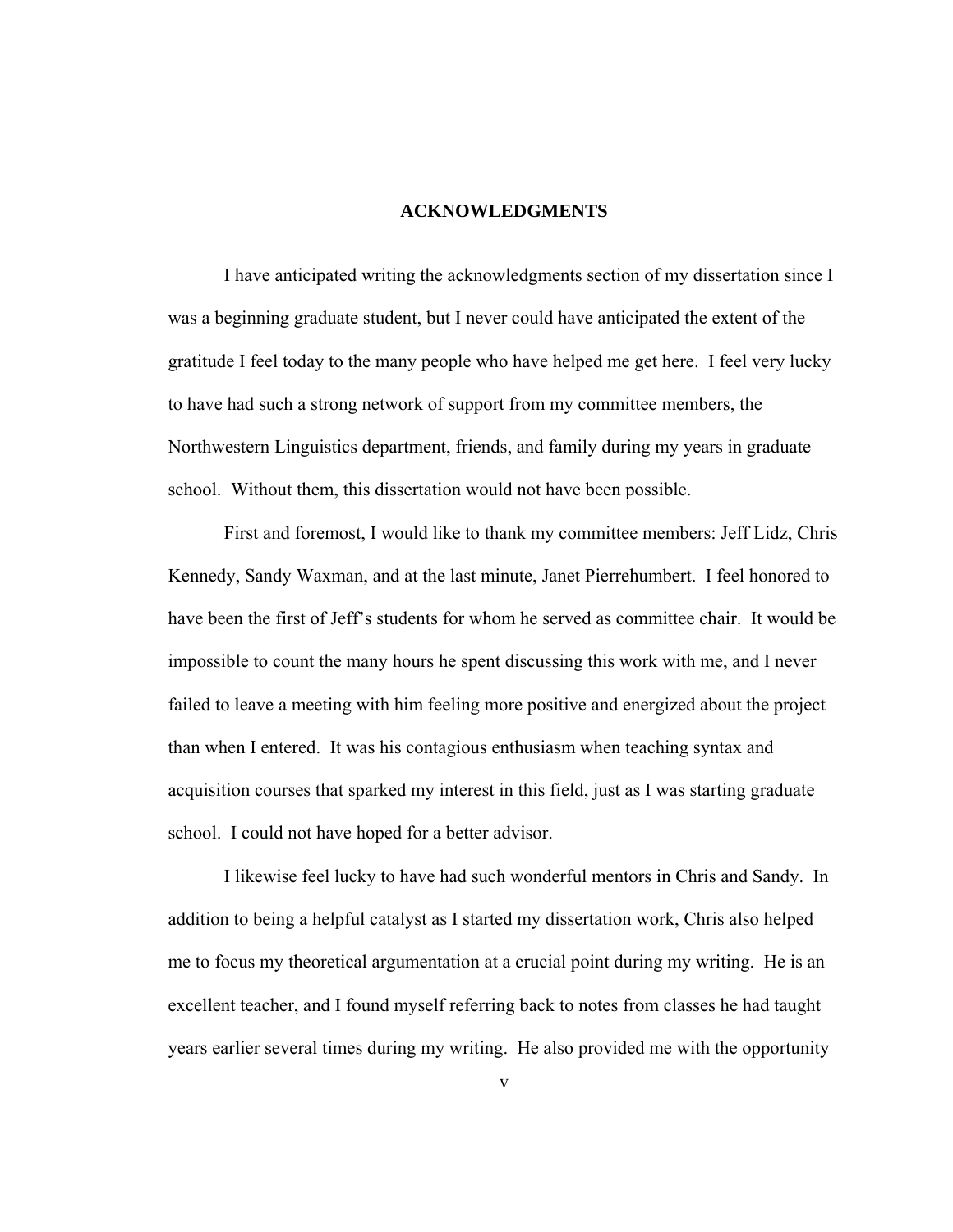to spend a semester as a visiting student at MIT while he was teaching there, which was an invaluable complement to my education at Northwestern. Coming from the field of developmental psychology, Sandy provided a welcome perspective on this work from outside linguistics. With her help and guidance I began to learn to discuss my work in terms that would make it relevant for anyone interested in cognitive science, and not just linguists. With her boundless energy and enthusiasm, she never fails to find more interesting research avenues for me to pursue. I look forward to continuing my academic career as a postdoc in her lab.

 I owe a deep debt of gratitude to those in the Northwestern Linguistics department who made my graduate education so rewarding. The close relationship between students and faculty created an ideal environment for study, and a pleasant experience outside of the classroom as well. I want to thank the many fine teachers I had early on: Janet Pierrehumbert, Gregory Ward, Ann Bradlow, Katy Carlson, and of course Jeff, Chris, and Sandy. Most of all I am grateful to all of my fellow students, especially Jessica Hicks, Ann Bunger, Kristen Syrett, Josh Viau, Elisa Sneed, Lewis Gebhardt, and James German. Their feedback on the many presentations of this work they heard over the past two years was invaluable. More importantly, I consider myself lucky to count them all as friends; Jessica especially has been at my side since our first visit to Northwestern as prospective students, and I never could have survived graduate school without her.

 This project also benefited from the energy and dedication of those who helped me in running my experiments. I was fortunate to run many child participants through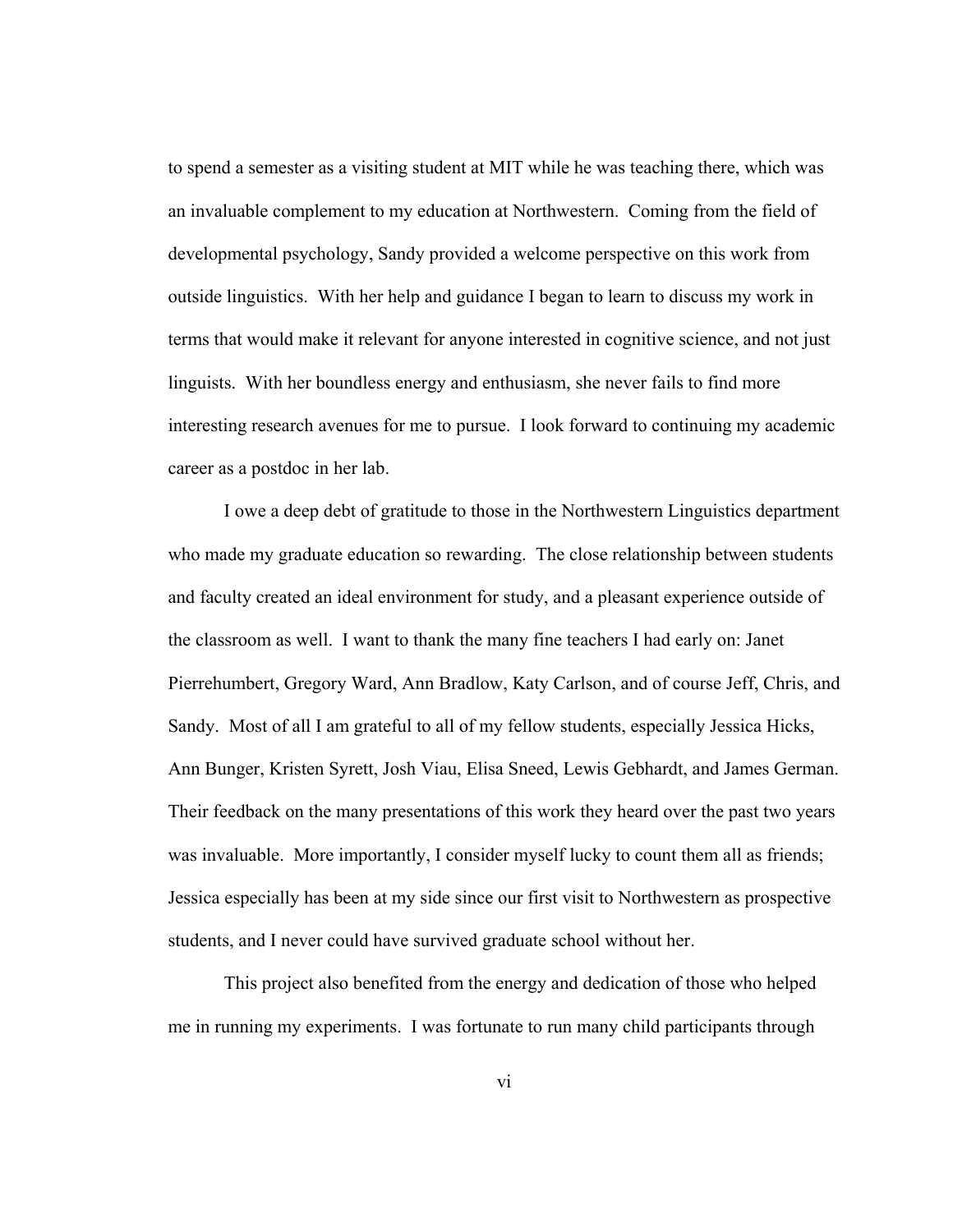the Project on Child Development at Northwestern, where Irena Braun's organizational skills made a potentially chaotic space filled with children and lab assistants into a smoothly running machine. I thank all of the children who participated in my studies, those at Northwestern and the Northbrook Community Nursery School, whose staff was so accommodating. My tireless "puppet" experimenters were immensely helpful and made running the experiments such fun: Josh Viau, Kristen Syrett, Evan Bradley, Anne Gooch, Jessica Mershon, and especially Carol Sweeney, who spent the better part of early 2005 sitting beside me with an Elmo puppet.

Finally, I would have never had the courage to leave the working world and return to school had it not been for the support of my wonderful friends and family. My parents taught me long ago the value of education and importance of pursuing my academic goals, and they always found a way to encourage me every step along the way. I want to thank my brothers Matt and Mark, who I could always count on to provide comic relief and easy conversation when I needed it most. My friends, especially Julie, Carolyn, and Nancy, were endlessly supportive, and gave me a much-needed outlet outside of school. I was lucky to marry into a wonderful family during graduate school, and their support and pride in my accomplishments makes finishing all the more rewarding. Finally, I thank my husband Michael, who encouraged me to find a field I was passionate about long before I even knew what linguistics was. His love and patience over the past five and a half years have sustained me throughout graduate school. This dissertation is dedicated to him.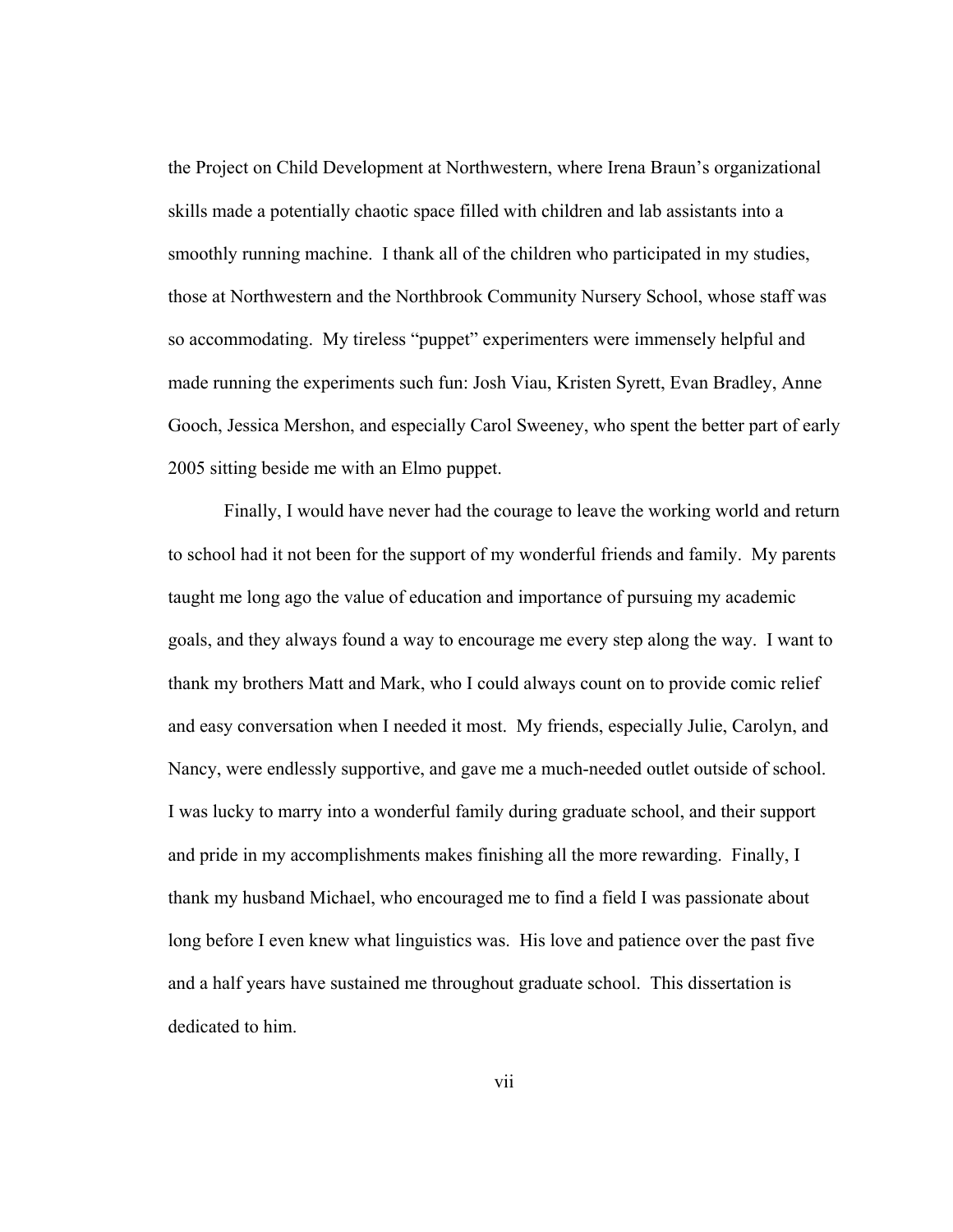# **TABLE OF CONTENTS**

| <b>ABSTRACT</b>                                                                                                                                                      | iii                                                 |
|----------------------------------------------------------------------------------------------------------------------------------------------------------------------|-----------------------------------------------------|
| <b>ACKNOWLEDGMENTS</b>                                                                                                                                               | V                                                   |
| <b>LIST OF TABLES</b>                                                                                                                                                | $\overline{X}$ <sup><math>\overline{1}</math></sup> |
| <b>LIST OF FIGURES</b>                                                                                                                                               | xii                                                 |
| <b>CHAPTER 1</b>                                                                                                                                                     | 1                                                   |
| 1.1. Introduction and Background                                                                                                                                     | $\overline{2}$                                      |
| 1.2. Analyses of Reconstruction<br>1.2.1. History of Reconstruction<br>1.2.2. Semantic Reconstruction                                                                | 6<br>9<br>20                                        |
| 1.3. Acquisition of Binding Theory                                                                                                                                   | 23                                                  |
| 1.4. Acquisition of Reconstruction<br>1.4.1. Reconstruction and Scopally Ambiguous Sentences<br>1.4.2. Reconstruction and Binding Theory<br>1.4.3. The Current Study | 28<br>29<br>30<br>32                                |
| 1.5. Summary                                                                                                                                                         | 33                                                  |
| <b>CHAPTER 2</b>                                                                                                                                                     | 38                                                  |
| 2.1. Experiment 1<br>2.1.1. Method and Design<br>2.1.2. Results<br>2.1.3. Discussion                                                                                 | 39<br>42<br>48<br>50                                |
|                                                                                                                                                                      |                                                     |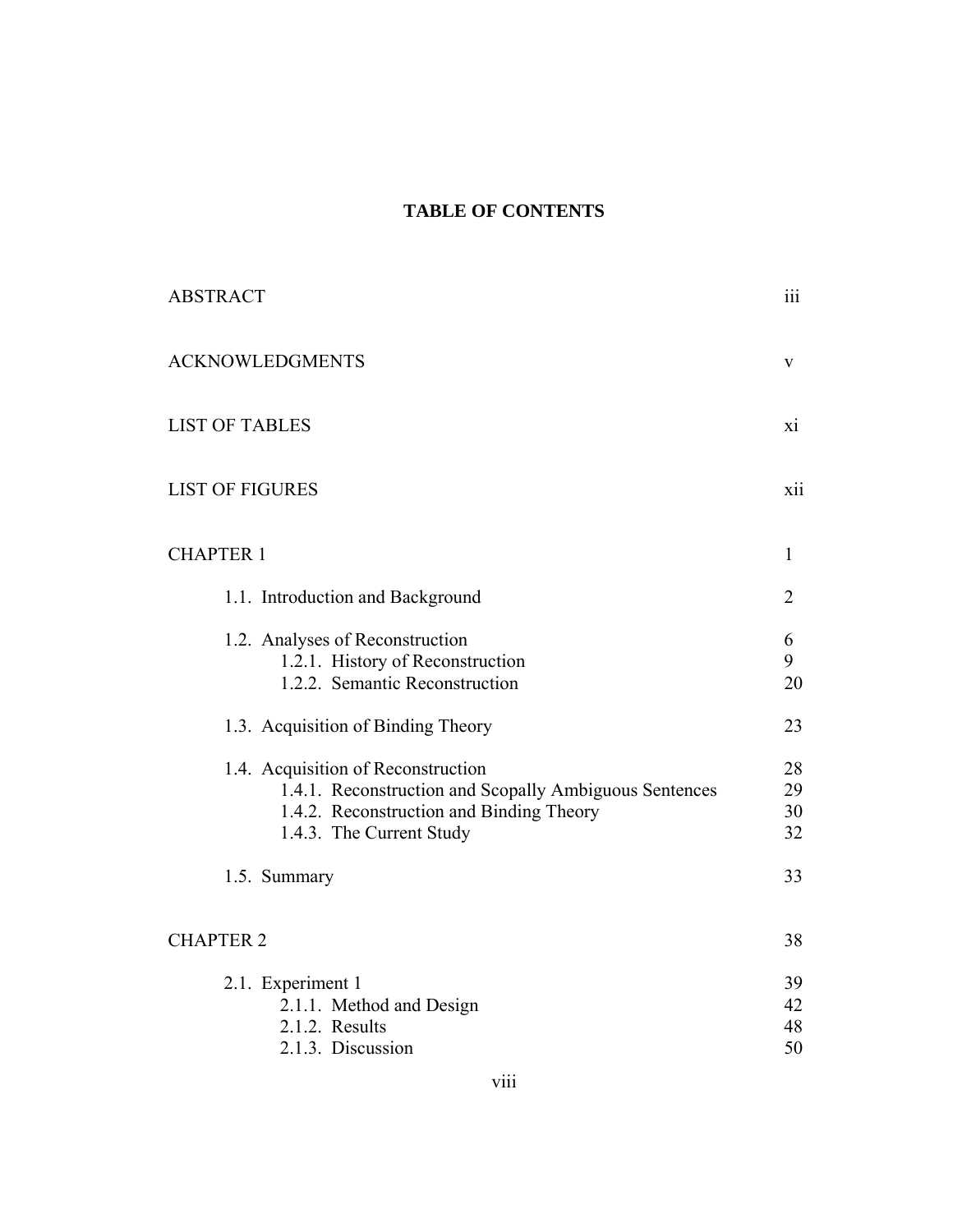| 2.2. Experiment 2                               | 51  |
|-------------------------------------------------|-----|
| $2.2.1.$ Design                                 | 53  |
| 2.2.2. Results                                  | 58  |
| 2.2.3. Discussion                               | 61  |
| 2.3. Experiment 3                               | 67  |
| 2.3.1. Method and Design                        | 71  |
| 2.3.2. Results                                  | 73  |
| 2.3.3. Discussion                               | 75  |
| 2.4. Experiment 4                               | 76  |
| 2.4.1. Method and Design                        | 77  |
| 2.4.2. Results                                  | 81  |
| 2.4.3. Discussion                               | 85  |
| 2.5. Summary and Open Questions                 | 89  |
| <b>CHAPTER 3</b>                                | 93  |
| 3.1. Experiment 5                               | 98  |
| 3.1.1. Method and Design                        | 103 |
| 3.1.2. Results                                  | 109 |
| 3.1.3. Discussion                               | 112 |
| 3.2. Experiment 6                               | 115 |
| 3.2.1. Method and Design                        | 120 |
| 3.2.2. Results                                  | 123 |
| 3.2.3. Discussion                               | 124 |
| 3.3 Theoretical Analysis of Results             | 125 |
| 3.3.1. Argument/Adjunct Asymmetry               | 125 |
| 3.3.2. Copy Theory of Movement                  | 133 |
| 3.3.2.1. Chomsky (1993)                         | 134 |
| 3.3.2.2. Fox (1999, 2002)                       | 138 |
| 3.3.3. Rule I                                   | 148 |
| 3.3.4. Predicate/Argument Asymmetry             | 153 |
| 3.3.4.1. Referentiality                         | 153 |
| 3.3.4.2. Syntactic Accounts                     | 156 |
| 3.3.4.3. Referentiality and the Current Results | 158 |
| 3.3.5. Processing                               | 171 |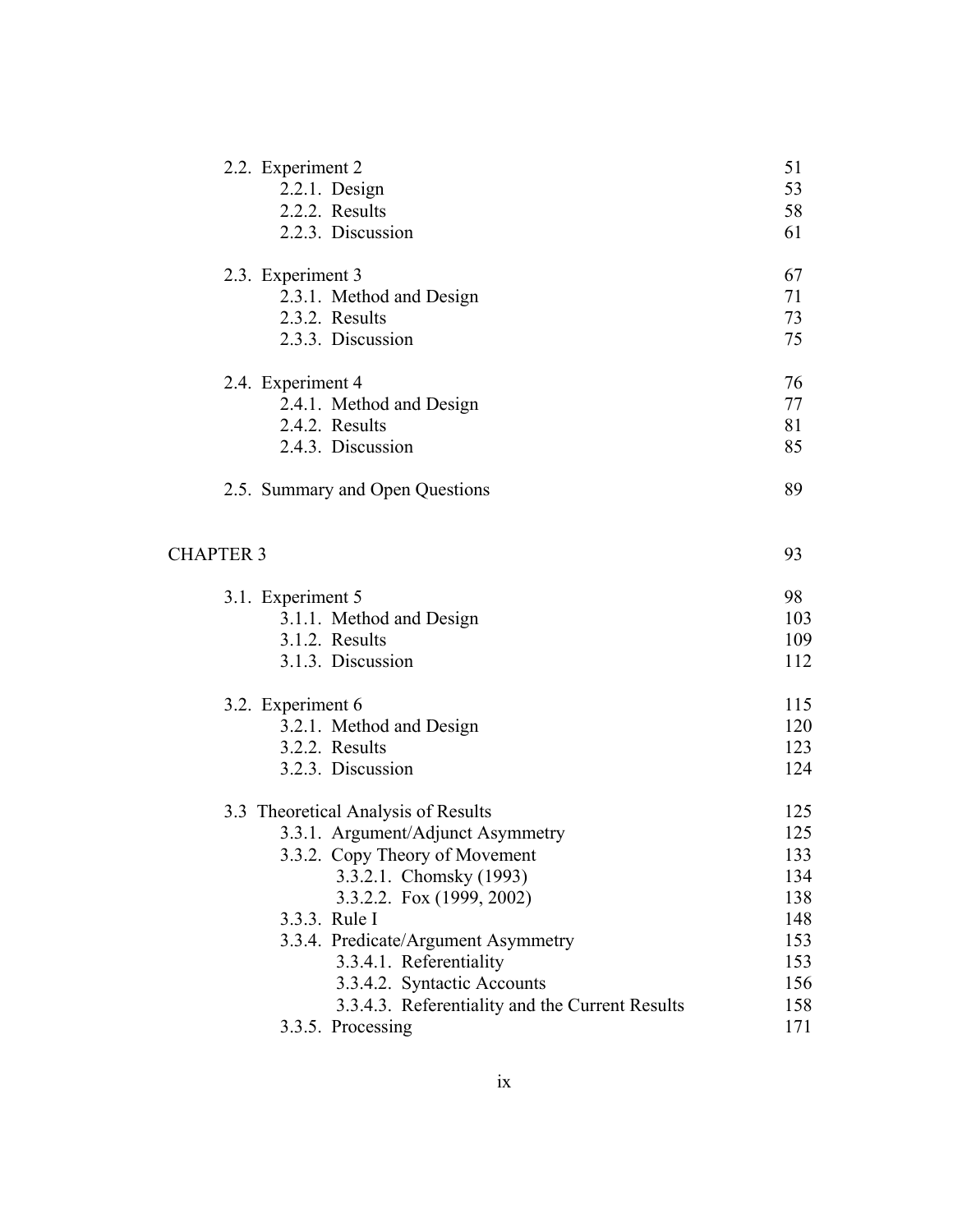| 3.4. Summary and Open Questions                                                                                                                                                                                | 183                             |
|----------------------------------------------------------------------------------------------------------------------------------------------------------------------------------------------------------------|---------------------------------|
| <b>CHAPTER 4</b>                                                                                                                                                                                               | 187                             |
| 4.1. Corpus Study<br>4.1.1. Method<br>4.1.2. Results                                                                                                                                                           | 188<br>189<br>190               |
| 4.2. Discussion of Learning<br>4.2.1. Movement<br>4.2.2. Reconstruction                                                                                                                                        | 192<br>192<br>197               |
| 4.3. Summary                                                                                                                                                                                                   | 209                             |
| <b>CHAPTER 5</b>                                                                                                                                                                                               | 214                             |
| <b>REFERENCES</b>                                                                                                                                                                                              | 222                             |
| <b>APPENDICES</b>                                                                                                                                                                                              | 233                             |
| A. Experiment 1 Test Items and Fillers<br>B. Experiment 2 Test Items and Fillers<br>C. Experiment 3 Test Items and Fillers<br>D. Experiment 4 Test Items and Fillers<br>E. Experiment 5 Test Items and Fillers | 233<br>235<br>237<br>238<br>240 |
| <b>VITA</b>                                                                                                                                                                                                    | 242                             |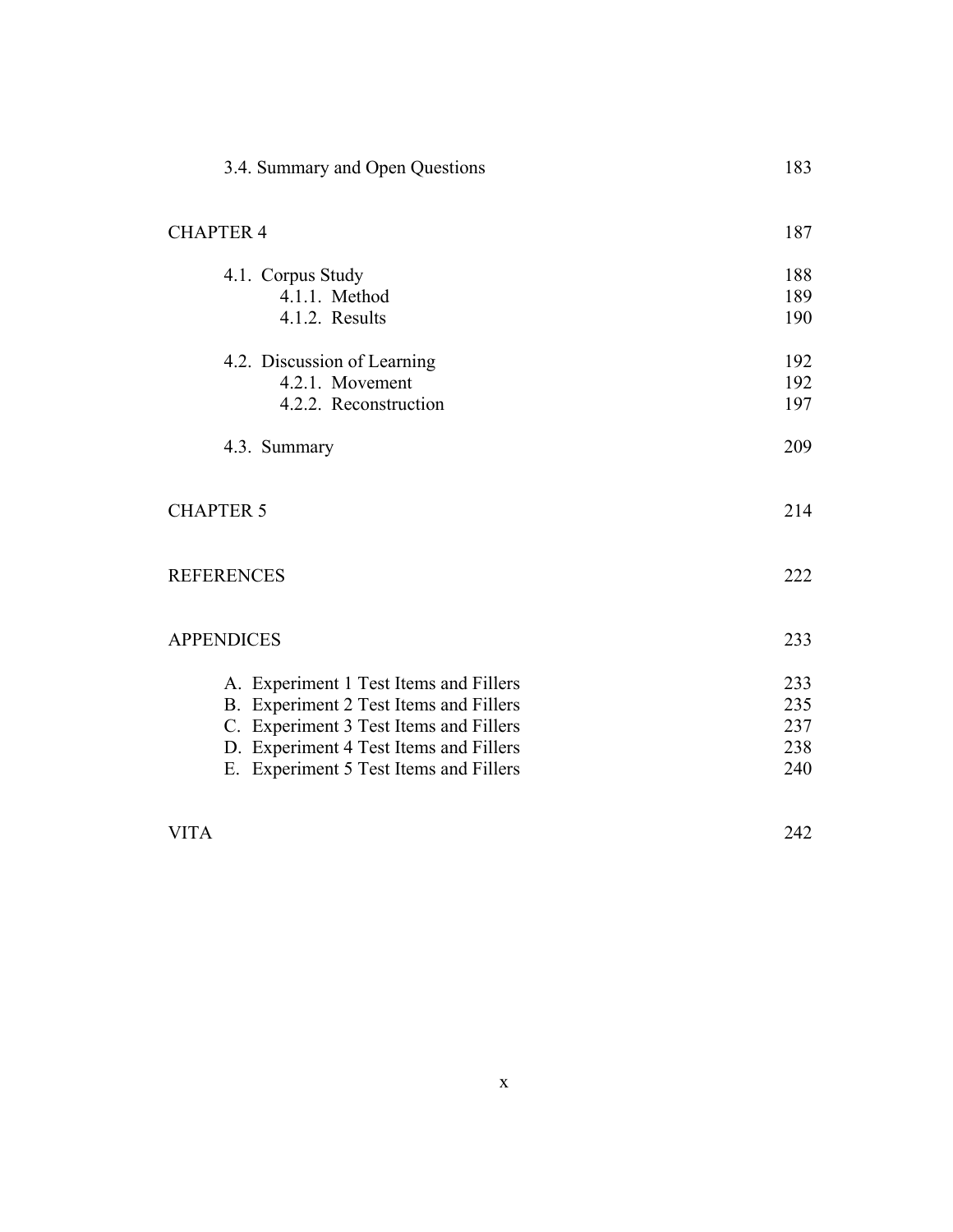# **LIST OF TABLES**

| Table 1. | Predicted Judgments for Experiment 5 | 109. |
|----------|--------------------------------------|------|
| Table 2. | Corpus Search Results                | 191  |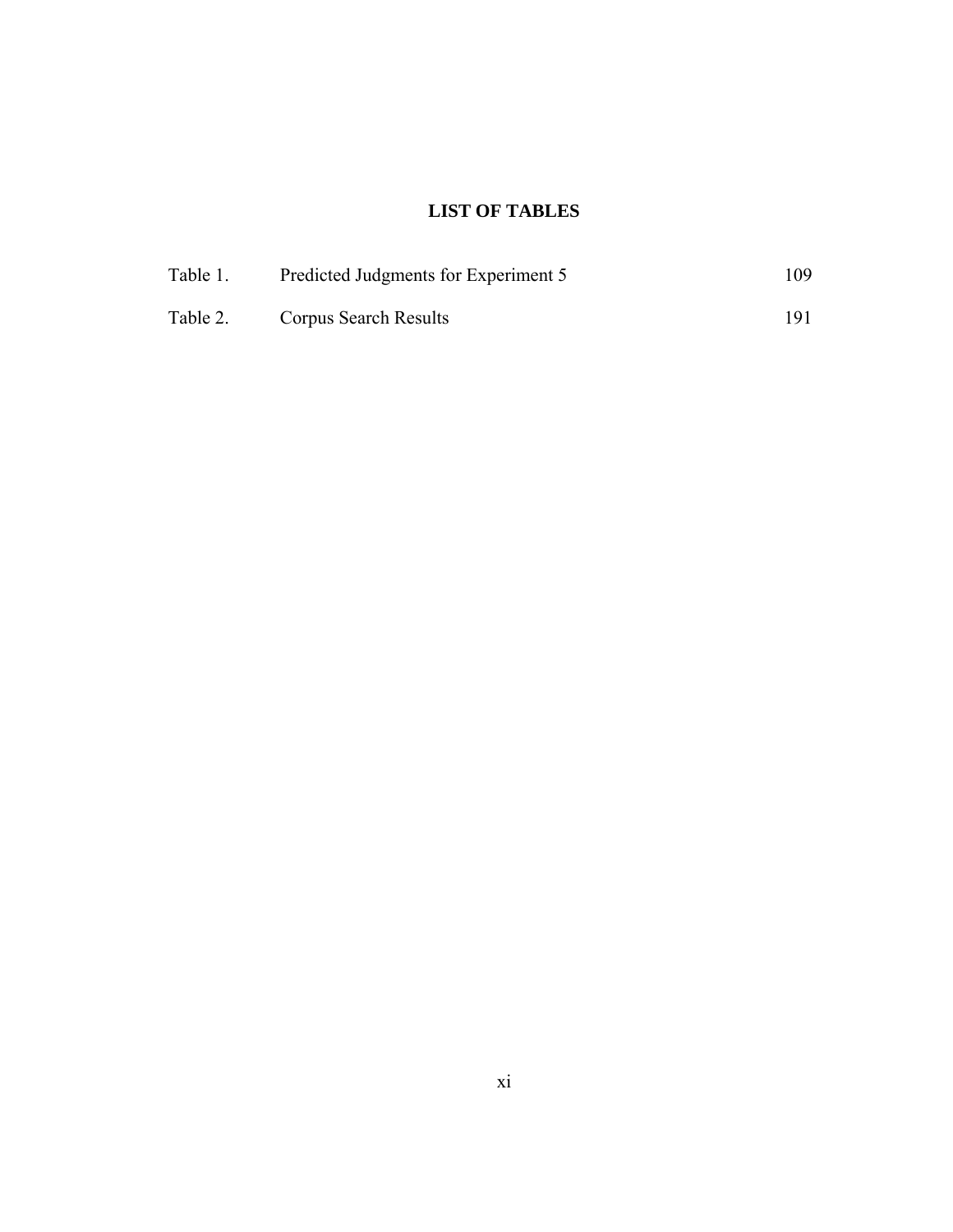# **LIST OF FIGURES**

| Figure 1. | <b>Experiment 1 Results</b>                                                      | 50  |
|-----------|----------------------------------------------------------------------------------|-----|
| Figure 2. | <b>Experiment 2 Results</b>                                                      | 60  |
| Figure 3. | <b>Experiment 3 Results</b>                                                      | 74  |
| Figure 4. | <b>Experiment 4 Results</b>                                                      | 82  |
| Figure 5. | Experiment 4 Results: Assignment of Coreference for<br><b>Argument Questions</b> | 83  |
| Figure 6. | Experiment 4 Results: Argument Question Item Analysis                            | 84  |
| Figure 7. | <b>Experiment 5 Results</b>                                                      | 111 |
| Figure 8. | Experiment 6 Results: Item Analysis                                              | 124 |
|           |                                                                                  |     |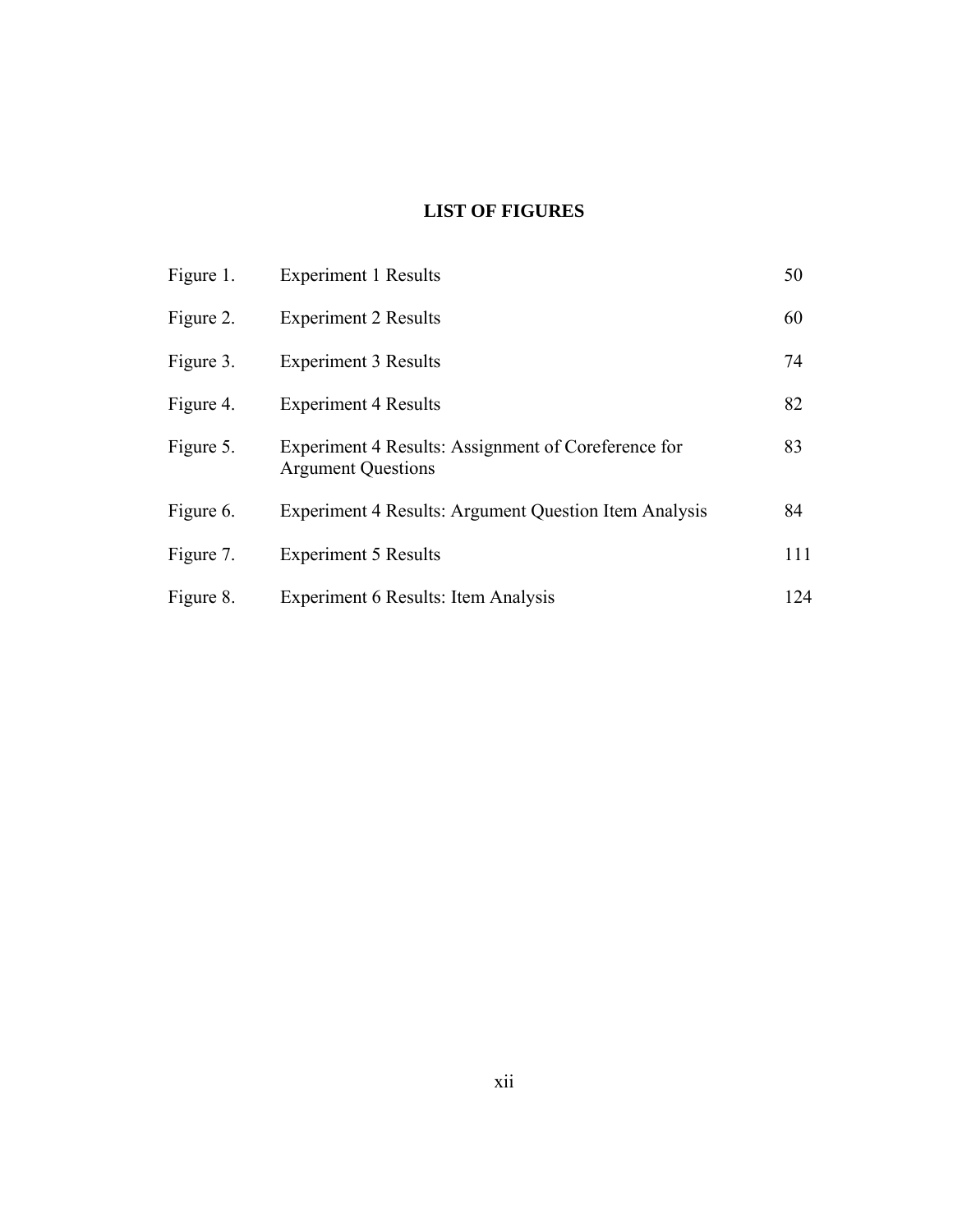### **CHAPTER 1**

 One of the central questions in the study of language acquisition is how children so rapidly develop a complex grammar that encompasses knowledge of sentence types they may never have been previously exposed to. That children are able to interpret such sentences leads to the widely held conclusion that children at the youngest ages have an abstract symbolic system, or grammar, that goes beyond their experience in many ways. In other words, some portion of the child's grammatical knowledge must be innately specified, and therefore does not have to be gleaned from the language they hear used around them. Of course, accepting this claim opens the question of just how children project a symbolic system from their experience, and what the contribution of the child is in directing that projection. The input they receive clearly plays a crucial role, as children do eventually learn the language of the speech community that surrounds them. Nevertheless, the fact that the input is almost certainly incomplete with respect to the full range of structures licensed by the adult grammar leaves a significant challenge for language-learners: how do they come to have command over structures they have never been exposed to? Likewise, while the input children do receive is clearly important, they must also be equipped to project a symbolic system and analyze the input in a way that will allow them to build the grammar of their language. In other words, just being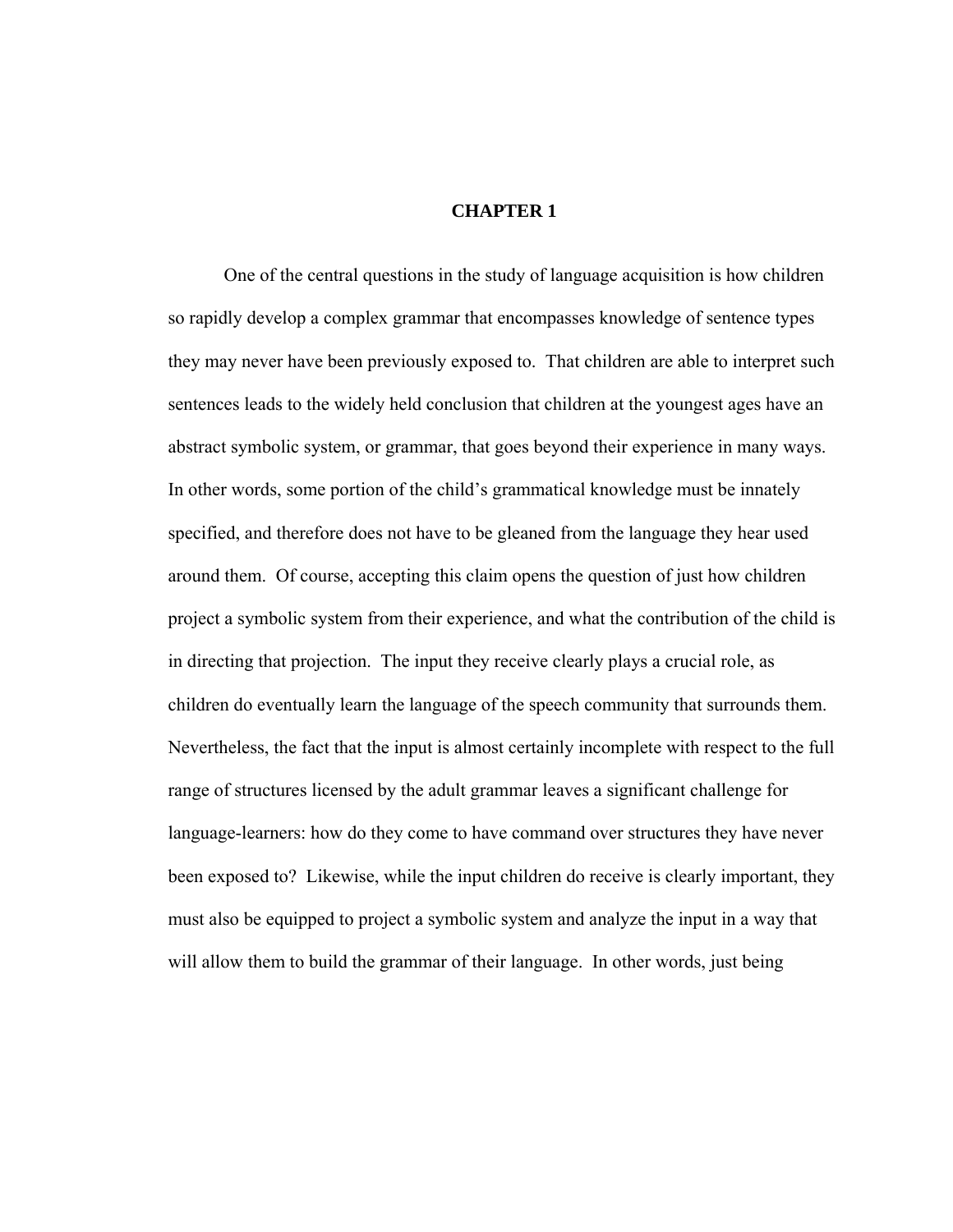exposed to certain input is no guarantee children will use it to generate the constraints appropriate to their language. So the question becomes: how might children master abstract rules of grammar not explicitly revealed in their input?

Related to this question and crucial to the current study is how children come to have adult-like command over abstract grammatical operations that are not apparent given the surface form of the sentence, even if the children have been exposed to sentences requiring such operations. In other words, much of the grammatical knowledge adults have been shown to have relies on abstract representations and manipulations of these representations. Therefore, even for learners equipped with a rich representational system, such abstract knowledge presents learners with the distinct challenge of attaining competence with respect to unobservable operations. This dissertation explores children's knowledge of one type of abstract syntactic operation, and whether their competence varies with the different grammatical environments requiring it. It includes an analysis of the input children receive that might be taken as evidence for this operation, and addresses how children might acquire the competence they demonstrate. The adult grammar is likewise explored, and evaluated along with child grammars with respect to various theoretical proposals designed to account for this phenomenon. The results of the current study in turn shed light on issues in theoretical syntax and sentence processing, as well as questions concerning the acquisition pattern for abstract grammatical operations.

### **1.1. Introduction and Background**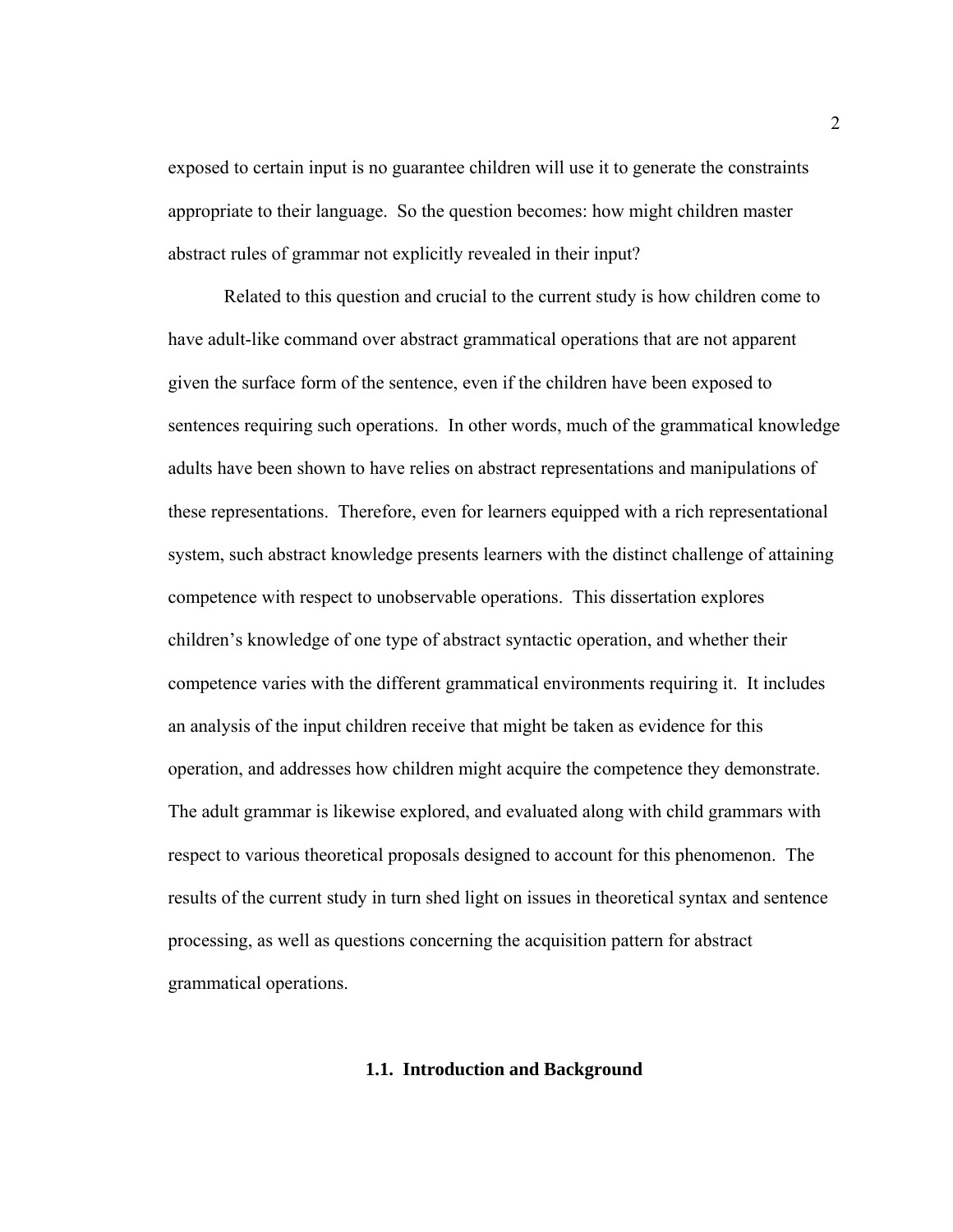In this dissertation, children's knowledge of the abstract grammatical operation *reconstruction* will be compared to adults' through a series of experiments. Reconstruction refers to the phenomenon where structures containing a constituent that has undergone syntactic movement are interpreted with respect to scopal relations or binding theory as though this movement had not taken place. As its name suggests, the term "reconstruction" derives from analyses where the movement operation is literally undone, and the moved item is moved back or "reconstructed" to its base position. Although this analysis has generally been abandoned in favor of more current accounts, the term "reconstruction" nevertheless persists. In an attempt to place distance between the phenomenon and its analysis, a more theoretically neutral term, "connectivity," which generally refers to the relationship between a moved referring expression or pronominal and its original position, can be found in the literature as well. However, as "reconstruction" is used most commonly, that is the term I will use throughout this dissertation, although this choice reflects no particular theoretical position.

An example will help illustrate reconstruction. In general terms, consider a structure where we know that the meaning of *x* interacts with the meaning of *y*. The reconstructed interpretation of *x*, where *x* is interpreted in its original (non- surface) position, is represented as follows:

## $(1)$  [ … Xpronounced … y … Xinterpreted …]

Thus we can detect whether reconstruction has occurred by observing how *x* is interpreted with respect to *y*. A concrete example is given in (2), where the interaction of the quantificational noun phrase "every horse" with negation results in ambiguity: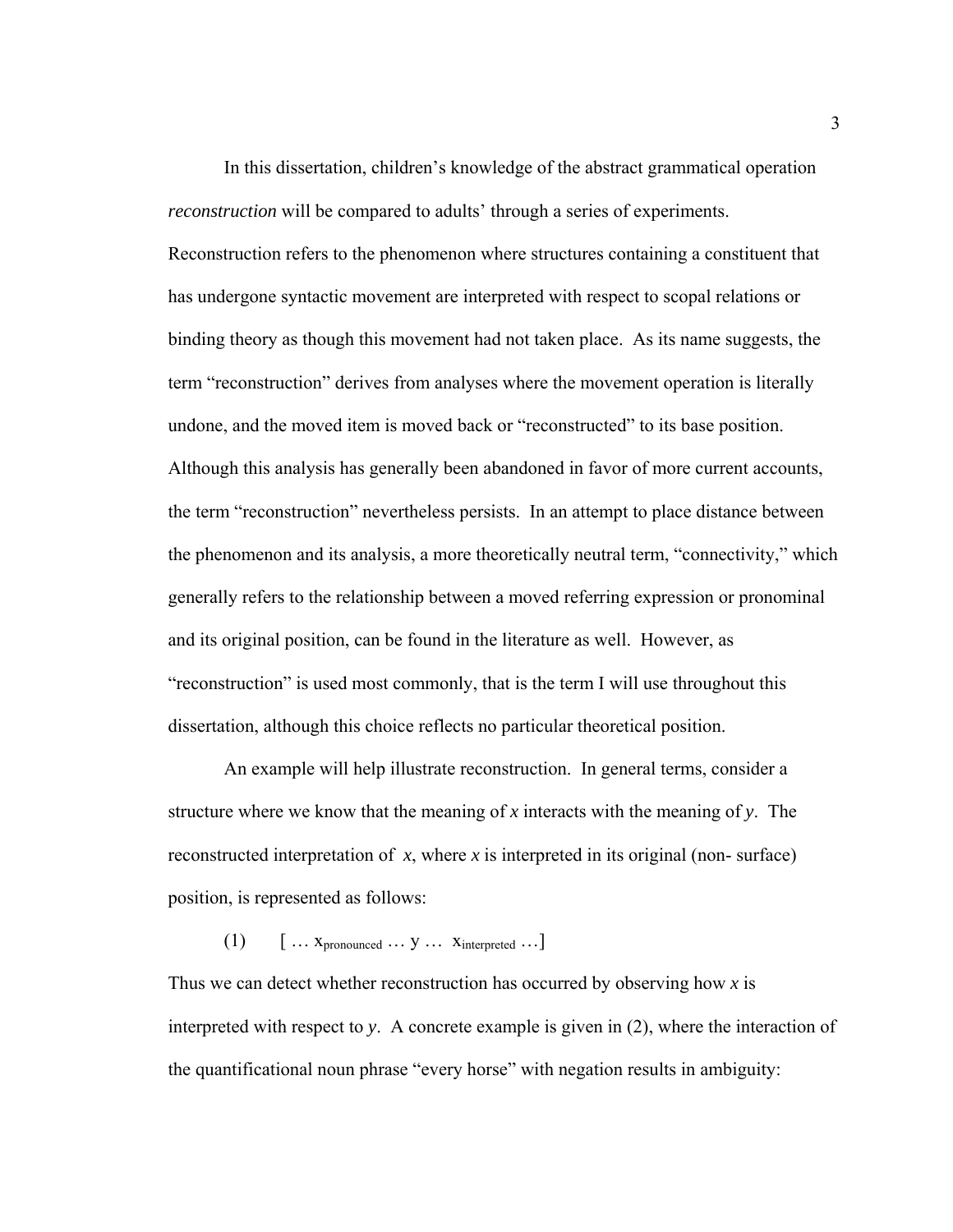- (2) Every horse didn't jump over the fence.
	- (i) None of the horses jumped over the fence.  $(EVERY > NOT)$
	- (ii) Not every horse jumped over the fence.  $(NOT > EVERY)$

The interpretation in (i) can be generated from the surface form of the sentence. In this case, "every horse" is interpreted as having scope over negation, and this is the configuration reflected in the pronounced form of the sentence, where the negative clitic is in the c-command domain of the subject<sup>[1](#page-15-0)</sup>. In contrast, the interpretation in (ii) requires "every horse" to be interpreted within the scope of negation. Despite the surface positions of the subject and negation, this reading may be straightforwardly generated via reconstruction, where the moved constituent is interpreted in its pre-movement position. Note that independent evidence suggests that in a sentence like (2), the subject "every horse" originates in the subject position of the main verb, and subsequently moves to its surface position (see McCloskey, 1997 for a review of proposals)<sup>[2](#page-15-1)</sup>:

 $\overline{a}$ 

<span id="page-15-0"></span><sup>&</sup>lt;sup>1</sup> Scopal relations depend on the c-command relation: an item takes scope over all of the elements in its ccommand domain. C-command is defined as follows: *a* c-commands *b* if and only if neither *a* nor *b* dominates the other, and the lowest branching node that dominates *a* also dominates *b*. 2

<span id="page-15-1"></span> $\mu^2$  McCloskey reviews evidence from many independent analyses supporting the Internal Subject Hypothesis (the hypothesis that subjects originate within VP and subsequently move to a higher position). One argument comes from Sportiche (1988) who notes that Quantifier Float is straightforwardly explained if the subject originates in a position lower than its surface position. For example, in (i), the quantifier "all" may appear in any of the positions in parentheses:

 <sup>(</sup>i) They (all) must (all) have (all) been (all) drinking wine.

Assuming "they all" begins as a syntactic constituent, the distribution of "all" may be explained as arising from movement of the subject "they all" to various landing points along the path of extraction. Quantifier Float results because "they" may move on its own and fail to pied-pipe the quantifier.

A second relevant argument comes from Ladusaw (1988), who notes that the scope of negation (and other sentence-level adverbs, as well as modals) is determined from its position in the surface structure of the sentence. For example, the sentences below are unambiguous, with negation taking scope only over items in its c-command domain:

<sup>(</sup>ii) a. A Fiat isn't necessarily reliable. (NOT > necessarily reliable)

b. A Fiat necessarily isn't reliable.  $(NOT > reliable)$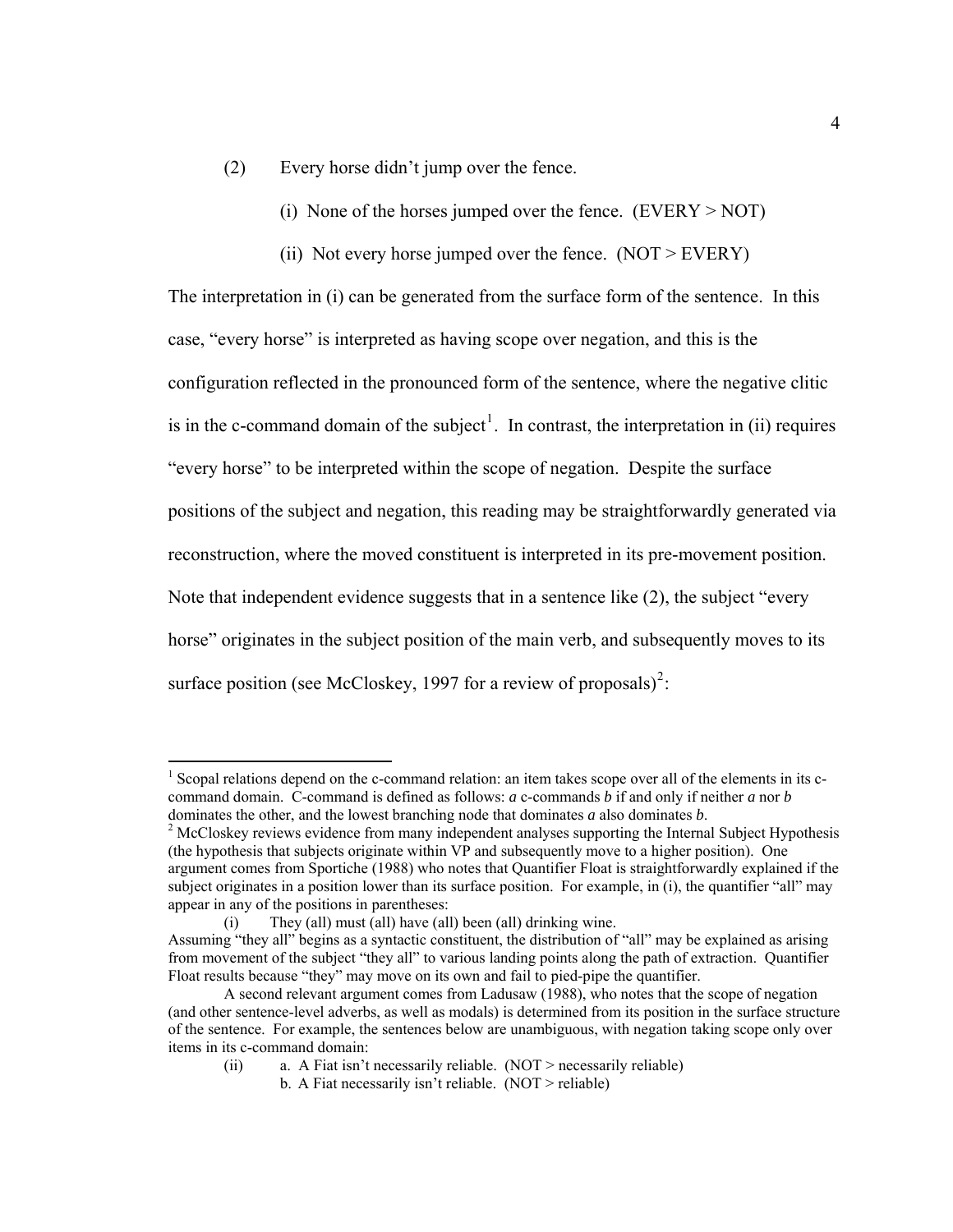

The ambiguity in (2) thus occurs due to the movement of "every horse," and where it is interpreted with respect to negation. Under the reading in (i), it is interpreted in its surface position, where it c-commands (and therefore takes scope over) negation. However, to generate reading (ii), it must be interpreted via reconstruction in its original position within the scope of negation.

 Previous studies have shown that pre-school aged children fail to consistently access both interpretations of certain scopally ambiguous sentences that require reconstruction (Lidz & Musolino, 2002; Musolino, 1998; Musolino, Crain & Thornton, 2000; Musolino & Lidz, 2003). Specifically, for sentences like (2), children consistently interpret the sentence as having the meaning in (i), while rejecting the meaning in (ii). Adults, on the other hand, readily accept both meanings given the appropriate context. One possible explanation of these results is that children simply lack the grammatical

If negation does not participate in covert movement operations available to other scope-bearing elements (remaining in situ), then the Internal Subject Hypothesis provides a straightforward means of capturing the scopal interaction between negation and other quantificational elements. In order for the subject to have narrower scope than negation, as in (2ii) above, it must at some point in the derivation have occupied a position below negation, like [Spec, VP].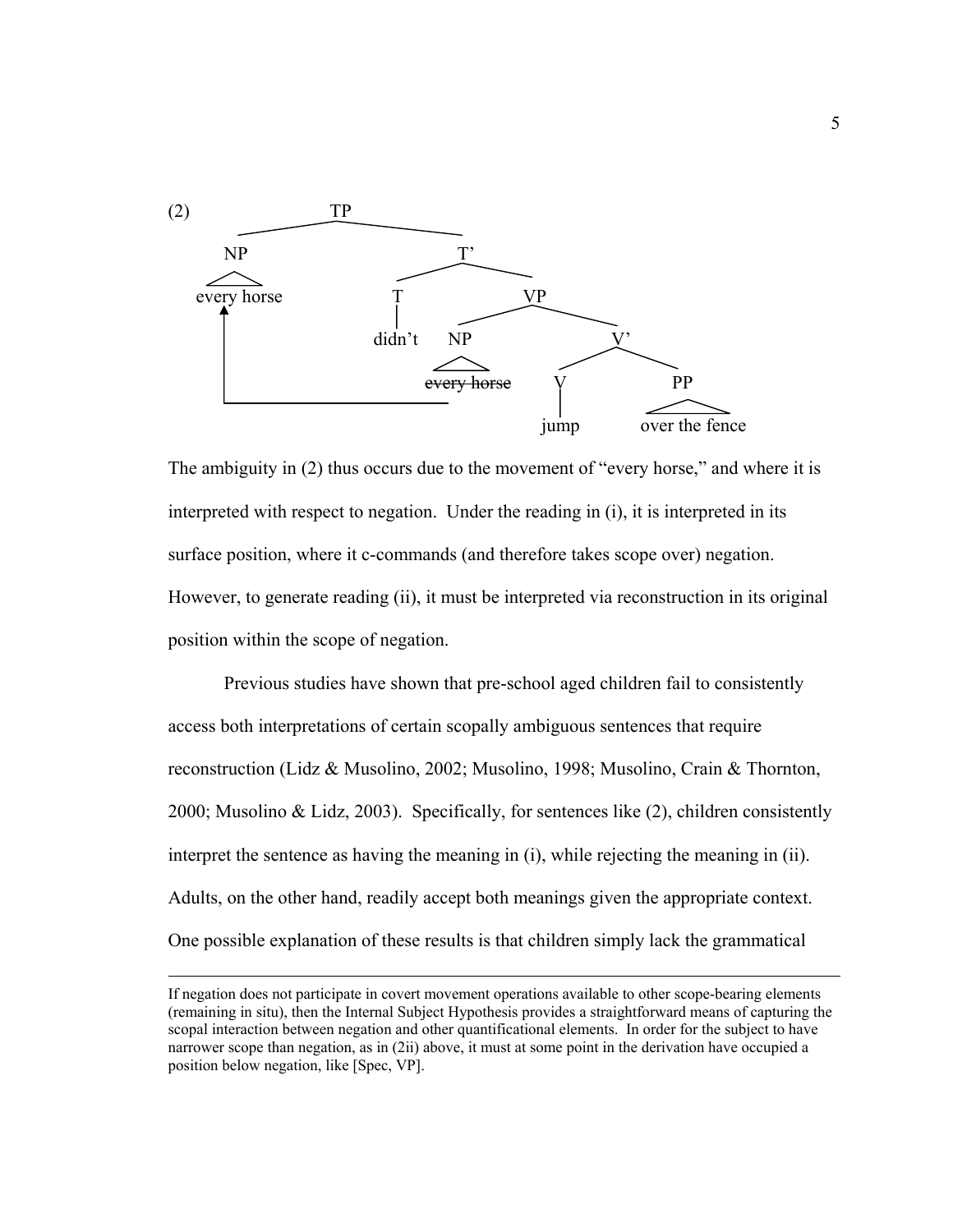operation that generates this meaning; in other words, they lack reconstruction. As few systematic studies of children's knowledge of reconstruction have previously been conducted, the current study aims to fill this gap in the literature by testing children on a variety of structures that involve reconstruction. Children's interpretations of such sentences will be compared to adults' through a series of experiments using the truth value judgment task (TVJT) (Crain & McKee, 1985; Crain & Thornton, 1998) and questions after stories task (de Villiers & Roeper, 1996). These results, in addition to revealing the acquisition pattern for this abstract grammatical operation, will also shed light on theoretical analyses of reconstruction and syntactic movement more generally. They will demonstrate that children have adult-like knowledge of the full range of constraints on sentences involving reconstruction, although their parser interferes with their ability to show this knowledge in certain structural environments. As there is very little work that attempts to model an LF parser, examining children's parsing strategies may allow for some initial steps to be taken towards a more general theory of LF parsing.

### **1.2. Analyses of Reconstruction**

 As noted above, reconstruction refers to the mechanism by which a moved element behaves for interpretive purposes as if it occupies a position lower than its surface position. The example in (2) illustrates how reconstruction may be observed with respect to scope-taking elements, in that case, universal quantification and negation<sup>[3](#page-17-0)</sup>. As

1

<span id="page-17-0"></span> $3$  Some analyses propose a distinct mechanism to account for scope ambiguities like those in (2): semantic reconstruction (Cecchetto, 2001; Cresti, 1995; Lechner, 1998; Rullman, 1995; Sharvit, 1998, 1999;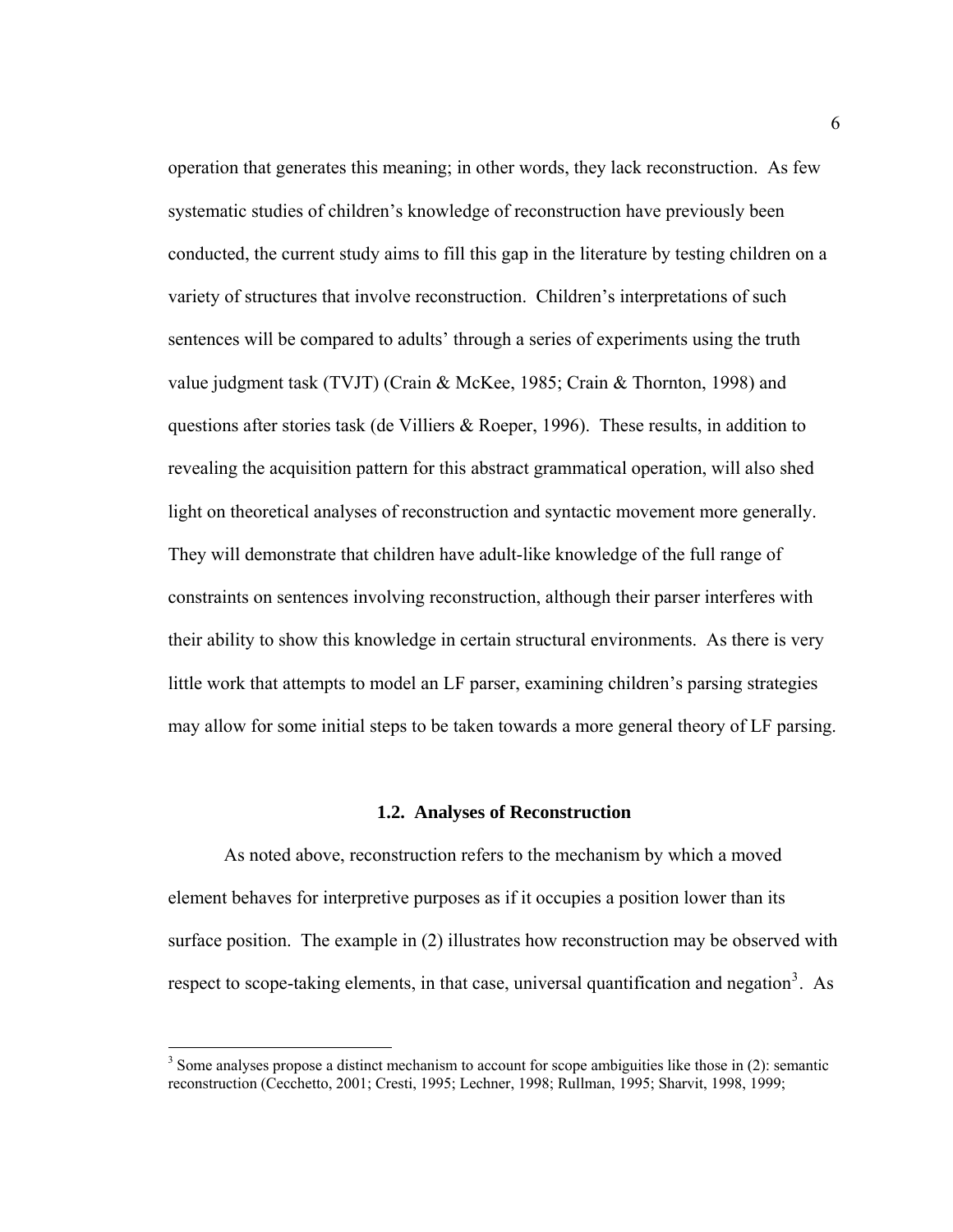shown, one way to derive the ambiguity in (2) is to appeal to where the quantified NP "every horse" and negation are interpreted with respect to one another: either in the order they appear in the surface form of the sentence (generating the interpretation in (2i)), or with this order reversed (where the quantified NP is interpreted within the scope of negation, generating the reconstructed interpretation in (2ii)).

In addition to being observable through scope ambiguities like those in (2), evidence for reconstruction may also be found in structures that are subject to binding theory (Chomsky, 1981, 1986). Binding theory is a set of constraints governing the interpretation of noun phrases (including anaphors, pronouns, and referring expressions). While the technical implementation of the binding theory has evolved over the years, these specifics are not crucial for present purposes: none of the structures considered in this dissertation are controversial with respect to details of its formulation. Therefore, the following general formulation is assumed:

- (3) Binding Theory<sup>[4](#page-18-0),[5](#page-18-1)</sup>
	- a. Principle A: A reflexive must be locally bound.
	- b. Principle B: A pronoun must be locally free.
	- c. Principle C: An R-expression (referring expression) must be free.

Sternefeld, 2001). On these accounts, the ambiguity is derived through semantic means and without appealing to syntactic position. These analyses will be discussed further in section 1.2.2. 4

<span id="page-18-0"></span> $4^4$ The definition of "local" is what typically distinguishes formulations of the binding theory. For simplicity's sake, and because such details are irrelevant to the structures considered here, it is assumed the local domain is the clause.

<span id="page-18-1"></span><sup>&</sup>lt;sup>5</sup> "Binding" is defined by the c-command relation: *a* binds *b* if and only if *a* c-commands *b* and *a* and *b* are coindexed.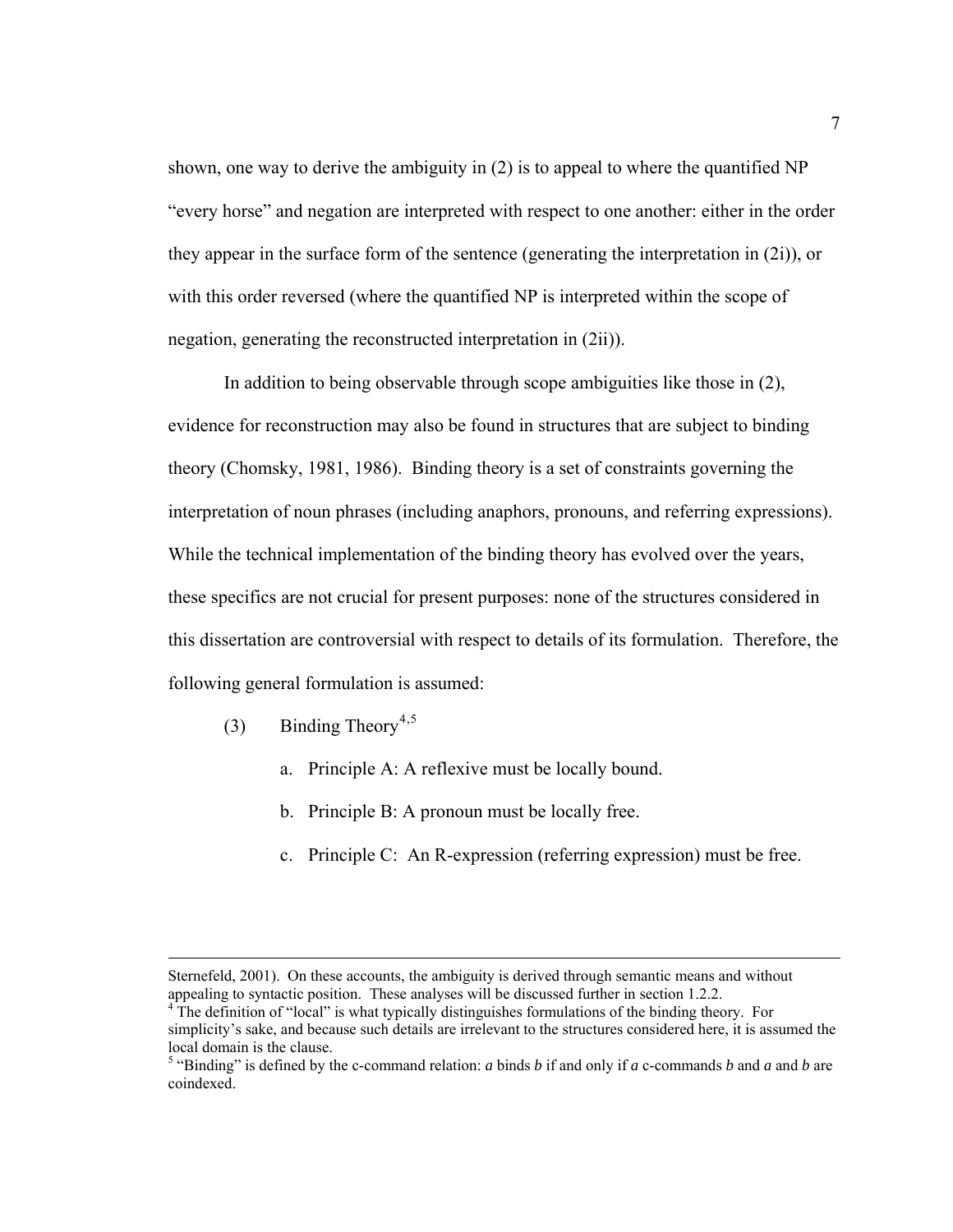A few examples will help illustrate the principles of binding theory. In (4a), "himself" is bound by "John," and the sentence is grammatical. In contrast, in (4b) no antecedent is available to bind "himself," so the sentence violates Principle A, and is ungrammatical.

- (4) a. John<sub>i</sub> saw himself<sub>i</sub>.
	- b. \*Himself<sub>i</sub> saw John<sub>i</sub>.

The example in (5) illustrates Principle B. In this case, the pronoun "him" is bound by the co-indexed antecedent "John," which violates Principle B, rendering the sentence ungrammatical:

 $(5)$  \*John<sub>i</sub> saw him<sub>i</sub>.

Finally, (6) violates Principle C as the R-expression "John" is c-commanded by the coindexed "he:"

(6)  $*He_i$  saw John<sub>i</sub>.

Binding theory thus successfully describes the grammaticality pattern for a wide variety of data. When applied to structures containing constituents that have undergone syntactic movement, however, the picture becomes more complicated.

 In particular, the sentences in (7) present a potential problem for binding theory. For example, in (7a) the antecedent "John" fails to c-command the reflexive "himself," which according to binding theory should result in a Principle A violation. Nevertheless, the sentence is as grammatical as its corresponding statement given in (4a). Likewise, (7b) and (7c) are ungrammatical, despite the fact that the pronoun and R-expression (respectively) are free in the surface structure of these sentences: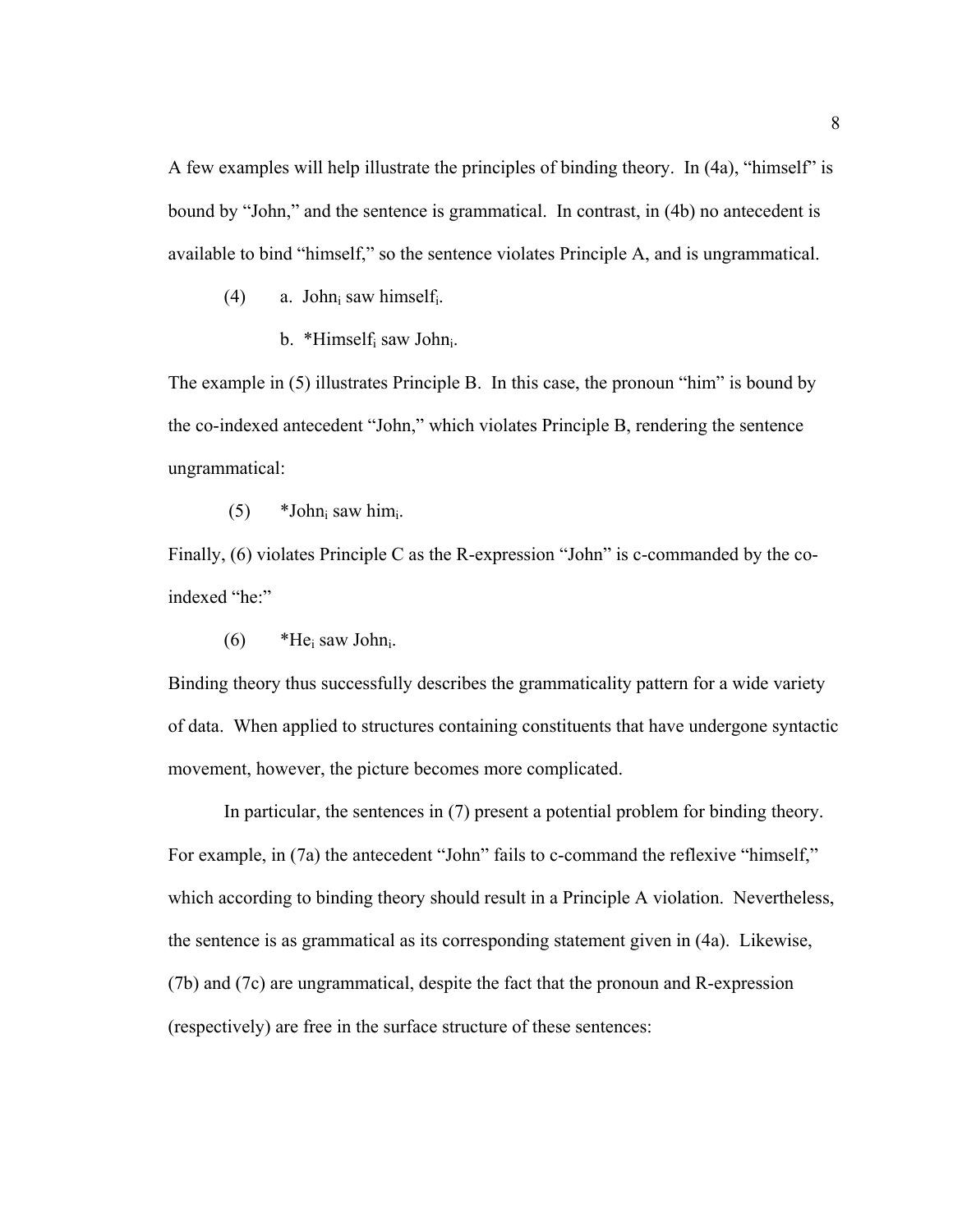- (7) a. How proud of himself<sub>i</sub> was John<sub>i</sub>?
	- b. \*How proud of himi was John<sup>2</sup>?
	- c. \*How proud of John<sub>i</sub> was he<sub>i</sub>?

In short, the grammaticality pattern in (7) suggests that binding theory does not always apply to surface structure representations; at the very least, movement appears to interact with binding theory in a way that is not straightforwardly captured by appealing to surface structure. A brief history of theorizing on the interaction between movement and binding theory (both empirically and theoretically) is outlined in the next section, leading up to the current state of the art with respect to reconstruction. The array of facts presented leads to an interesting acquisition puzzle: how might children develop this complex system?

### **1.2.1. History of Reconstruction**

As noted above, the sentences in (7) represent an apparent counterexample to binding theory. Their surface representations fail to meet the structural description for the binding theory principles, yet their grammaticality mirrors their non-movement counterparts whose grammaticality is clearly captured by binding theory. Such apparent exceptions to binding theory in movement structures are known as "reconstruction effects." As the term suggests, early syntactic approaches to this phenomenon were based on literal reconstruction, or syntactic lowering of the moved phrase (or part of the moved phrase) back into its original position at an abstract level of structure after movement had occurred (Cinque, 1982, 1990; Clark, 1992, Gueron, 1984; Hornstein, 1984; Langendoen & Battistella, 1982; Longobardi, 1987). For example, in (7a), if the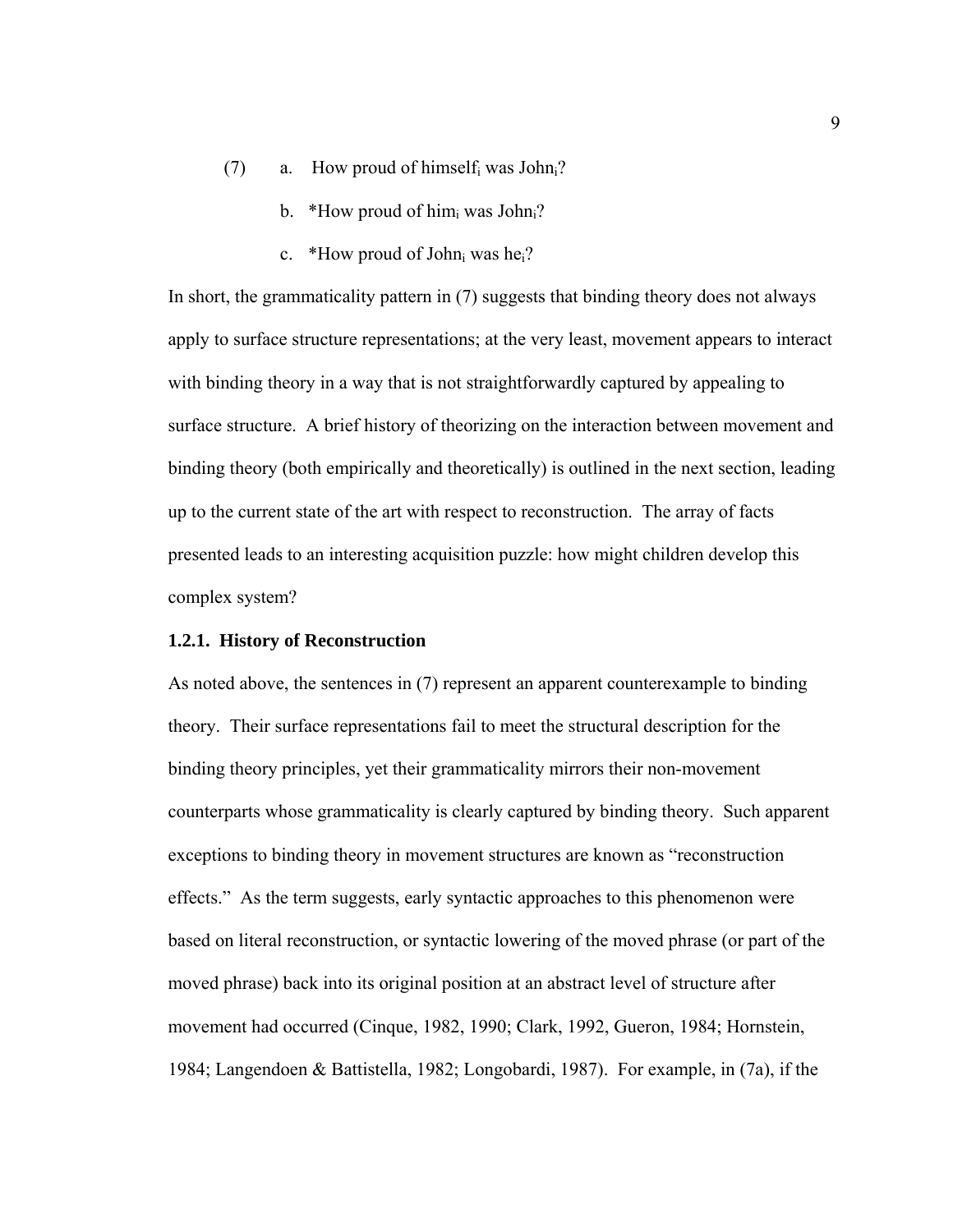wh-phrase is put back in its original position after movement, the anaphor is in a position to be bound by "John," thus satisfying Principle A:



On this view, binding theory still applies to the final output of the derivation, which in this case is a level of representation that does not correspond to surface structure, but rather corresponds to logical form (LF).

An alternative approach to reconstruction appeals instead to the surface structure of the sentence, using traces to derive reconstruction effects (Barss, 1986, 1988; Cinque, 1982; Hornstein, 1984). This approach reformulates the binding theory principles in terms of "binding paths," which are defined as the path connecting an antecedent, anaphor/pronoun/R-expression, and any of its traces. Constraints on where items may stand with respect to one another in the syntactic structure of these paths derive reconstruction effects. However, the empirical coverage of these proposals has been called into question (Heycock, 1995; Huang, 1993; among others), and the loss of conceptual cohesiveness that comes with reformulating binding theory in terms of two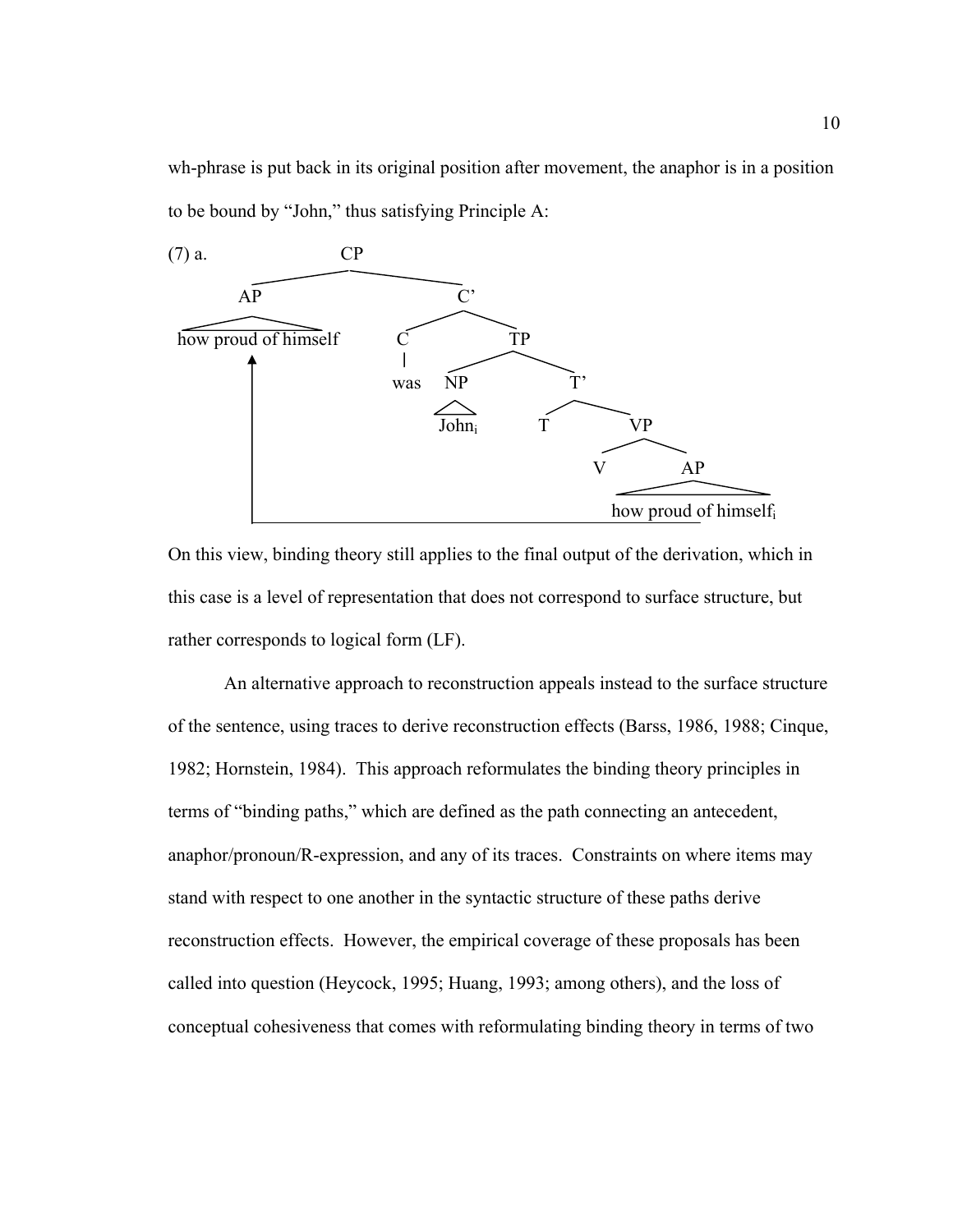logically independent notions (chain membership and hierarchical domination) has cast further doubt on this type of analysis (Barss, 2001).

A simpler approach to reconstruction effects posits that binding theory actually applies at D-structure, or the structure of the sentence *before* movement occurs. Instead of the wh-phrase "how proud of himself" in (7a) being put back in its original position after movement (and binding theory applying at LF), or binding resulting from a relationship between "John" and the trace of the wh-phrase, this approach simply applies binding theory to the pre-movement structure where the anaphor is in a position to be bound. On this view, binding theory always applies before any movement operation. However, the sentence below suggests that binding theory may apply *after* movement in certain cases:

(8) [John<sub>i</sub>]<sub>i</sub> seems to himself<sub>i</sub> t<sub>i</sub> to be handsome<sup>[6](#page-22-0)</sup>.

 $\overline{a}$ 

In this example, "John" is not in a position to bind the anaphor until after movement has occurred. Therefore the questions in (7) demonstrate that binding theory does not necessarily apply at surface structure, and the statement in (8) shows that it also does not necessarily apply at D-structure.

 Van Riemsdijk & Williams (1981) propose a new level of representation to account for the above facts. On this analysis, "NP-structure" is described as the structure derived from A-movement, and used as the input for A-bar movement. In other words, all A-movement (e.g., the subject raising in (8)) occurs before all A-bar movement (e.g.,

<span id="page-22-0"></span> $6$  The notation of using an indexed  $t$  to indicate a moved element's original position is not intended to reflect a particular theoretical stance. As discussed below, the copy theory of movement will be assumed in this dissertation, where a full copy of the moved item remains in the pre-movement position. The *t* is simply used in certain cases for notational simplicity.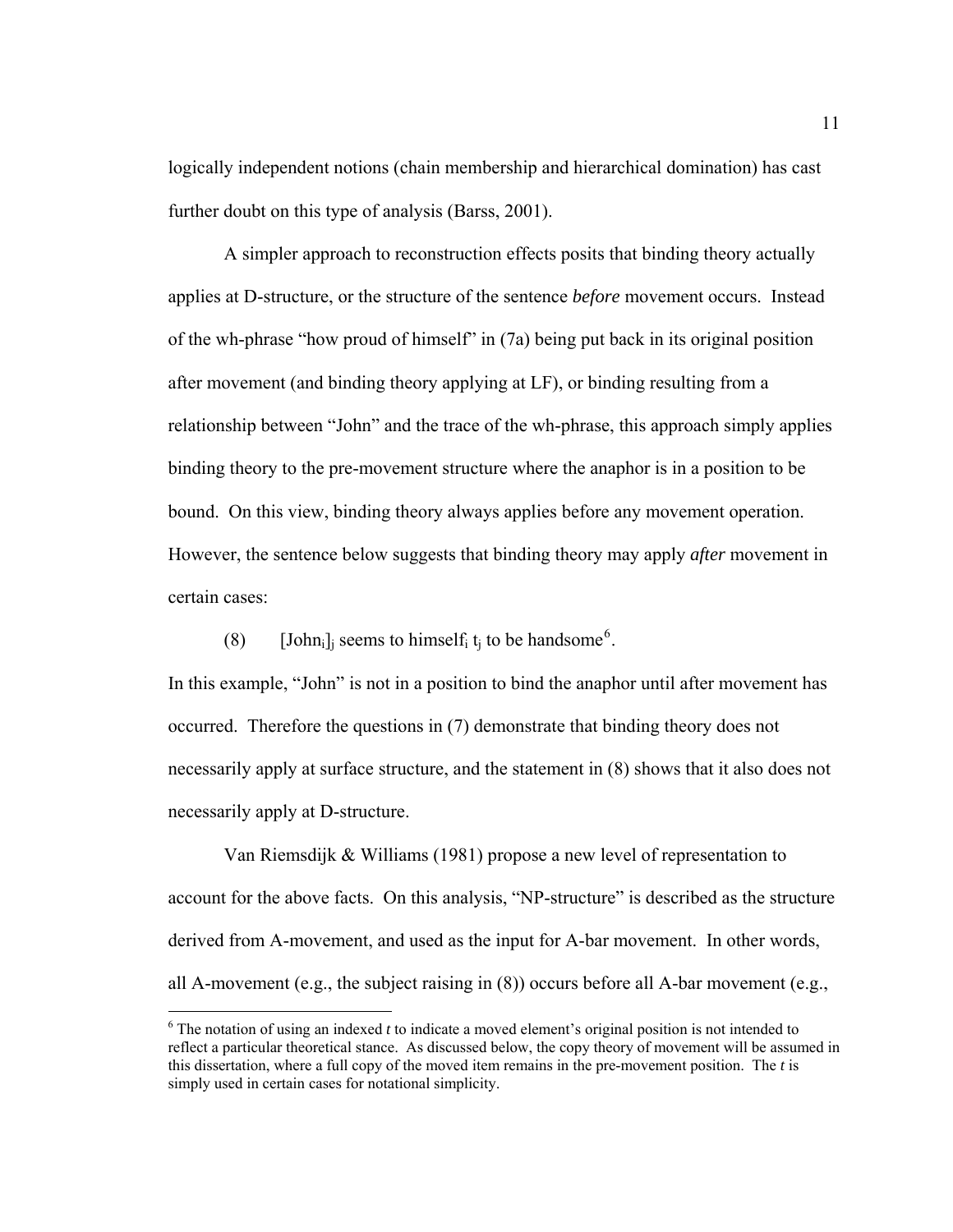wh-movement), and NP-structure is the level of structure between the two. It is also said to be the level where binding theory applies. This predicts binding theory to apply after A-movement, but before A-bar movement, thus capturing the grammaticality patterns in both (7) and (8).

 However, strictly ordering the application of binding theory and A-bar movement fails to capture the ambiguity of (9) (from Barss, 2001):

(9) I wonder which portraits of each other<sub>i/i</sub> the men<sub>i</sub> believed the women<sub>i</sub> placed in a scrapbook.

In this example, Principle A may be satisfied before A-bar movement (allowing "the women" to bind the anaphor) or *after* the first A-bar move (allowing "the men" to bind the anaphor):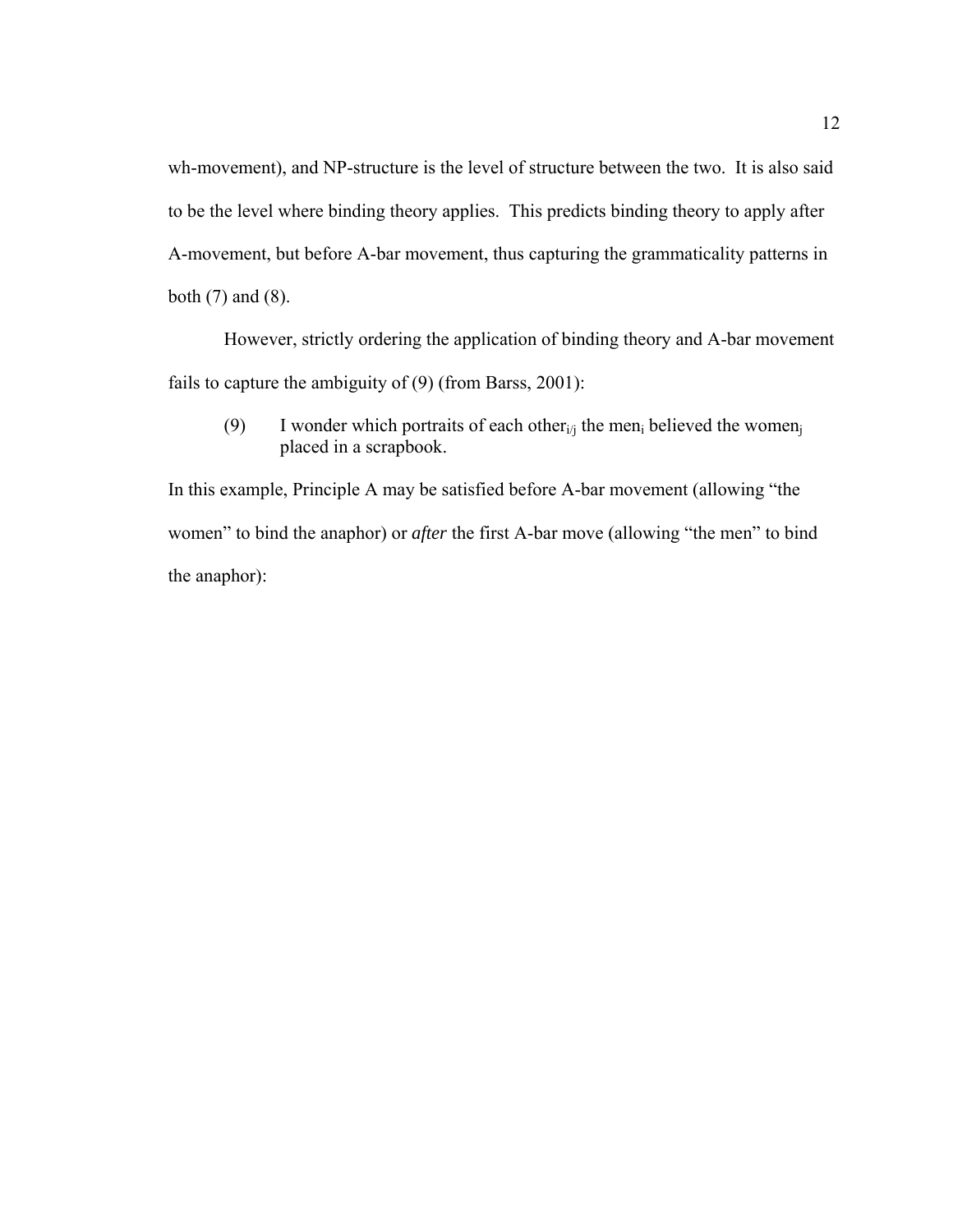

Thus while the NP-structure hypothesis predicts that binding theory should only apply before A-bar movement, the example above shows that binding theory in certain cases actually applies after A-bar movement has occurred. Therefore it seems that binding theory and movement should not stand in the strict ordering relation proposed in this analysis.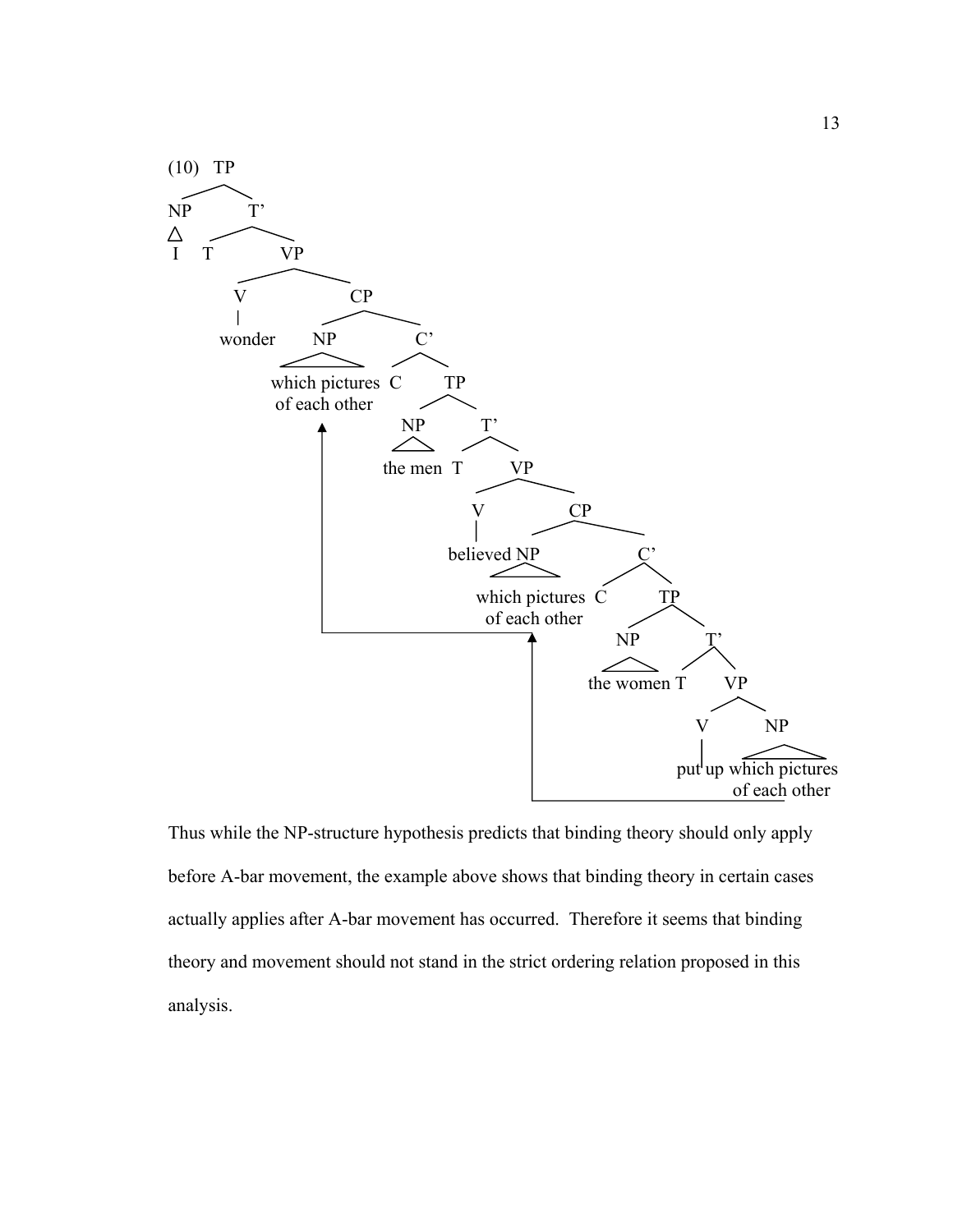Given the shortcomings of the above approaches, a more recent approach to reconstruction effects dispenses with reference to D-structure, NP-structure, and surface structure altogether. In Chomsky's minimalist framework (Chomsky, 1993, 1995), binding theory applies to the structure that is to be interpreted; in other words, it applies at LF. To derive reconstruction effects, movement is characterized by the copy theory. Under this theory, when an item moves, a copy of that item remains in its original position, and every position it occupies in the path of extraction. Therefore reconstruction is a logical by-product of movement: anytime movement occurs, a lower copy of the moved item remains and therefore may be interpreted. Of course, because only one copy is pronounced, the other must be deleted at PF. What is less clear is what happens to both copies for the purposes of interpretation. Chomsky assumes that in order for the derivation to converge, only one copy may be interpreted, so deletion applies to ensure only one copy of each item in the moved constituent remains at LF. An alternative analysis proposed by Fox (1999, 2002) claims that both copies remain available for interpretation at LF. A review of the minimalist analysis of movement will help illustrate these two accounts.

 Movement is defined under minimalism as the result of applying the operations Copy and Merge. Merge introduces lexical items from the numeration (a selection of lexical elements to be included in the derivation) into the derivation. Copy allows for a linguistic expression to be repeated in the derivation. Therefore movement essentially amounts to copying an expression and re-merging it. This process is motivated by the goal of convergence: a derivation only converges when all of its uninterpretable features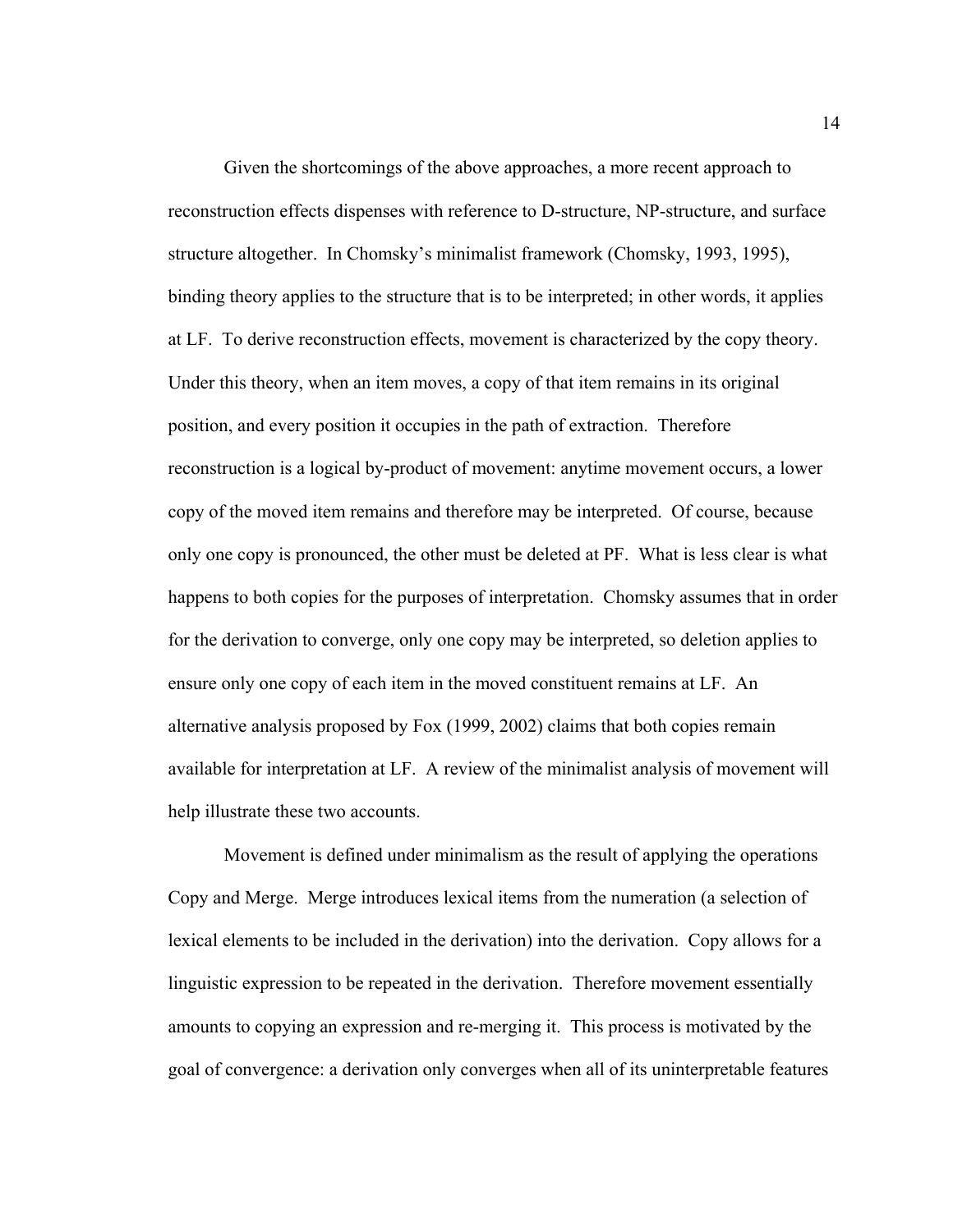have been checked and deleted. In the case of wh-movement, the complementizer has an uninterpretable wh-feature, which is checked when the wh-element (which has an interpretable wh-feature) is in a local relation with the complementizer (thus allowing the features to be deleted). Although only the interpretable wh-feature itself is required to check and delete the uninterpretable one, the entire wh-phrase is pied-piped, or copied and re-merged, along with it. The result is two copies of the wh-phrase in the derivation. As mentioned above, one of these copies is deleted at PF. The question then becomes what happens at LF.

With respect to wh-questions, it is standardly assumed that the material in [Spec, CP] is interpreted as a quantificational operator, while the material in the lower copy is interpreted as a variable. Chomsky proposes that just as the chain must reduce at PF, leaving only one copy to be pronounced, it likewise reduces at LF, leaving just one copy of each item in the moved constituent. The Preference Principle is introduced to account for what is deleted where, stating that there is a preference to minimize operator restrictions. In other words, it is preferable to reduce the material in [Spec, CP] to just the operator itself. Therefore the wh-operator is left for interpretation in [Spec, CP], and the rest of the material in the restrictor of the wh-operator is deleted, remaining available for interpretation in the lower copy.

An example will help illustrate how reconstruction effects are generated in this framework. It was noted above that the wh-element must be interpreted in the higher copy remaining in [Spec, CP], in order to establish the appropriate operator-variable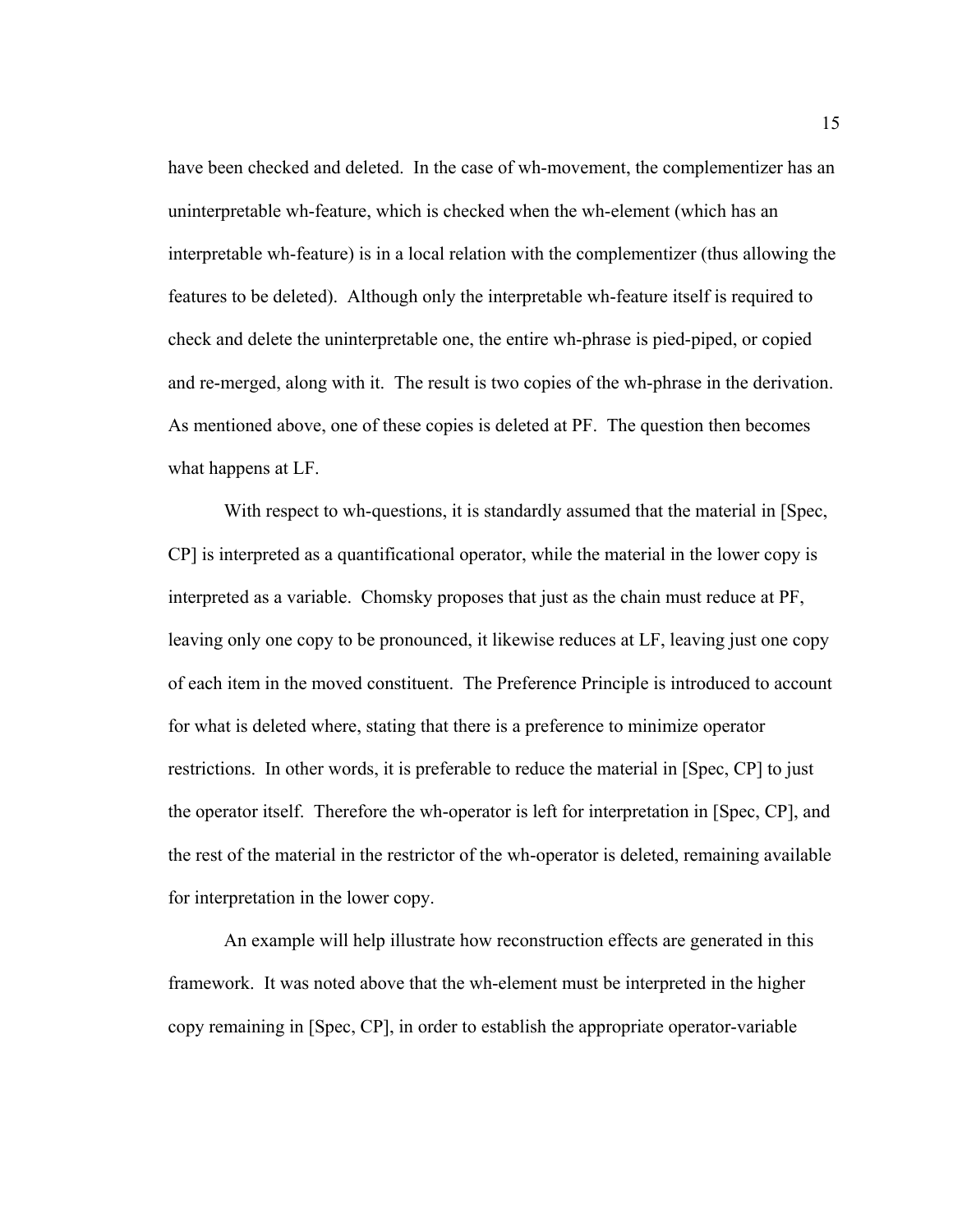frame<sup>[7](#page-27-0)</sup>. The non-quantificational material in the restrictor of the wh-phrase is preferentially interpreted in the lower copy, thus deriving a reconstructed interpretation, as in the LF below:

(10)  $\lceil \frac{C}{C} \rceil$ Which picture of himself<sup>[1]</sup> did  $\lceil \frac{C}{T} \rceil$  John<sub>i</sub> like [which picture of himself<sup>[1]</sup> Note that in this example, the only way the anaphor may be bound is if it is interpreted in the lower copy where it is c-commanded by "John." Principle A requires that all anaphors be locally bound. So the grammaticality of the above sentence is straightforwardly explained by the availability of the lower copy of the anaphor.

The analysis of the copy theory of movement proposed by Fox (1999, 2002) differs from Chomsky's approach in dispensing with the deletion process and leaving both copies available for interpretation. Fox proposes that deletion of a copy is usually unavailable, because it is less economical than interpreting both copies. That is, deletion is an extra operation that under minimalist goals of minimizing computations is nonoptimal. Therefore, both copies remain for interpretation at LF: the higher copy is interpreted as an operator, and the lower copy as a variable. Any other material in the wh-phrase is interpreted as a restrictor, either as a restriction on the quantifier (the higher copy) or a restriction on the variable (the lower copy). In a sense, therefore, the material in the lower copy is redundant. Thus what separates Chomsky's and Fox's proposals is

<u>.</u>

<span id="page-27-0"></span> $<sup>7</sup>$  In fact, there are examples of overt movement of the wh-element where the non-quantificational material</sup> is left behind, as in French (Kayne, 1989; Rizzi, 1990):

<sup>(</sup>i) Combien<sub>i</sub> a-t-il consultés  $[t_i]$  de livres]?

How-many has-he consulted of books

How many books did he consult?

See Hornstein, Nunes, & Grohmann (2005) for an overview of analyses of split constructions like these in French and German.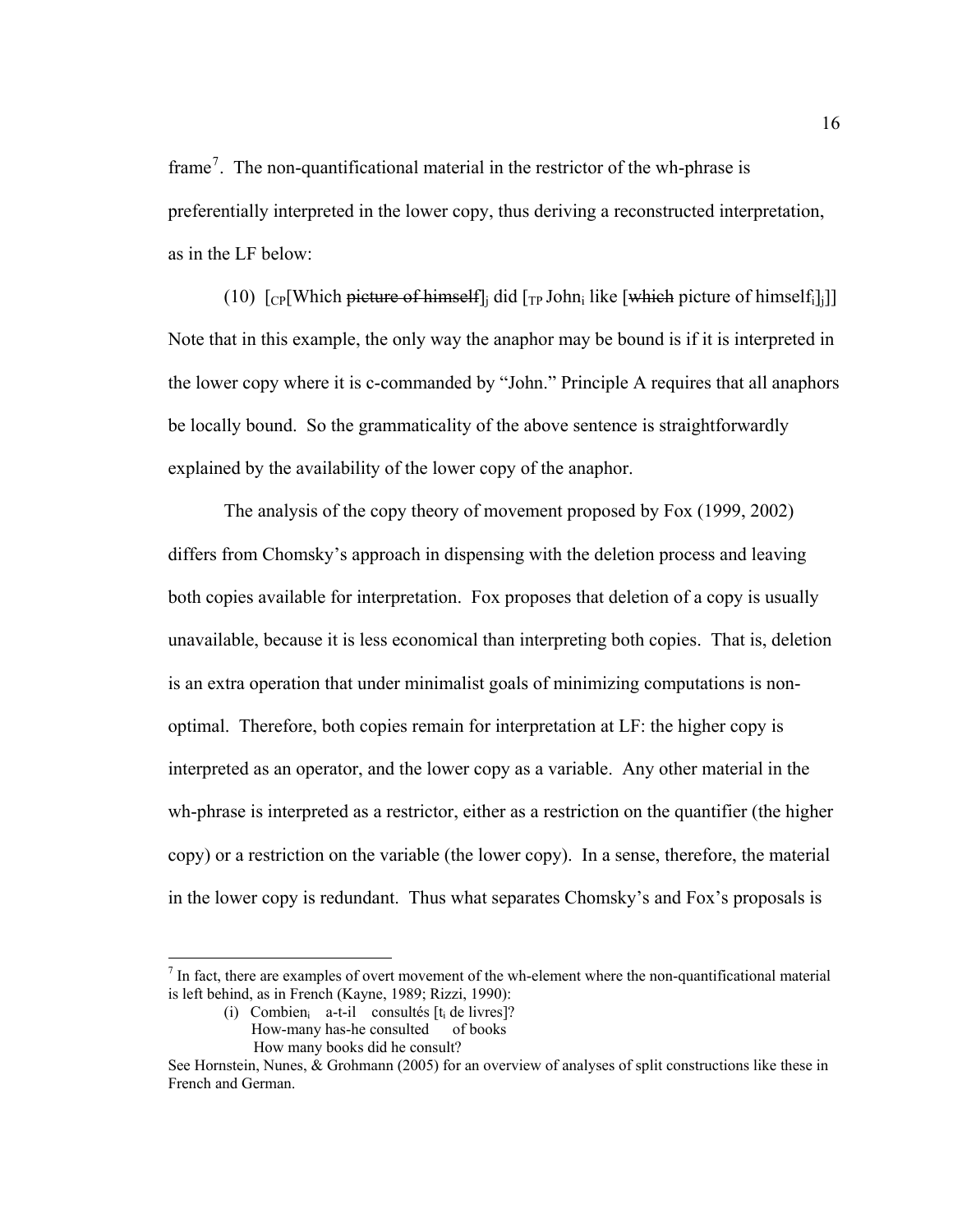what material remains for interpretation at LF. This theoretical debate is slightly orthogonal to the current study, and Chomsky's approach will generally be assumed. However, the implications of each analysis for the current results will be explored in detail in Chapter 3.

The possibility of interpretation in any position along a moved element's path of extraction allows the copy theory of movement to account for a wide range of data that the earlier approaches fail to cover. However, restrictions on which copy(ies) are interpreted are clearly crucial to avoiding overgeneration. The economy principles described above predict that the lower copy is preferentially interpreted. But economy appears to be violable in certain instances. For example, while interpretation of the lower copy is forced in (11b), it appears either copy may be interpreted in (11a):

(11) a. Bill<sub>i</sub> knew [which picture of himself<sub>i/j</sub>]<sub>k</sub> John<sub>i</sub> liked t<sub>k</sub>.

b. Bill<sub>i</sub> knew [how proud of himself $*_{i,j}$ ]<sub>k</sub> John<sub>i</sub> was t<sub>k</sub>.

In (11a), the anaphor may be interpreted either in its surface position, where it is bound by "Bill," or in its reconstructed position, where it is bound by "John." The ambiguity of this sentence provides evidence that reconstruction here is optional. In contrast, the anaphor in (11b) must be interpreted in its lower position, where it is bound by "John," it may not be interpreted in its surface position where it is bound by "Bill." This sentence thus behaves as expected: the lower copy is interpreted over the higher one. What distinguishes these two examples is the nature of the moved element: (11a) features a moved argument of the verb "like," and (11b) features a moved predicate. Thus it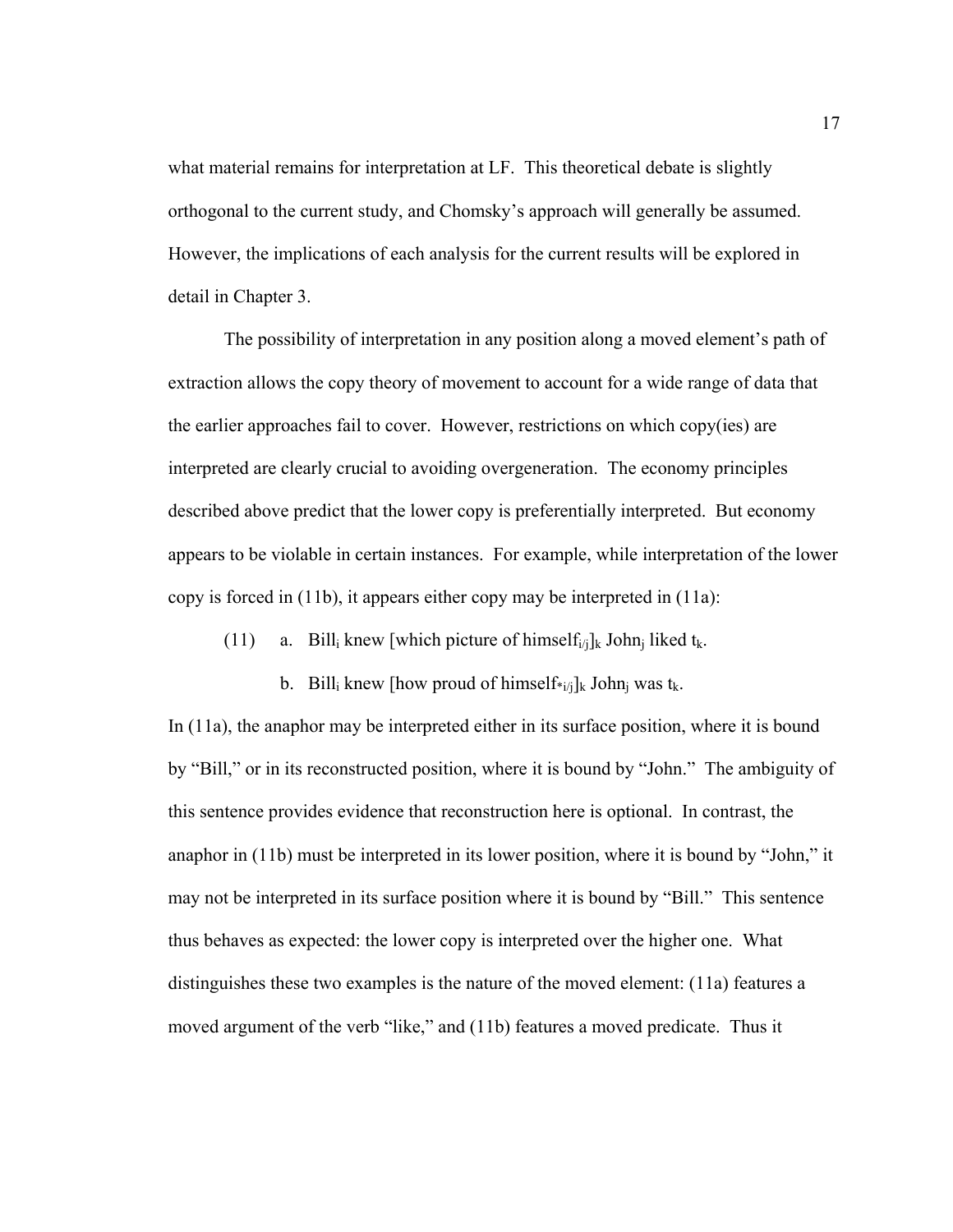appears reconstruction is obligatory for moved predicates, but optional for moved arguments<sup>[8](#page-29-0)</sup>.

However, examining this asymmetry in embedded questions subject to Principle C, as opposed to the above items subject to Principle A, leads to a different conclusion:

(12) a. Bill<sub>i</sub> knew [which picture of John<sub>i</sub>]<sub>k</sub> he<sub>i/\*j</sub> liked t<sub>k</sub>.

b. Bill<sub>i</sub> knew [how proud of John<sub>i</sub>]<sub>k</sub> he<sub>i/\*i</sub> was t<sub>k</sub>.

In (12), coreference between "John" and "he" is apparently ungrammatical in both sentences. Crucially, this reading is only ruled out if "John" is interpreted in its original position, where it gives rise to a Principle C violation, thus ensuring coreference with "Bill." Therefore, for moved arguments, reconstruction appears to be obligatory for Principle C, but optional for Principle A. For moved predicates, reconstruction is always obligatory.

This asymmetry between moved arguments and moved predicates has been widely reported in the reconstruction literature (Barss, 1986, 1988; Cinque, 1982, 1984; Heycock, 1995; Huang, 1993; among others). It is often discussed in conjunction with a distinction between reconstruction constraints on moved constituents containing arguments versus adjuncts (Lebeaux, 1988, 1990, 1991). Specifically, it has been observed that adjuncts contained in moved phrases may avoid reconstruction, while arguments may not. Therefore the asymmetry between moved arguments versus moved

 $\overline{a}$ 

<span id="page-29-0"></span> $8$  It is not immediately clear how this might be accounted for under Chomsky's analysis, which would have to stipulate that the Preference Principle obligatorily holds in the case of moved predicates, but is not obligatory for moved arguments. Heycock's (1995) referentiality-based proposal, which explains the obligatory reconstruction of moved predicates as resulting from their nonreferential status (nonreferential items being interpreted with narrow scope), nicely captures this asymmetry. Both analyses will be explored in further detail in Chapter 3.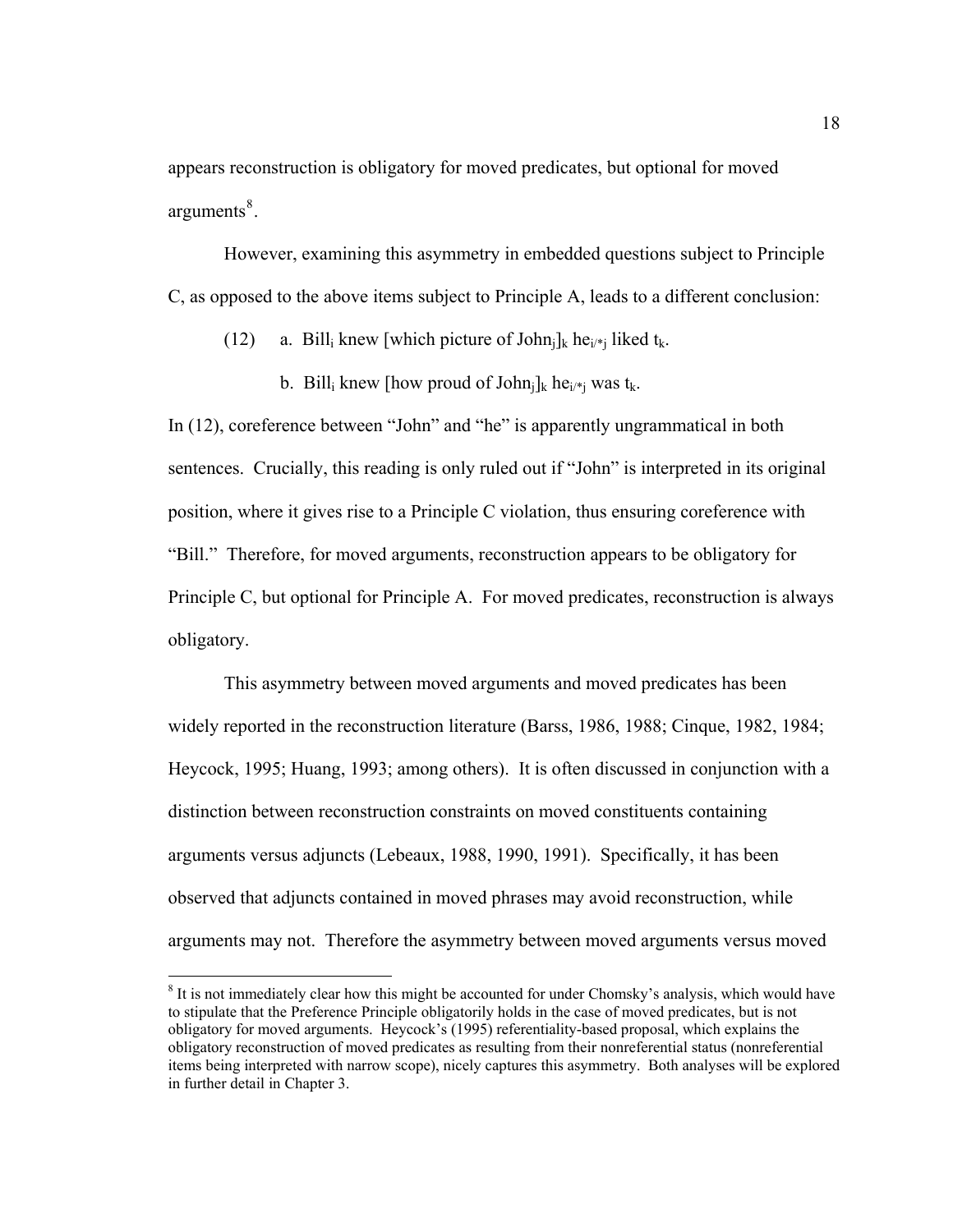predicates may be reducible to the argument/adjunct distinction; on this view, anaphors, pronouns, and R-expressions contained in moved predicates are obligatorily interpreted in their reconstructed position because they are contained in an *argument* of the predicate, and therefore must reconstruct. Anaphors, pronouns, and R-expressions contained in moved arguments like the so-called "picture-NP's" above (e.g., "picture of X," "painting of X," etc.), on the other hand, may avoid reconstruction if the PP contained in the picture-NP is analyzed an *adjunct*, since adjuncts may avoid reconstruction<sup>[9](#page-30-0)</sup>. Analyses of the predicate/argument and argument/adjunct distinction, along with how these asymmetries may relate to one another, are discussed in detail in the chapters that follow.

 Regardless of the source of these asymmetries, this complex system presents a distinct challenge for language learners. Not only must children be aware of the possibility of interpreting a moved item in its pre-movement position in general, they must be able to distinguish moved arguments from moved predicates, and obligatorily interpret the lower copy of moved predicates. They must also distinguish structures subject to Principle C versus Principle A, and calculate the varied reconstruction possibilities for moved arguments across these two binding theoretic environments. The current study tests children's knowledge of reconstruction with respect to these various asymmetries. Adults are likewise tested, to establish through controlled experiments their grammaticality judgments of a wide variety of movement structures, as such

 $\overline{a}$ 

<span id="page-30-0"></span><sup>&</sup>lt;sup>9</sup> The status of PP's contained within picture-NP's is controversial, as they are not clearly arguments or adjuncts. This lack of consensus on their analysis and its implications will be discussed in detail in Chapter 3.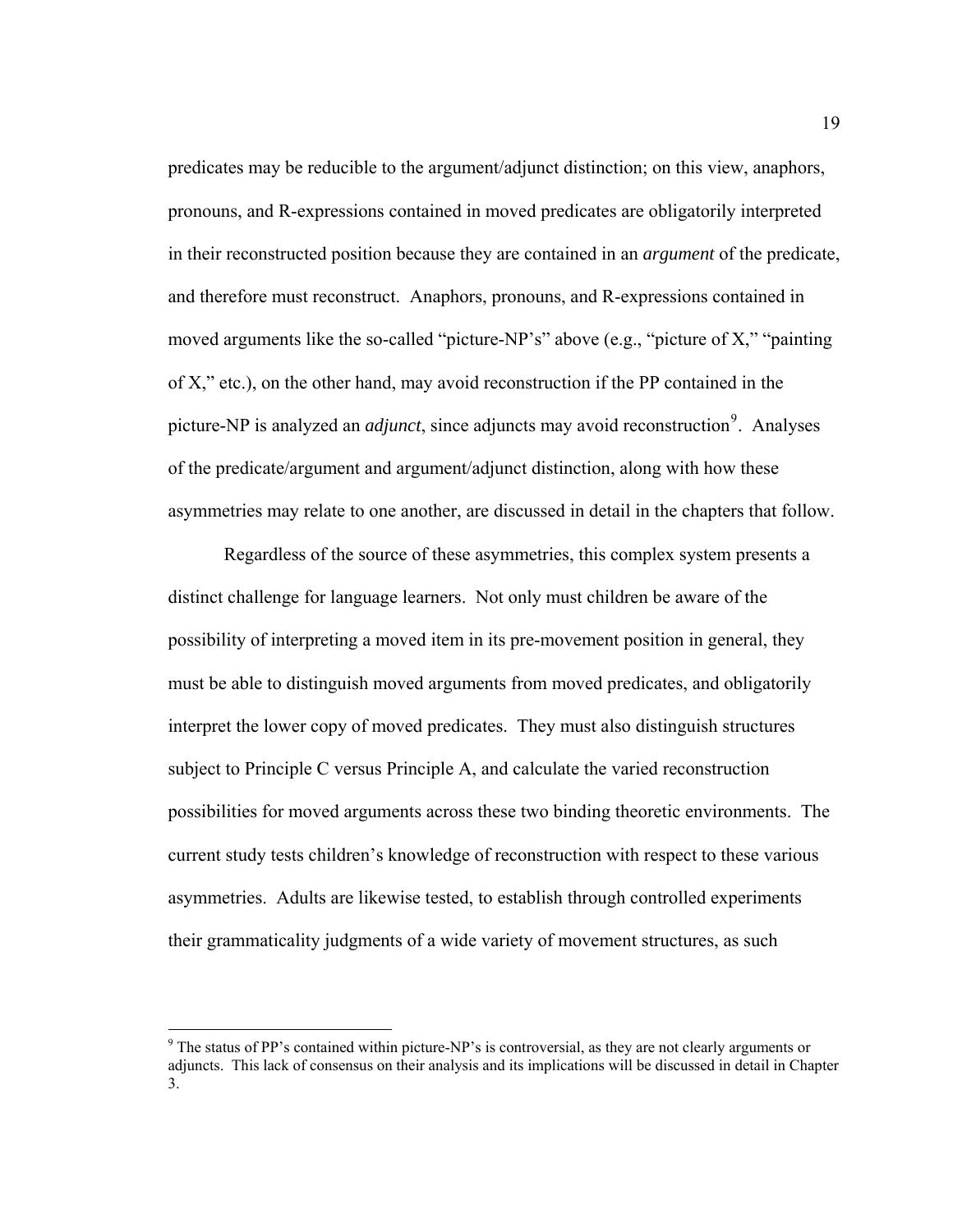judgments are often debated in the theoretical literature. These experimental studies will be discussed in further detail in Chapters 2-3.

 In summary, in contrast to earlier analyses of the interaction between movement and binding theory, the copy theory of movement has the advantage of seamlessly incorporating reconstruction into a more general theory of movement: reconstruction on this view is part of the movement operation, and is available wherever movement applies. Various levels of representation are dispensed with, and binding theory is evaluated with respect to the structure that will be interpreted, or at LF. Due to its empirical coverage and conceptual elegance, most recent analyses of syntactic reconstruction accept the basic ideas of this proposal (Barss, 2001; Fox, 1999, 2002; Fox & Nissenbaum, 2004; Sauerland, 2000, 2004; Sportiche, 2001; among others). Therefore, it will be the framework assumed in this dissertation as well. While both Chomsky's (1993) and Fox's (1999, 2002) approaches to the copy theory will be shown to be compatible with the results of the current study, Chomsky's account will generally be assumed. These two analyses will be discussed in further detail in Chapter 3, where analyses of the reconstruction asymmetries mentioned above are likewise explored.

### **1.2.2. Semantic Reconstruction**

The proposals discussed above analyze reconstruction in terms of hierarchical relations between elements in the sentence, relying on syntactic structure to generate reconstruction effects. They belong to a class of accounts that use a single mechanism, syntactic reconstruction, to account for scope ambiguities like those in (2), as well as the binding theory examples discussed in the previous section (Barss, 1986, 1988, 2001;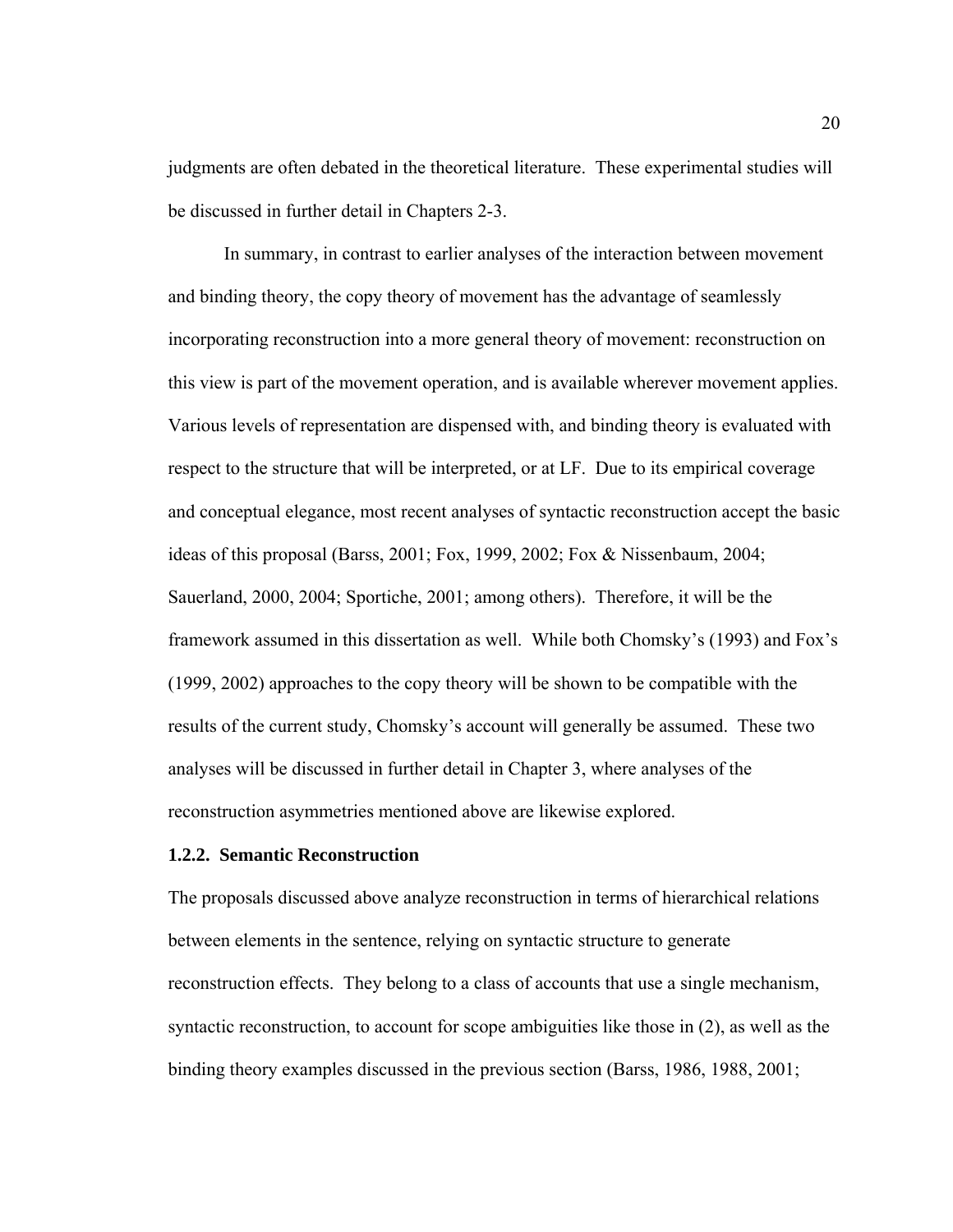Cinque, 1990; Clark, 1992; Fox, 1999, 2002; Fox & Nissenbuam, 2004; Gueron, 1984; Heycock, 1995; Huang, 1993; Langendoen & Battistella, 1982; Lebeaux, 1988, 1990, 1991; Longobardi, 1987; Romero, 1998a,b; Sauerland, 2000, 2004, Sportiche, 2001; van Riemsdijk & Williams, 1981, 1986). In contrast, a second class of proposals claims that the surface structure of a sentence is interpreted directly, with reconstruction effects being derived through semantic means (Sharvit, 1998, 1999; Sternefeld, 2001). Along with these "semantic reconstruction" accounts, some adopt a split approach, appealing to semantic reconstruction to account for scope ambiguities, and syntactic reconstruction to account for binding relations (Cecchetto, 2001; Cresti, 1995; Lechner, 1998; Rullman, 1995). The debate over when syntactic versus semantic reconstruction applies, and if such a distinction is even necessary, is far from finished. As this debate is largely theoretical in nature, it is often difficult to find evidence that distinguishes the two approaches, and it is not immediately apparent how data from acquisition may help distinguish them either. Furthermore, since this dissertation focuses on reconstruction with respect to binding theory (considered the domain of syntactic reconstruction by many), this debate is slightly orthogonal to the current study. However, in the interest of being complete, I will briefly outline the basic features of semantic reconstruction before turning to the empirical questions at hand.

As mentioned above, semantic reconstruction accounts largely focus on scope reconstruction (reconstruction for the purposes of deriving scope ambiguities), and several accept some syntactic reconstruction analysis (typically LF lowering or the copy theory of movement) to explain reconstruction effects with respect to binding theory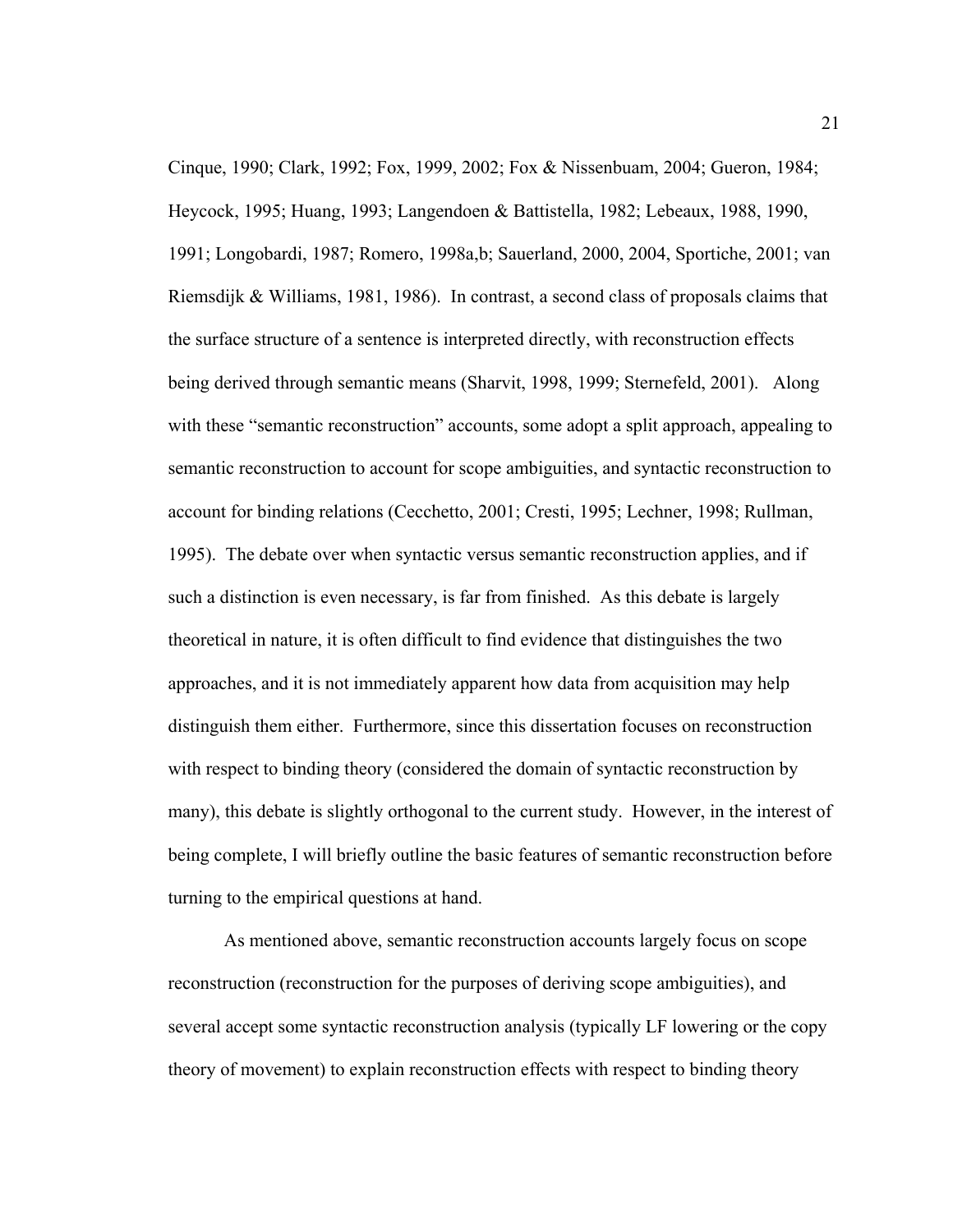(Cecchetto, 2001; Cresti, 1995; Lechner, 1998; Rullman, 1995). Those who propose a single semantic mechanism to account for all reconstruction effects typically advocate a revised binding theory based on semantics/pragmatics as well. With respect to the approaches that propose distinct analyses for semantic (scope) versus syntactic (binding theory) reconstruction, evidence from reconstruction effects in the presence of weak islands is typically taken as support for their account. Specifically, Cinque (1990) notes that while scope reconstruction is sensitive to weak islands, reconstruction for the purposes of binding theory is not. For example, the scope of the how-many phrase in (13) (from Romero, 1998b) is not able to be reconstructed within the wh-island, but reconstruction for the purposes of binding theory is allowed across such islands, as in (14) (examples from Cinque, 1990):

- (13) How many students do you wonder [whether I should talk to]?
	- a. For what number n: there are n-many students x such that you wonder whether I should talk to x.
	- b. \*For what number n: you wonder whether it is necessary that there are n-many students x such that I talk to x.
- (14) a. It is to herself that I don't know [whether sheav wrote].
	- b. \*It is to her<sub>i</sub> that I don't know [whether Mary<sub>i</sub> wrote].
	- c. \*It is to Mary<sub>i</sub> that I don't know [whether she<sub>i</sub> wrote].

In short, the reconstructed interpretation is disallowed for scope reconstruction in (13),

but is forced for the binding theory examples in (14).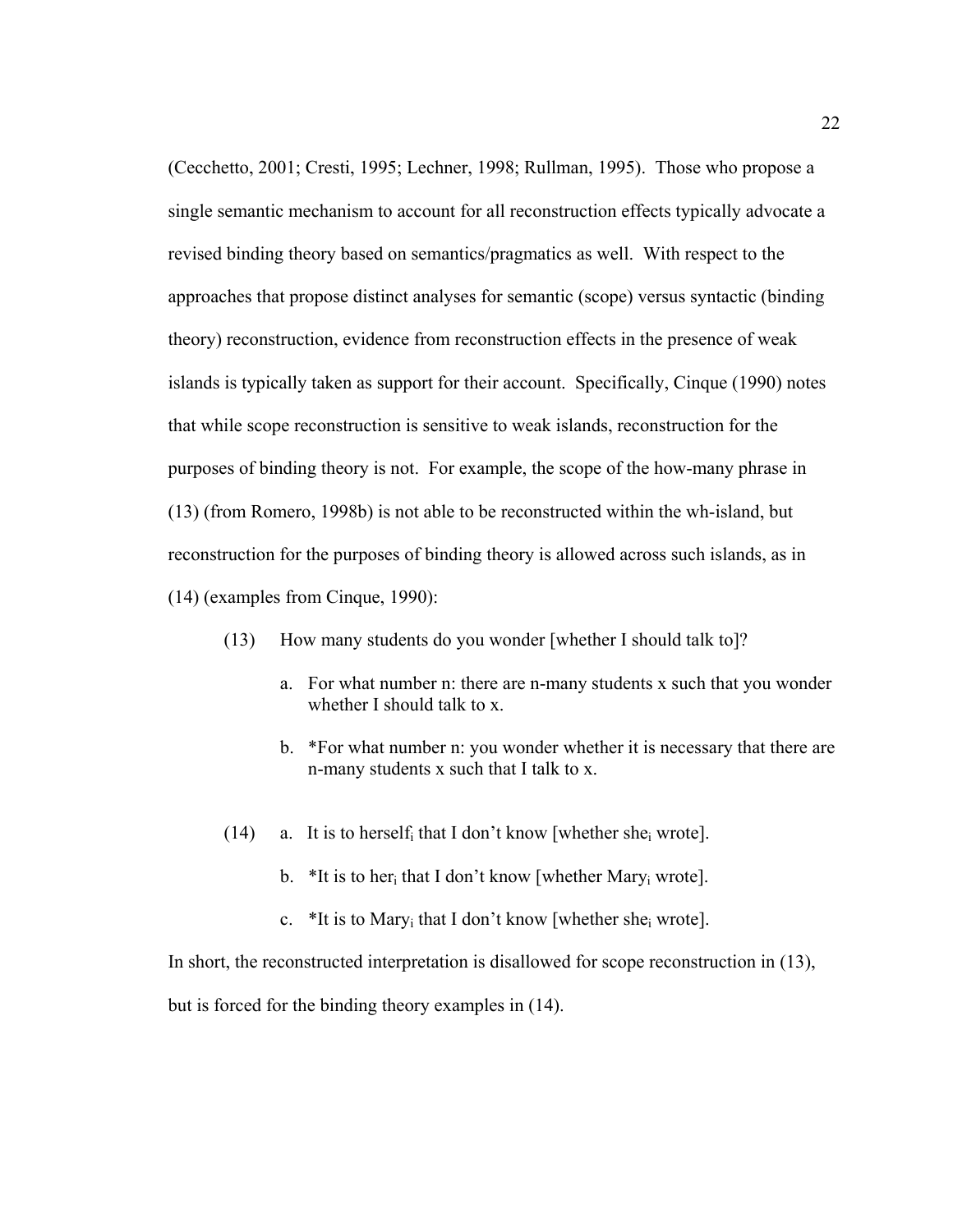To account for scope reconstruction, semantic reconstruction analyses propose that the semantic type of the trace of movement determines the scope of the moved item. On this view, there are two distinct semantic types of trace: traces of individual type *e* (represented by lower case *t*) and traces of a generalized quantifier type <<*e*,<*st*>>,<*st*>> (represented by capital *T*). If a moved constituent leaves a trace of type *t*, it receives a non-reconstructed interpretation, taking scope in its landing site. If it leaves a *T* trace, it is interpreted as taking scope in its original position, therefore generating a reconstructed reading. Thus for scope reconstruction, it is the semantic type of the trace that determines whether the surface or reconstructed interpretation is generated, and for syntactic reconstruction, it is the syntactic position of the moved constituent at LF. While the necessity of two distinct mechanisms to account for scope reconstruction and reconstruction for binding theory has been questioned (Fox & Nissenbaum, 2004; Romero, 1998a,b), the debate continues. As this dissertation focuses on reconstruction for the purposes of binding theory, which is largely considered the domain of syntactic reconstruction, I will continue to assume a syntactic reconstruction framework based on the copy theory of movement.

## **1.3. Acquisition of Binding Theory**

 As discussed above, one type of structure that requires reconstruction for interpretation involves wh-questions with reflexives, pronouns, or names in the moved wh-phrase, as in  $(7)$ , repeated below: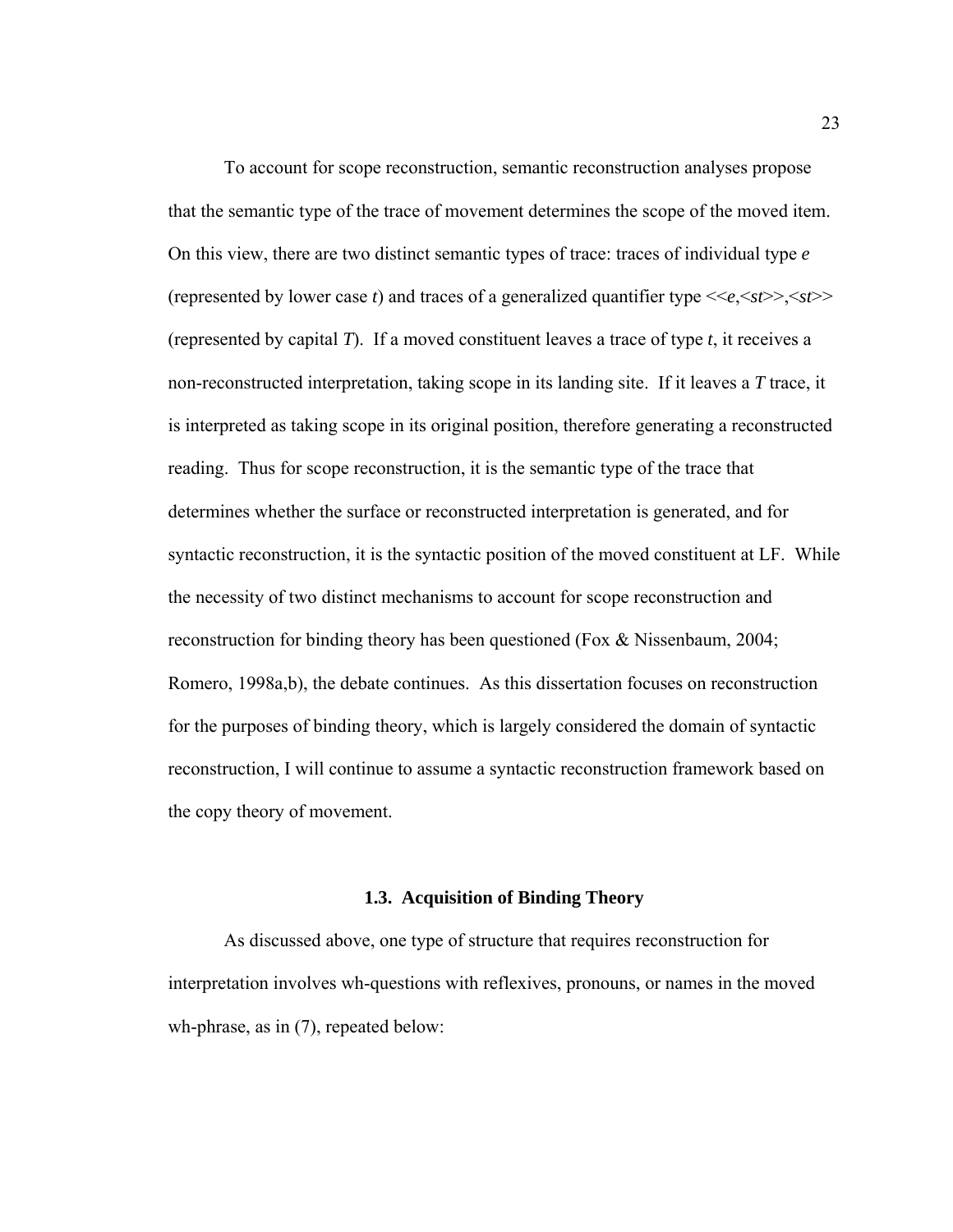- (7) a. [How proud of himself<sub>i</sub>] was John<sub>i</sub>?
	- b. \* [How proud of him<sub>i</sub>] was John<sub>i</sub>?
	- c. \* [How proud of John<sub>i</sub>] was he<sub>i</sub>?

The sentence in (7a) is grammatical because the anaphor is interpreted in a position where "John" c-commands the reflexive, thus satisfying Principle A. Likewise (7b) and (7c) are ungrammatical because the pronoun or name is interpreted in its original position where it is no longer free within its clause, thus violating Principles B or C respectively. Crucially, these judgments rely on knowledge of binding theory. Therefore in order to test whether children have reconstruction with respect to sentences like those in (7), it is necessary to first establish their knowledge of binding theory.

 There is a large literature on children's acquisition of binding theory, which I briefly review here. The main point for present purposes is that taken together, this group of studies strongly suggests that the principles of binding theory are in place in children at the youngest age they are able to be tested on such structures. Certainly this is true for children's knowledge of Principles A and C (Principle B is a special case which will be discussed below). Therefore, sentences like those in (7) provide an appropriate means to test for children's knowledge of reconstruction.

 Many studies have demonstrated young children's knowledge of Principle A (Chien & Wexler, 1990; Deutch, Koster, & Koster, 1986; Grodzinsky & Kave, 1993/1994; Jakubowicz, 1984; Solan, 1987; Wexler & Chien, 1985; among others). In an early study, Wexler & Chien (1985) had children act out commands given by a puppet ("Kitty") to probe their knowledge of binding theory. For example, in responding to a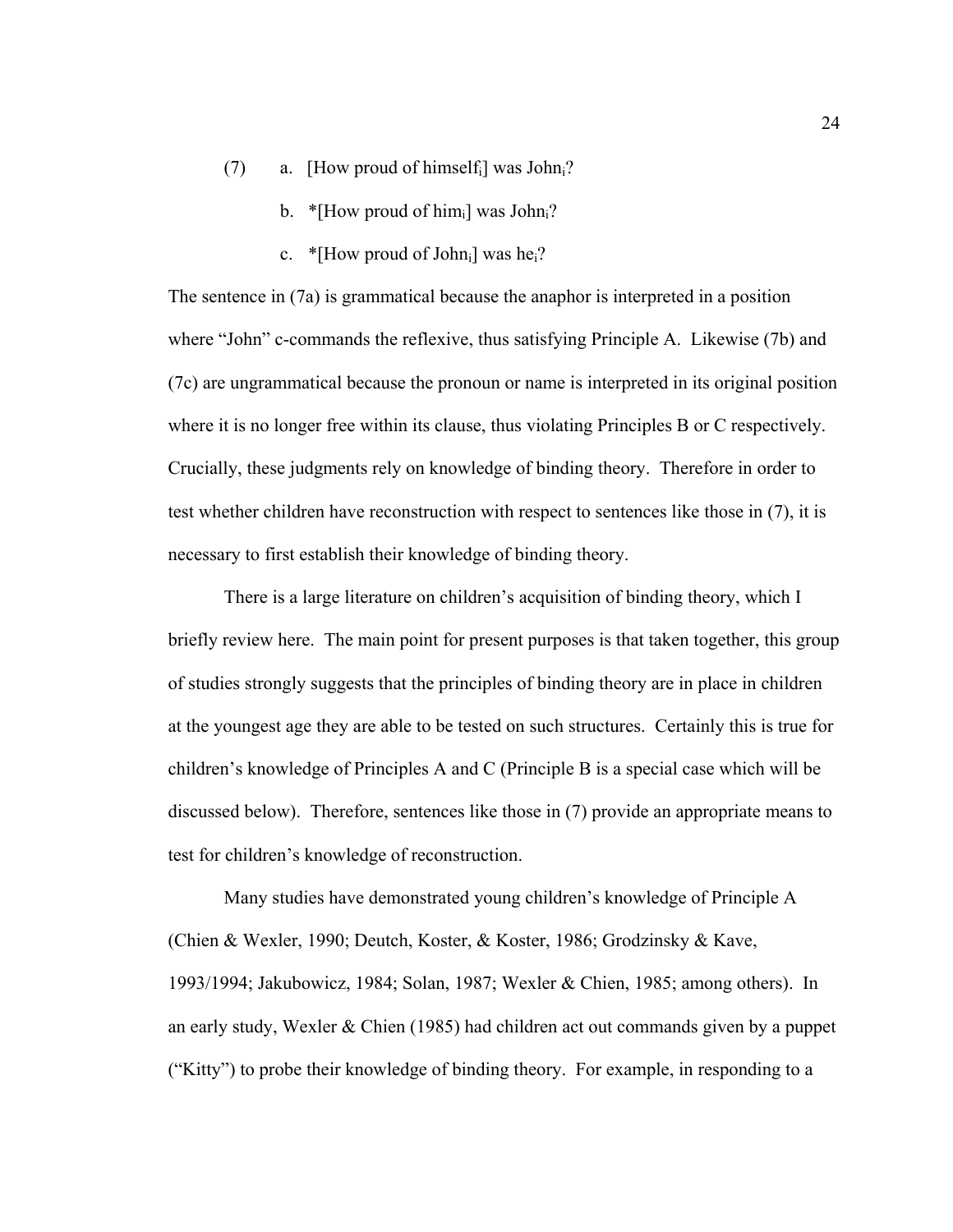sentence like (15), by age 4 and a half children reliably interpret Amy as the antecedent for the anaphor over Kitty:

(15) Kitty<sub>i</sub> says that Amy<sub>i</sub> should point to herself\*<sub>i/j</sub>.

Solan (1987) obtained similar results in a task where children manipulated stuffed animals and pictures of these animals in an act-out task (mean age 4;10 for the younger group tested)<sup>[10](#page-36-0)</sup>. This evidence suggests that by age 5, children know that reflexives must be bound within their clause, and cannot be bound by an antecedent outside of it.

Grodzinsky & Kave (1993/1994) likewise demonstrated children's knowledge of Principle A in an experiment using a version of the TVJT where the child is asked to judge whether the puppet is accurately describing a picture being shown. The study aimed to establish whether children's success in previous experiments could be explained by an experimental artifact; namely, that children do not use Principle A to interpret reflexives, but rather, upon hearing the reflexive, automatically assign a reflexive interpretation, regardless of the antecedent binding the anaphor (Grimshaw  $\&$  Rosen, 1990). On this account, children appear to have adult-like knowledge of Principle A, but only because there is always some self-action occurring in the context where children are judging the statement. This analysis therefore predicts that children should accept a statement like (16) even when the picture depicts a character other than Danny washing himself:

 $\overline{a}$ 

<span id="page-36-0"></span><sup>&</sup>lt;sup>10</sup> Chien & Wexler (1990) found children younger than age 5 to have difficulty ruling out binding by a nonlocal antecedent for reflexives in a study using the TVJT methodology (this pattern was even more robust for cases where the local antecedent was quantificational). Thornton  $\&$  Wexler (1999) suggest that this result arose due to younger children having trouble with the task. In any event, children aged 5 and older demonstrated adult-like knowledge of Principle A for both quantificational and non-quantificational antecedents.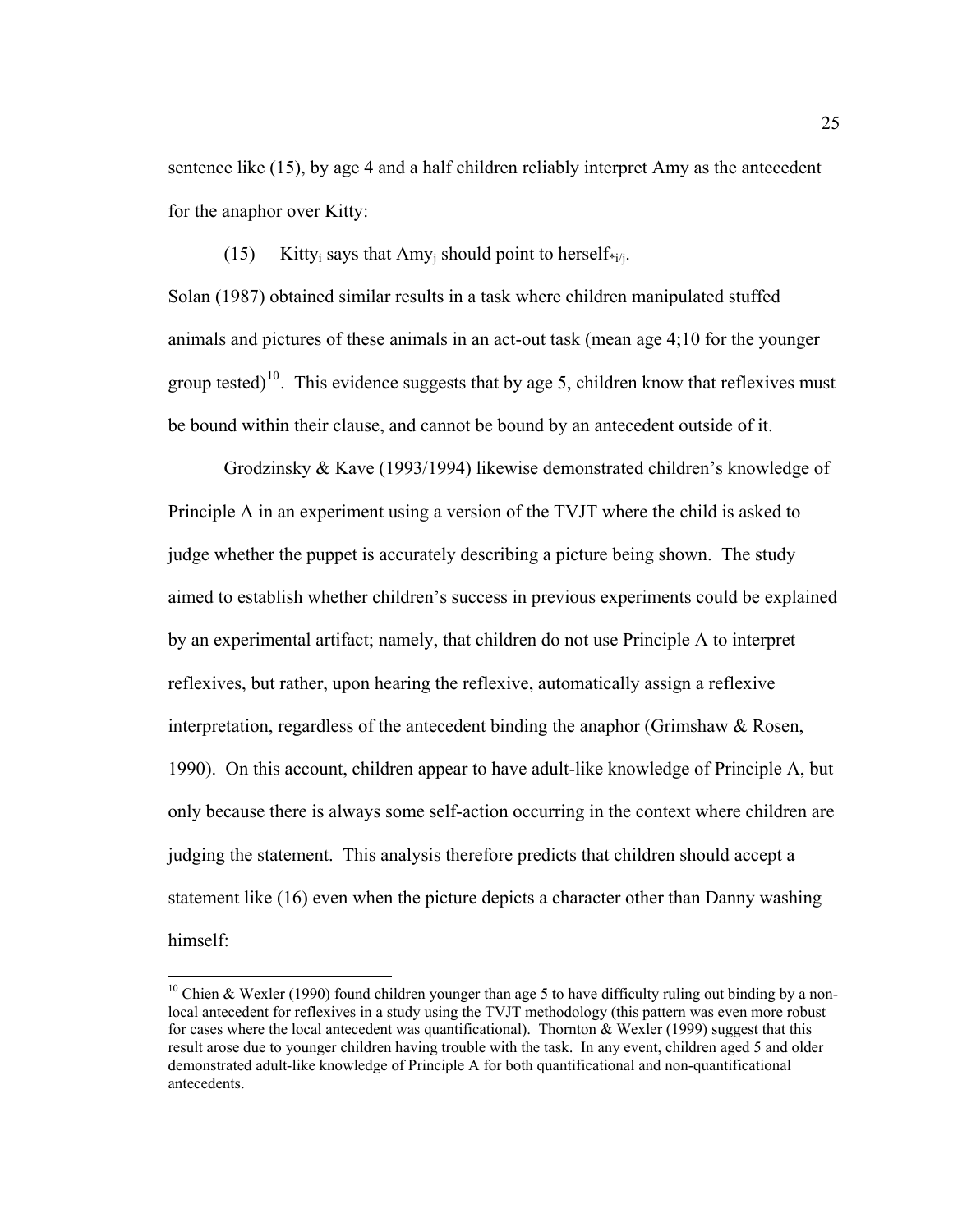## (16) Danny is washing himself.

Grodzinsky & Kave tested Hebrew-speaking preschoolers on items like (16) with an overt reflexive, as well as items where the verb had morphological reflexive marking (and no separate overt reflexive), which are very common in Hebrew. In both cases, children appropriately rejected the statement when the picture showed a character other than the subject of the test sentence performing the self-action as often as they rejected it when the picture showed one character performing the action on another. Thus children must not be using the strategy suggested by Grimshaw & Rosen to interpret reflexives: they know to interpret reflexives as being bound by their local antecedent.

Several studies have likewise shown children to have adult-like knowledge of Principle C (Crain, 1991; Crain & McKee, 1985; Crain & Thornton, 1998; Guasti & Chierchia, 1999/2000; Kazanina, 2005; Thornton, 1990). For example, Crain and McKee (1985) used the TVJT to test 4-year-olds on sentences that contained an R-expression that was not free (violating Principle C) versus sentences that had free R-expressions. The results showed that 4-year-old children appropriately rule out coreference between an Rexpression and pronoun when their configuration violates Principle C (when the pronoun c-commands the R-expression), but not otherwise. In other words, children rejected the sentence in (17a), but accepted (17b):

(17) a. \*He<sub>i</sub> ate the hamburger when the Smurf<sub>i</sub> was inside the fence.

b. While he<sub>i</sub> was dancing, the Ninja Turtle<sub>i</sub> ate pizza.

Unlike (17a), in (17b) the pronoun "he" does not c-command "the Ninja Turtle," so no Principle C violation occurs, and children correctly accept the coreferential reading. This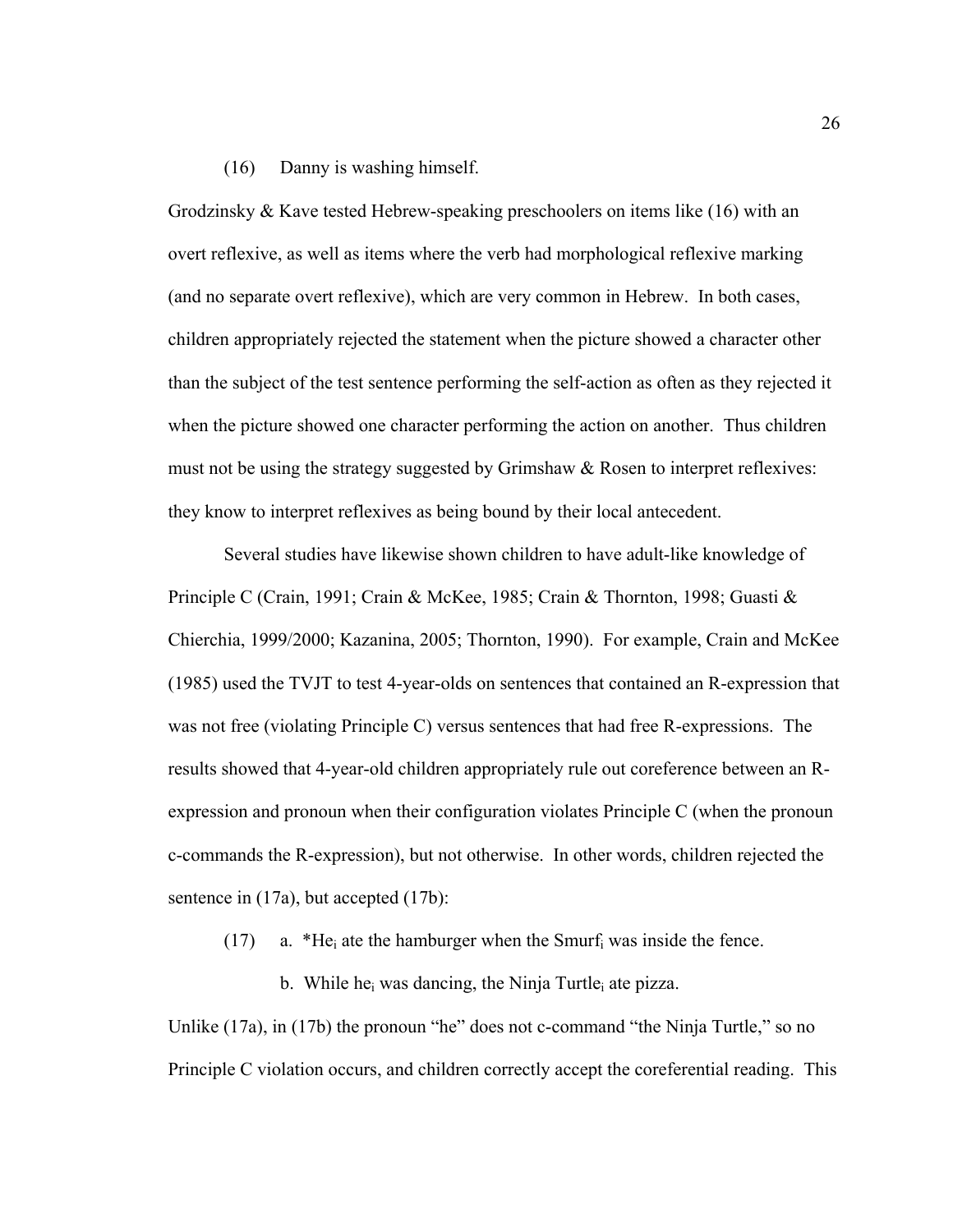finding was replicated by Guasti & Chierchia (1999/2000), who demonstrated the same effect in Italian-speaking preschoolers.

 Most of the literature on children's acquisition of binding theory concentrates on the finding that preschool-aged children fail to consistently demonstrate knowledge of Principle B, in contrast to Principles A and C (Avrutin & Thornton, 1994; Chien & Wexler, 1990; Deutch, Koster, & Koster, 1986; Jakubowicz, 1984; McDaniel, Cairns & Hsu, 1990; McDaniel & Maxfield, 1992; Solan, 1987; Thornton, 1990; Thornton & Wexler, 1999; Wexler & Chien, 1985; among others). For example, Chien and Wexler (1990) found that children systematically accept a sentence like (18) on an interpretation where Mama Bear is washing herself, in apparent violation of Principle B:

(18) Mama Bear is washing her.

This "delayed Principle B effect" has likewise been shown cross-linguistically (Avrutin & Wexler, 1992 for Russian; Koster, 1994; Philip & Coopmans, 1996; Zuckerman, Vasic & Avrutin, 2002 for Dutch; Sigurjónsdóttir & Coopmans, 1996 for Icelandic). However, most of these studies have also gone on to replicate Chien and Wexler's (1990) result that children only fail to demonstrate knowledge of Principle B in the presence of a nonquantificational antecedent; when the antecedent is quantificational, they appropriately reject sentences that violate Principle B. In short, while children often accept coreference in (18), they reject (19) on a reading where every bear is washing herself<sup>[11](#page-38-0)</sup>:

(19) Every bear is washing her.

 $\overline{a}$ 

<span id="page-38-0"></span><sup>&</sup>lt;sup>11</sup> A recent survey of the acquisition of Principle B literature (Elbourne, 2005) suggests that this reported asymmetry between children's performance when faced with quantificational versus non-quantificational antecedents may be an experimental artifact. This analysis will be discussed further in Chapter 2.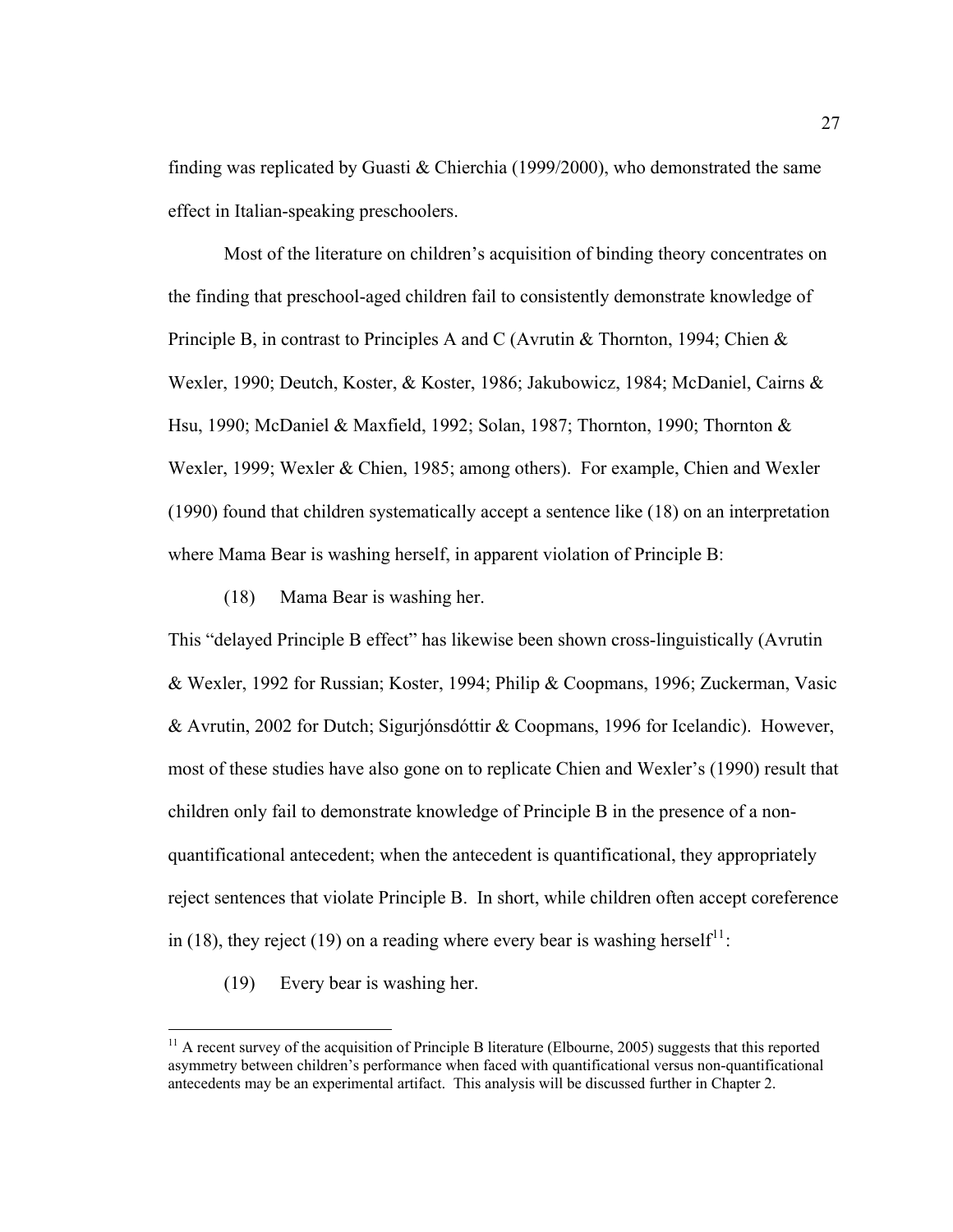While many proposals have been developed to account for this asymmetry between quantificational and non-quantificational antecedents with respect to Principle B, most consider these results evidence that children in fact have Principle B, and some other (likely pragmatic) factor accounts for their non-adult-like performance on sentences like (16) (Avrutin, 1994; Chien & Wexler, 1990; Grodzinsky & Reinhart, 1993; Thornton & Wexler, 1999). The reasoning is that the only way to get coreference between a quantificational antecedent and a pronoun is for the antecedent to bind that pronoun; children correctly recognize that such binding would violate Principle B and do not allow it. However, for a sentence like (18), there may be means other than binding to establish coreference between "Mama Bear" and "her" (e.g. each receives a different index that happens to be assigned to the same entity), and children have not yet acquired the pragmatic machinery that typically rules out such sentences. In other words, (18) may not be ruled out strictly by Principle B (even for adults), while (19) uncontroversially is. Regardless of the particular account assumed, the crucial point for present purposes is that the preponderance of evidence strongly suggests children have all three principles of binding theory in place at a young age, including Principle B (when tested in unambiguous environments).

## **1.4. Acquisition of Reconstruction**

 Having established children's command of binding theory, it is now possible to examine what children know about reconstruction. As mentioned previously, few studies have systematically tested children on sentences requiring reconstruction. However,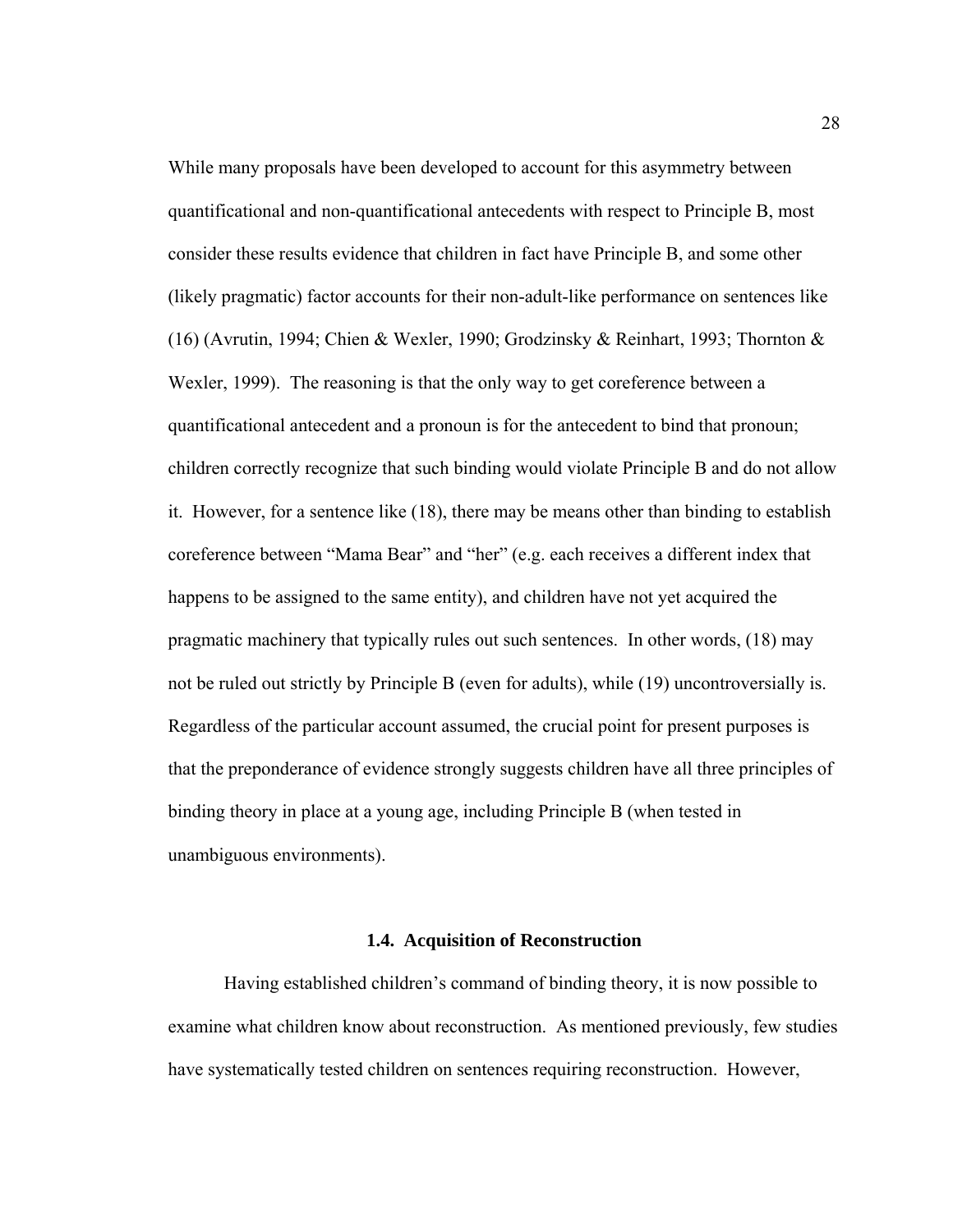there are some studies of children's interpretations of sentences involving reconstruction to compute scopal relations, as well as a few examining children's knowledge of reconstruction in structures subject to binding theory. Taken together, they suggest child grammars do include reconstruction.

## **1.4.1. Reconstruction and Scopally Ambiguous Sentences**

As mentioned earlier, several studies testing children's knowledge of reconstruction in sentences with quantifier scope ambiguities show that in contrast to adults, children fail to consistently access the reconstructed, inverse scope interpretation for sentences like (2) (repeated below) (Lidz & Musolino, 2002; Musolino, 1998; Musolino, Crain, & Thornton, 2000; Musolino & Lidz, 2003):

- (2) Every horse didn't jump over the fence.
	- (i) None of the horses jumped over the fence. (**surface scope**)  $(EVERY > NOT)$
	- (ii) Not every horse jumped over the fence. (**inverse scope**)  $(NOT > EVERY)$

The fact that children fail to access the inverse scope interpretation of sentences like (2) initially called into question whether children's grammars include reconstruction (at least for sentences with quantifier-scope ambiguities). However, subsequent studies demonstrated that children *can* access the reconstructed interpretation of such sentences given a context that sets an expectation for this reading (Musolino & Lidz, 2004). Likewise adults, while able to access both scopal interpretations, have been shown to actually prefer the surface scope interpretation for certain structures, as children do (Musolino & Lidz, 2003). These results suggest that the difference between children and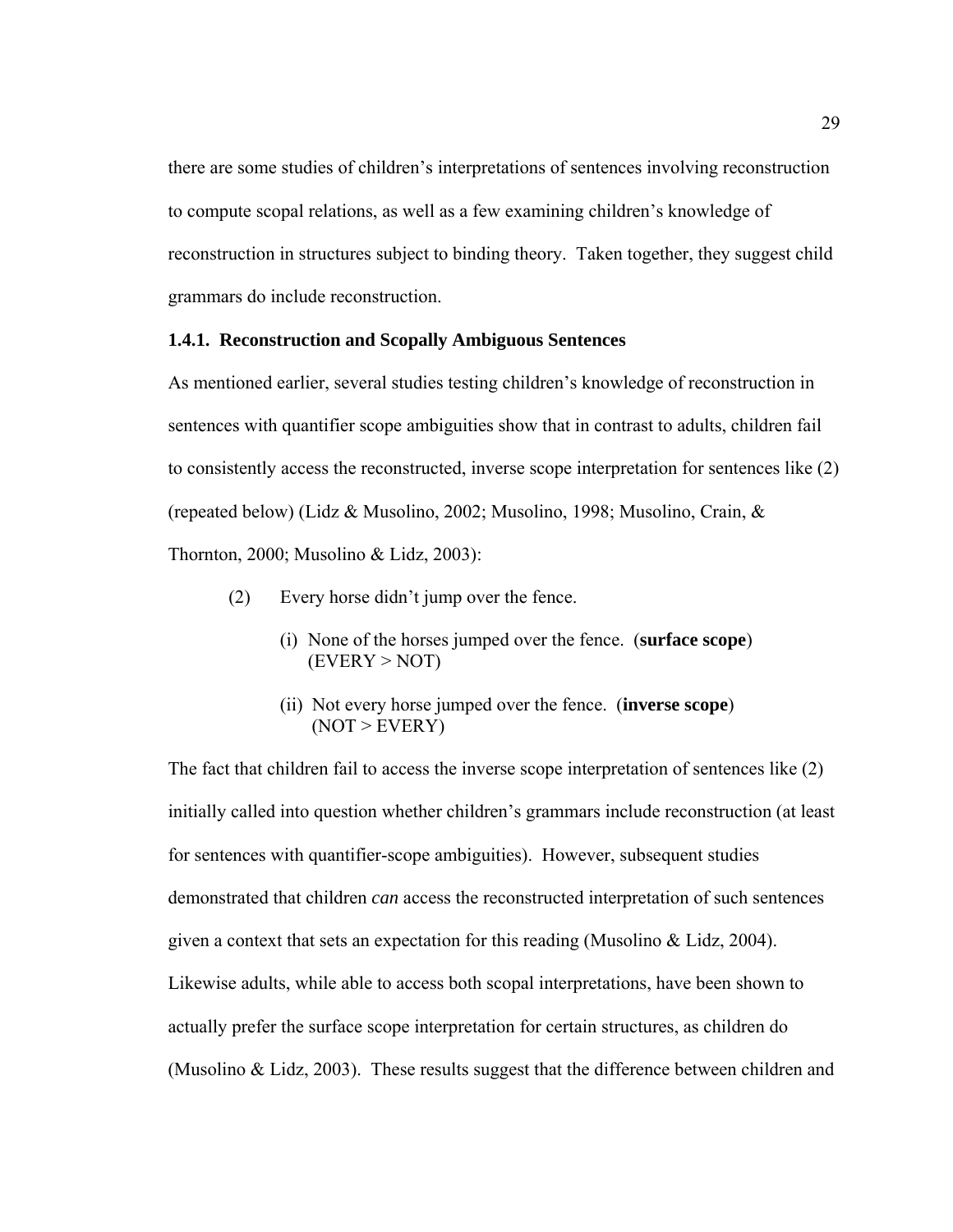adults with respect to their interpretations of scopally ambiguous sentences lies not in their grammars (both groups, given the right context, will accept both interpretations) but rather in their preference for one reading over the other. In short, children are simply not able to override their preference for surface scope as easily as adults are.

## **1.4.2. Reconstruction and Binding Theory**

 $\overline{a}$ 

The most comprehensive study involving children's knowledge of reconstruction with respect to binding theory focused on Principle C in contexts that either required reconstruction for interpretation or not. Guasti and Chierchia (1999/2000) tested Italianspeaking preschool-aged children in a series of studies using both elicited imitation and TVJT methodologies. They found that as soon as children demonstrated knowledge of Principle C in non-reconstruction environments, they also demonstrated it in environments requiring reconstruction. In other words, once children ruled out a sentence like (20a) they also ruled out  $(20b)^{12}$  $(20b)^{12}$  $(20b)^{12}$ :

- (20) a. \*Hei put a gun in every pirate'si barrel. (**non-reconstruction**)
- b. \*In every pirate'si barrel, hei put a gun. (**reconstruction**) Guasti and Chierchia take these results as evidence supporting an analysis of reconstruction under the copy theory of movement (Chomsky 1993, Fox 1999). On this view, the LF structure for (20a) and the reconstructed LF for (20b) are virtually identical, therefore one would predict that a ruling out of the two should be uniform, as Guasti  $\&$

<span id="page-41-0"></span> $12$  Guasti and Chierchia present data from sentences involving PP-preposing and scope ambiguities (from Chierchia, 1995) as evidence that sentences like (18b) involve reconstruction.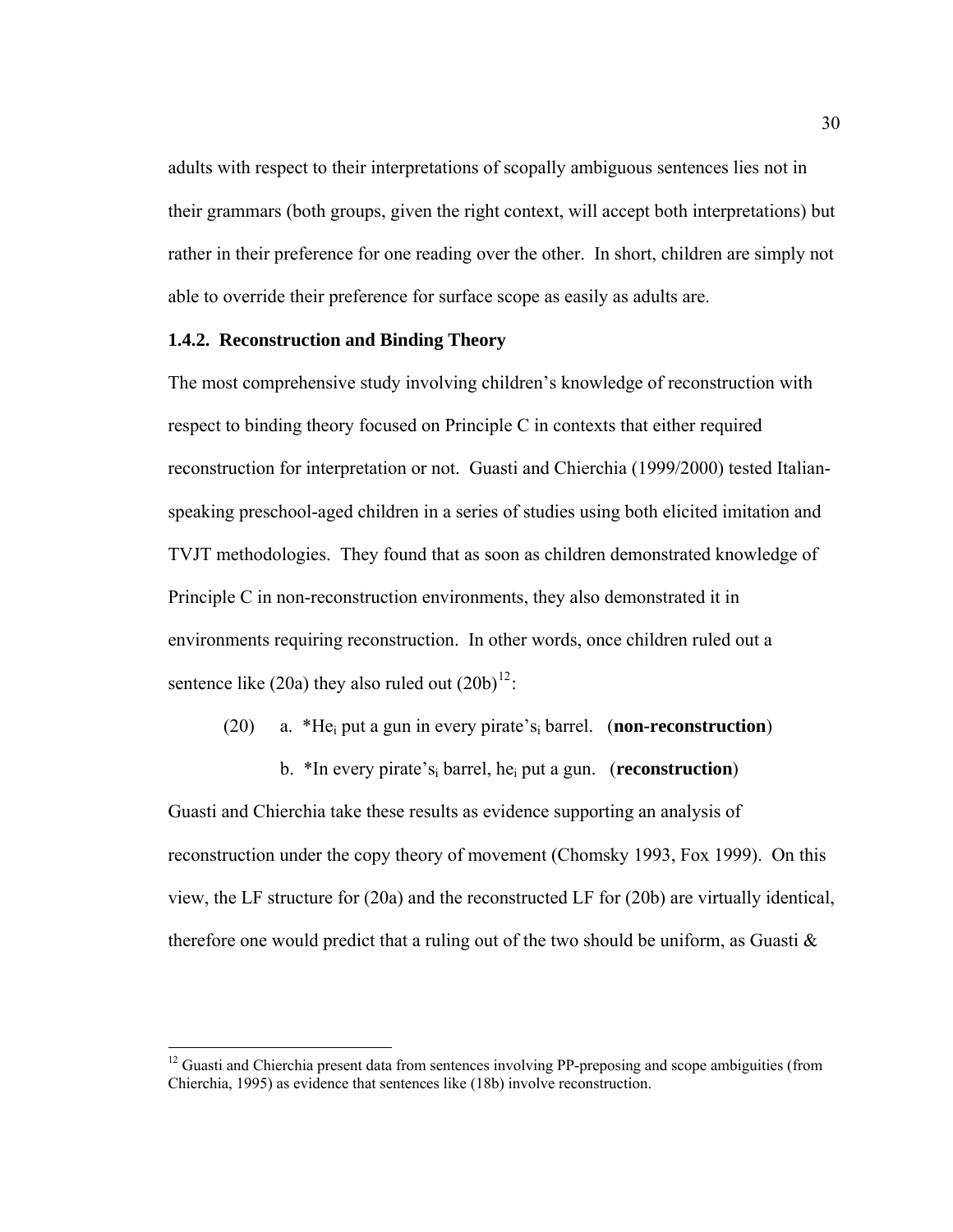Chierchia found. Assuming PP-preposing involves movement, these results provide evidence that children have reconstruction as part of their grammar.

Similar results emerged from an early set of studies on children's acquisition of anaphora (Lust & Clifford, 1982, 1986; Lust, Loveland & Kornet, 1980). Without explicitly intending to test the acquisition of reconstruction, these studies used elicited imitation and act-out tasks to determine how children (ages 3-9 years) would interpret pronouns in a variety of syntactic environments. While the elicited imitation tasks showed children to have an easier time imitating grammatical instances of forwards anaphora (21a) as opposed to backwards anaphora (21b), the act-out task demonstrated that children appropriately ruled out coreference in configurations that would violate Principle C regardless of the surface order of the pronoun and R-expression (22):

(21) a. Oscar<sub>i</sub> bumped the wall when he<sub>i</sub> found the penny.

- b. When he<sub>i</sub> closed the box, Cookie Monster<sub>i</sub> lay down.
- (22) a. \*He<sub>i</sub> rolled over when Big Bird<sub>i</sub> opened the box.
	- b.  $*$ On top of Ernie<sub>i</sub>'s head, he<sub>i</sub> rubbed the tissue.
	- c. \*Under Cookie Monsteri, hei threw the donut.

Again assuming a movement analysis of PP-preposing (which is not uncontroversial with respect to PP-adjuncts like those in (22)), the fact that children rejected the coreferential interpretations of the sentences in (22b) and (22c) suggests they have reconstruction as part of their grammar. Children demonstrated knowledge of Principle C in rejecting (22a), and demonstrated knowledge of reconstruction by likewise ruling out (22b) and (22c) (where a Principle C violation only arises on the reconstructed reading). Taken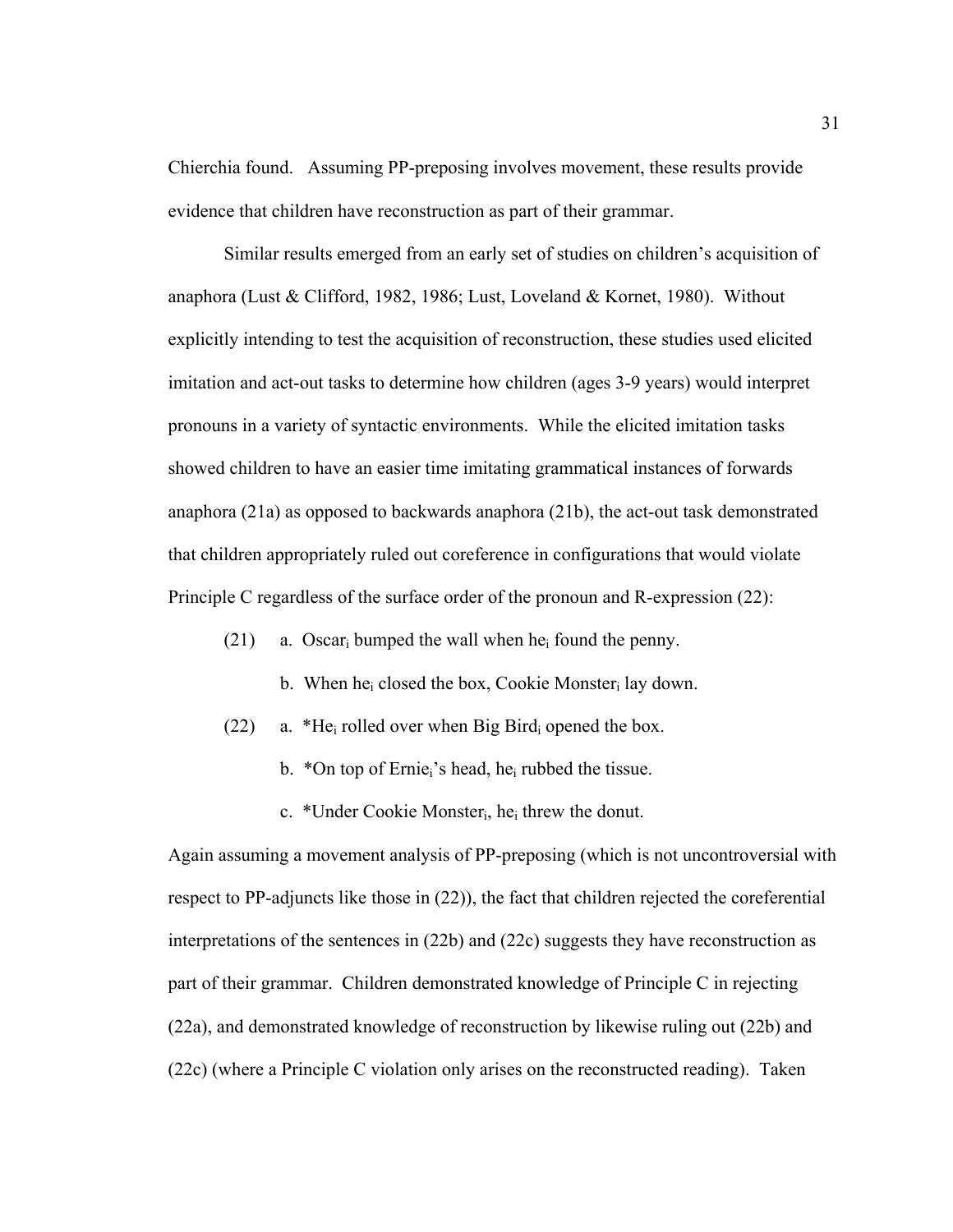together with the Guasti & Chierchia study, these results provide evidence for children's command of reconstruction. The current study aims to add to the literature on the acquisition of reconstruction by testing children on sentences that uncontroversially involve syntactic movement, and that children are highly familiar with, namely, whquestions.

As with many movement structures, wh-questions provide an interesting challenge for language learners because their interpretation involves two structural positions. Wh-phrases are simultaneously associated with their surface position, where the wh-operator takes scope over the rest of the sentence, and their underlying position, where they are interpreted as an argument of the verb they are associated with (in the case of wh-arguments). As demonstrated earlier, reconstruction thus requires children to put together knowledge from two separate domains: knowledge of syntactic movement, and knowledge of binding theory. Previous studies have shown children to have knowledge of binding theory at a young age. Therefore the focus of the current study will be on children's knowledge of movement, and specifically their knowledge of whether a moved item may be interpreted in its original, reconstructed position.

# **1.4.3. The Current Study**

As mentioned earlier, scopally ambiguous sentences are subject to some controversy with respect to the mechanism that derives their ambiguity (semantic versus syntactic reconstruction). In order to first establish children's knowledge in a less controversial domain (where syntactic reconstruction is largely assumed to apply), this dissertation focuses on reconstruction with respect to binding theory. As mentioned above, it also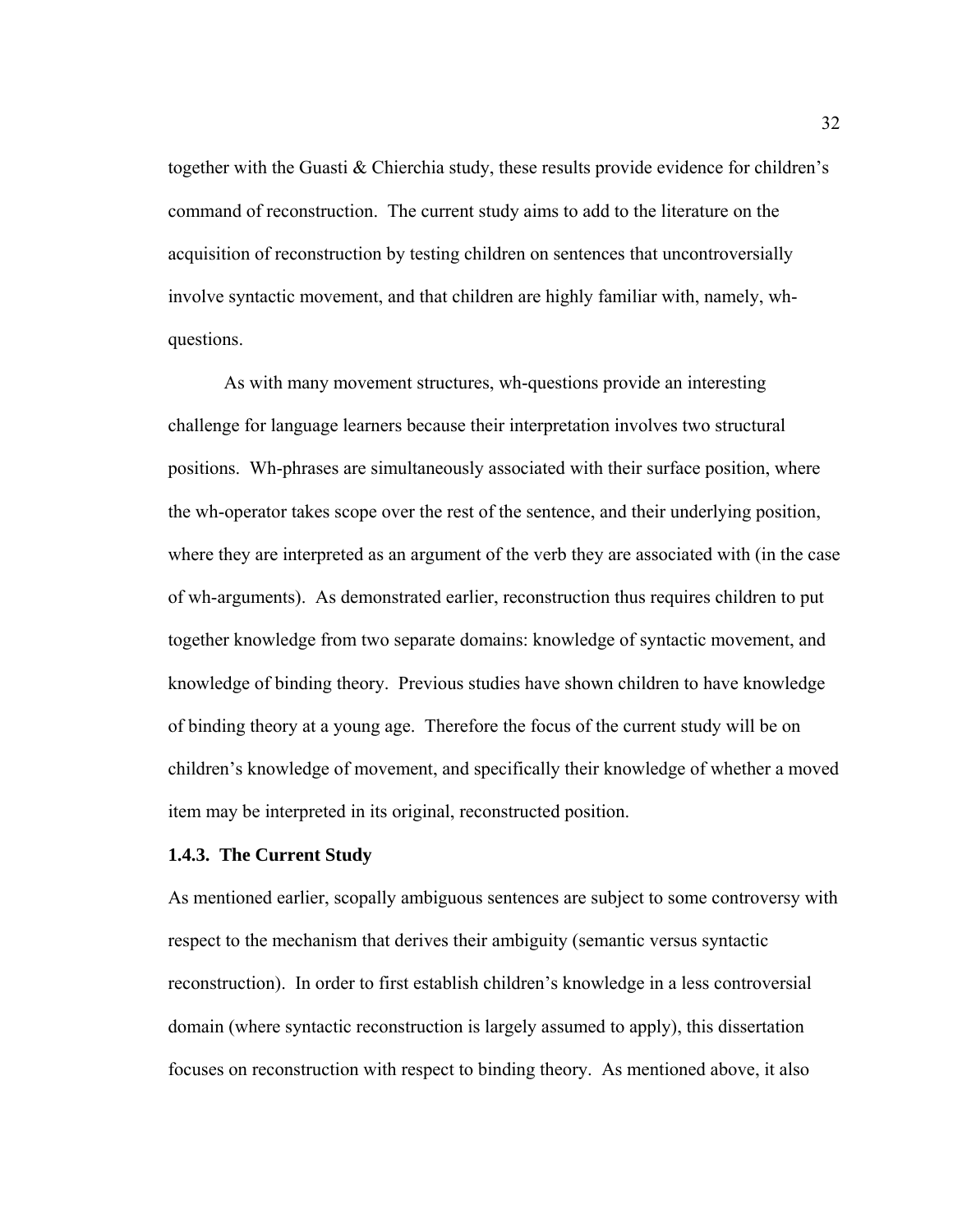focuses on wh-questions, as these are the prototypical examples of syntactic movement, and are structures children are highly familiar with. For the current study, a series of experiments using a combination of the truth value judgment task (Crain & McKee, 1985; Crain & Thornton, 1998) and the questions after stories task (de Villiers & Roeper, 1996) was conducted to test children's knowledge of reconstruction and compare it to that of adults. Both groups were tested on statements subject to binding theory (to establish knowledge of the binding principles) and on corresponding questions (to establish knowledge of reconstruction). In addition, performance on items with moved predicates (where reconstruction appears to be obligatory) was compared to items with moved arguments (where reconstruction does not appear to be obligatory). To examine the apparent asymmetry between reconstruction in Principle A versus Principle C environments for moved arguments, a variety of binding theoretic environments were tested. Experiments 1-4 provide an initial characterization of children's knowledge of reconstruction in structures subject to Principles A, B and C. Based on their results, Experiments 5-6 were designed to more precisely characterize both children's and adults' preferences when reconstruction is not obligatory. In the end, both the child and adult data shed light on theoretical analyses of movement and reconstruction, as well as more general parsing strategies.

# **1.5. Summary**

 The results of this series of experiments show that preschool-aged children do have reconstruction as part of their grammar. They are adult-like in consistently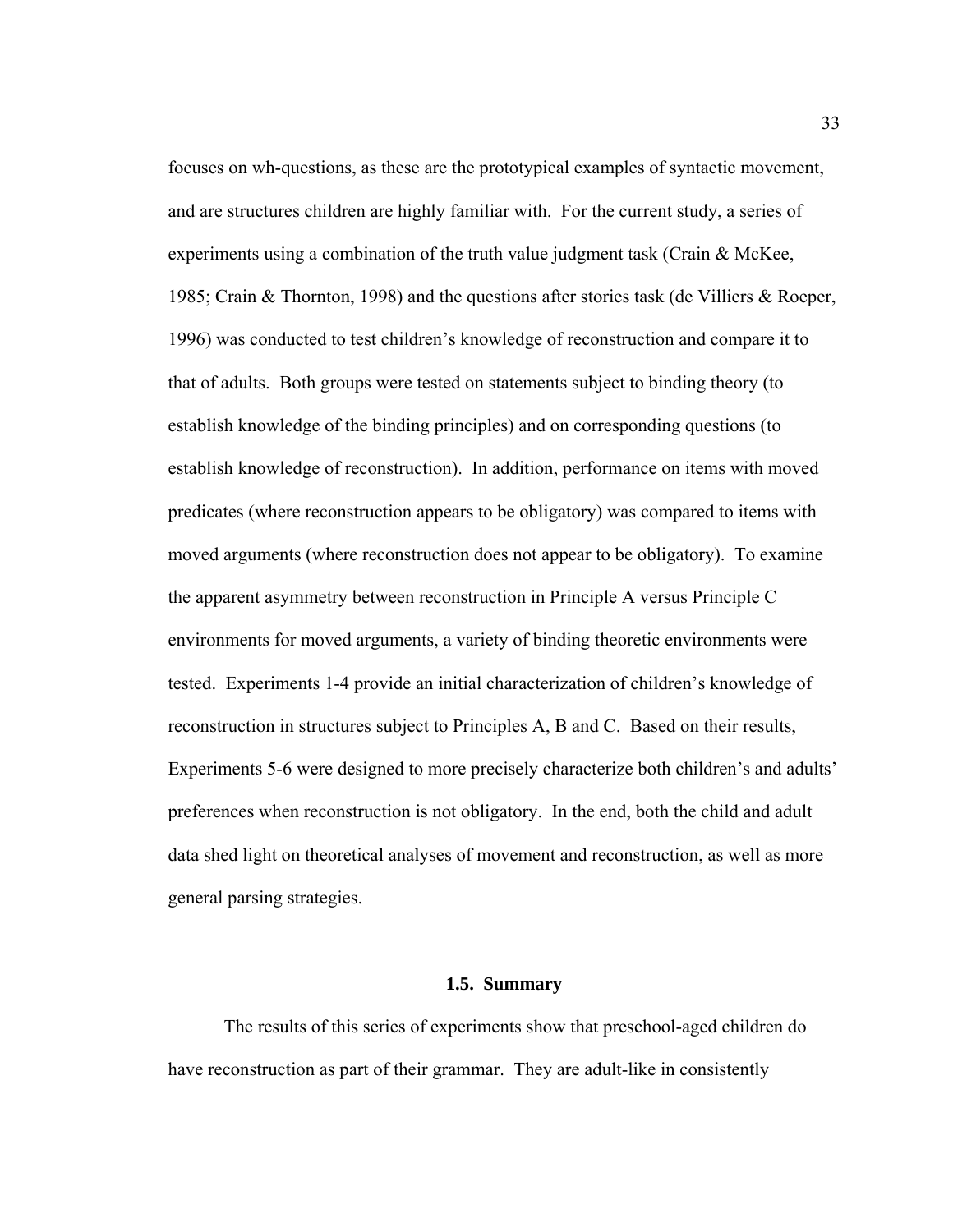accessing the reconstructed interpretation of sentences where reconstruction is obligatory, as in cases where it is required to satisfy binding theory, or required because the moved element is a predicate. However, when reconstruction is not obligatory, children's and adults' preferences differ. These experiments show that there actually is no asymmetry between Principles A versus C for moved arguments: adults optionally reconstruct in both environments. For children, reconstruction of moved arguments was not only optional, it was actually dispreferred: they consistently fail to access the reconstructed interpretation when a non-reconstructed reading is available, going so far as to reject sentences as false when the context makes only the reconstructed interpretation true. Adults, on the other hand, are shown to have conflicting preferences across two of the studies, preferring the reconstructed interpretation of matrix questions subject to Principle C, but the surface interpretation of sentences with embedded questions subject to Principle A. Thus children and adults differ in their preferences for reconstruction of moved arguments in the Principle C experiment, but have similar preferences in the Principle A embedded question experiment. While both groups show an argument/predicate asymmetry (obligatorily assigning the reconstructed reading to moved predicates), it is their interpretation of moved arguments that provides an interesting means for evaluating the competing grammatical and processing constraints they use to generate these readings.

 Various theoretical analyses of movement and reconstruction are considered as possible accounts of the current data. In the end, several are adopted. Specifically, the analysis in Heycock (1995), that predicts reconstruction to be obligatory for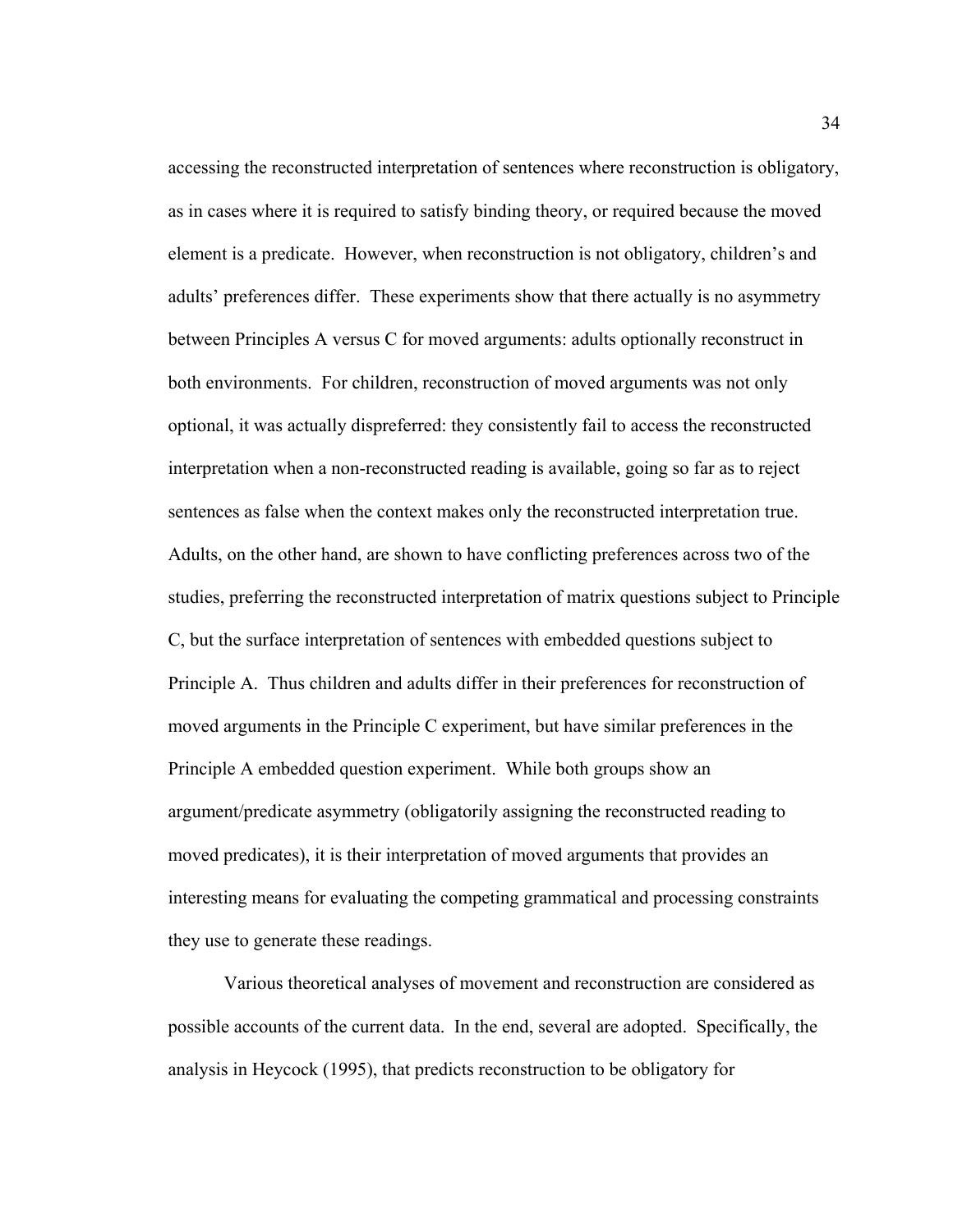nonreferential moved constituents (like moved predicates), is most explanatory with respect to the observed predicate/argument asymmetry. For moved arguments, where reconstruction was shown to be optional, adults' preference for reconstruction in Principle C environments seems best explained by an economy consideration along the lines of Chomsky (1993), which assumes under the copy theory of movement that that the restrictor of the wh-phrase is preferentially interpreted in the lower copy. In contrast, adults' preference for the surface interpretation of Principle A embedded questions is shown to be best accounted for by a processing account; here their apparent preference for the surface interpretation is actually a preference for resolving the anaphor's antecedent as quickly as possible.

Children's preference for surface structure in all cases where a surface reading is licensed is also attributed to parsing strategy. As in the studies of children's interpretations of scopally ambiguous sentences mentioned above, children have a strong preference for the surface reading, even though they clearly have access to the operation that generates the reconstructed interpretation. That children persist with the surface reading over a competing non-reconstructed interpretation is in line with previous psycholinguistic studies that show children to have a difficult time revising their initial parse of a sentence. It seems plausible that children's initial parse would correspond as directly as possible to the input, and therefore reflect surface structure. Thus children's preference for the surface interpretation is not a reflection of their grammatical knowledge, but rather is a result of their parsing strategy. In effect, their parsing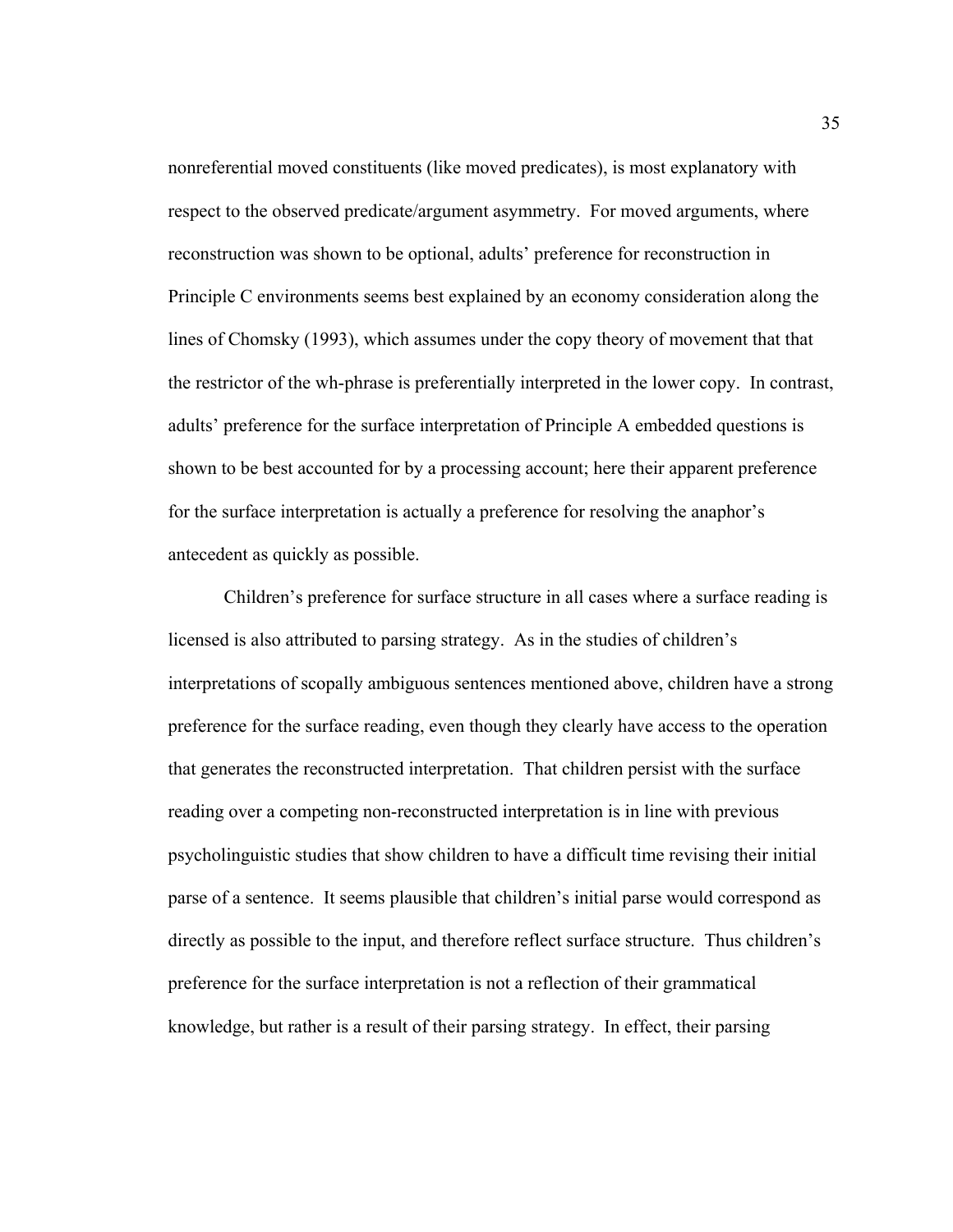preference for the surface structure interpretation when it is licensed, and their inability to revise this parse, masks their adult-like knowledge of reconstruction.

After weighing various proposals and establishing a theoretical account of the results obtained in Experiments 1-6, questions of learnability are addressed. Specifically, possibilities for how children come to have knowledge of reconstruction and the various restrictions associated with it are outlined. The results of a corpus study examining the input children receive that might reveal reconstruction are reported, which show children to receive virtually no input that might lead them to posit the knowledge they have acquired. A proposal for how children might use knowledge of simpler syntactic structures combined with knowledge of Universal Grammar to arrive at this complex system follows, showing children's adult-like command of reconstruction to fall out naturally as a result. That children are shown to differ from adults in consistently favoring a surface interpretation when licensed is again the result of their parsing preference for surface structure and limited ability to revise their initial parse of a sentence. As children's processing capacity expands with maturation, so does their ability to revise this initial parse. Therefore as they grow older, children's parsing strategies interfere less with their ability to demonstrate knowledge of reconstruction in a full range of structural environments.

 This dissertation will be organized as follows. Chapter 2 reports on the design, execution, and results from Experiments 1-4, which test reconstruction with respect to Principles A, B, and C in monoclausal structures. Chapter 3 discusses Experiments 5-6,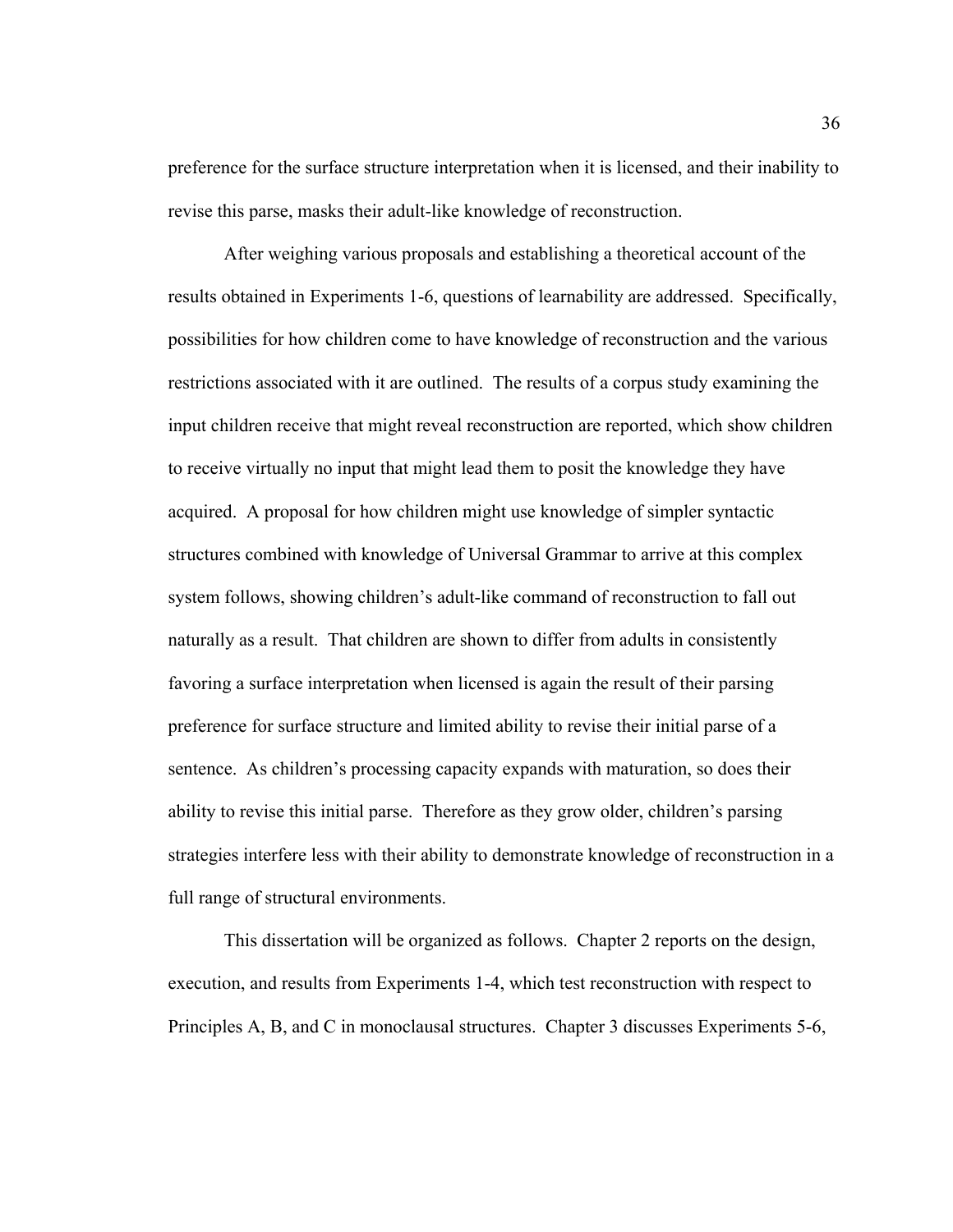which explore preferences with respect to reconstruction in structures where it is not obligatory. This discussion is followed by a theoretical analysis of all experiments. Chapter 4 reports results from a corpus study, and also addresses questions of learnability: in short, how children might learn the system they have acquired with respect to reconstruction. Chapter 5 concludes the dissertation, outlining open questions.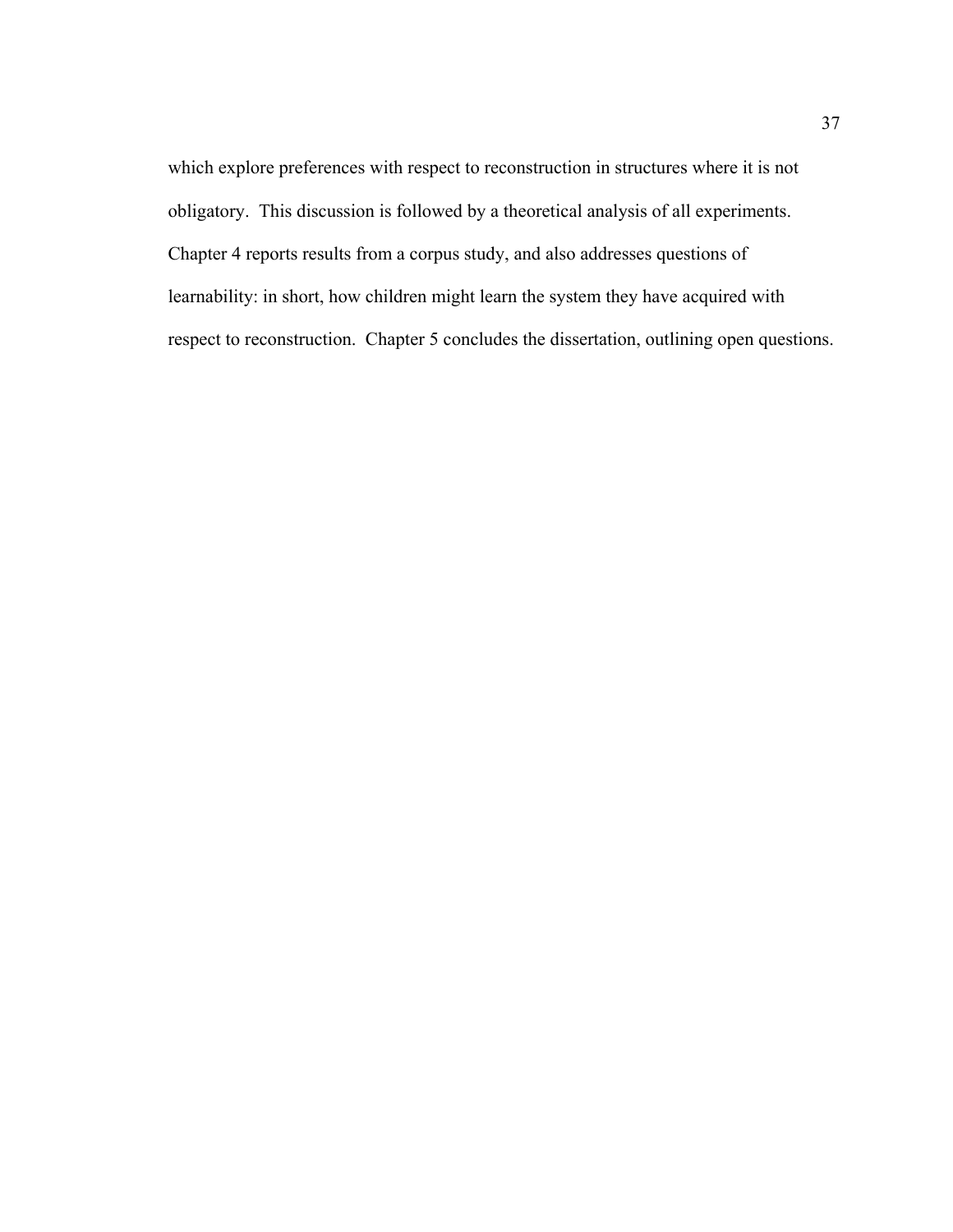# **CHAPTER 2**

 Children's knowledge of reconstruction is examined below through a series of experiments featuring items subject to binding theory. Adults' and children's interpretations of statements subject to either Principles A, B or C are compared to their interpretation of corresponding questions involving reconstruction. The statements are included to verify knowledge of the binding theory principles, while the questions are used to establish knowledge of reconstruction. Both groups are tested on items with moved predicates, where reconstruction is said to be obligatory, as well as moved arguments (picture-NP's), where reconstruction may be optional. The results show that children, like adults, have reconstruction as part of their grammar. The predicted asymmetry between moved predicates and moved arguments likewise emerges, as both groups consistently assign the reconstructed interpretation to items with moved predicates, but allow for the non-reconstructed interpretation for moved arguments. However, while adults appear to prefer the reconstructed interpretation for wh-arguments, children are shown to actually prefer the non-reconstructed interpretation when reconstruction is not obligatory. In other words, children disprefer the reconstructed reading when an alternative non-reconstructed interpretation is available. Analyses of children's and adults' preferences with respect to optional reconstruction are further discussed in Chapter 3.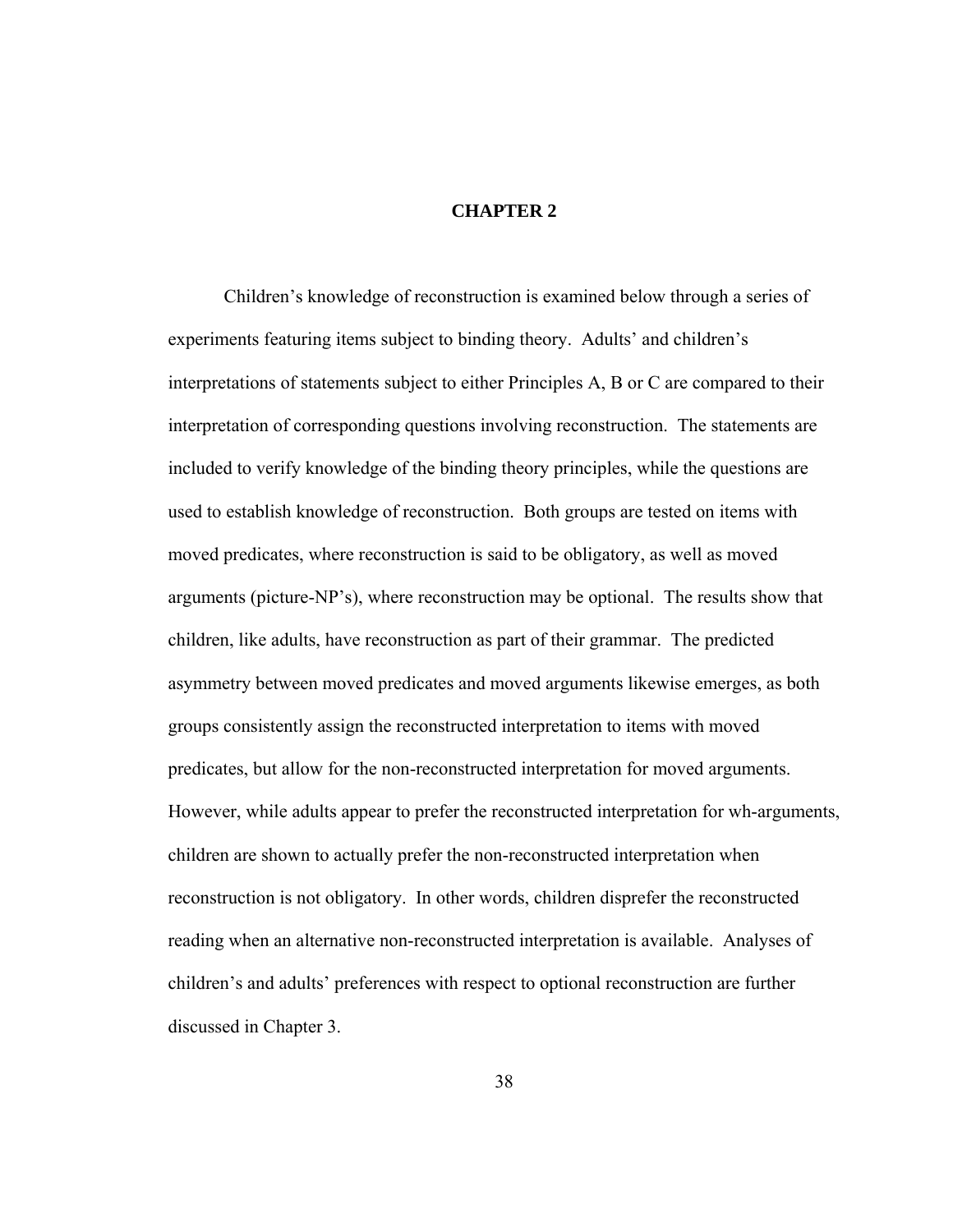## **2.1. Experiment 1**

The first experiment in this series examines children's knowledge of reconstruction with respect to Principle A of the binding theory, which observes that a reflexive pronoun must be bound (c-commanded by and coindexed with) an antecedent within its clause. As mentioned above, previous studies testing children on sentences that do not require reconstruction show children to have knowledge of Principle A. The current study aims to replicate those results by testing statements subject to Principle A, as in (23).

(23) Every dancer<sub>i</sub> put up the white painting of herself<sub>i</sub>.



In (23), "every dancer" c-commands the reflexive "herself," and the sentence is grammatical. As mentioned in Chapter 1, however, the corresponding question in (24) is likewise grammatical, which is only predicted if the anaphor is interpreted in its reconstructed position: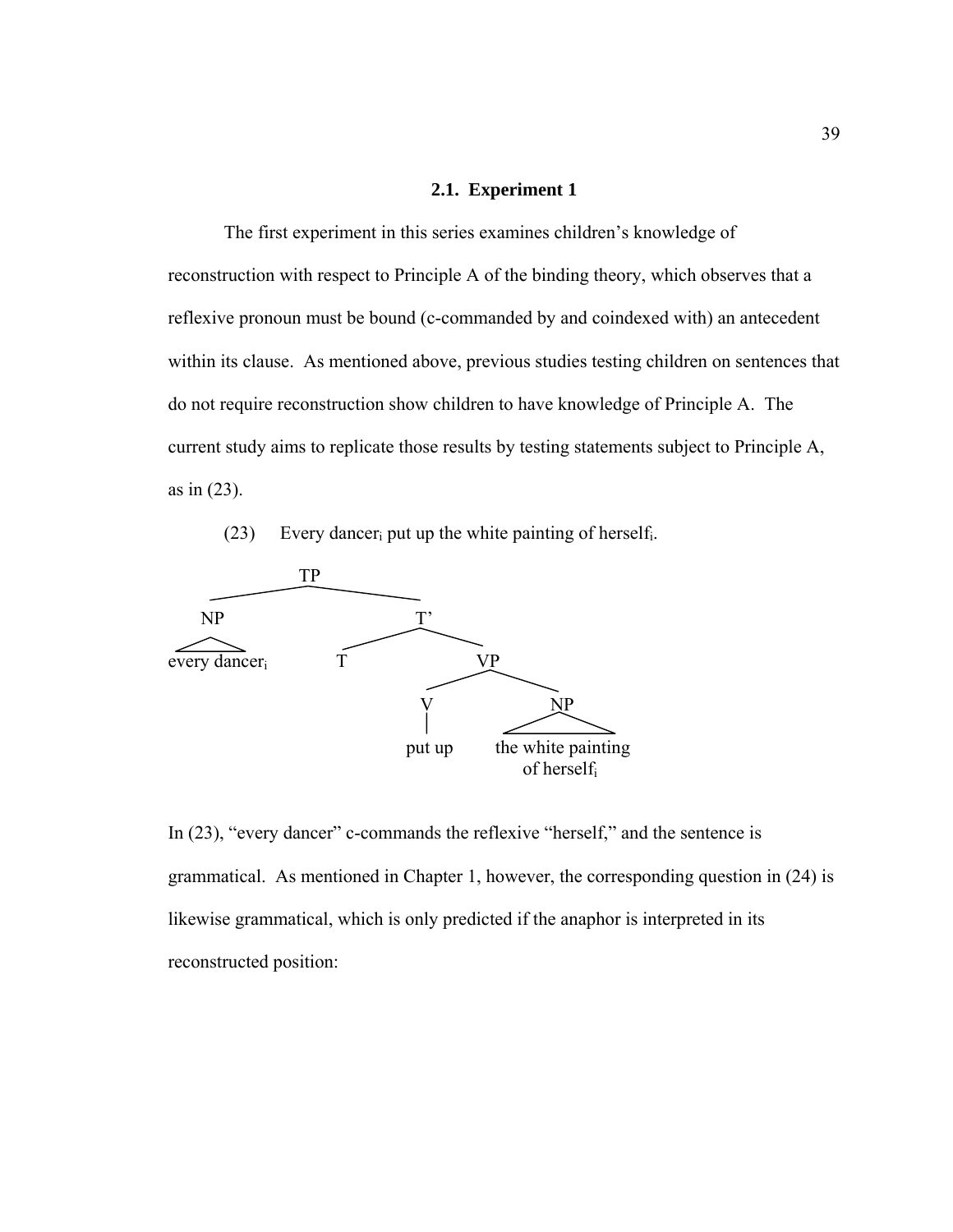

(24) Which painting of herself did every dancer put up?

The question in (24) is just as grammatical as the statement in (22), despite the fact that the antecedent "every dancer" does not c-command "herself" in the surface form of the sentence. The Principle A violation is avoided via reconstruction, which allows the anaphor to be interpreted in its original position, where it can be bound by "every dancer." Experiment 1 seeks to establish children's knowledge of Principle A by testing their performance in non-movement environments like (23), and having established this knowledge, tests their knowledge of reconstruction with wh-questions that require reconstruction for interpretation, like (24).

 It is worth noting that the status of Principle A is not uncontroversial. Some researchers claim that certain instances of anaphors are exempt with respect to binding theory (Goldwater & Runner, 2004; Pollard & Sag, 1992; Reinhart & Reuland, 1993; Runner, 1998). In particular, anaphors occurring in picture-NP's (e.g., "picture of himself," "painting of herself," "article about himself," etc.) are said to be capable of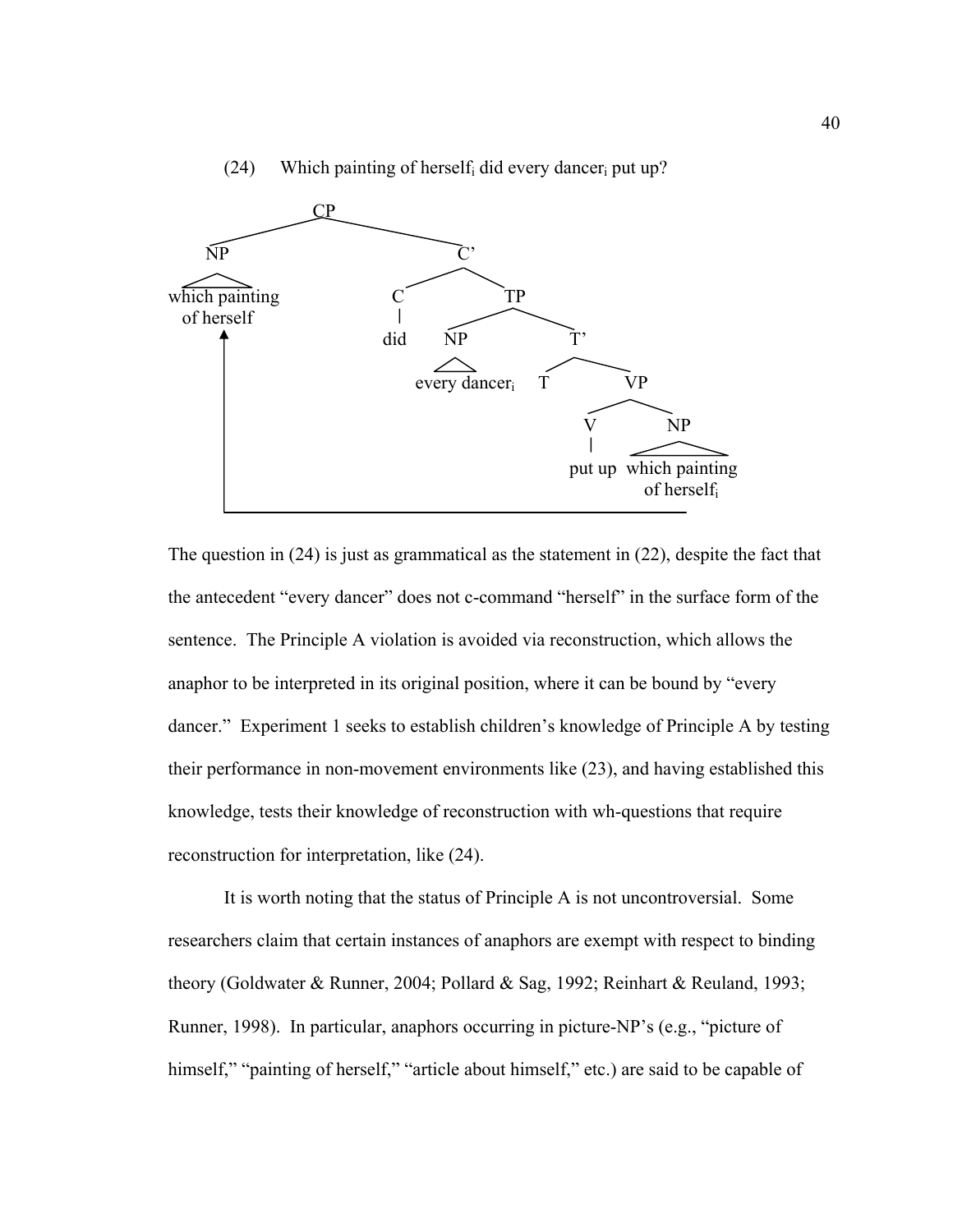violating binding theory, and do not necessarily require a c-commanding antecedent. These anaphors, like pronouns, may either receive a bound interpretation (in which case they require a c-commanding antecedent), or a coreferential interpretation with their antecedent (which crucially does not require c-command). Nevertheless, outside of these "binding theory exempt" (Pollard & Sag, 1992) or "logophoric" (Reinhart & Reuland, 1993) uses, all other uses of anaphora are said to be subject to the structural constraint given in Principle A.

 In order to avoid the potential confounds associated with exempt anaphora, the current experiment was designed to elicit only the bound interpretation of reflexives. By using quantificational antecedents, which are not candidates for a coreferential interpretation, this potential problem was averted. Furthermore, given the debate surrounding picture-NP's, the experiment was designed to include structures whose structure is less controversial with respect to Principle A, like the predicate structures below:

- (25) Every hippo<sub>i</sub> was very proud of herself<sub>i</sub>.
- (26) How proud of herself was every hippo $\mathbf{p}_i$ ?

Predicate questions were also included in Experiment 1 because as mentioned above, it has been claimed that reconstruction is obligatory for moved predicates (as in (26)) (Barss, 1986, 1988; Cinque, 1984; Heycock, 1995; Huang, 1993; among others). It should be noted, however, that the reported argument/predicate asymmetry does not apply in the case of mono-clausal questions subject to Principle A, as in (24) and (26). Because the anaphor contained in the wh-phrase requires binding by a local antecedent to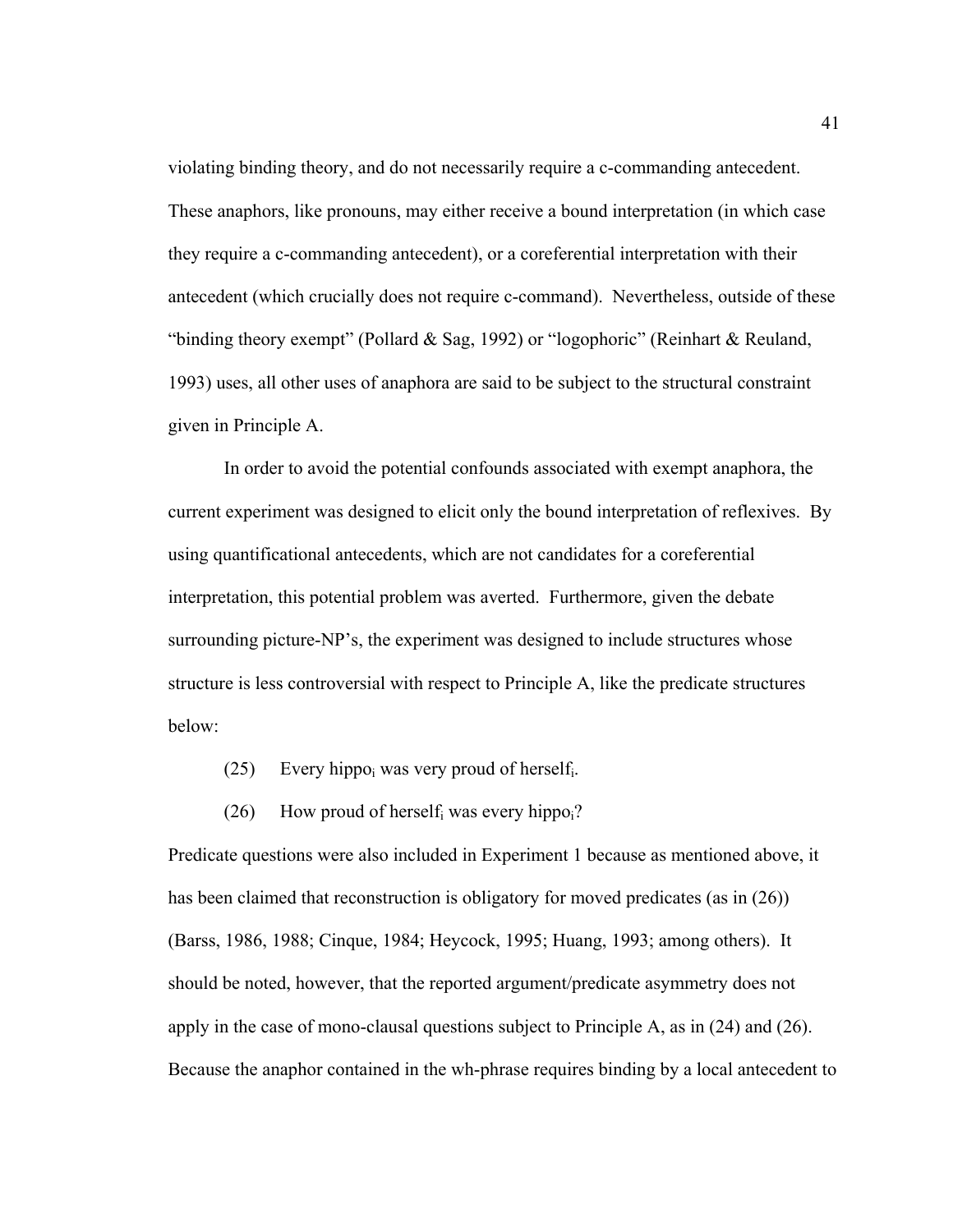satisfy Principle A, reconstruction is forced for both predicates and arguments in this structural environment. Nevertheless, in order to provide a full characterization of each participant's knowledge, all participants in Experiment 1 were tested on both question (reconstruction) and statement (non-reconstruction) structures for both argument and predicate embedding contexts.

#### **2.1.1. Method and Design**

Both child and adult participants in this experiment were tested using the truth value judgment task (TVJT) and questions after stories task. In this method, participants are asked to watch a story that is acted out by one experimenter using toys as props. Another experimenter controls a puppet (Elmo, in this case), who watches the story too. The puppet provides a means of establishing the task as a game for child participants, and to put them more at ease in the testing environment. Participants are told the puppet is learning, and sometimes needs help understanding things, therefore it is the participant's job to help the puppet understand the story. After each story, the puppet makes a statement (typically the target sentence being tested) about what he thinks happened, which the participant is asked to accept or refute. The task is set up so the participant rewards the puppet with one item (in this case, a plastic cookie) if he is right, and a different item (in this case, a cardboard carton of milk) if he is wrong. Participants are periodically asked to justify their answers (and are always asked when saying the puppet is wrong) in order to ensure they understood the story and target sentence as expected, as well as to keep them engaged in the task. Use of the puppet allows children who may be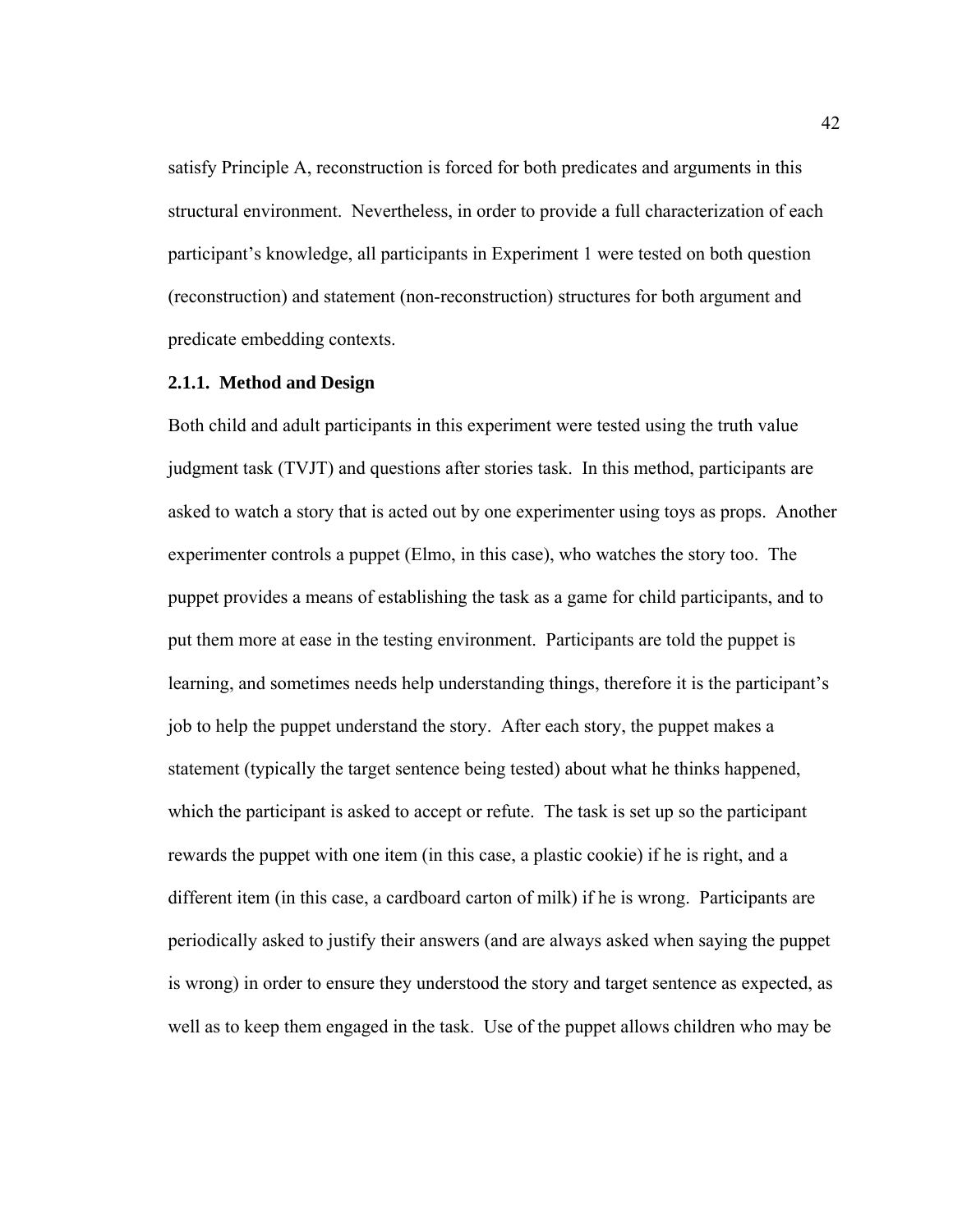reluctant to correct an adult experimenter to instead correct the "silly" puppet, therefore minimizing the chance that children will simply accept all of the test items.

 In order to best gauge the participant's knowledge of the grammatical principle at hand, the stories are constructed so that on one logically possible interpretation of the target sentence it should be judged true, but given another possible interpretation it should be judged false, thus satisfying the TVJT's condition of falsification. Furthermore, the characters in the stories always entertain the possibility of acting in accordance with both interpretations, but crucially only end up choosing one of these paths of action. This contemplation of a decision between two possibilities satisfies the TVJT's requirement of plausible dissent. An example story will help illustrate. Note that the stories in this experiment always featured a set of 3 similar characters (the group) and a single distinct character (the lone character) of the same gender. For the stories corresponding to argument test sentences, like those in (23-24) (repeated below), there were also two pictures, articles, videos, or in this case, paintings (one red, one white) corresponding to each member of the group (here, three dancers) and six corresponding to the lone character (Miss Cruella):

- (23) Every dancer put up the white painting of herself.
- (24) Which painting of herself did every dancer put up?

In this story, Miss Cruella is a dance teacher, and announces to the dancers they have been elected the best dancers in their dancing school. As a reward, they each get to put up a painting with their picture in it. All are faced with a choice between two possible paintings, one red and one white; they each may only put up one of the two paintings.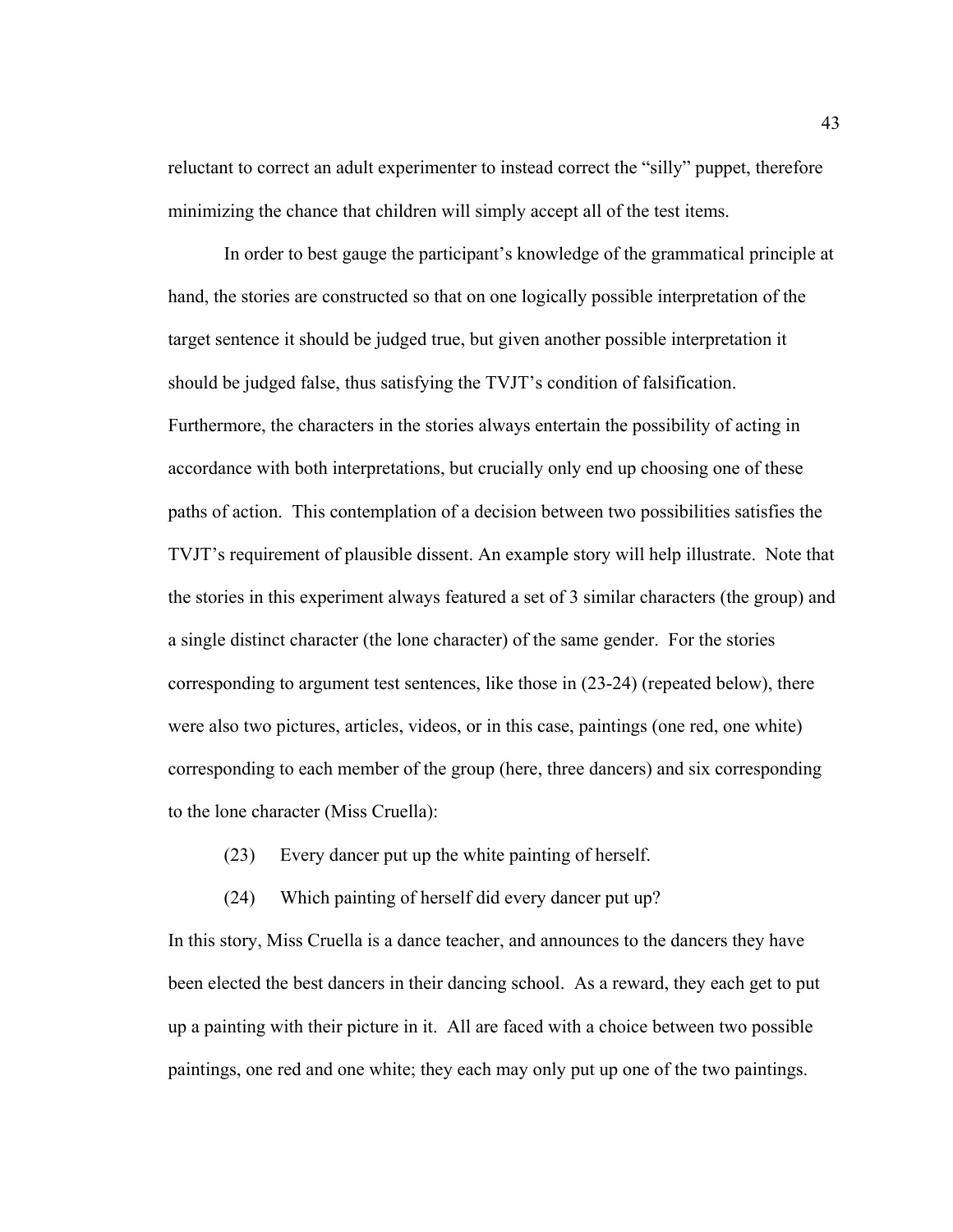But Miss Cruella also wants to make sure people don't forget who their teacher is, so she requires the dancers to each pick out one painting with Miss Cruella's picture in it, and put that up next to their own (there are 3 red paintings with Miss Cruella, and 3 white). Each dancer then proceeds to pick out two paintings: one with their own picture in it, and one with Miss Cruella's. After deliberating a bit, each dancer takes a turn putting up the white painting of herself, and a red painting of Miss Cruella (crucially, each possibility is entertained, satisfying the TVJT's requirement of plausible dissent). The puppet then utters the test sentence in (23). If the participant has interpreted "herself" as bound by "every dancer" (as expected), she will accept that sentence as true, since every dancer did put up the white painting of herself. If, however, the participant takes "herself" to mean something like "her," referring instead to Miss Cruella, she should judge the sentence false (since every dancer put up the red painting of Miss Cruella). Crucially, on one interpretation the sentence is true, and on the alternative interpretation the sentence is false, satisfying the condition of falsification.

 The stories for the predicate-type target sentences resemble those designed for the argument items, in that each features a set of 3 characters with another lone character of the same gender. For the sentences in (25-26), the story featured three (female) hippos and their friend Miss Cow:

- (25) Every hippo was very proud of herself.
- (26) How proud of herself was every hippo?

In this scenario, Miss Cow challenges the hippos to participate in a rock-pushing contest, to see if they can each push a rock past a designated finish line. The hippos think the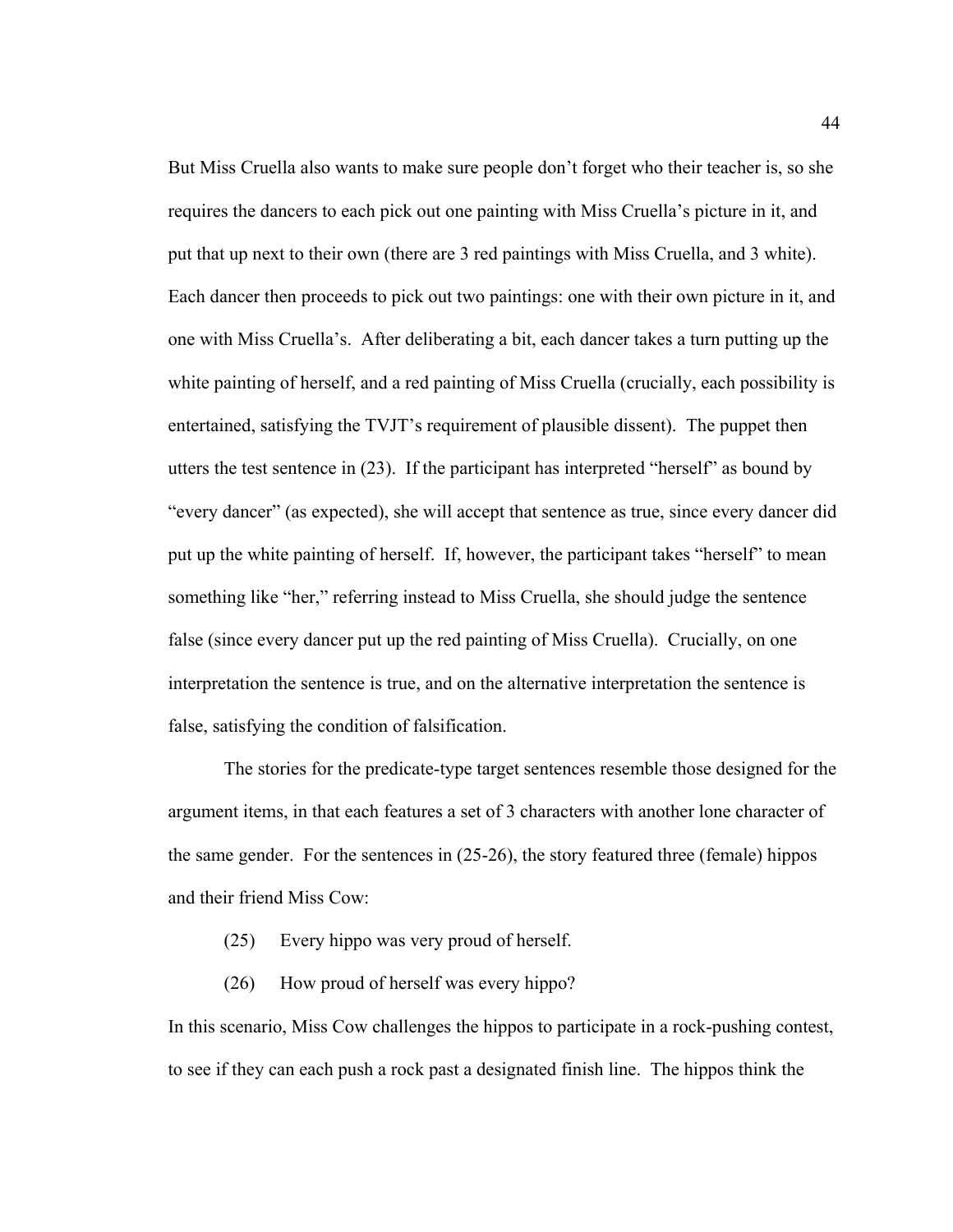rocks look very heavy, and are not sure they would be able to push them past the finish line, but agree to try. Miss Cow volunteers to go first and show them how rock-pushing is done. The hippos reiterate how heavy the rocks look, and say they would be very proud about anyone who pushed their rock all the way past the finish line, and they would even be a little bit proud about anyone who just managed to push their rock a little bit. Miss Cow goes first, struggles, and finally pushes the rock past the finish line. The hippos say they are very proud Miss Cow was able to push the rock past the line. Then the hippos push the rocks, but only push them a little ways (they do not make it past the line). The hippos are disappointed, but finally agree they are a little proud about what they did; after all, they did manage to push the rocks a little ways. The puppet then utters the sentence in (25). If the participant has interpreted "herself" as being bound by "every hippo," this sentence should be judged false (since every hippo was only a little proud of herself). However, if the participant lacks Principle A and interprets "herself" as referring to Miss Cow, then the sentence should be judged true (since every hippo was very proud of Miss Cow).

 Because the current study concerns reconstruction effects in wh-question contexts, it was necessary to modify the TVJT to be able to test questions in addition to statements. Questions are inappropriate for the TVJT because they require an answer, and cannot be simply judged true or false. Thus to accommodate questions, the TVJT was combined with the questions after stories task (de Villiers & Roeper, 1996). Participants were told that after hearing each story, the puppet could first ask them one question about what happened. The participant was to answer that question, after which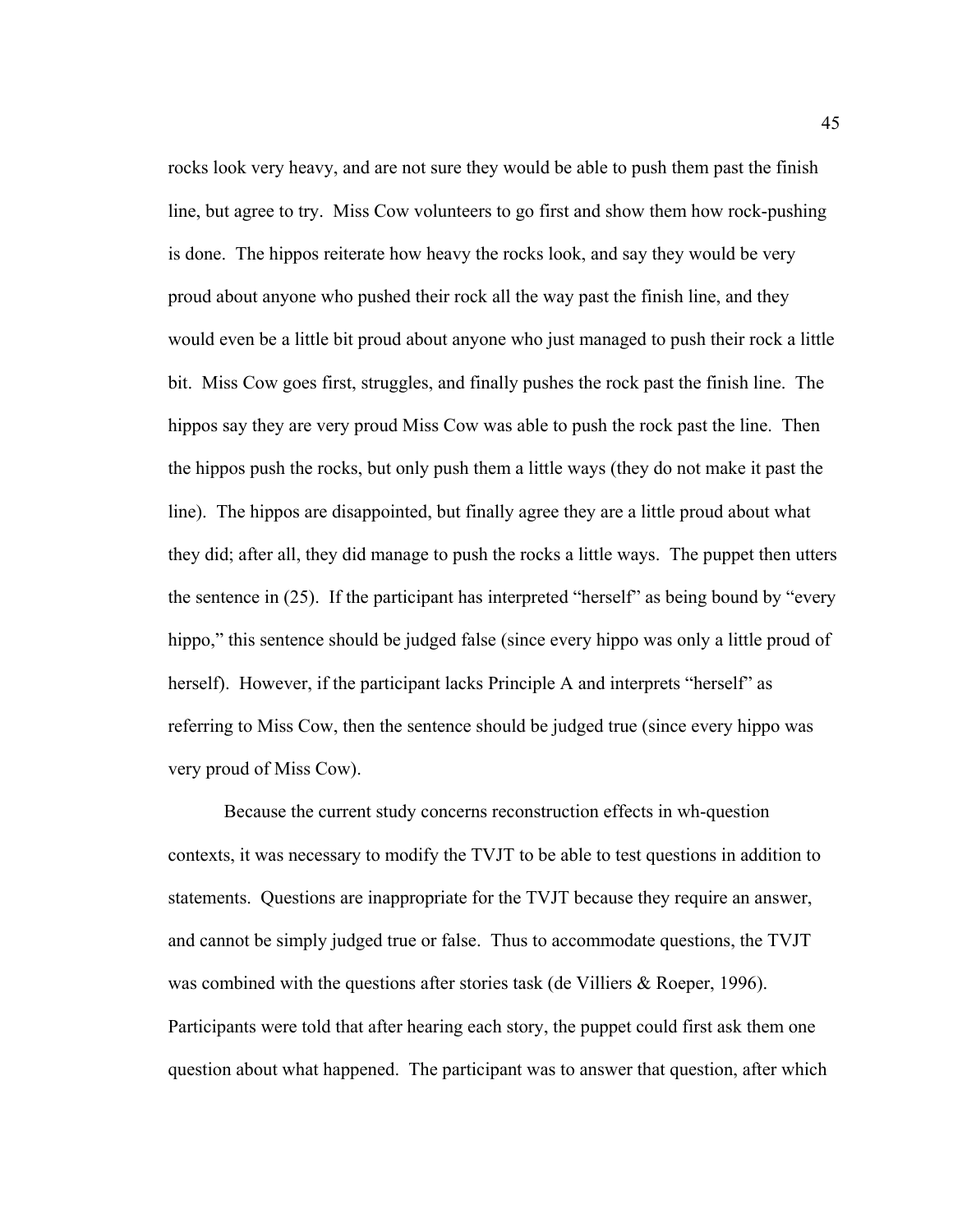the puppet would say what he thought happened, and the regular TVJT method would be followed with rewarding the puppet, asking for justification for the participant's answer, etc. Crucially, only one of the post-story sentences, either the question or the statement, was a test item of the type given in (23-26). The other item was considered a filler. Fillers were designed to test whether the participant was paying attention and understood the story correctly, and whether the participant understood the quantifier "every." Statement fillers were varied so that if a participant answered that the statement for the previous item was true, the version of the filler statement the puppet uttered would be false, thus ensuring a roughly equal mix of true and false statements throughout the session. Participants who incorrectly answered two fillers or more were excluded from the study results. A complete list of test sentences and fillers is given in Appendix A.

 At the beginning of each session, the participant would receive two warm-up items. These were designed to familiarize the participant with the task and ensure against any "yes" or "no" bias by giving the participant an opportunity to reject one of the puppet's statements and accept another in relatively simple contexts. For the test items, as mentioned above, participants responded to both questions and statements, for both arguments and predicates. In other words, both sentence type (question versus statement) and the type of phrase the reflexive was embedded in (predicate versus argument) were within subjects factors: each participant received two predicate questions, two argument questions, two predicate statements, and two argument statements for a total of eight test items. Test items were varied so that half of the participants responded to the question version of a particular item (as in (24) and (26)) and half of the participants judged the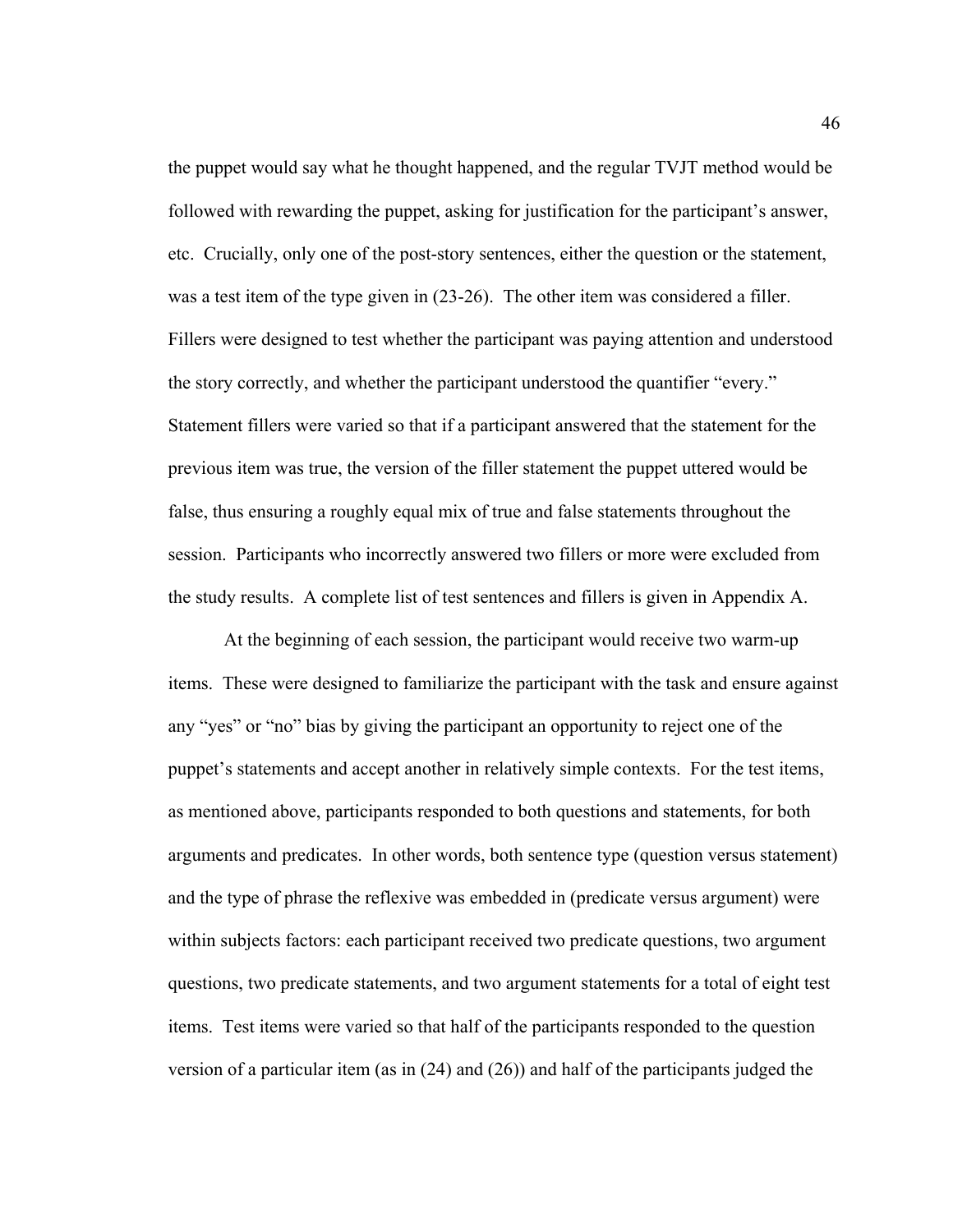statement version of an item (as in (23) and (25)). Statement items were also varied so that a given participant heard two statements predicted to be judged true, and two statements predicted to be judged false. This was done to ensure participants' knowledge of Principle A, which is only verifiable when participants both accept statements that obey Principle A and reject those that do not. Finally, the order in which the items were presented was varied across subjects, with half receiving the items in one order, and half receiving them in the reverse order, to control for any ordering effects.

Directly before each test item, whether it was a question or statement, the puppet would recap the story by naming all of the characters (e.g. "That was a story about the three hippos and Miss Cow. And now here's my question/here's what I think happened…"). Because it is the participants' interpretation of the reflexive that is in question, it was crucial to make sure all of the logically possible antecedents were made linguistically salient prior to hearing the test item. The puppet always named the character who was predicted *not* to be chosen as the antecedent last, so as to increase that character's salience. This way any bias for choosing an antecedent based on extraneous factors was weighted against the expected interpretation, ensuring the participant's answer reflected their grammatical knowledge, and was not an artifact of the experiment. Child participants responded orally to all items, with their answers recorded by the puppet experimenter. During the rare times a child failed to initially provide a response to a question item, the experimenter would prompt him by giving both possible answers as a choice (e.g. after hearing "How proud of herself was every hippo?" the experimenter would follow up with "a little bit proud, or very proud?"). Before repeating any test item,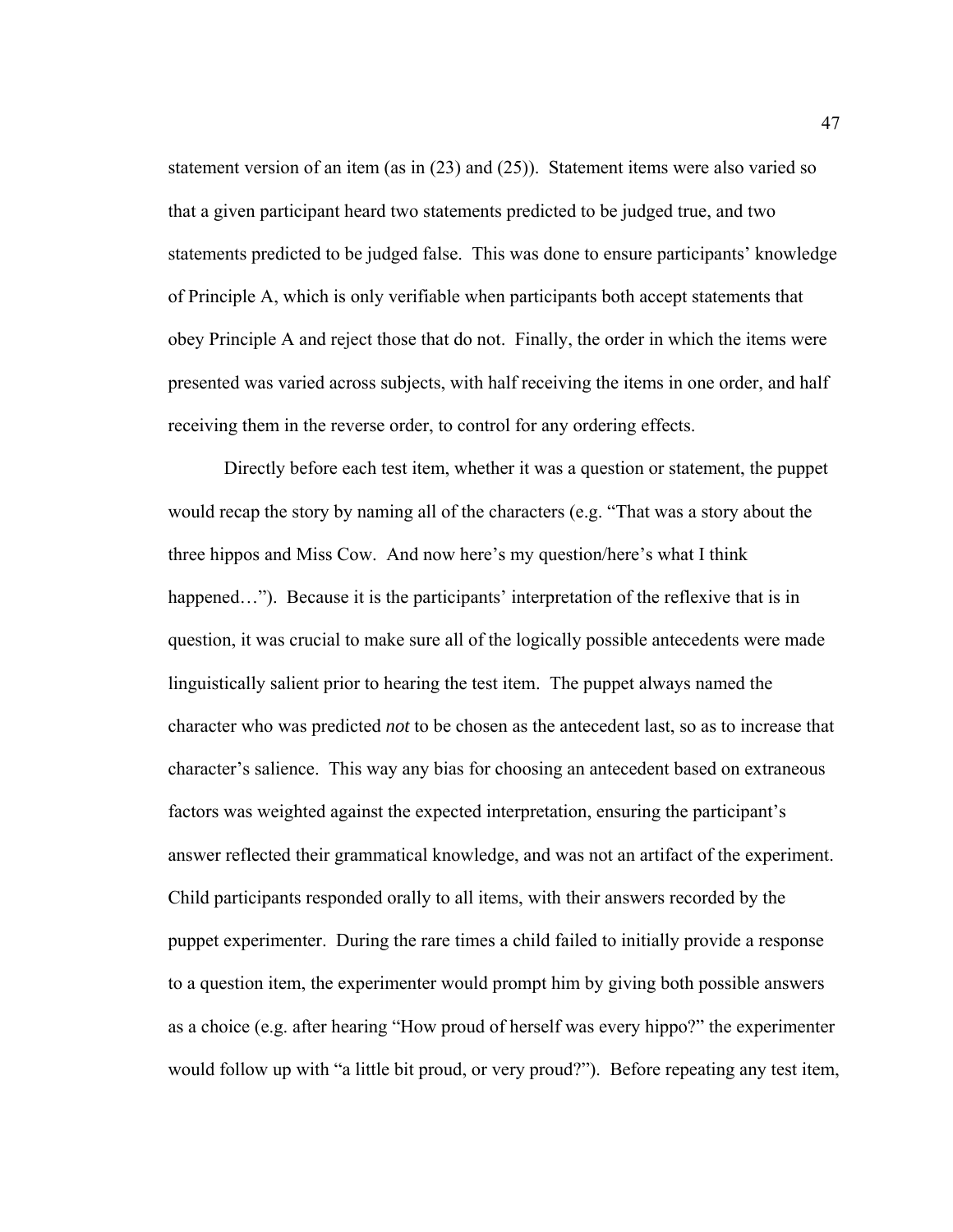due to either a participant's request or because the participant failed to initially answer, the experimenter would repeat the recap sentence naming the characters. Adult participants, who were often run more than one at a time, responded to the test items in written form. There was no separate puppet experimenter for the adult participants; a single experimenter both told the stories and afterward controlled the puppets reaction and comments. Adults were asked to provide written justifications for their answers on an answer sheet.

# **2.1.2. Results**

Twenty-six preschool-aged children (15 female, 11 male; mean age 4;6) and 24 Northwestern undergraduates participated in this study. Two children were excluded from the final analysis for incorrectly judging the truth or falsity of more than one filler item. As expected, the adults were at ceiling in accepting the bound interpretation of the reflexive across all conditions: they correctly assigned the bound interpretation to the reflexive 100% for argument statements, 98% of the time for argument questions, 98% of the time for predicate statements, and 100% of the time for predicate questions. Due to the small number of observations in each condition (only two per participant for argument statements, argument questions, predicate statements, and predicate questions), a continuous normal distribution could not be assumed, and non-parametric statistical analysis was used. Using the Wilcoxon signed-ranks test, no significant differences were found between adult performance on questions versus statements for argument items  $(Z =$ 1,  $p = .317$ ) or for predicate items (Z = 1,  $p = .317$ ). Adults did, however, outperform children overall  $(Z = 3.861, p < .001)$ , as would be expected.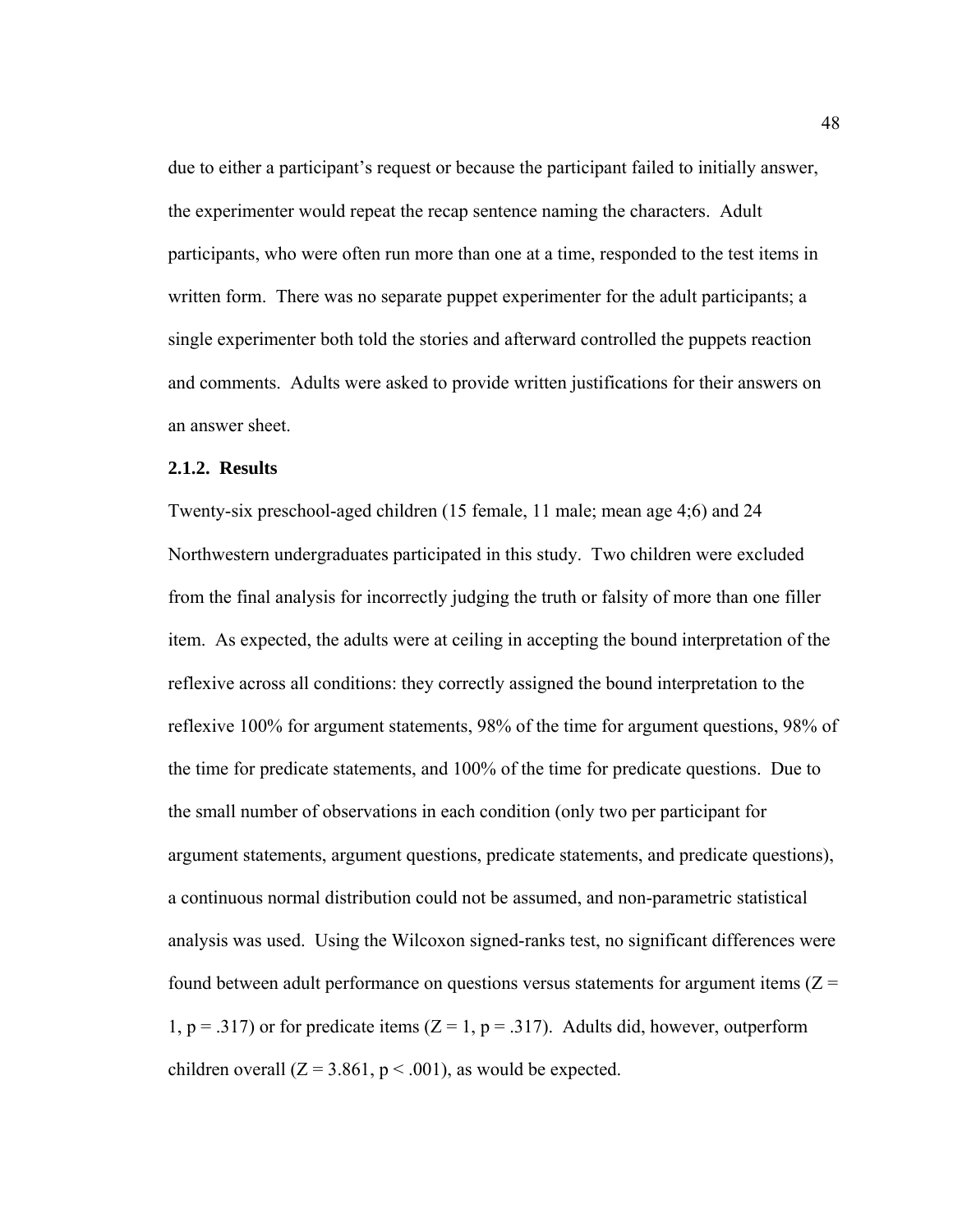Children patterned with adults in consistently accessing the bound interpretation of the reflexive equally across all conditions, even if their performance was not quite as perfect. They assigned the bound interpretation 73% of the time in the argument statement condition, 71% of the time in the argument question condition, 79% of the time in the predicate statement condition, and 73% of the time in the predicate question condition. Thus children accessed the bound interpretation as often for questions as they did for statements: no significant differences were found for their performance on questions versus statements for argument items ( $Z = .258$ ,  $p = .796$ ) or for predicate items  $(Z = .758, p = .448)$ .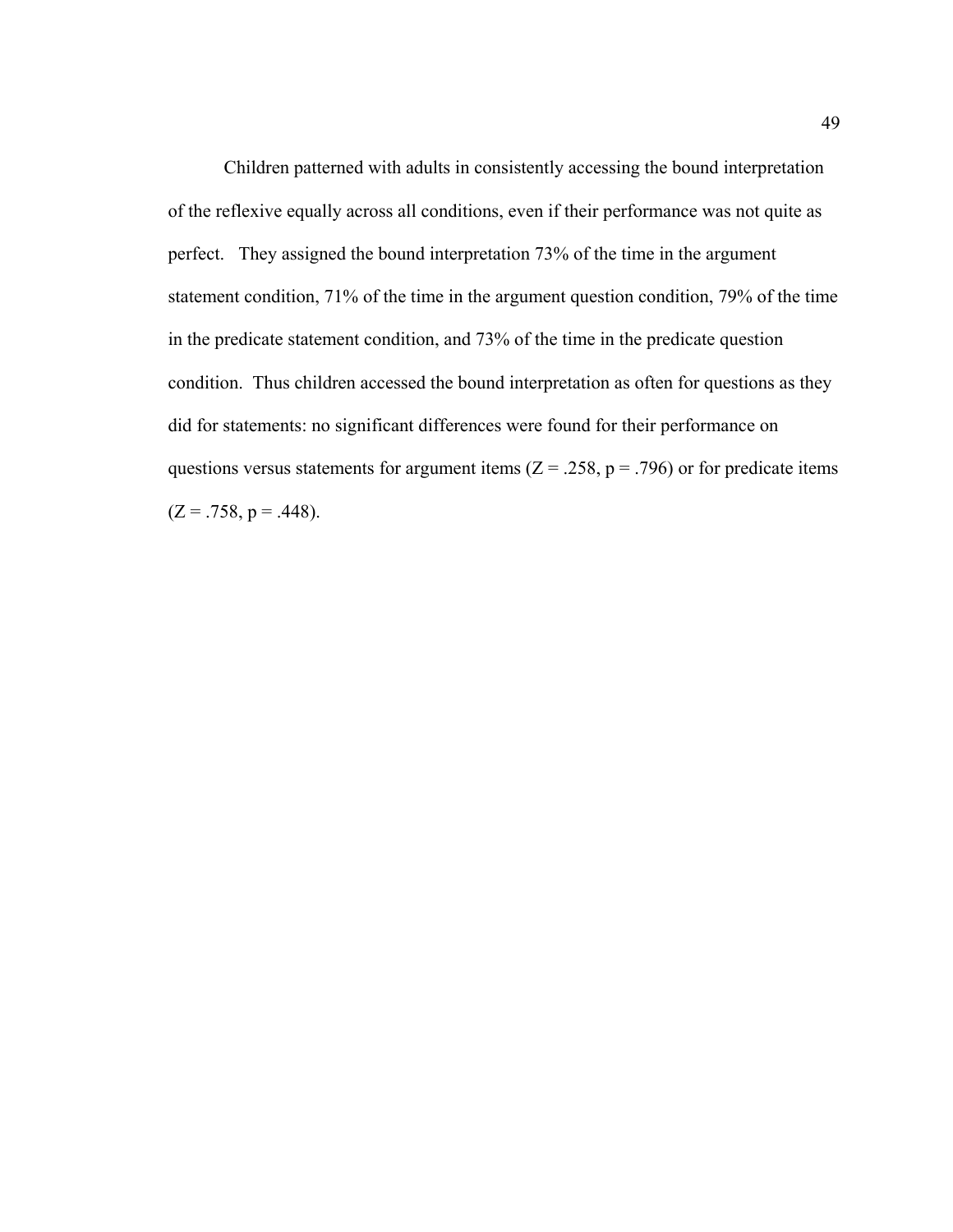

**Experiment 1 Results**

*Figure 1.* Mean proportion bound interpretation responses for child  $(n = 24)$  and adult  $(n = 24)$ = 24) groups for statements and questions subject to Principle A in argument and predicate conditions.

Thus like adults, children performed equally well on both statements and questions in both embedding contexts.

## **2.1.3. Discussion**

Children's performance in Experiment 1 supports the claim that they have reconstruction as part of their grammars. As expected, their performance on statements establishes their command of Principle A. Given this knowledge, the fact that children also access the bound interpretation of the reflexive in the question items at an equal rate can be taken as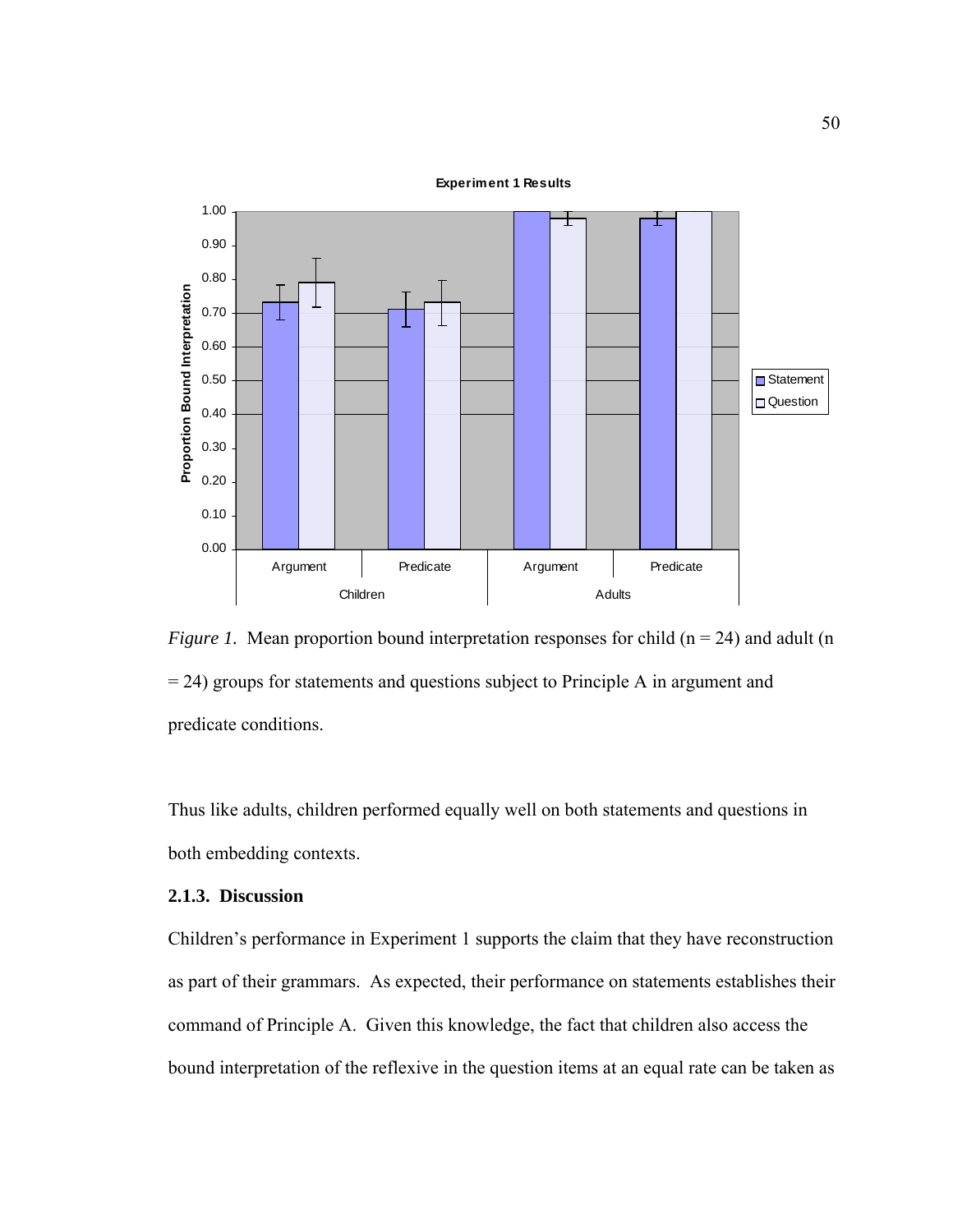evidence that they have reconstruction. Recall that the only way to generate a bound interpretation of the anaphor in this experiment, as children consistently did, is to interpret the anaphor in its pre-movement position. Therefore the fact that children assigned the bound interpretation equally to both statements and questions provides evidence that they have reconstruction as part of their grammar. While children's overall accuracy was consistently lower than the adults', such a result is not entirely unexpected given the complexity of the stories and target items, as well as the added burden of having to both answer questions and judge the truth/falsity of statements in this task. Indeed after a total of ten stories, most children were approaching the limit of their attention span. Nevertheless, children succeeded in demonstrating adult-like knowledge of reconstruction in Experiment 1.

## **2.2. Experiment 2**

 In Experiment 2, children's and adults' knowledge of reconstruction was tested in sentences subject to Principle B. Recall that Principle B observes that a pronoun must be free within a local domain; in other words, it may not be bound by a co-indexed antecedent. The sentences in (27-28) illustrate: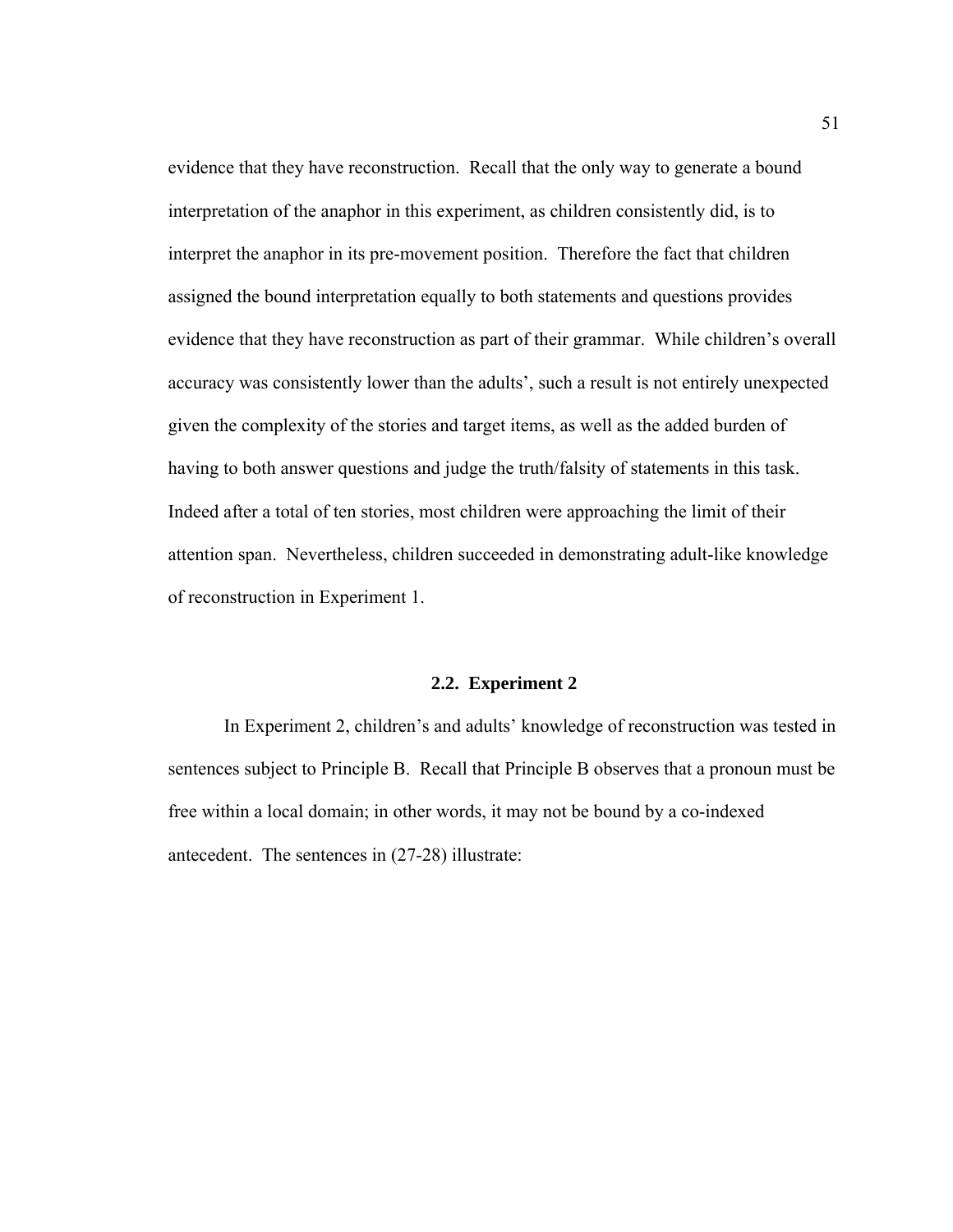(27) \*Every hippo<sub>i</sub> was a little proud of her<sub>i</sub>.



(28) \*How proud of her<sub>i</sub> was every hippo $\chi$ ?



In (27), "every hippo" c-commands "her," ruling the sentence out by Principle B. The question in (28) is likewise ungrammatical, despite the fact that "every hippo" does not ccommand the pronoun in the surface structure of the sentence. Again, this ungrammaticality may be explained by appealing to reconstruction: "every hippo" does c-command "her" when the pronoun is in its base position, resulting in a Principle B violation. Of course, (28) is also ungrammatical even on the surface, non-reconstructed interpretation, since "every hippo" fails to c-command the pronoun in its surface position,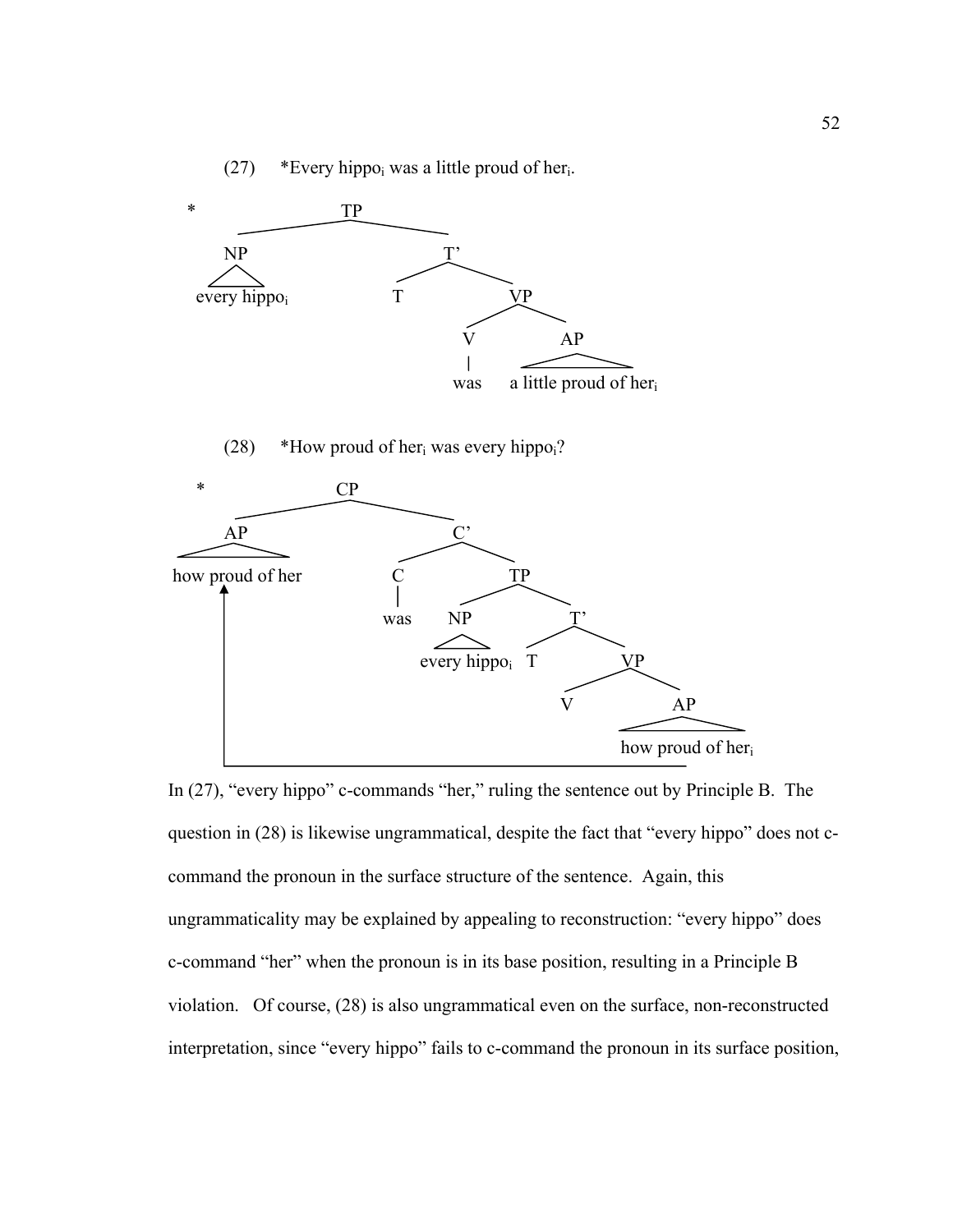and therefore cannot bind it. This confound is one reason why questions subject to Principle B are generally dispreferred as diagnostics for reconstruction (this will be further discussed in section 2.2.3.). Nevertheless, Experiment 2 was included in this series for two primary reasons: first, doing so provides the most general coverage of reconstruction in structures subject to each of the principles of binding theory. Second, it allows this study to serve as a point of comparison for Experiment 1, as it employs the same materials and method as the previous experiment, only substituting the pronoun for the anaphor in the test items. Demonstrating that participants access the free interpretation in Experiment 2, as opposed to the bound interpretation in Experiment 1, provides explicit evidence that the form of the pronominal matters to adults as well as children, and that their interpretations are not being guided by extraneous experimental artifacts, but rather by their grammar.

# **2.2.1. Design**

As discussed above, it is well established that preschool-aged most reliably demonstrate knowledge of Principle B in the presence of a quantificational antecedent; that is, they rule out sentences like (19) on an interpretation where every bear is washing herself, but often accept an interpretation where Mama Bear is washing herself for (18):

- (18) Mama Bear is washing her.
- (19) Every bear is washing her.

In short, in contexts where the antecedent is a name, children quite often appear to violate Principle B. While debate continues over the explanation for this effect, many studies have established that in cases where the antecedent is quantificational, children perform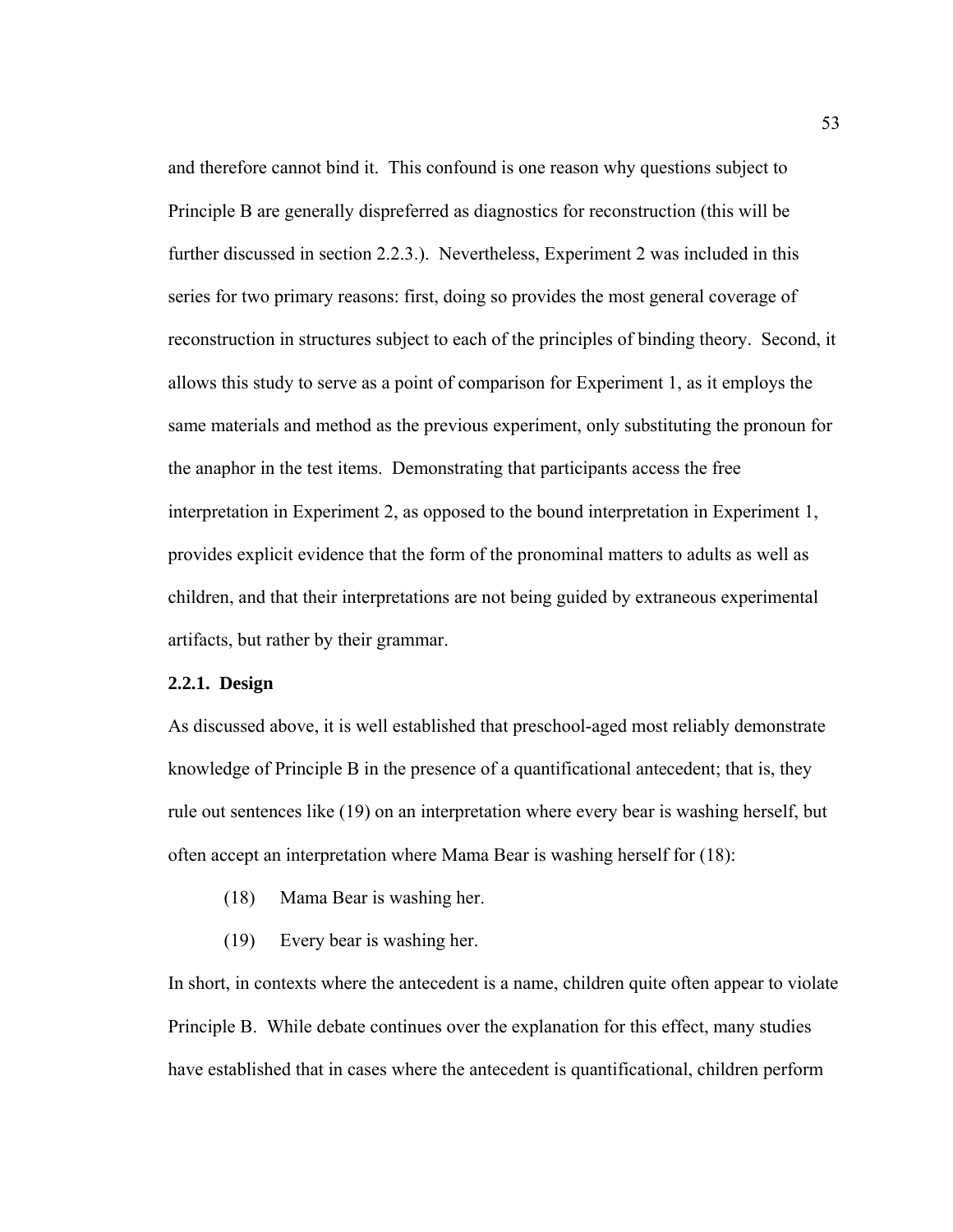like adults in obeying Principle B. Thus to avoid presenting participants with items that may obscure their knowledge of Principle B, quantificational antecedents were used in Experiment 2.

 The design of Experiment 2 closely follows the design of Experiment 1. The TVJT/questions after stories task was again used, where participants answered one question and judged the truth/falsity of one statement after each story. Participants received 8 test items, both questions and statements, and with pronouns embedded in both arguments and predicates. Items were varied so half of the participants heard the question version of a particular item, and half heard the statement version. Statement items were varied so participants would both have an opportunity to demonstrate knowledge of Principle B by rejecting statements that violated Principle B and accepting statements that did not. The stories closely mirrored the contexts used in Experiment 1. For the argument items, the stories were in fact identical to those used in the previous experiment. Thus for the target sentences in (29-30), the story again featured 3 dancers and Miss Cruella.

- (29) Every dancer put up the white painting of her.
- (30) Which painting of her did every dancer put up?

In this story, the three dancers each put up the white painting of themselves, and a red painting of Miss Cruella. Therefore, when presented with the statement in (29), if the participant knows Principle B, she will rule out the bound interpretation of "her" and judge the sentence to be false (since "her" cannot refer to every dancer by Principle B, and every dancer put up a red painting of Miss Cruella). If the participant does not have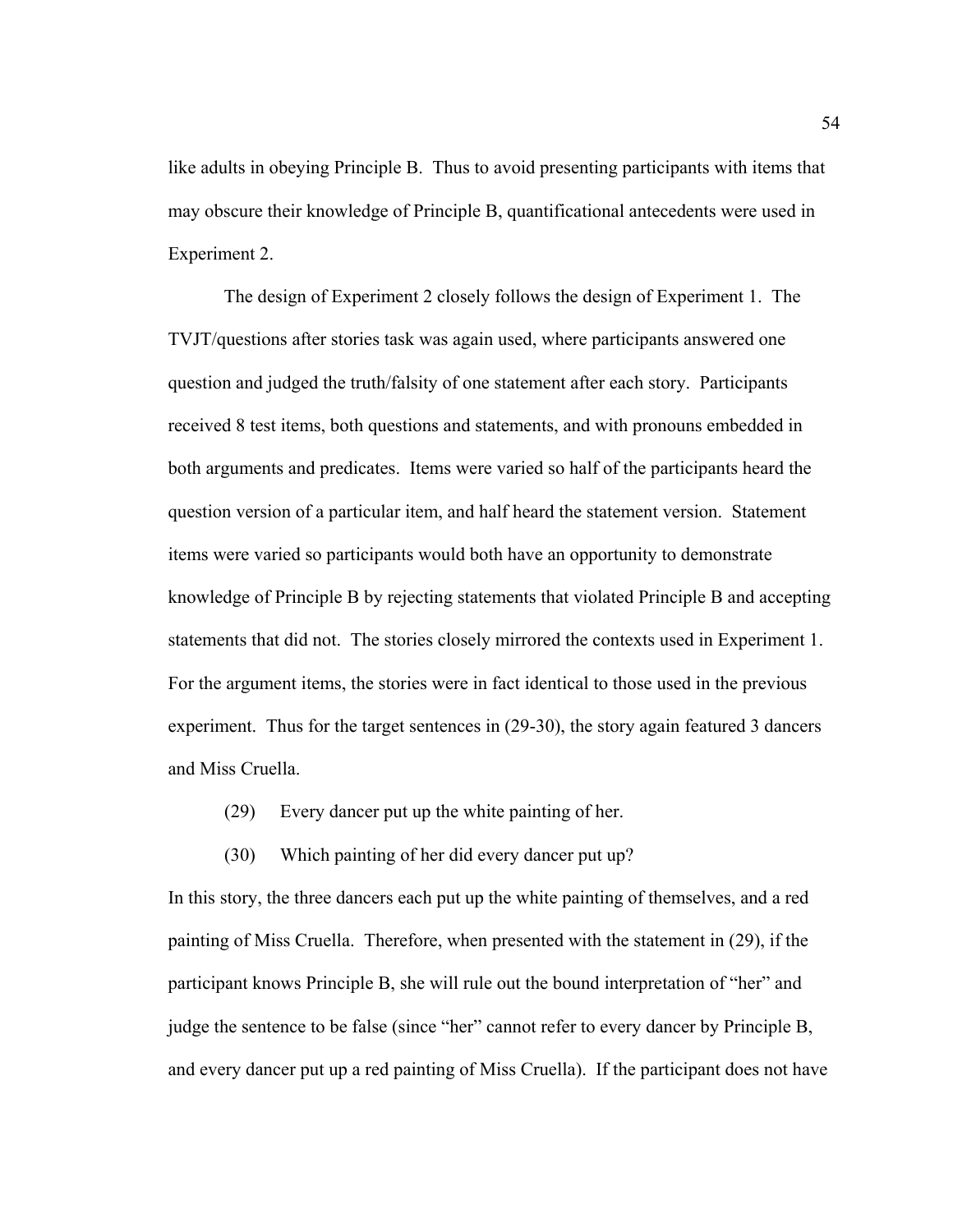Principle B, nothing rules out a bound interpretation, so participants may be expected to accesses a bound interpretation of "her" and judge the sentence to be true (since every dancer put up the white painting of herself). For the question version of this item, if the participant has reconstruction (assuming she also has Principle B), she should answer "the red one," since "her" must be interpreted as referring to Miss Cruella. If the participant does not have reconstruction, however, she should answer the same: while a bound interpretation of the pronoun is not ruled out by Principle B, it is still ruled out because "every dancer" fails to c-command "her" in the surface structure of the sentence. Thus with or without reconstruction, participants are expected to assign a free interpretation to the pronoun, as mentioned above.

 Stories for the predicate items also closely mirrored those used in the first experiment. Thus for items like those in (27-28) (repeated below), the story once again featured Miss Cow and the three (female) hippos:

- (27) Every hippo was a little proud of her.
- (28) How proud of her was every hippo?

Recall in the Experiment 1 version of this story, Miss Cow challenges the three hippos to a rock-pushing contest. The hippos agree, and say they would be very proud if anyone succeeded in pushing such a heavy rock past the finish line, and they would even be a little bit proud about anyone who just managed to push their rock a little bit. In the Experiment 1 version, Miss Cow makes it past the finish line, so the hippos are very proud of her, but the hippos fail to push the rocks past the line, so they are just a little bit proud of themselves. When piloting this study with adults, using the story as it was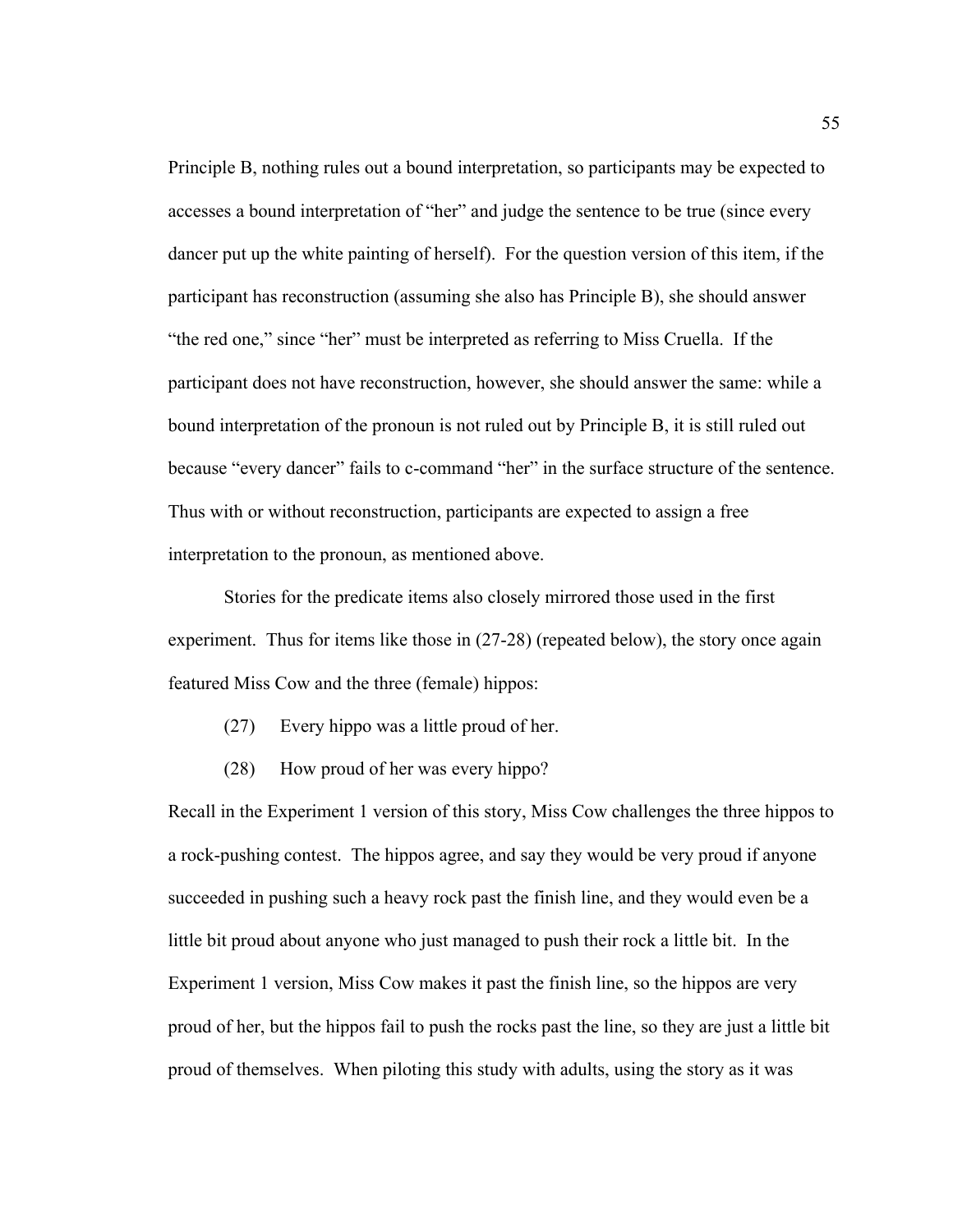designed for Experiment 1 along with the test sentence in (27), a problem became apparent due to the scalar implicature evoked by the test item. Thus when the puppet said after hearing the story, "every hippo was a little proud of her," even if participants interpreted "her" as referring to Miss Cow (as expected), they did not necessarily judge the statement to be false. If a participant thought that being very proud of Miss Cow entailed that the hippos were also a little bit proud, they judged the sentence to be true (e.g., reasoning that it was true that every hippo *was* a little proud of Miss Cow, in fact, they were *very* proud).

To eliminate this potential confound, the stories were modified so that the lone character always failed in the task at hand, making the three characters a little proud, pleased, etc. with the lone character, and the three characters always succeeded, making them very proud, pleased, etc. with themselves. In this way, the sentence in (27) would be expected to be judged true if the participant has Principle B (since every hippo was a little proud of Miss Cow), and false if not (since every hippo was very proud of herself). In the version of the statement the participant is predicted to reject if she has Principle B, the adverb is simply changed from "very" to "a little," as in (27'):

(27') Every hippo was very proud of her.

Participants should judge this sentence false if they have Principle B (since the free interpretation is the only licit one, and every hippo was only a little proud of Miss Cow) and true if not (because nothing rules out the bound interpretation, and every hippo was a little proud of herself). For the question version of this item participants are expected to answer "a little proud" to the question in (28) if they have reconstruction (assuming they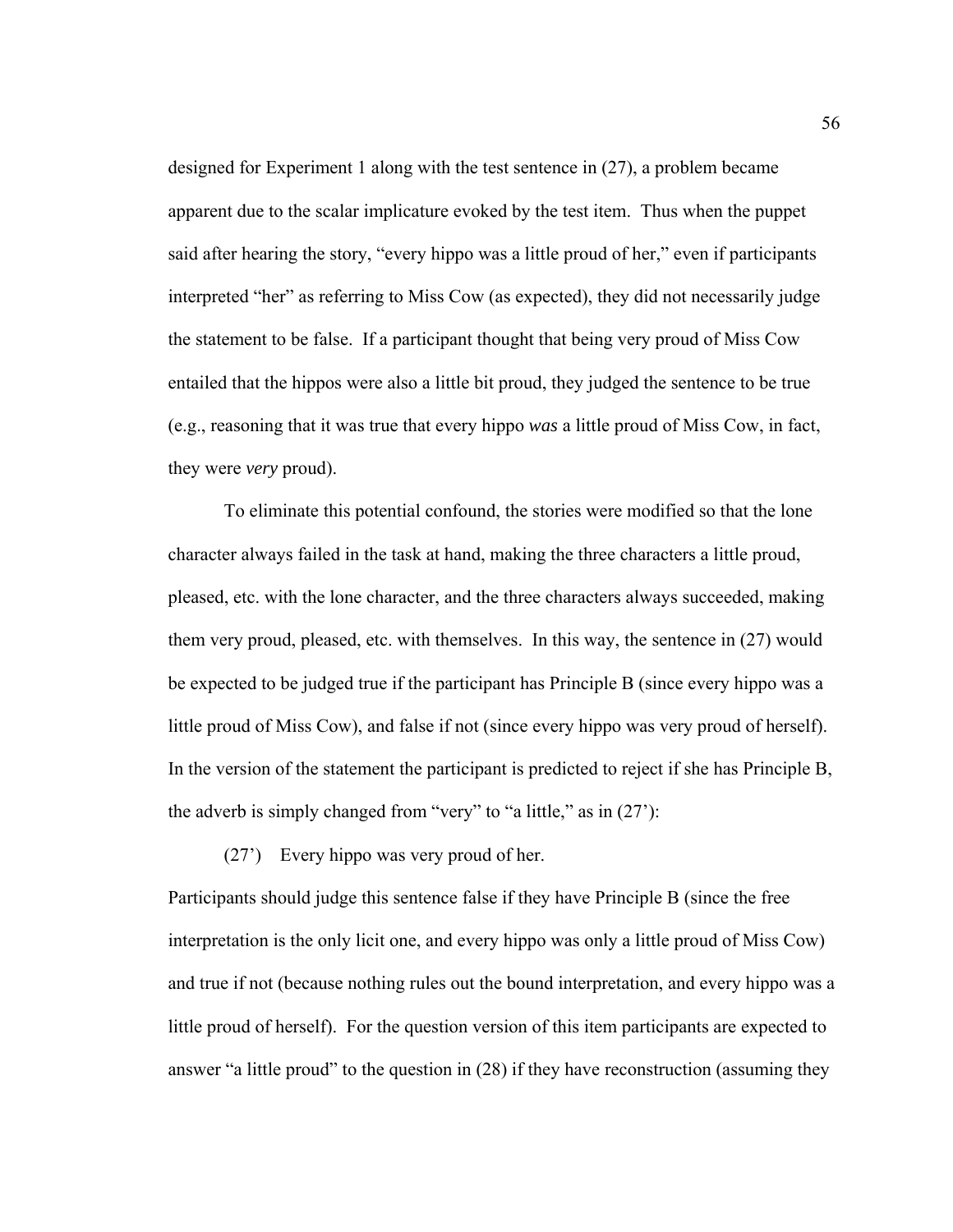have Principle B, the bound interpretation is ruled out if the reconstructed reading is assigned, and on the free interpretation, every hippo was a little proud of Miss Cow). If they do not have reconstruction they should likewise answer "a little proud," since "every hippo" is not in a position to bind "her" in the surface structure and therefore generate a bound interpretation (and under the free interpretation, every hippo was a little proud of Miss Cow).

 Again in Experiment 2 participants heard both a question and statement after each story, with only one being a test item; the non-test item was treated as a filler (a complete list of test items and fillers is given in Appendix B). The puppet always gave a recap sentence, naming the characters, before uttering the test item. In this recap the three characters were always mentioned last, to weight the experiment in favor of their being chosen as the antecedent in violation of Principle B. Experimenters who controlled the puppet were instructed not to prosodically highlight the pronoun in any way when uttering the test sentence, since it has been claimed such emphasis can promote local coreference (e.g., even for adults, "Mama Bear washed HER" may be interpreted as meaning Mama Bear washed herself) (Grimshaw & Rosen, 1990; Heim, 1998; McDaniel & Maxfield, 1992; among others)<sup>[13](#page-68-0)</sup>. In all other respects, the design and methodology followed that described for Experiment 1.

 $\overline{a}$ 

<span id="page-68-0"></span> $13$  The idea that contrastive stress on the pronoun licenses a coreferential interpretation in environments where adults would typically rule it out (e.g. Principle B and C configurations) is somewhat controversial. Certain listeners report the intuition that placing contrastive stress on the subject and de-stressing the pronoun more readily supports the coreferential interpretation. To avoid this controversy, experimenters in the current study were instructed to use neutral intonation when uttering the test sentence.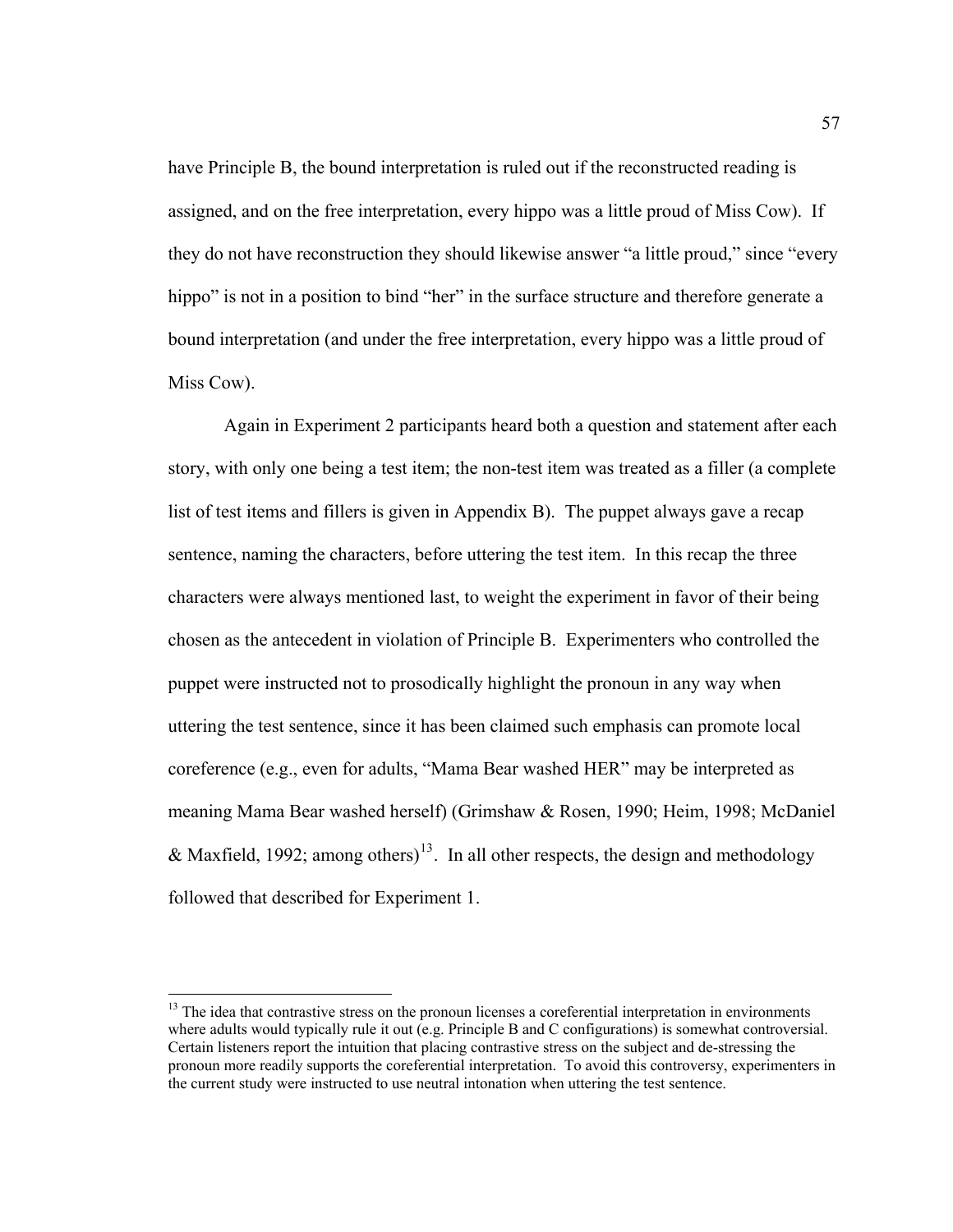## **2.2.2. Results**

In contrast to Experiment 1, the results for Experiment 2 are less conclusive with respect to children's command of reconstruction. Twenty-six 4-year-old children (10 female, 16 male; mean age 4;6) and 24 Northwestern undergraduates participated in this study (two children were excluded from the final analysis for missing more than one filler item). Once again adults generally performed better than children  $(Z = 3.257, p = .001)$ , as expected given the demands of the task. In the question conditions, adults reliably assigned interpretations consistent with reconstruction, choosing the free interpretation of the pronoun 96% of the time for argument questions, and 94% of the time for predicate questions. They likewise consistently assigned the free interpretation in the predicate statement condition, choosing it 96% of the time. Using the Wilcoxon signed-ranks test, there was no significant difference between performance on questions and statements for predicate items  $(Z = .378, p = .705)$ . However, adults' performance on statements in the argument embedding context was quite surprising. In this condition, they only assigned a free interpretation to the pronoun 73% of the time (as compared to 96% for the corresponding questions ( $Z = 3.051$ ,  $p = .002$ )). Closer examination of adults' performance on the argument statements revealed little consistency among those who sometimes accepted a bound interpretation of the pronoun: of 24 participants, 14 always assigned the expected free interpretation, while only 3 consistently assigned the bound interpretation for both argument statement items. The other 7 participants assigned the bound interpretation for one item and the free interpretation for the other, and there was no consistency across which item was assigned which interpretation. In other words, it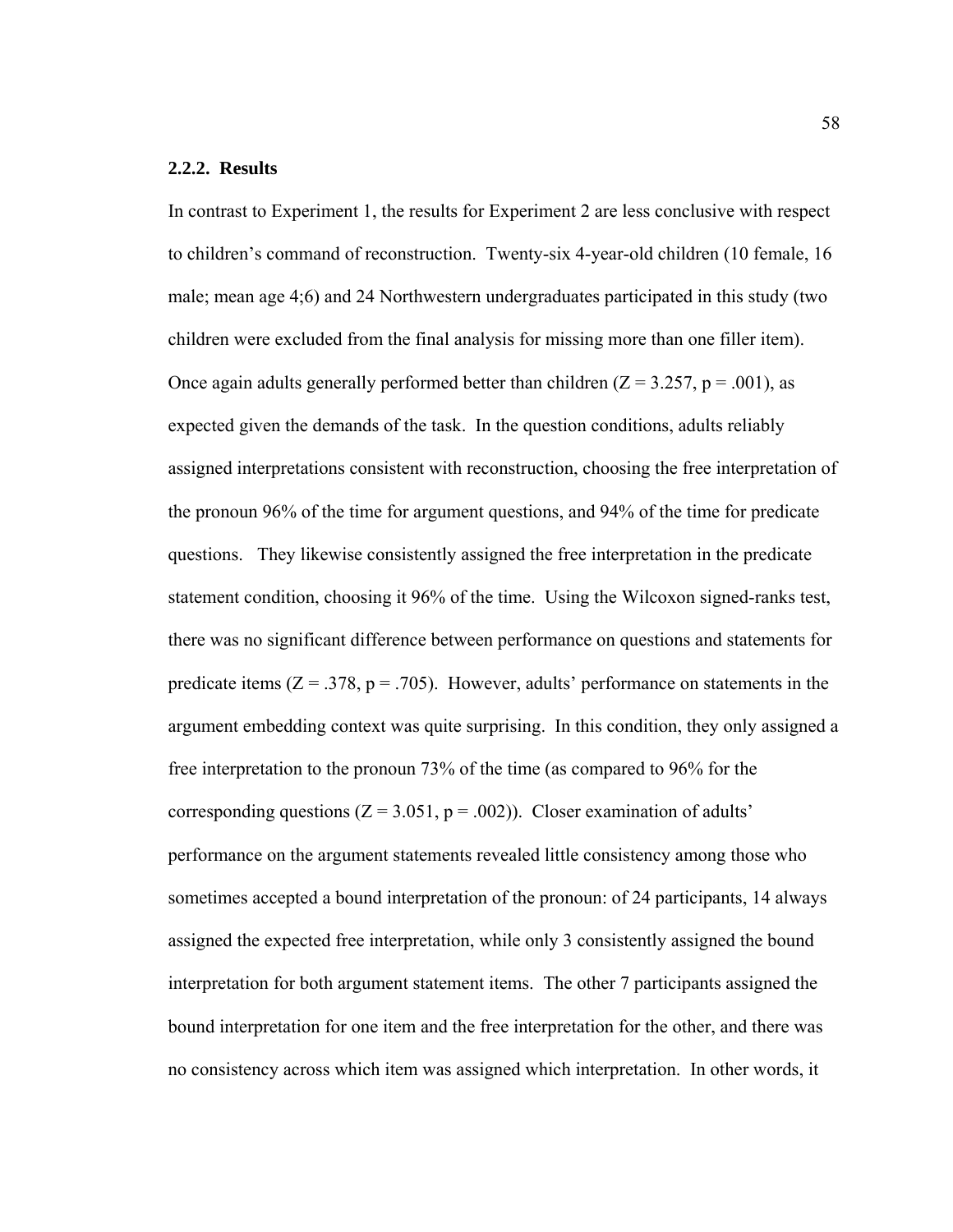was not the case that certain adults consistently violated Principle B for argument items and others did not. This result is further explored further in a follow-up experiment discussed below.

Children also produced some unexpected results in Experiment 2. In the argument condition, they were as successful as they were in Experiment 1, assigning the free interpretation to the pronoun equally in both statements and questions (77% of the time for both statements and questions  $(Z = 0, p = 1)$ . But there was a significant difference between children's performance on predicate questions versus statements  $(Z =$ 2.961,  $p = .003$ ), and with respect to the predicate questions, children were at chance (the free interpretation assigned only 46% of the time.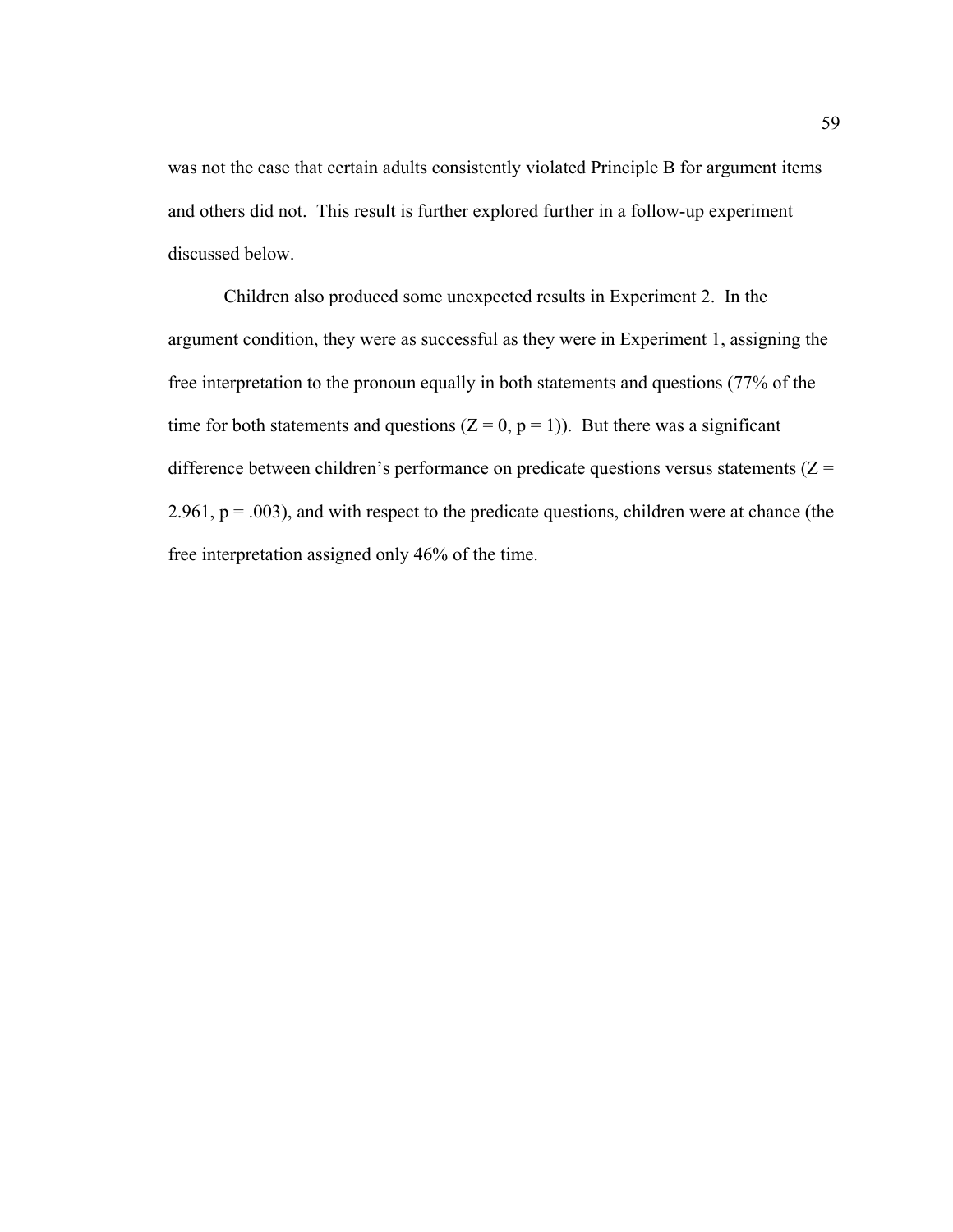#### **Experiment 2 Results**



*Figure 2.* Mean proportion free interpretation responses for child ( $n = 24$ ) and adult ( $n =$ 24) groups for statements and questions subject to Principle B in argument and predicate conditions.

While children's performance in Experiment 1 and on the argument items in Experiment 2 suggests they have reconstruction, their performance on the predicate questions in this experiment requires further investigation. The adult results likewise require an explanation for why they overwhelmingly preferred the free interpretation of the pronoun for questions in both embedding contexts and for predicate statements, but had a weakened preference for the free interpretation in argument statements. Both of these open questions are addressed in the sections below.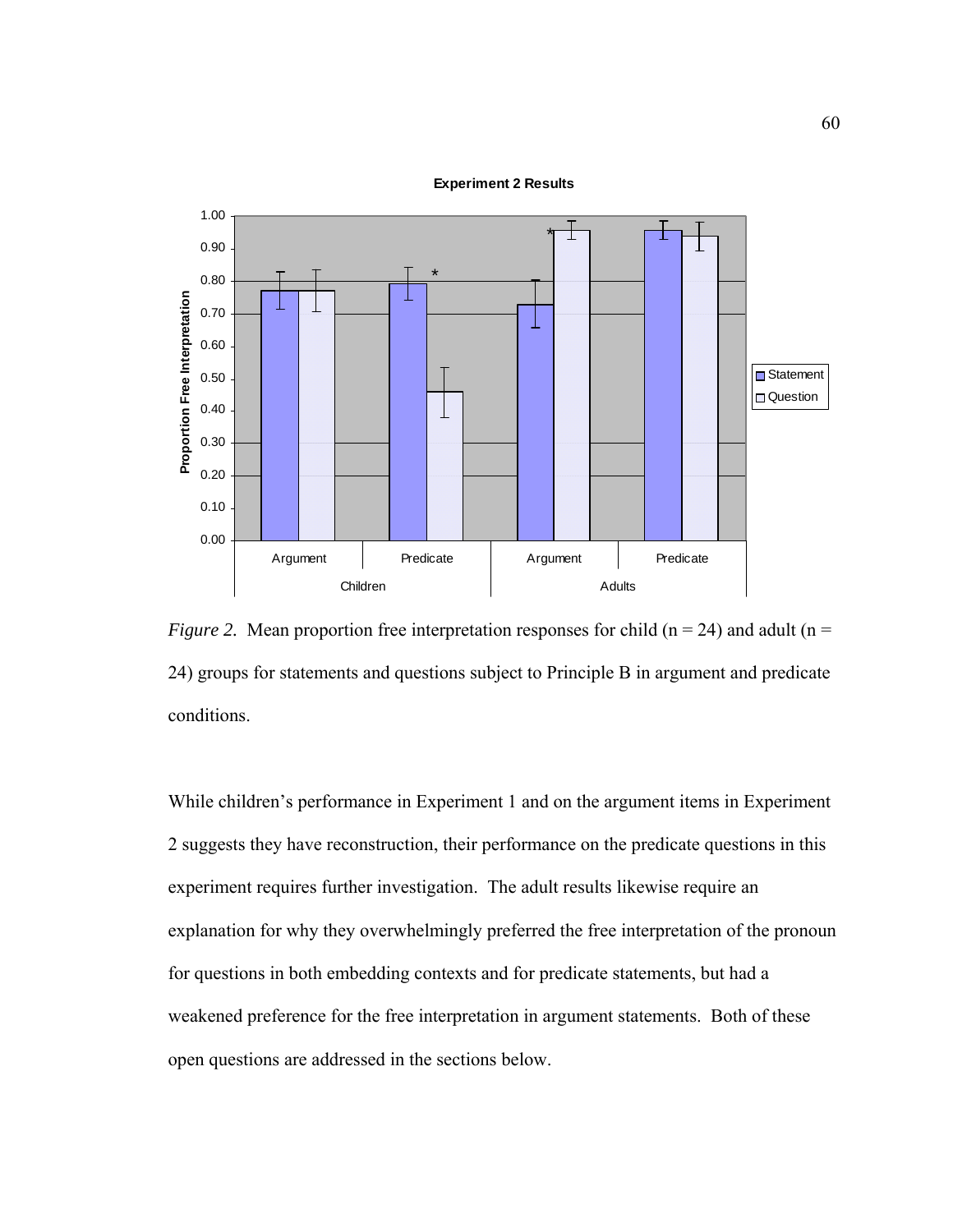### **2.2.3. Discussion**

As mentioned above, one disadvantage of using Principle B as a diagnostic for reconstruction is that it is impossible to determine the source of the ungrammaticality for a sentence like (31):

(31) \*How impressed with him was every boy<sub>i</sub>?



On one analysis, (31) is ruled out by Principle B via reconstruction: when the pronoun is interpreted in its base position, "him" is c-commanded by "every boy," which violates Principle B. However, it may be the case that this interpretation is blocked because on the surface, "every boy" fails to c-command "him, and c-command is required for a bound interpretation. In other words, if the pronoun is interpreted in its reconstructed position, the participant is expected to generate a free interpretation of the pronoun (because of Principle B), and if it is interpreted in its surface position, the participant is also expected to generate a free interpretation (because of the failure of the antecedent to c-command the pronoun). If the participant ostensibly comes up with the "correct"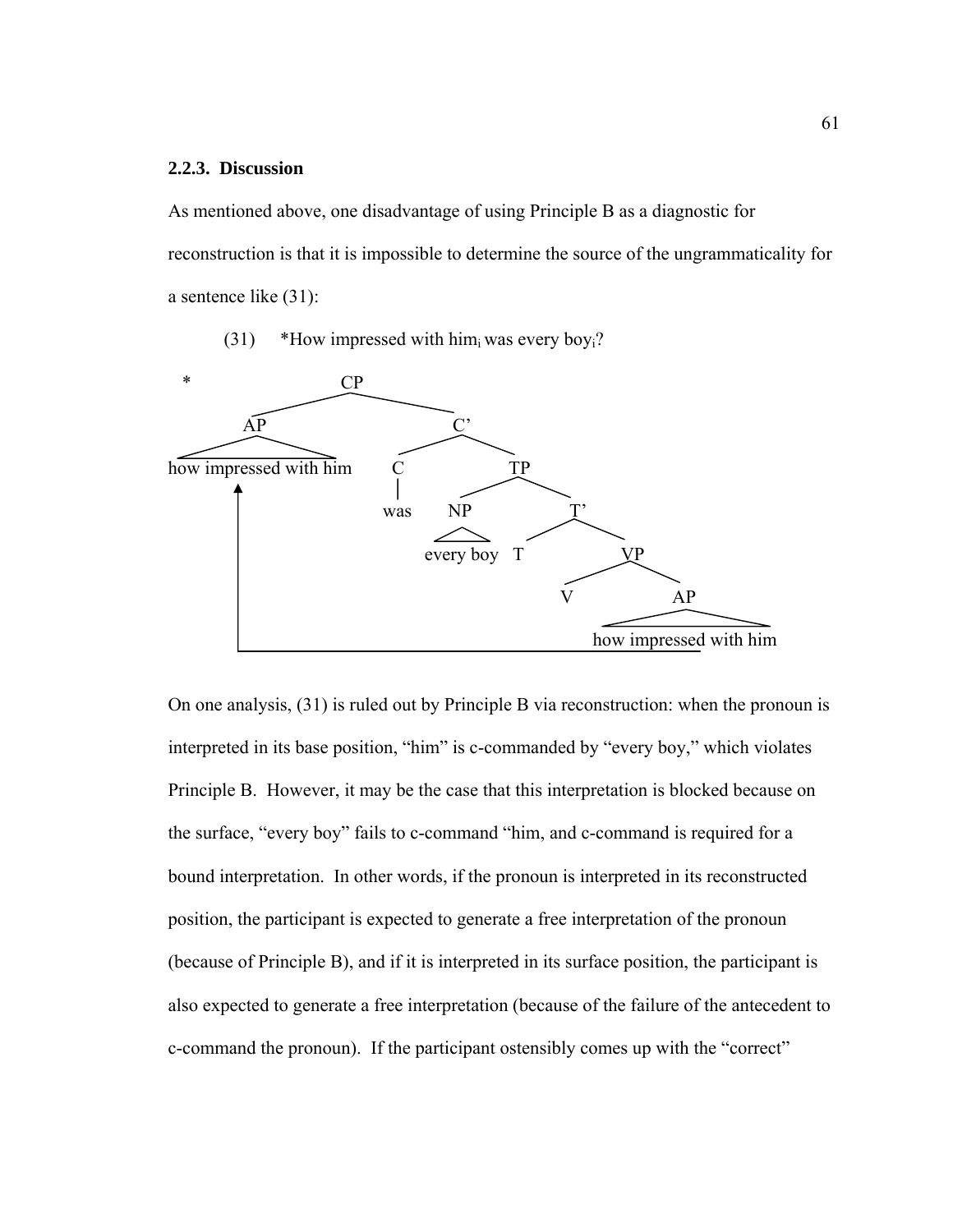answer for (31), it is impossible to be sure if that answer was given because the participant has reconstruction: with or without reconstruction, the subject should assign the free interpretation. Given this confound, sentences like those in (31) are generally not as well suited for testing knowledge of reconstruction as are sentences that are subject to Principles A and C. Nevertheless, Experiment 2 was included in an effort to test for reconstruction in the full range of environments subject to binding theory, and to provide a basis of comparison for interpreting the Experiment 1 results. Taken together with the results from Principles A and C, it was intended to add to a complete picture of children's knowledge of reconstruction.

 Despite the fact that the structure of the question items biases the desired interpretation in Experiment 2, results were less conclusive for both adults and children than they were in Experiment 1. Starting with the adults, it was shown that they curiously performed relatively poorly on argument statements, as in (32), for which a bound interpretation should clearly be ruled out by Principle B:

(32) Every dinosaur saved the short article about him.

While adults still assigned the free interpretation to the pronoun 77% of the time, this was far less than their free interpretation rate in the other categories, which was at ceiling. On closer examination of the stories, a possible explanation for this asymmetry emerges.

Recall that in the argument stories, among the group of three characters (in this case, dinosaurs) each has one short article and one long article about himself. There are also three identical short and three identical long articles about the lone character, in this case Mr. Giraffe. The dinosaurs each save the short articles about himself, and save a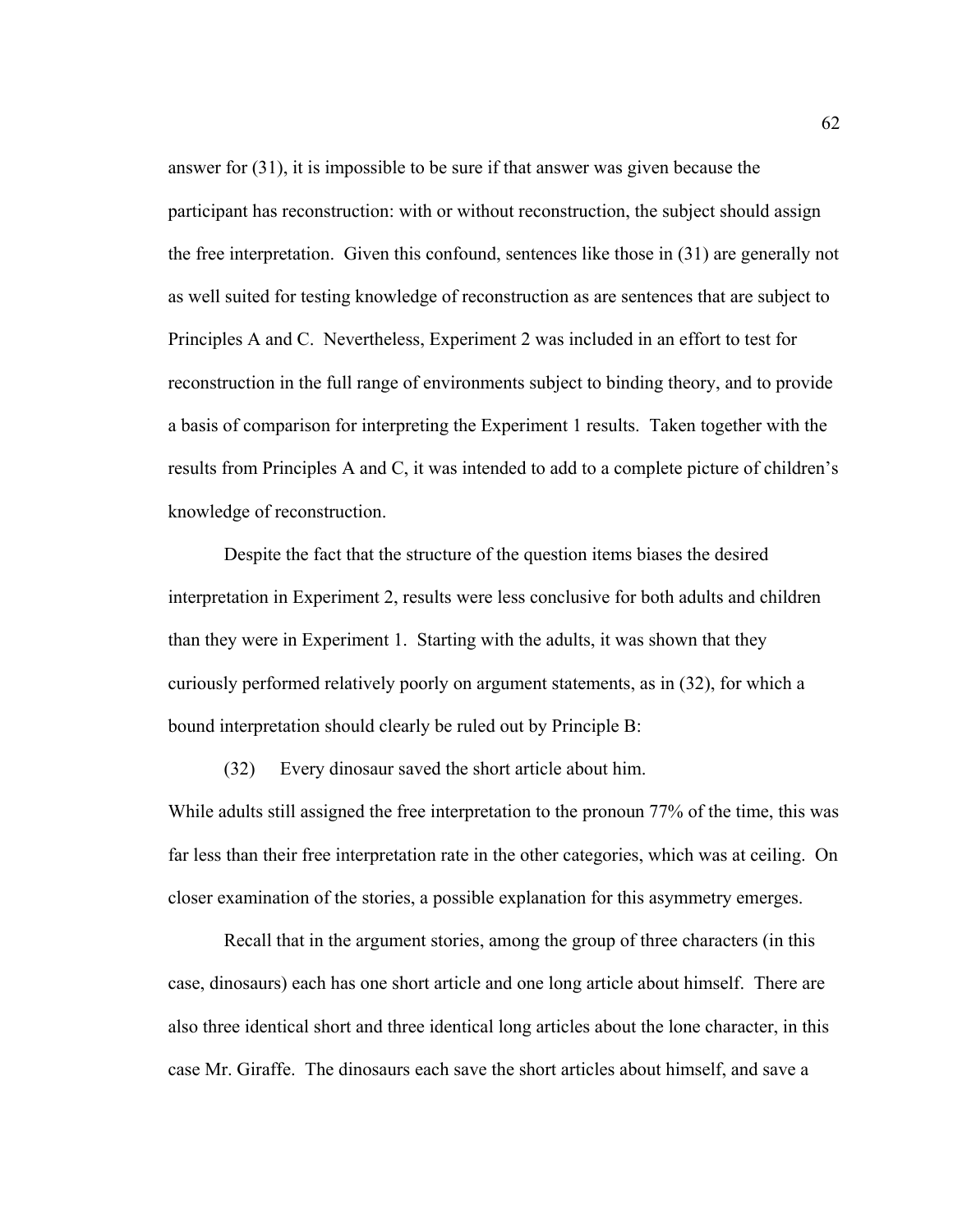long article about Mr. Giraffe. The puppet then utters the statement in (32), which participants are predicted to reject, although they do not consistently do so. Given the story, however, the use of the definite determiner "the" may be construed as infelicitous. Specifically, it is well known that use of the definite in "the picture of him" presupposes the existence of the picture, and also, crucially, that the picture is unique. In this case, the newspaper articles about Mr. Giraffe do exist, but there are three of them: the uniqueness presupposition associated with the definite article is not met as long as the pronoun is interpreted as referring to Mr. Giraffe. However, the uniqueness presupposition *is* met if the pronoun is given the bound interpretation, since there is only one unique short article about each dinosaur. Thus a potential confound arises when using the definite article in the test sentences, as it may bias towards the bound interpretation. No such confound should arise if an indefinite picture-NP is instead used, as the indefinite presupposes only existence, not uniqueness.

Along these same lines, Chomsky (1973) notes an asymmetry between use of the definite versus indefinite picture-NP's, with the use of the definite slightly degraded as compared to an indefinite NP (e.g., some find "Who did you see pictures of?" better than "Who did you see the pictures of?"). The potential violation of the uniqueness presupposition associated with the use of the definite article, along with Chomsky's observation, provides a possible explanation of adults' unexpected results in the argument statement condition.

 A short follow-up experiment was conducted to test whether adults would perform better if the argument sentences, instead of using the definite determiner "the,"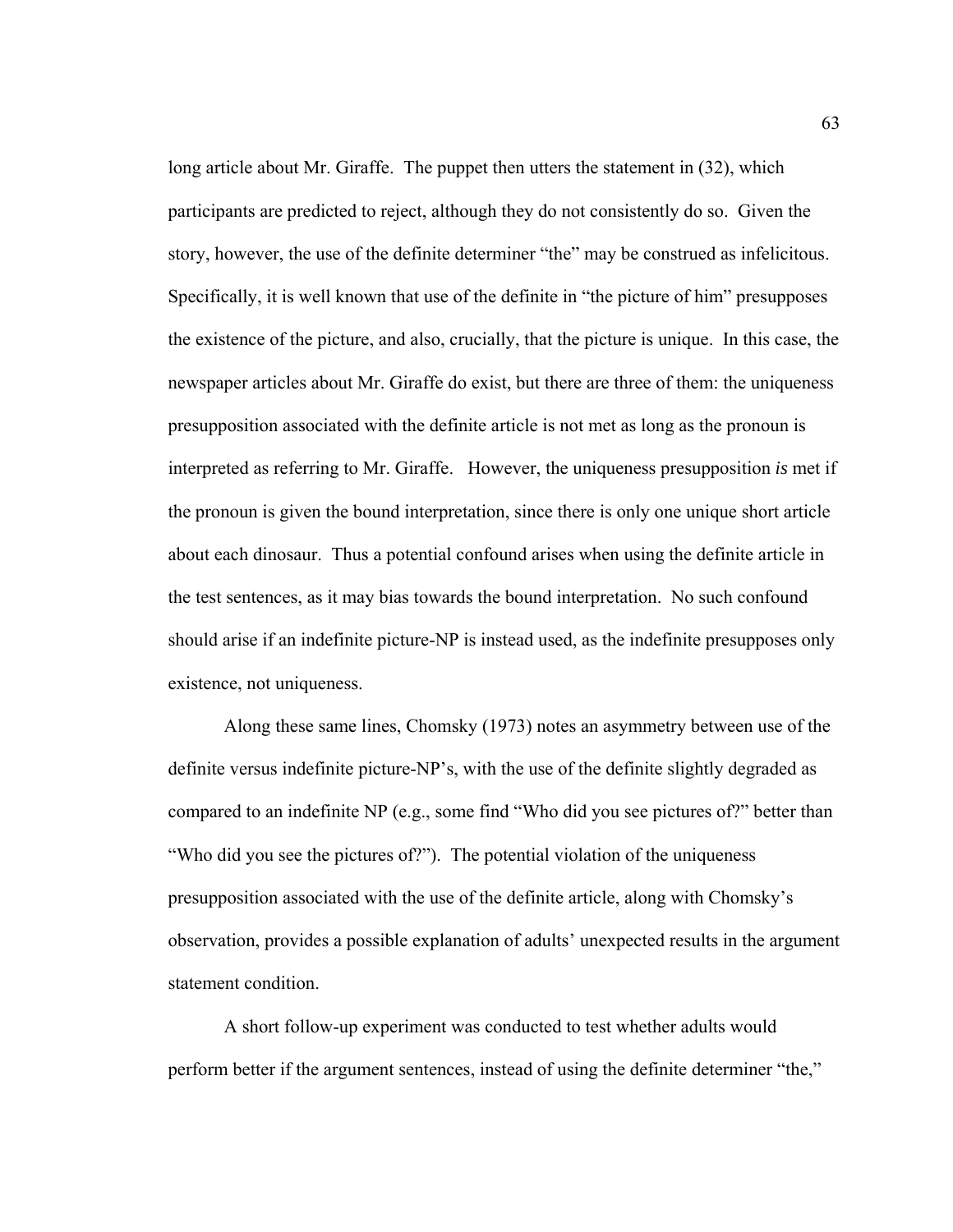used the indefinite "a" (which does not have a uniqueness requirement). In this updated version of the experiment, in which 6 Northwestern undergraduates participated, adults' performance on the argument statements rose to 92% free interpretation responses, the same as their free interpretation rate on argument questions, and comparable to adults' performance in the other conditions of the original experiment. Thus the apparent asymmetry in the adults' original responses apparently does not reflect their grammatical knowledge (the results show they do in fact have Principle B, as expected), but rather is an artifact of the wording of the target sentences. Once this was corrected, adults performed at rates comparable to their performance in the other conditions.

 The puzzle over children's interpretations of predicate question items is less easily explained. While their performance on the argument items supports children having reconstruction in the grammar, the fact that they are at chance when answering the predicate questions (as in (31), repeated below) is unexpected:

(31) How impressed with him was every boy?

Furthermore, it is unclear how children ever get a bound interpretation of "him" in the first place: if the child assigns a reconstructed reading, the bound interpretation should be ruled out by Principle B (and performance in previous studies with quantificational antecedents, as well as their performance in all other conditions of Experiment 2, suggests they do have Principle B), but if the child assigns a surface reading, the bound interpretation should still be ruled out since "every boy" fails to c-command the pronoun (previous studies show children know c-command is required for binding (Lidz, et al. 2003)). Either way the child should arrive at the free interpretation. Nevertheless,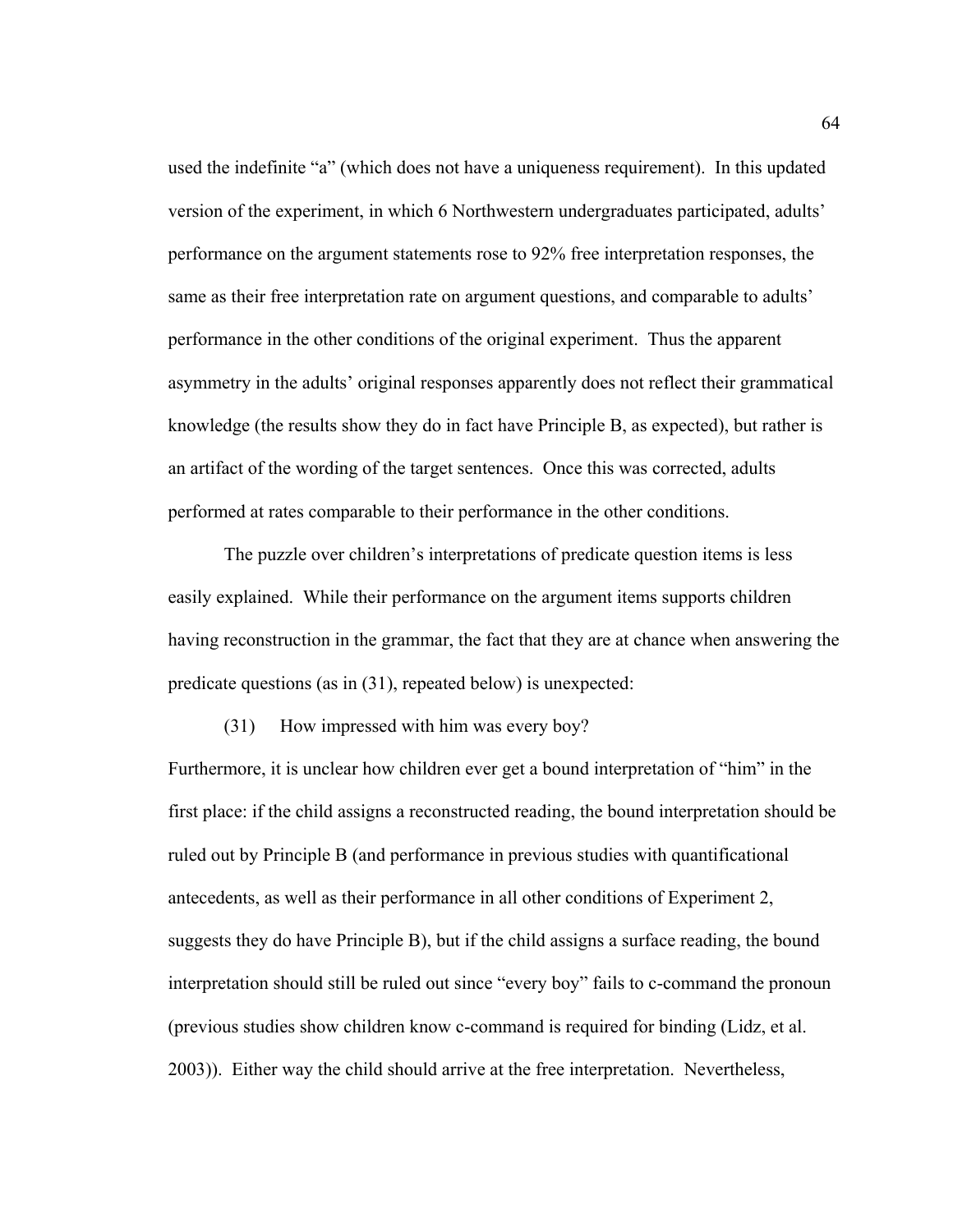children assign the bound interpretation about half of the time. They must somehow think the puppet intends to ask "how impressed with him*self* was every boy?" when in fact the puppet utters the question in (31).

 Again one possibility for this confusion may lie in the story context. The predicate stories for Experiment 2, like those for Experiment 1, involve the lone character challenging the group of three characters to perform some task. In the case of (31), Mr. Monkey wants to see if his friends the three boys can jump over his new couch. The boys discuss how hard it will be, saying they would be very impressed about anyone who jumped all the way over the couch, and even a little impressed with anyone who just jumped onto it. Mr. Monkey offers to go first and show the boys how it is done. He just jumps onto the couch, and the boys say they are a little impressed he was able to do that. Then the boys jump over the couch, and say how very impressed they are they made it all the way over the couch. Afterward, the puppet asks the target question in (31).

 One potential problem with this setup is that the story events always occur in the same order: the lone character performs the task, then the group does. If the child only remembers the second event, or if the second event is simply more salient because it is the final one, then participants may be biased towards choosing the three characters as the pronoun's antecedent (the bound interpretation). To examine this possibility, 4 children were tested using stories where the order of events was reversed. Despite the reverse ordering, however, these children were still exactly at chance (50%) in assigning the free interpretation to the pronoun.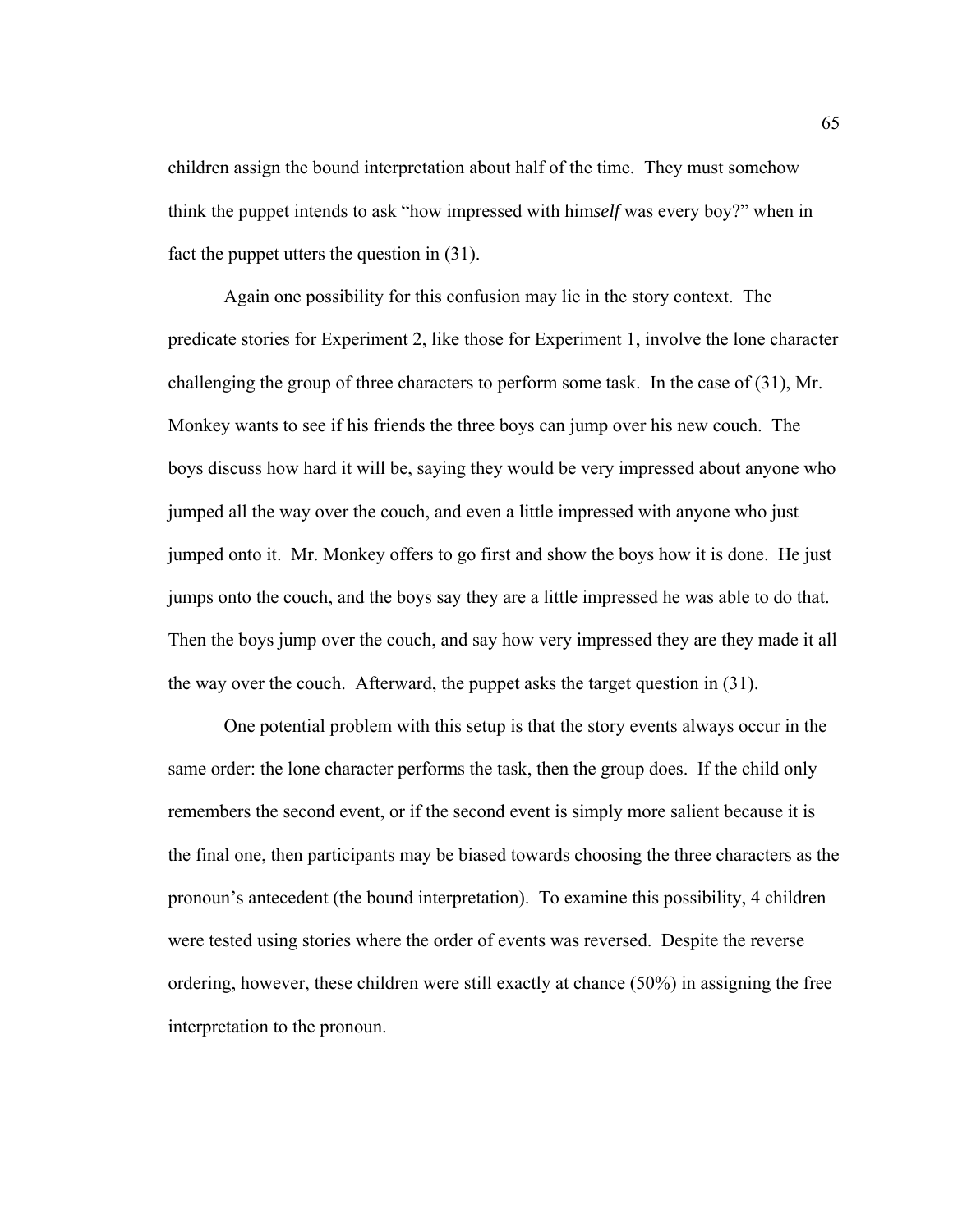While the order of events does not appear to have affected the children's responses, the stories may still have an additional bias towards the bound interpretation due to which characters are rendered most salient (Elbourne, 2005). Recall that the story is set up so the main issue at hand is how the group can perform on a certain task: the lone character simply suggests the task and offers to show the others how it is done. This emphasis on the group of three characters, in addition to their doing most of the talking in the story (setting up criteria for being impressed, proud, etc. and then reiterating how impressed, proud, etc. they are after the fact), may be enough to cause confusion in the children when hearing the test question. After all, if the whole story has mainly been about how the boys performed on the couch-jumping task and how proud they are as a result, it is understandable that the child may expect the question to be about how impressed with himself every boy was. Furthermore, all of the questions and sentences uttered by the puppet in this experiment have "every  $X$ " in subject position, which strengthens the focus on the three characters as opposed to the lone one. While adults are able to overcome this bias and interpret the items as we would expect, it is not unlikely that children, burdened by coming up with an answer to the question in the first place, are persuaded to the bound interpretation by these extraneous factors. Crucially these factors do not come into play for the argument stories, where the articles, paintings, etc. of each character are given equal emphasis, and each character's choice of their own article is interspersed with their choice of the lone character's (obviating any order effects). Experiment 3, discussed below, re-tests the predicate items from Experiments 1 and 2, using redesigned stories to eliminate this bias toward the group of three characters.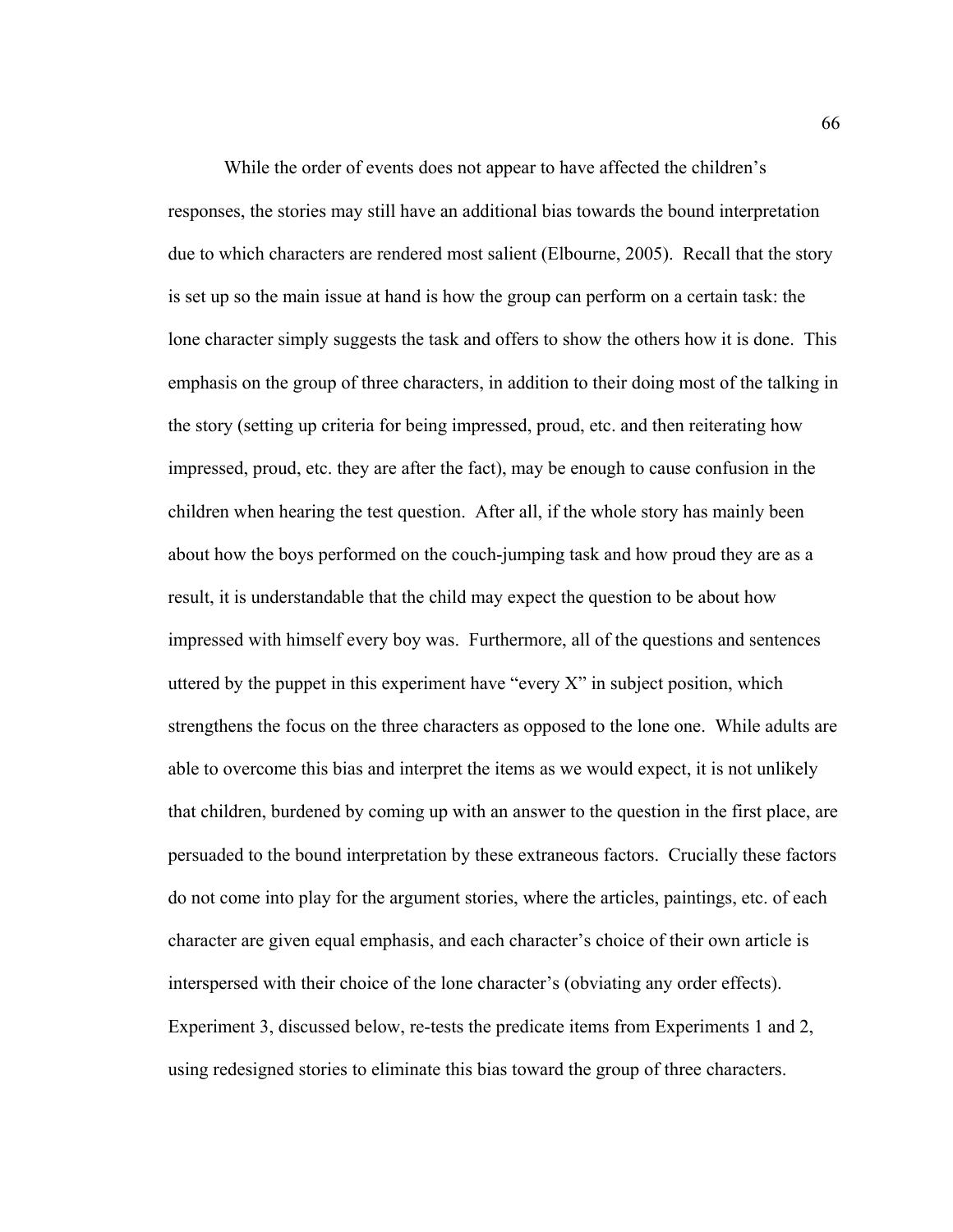### **2.3. Experiment 3**

 Experiment 3 seeks to address some of the potential confounds discussed with respect to Experiment 2 above. Specifically, it aims to address the result from Experiment 2 where children were shown to perform at chance on predicate questions like (33), while preferring the free interpretation of the pronoun (as adults do) for predicate statements and all argument items:

# (33) How confident in him was every whale?

Given the fact that the free interpretation should be preferred whether the pronoun is interpreted in its reconstructed position or not, an explanation was sought for why children access this interpretation only half of the time. One possibility is that the structure of the story prompts the bound interpretation, confusing children by conflicting with the interpretation generated by their grammar, and resulting in their chance performance. Indeed, the stories are construed to focus on the characters corresponding to the bound reading, and do little to make the alternative referent for the pronoun very salient.

A review of the acquisition of Principle B literature by Elbourne (2005) lends support to the idea that the antecedents made salient by the story and target sentence may affect children's interpretations of pronouns. As noted above, several studies have shown children to access interpretations consistent with Principle B when the antecedent is quantificational, but to often violate Principle B when the antecedent is nonquantificational (Avrutin & Thornton, 1994; Boster, 1991; Chien & Wexler, 1990;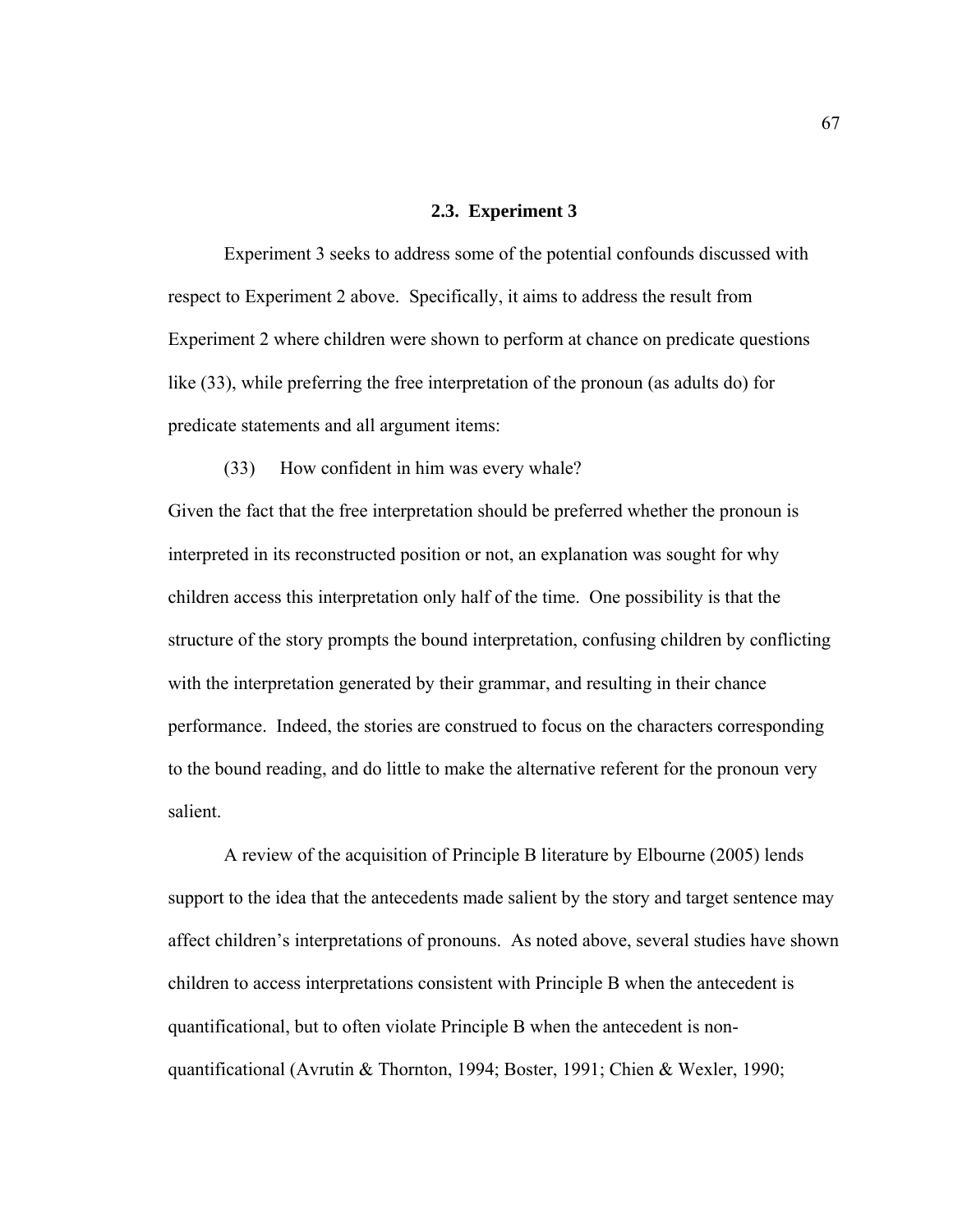Thornton, 1990; Thornton & Wexler, 1999). While explanations of this asymmetry vary, a widely accepted view appeals to a revision of binding theory along the lines of Reinhart (1983), who claims Principle B applies only to pronouns interpreted as bound variables. Children may therefore know Principle B, but have problems when a referential interpretation of the pronoun is available, as when the antecedent is non-quantificational. In these cases, according to Reinhart, a pragmatic principle known as Rule I determines whether the pronoun will receive a referential or bound interpretation. In general terms, Rule I states that an LF with a bound variable interpretation is preferred over a minimally distinct LF with a coreferential interpretation; in other words, if there is a way to generate a bound variable interpretation, that is the optimal path to coreference. Children's failure to demonstrate knowledge of Principle B only when the antecedent is nonquantificational may thus be attributed to difficulty applying Rule I (Grodzinsky  $\&$ Reinhart, 1993; Thornton & Wexler, 1999). In environments where Rule I is obviated, as with quantificational antecedents, children are able to demonstrate knowledge of Principle B. The Rule I hypothesis thus predicts the observed asymmetry between quantificational and non-quantificational antecedents.

Elbourne examines previous studies showing an asymmetry in children's knowledge of Principle B in contexts with quantificational versus non-quantificational antecedents. He concludes that the reported asymmetry actually does not exist: certain less widely discussed studies actually fail to show any asymmetry (Boster, 1991; Lombardi & Sarma, 1989), and those that do report an asymmetry are shown to have experimental artifacts that may just as plausibly be its root cause as problems with Rule I.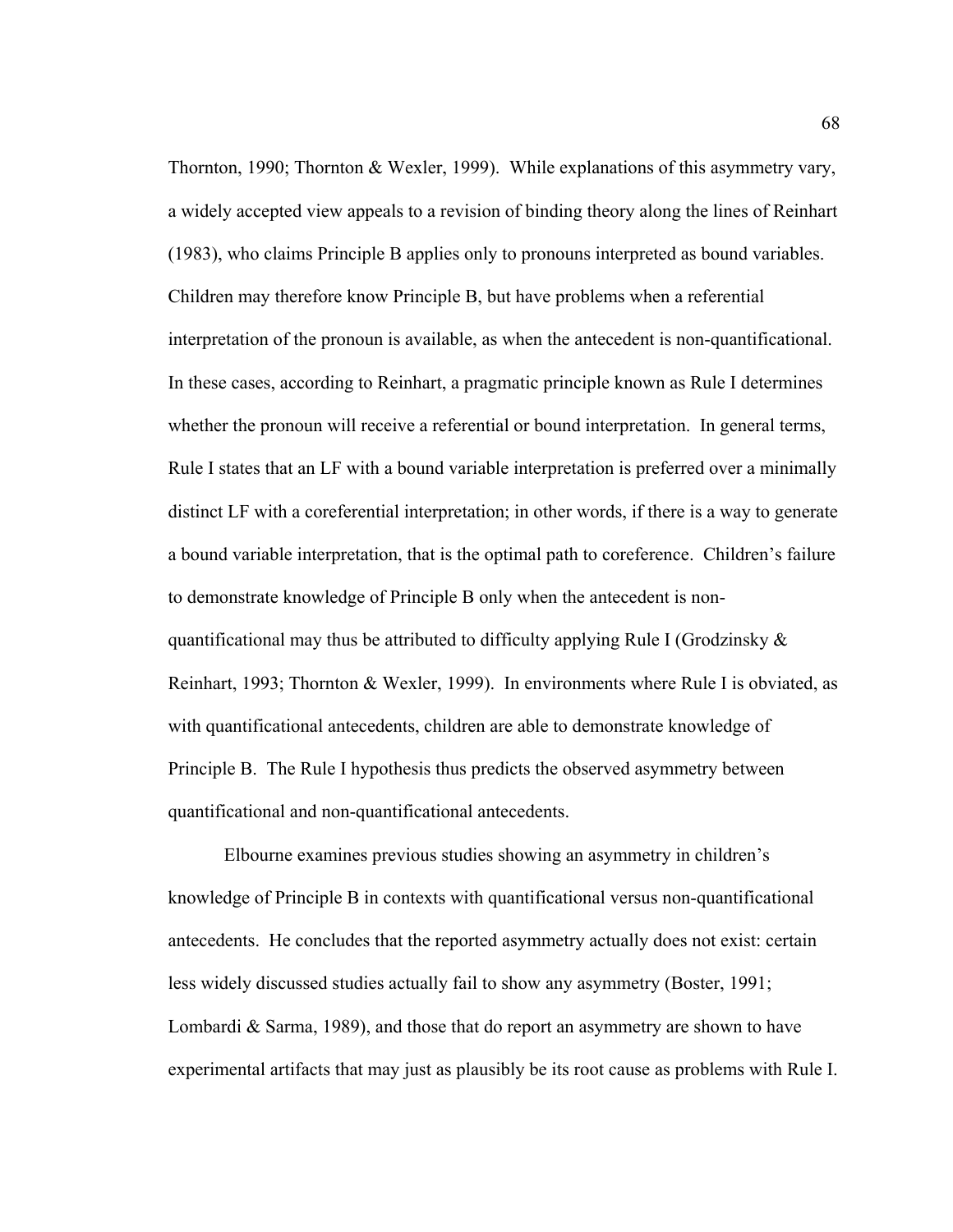Specifically, Elbourne analyzes each previous experiment in light of a new hypothesis, the Salience Hypothesis, which states that "children interpret pronouns according to the most salient choice made relevant by the story and the question." (Elbourne, 2005, p. 338). After analyzing the stimuli used in these experiments, the Salience Hypothesis is shown to account for the results obtained, both in experiments that show an asymmetry between quantificational and non-quantificational antecedents and those that do not. Elbourne concludes that preschool-aged children simply do not have Principle B, and that in cases where they appear to, their responses may be explained by the Salience Hypothesis.

It is important to note that while salience is quite plausibly one factor in determining children's performance on the TVJT or questions after stories task, it may not be the only factor. For example, in the argument embedding context in Experiment 2, the stories appear to be roughly balanced for salience: the three characters all pick out one picture, painting, etc. of themselves, and one of the lone character. Each character chooses in turn, deliberating over the choices, which are both equally important to the narrative. If anything, it seems the story type makes the three characters more salient as potential antecedents, since after all, there are three of them. Despite this potential salience bias, however, children in this experiment consistently interpreted the pronoun as referring to the lone character, in both the statement and question contexts, lending support to the view that they do indeed have Principle B in their grammars<sup>[14](#page-80-0)</sup>.

 $\overline{a}$ 

<span id="page-80-0"></span><sup>&</sup>lt;sup>14</sup> One may counter that the use of the singular pronoun in the test sentence ("Every dinosaur saved the short article about him"/"Which article about him did every dinosaur save?") makes the lone character more salient as an antecedent than the group of three characters. The fact that the story seems, if anything,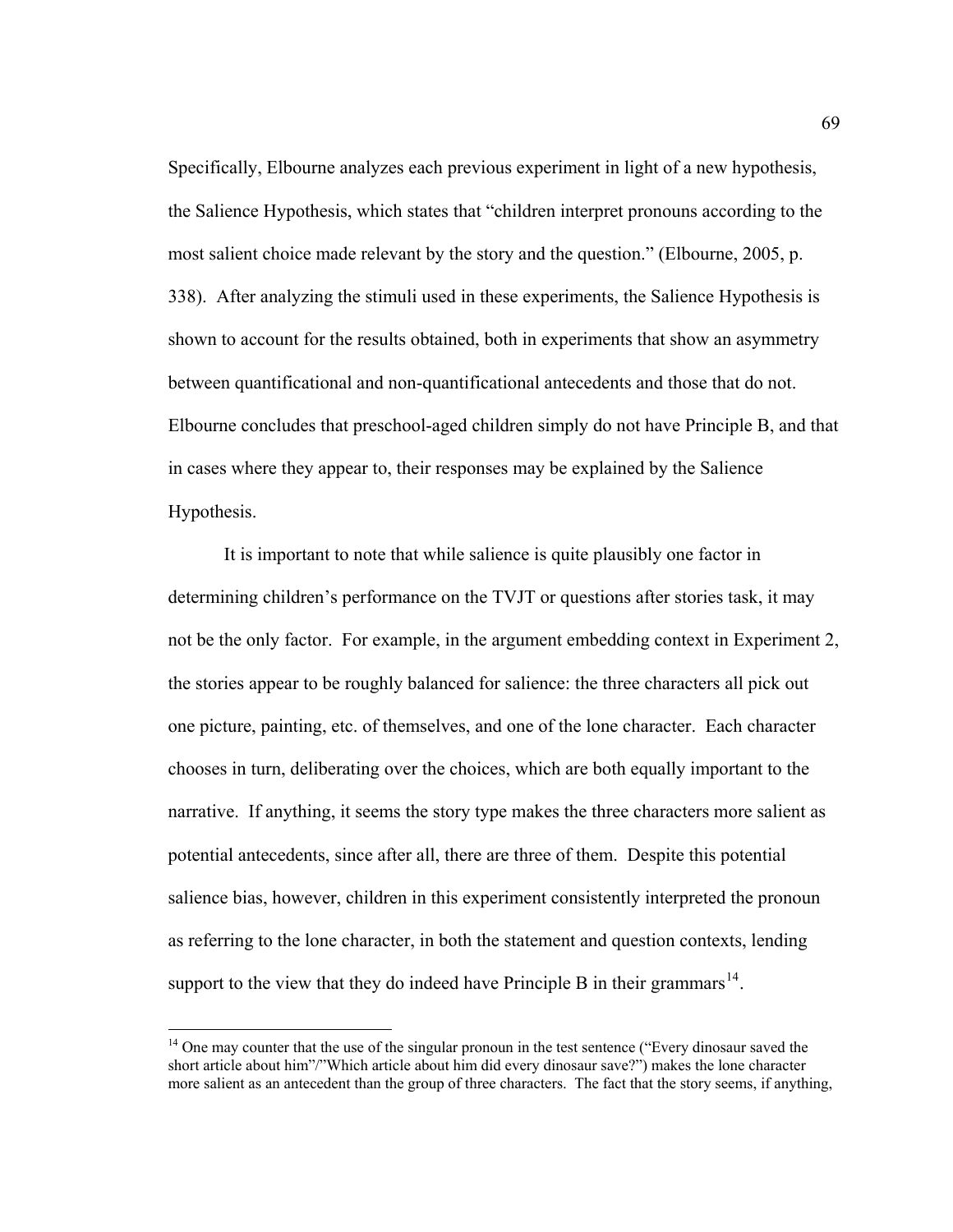Furthermore, even in the predicate statement condition, where the stories clearly make the three characters more salient, children were adult-like in consistently interpreting the pronoun as referring to the lone character. Of course, judging a statement to be true or false is clearly less burdensome for the participant than having to come up with an answer to an open-ended question about a character's level of pride, confidence, etc. This may be what causes children's poor performance on the predicate questions: the salience of the three characters in the stories leads them to prefer a bound interpretation, which is in fact ruled out by their grammar. Given the demands of the task when asked to respond to a question, and the confusion caused by these conflicting antecedent preferences, they end up responding at chance. In short, children's performance in Experiment 2 suggests that they may actually override any effect of salience when faced with a simple yes/no judgment, but they become more susceptible to salience effects when faced with a more difficult task.

Experiment 3 aims to establish whether salience was a factor in children's performance on predicate questions in Experiment 2, as well as in Experiment 1, which used stories almost identical to the Principle B experiment. Recall that the results from Experiment 1 showed children to be adult-like in arriving at a bound interpretation for questions like (26):

(26) How proud of herself was every hippo?

to favor the three characters as an antecedent may balance out this salience effect, rendering the test scenario relatively neutral. This discussion serves to highlight the difficulty in determining just what counts as making something salient, and how to balance the competing effects of various sources of salience. Making this definition more precise is crucial for the Salience Hypothesis, but orthogonal to the present discussion.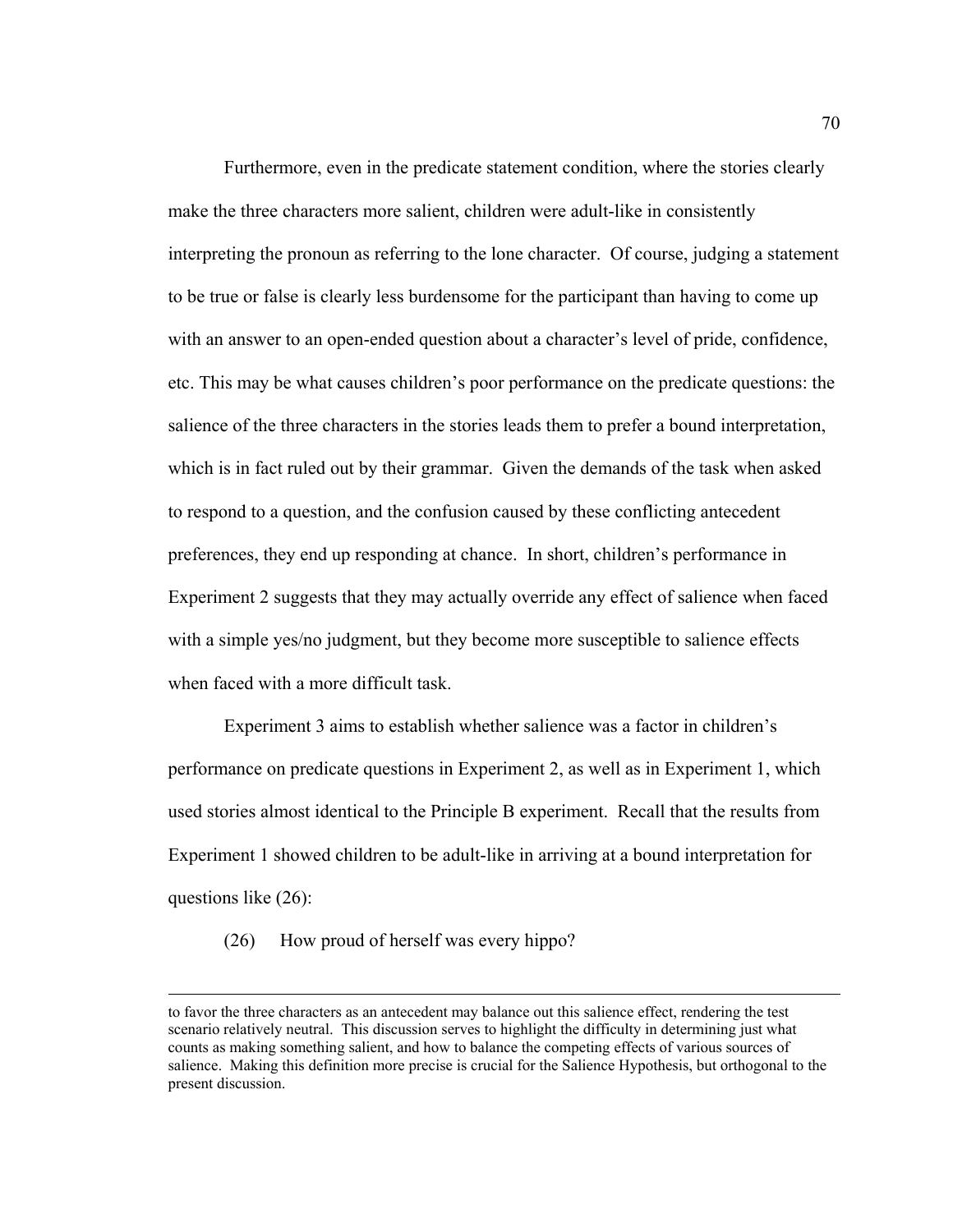This result was taken as evidence that children have reconstruction. However, the stories used in the experiment may have actually biased participants in favor of the desired bound interpretation by making the three characters more salient as potential antecedents. Experiment 3 therefore aims to manipulate the structure of the stories to more effectively balance out how much the various characters are highlighted and eliminate any effects of salience.

#### **2.3.1. Method and Design**

Because the argument stories from Experiments 1 and 2 seem to be more balanced in terms of salience, and because performance on these for both children and adults reflected the expected pattern (free interpretation for pronouns and bound interpretation for anaphors, with respect to the same stories), only predicate items were re-tested in Experiment 3. Likewise, since unexpected results emerged only from the predicate question condition, all of the predicate items from the previous experiments were retested in Experiment 3 in question form. Two new predicate items were also added and tested in statement form. Since results on the predicate statements in Experiments 1 and 2 showed children and adults to appropriately assign the bound interpretation to anaphors and the free interpretation to pronouns, it was unlikely performance would differ in Experiment 3. Nevertheless, the statement items were included as fillers to ensure all participants had Principles A and B in place. Each participant therefore received a total of 6 items: 4 predicate questions, and 2 predicate statements.

The stories in Experiment 3 were amended from those used in Experiments 1 and 2 to place roughly equal emphasis on all characters. Specifically, each story was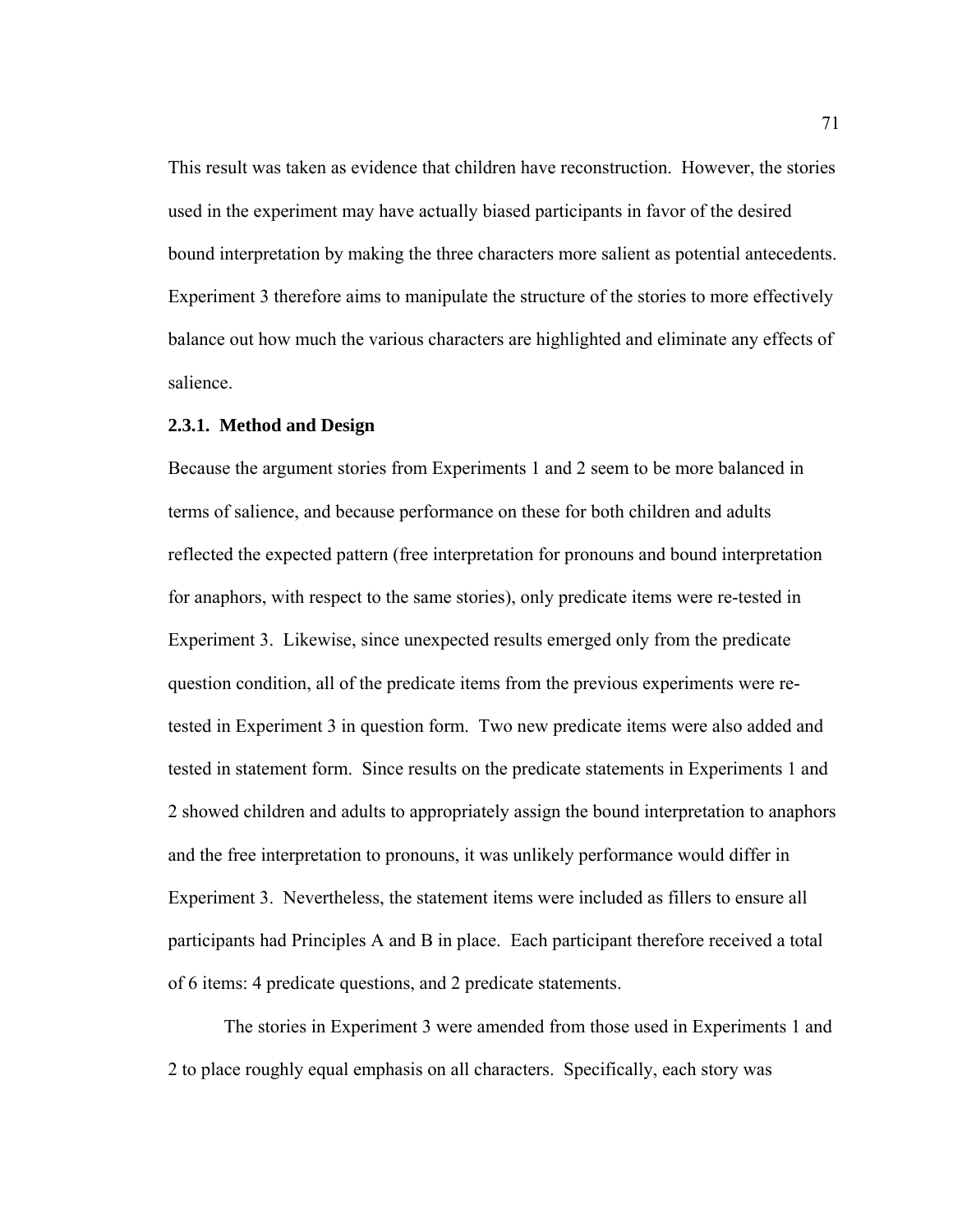expanded to include a neutral character of the opposite gender (which ruled out this character being considered as an antecedent for the anaphor/pronoun) who challenges both the group of three characters and the lone character to some task. The three characters and lone character discuss how difficult the task will be, and the three characters go on to say how very proud/pleased/confident/impressed they would be if any of the characters completely succeeded at the task, and in fact, they would be a little bit proud, pleased, etc. if any of them even was able to succeed at the task a little bit. The test stories were varied so that half the time the lone character completely succeeds (making the three characters very proud, pleased, etc. with him/her) and the three characters succeed only a little bit (making them a little proud, pleased, etc. with themselves); and half of the time the situation is reversed. This variation was included to make the stories more interesting (this way the outcome is truly in doubt for the participant), and because the scalar implicature problem from Experiments 1 and 2 (where some interpret a character who is very proud as also being a little bit proud) does not seem to arise with questions (e.g. it is unlikely a participant would answer that the hippos were a little proud if they were in fact very proud in the story). The between subjects factor for this experiment was Principle A versus B; the Principle B questions were re-tested for the reasons given above, and the Principle A questions were re-tested since the previous stories may have actually been biased in favor of the bound interpretation, thus potentially inflating performance on those items in Experiment 1. A list of test sentences and filler for Experiment 3 can be found in Appendix C.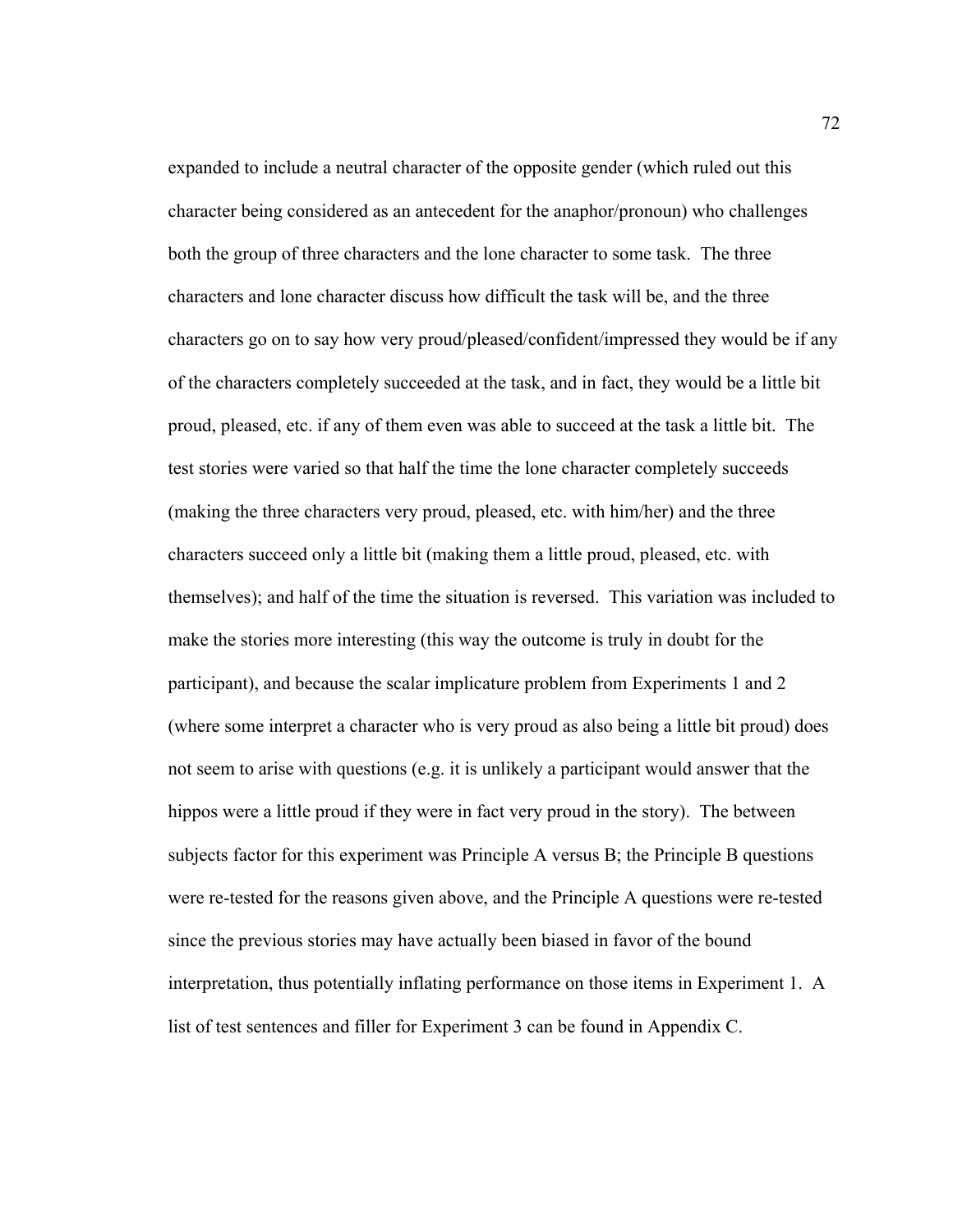### **2.3.2. Results**

Twenty-eight 4-year-olds (12 females, 16 males; mean age 4;6) and 24 Northwestern undergraduates participated in Experiment 3. Four children were excluded from the final results for having a either a yes or no bias (judging all statements either all true or all false), or not being able to correctly judge the truth of filler statements that did not test any knowledge of binding conditions. Adults in this experiment again performed as expected. For the filler statements designed to test knowledge of Principles A and B, adults were at 100% in assigning the bound interpretation to the reflexives in the Principle A condition, and only assigned the bound interpretation 5% of the time in the Principle B condition (appropriately assigning the free interpretation 95% of the time). With respect to the test questions, for Principle A, adults accurately assigned the bound interpretation to the reflexive 98% of the time. For the Principle B questions, they consistently chose the free interpretation of the pronoun, assigning a bound interpretation only 5% of the time.

Children in Experiment 3 likewise performed as expected, suggesting story type did influence their behavior in Experiment 2. As in Experiments 1 and 2, children's performance on the filler statements designed to test Principles A and B was quite accurate; they appropriately assigned the bound interpretation to the reflexive in the Principle A condition 75% of the time, but assigned the bound interpretation to the pronoun only 25% of the time in the Principle B condition (appropriately assigning the free interpretation 75% of the time). With respect to the question test items, for Principle A, children once again consistently assigned a bound interpretation to the reflexive (83%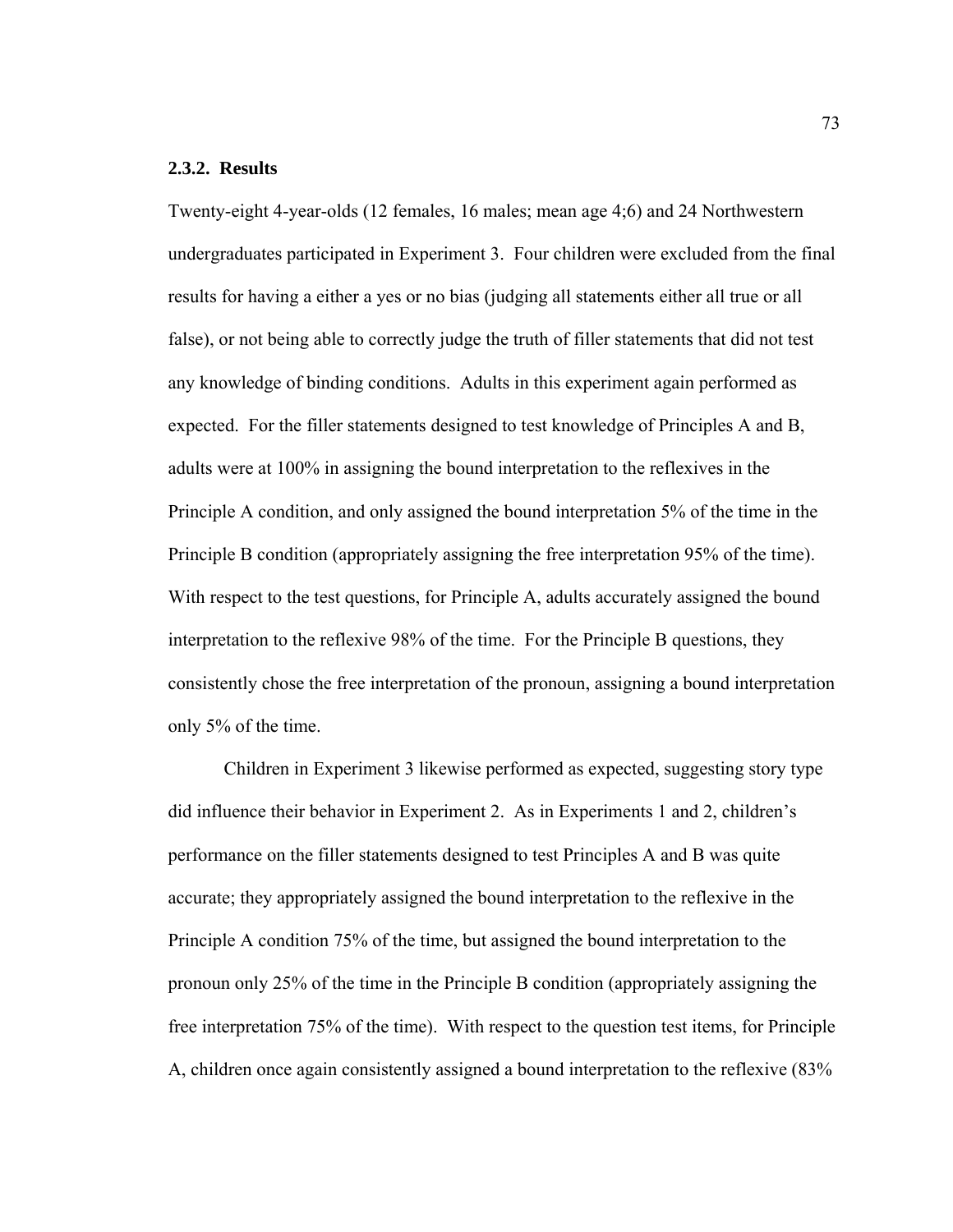bound interpretation). However, in contrast to Experiment 2, children consistently assigned a free interpretation to the pronoun for the Principle B questions, and only assigned a bound interpretation 25% of the time (in contrast to 54% in Experiment 2). Again using the Wilcoxon signed-ranks test, a significant difference was found between children's acceptance of the bound interpretation for Principle A versus Principle B questions ( $Z = 3.071$ ,  $p = .002$ ), and likewise for adults ( $Z = 3.176$ ,  $p = .001$ ).



*Figure 3.* Mean proportion bound interpretation responses for child  $(n = 24)$  and adult  $(n = 24)$ = 24) groups for predicate questions subject to either Principle A or Principle B.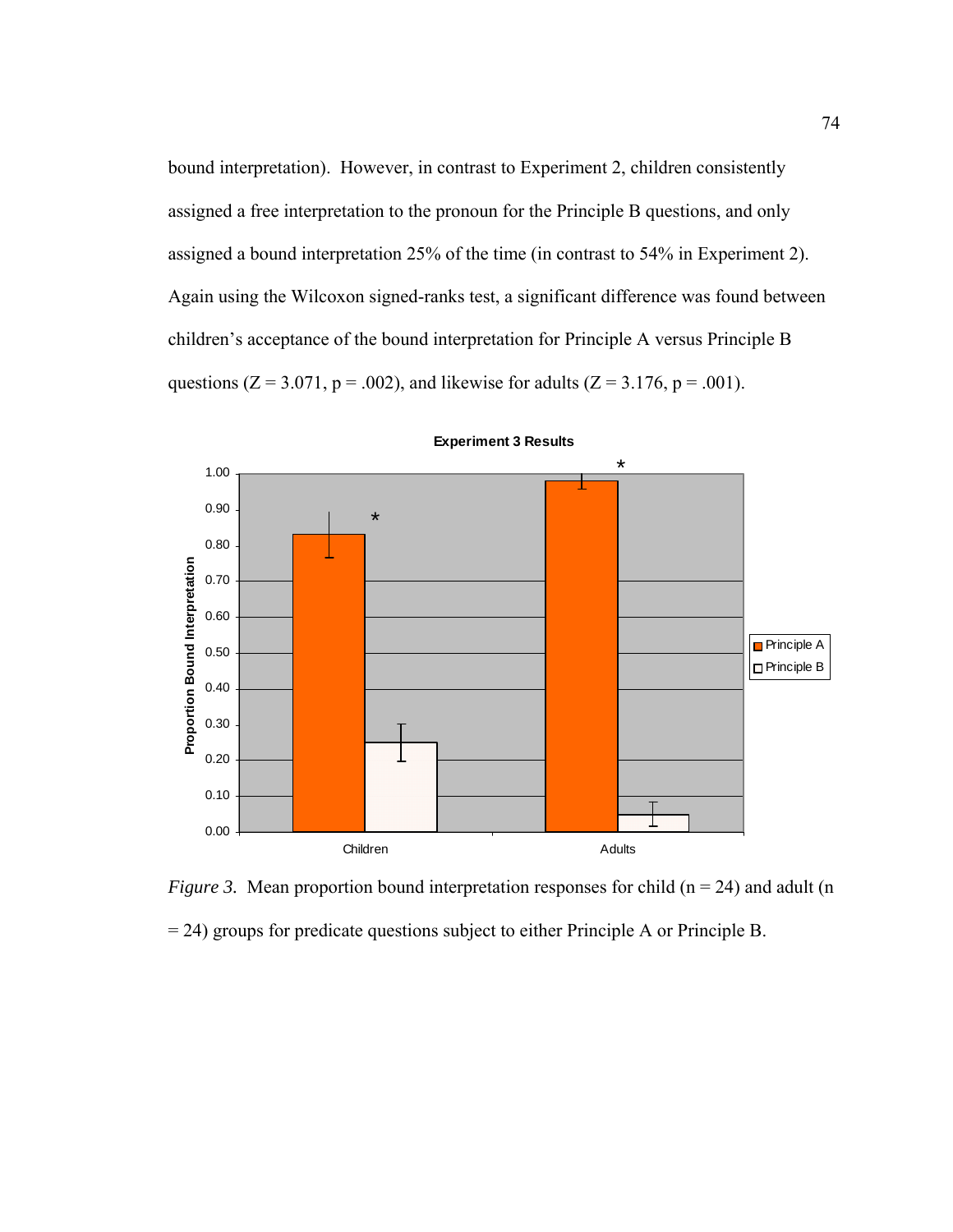Children's performance on both the Principle A and Principle B questions in this experiment, mirroring that of the adults, and is thus consistent with the other evidence that they have reconstruction in their grammar.

# **2.3.3. Discussion**

Experiment 3 illustrates the importance of constructing stories for the TVJT and questions after stories task that are as neutral as possible when it comes to biasing interpretations. The stories' focus on the three characters who were always the subject of the test sentences in Experiments 1 and 2 was apparently enough to bias children's responses when faced with a predicate question, as in (26) and (28):

- (26) How proud of herself was every hippo?
- (28) How proud of her was every hippo?

Such questions may be expected to be difficult for children even under ideal circumstances, as they are quite abstract in questioning the characters' degree of pride, confidence, etc. While the children were able to overcome this bias in the predicate statements in the earlier experiments, such a result may be expected since it is arguably less demanding to judge a statement true or false than it is to answer a question like (26) or (28). That children performed as well on the statement items in Experiment 4 as they did in the earlier experiments confirms their knowledge of Principles A and B. Furthermore, their performance on the Principle B questions in this experiment answers the questions raised by their performance in Experiment 2: once the stories were constructed to be more neutral, evidence supporting children's knowledge of reconstruction emerged.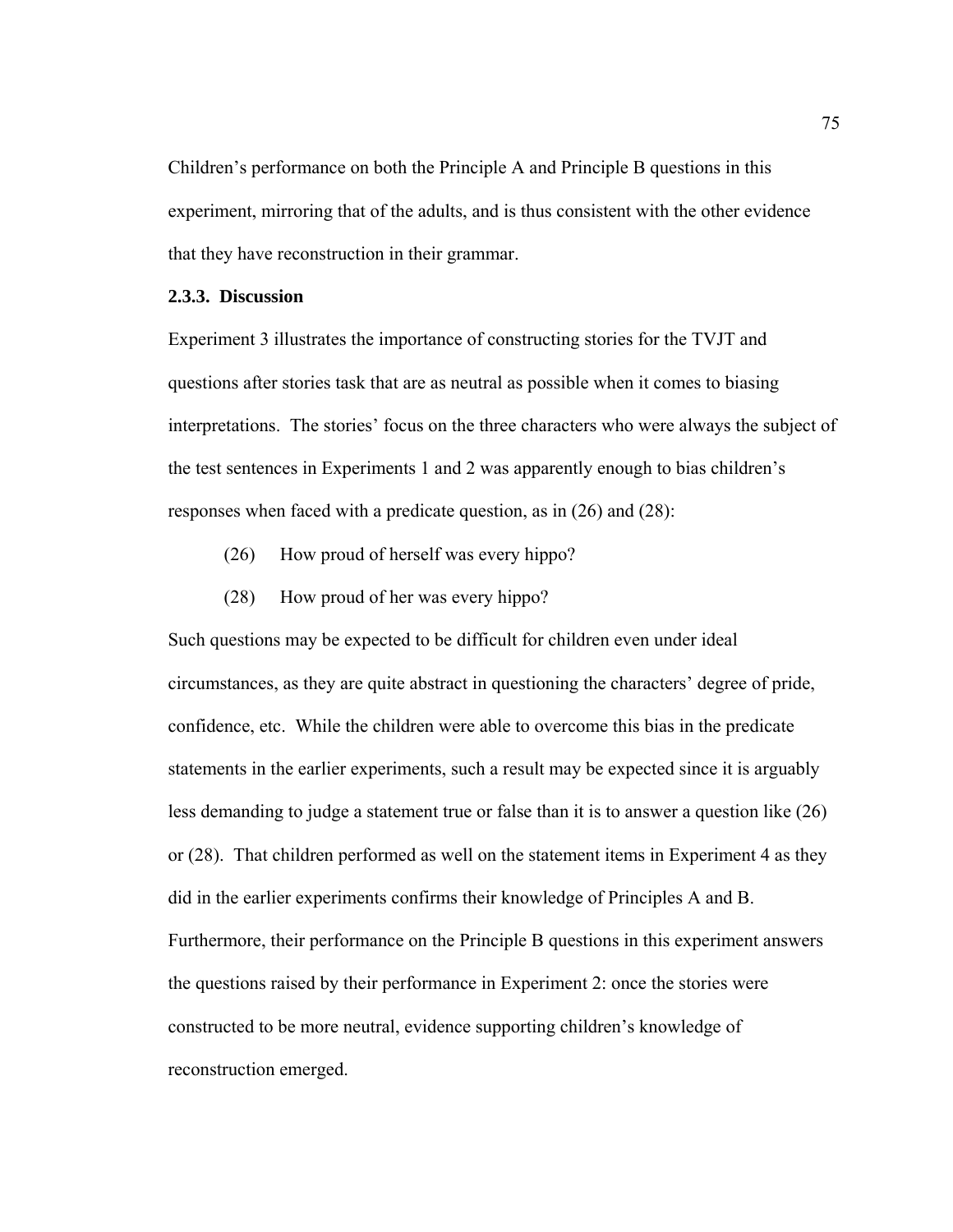### **2.4. Experiment 4**

 Experiment 4 completes the testing of reconstruction with respect to binding theory, examining knowledge of reconstruction using sentences subject to Principle C. Principle C is the most common diagnostic for reconstruction: it has none of the confounds associated with Principle B, and its status in applying to sentences across the board is relatively uncontroversial, unlike Principle A. Recall that Principle C observes that a referring expression (such as a name, definite description, etc.) must be free. Therefore, (34) is ruled out by Principle C because the coindexed pronoun "she" ccommands the name "Alice:"

 $(34)$  \*She<sub>i</sub> was very pleased with Alice<sub>i</sub>.



Likewise, (35) is ungrammatical because "Alice" is c-commanded by "she" when interpreted in its reconstructed, base position.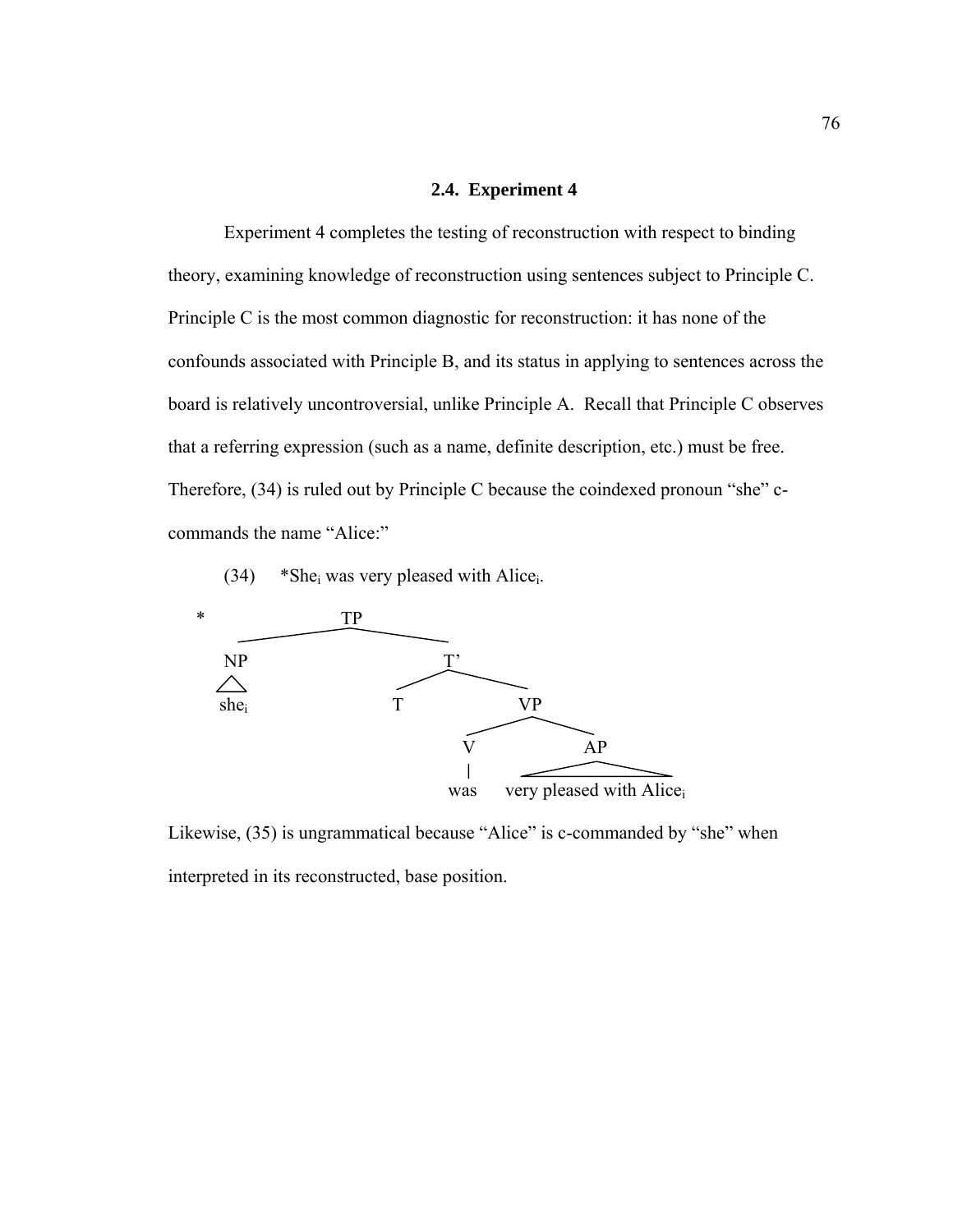# (35) \*How pleased with Alice<sub>i</sub> was she<sub>i</sub>?



Experiment 4 seeks to establish participants' knowledge of reconstruction by testing their interpretations of sentences like (34-35).

# **2.4.1. Method and Design**

The design for Experiment 4 closely follows the previous two experiments. It is somewhat simplified due to the use of non-quantificational NP's; while some previous studies suggest children perform better at ruling out co-indexation of a pronoun and a quantified NP in Principle C environments (Carden, 1986; Lust, Loveland, & Kornet, 1980) children have also been shown to consistently rule out interpretations barred by Principle C with non-quantificational NP's in several more recent studies (Crain & McKee, 1985; Crain & Thornton, 1998; Thornton, 1990). Given this recent evidence, along with the complexity that the multiplicity of characters required for the quantificational antecedent added to the stories in the earlier experiments, nonquantificational NP's were determined to be appropriate for the current study.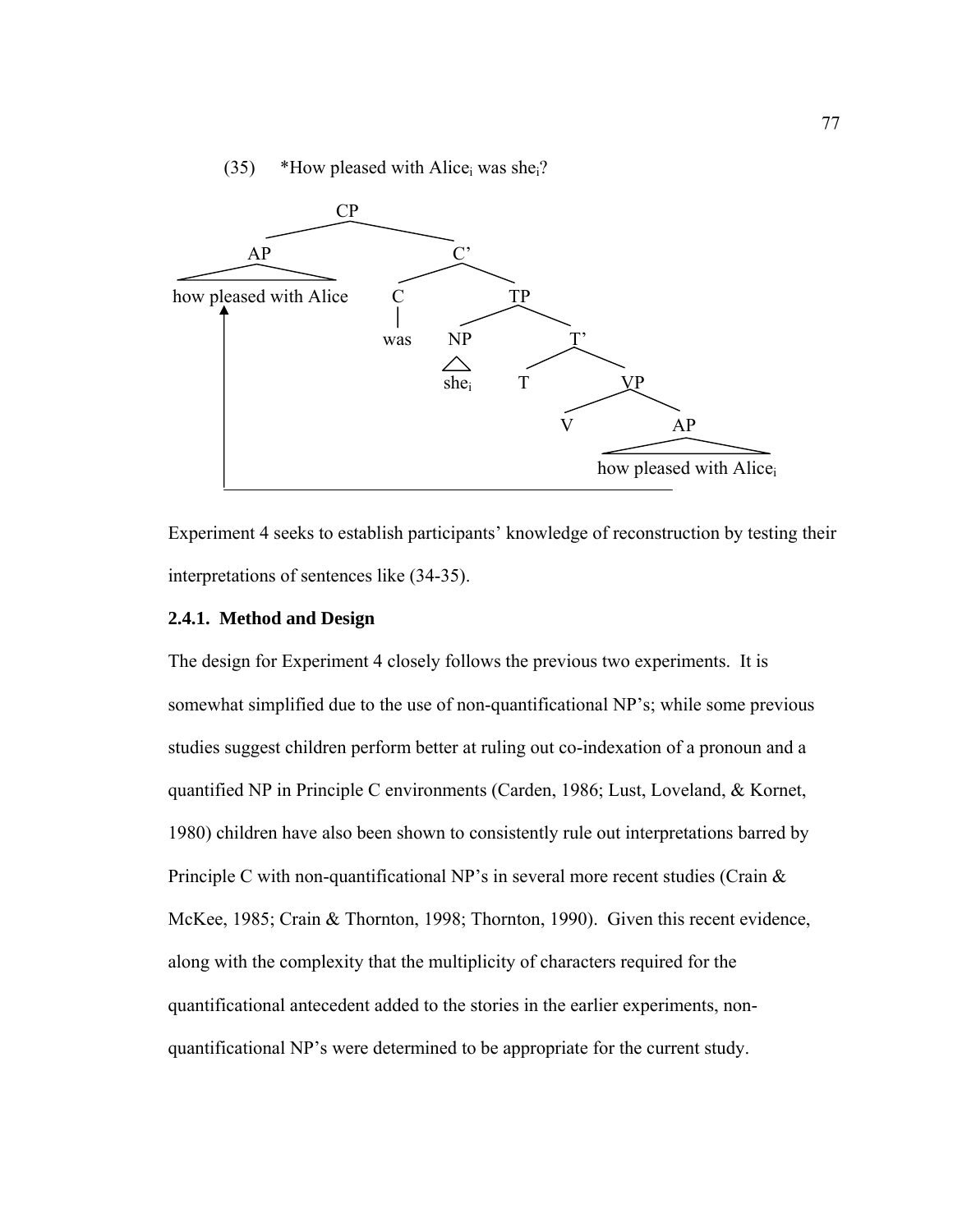The TVJT and questions after stories tasks were again used in this experiment. Participants responded to a mix of question and statement test items, in both predicate and argument embedding contexts. Before saying each test sentence, the puppet again provided a recap statement naming the potential antecedents; the order in which the antecedents were named controlled to bias in favor of assigning the pronoun an interpretation that would violate Principle C. Again the puppet experimenter was instructed not to place any prosodic emphasis on the pronoun, to avoid possibly fostering a coreferential interpretation. A complete list of test sentences and fillers can be found in Appendix D.

The stories used in Experiment 4 were similar to those used in the previous two experiments, except given the revised test items, the stories in the current experiment only had two characters. For example, for the argument items below, the corresponding story featured Miss Cruella and her student, Janie:

- (36) She put up the red painting of Miss Cruella.
- (37) Which painting of Miss Cruella did she put up?

In the story, Miss Cruella explains that she wants Janie's help decorating their new dance studio. She has three paintings, one white, one red, one purple, and each features Miss Cruella's picture. But Miss Cruella only wants to put up two paintings, so she suggests each of them should pick out their favorite one and put it up. Miss Cruella deliberates, and finally puts up the red painting of herself. Then Janie deliberates and puts up the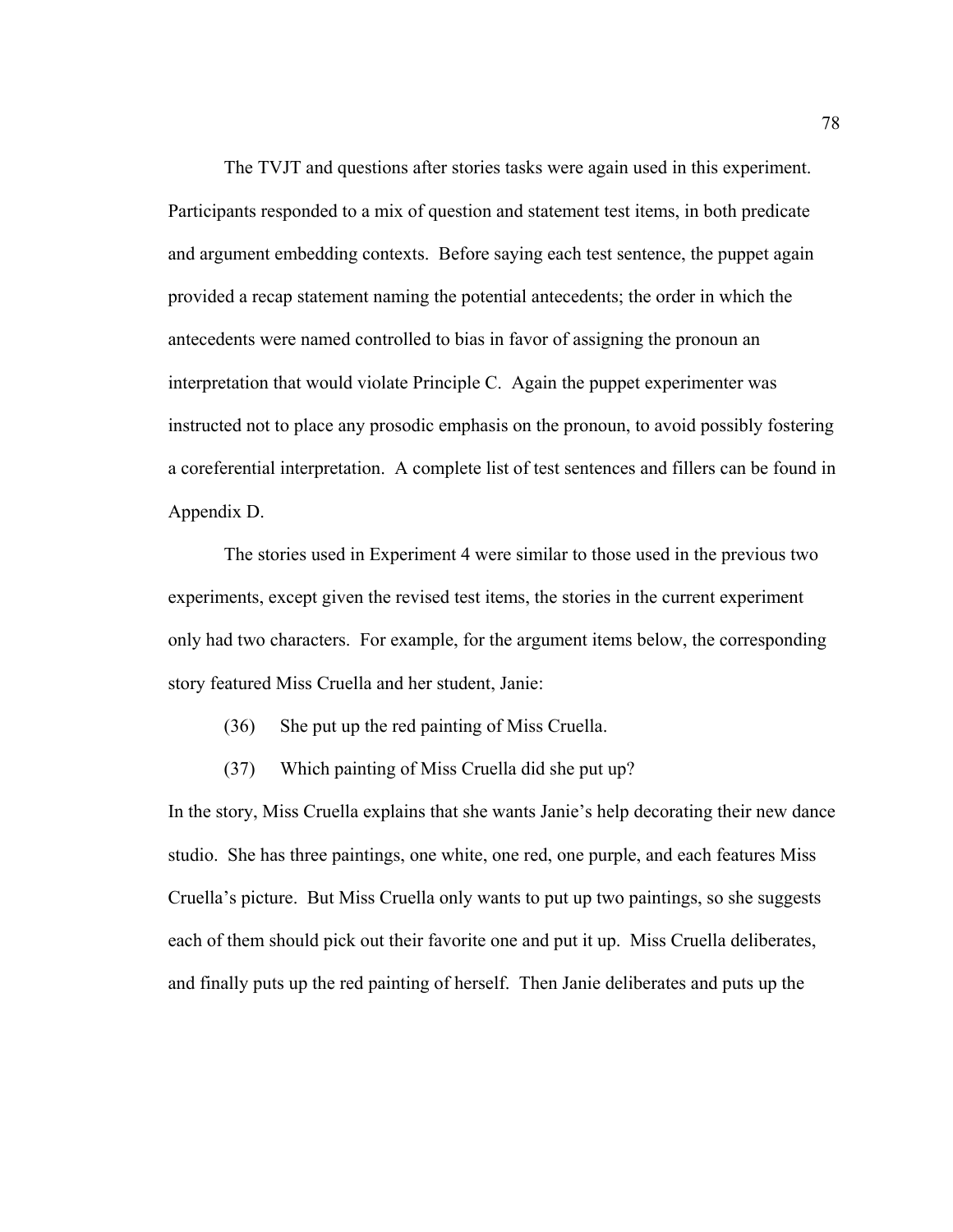white painting with Miss Cruella in  $it^{15}$  $it^{15}$  $it^{15}$ . Afterwards, the puppet makes the statement in (36). If the participant has Principle C, he should reject this sentence, since Principle C rules out coreference between "she" and "Miss Cruella" and forces the pronoun to refer to Janie (and Janie put up the white painting of Miss Cruella). This sentence should only be judged true if the participant does not have Principle C, and therefore allows coreference between the pronoun and Miss Cruella. For the question test item, participants are predicted to interpret "she" as Janie and answer "the white one" if they do have reconstruction; the interpretation of "she" as Miss Cruella is blocked if the name is interpreted in its base position, where "she" c-commands "Miss Cruella." If the participant doesn't have reconstruction, there is nothing blocking such an interpretation, and the participant would be predicted to answer "the red one" (since Miss Cruella put up the red painting of herself) a significant amount of the time.

 For the predicate items, the stories were again similar to those used in the previous experiments. The story corresponding to the items in (34-35) (repeated below) featured Miss Butterfly and Alice:

- (34) She was very pleased with Alice.
- (35) How pleased with Alice was she?

 $\overline{a}$ 

In this story, Alice wants to show Miss Butterfly her new car. Miss Butterfly is impressed and asks Alice to demonstrate to her how fast it goes; she suggests Alice drive all the way across the yard, past a boulder that is in the middle of it, and to the fence at

<span id="page-90-0"></span><sup>&</sup>lt;sup>15</sup> The order in which the choosing events occur is varied across the argument items, to control for any ordering effects.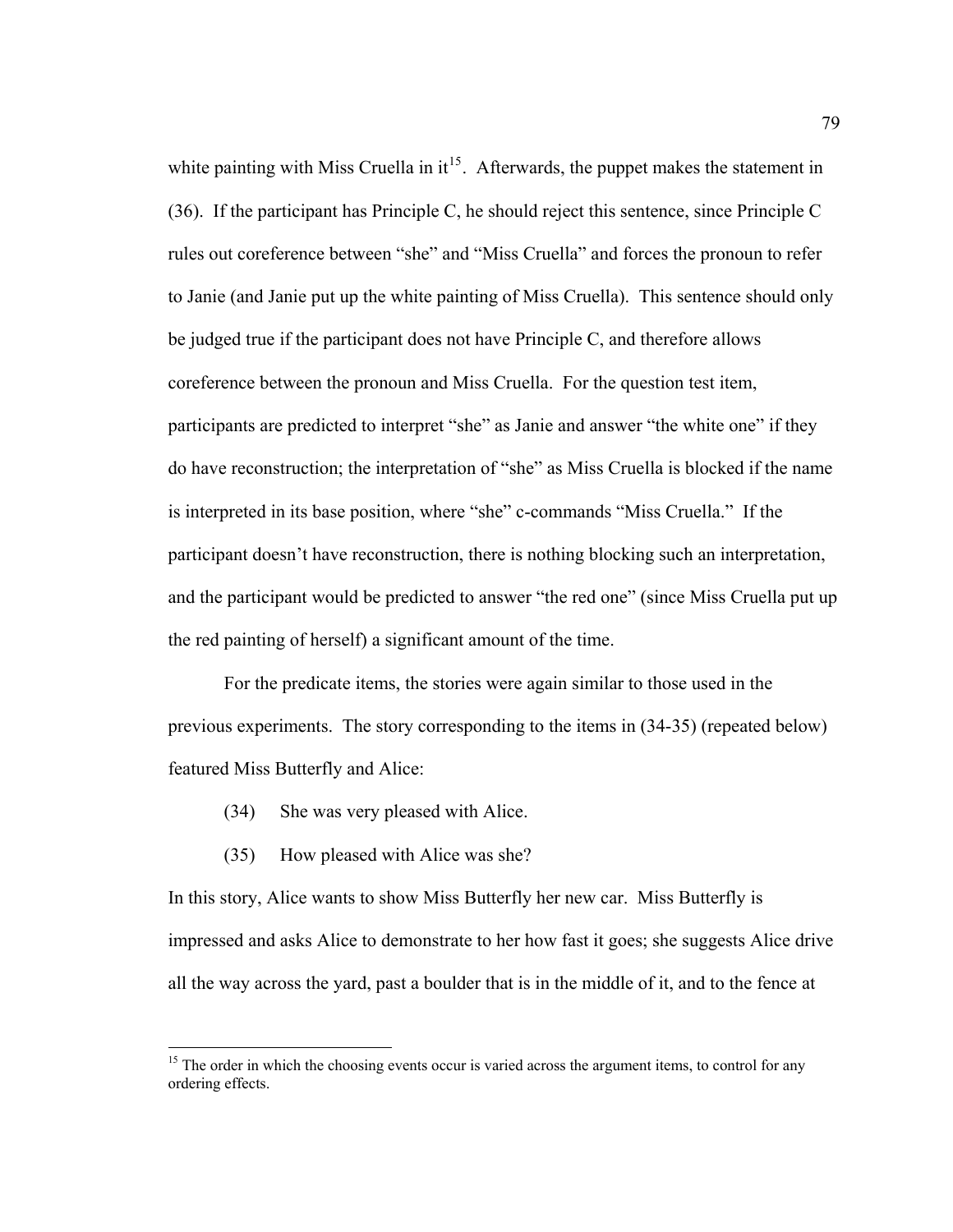the end. But Alice says she is just learning to drive, and doubts she could drive that far. Miss Butterfly responds that Alice is always good at everything she does, and she thinks Alice is probably a great driver. She tells Alice to give it a try and see how pleased she can make Miss Butterfly by seeing how far she can drive. Alice responds that she will try her best, but she is not sure she will make it all the way to the fence. She agrees to try hard though, and says she will see how pleased she can make herself too. Alice drives a little ways, past the boulder, but not to the fence. Miss Butterfly consoles her saying that even though she didn't get all the way to the fence, she did drive a little bit, so Miss Butterfly is a little pleased. Alice responds that driving is so hard, just making past the boulder was a real accomplishment, so she is very pleased about how she did<sup>[16](#page-91-0)</sup>. After the story, the puppet makes the statement in (34). If the participant has Principle C, he should reject this statement, since Principle C rules out interpreting "she" as "Alice," and the only other available referent, Miss Butterfly, was only a little pleased with Alice. The participant should only accept this statement if she does not have Principle C, and therefore allows coreference between the pronoun and Alice. In the question condition, participants should answer the question in (35) "a little bit," if they have reconstruction (since Miss Butterfly was a little pleased with Alice); interpreting "she" as Alice is ruled out if the R-expression is interpreted in its original position, where "she" c-commands it. Without reconstruction, nothing rules out such an interpretation, and participants could be

 $\overline{a}$ 

<span id="page-91-0"></span><sup>&</sup>lt;sup>16</sup> The order in which the characters say how pleased, proud, etc. they are is varied across items to control for any additional salience that might be given to the final character's utterance.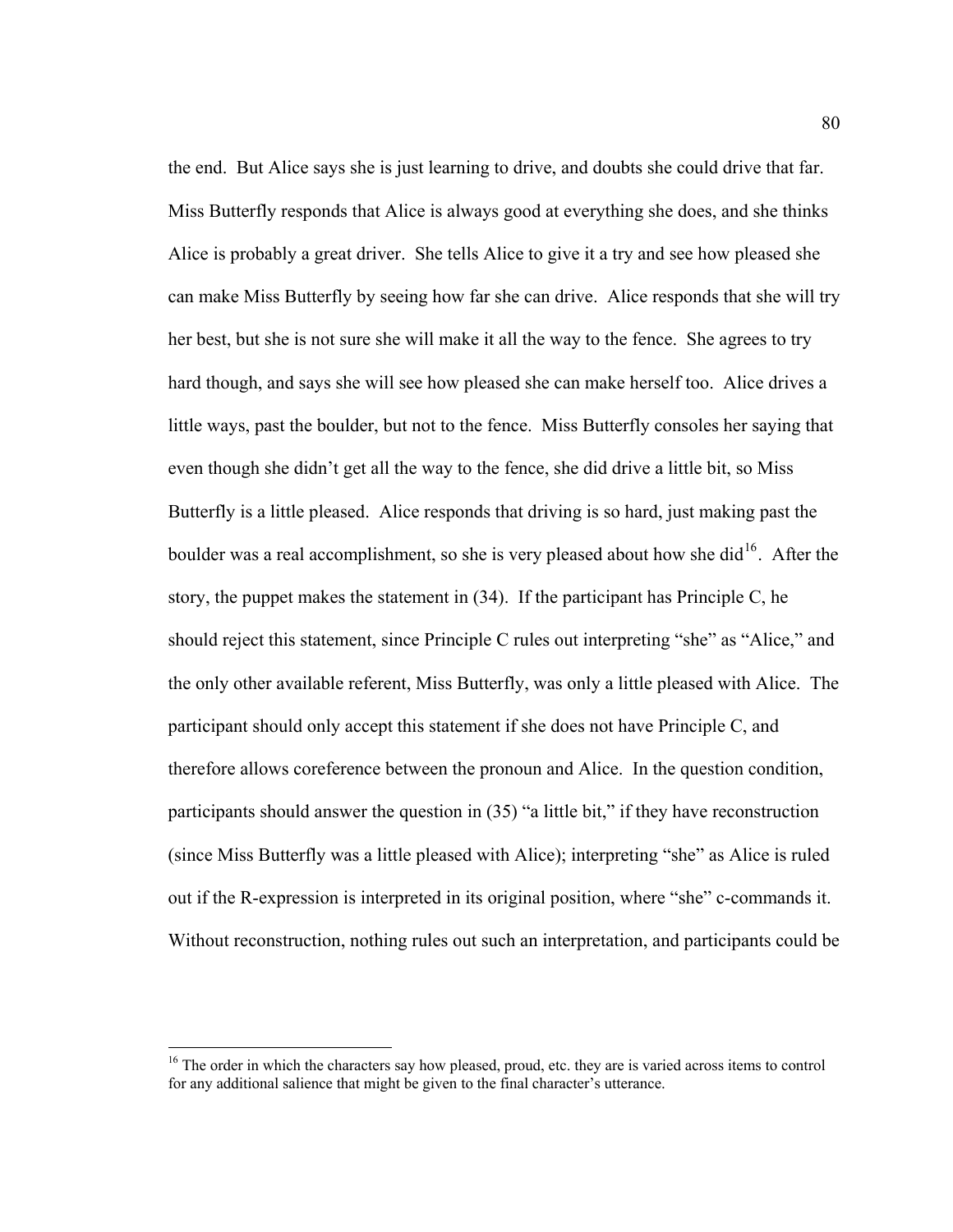expected to answer "very pleased" (since Alice was very pleased with herself) a significant proportion of the time.

# **2.4.2. Results**

Twenty-six 4-year old children (14 females, 12 males; mean age 4;4) and 24 Northwestern undergraduates participated in this study (two children were again excluded from the final analysis for incorrectly responding to more than one filler item). The Wilcoxon signed-ranks test was again used to analyze the results. Both adults and children performed equally well on predicate questions versus statements ( $Z = 1$ ,  $p = .317$ for adults;  $Z = .246$ ,  $p = .806$  for children) with adults at ceiling and children assigning the expected disjoint interpretation 75% of the time in both structural contexts, comparable to their performance in the previous experiments. An asymmetry was observed in the argument results, however, for both children and adults. In this condition, a significant difference was found between performance on questions and statements for both groups ( $Z = 2.070$ ,  $p = .038$  for adults;  $Z = 3.001$ ,  $p = .003$  for children).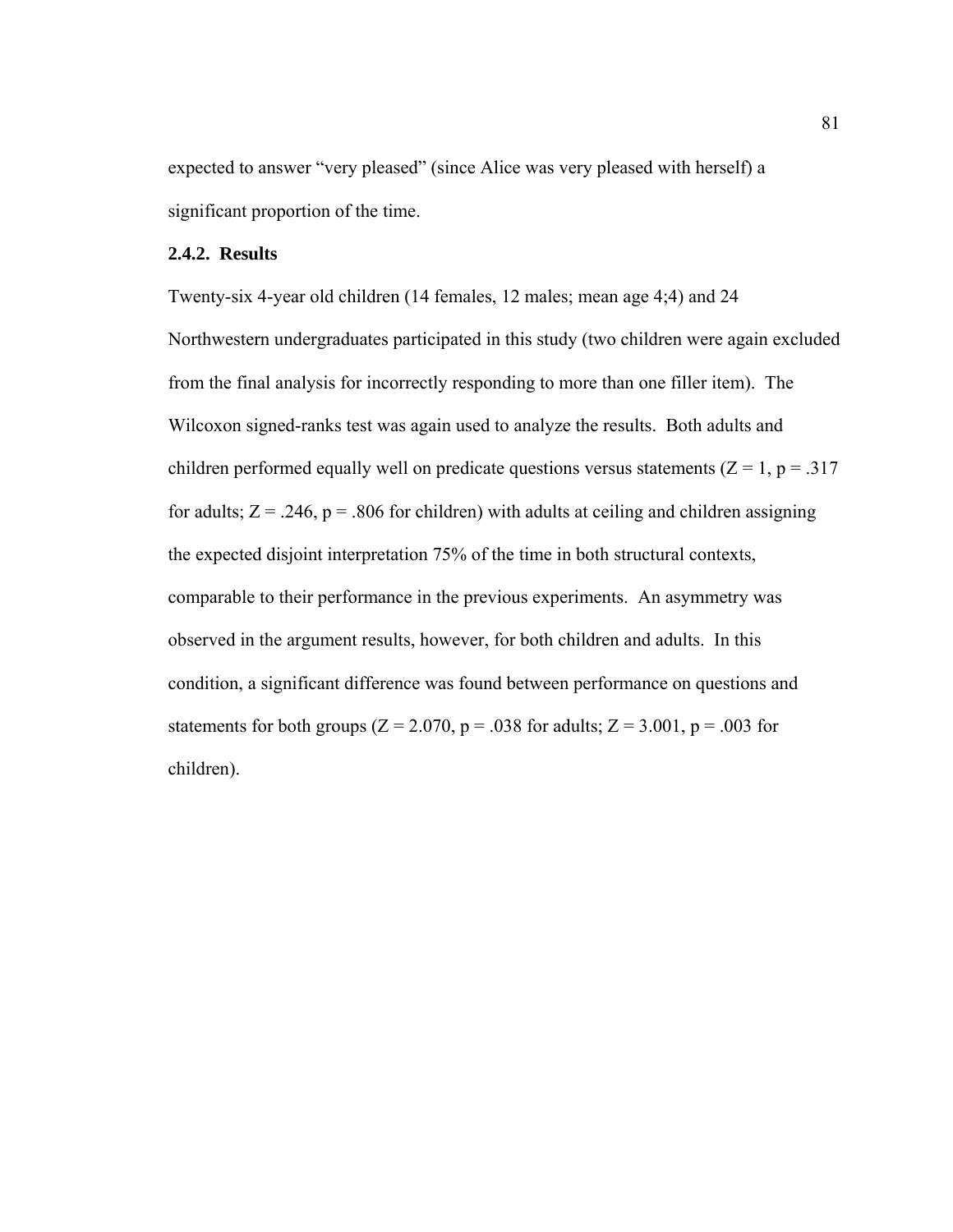#### **Experiment 4 Results**



*Figure 4.* Mean proportion free interpretation responses for child ( $n = 24$ ) and adult ( $n =$ 24) groups for statements and questions subject to Principle C in argument and predicate conditions.

Unlike their performance in the predicate condition, both children and adults fail to consistently assign a free interpretation in the argument question condition. In fact, children are shown to actually prefer coreference for argument questions: while they chose the free interpretation for the pronoun in the argument statements over 70% of the time, they only chose the free interpretation for the corresponding question items 33% of the time (assigning coreference 66% of the time). Likewise, adults' overwhelming preference for the free interpretation is weakened for the argument question items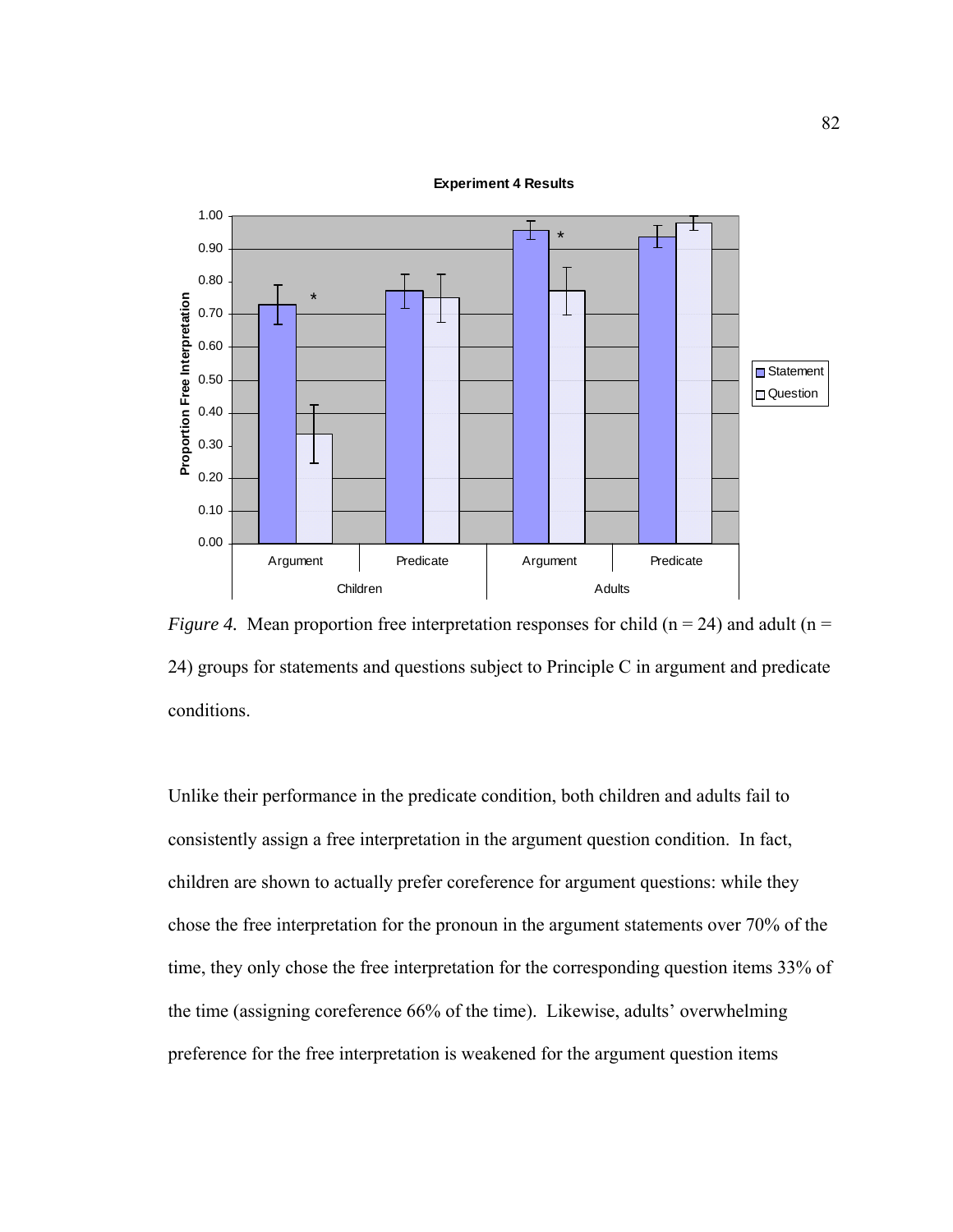(although it remains preferred): in contrast to their ceiling performance on the argument statements, they only judged the corresponding questions to have the free interpretation 77% of the time. Those adults who allowed coreference were hardly consistent, however. Of the 24 adults tested, only 2 always assigned the coreferential reading to questions in the argument condition; 7 assigned the coreferential reading to one item and the disjoint reading to the other, and 15 always assigned the disjoint interpretation.



**Experiment 4 Results: Assignment of Coreference for Argument Questions**

*Figure 5.* Number of subjects (n = 24) assigning coreference to no items, 1 item, or 2 items (of a total of 2) in argument question condition.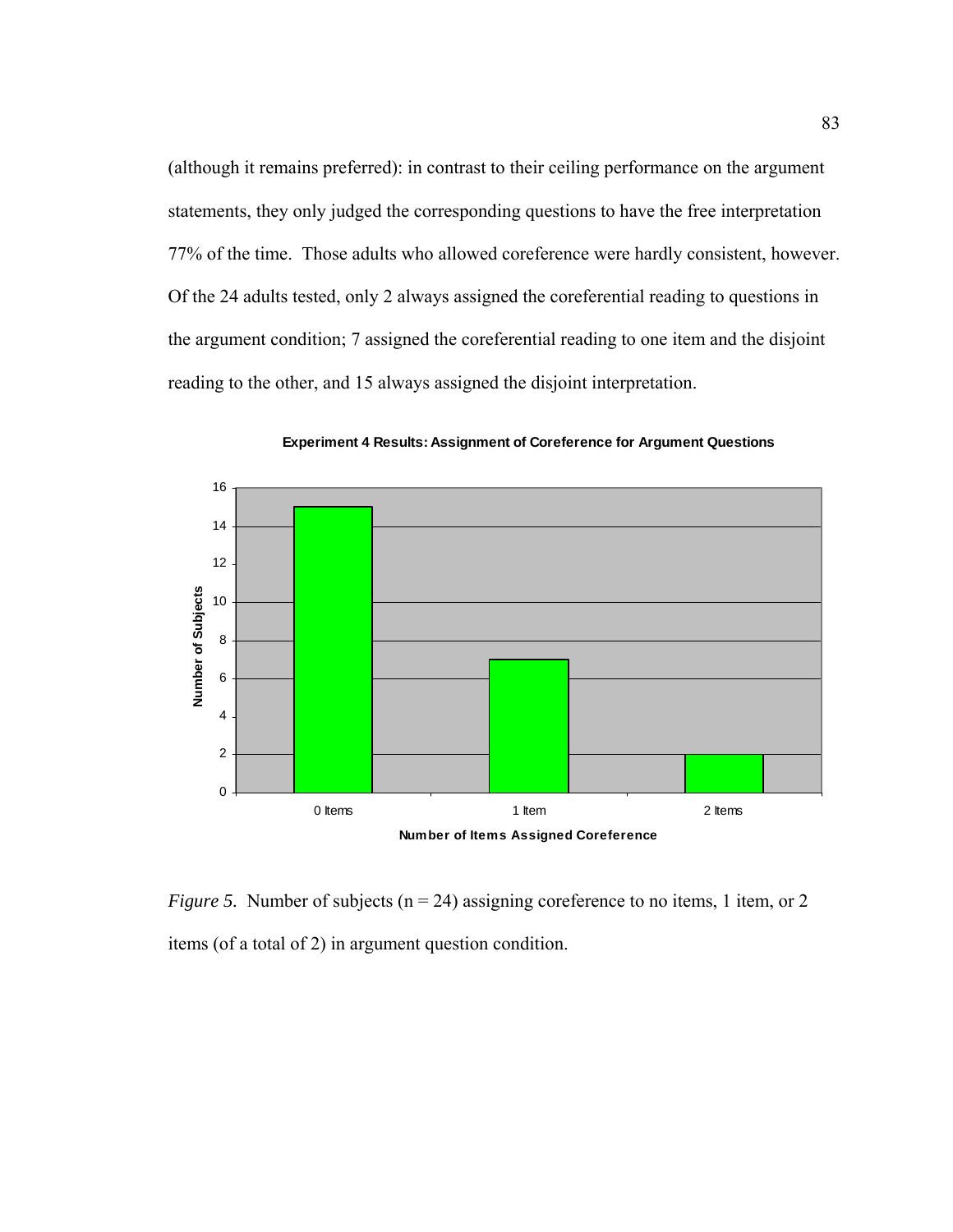Furthermore, the coreferential interpretations were evenly distributed across items, with three assignments of coreference (across 12 subjects) in the case of three of the argument questions, and two in the other.



#### **Experiment 4 Results: Argument Question Item Analysis**

*Figure 6.* Proportion of coreferential judgments by 12 subjects for each item in argument question condition.

In summary, while the results from the predicate items continue to support knowledge of reconstruction, the argument results suggest that even adults do not consistently assign a reconstructed interpretation to moved arguments, and children seem to actually disprefer the reconstructed reading in this case. Such a result is in fact consistent with several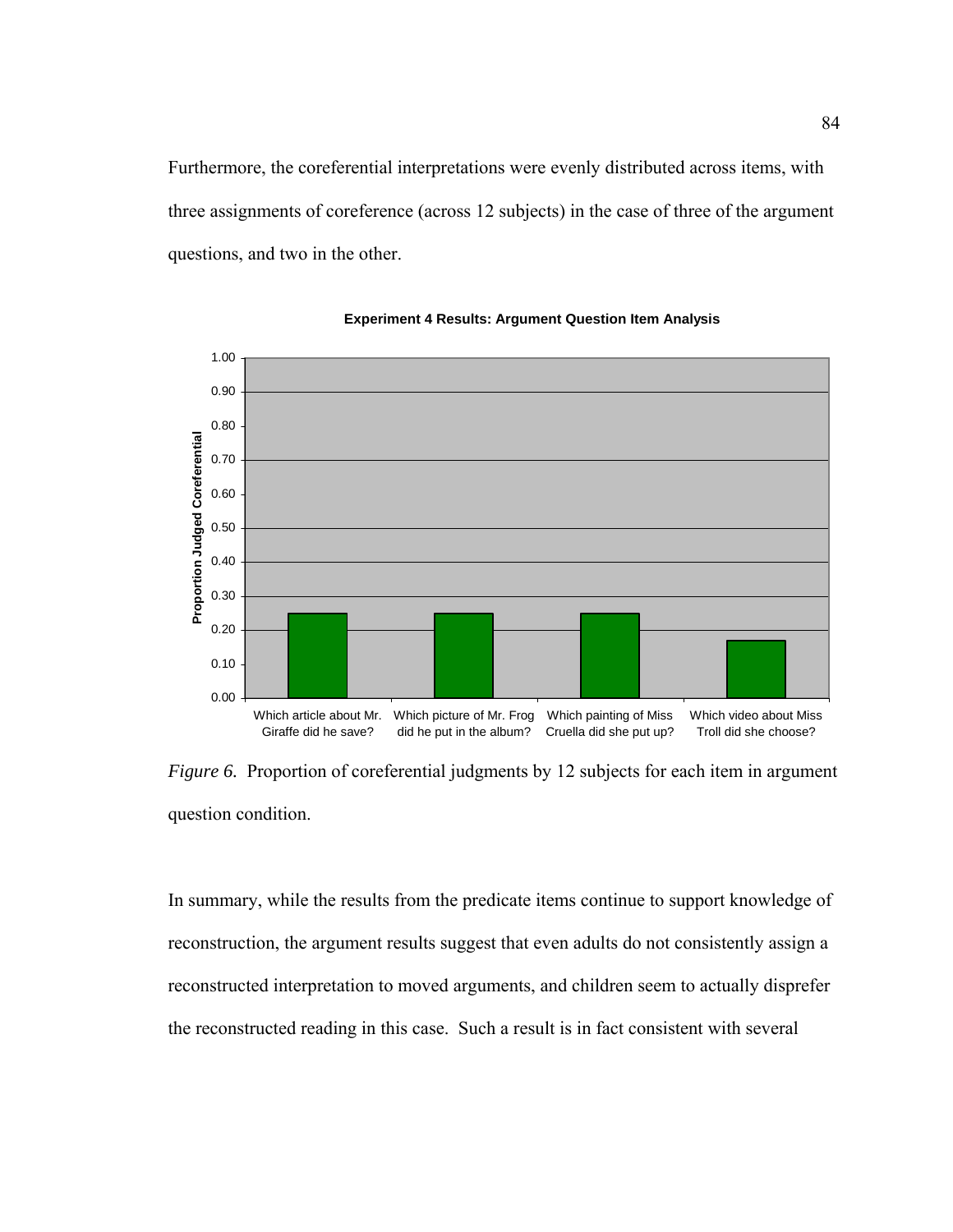existing theoretical analyses of reconstruction, which have long observed an asymmetry between reconstruction for moved arguments versus moved predicates.

### **2.4.3. Discussion**

The above results reveal that while both children and adults overwhelmingly generate an interpretation of predicate questions (as in (35)) that is consistent with reconstruction, they fail to do so in the case of argument questions (as in (37)):

- (35) How pleased with Alice was she?
- (37) Which painting of Miss Cruella did she put up?

In other words, interpreting "she" as Alice in (35) is only ruled out on the reconstructed interpretation where "Alice" is c-commanded by "she," which results in a Principle C violation. The fact that both children and adults consistently ruled out this interpretation thus provides evidence that both groups obligatorily assigned the reconstructed interpretation. However, if the name in (37) is interpreted in its reconstructed position, coreference between the pronoun and Miss Cruella is likewise ruled out. Indeed, the data from the corresponding argument statement items shows that both adults and children rule out this interpretation when "she" c-commands "Miss Cruella." Therefore the results from the argument questions suggest that reconstruction is actually optional for these items, since it is only by interpreting the wh-phrase in its surface position that one could assign a coreferential interpretation. While adults still prefer the reconstructed, disjoint interpretation, children actually appear to disprefer it, as their answers were more often consistent with a non-reconstructed, coreferential interpretation.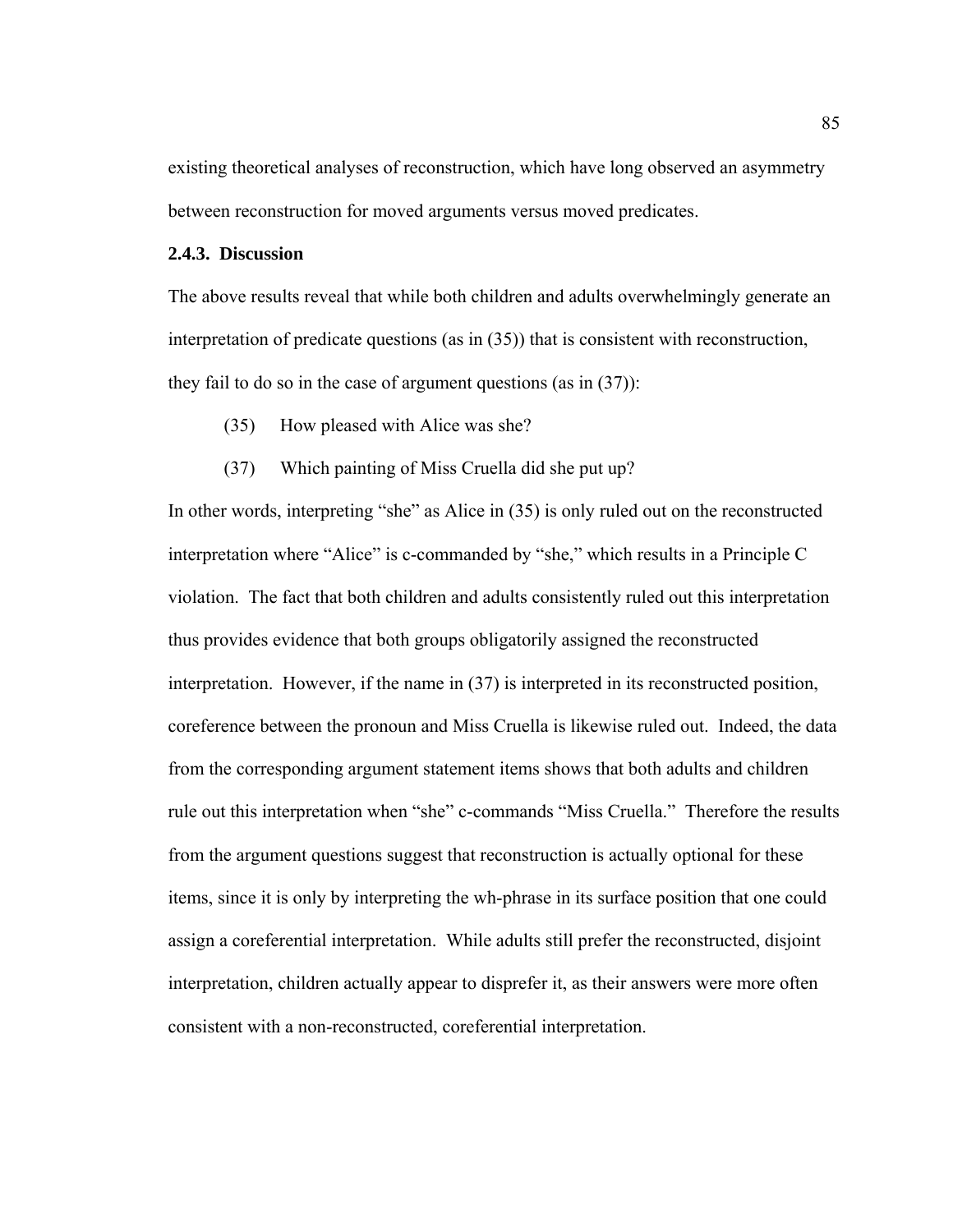As mentioned above, it has long been noted in the theoretical literature that while reconstruction is obligatory for moved predicates, it may not be obligatory for moved arguments like the picture-NP's above (Barss, 1986, 1988; Cinque, 1984; Heycock, 1995; Huang, 1993; among others). Heycock (1995) uses the examples in (38-39) to note this contrast for items potentially subject to Principle C:

- (38) Which allegations about John<sub>i</sub> do you think he<sub>i</sub> will deny?
- (39) \*How proud of John<sub>i</sub> do you think he<sub>i</sub> is ?

While coreference is clearly ungrammatical for the predicate question in (39), some speakers seem to allow it for the moved argument item in  $(38)^{17}$ . Likewise, for items where the moved constituent contains a reflexive (which by Principle A requires an antecedent to bind it), moved predicates behave as if they are obligatorily reconstructed to their original position, but moved arguments may be interpreted in any position they occupied during the course of the derivation. The sentences in (40-41) illustrate:

 $\overline{a}$ 

<span id="page-97-0"></span><sup>&</sup>lt;sup>17</sup> Of course, the grammaticality of (38) may be due to the PP "about John" being an adjunct, and therefore inserted late into the structure (avoiding reconstruction), as on Lebeaux's analysis (1988, 1990, 1991). This possibility will be further discussed in Chapter 3. For present purposes, it suffices to note the asymmetry between movement of predicates (which apparently obligatorily reconstruct to their original position) and movement of arguments (where reconstruction possibilities may be mediated by other constraints).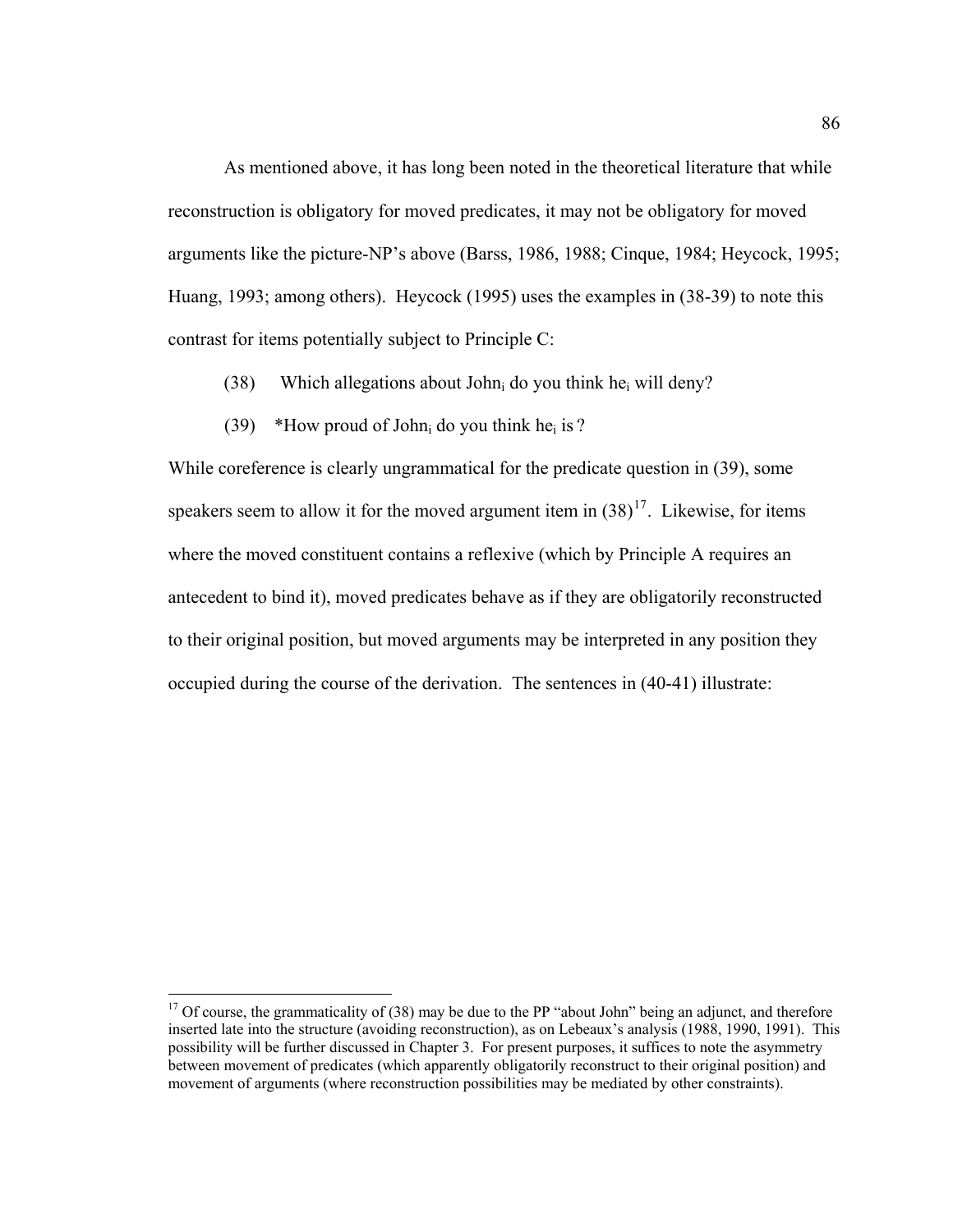

(40) Which pictures of himself<sub>i/j</sub> did John<sub>i</sub> think that Bill<sub>j</sub> admired?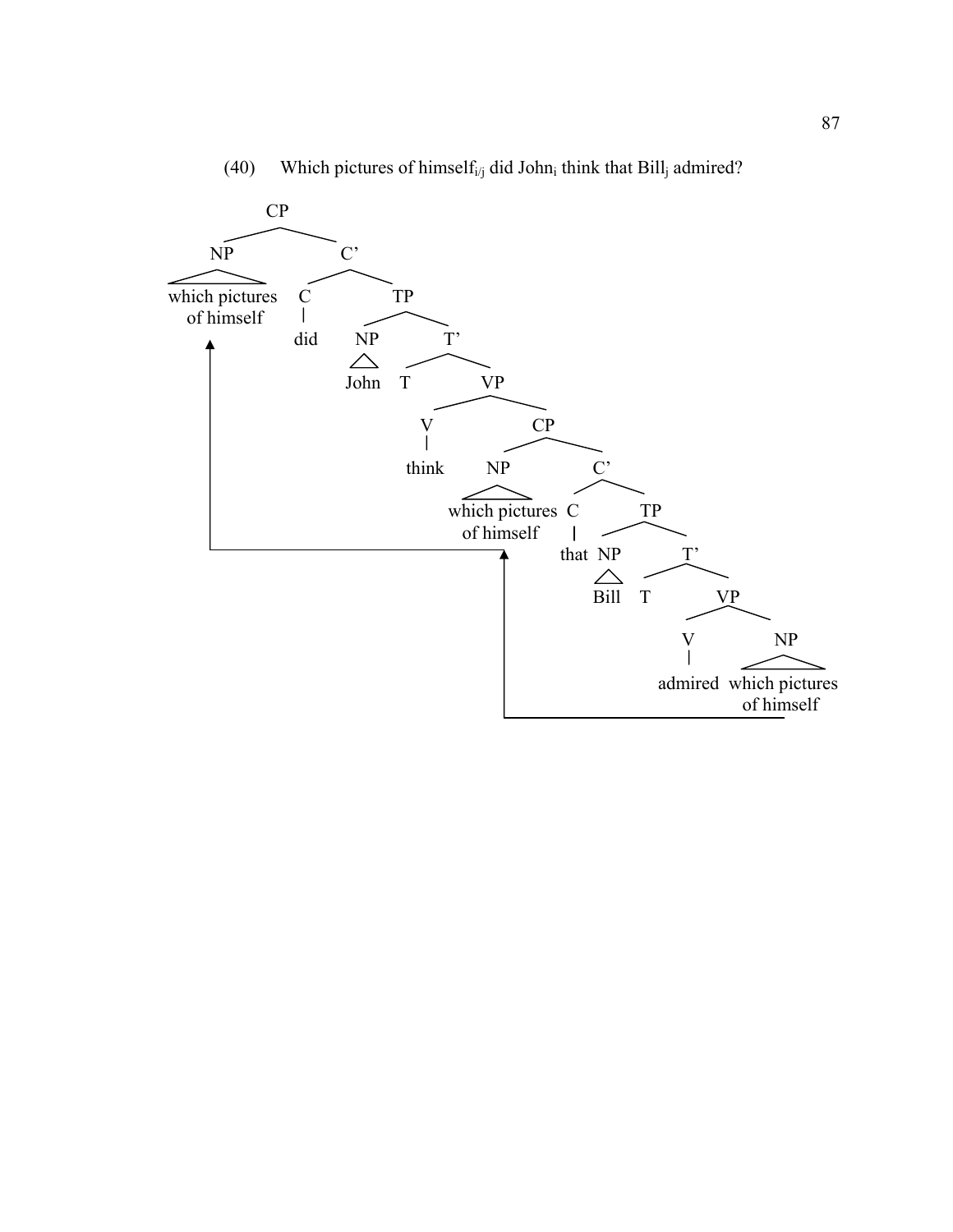

# (41) How proud of herself\*<sub>i/j</sub> did Alice<sub>i</sub> think that Nancy<sub>j</sub> should be?

While in (40), the reflexive may be bound by either the subject of the embedded clause or the subject of the matrix clause (depending on the position where it is interpreted), in (41) the reflexive can only be interpreted as being bound by the subject of the embedded clause, therefore demonstrating that it must be interpreted in its original position.

 The results of Experiment 4 add to the literature on the predicate/argument asymmetry by showing through a formal experiment that adults do not uniformly assign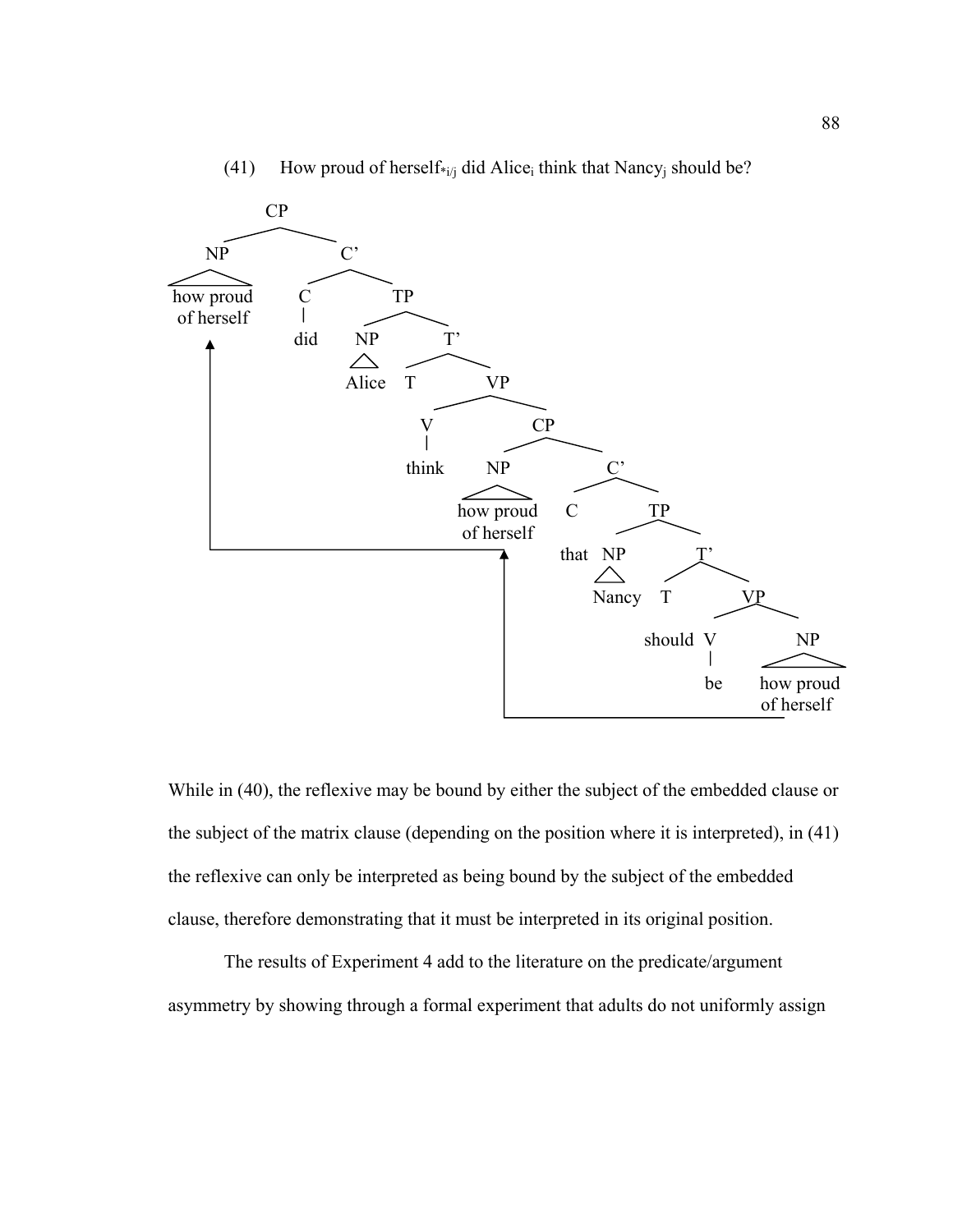the pronoun a free interpretation in argument questions like (37), demonstrating that reconstruction for moved arguments (in contrast to moved predicates) is not obligatory.

(37) Which painting of Miss Cruella did she put up?

Furthermore, the children's results show that for them reconstruction is not only optional for argument questions, it is actually dispreferred. Such a finding is consistent with the scope ambiguity results discussed in Chapter 1 (Musolino & Lidz, 2004), which show that children do have reconstruction, but disprefer it when a surface (non-reconstructed) interpretation is available. This preference will be explored further in Experiment 5.

#### **2.5. Summary and Open Questions**

Experiments 1-4 provide strong evidence that children have reconstruction as part of their grammar. In every case where reconstruction is obligatory, children consistently access the reconstructed interpretation, as do adults. In particular, Experiment 1 demonstrates that when reconstruction is required to satisfy Principle A, both children and adults consistently access the bound interpretation, which is only available when interpreting the anaphor in its reconstructed position. Experiments 2 and 3 likewise show both children and adults to access the free interpretation of the pronoun in sentences subject to Principle B; while this alone does not provide conclusive evidence for reconstruction, both children's and adults' interpretations of the question items are consistent with it. These Principle B experiments also demonstrate the importance of salience when designing stories for the TVJT/questions after stories task, especially as the task places relatively heavy demands on child participants. It was shown that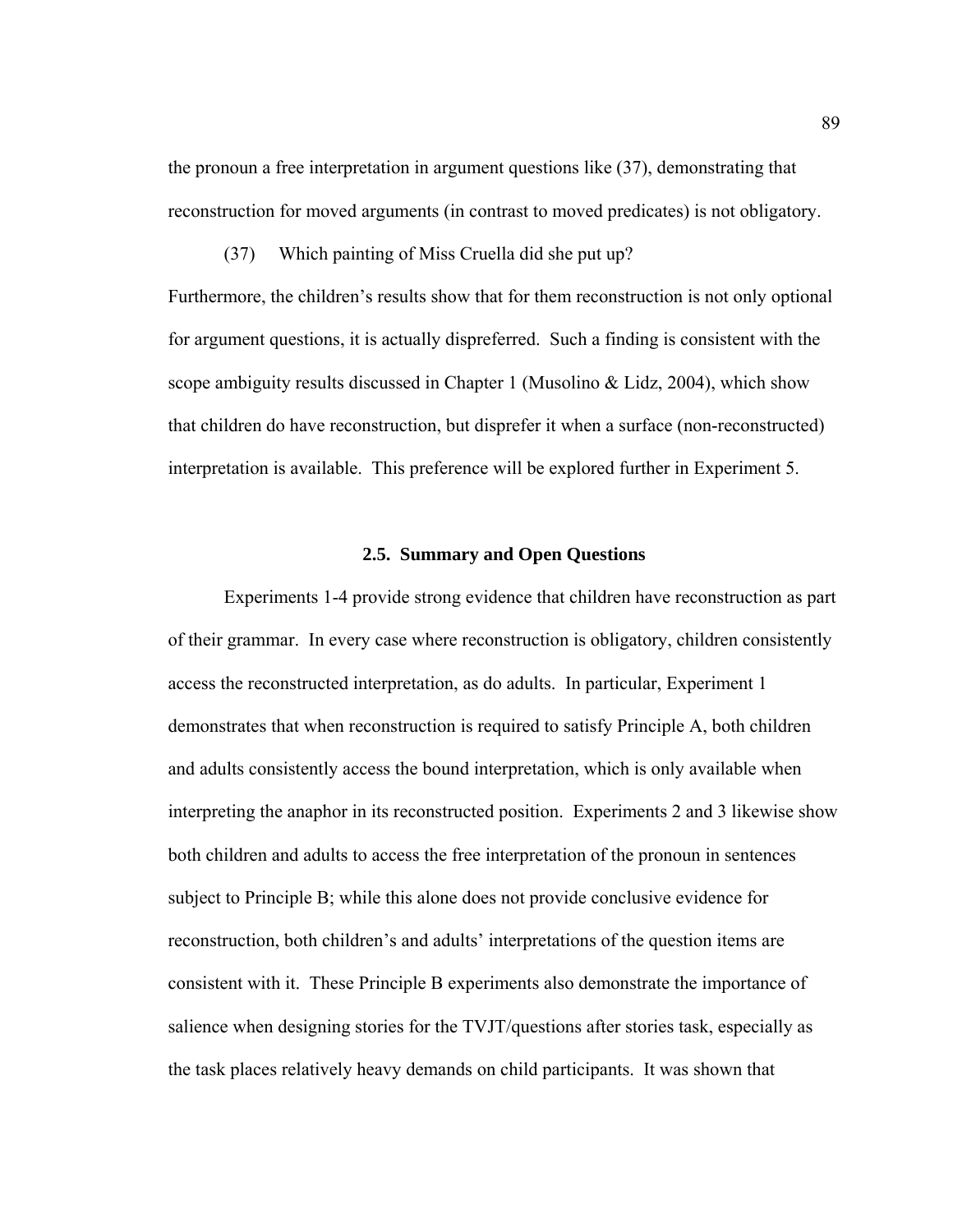manipulating salience may have an effect on children's performance, as it did for the predicate question items in these experiments. Nevertheless, salience alone does not determine children's responses, as they were able to overcome any context bias when judging the truth/falsity of the predicate statements, demonstrating consistent knowledge of Principle B.

 Experiment 4, which features test items subject to Principle C, provides the most interesting results of this set. Testing sentences subject to Principle C allows for examination of the reported predicate/argument asymmetry: since reconstruction is not obligatory in order to establishing binding for a reflexive (as it is in Experiment 1), and interpretations differ depending on whether or not the reconstructed interpretation is accessed (unlike Experiments 2 and 3), Experiment 4 is the only study so far to shed light on this question. Indeed the results from this study support an analysis where reconstruction is obligatory for moved predicates, but not for moved arguments. Once again, both adults and children demonstrate knowledge of reconstruction when it is obligatory: both groups consistently judge the predicate test questions to have a disjoint interpretation, which is only forced when the reconstructed reading is accessed.

In contrast to their performance on the predicate items, adults demonstrated some variability in judgments of the moved argument items. While they continued to prefer the disjoint interpretation in this condition, they also allowed for a coreferential interpretation about a quarter of the time, demonstrating that reconstruction for such items is not obligatory. As mentioned earlier, this predicate/argument asymmetry may actually be a reflection of the proposed distinction between arguments and adjuncts,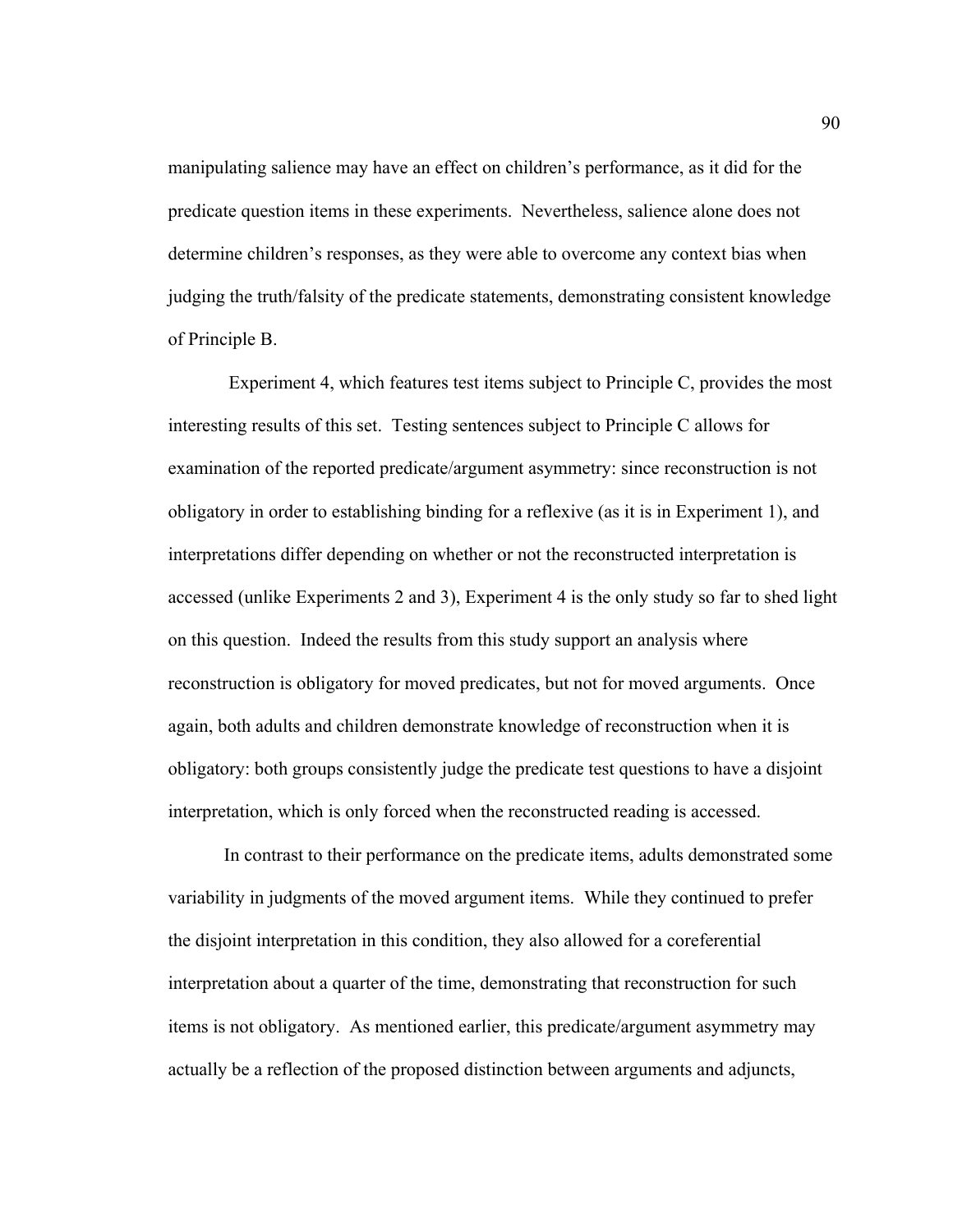Therefore, in the case of the moved argument picture-NP's, it may be that adults are sometimes able to assign coreference because they analyze PP's contained within the whphrase as adjuncts, therefore avoiding the Principle C violation that would arise upon interpreting the PP in its original position. Analyses of the adult results will be further discussed in Chapter 3. For now, simply note that Experiment 4 reveals adults to obligatorily reconstruct moved predicates, while allowing for variability in the reconstruction possibilities for moved arguments.

where adjuncts may be inserted late into the structure and avoid reconstruction.

This experiment likewise shows that children, in contrast to adults, not only allowed for the non-reconstructed, coreferential interpretation of questions with moved picture-NP's, they actually preferred it. Indeed, a similar result was found in experiments examining children's preferences with respect to scope reconstruction: children consistently preferred a non-reconstructed, surface scopal interpretation over a reconstructed one (Lidz & Musolino, 2002; Musolino, 1998, Musolino, Crain & Thornton, 2000, Musolino & Lidz, 2003). While the predicate question results from Experiment 4 (as well as the results from Experiment 1) show children do have reconstruction as part of their grammar, they appear to disprefer reconstruction when it is not obligatory.

One interpretation of the Experiment 4 results is that children only assign reconstructed interpretations when forced to; when a non-reconstructed reading is available, that is the only one they consider. In other words, if the non-reconstructed interpretation is found to be grammatical, the reconstructed interpretation is simply not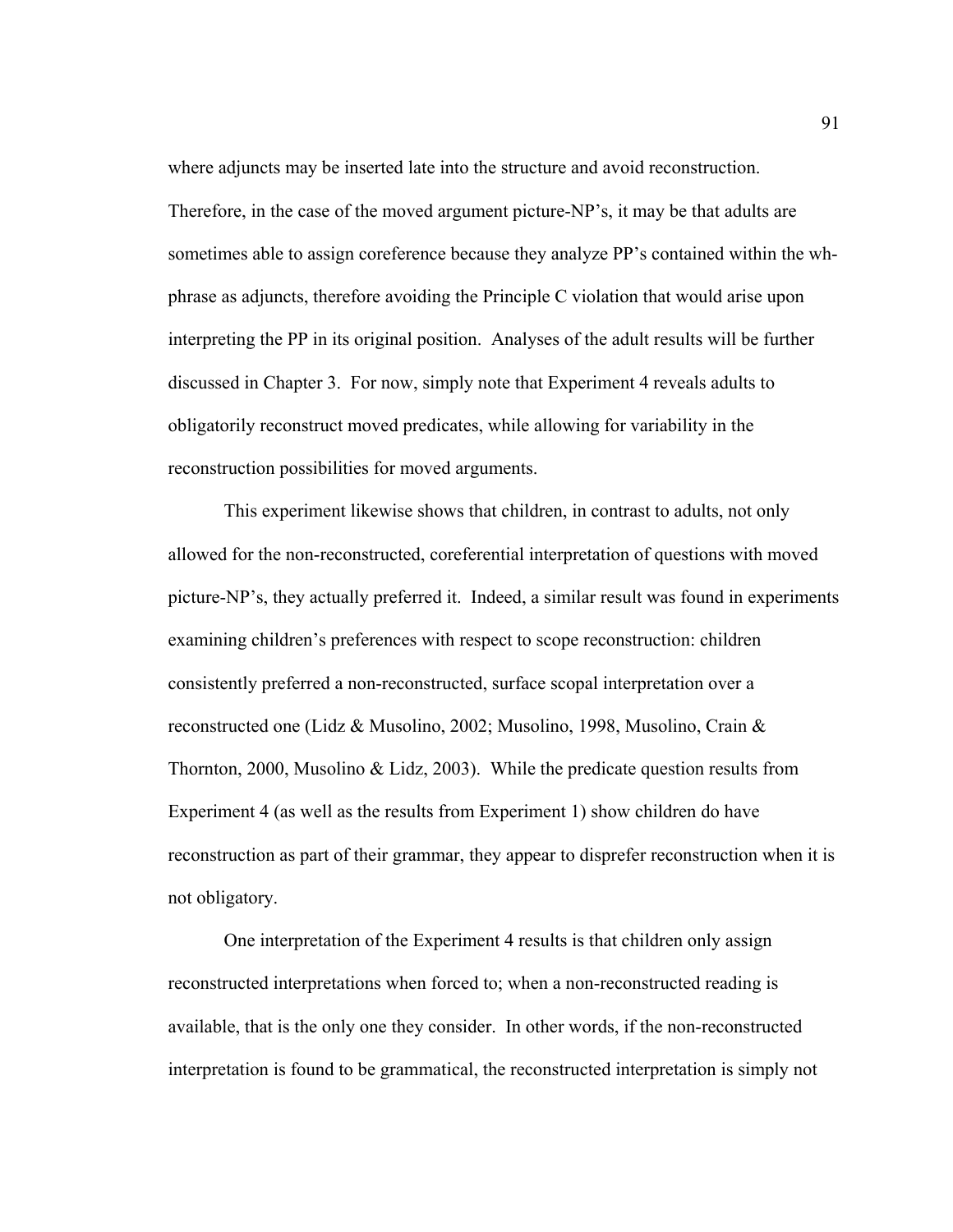generated; when it is not obligatory, the reconstructed reading does not exist for children. An alternative analysis is that reconstruction is as optional for children with respect to moved picture-NP's as it apparently is for adults. The difference between children and adults is simply that they have different preferences: adults prefer reconstruction, and children disprefer it. Of course, these varied preferences would then require an explanation: how would children ever change their preference and become adult-like? These hypotheses will be further explored in Chapter 3.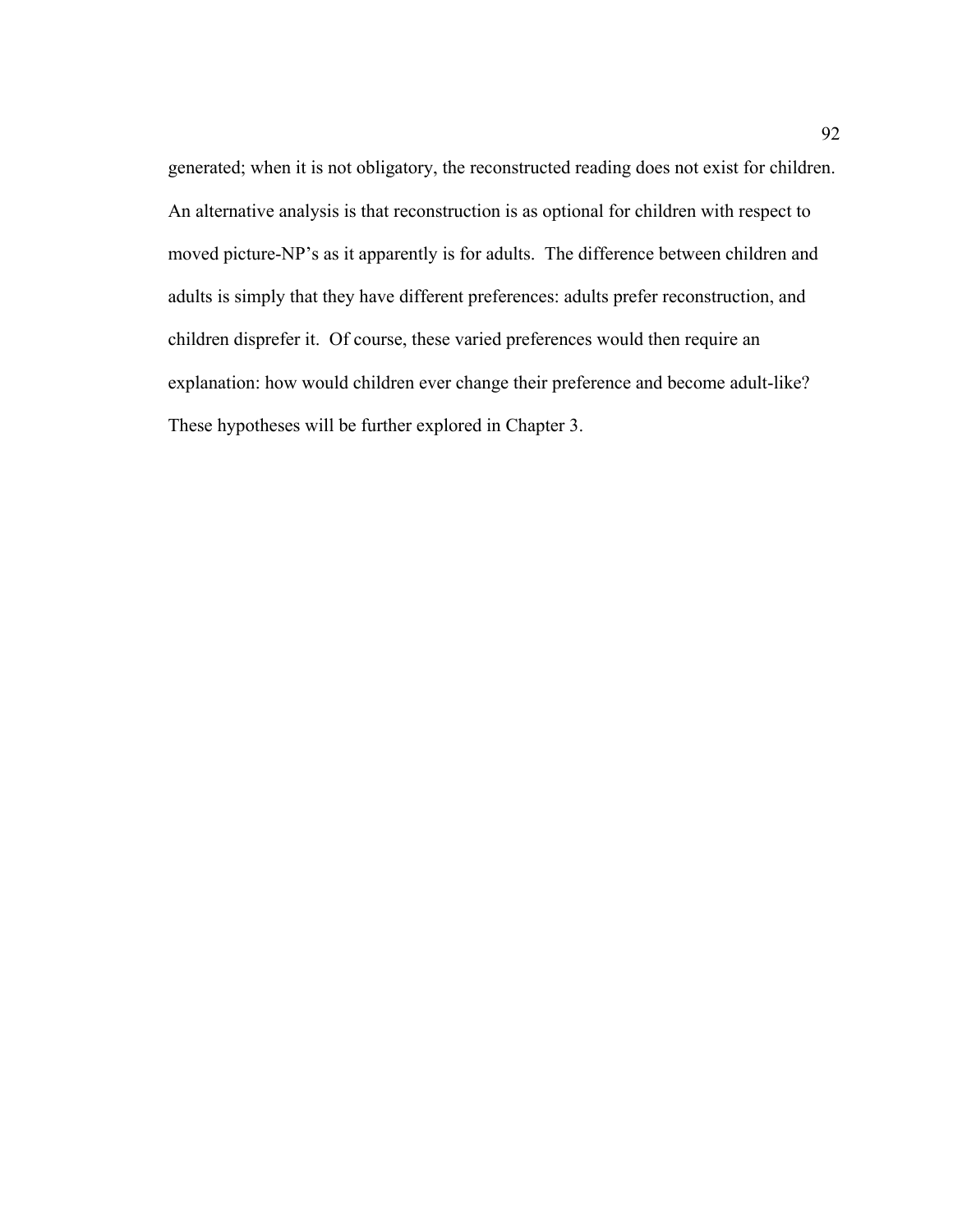# **CHAPTER 3**

 The results of Experiment 4 reveal an asymmetry between interpretations of questions with moved predicates versus moved arguments, which has likewise been observed in the theoretical literature (Barss, 1986, 1988; Cinque, 1982; Heycock, 1995; Huang, 1993; Takano, 1995). While both children and adults consistently assigned a reconstructed interpretation to moved predicates, performance on questions with moved arguments was more varied. Specifically, while adults preferred a disjoint, reconstructed interpretation for sentences like (37), children actually preferred a coreferential interpretation:

 (37) Which painting of Miss Cruella did she put up? The coreferential interpretation preferred by children is only compatible with a nonreconstructed reading: if "Miss Cruella" is interpreted in its reconstructed position, it will be c-commanded by "she," resulting in a Principle C violation. Only by interpreting "Miss Cruella" in its surface position can a Principle C violation be avoided.

Children's preference for coreference in Experiment 4 is in line with previous studies that show children to prefer the surface scope interpretation of scopally ambiguous sentences where the inverse scope reading requires reconstruction (Lidz & Musolino, 2002; Musolino, 1998; Musolino, Crain, & Thornton, 2000; Musolino & Lidz,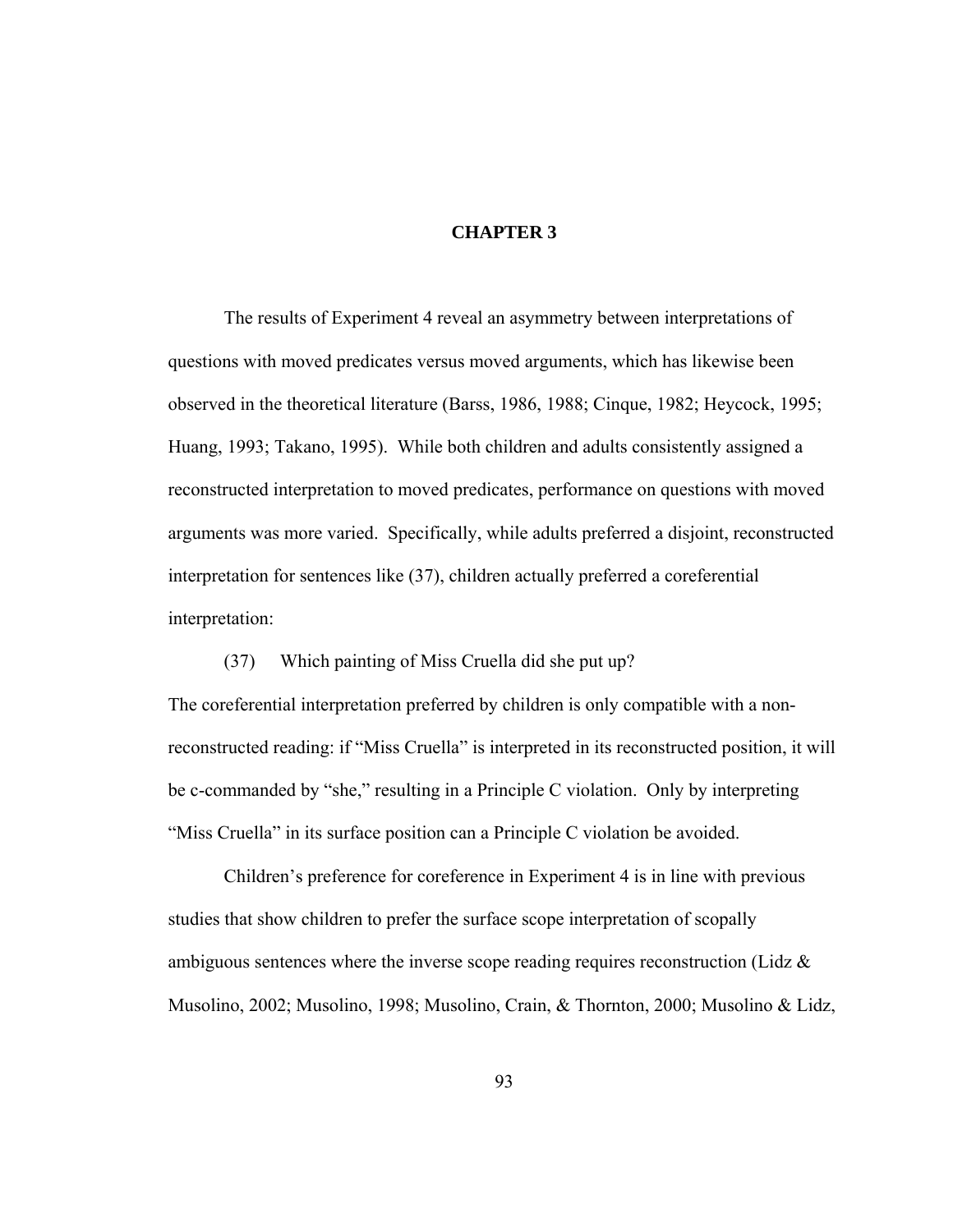2003). In other words, children prefer surface interpretations of sentences that involve scope reconstruction, as well as sentences that involve reconstruction for the purposes of binding theory. Experiment 5 seeks to establish the nature and strength of children's preference for surface structure, exploring whether they will ever assign a reconstructed interpretation to a sentence when a non-reconstructed interpretation is licensed.

Recall that for adults, reconstruction is not obligatory for the wh-arguments tested, even in Principle C environments: while they may prefer an interpretation consistent with reconstruction, Experiment 4 shows that they are able to access both reconstructed and non-reconstructed readings. Children, in contrast, consistently assign only the non-reconstructed interpretation. This is not to say that their grammars do not allow for reconstruction of moved arguments. Indeed, Experiment 1 showed that children do assign a reconstructed interpretation to questions with moved arguments when required to do so by their grammar: in that case, reconstruction was required so that the anaphor could be bound and satisfy Principle A, as in (22) repeated below: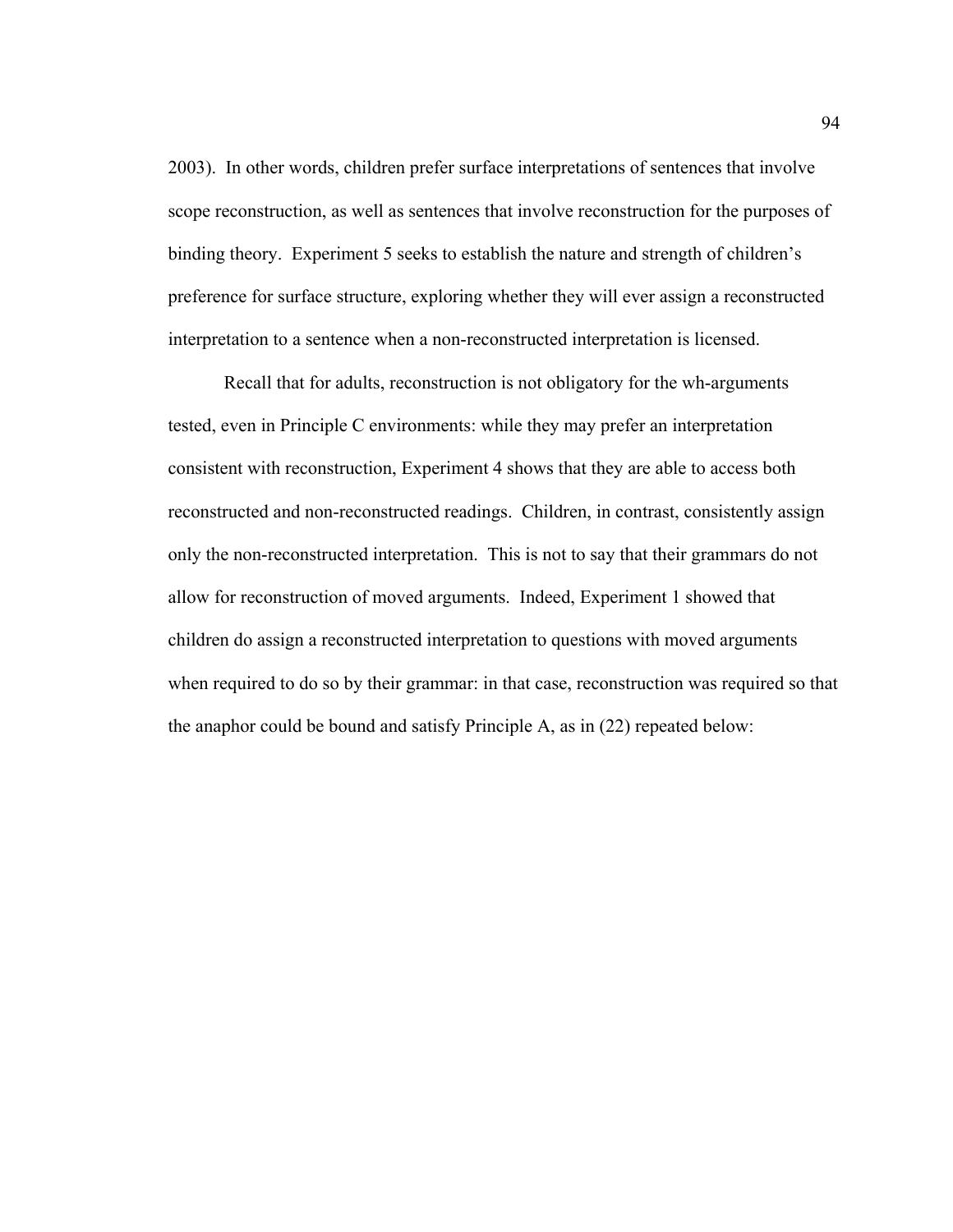

(22) Which painting of herself did every dancer put up?

Only by interpreting the anaphor in its reconstructed position may it be bound by the subject. Thus Experiment 1 showed children's grammars do allow for reconstruction of moved arguments when it is required to satisfy a grammatical constraint. It is not clear, however, whether children would allow for reconstruction of moved arguments when they have the option of assigning a competing surface interpretation. Experiment 4 did demonstrate that children prefer coreference for argument questions subject to Principle C, which is consistent with a preference for surface structure. Experiment 5 aims to more conclusively establish this preference with embedded questions subject to Principle A, as in (42), where the reconstructed versus non-reconstructed interpretations may be tested more directly: if the reconstructed interpretation is assigned, the anaphor is bound by Janie, and if the surface interpretation is assigned, the anaphor is bound by Miss Cruella: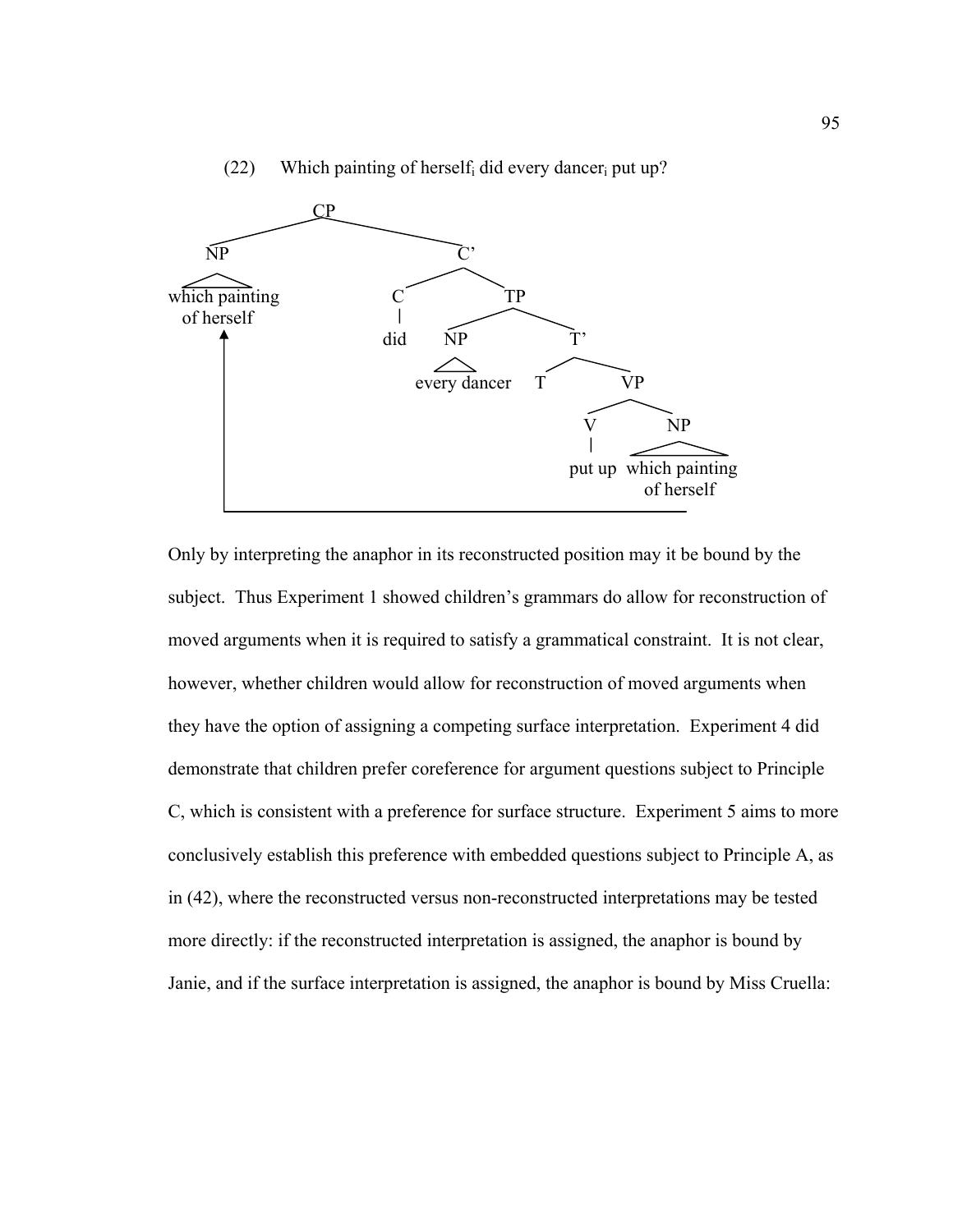

(42) Miss Cruella<sub>i</sub> knew which painting of herself<sub>i/j</sub> Janie<sub>j</sub> put up.

In the position where it is pronounced, the anaphor is in the local domain of "Miss Cruella" and is c-commanded by it, thus establishing binding between the anaphor and the matrix subject antecedent. On the other hand, if the anaphor is interpreted in its underlying position, it is only in the local domain of "Janie," and being c-commanded by it, is interpreted as bound by this embedded subject antecedent. Thus Experiment 5 uses items like those above to test whether children's grammars allow for a reconstructed interpretation (e.g. binding by the embedded subject antecedent) when a nonreconstructed reading (e.g. binding by the matrix subject antecedent) is available.

 The results of Experiment 5 demonstrate that children actually reject the reconstructed interpretation of a moved argument when a non-reconstructed reading is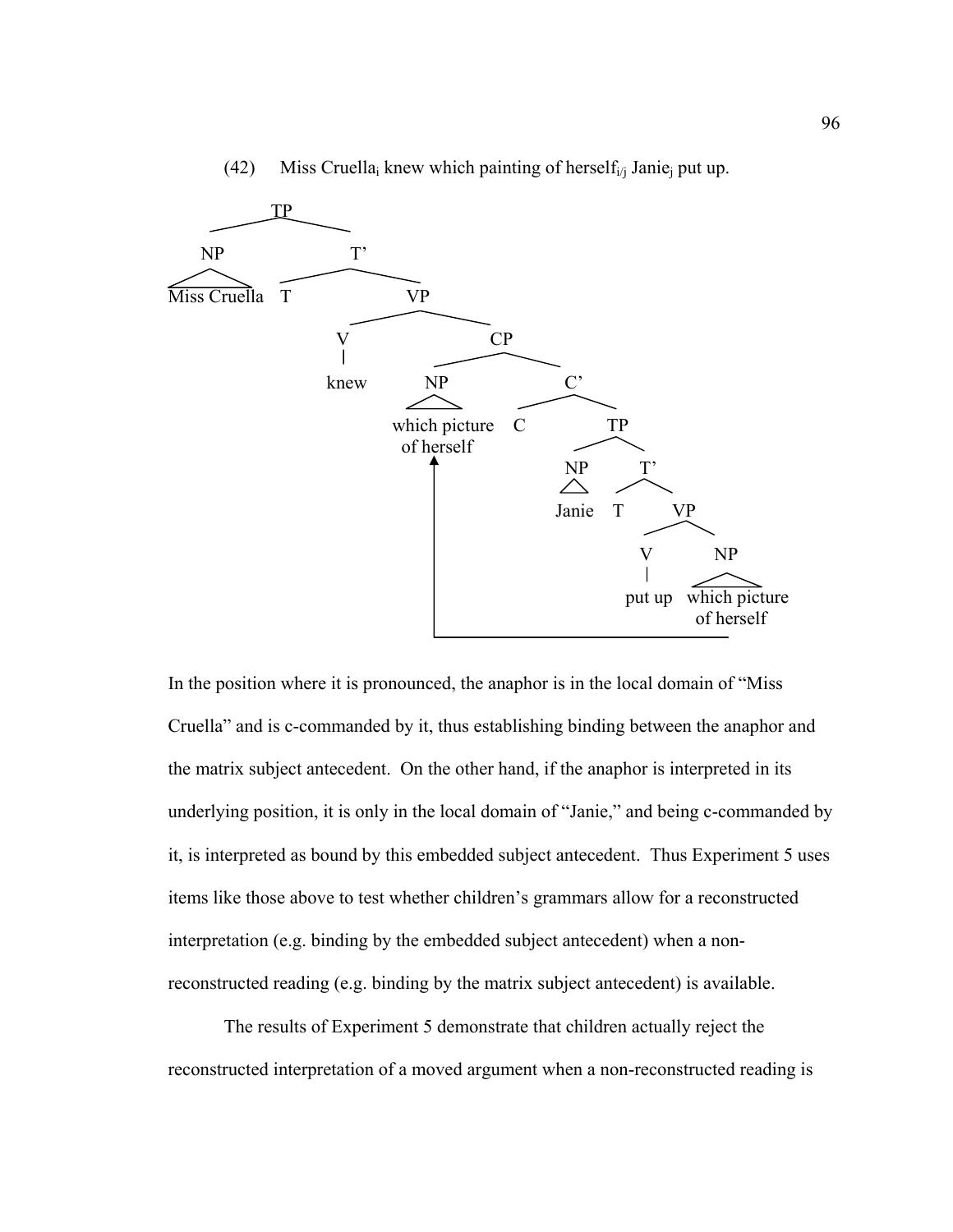licensed. Adults, on the other hand, once again access both interpretations, although in contrast to Experiment 4, appear to prefer the non-reconstructed reading. These apparently conflicting preferences are further explored in Experiment 6.

This chapter concludes with a discussion of various theoretical analyses of the results from Experiments 1-6. After considering several alternatives, a referentialitybased account of the predicate/argument asymmetry, combined with a processing analysis of the argument results, is shown to best account for both children's and adults' preferences. Both children and adults are shown to obligatorily assign a reconstructed interpretation to moved predicates, in contrast to moved arguments. This pattern is predicted if nonreferential items like wh-predicates are required to be interpreted in their reconstructed position, as postulated in Heycock (1995). With respect to moved arguments, which may be interpreted either in their surface or reconstructed position, the child results show that children employ a parsing strategy that favors the surface interpretation. When an interpretation that corresponds to the surface structure of the sentence is licensed by their grammar, that is the reading children will persist with, as they have difficulty revising their initial parse of a sentence (Trueswell, Sekerina, Hill, & Logrip, 1999). In other words, children's parsing strategy actually masks their adult-like knowledge of reconstruction in environments where reconstruction is not obligatory. Adults, in contrast, follow economy constraints in generally preferring the reconstructed interpretation, even when it is not required (Chomsky, 1993; Fox, 1999, 2002). This preference may be mitigated by competing factors, however, such as a preference for quickly resolving anaphoric antecedents.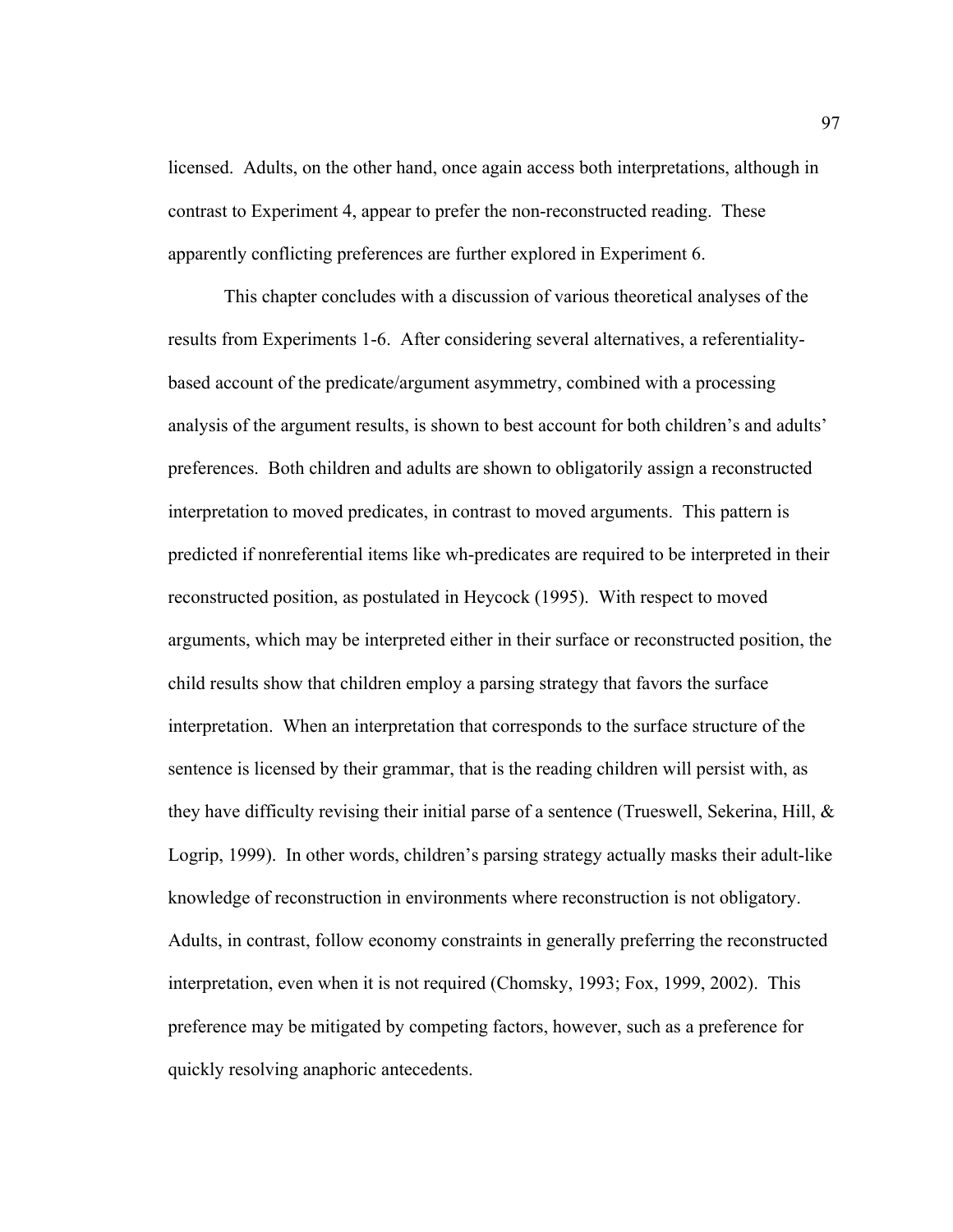#### **3.1. Experiment 5**

Experiment 5 is designed to further examine children's and adults' preferences with respect to optional reconstruction by testing their interpretations of embedded questions subject to Principle A. For example, the sentence in (43) is ambiguous, with its meaning determined by whether the anaphor is interpreted in its surface or reconstructed position:





If the anaphor is interpreted in its surface position, then Bill is the antecedent for the reflexive, since "Bill" locally c-commands the anaphor. However, if the anaphor is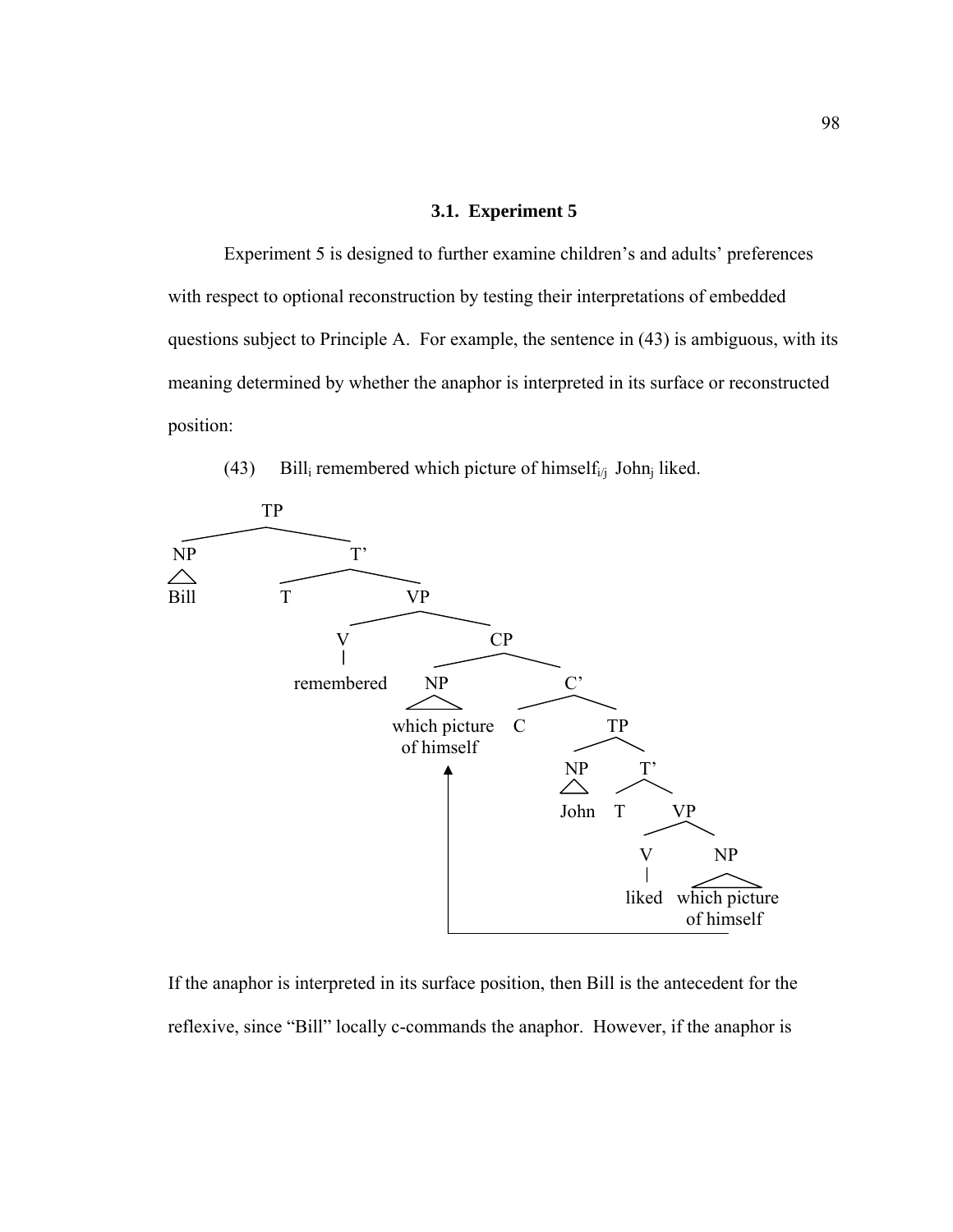interpreted in its reconstructed position, John is the antecedent, since in its base position "John" is the only NP c-commanding the reflexive in its clause.

Experiment 5 tests the strength of children's preference for non-reconstructed, surface interpretations, by establishing whether children ever assign a reconstructed reading when a competing surface interpretation is available. Indeed, if children consistently fail to assign the reconstructed interpretation when it is not obligatory, they would be predicted to actually reject (43) as false in a context where Bill remembers which picture of John that John liked (since this interpretation is only generated via reconstruction). Adults, on the other hand, are predicted to access either reading, if reconstruction of moved arguments is truly optional for them.

 Embedded questions where the wh-phrase is a predicate provide an appropriate control condition for items like those in (43), as both children and adults obligatorily assign a reconstructed interpretation to wh-predicates. Thus a sentence like (44), which has a surface structure similar to (43), is actually unambiguous: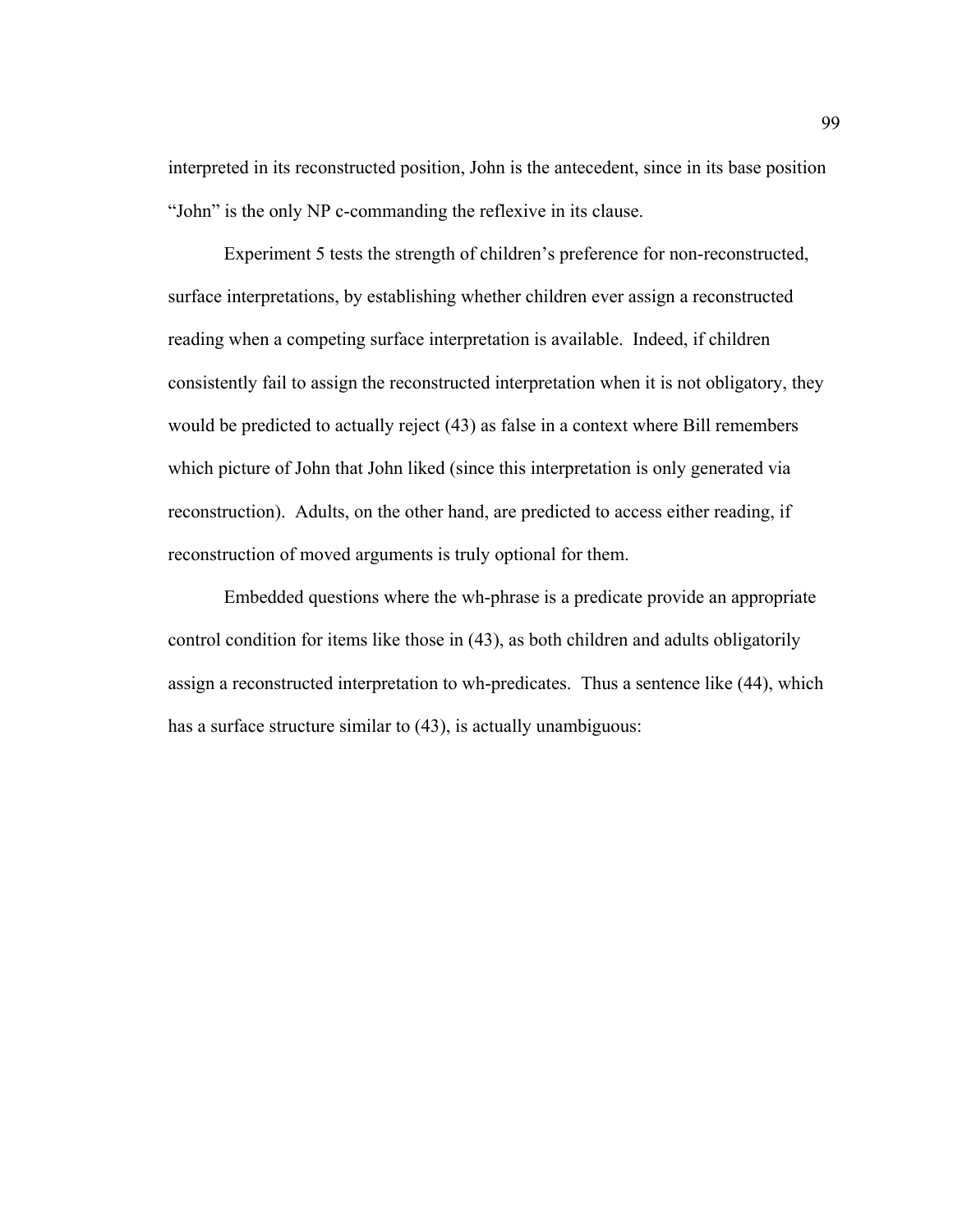

(44) Bill<sub>i</sub> remembered how proud of himself\*<sub>i/j</sub> John<sub>j</sub> was.

In this case, the antecedent for "himself" must be John, demonstrating that the wh-phrase must be interpreted in its original, reconstructed position. Experiment 4 revealed that both children and adults overwhelming prefer the reconstructed interpretation for predicate questions. Therefore we may predict that while both adults and children would consistently assign the reconstructed interpretation to embedded predicate questions like (44) they would differ in their performance on embedded argument questions like (43): for these sentences adults are predicted to freely access both the reconstructed and nonreconstructed interpretations, while children are predicted to consistently reject the reconstructed interpretation in favor of the non-reconstructed one.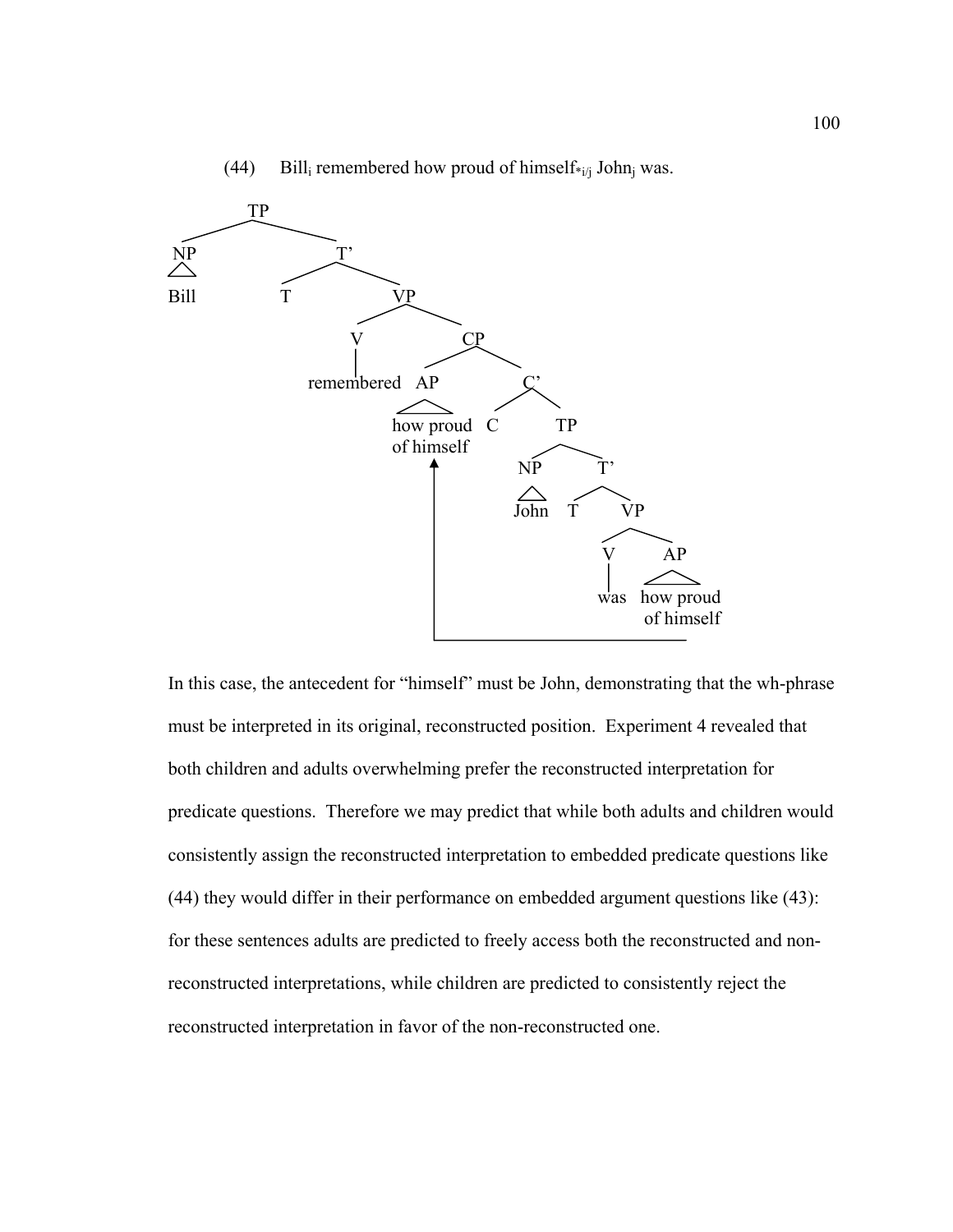Testing sentences like those above also may shed light on the logophoricity or "exempt anaphors" analyses mentioned above (Goldwater & Runner, 2004; Pollard & Sag, 1992; Reinhart & Reuland, 1993). These accounts propose that reflexives in picture-NP's are actually not subject to Principle A, and may find antecedents in a wider range of structural contexts than what Principle A would suggest. Thus if anaphors embedded in picture-NP's are unconstrained by Principle A, then both the matrix and embedded subjects should be equally likely antecedents in (43). Finding that children rule out the embedded subject as an antecedent would provide evidence that structural configuration *does* matter for assigning interpretations to anaphors, and furthermore that children are sensitive to it.

To complement Experiment 4, another experiment testing embedded questions subject to Principle C, as in (45-46), was also considered: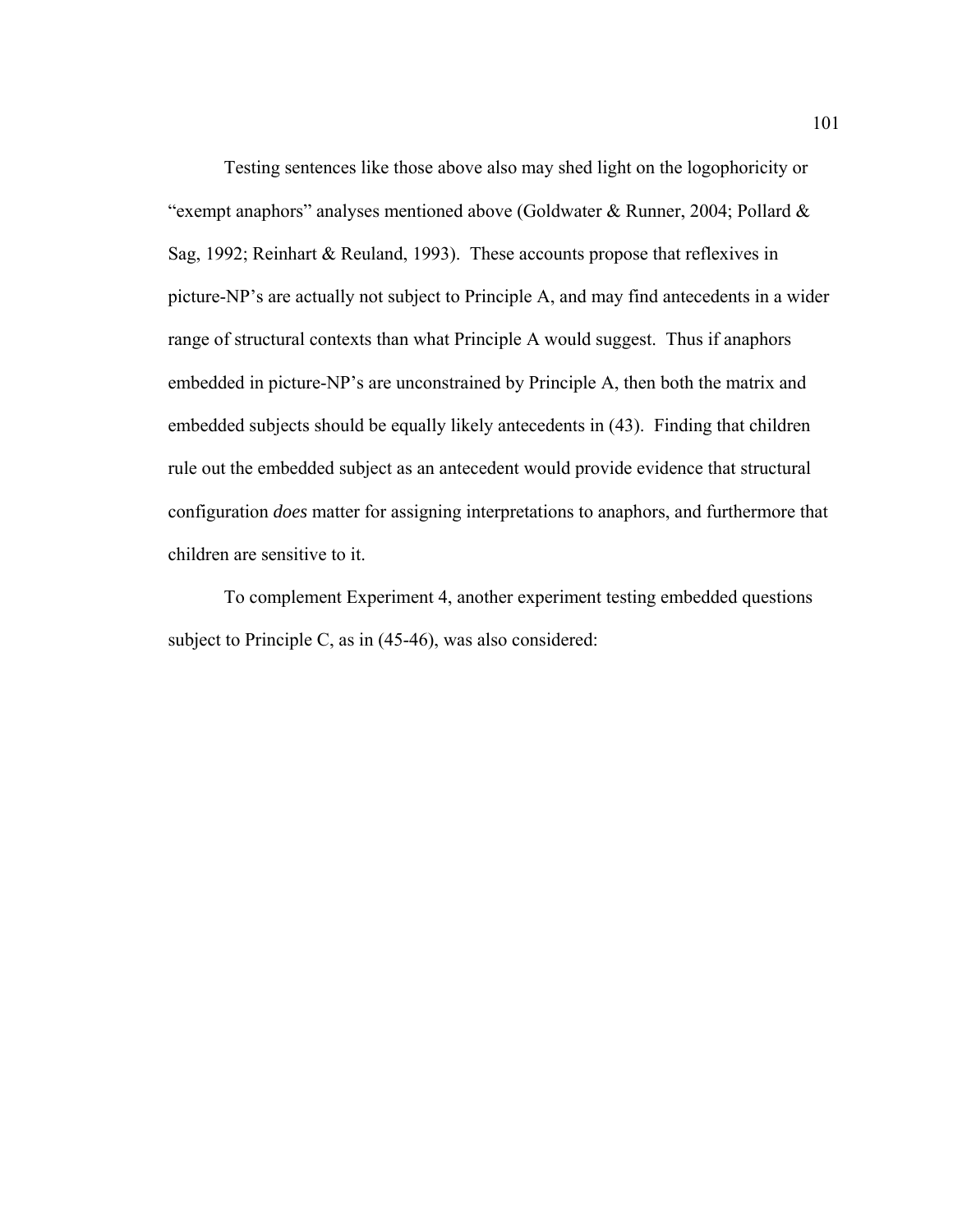

# (45) Bill<sub>i</sub> remembered which picture of John<sub>j</sub> he<sub>i/j</sub> liked.

(46) Bill<sub>i</sub> remembered how proud of John<sub>j</sub> he<sub>i/\*j</sub> was.

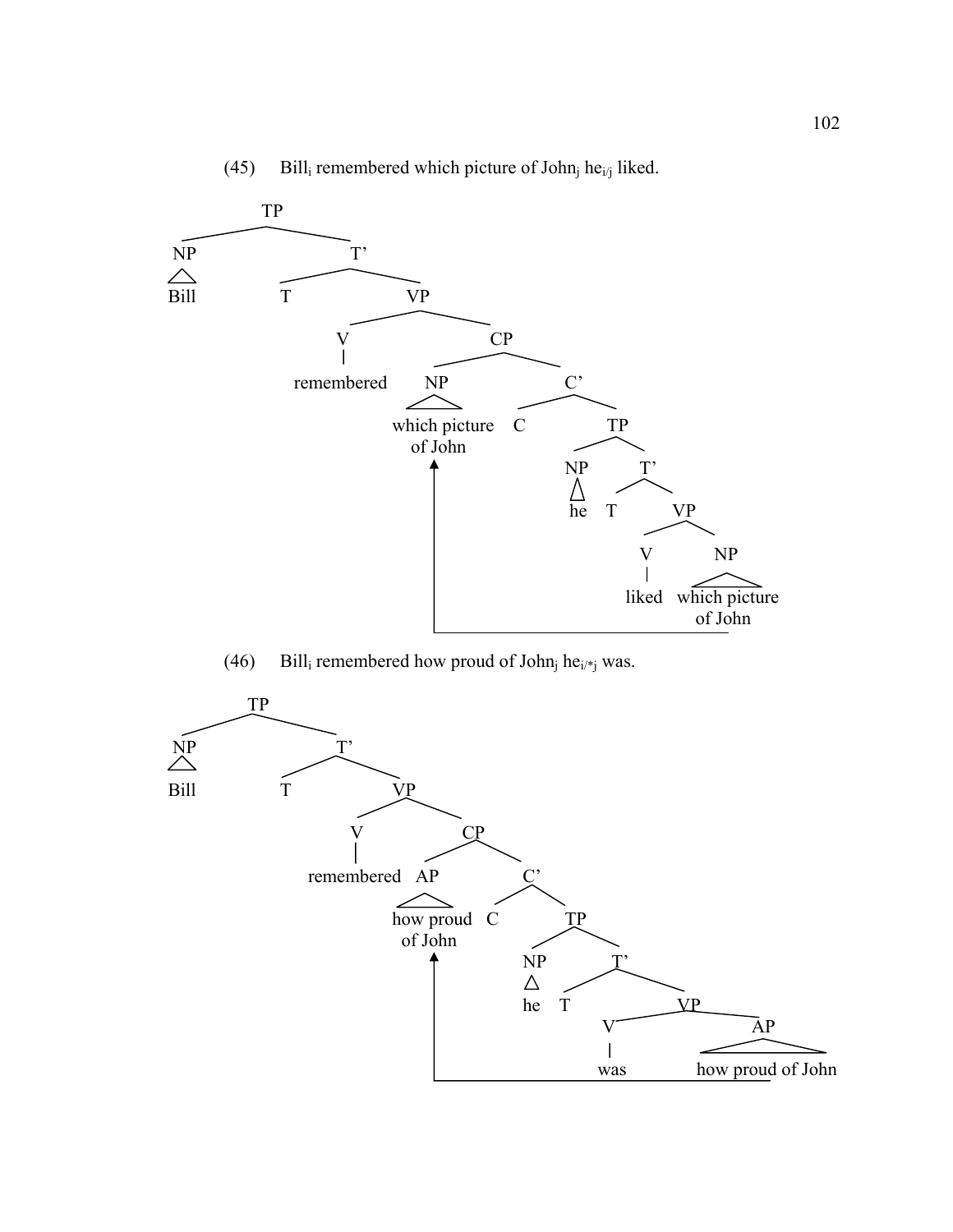On the reconstructed reading of (45), interpreting "he" as John is ruled out by Principle C, forcing the pronoun to be coreferential with Bill. On a surface interpretation, however, coreference with either "Bill" or "John" is licensed; in that case, there is no pronoun c-commanding either R-expression to generate a Principle C violation, so neither interpretation is blocked. In contrast, in (46), where the moved constituent is a predicate, reconstruction of the wh-phrase is obligatory. Thus interpreting "he" as John is ruled out, but interpreting "he" as Bill is perfectly fine. Unfortunately, testing sentences like those in (45) has the disadvantage of losing the asymmetry between children's and adults' responses predicted to emerge in the corresponding Principle A test described above. Reconstruction in (45) simply rules out one interpretation that would otherwise be allowed, it does not add another interpretive possibility like (43) does. Both children and adults would be expected to allow "he" to refer to John in (45): adults because reconstruction for them is optional for moved arguments, and children because they disprefer reconstruction. For this reason, Experiment 5 was limited to testing embedded questions subject to Principle A, which are predicted to reveal a contrast between children's and adults' interpretations of moved arguments.

## **3.1.1. Method and Design**

Experiment 5 tested children and adults on items like those in (43-44). In order to maximize the number of test sentences subjects responded to, a new modification of the TVJT was used: instead of responding to one question and one statement after each story, participants were asked to judge the truth/falsity of two statements. Because participants had no difficulty with the combination TVJT/questions after stories task used in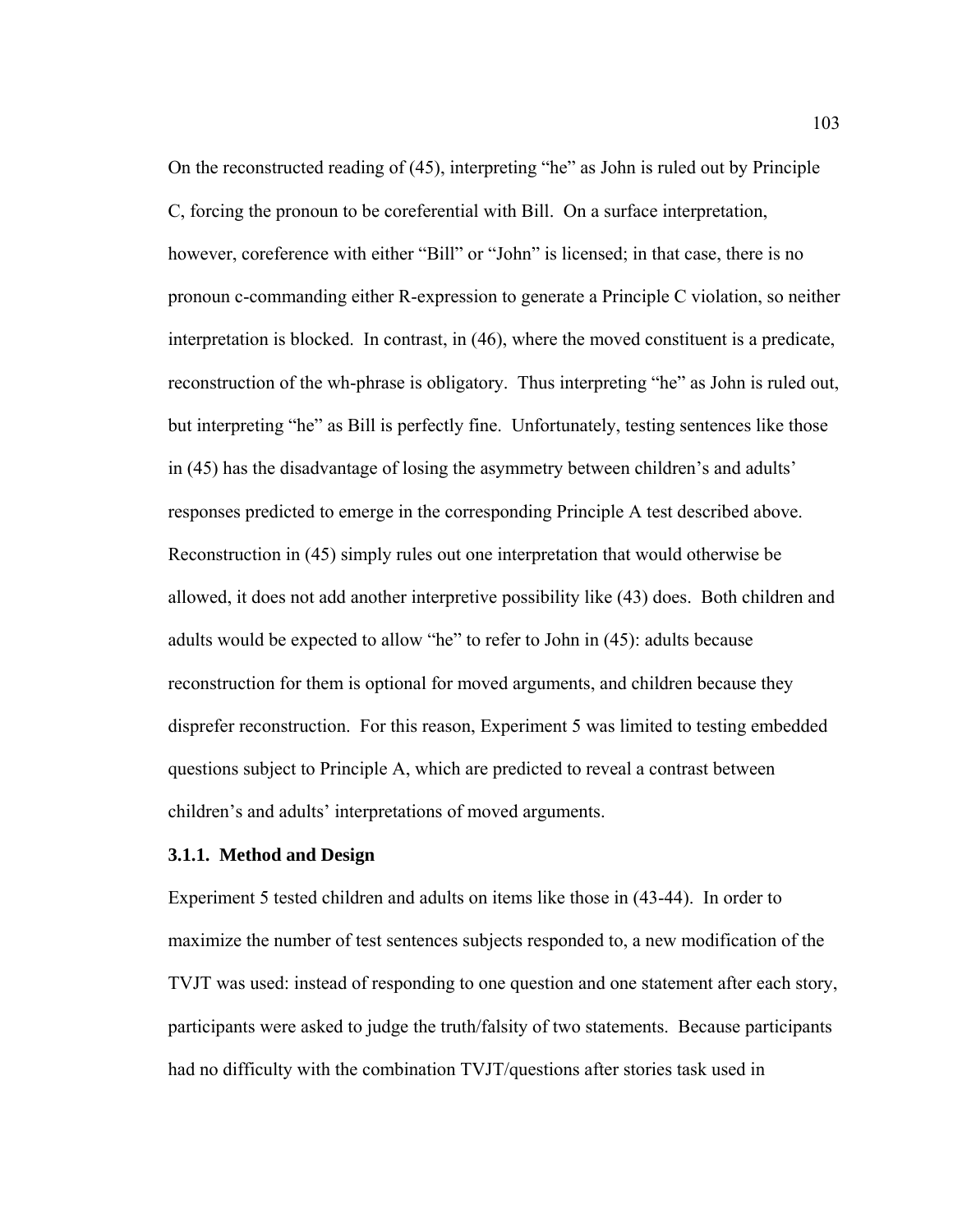Experiments 1-4, there was no reason to suspect two statements would be too taxing for children (if anything, it would be expected to be easier than having to respond to a question and then judge a statement). Using two statements also allowed for each story to have one test item and one filler associated with it, as with the earlier experiments. In Experiment 5, the test statement was always presented as the first statement to be judged by the participant; filler statements were designed to ensure subjects were paying attention and understanding the stories appropriately. Before uttering the test statement, the puppet experimenter again provided a recap sentence where all of the characters were named. The order in which the characters were mentioned was varied to control for any salience effects. Likewise, the order in which the test items were presented was varied across subjects, with half receiving the items in one order, and half receiving them in the reverse, in order to control for any ordering effects. Each subject received four items in each embedding context (argument versus predicate) for a total of eight test items. Items were varied so that within a given condition, a single subject saw two stories where the context made the matrix subject antecedent true (and the embedded subject antecedent false), and two where the context made the embedded antecedent true (and the matrix antecedent false). A complete list of test statements and fillers for Experiment 5 can be found in Appendix E.

 The stories used in Experiment 5 again resembled those used in Experiments 1-4. For example, one version of the story corresponding to the argument item in (42) (repeated below) featured Miss Cruella, Janie, and Mr. Lion:

(42) Miss Cruella knew which painting of herself Janie put up.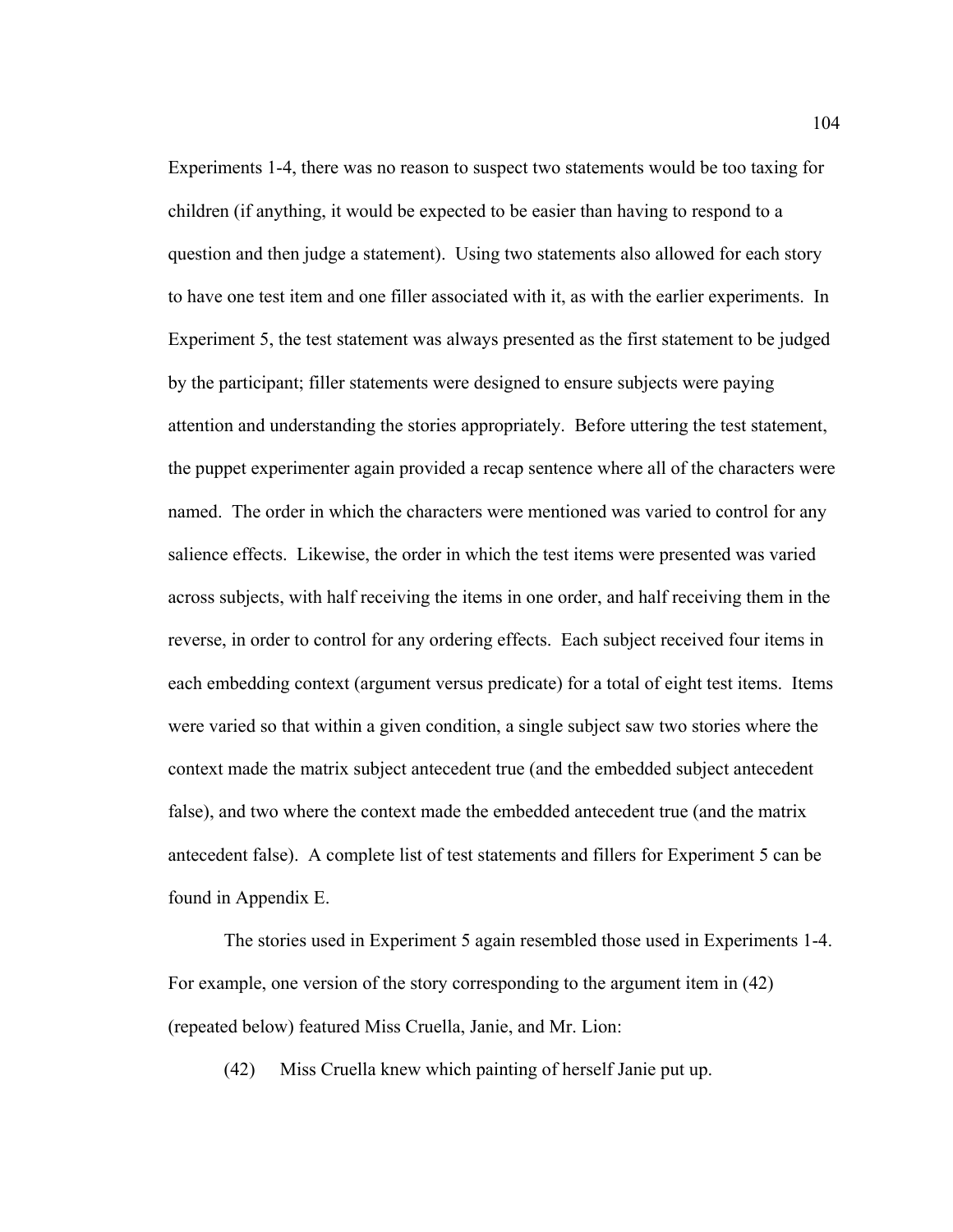In this story, Miss Cruella asks Janie and Mr. Lion for help decorating her dance studio. She has four paintings she wants to put up on a large wall: two with her picture in them (one red, one white), and two with Janie's picture in them (one red, one white). She is very busy, so she asks if Janie and Mr. Lion can put up the paintings, and they agree. Before she leaves to go back to her office (behind the wall), she asks Janie and Mr. Lion to share the job equally, since they are both such good workers. They agree, and say each of them will put up one painting with Janie in it, and one with Miss Cruella in it. Miss Cruella is pleased, and leaves (going behind the wall).

 The story continues with Mr. Lion going first to put up his paintings. He deliberates, but because red is his favorite color, he decides to put up the red painting of Miss Cruella, and the red painting of Janie. He'd like to put them up high on the wall, but because he is so big and cannot jump high enough to get them up there, he puts both paintings down low on the wall. Janie goes next. Because she is such a good dancer, she is able to jump high, and after some deliberation she decides to put Miss Cruella's white painting way up high on the wall, where it will look really important. Miss Cruella is the boss, after all. But after thinking about it, Janie decides to put her own white painting down low on the wall, so it can be next to the red one.

 Miss Cruella returns and admires the good work Janie and Mr. Lion have done. She decides to play a little game, and see if she can figure out which paintings each of them put up. She deliberates, and notices that her own white painting is way up high on the wall. Miss Cruella knows that Janie is the only one who could have jumped high enough to put a painting up that high. She just *knows* Janie put up the white painting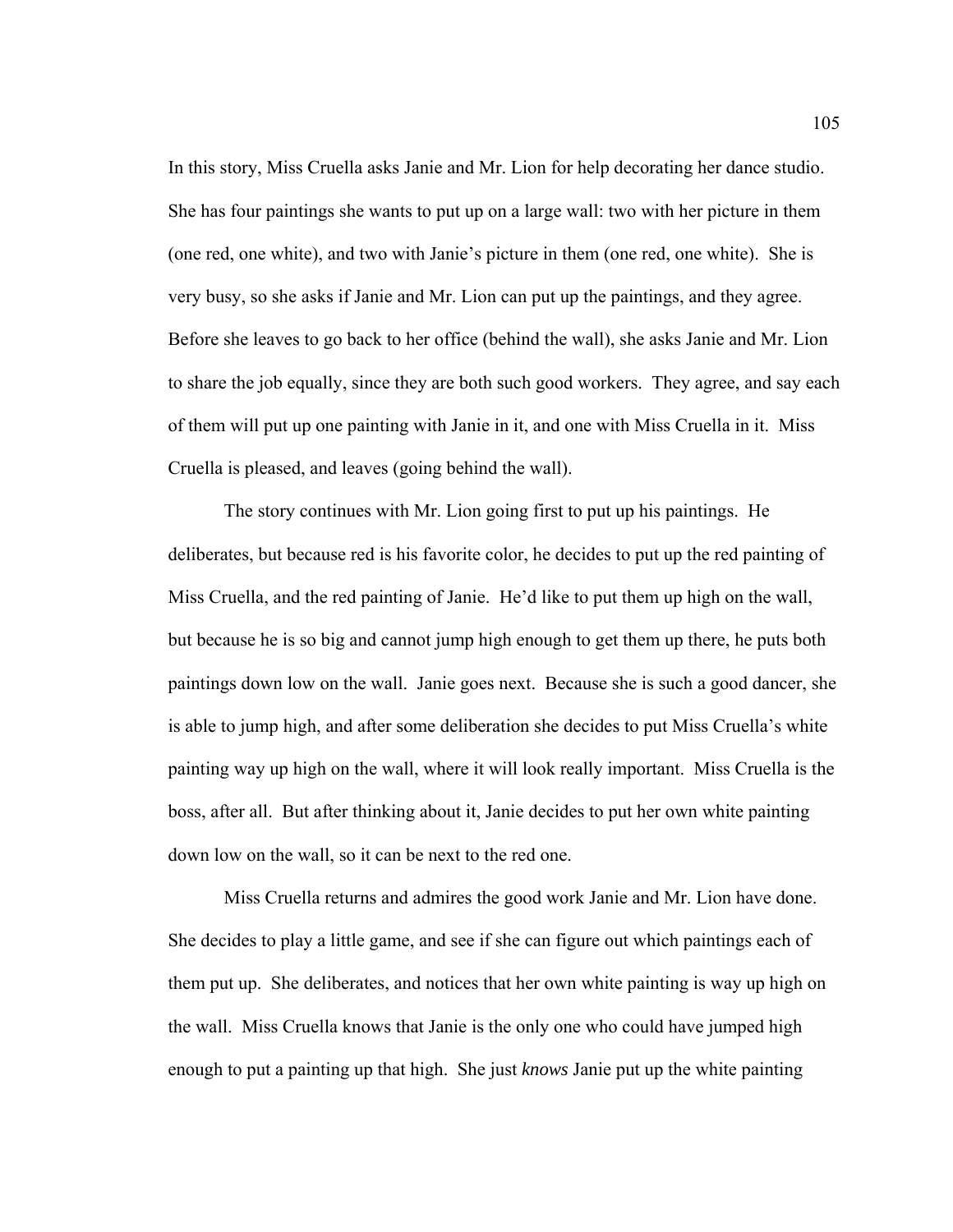with her (Miss Cruella) in it. Janie confirms this, and Miss Cruella reiterates that she does know which of her paintings Janie put up. But now Miss Cruella considers the rest of the wall. She notices both of Janie's paintings are down low. After thinking about which one Janie put up, she gives up, saying she just doesn't know which painting with Janie in it Janie put up.

 This context therefore makes the interpretation where the anaphor is bound by the matrix subject antecedent true, and the interpretation where it is bound by the embedded antecedent false: Miss Cruella knew which painting with Miss Cruella in it Janie put up, but did not know which painting with Janie in it she put up. Thus the condition of falsification is satisfied, as is the requirement of plausible dissent, since Miss Cruella deliberated before eventually only figuring out one of the paintings Janie put up. Given this version of the story, all participants are expected to accept the sentence as true, since adults should have both the reconstructed and non-reconstructed interpretations available, and children prefer the non-reconstructed reading where the reflexive is bound by the matrix antecedent. On the alternate version of this story, which makes binding by the embedded antecedent true, the scenario is simply amended so Janie puts the painting with her own picture in it up high (Miss Cruella follows the same logic to figure out which ones Janie put up). With this version of the story, adult participants should judge the sentence in (42) as true, since they have a reconstructed interpretation available to them. Children, on the other hand, if they will not assign a reconstructed interpretation when a non-reconstructed one is available, are predicted to reject this sentence as false (since Miss Cruella did not know which painting with Miss Cruella's picture in it Janie put up).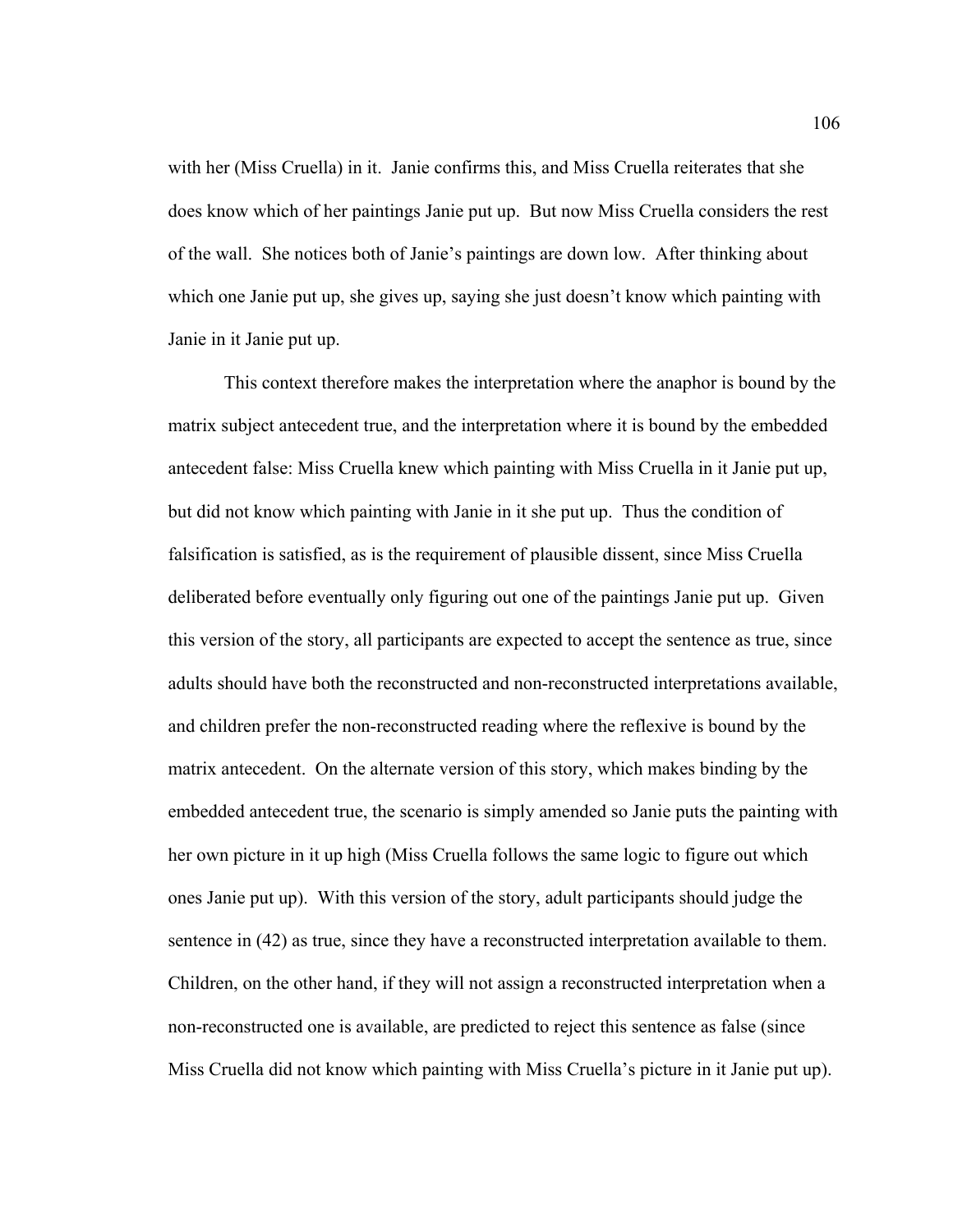The predicate stories also resembled their counterparts used in the previous experiments. For example, the story for the test item in (47) featured Mr. Whale and Mr. Walrus:

 (47) Mr. Whale knew how happy with himself Mr. Walrus was. In this story, Mr. Walrus has been teaching Mr. Whale how to balance a ball on his nose while swimming across a pool. Mr. Walrus is pretty new to ball balancing too, but together they have practiced quite a bit, and they are getting ready for the big show tomorrow. In the show, they will try to balance their balls all the way across the pool. Since ball balancing is so difficult, Mr. Whale suggests they practice before tomorrow's show, and Mr. Walrus agrees, as he wants to do well for his teacher. Mr. Walrus also wants to do well, and suggests they see how happy they can make him by how far they can balance. Mr. Walrus goes first, struggles a bit, but manages to balance his ball all the way across the pool. Mr. Whale then tries, but only balances his ball a little ways. Mr. Whale is worried, and wants to figure out how happy Mr. Walrus is with their performance. He thinks aloud a bit, finally deducing that Mr. Walrus must be very happy about how he (Mr. Walrus) did, since Mr. Walrus balanced all the way across the pool. Mr. Walrus confirms that is right, and Mr. Whale is pleased that he figured it out, he just knew Mr. Walrus must be happy about his performance. He reiterates that he does know how happy Mr. Walrus is about how he did. Afterward Mr. Whale wants to figure out how happy Mr. Walrus is about how Mr. Whale did. He thinks aloud, saying that he has not been ball balancing long, and even getting a little ways across the pool is pretty good, but it might not have been as good as Mr. Walrus was expecting. In the end, he just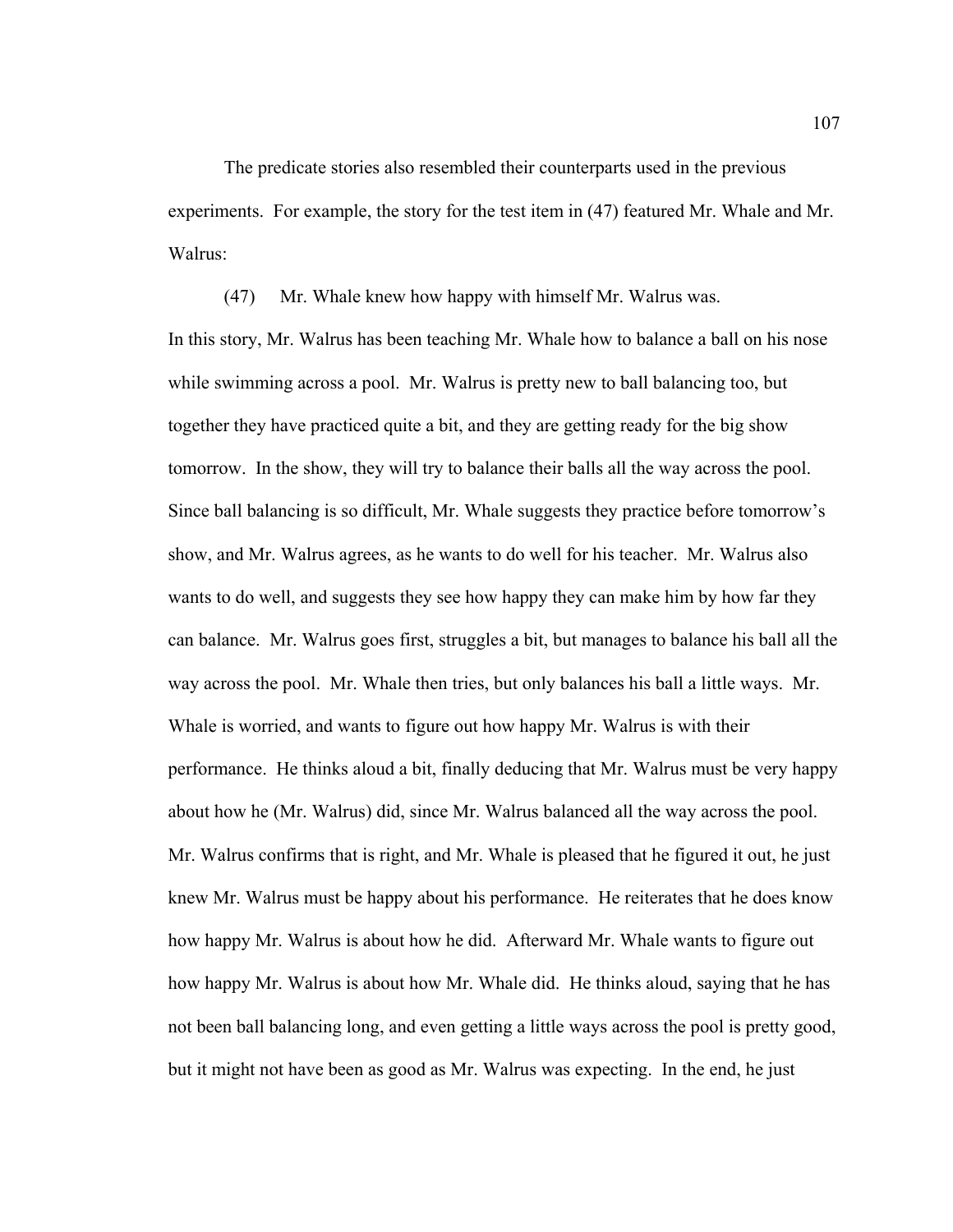cannot figure it out; he does not know how happy Mr. Walrus is about how he (Mr. Whale) did.

 In this version of the story, binding by the embedded antecedent is made true, and binding by the matrix antecedent false, satisfying the condition of falsification. The requirement of plausible dissent is also met, as Mr. Whale must do some deducing, making it equally possible that he figure out Mr. Walrus' level of happiness with one of them, but not the other. Because the embedded antecedent is true in this case, participants are expected to accept the sentence in (47) as true if they access the reconstructed interpretation. In the alternate version of this story, Mr. Whale balances his ball all the way across the pool, but Mr. Walrus does not. The build up to the action emphasizes how difficult ball balancing is for both characters (even though Mr. Walrus is still the one teaching Mr. Whale how to do it). The rest of the story is the same, however, with this time Mr. Whale only knowing how happy Mr. Walrus is with Mr. Whale's performance, and not how happy he is with his own performance. In this case, the matrix antecedent is made true, but the embedded one is false. Therefore, if participants access the reconstructed interpretation, they should judge the sentence in (47) to be false.

 Due to the difficulty of finding matrix verbs that select for embedded questions that could be depicted in a story acted out with toys, the same four verbs were used in the argument context as were used in the predicate context (*know, remember, forget, figure out*). The stories were constructed so that the order in which the character remembered, figured out, etc. the relevant piece of information was varied in order to prevent any salience bias; half of the time the character figured out about himself first, and half of the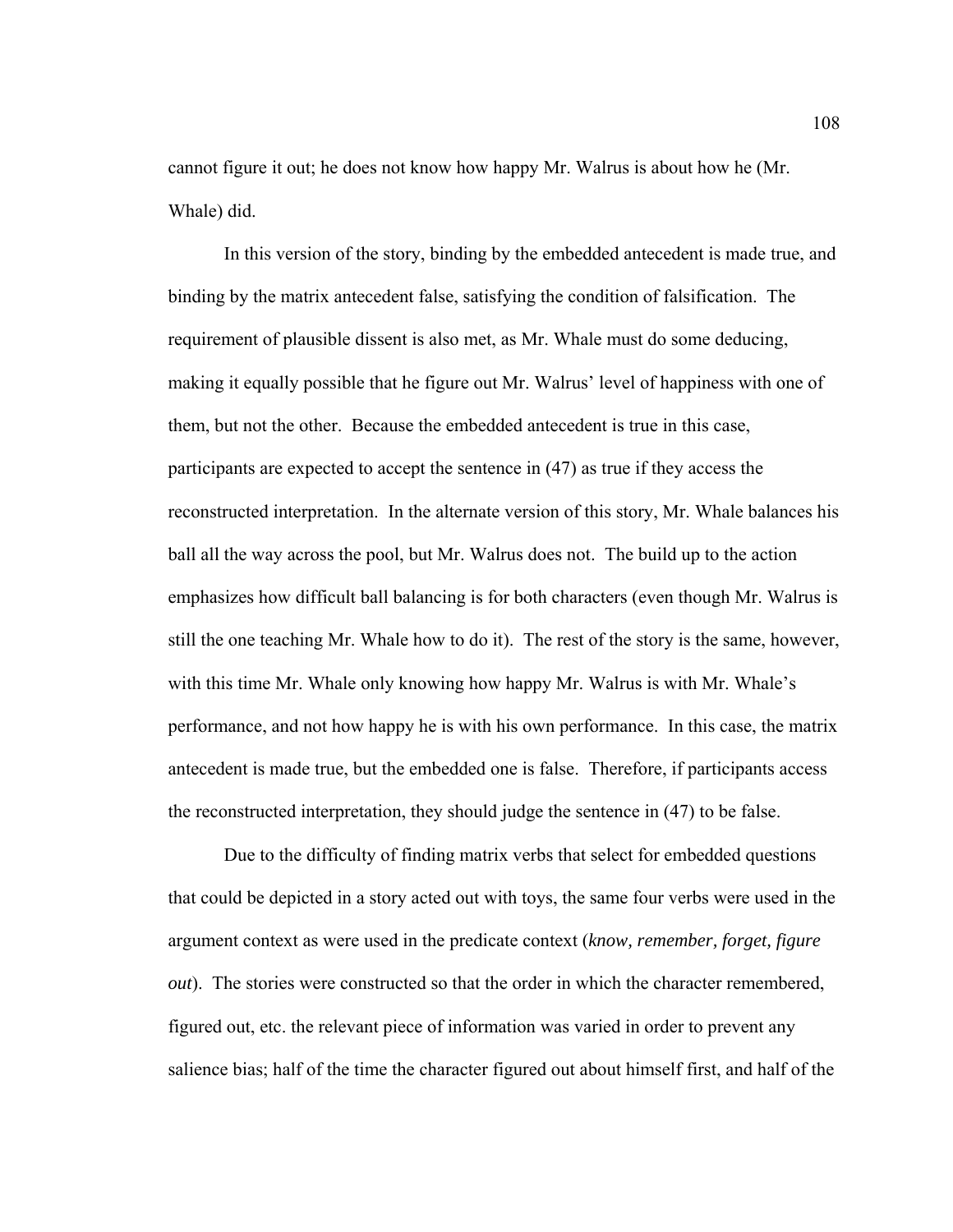time figured out about the other character first. As mentioned previously, the recap sentences were also varied in the order in which the characters were mentioned, to prevent creating any salience bias from mentioning one last.

 In line with the previous experiments, both adults and children were expected to show obligatory reconstruction of moved predicates, accepting only sentences where the story makes binding by the embedded antecedent true, and rejecting those where binding by the matrix antecedent is made true. For the argument items, adults were expected to accept either antecedent, as they are predicted to allow for either the reconstructed or non-reconstructed interpretation. Children, like adults, were expected to accept binding by the matrix antecedent, as they have a preference for surface structure readings. Their performance on the argument items that make the embedded antecedent true (in italics below) is thus the crucial condition. If they do not allow for reconstruction when a competing surface reading is available, they should reject binding by the embedded antecedent, even when the story makes this reading true.

|                  | <b>Predicate</b>   |                      | Argument           |                      |
|------------------|--------------------|----------------------|--------------------|----------------------|
|                  | <b>Matrix True</b> | <b>Embedded True</b> | <b>Matrix True</b> | <b>Embedded True</b> |
| <b>Adults</b>    | False              | True                 | True               | True                 |
| C <b>hildren</b> | False              | <b>True</b>          | True               | <b>False</b>         |

*Table 1.* Predicted judgments for Experiment 5.

## **3.1.2. Results**

Thirty 4-year-old children (16 males, 14 females; mean age 4;5) and 24 Northwestern undergraduates participated in this study. Six children were excluded from the final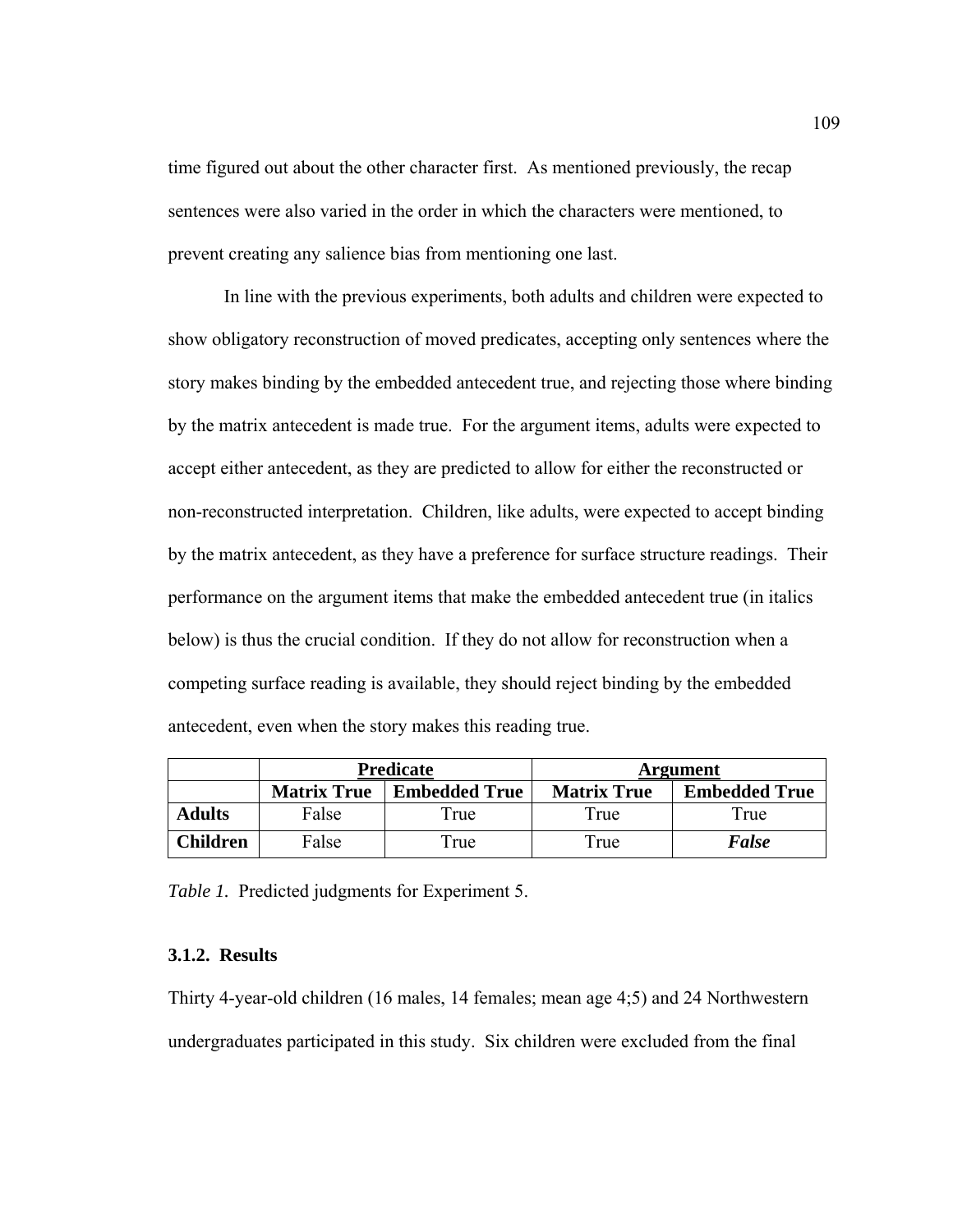analysis: three for missing more than one filler item, and three for not being able to sit through the entire experiment. As the stories were more complicated than the ones used in Experiments 1-4, such a result was not entirely unexpected; the task clearly demanded much concentration from the participants. Adults once again generally outperformed children, a result that was again expected given the complexity of the test scenarios.

 The Wilcoxon signed-ranks test was once again used to analyze this data. As expected, for the predicate items, where the embedded subject is the only licensed antecedent due to obligatory reconstruction, both children and adults accepted the test sentence when the context made the embedded antecedent true (75% acceptance rate for children; 88% for adults), and rejected it when the context made the matrix subject antecedent true (27% acceptance rate for children; 13% for adults). Significant differences between acceptance rates for predicate items where the matrix antecedent was made true versus the embedded antecedent were found for both groups ( $Z = 3.411$ ,  $p =$ .001 for children;  $Z = 4.239$ ,  $p < .001$  for adults). Adults and children also performed as expected in the argument condition. Both groups consistently accepted the argument test sentences as true when the context made the matrix antecedent true (77% acceptance rate for children; 92% for adults). Interestingly, however, adults did not have as high of an acceptance rate (69%) when the story made the embedded antecedent true, although they clearly were above chance in assigning this reading, which is consistent with reconstruction. Closer examination of the adult results reveals that few adults consistently rejected the embedded antecedent: more often they would accept it on one test item and reject it on another, with no consistency across items. Children, on the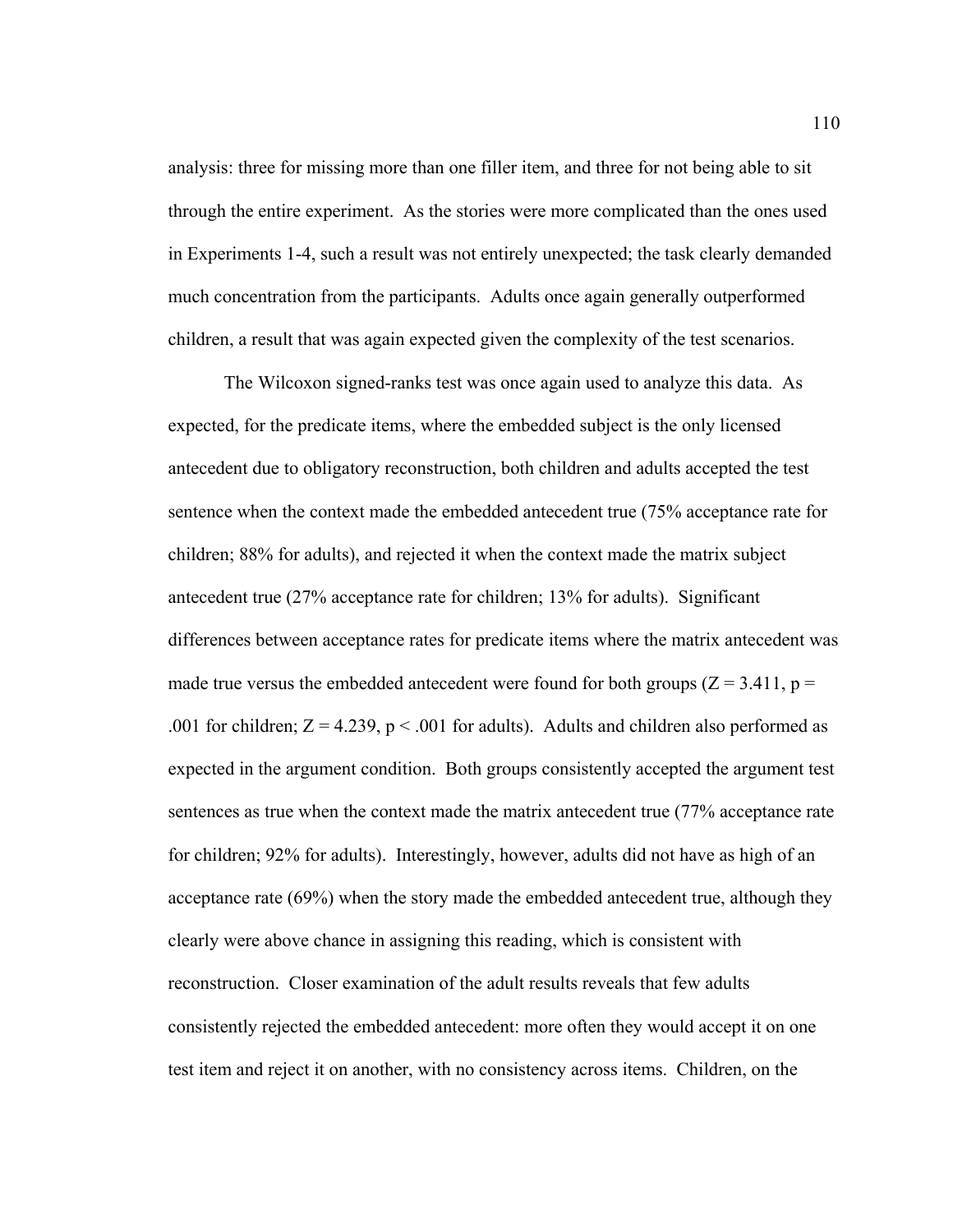other hand, consistently rejected the embedded antecedent for the argument items,

accepting that reading only 33% of the time. Significant differences were found for both groups between rates of acceptance for argument items where the story made the matrix antecedent true versus the embedded antecedent for both groups  $(Z = 3.311, p = .001$  for children;  $Z = 2.021$ ,  $p = .043$  for adults).



**Experiment 5 Results**

*Figure 7.* Mean proportion of embedded questions subject to Principle A judged true when the story makes binding by the matrix subject antecedent true versus binding by the embedded subject antecedent true for child ( $n = 24$ ) and adult ( $n = 24$ ) groups in argument and predicate conditions.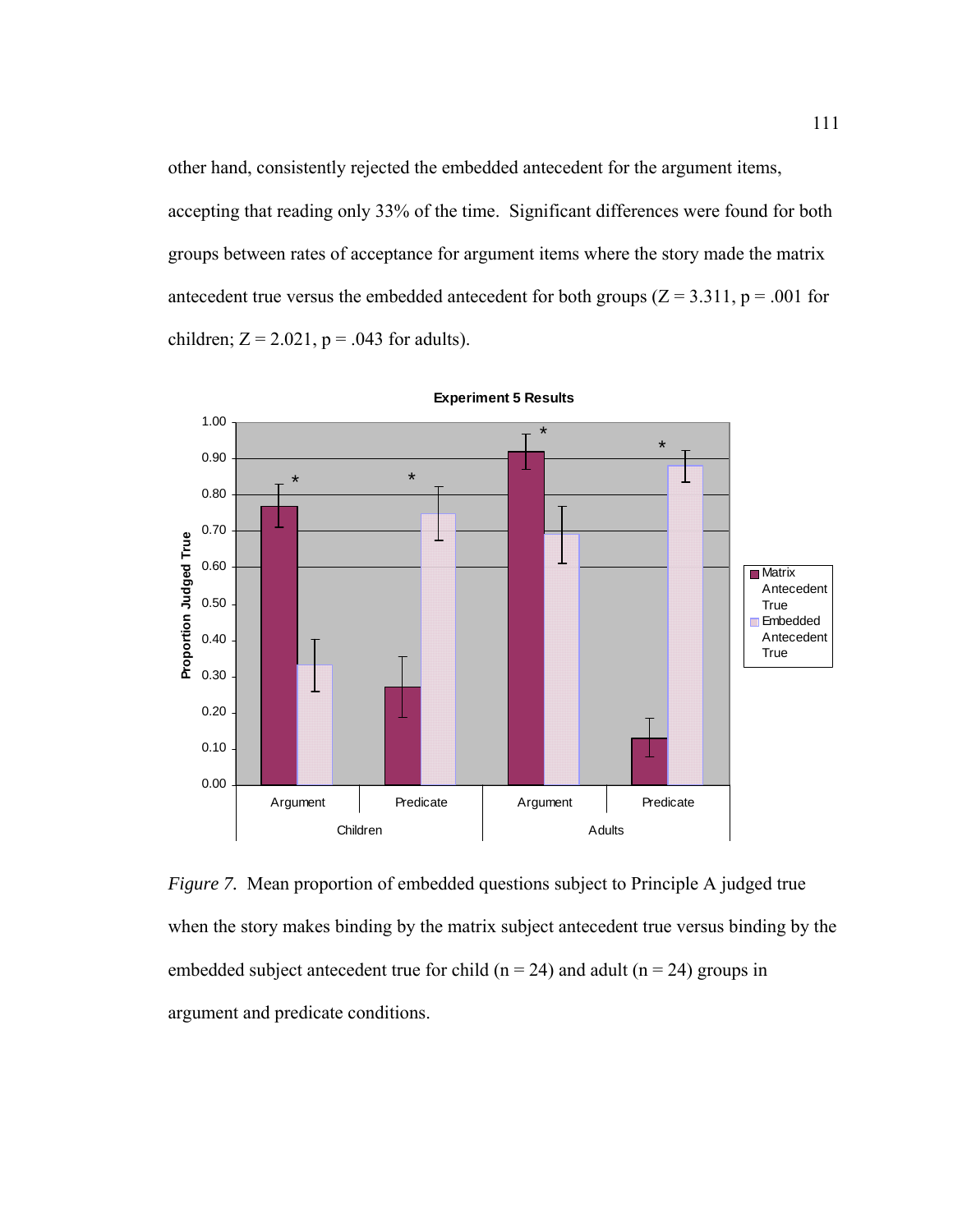In accepting the test sentences for predicate items when the story made the embedded antecedent true, but rejecting them when the matrix antecedent was made true, both children and adults once again show evidence of accessing only the reconstructed interpretation when reconstruction is obligatory. For the argument items, the adult results were somewhat surprising: while they accepted both the reconstructed and nonreconstructed interpretations (as expected), they accepted sentences where the embedded antecedent was true less often. Children, as predicted, actually rejected sentences when the story made the embedded antecedent true, highlighting their strong preference for the non-reconstructed interpretation.

### **3.1.3. Discussion**

Experiment 5 replicates the results from earlier experiments showing both children and adults consistently assign reconstructed interpretations to sentences where reconstruction is obligatory. Specifically, both groups once again demonstrated obligatory reconstruction of moved predicates in Experiment 5, consistently rejecting nonreconstructed interpretations of such sentences, even when this reading was made true by the context. These results stand in contrast to both groups' performance in the argument condition. In this condition, adults accepted either antecedent, as expected. However, their rate of acceptance for the matrix subject antecedent was significantly higher than their acceptance rate for the embedded subject antecedent, suggesting a preference for the non-reconstructed interpretation; recall that Experiment 4 revealed the opposite preference for adults, when they preferred the disjoint, reconstructed interpretation over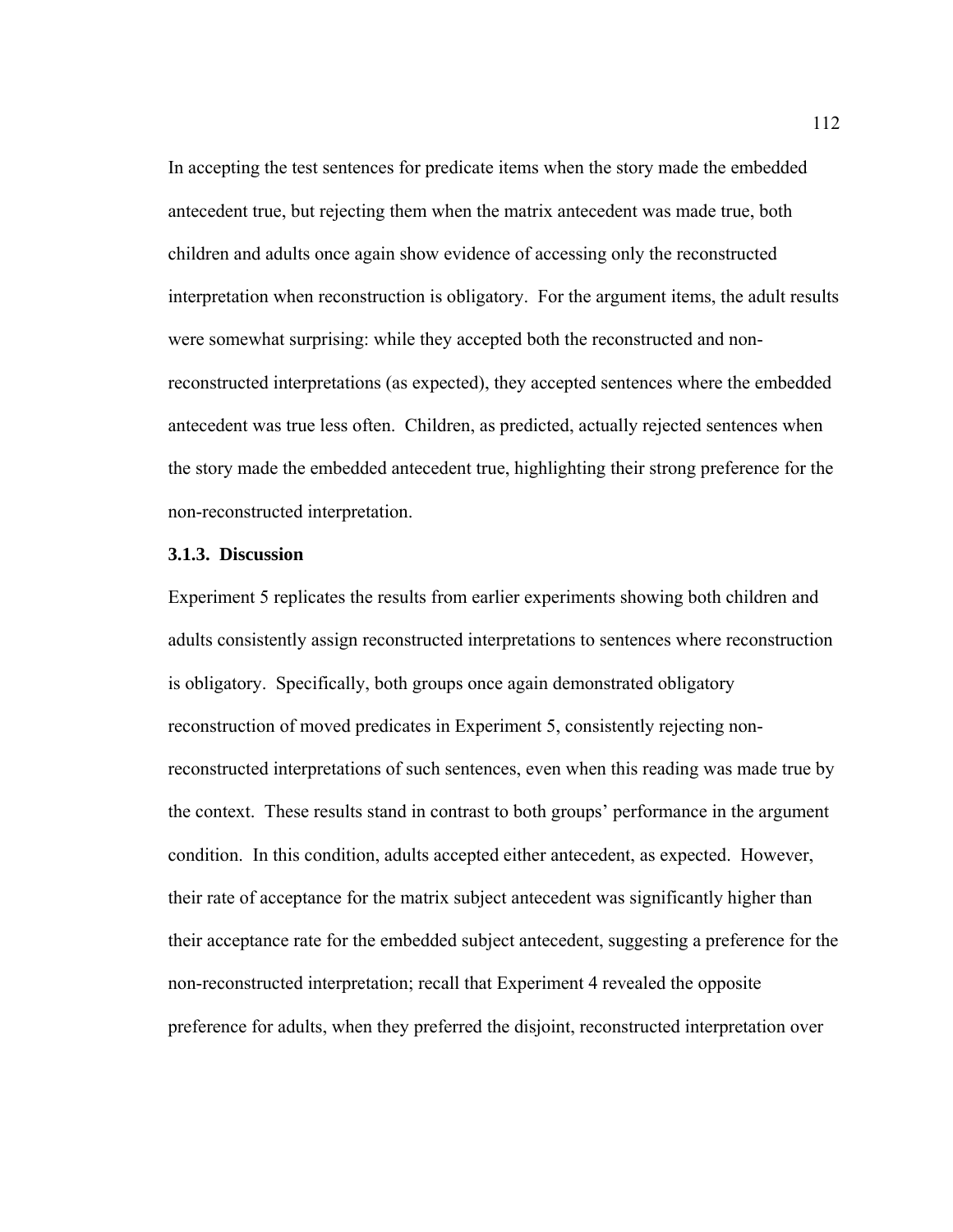the surface interpretation. Adults' preferences with respect to antecedent choice will be further explored in Experiment 6.

 Like adults, children consistently accepted binding by the matrix antecedent for the moved argument items in Experiment 5, demonstrating their ability to access the surface interpretation. However, when the story made only the reconstructed interpretation true, children actually rejected the sentences as false. This result underscores what was found in Experiment 4: when a non-reconstructed reading is available, children overwhelmingly prefer that interpretation. Crucially, however, children's grammars do allow for reconstruction of moved arguments. As was demonstrated in Experiment 1, children consistently access the reconstructed interpretation of moved arguments when required to do so by their grammar (in that case, to satisfy Principle A). Children's failure to assign the reconstructed interpretation in Experiments 4 and 5, where reconstruction is not required to satisfy any other grammatical constraint, may thus be explained as the result of a single mechanism: children have a parsing preference for surface structure interpretations. While their grammars include reconstruction, when faced with a surface structure interpretation that is licensed by their grammar, that is the reading children persist with.

 This result closely mirrors findings from previous experiments examining children's interpretations of scopally ambiguous sentences (Lidz & Musolino, 2002; Musolino, 1998; Musolino, Crain, & Thornton, 2000; Musolino & Lidz, 2003). As mentioned earlier, these experiments showed that children consistently assigned a scopal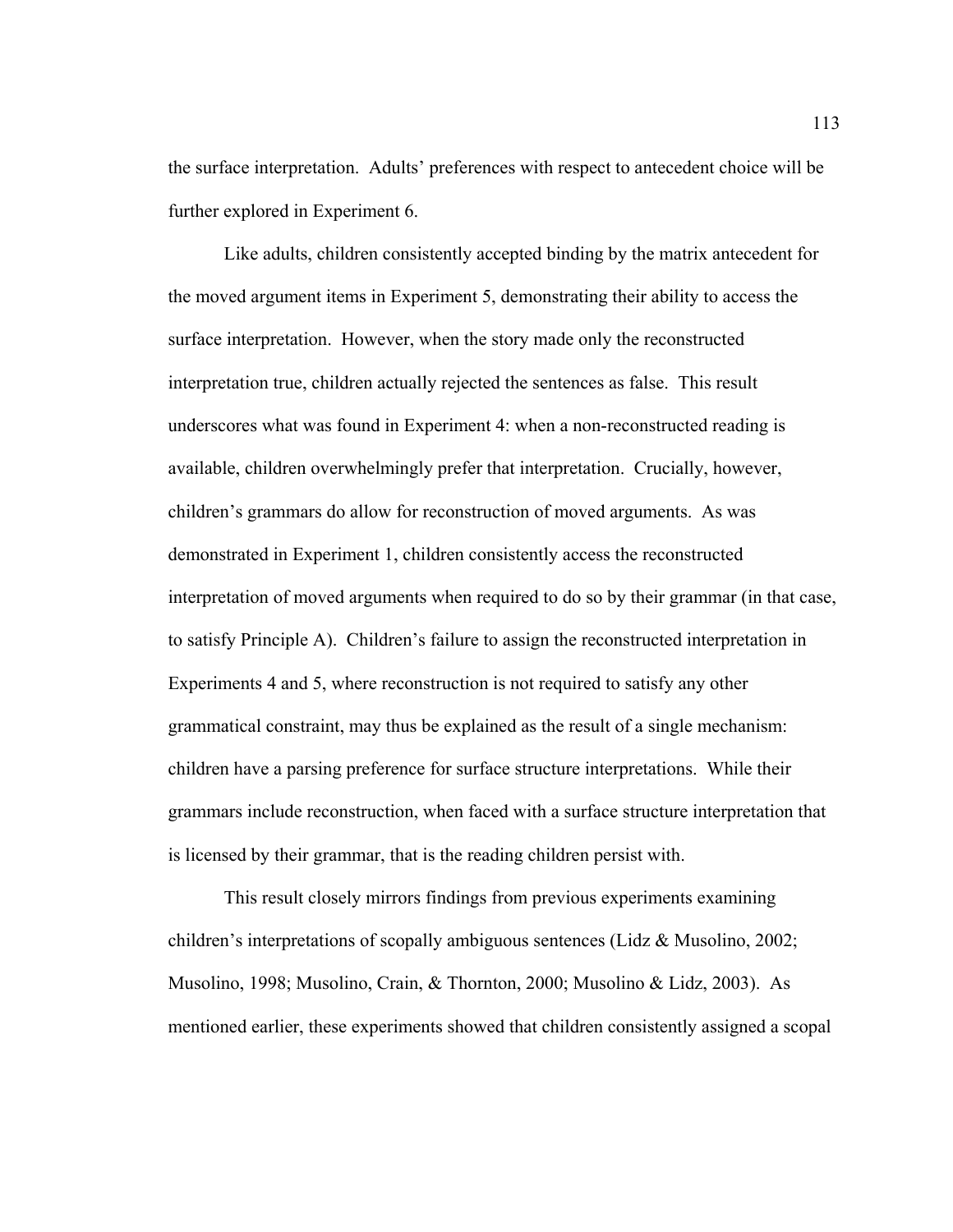interpretation consistent with the surface structure of the sentence to sentences that were scopally ambiguous for adults, as in (2), repeated below:

- (2) Every horse didn't jump over the fence.
	- (ii) None of the horses jumped over the fence. (**surface scope**)  $(EVERY > NOT)$
	- (ii) Not every horse jumped over the fence. (**inverse scope**)  $(NOT > EVERY)$

While adults freely assigned either a surface or inverse scope interpretation to scopally ambiguous sentences depending on context, children actually rejected the inverse scope reading. This was found both for sentences where the inverse scope interpretation was potentially generated via reconstruction as well as sentences where it was generated via quantifier raising. Subsequent studies went on to show that children do have access to these operations that generate the inverse scope interpretation (Lidz, et al, 2003 for quantifier raising; Musolino  $&$  Lidz, 2004 for scope reconstruction). Given this, children's preference for the surface scope interpretation required explanation. One hypothesis that may explain this result is that children are actually unable to generate an inverse scope interpretation when a surface reading is available. With respect to the current study, this would mean children never assign a reconstructed interpretation when a surface reading is licensed. Indeed, the results from Experiment 4, where children consistently assigned a surface interpretation instead of the reconstructed interpretation adults preferred, suggests this may be the case. Likewise, children's performance in Experiment 5, where they actually rejected the reconstructed interpretation when it was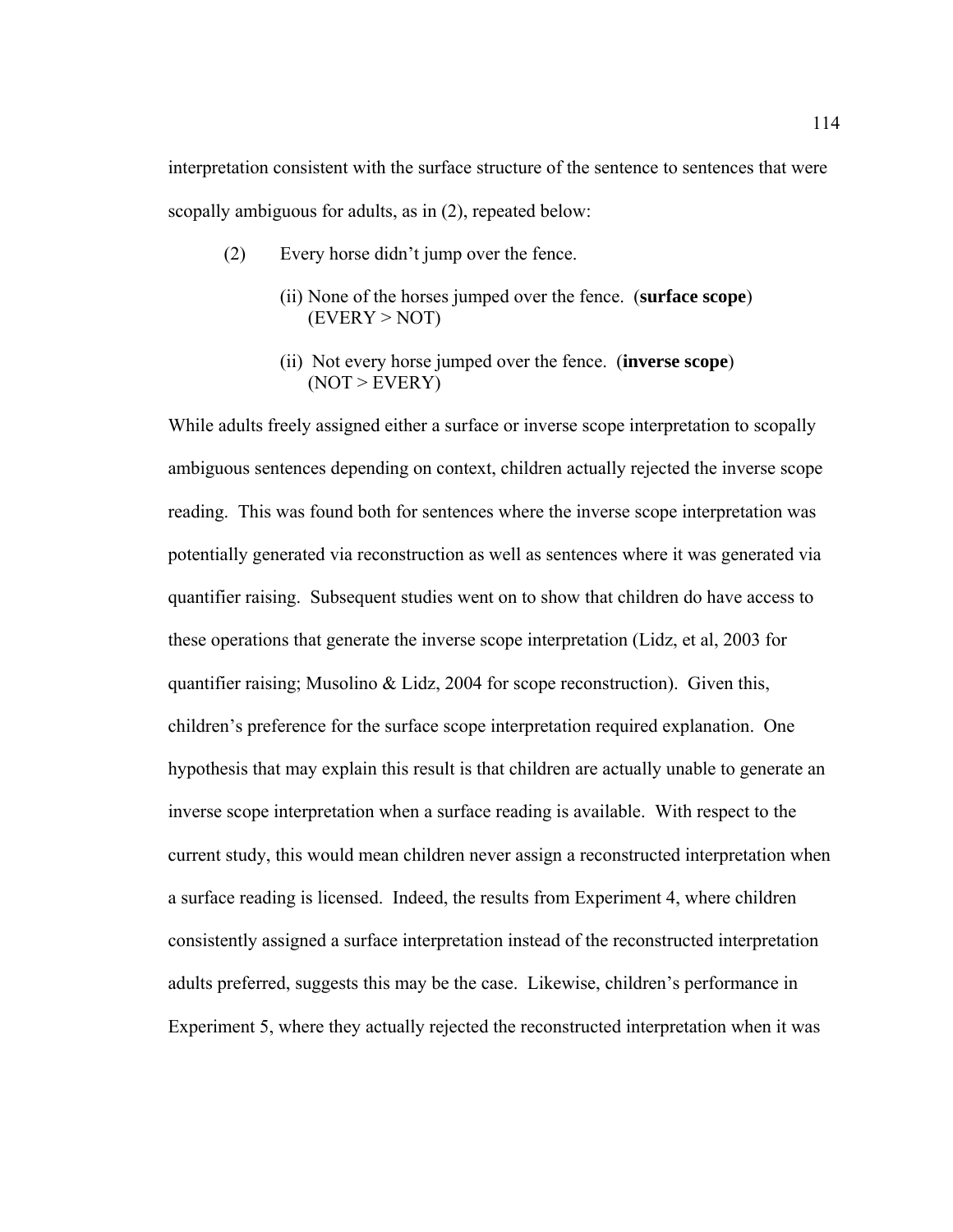made true by the story, supports the idea that once children have a surface reading available, they fail to generate any others.

However, Musolino & Lidz (2004) demonstrated that when the context sets the expectation for the inverse scope interpretation of a scopally ambiguous sentence, children will accept this reading. In other words, children are able to generate inverse scope, but have a strong enough preference for the surface interpretation that they reject sentences on the inverse scope interpretation. Given this result, as well as the importance of story context that was demonstrated in Experiments 2 and 3, it seems likely that children could be shown through further experimentation to accept a reconstructed interpretation of the moved argument in sentences like those tested in Experiment 5. As Experiments 1-4 provide strong evidence that children have reconstruction in their grammars, manipulation of the contexts that might promote reconstructed readings of sentences where reconstruction is optional is left for future work. What is clear from the current results is that children, unlike adults, have a strong preference for the nonreconstructed, surface interpretation regardless of the type of structure being considered (configurations subject to Principles A and C, scopally ambiguous sentences). Analyses of this preference will be discussed in section 3.3.

#### **3.2. Experiment 6**

 Experiment 4 provided empirical evidence that reconstruction is optional for adults when interpreting questions with moved argument picture-NP's. In that study, while adults more often assigned a disjoint interpretation consistent with reconstruction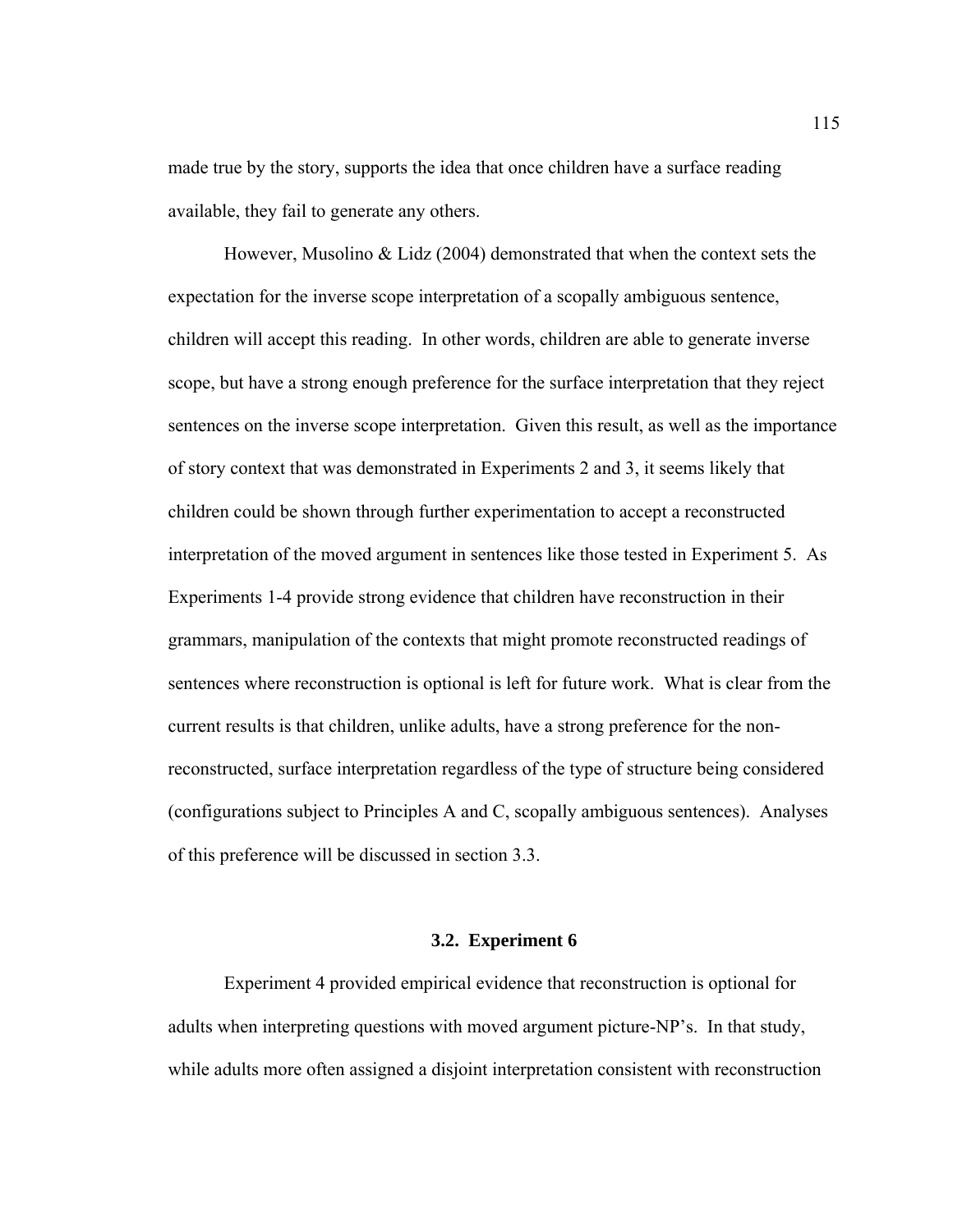to such questions, they did allow for some variability, in contrast to their interpretations of predicate questions where reconstruction was obligatory (77% disjoint interpretation for argument items versus 98% for predicate items). In other words, while reconstruction was clearly not obligatory for the moved arguments tested, adults still preferred an interpretation of the relevant test sentences (as in (37)) that was consistent with reconstruction:

(37) Which painting of Miss Cruella did she put up?

In this case, the preferred disjoint interpretation is forced if the R-expression is interpreted in its reconstructed position. The fact that adults allowed for a coreferential interpretation of such sentences about a quarter of the time shows that they have a nonreconstructed reading available, in contrast to their interpretation of predicate items like (35) where reconstruction is obligatory:

(35) How pleased with Alice was she?

Experiment 5 aimed to further investigate adults' preferences when reconstruction is optional. As discussed above, adults in that experiment readily accepted the nonreconstructed interpretation of a sentence like (42), in which the reflexive is bound by the matrix antecedent, when the story made that reading true (92% acceptance rate).

 (42) Miss Cruella knew which painting of herself Janie put up. In contrast, while adults still accepted such sentences when the story made binding by the embedded antecedent true, they did so less often (67% acceptance rate).

 These results, while suggestive, do not conclusively show that adults actually prefer binding by the matrix subject over the embedded subject. Since the experiment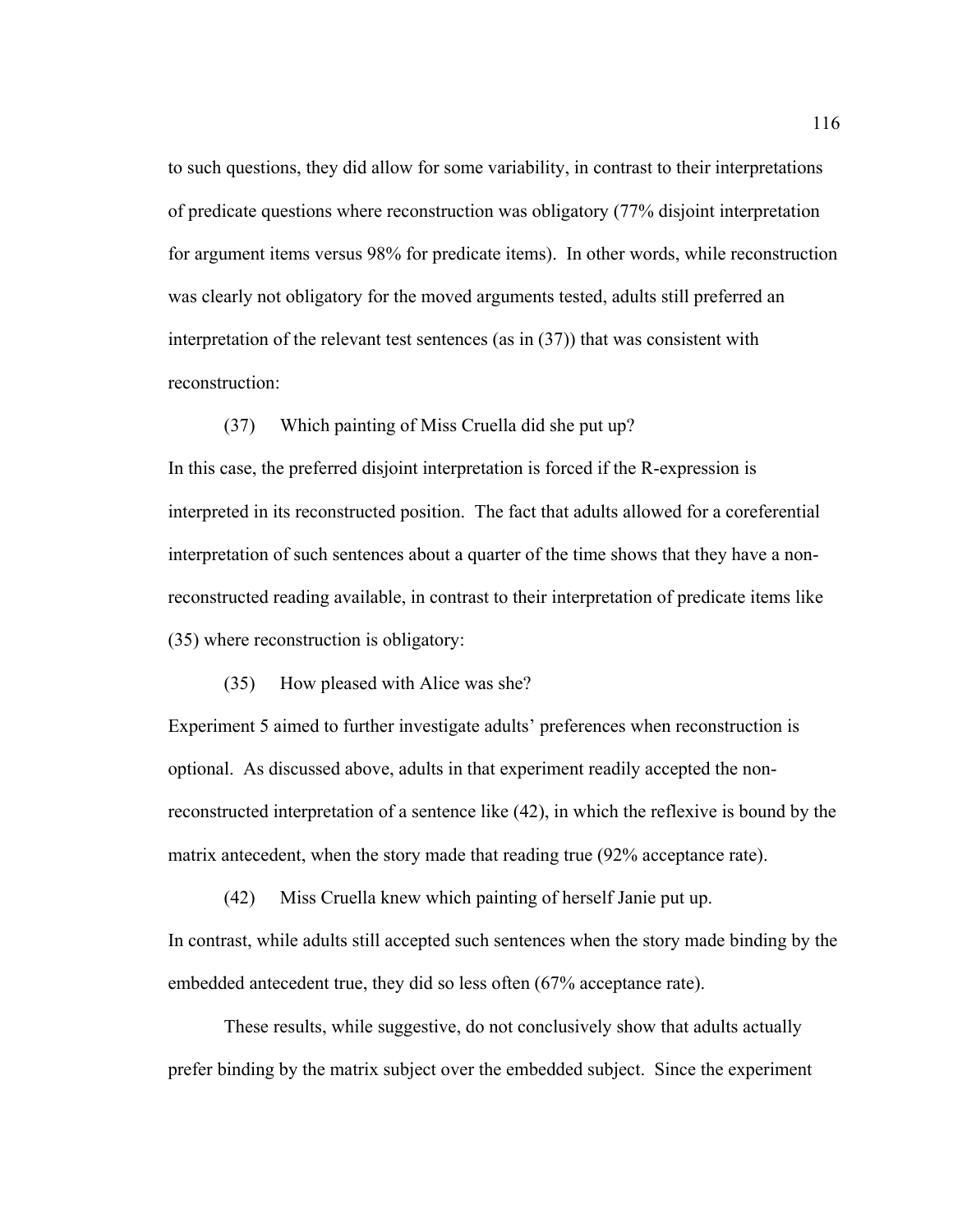was not designed to pit one reading against the other, it is impossible to know which reading adults truly favor. The Experiment 5 results simply show that adults are more likely to accept the test sentence when the story makes the non-reconstructed reading true than they are to accept it when the story makes the reconstructed interpretation true; it does not explicitly show which reading is preferred.

 Nevertheless, previous experiments testing adults on similar sentences do show a preference for binding by the matrix subject over the embedded subject. In these experiments, the choice of antecedent is not divided between reconstructed and nonreconstructed interpretations, but rather (assuming Principle A) between two different reconstruction sites, as in (48):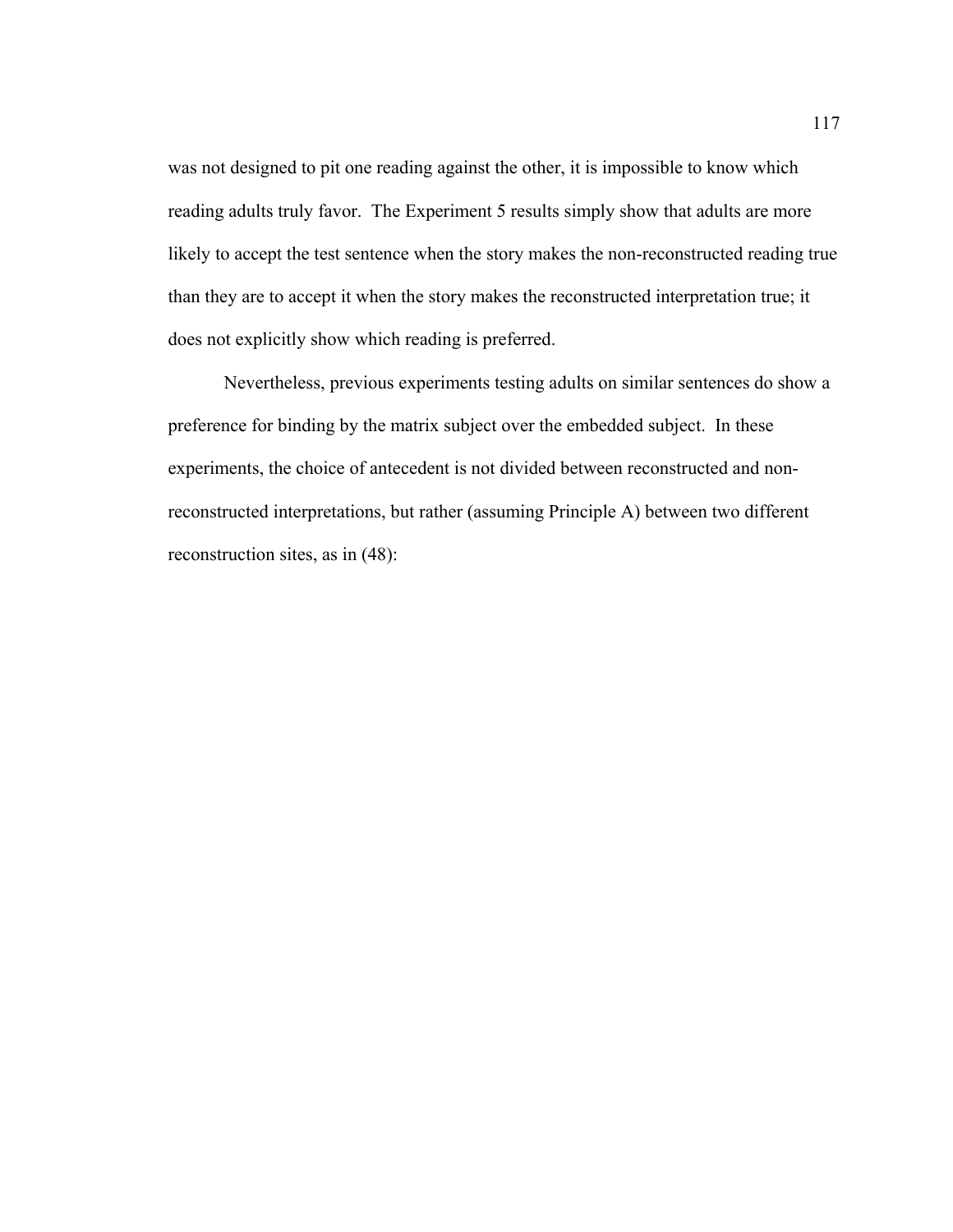

## (48) Which picture of himself<sub>i/j</sub> did George<sub>i</sub> say Henry<sub>j</sub> liked?

In a questionnaire study, Plunkett (1991) compared judgments of ambiguous sentences like (48) to judgments of unambiguous sentences like those in (49) (which are unambiguous due to a gender mismatch between the anaphor and one of the potential antecedents):

(49) a. Which lie about himself<sub>i/\*j</sub> did George<sub>i</sub> think Sally<sub>i</sub> hated most?

b. Which lie about herself\* $i$ i did George<sub>i</sub> think Sally<sub>i</sub> hated most? The results revealed a strong preference for the matrix antecedent: 80% of participants preferred a sentence where the reflexive was unambiguously bound by the matrix subject (as in (49a)) to one with unambiguous binding by the embedded subject (as in (49b)). In

of himself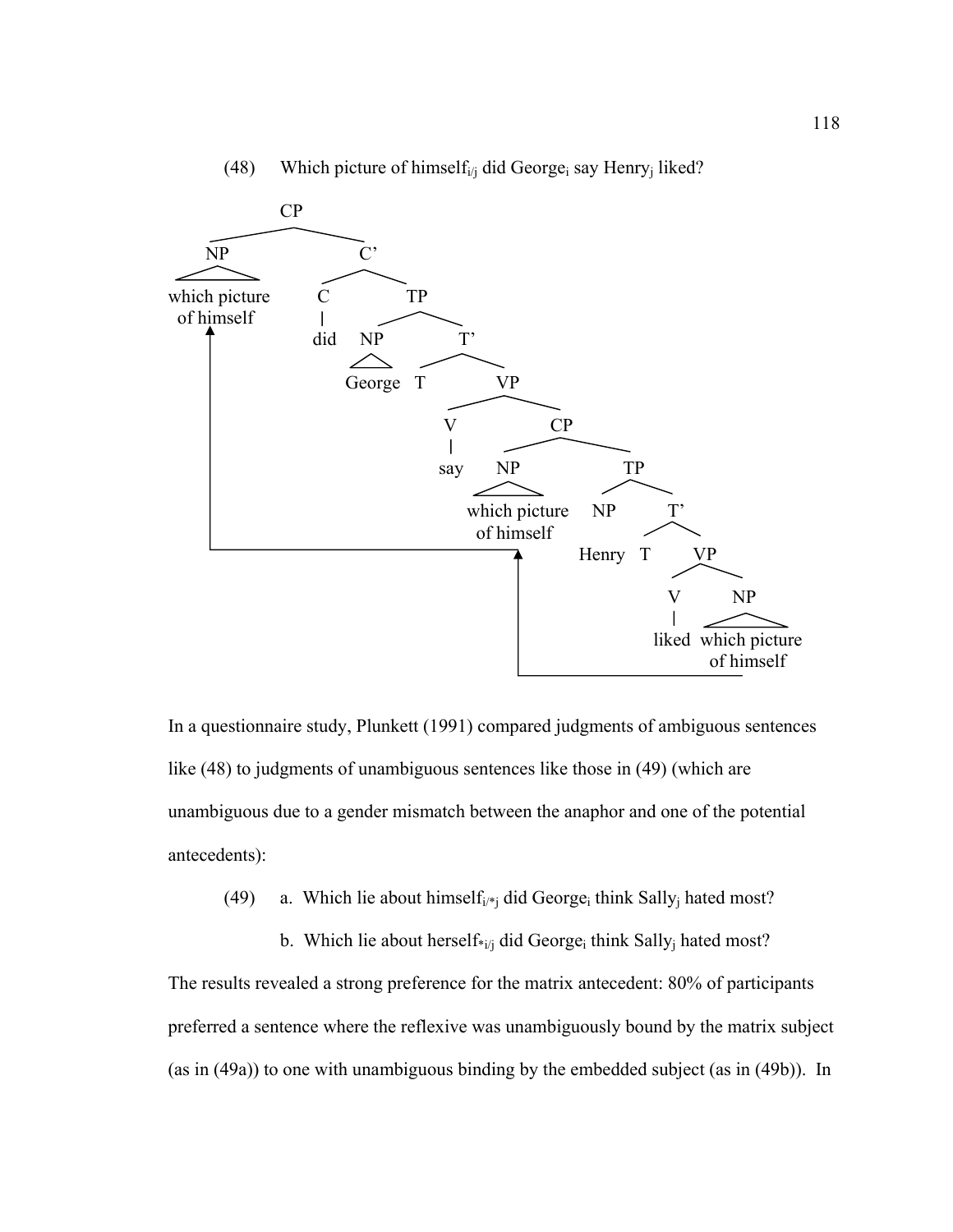ambiguous cases, only 34.5% chose an interpretation where the reflexive was bound by the embedded antecedent.

 Frazier, Plunkett & Clifton (1996) conducted an on-line follow-up to Plunkett's study using a self-paced reading task. Participants were asked to answer a comprehension question after reading each test item to verify which antecedent they had chosen. Both the reading-time and comprehension measures confirmed Plunkett's finding that the matrix subject antecedent is preferred by adults. Participants took significantly longer to read sentences with binding by an unambiguous embedded antecedent than they did to read corresponding sentences with an unambiguous matrix antecedent. They also had more difficulty comprehending sentences with an unambiguous embedded antecedent (63% correct answers to the comprehension followup question versus 93% correct for unambiguous matrix antecedent sentences). For the ambiguous sentences, participants also clearly preferred the matrix antecedent to the embedded antecedent when asked to choose one in the follow-up comprehension question (the matrix antecedent was chosen 68% of the time).

 These studies show a clear preference for interpreting reflexives as bound by a matrix antecedent over interpreting them as bound by an embedded antecedent. Experiment 6 aims to replicate this result using the argument test sentences from Experiment 5 (the predicate test sentences were omitted, as the reflexive is always unambiguously bound by the embedded antecedent). Recall that Experiment 5 showed adults to be more likely to accept a test sentence as true when the story made binding by the matrix antecedent true than they were when it made binding by the embedded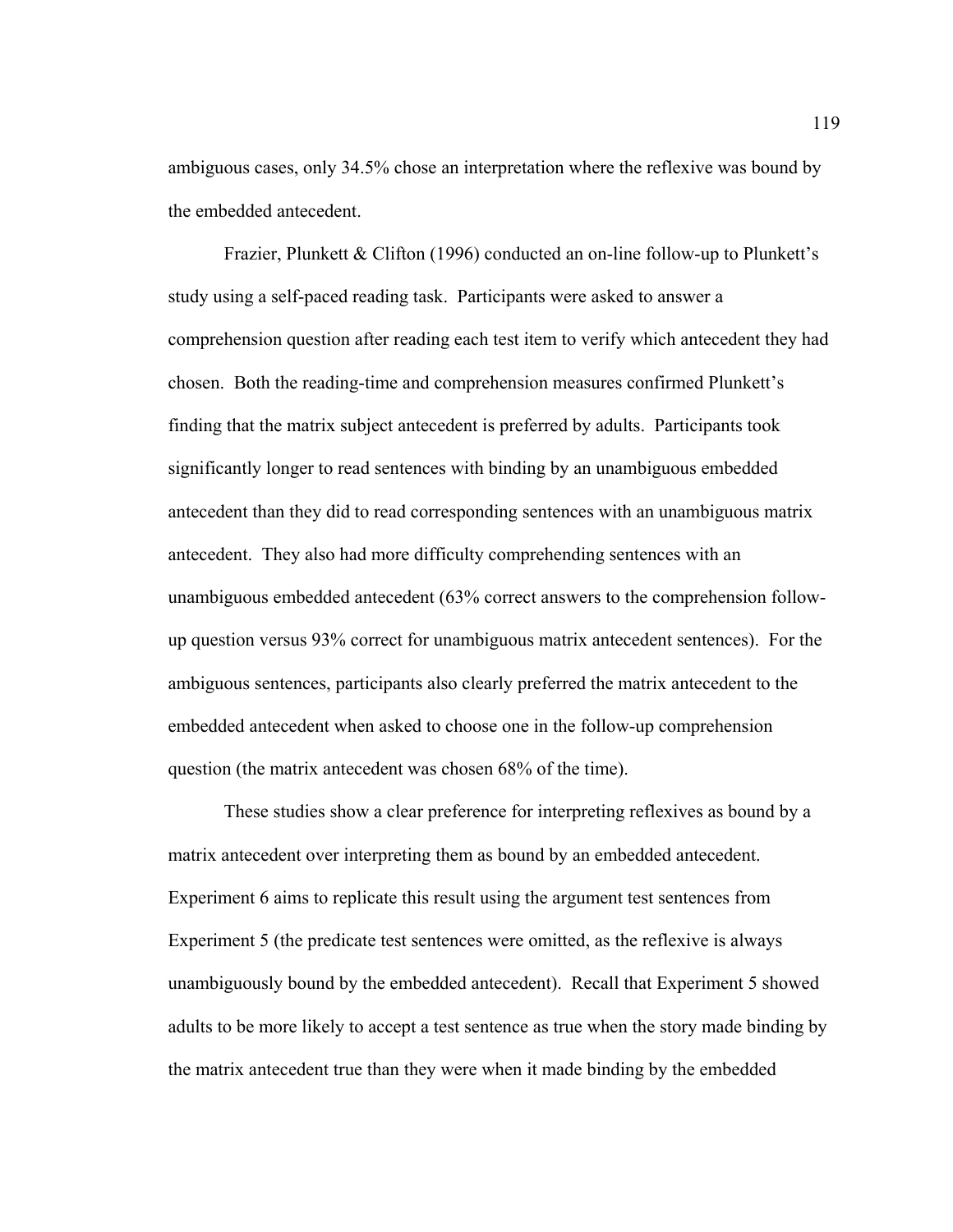antecedent true. Experiment 6 pits these two readings against each other, asking adults to choose one, and thus reveal which antecedent is preferred.

#### **3.2.1. Method and Design**

In contrast to previous experiments, only adults participated in Experiment 6. Because children consistently rejected the reading where the reflexive was bound by the embedded antecedent in favor of binding by the matrix antecedent in Experiment 5, their preference was clearly established, and there was no need to re-test them in Experiment 6. Adults, however, accepted readings where the reflexive was bound by either antecedent in Experiment 5 (albeit at different rates), so further study was necessary to determine their preference.

 The argument test sentences from Experiment 5 were once again tested using the TVJT in Experiment 6 (see Appendix E). However, unlike Experiment 5 where the stories were constructed to make the reading where binding by one antecedent was true and binding by the other false, the stories in Experiment 6 were constructed so both readings were true. The TVJT method was again followed, with participants being asked to judge the sentence true or false, but in this case, all of the test sentences were expected to be judged true (since all were true on both logical interpretations). In order to determine which interpretation had been assigned, and thus which antecedent was preferred, participants were asked to justify their answer on all items, saying why they thought the sentence was true. For test items, they were also explicitly asked to identify who the reflexive referred to, choosing between the matrix and embedded subjects. An example story will help illustrate.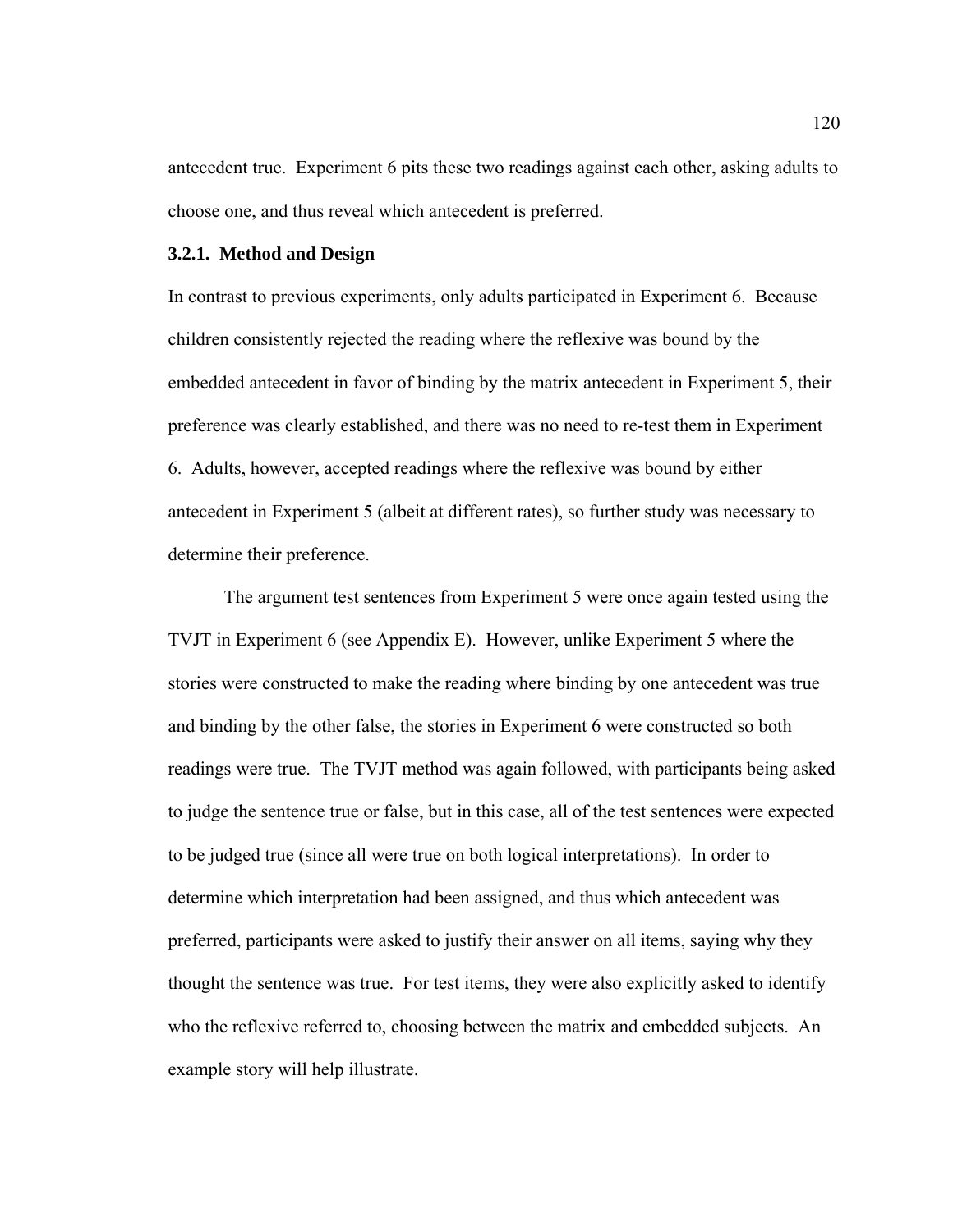For the story corresponding to the sentence in (42), once again Miss Cruella, Janie, and Mr. Lion are faced with a picture-hanging task.

(42) Miss Cruella knew which picture of herself Janie put up.

Miss Cruella asks Mr. Lion and Janie to help her, since she is so busy, and does not have time to put up the paintings to decorate their studio. There are again four paintings, two with Janie's picture (one red, one white), and two with Miss Cruella's picture (one red, one white). Miss Cruella wants Janie and Mr. Lion to divide up the work, and each put up two paintings on the wall behind them. Janie and Mr. Lion agree, saying they will each put up one painting with Janie in it, and one with Miss Cruella in it. Miss Cruella thinks that is a fine idea, and leaves the room to go back to her office (behind the wall). Mr. Lion surveys the paintings, deciding which one with Miss Cruella in it he wants to put up. Since red is his favorite color, he decides to put up the red painting with Miss Cruella in it, and then also decides to put up the red painting with Janie in it. While he would like to put them up high on the wall, he is too big and heavy to jump that high, so he puts the two red paintings down low on the wall. Janie goes next. She thinks about it, but decides that because she can jump high, she will put both white paintings way up high on the wall, where they will look really important. Miss Cruella returns to the room, congratulating Mr. Lion and Janie on the good job they have done. She is so impressed and sorry she missed the action, but decides to make up for it by trying to figure out which paintings each of them put up. She looks at the wall, and mulls over which painting with her picture in it Janie must have put up. After deliberating for a while, she notices that her white painting is way up high on the wall, and knows that only Janie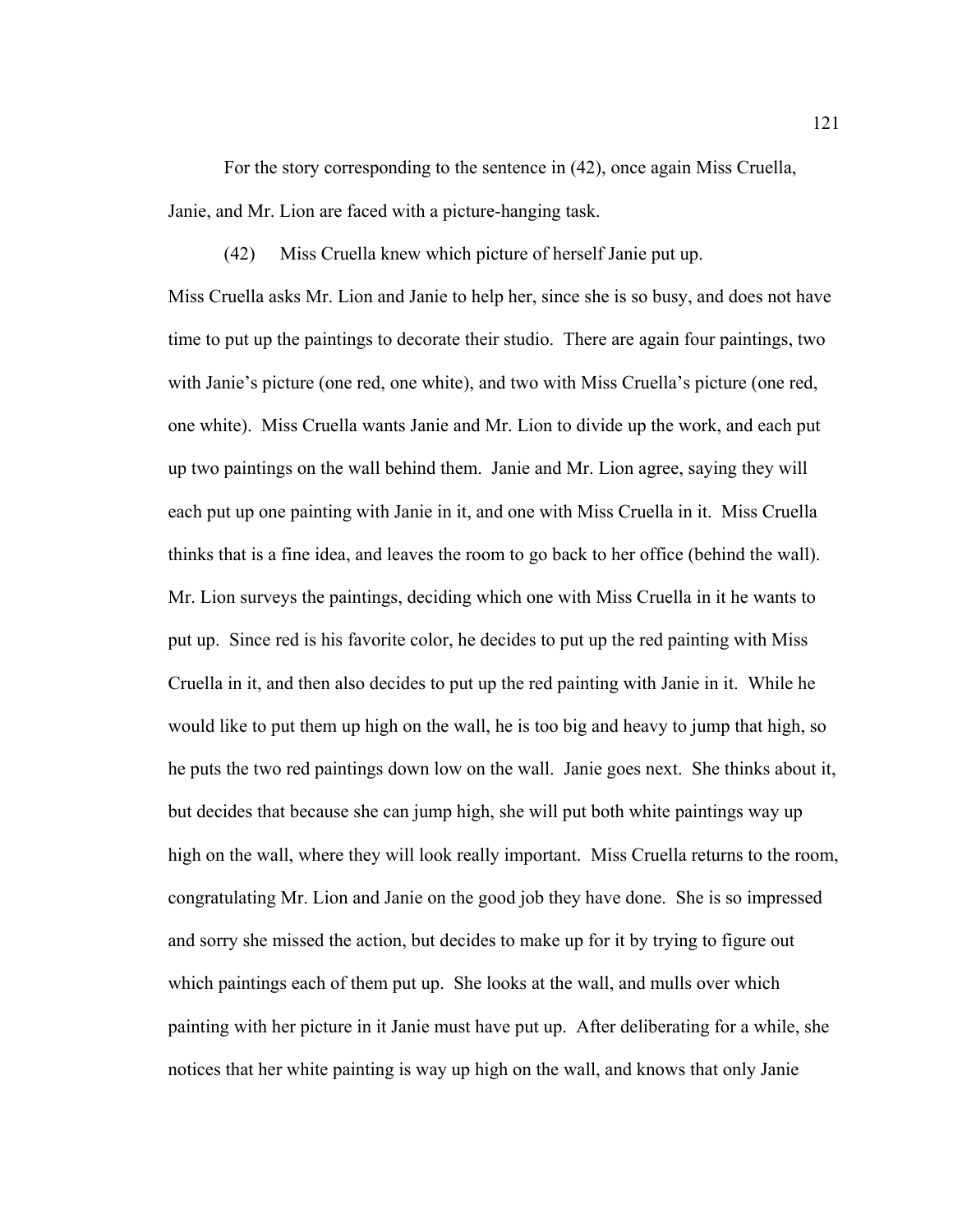could have jumped that high to get it up there, so figures Janie put up the white painting with her (Miss Cruella's) picture in it. Janie confirms she is right. Then Miss Cruella says the same must be true then about the white painting with Janie in it; Janie must have put up the white painting with her own picture in it. Janie again confirms that Miss Cruella is right. Miss Cruella says she is happy; she now knows which of the paintings with each of their pictures Janie put up.

Given this scenario, participants in this study are predicted to judge (42) to be true on both interpretations: the interpretation where the anaphor is bound by the matrix subject is true, because Miss Cruella knew which painting of Miss Cruella Janie put up, and the interpretation where the anaphor is bound by the embedded subject is also true, because Miss Cruella knows which painting of Janie that Janie put up. The condition of falsification does not apply in this case since both interpretations are true, but the requirement of plausible dissent is satisfied since Miss Cruella cannot immediately tell which pictures Janie put up, and must deliberate before figuring it out. Unlike previous experiments, only one version of the story was required, since again, both interpretations are presented as true.

As in Experiment 5, subjects judged two sentences after each story: one test item, and one filler. The test item was again always presented before the filler, and was preceded by a recap sentence naming all of the characters (the order of mention being varied to control for any salience effects). After judging the truth or falsity of the test item, participants were also asked to answer the question "who is herself/himself?" To do so, the matrix and embedded antecedents were given on their answer sheet, and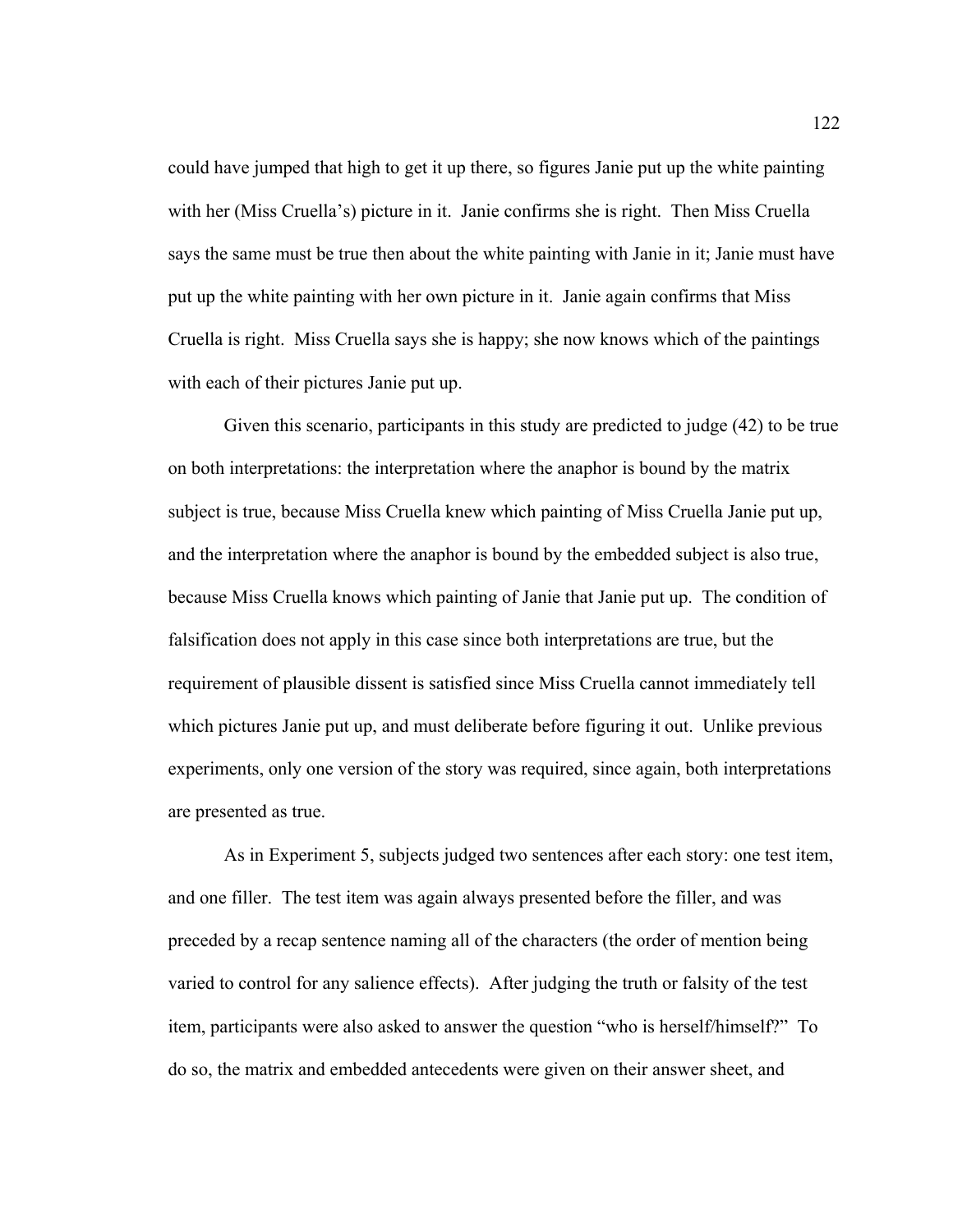participants were asked to circle the one that corresponded to their answer. The order in which the matrix and embedded antecedents appeared was varied to control for any ordering effects. Participants were told at the outset of the experiment that they may think that more than one answer is correct; in that case, they should choose whichever answer they think is best. Fillers were varied so that half were expected to be judged false, and half true; this avoided a situation where all test items were true and all fillers were false (which would have resulted from using the usual system to vary fillers depending on the answer to the previous test item, as in Experiments 1-5). The order in which items were presented was likewise controlled for any ordering effects: half of the subjects received the stories in one order, and the other half received them in the reverse.

## **3.2.2. Results**

Ten Northwestern undergraduates participated in this experiment. As expected, participants demonstrated a clear preference for the matrix antecedent, overwhelmingly selecting the matrix subject as the anaphor's antecedent. As mentioned above, each participant responded to 4 items, resulting in a total of 40 judgments (across 10 participants). Among these responses, there were only three for the embedded subject; in other words, the matrix antecedent was chosen 37 of 40 times (or 93% of the time). This distribution is significantly different than what would be expected if participants had no antecedent preference and thus responded at chance  $(t = 11.129, p < .001)$ . The few embedded antecedent responses were likewise fairly evenly distributed across items, with one such response for three of the items, and zero for the other.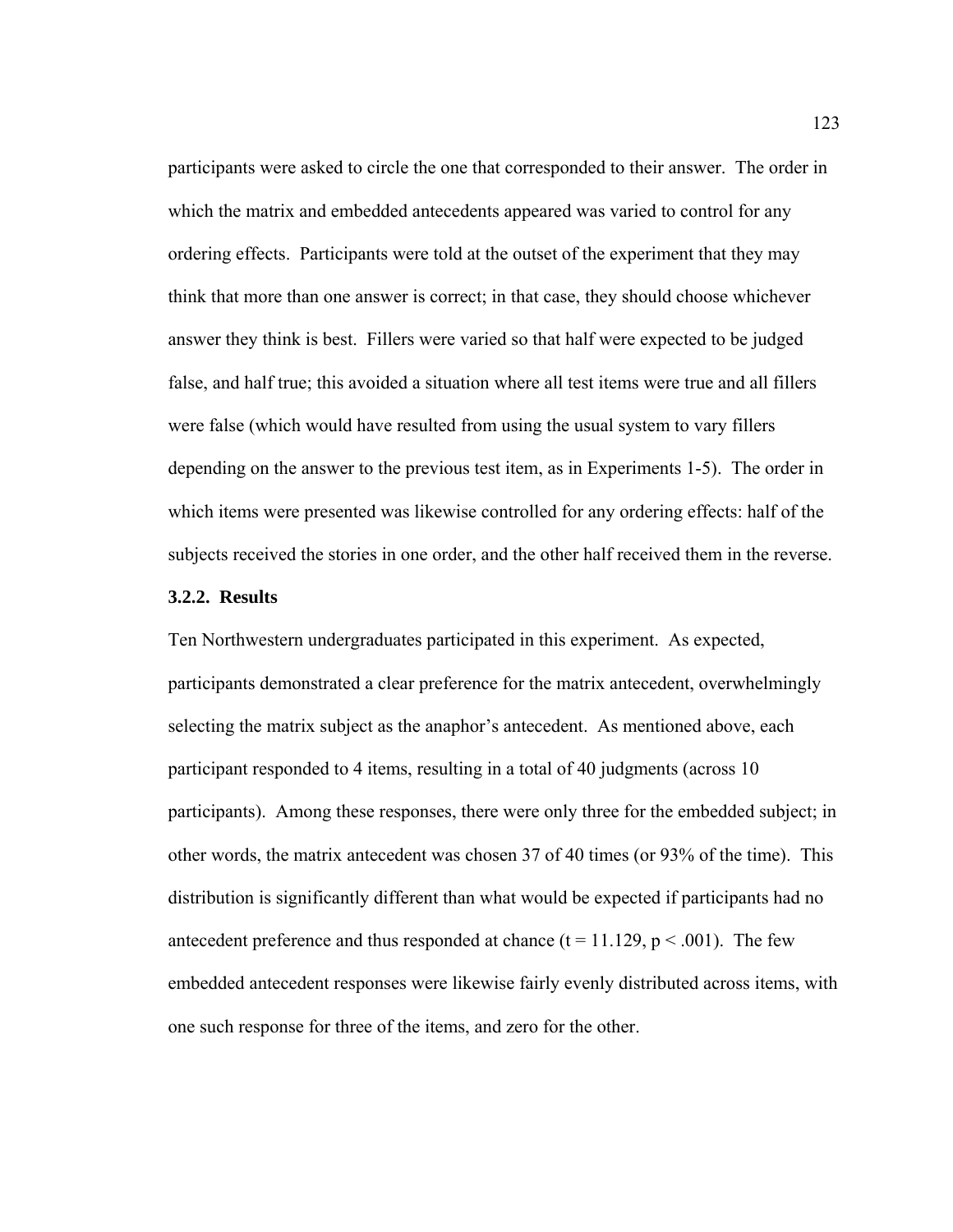



*Figure 8.* Proportion of matrix subject responses by 10 subjects for each item in Experiment 6.

These results thus reveal a strong preference in adults to resolve the reflexive pronoun antecedent to the matrix subject in embedded questions subject to Principle A.

## **3.2.3. Discussion**

As expected, Experiment 6 establishes adults' preference for interpreting the anaphor as bound by the matrix subject over the embedded subject in sentences like (42).

(42) Miss Cruella knew which picture of herself Janie put up.

While the results of Experiment 5 were suggestive of this preference, the design of that experiment did not allow for direct comparison of adults' preference for the matrix versus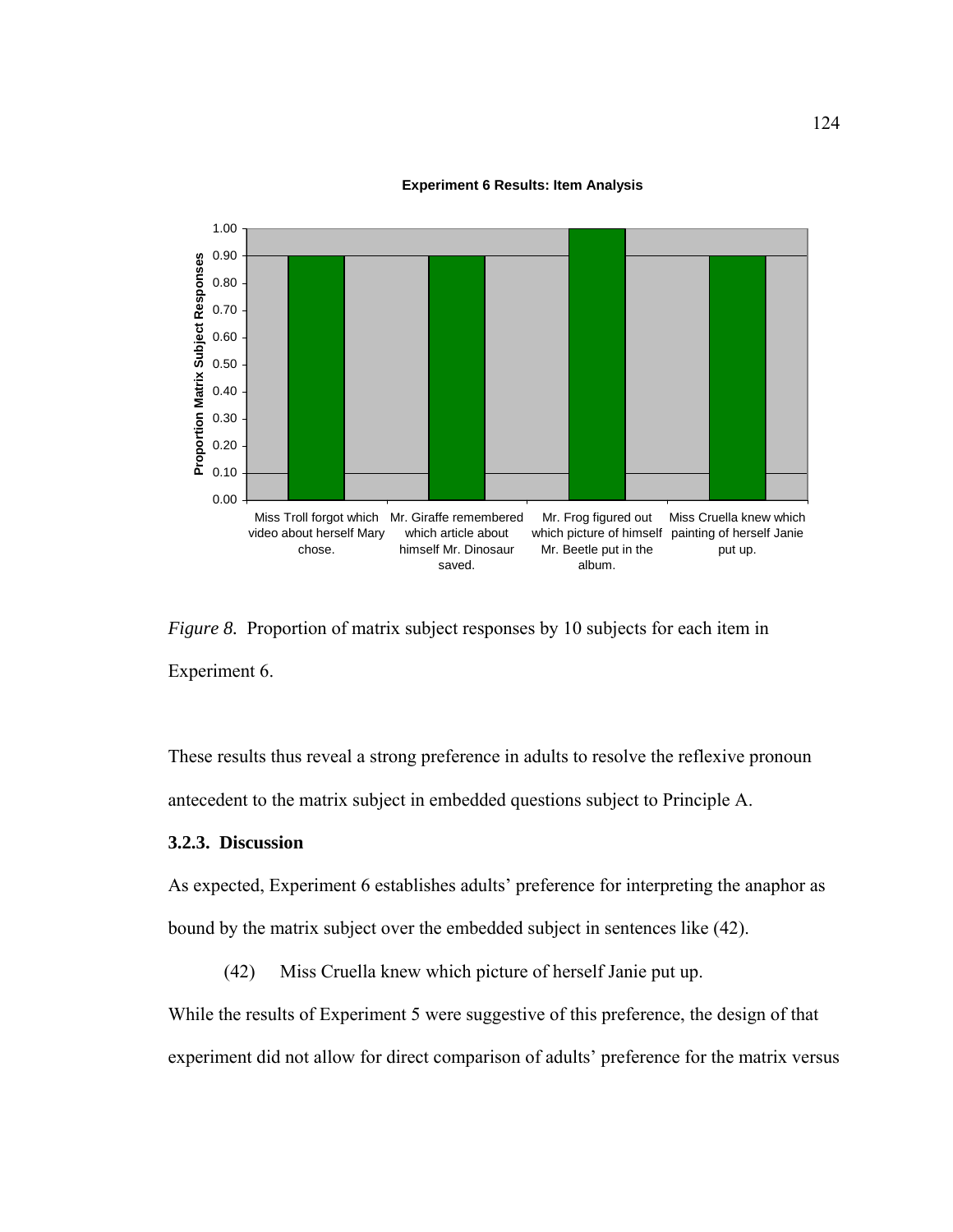embedded subject antecedents. Experiment 6, in using a forced-choice task to establish adults' preferred interpretation, allowed for a direct comparison of the potential antecedents. The results reveal that like children, adults have a clear preference for the non-reconstructed, surface interpretation of embedded questions with moved arguments.

#### **3.3 Theoretical Analysis of Results**

 The results of Experiments 1-6 show that by age 4, children, like adults, have reconstruction as part of their grammars. Furthermore, both groups distinguish moved arguments from moved predicates, and interpret moved predicates as obligatorily reconstructed. For moved arguments, adults show evidence of optional reconstruction, as they allow for surface, non-reconstructed interpretations a significant portion of the time in Experiments 4 and 5. However, while adults prefer the disjoint interpretation consistent with reconstruction for the Principle C questions in Experiment 4, they prefer the non-reconstructed interpretation where the anaphor is bound by the matrix antecedent in Experiments 5-6. In contrast, children consistently prefer the surface, nonreconstructed interpretation in all cases where reconstruction is not obligatory. Various theoretical analyses of these results are discussed in turn below. Eventually a combination of approaches is shown to best account for both the child and adult data.

## **3.3.1. Argument/Adjunct Asymmetry**

As mentioned previously, one possible avenue for explaining the above results relies on an asymmetry between arguments and adjuncts with respect to reconstruction first noted in Freidin (1986) and elaborated in Lebeaux (1988, 1990, 1991). For example, while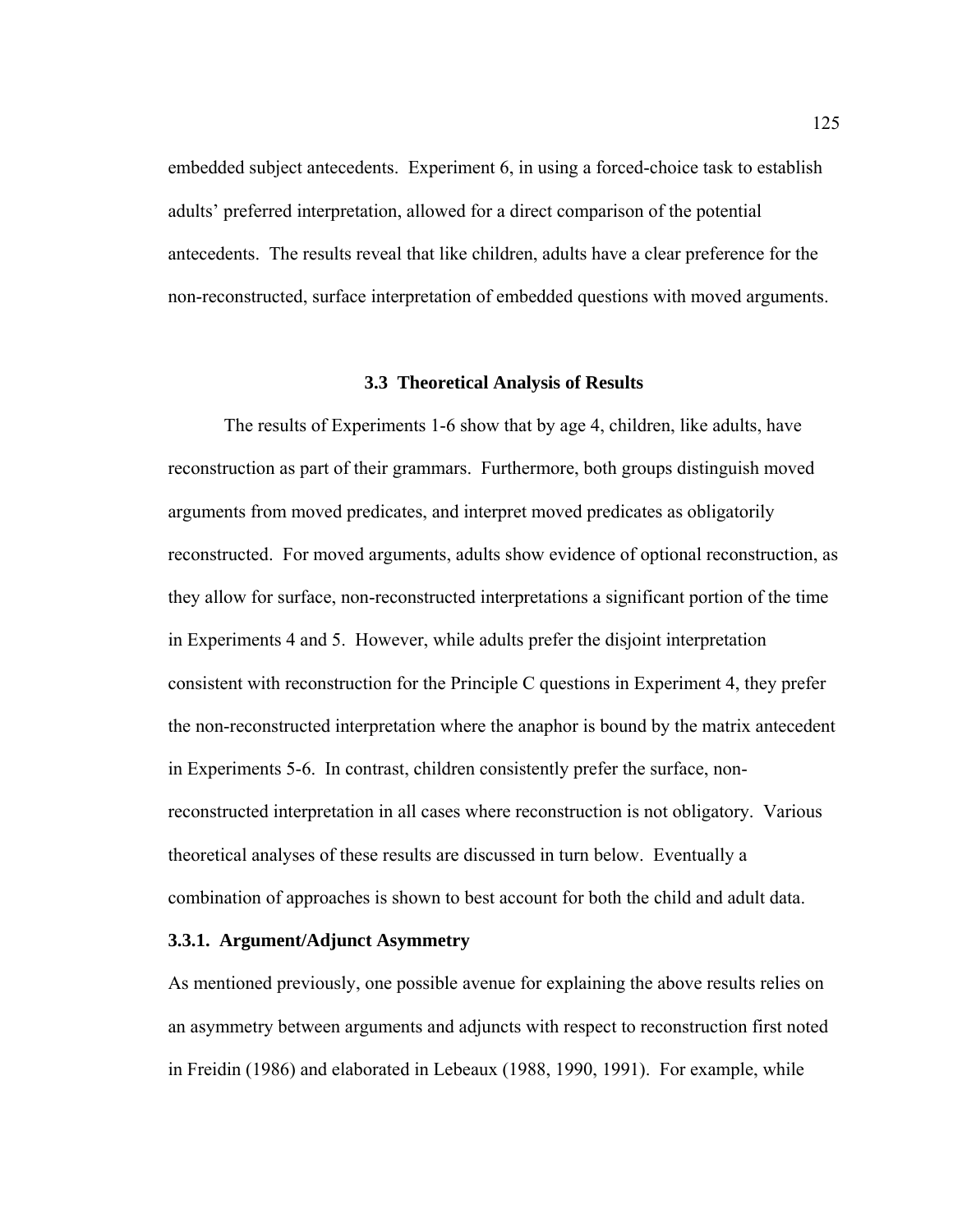coreference appears to be barred in (50), where the R-expression is contained in an argument of the noun, it is permitted in (51), where it is contained in an adjunct (examples from Friedin, 1986):

- $(50)$  \*Which report that John<sub>i</sub> was incompetent did he<sub>i</sub> submit?
- (51) Which report that John<sub>i</sub> revised did he<sub>i</sub> submit?

In other words, coreference is ruled out in (50), suggesting reconstruction is obligatory: "John" is c-commanded by "he," resulting in a Principle C violation. However, somehow this violation is avoided in (51), a phenomenon often called "anti-reconstruction." Lebeaux analyzes this asymmetry as arising due to when arguments and adjuncts are introduced into the syntactic structure. On this account, arguments must be inserted into the structure when they are projected at D-structure. Principle C is analyzed as a condition that applies throughout the derivation; once it is violated, the sentence is ungrammatical. Thus (50) is ungrammatical because a Principle C violation occurs as soon as the phrase "that John was incompetent" is introduced as an argument of the noun "report" at D-structure; in this position, "John" is c-commanded by the coindexed "he," as shown below: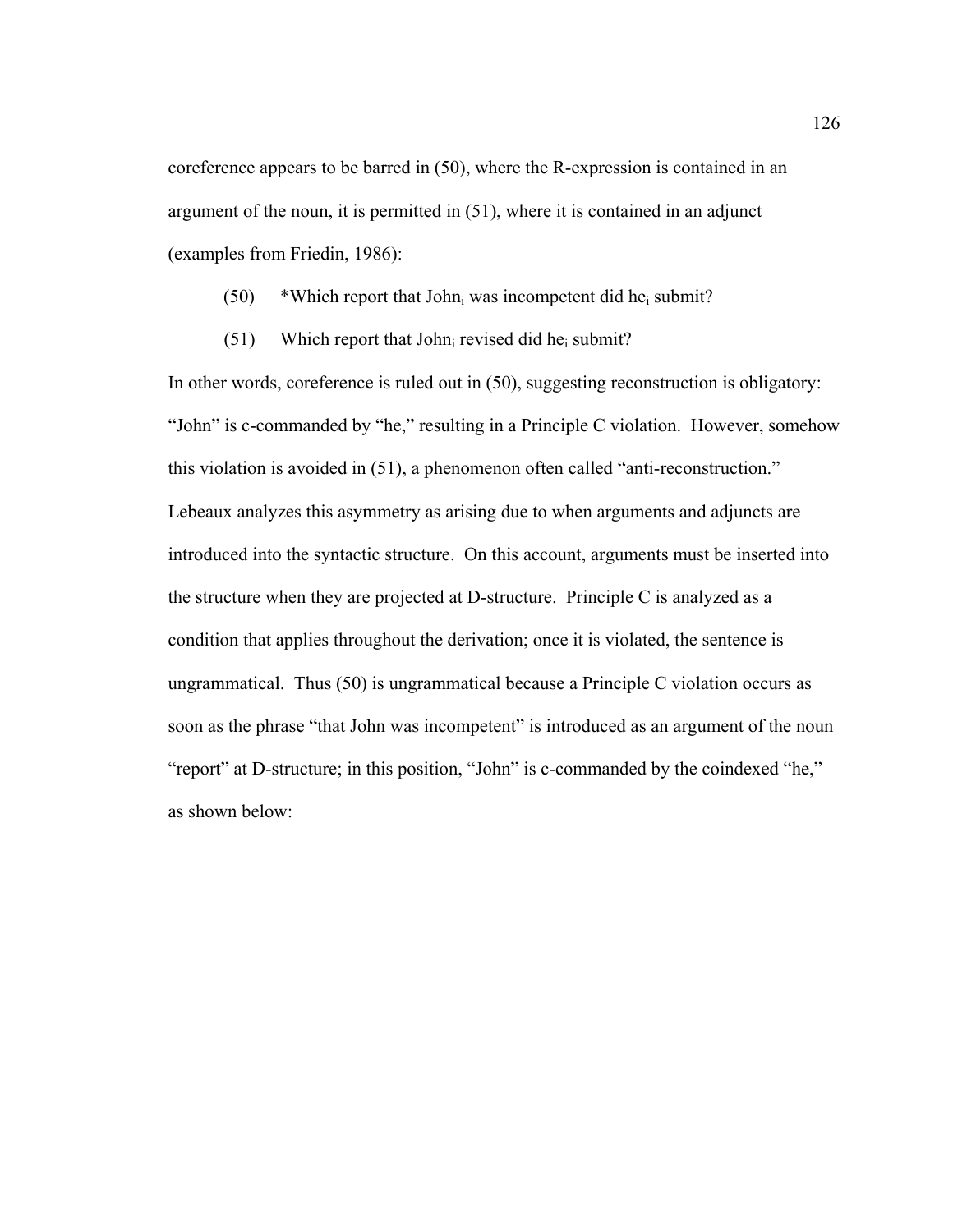

In contrast, (51) is grammatical because the R-expression is contained in a relative clause, which is analyzed as an adjunct. On Lebeaux's analysis, adjuncts may be inserted into the structure after wh-movement has occurred, thus avoiding a Principle C violation in this case.



In this example, the R-expression "John" is never in a position where it is c-commanded by the pronoun, since the relative clause may be added after wh-movement has occurred. Thus coreference between the pronoun and John is grammatical.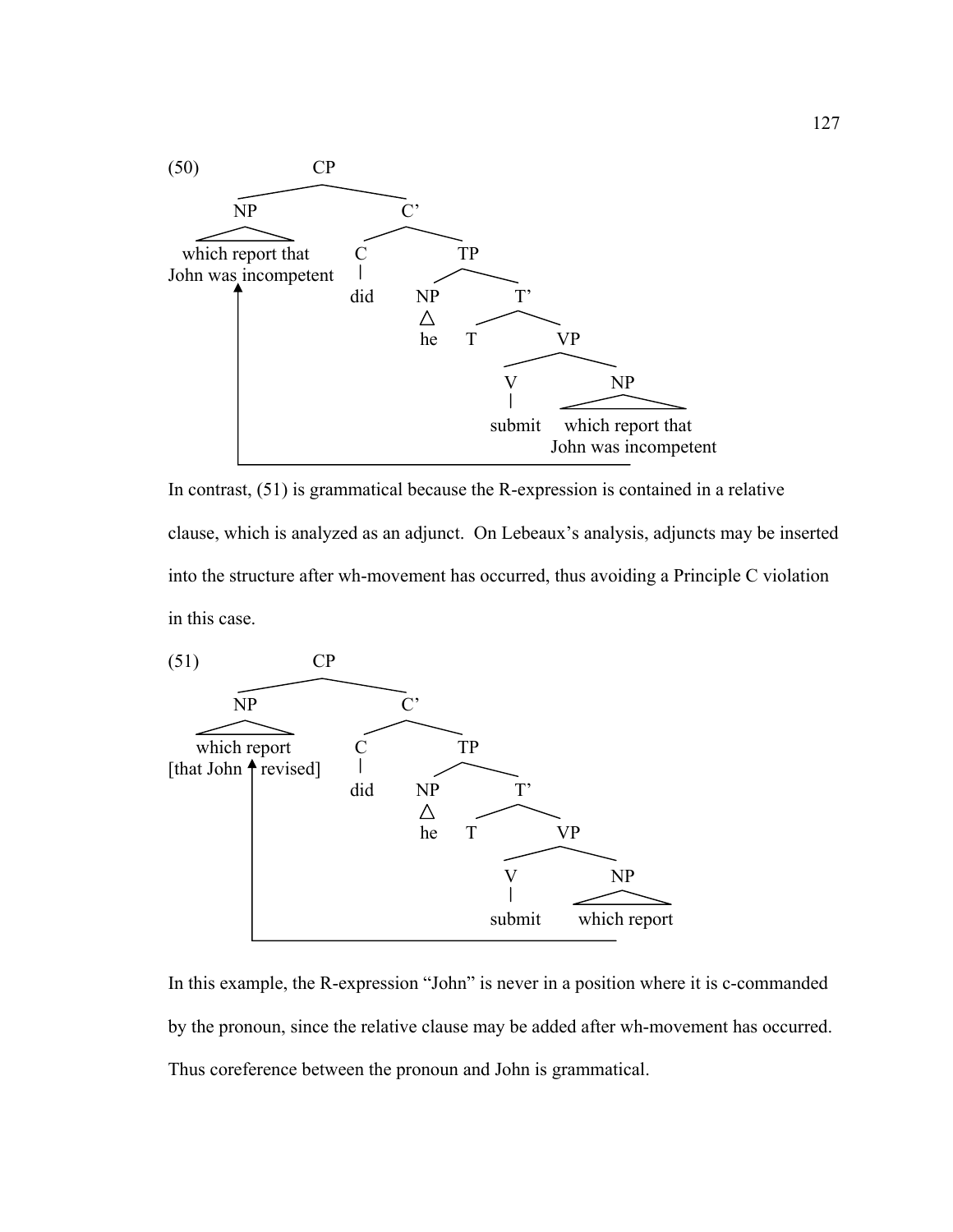Chomsky (1993, 1995) adopts this analysis in spirit, while abandoning reference to various levels of representation in accordance with minimalist theory. On his account, adjuncts are not subject to the Extension Condition, which states that syntactic operations target only root syntactic objects: in other words, the tree may only be extended at the root. However, if adjuncts are not subject to this requirement, they may be added into the structure after the wh-phrase has moved, thus avoiding a Principle C violation for items like (51) when the binding theory conditions are evaluated at LF.

This analysis of the argument/adjunct asymmetry may be applied to the adult Principle C results from Experiment 4. Recall that adults in this experiment varied in their interpretations of sentences like (52), allowing coreference about a quarter of the time:

## (52) Which video about Miss Troll did she choose?

 $\overline{a}$ 

One way to capture this result is to postulate that the PP "about Miss Troll" contained in the picture-NP is ambiguous between an argument and an adjunct. If it is an adjunct, it may be inserted late into the structure, avoiding a Principle C violation, and allowing for coreference. If it is an argument, it is obligatorily inserted into the structure before whmovement, thus barring coreference by Principle C. In order to derive the observed predicate/argument asymmetry, this analysis would have to assume that reconstruction is obligatory for any item inserted into the structure early; in other words, the only way to avoid reconstruction is to be an adjunct that is inserted late<sup>[18](#page-139-0)</sup>. As the PP's contained in

<span id="page-139-0"></span><sup>&</sup>lt;sup>18</sup> If adjuncts could be inserted early and still avoid reconstruction, the argument/adjunct distinction would lose its force: the whole reason for positing the asymmetry is to capture the intuition that reconstruction is obligatory for moved arguments but not for moved adjuncts. Reconstruction is said to be obligatory for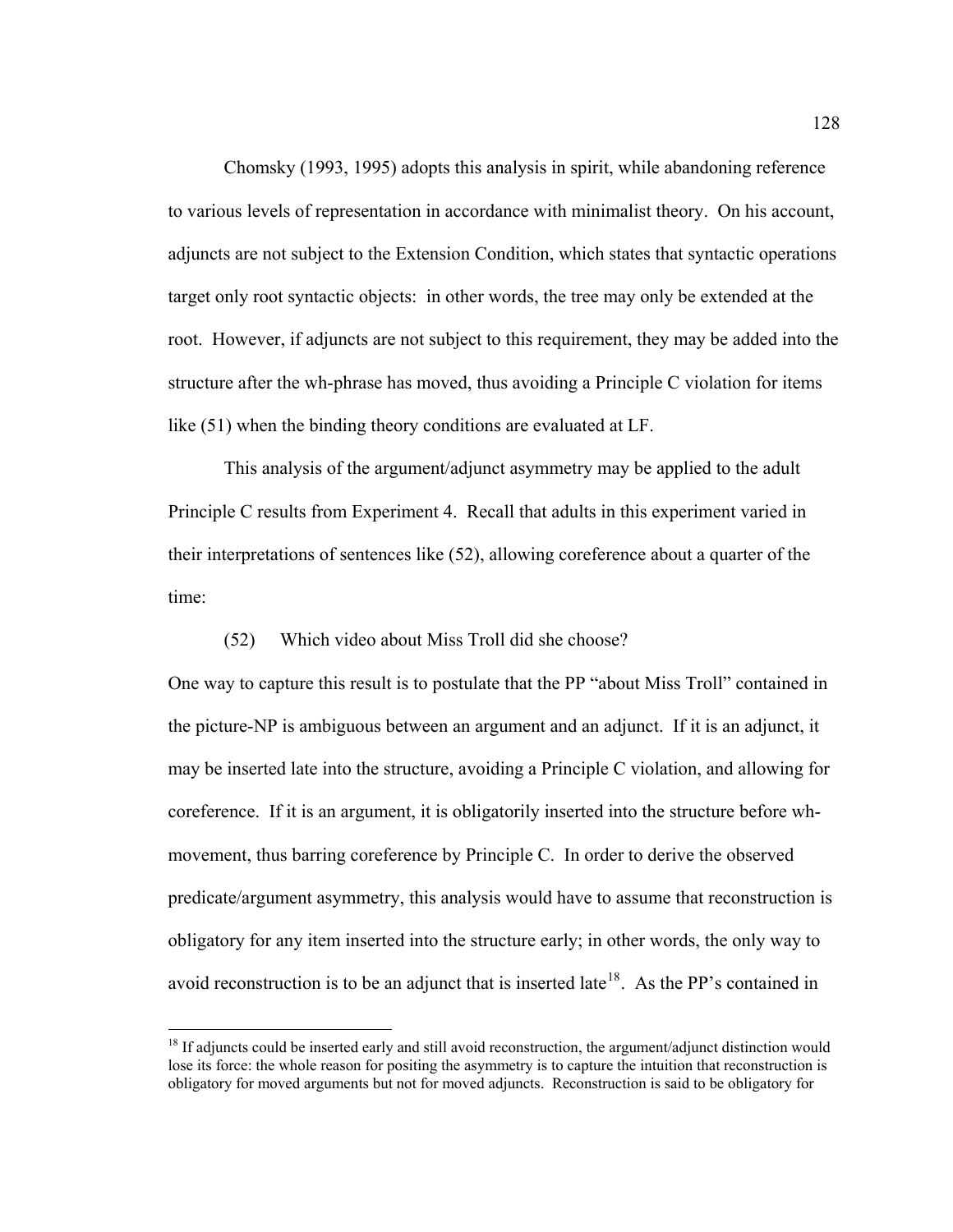moved predicates are unambiguously arguments of the adjective, this assumption would predict such questions (as in (35)) to obligatorily have reconstructed interpretations, as was observed:

(35) How pleased with Alice was she?

Experiment 4 showed adults consistently assign the reconstructed, disjoint interpretation to questions like (35), which is expected if arguments are inserted early into the syntactic structure.

However, the hypothesis that the PP's contained in picture-NP's are ambiguous for adults might also be expected to result in some consistency across either subjects or items in Experiment 4. Specifically, we may expect to find that participants either always allowed for coreference or never did, suggesting that for certain people, the PP's are always analyzed either as adjuncts or as arguments. In fact, however, few participants were consistent in assigning coreference to all argument questions. The results of Experiment 4 likewise failed to show any item effects; it was not the case, as may be expected under the PP-ambiguity hypothesis, that certain items were more readily analyzed as arguments versus adjuncts. Thus to maintain the PP-ambiguity hypothesis, adults would have to be said to decide on the fly for every structure whether the PP was an argument or adjunct, which seems rather unlikely. It would also require additional machinery to explain why adults prefer the argument analysis over the adjunct, as they are shown to prefer the disjoint, reconstructed interpretation.

arguments because arguments are inserted into the structure early. Therefore if adjuncts are inserted early, they too must obligatorily be interpreted in their reconstructed position.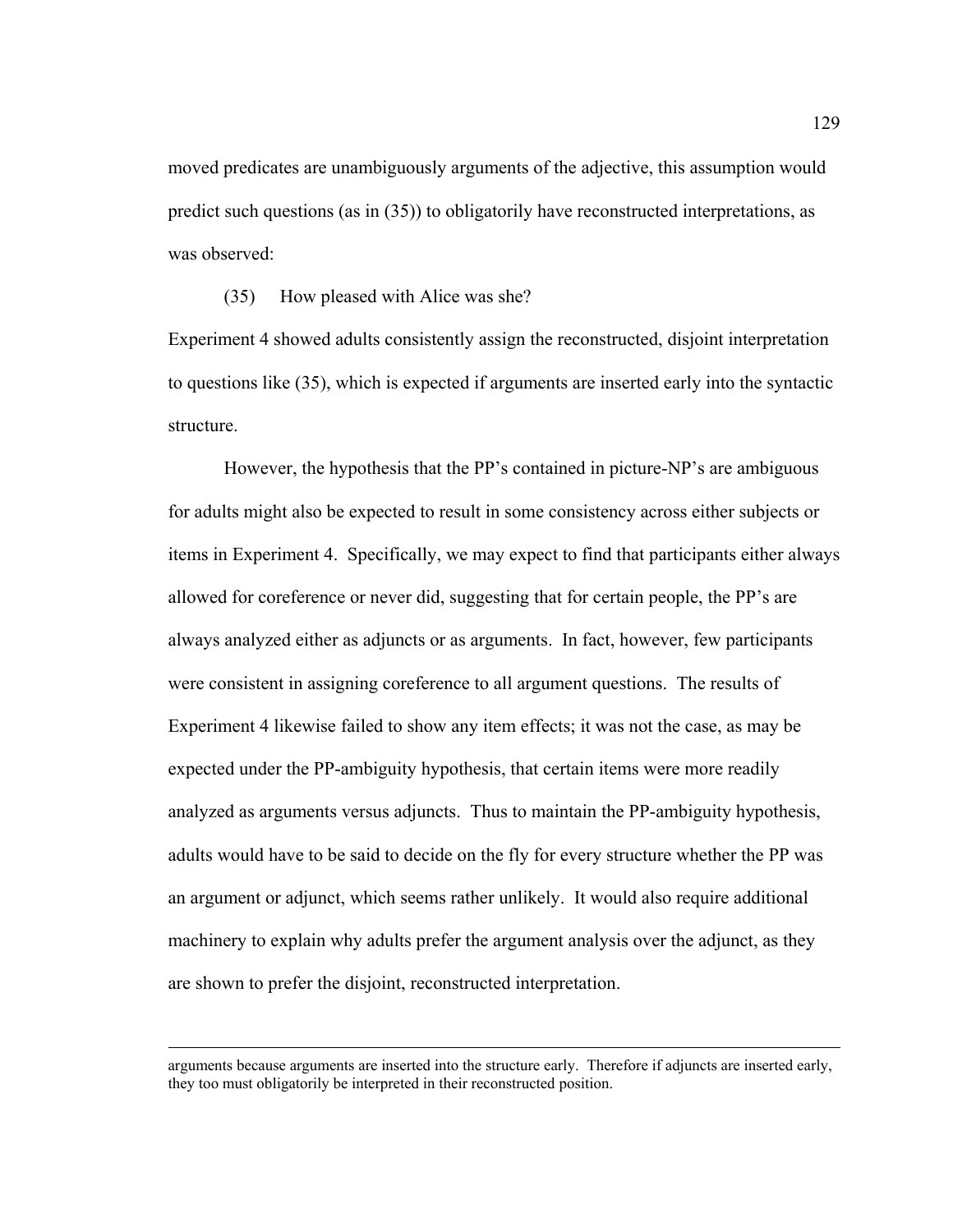This hypothesis faces similar shortcomings in accounting for the children's results. In order to be maintained, the analysis would first have to make the relatively uncontroversial assumption that children can distinguish arguments from adjuncts, and know when each may be inserted into the syntactic structure of a sentence. Previous results suggest children do distinguish arguments and adjuncts with respect to movement across islands (de Villiers, Roeper & Vainikka, 1990), and it is certainly possible that in knowing this distinction children also know about the possibilities for timing of insertion. Therefore on this account, children would be said to consistently analyze the PP's contained within moved predicates as arguments obligatorily inserted early.

However, such an analysis would likewise have to maintain that the PP's contained in picture-NP's are unambiguously adjuncts for children. Since children consistently fail to access the reconstructed interpretation, it follows that they must always insert the PP after wh-movement. While such an explanation may account for the data, we are still left without a reason *why* children would always assign an adjunct interpretation to these PP's, while they are ambiguous for adults. They would furthermore be faced with a fairly significant learning problem, as they would have to learn that the PP's they start out consistently analyzing as adjuncts are actually ambiguous. In short, the PP-ambiguity hypothesis does little to provide insight into the questions at hand; it simply shifts the question of why children disprefer reconstruction to why they analyze PP's contained in picture-NP's as adjuncts. While it may be plausible that children start out assuming such PP's are adjuncts (since few nouns select for complements and children may not learn that they are able to do so until later), the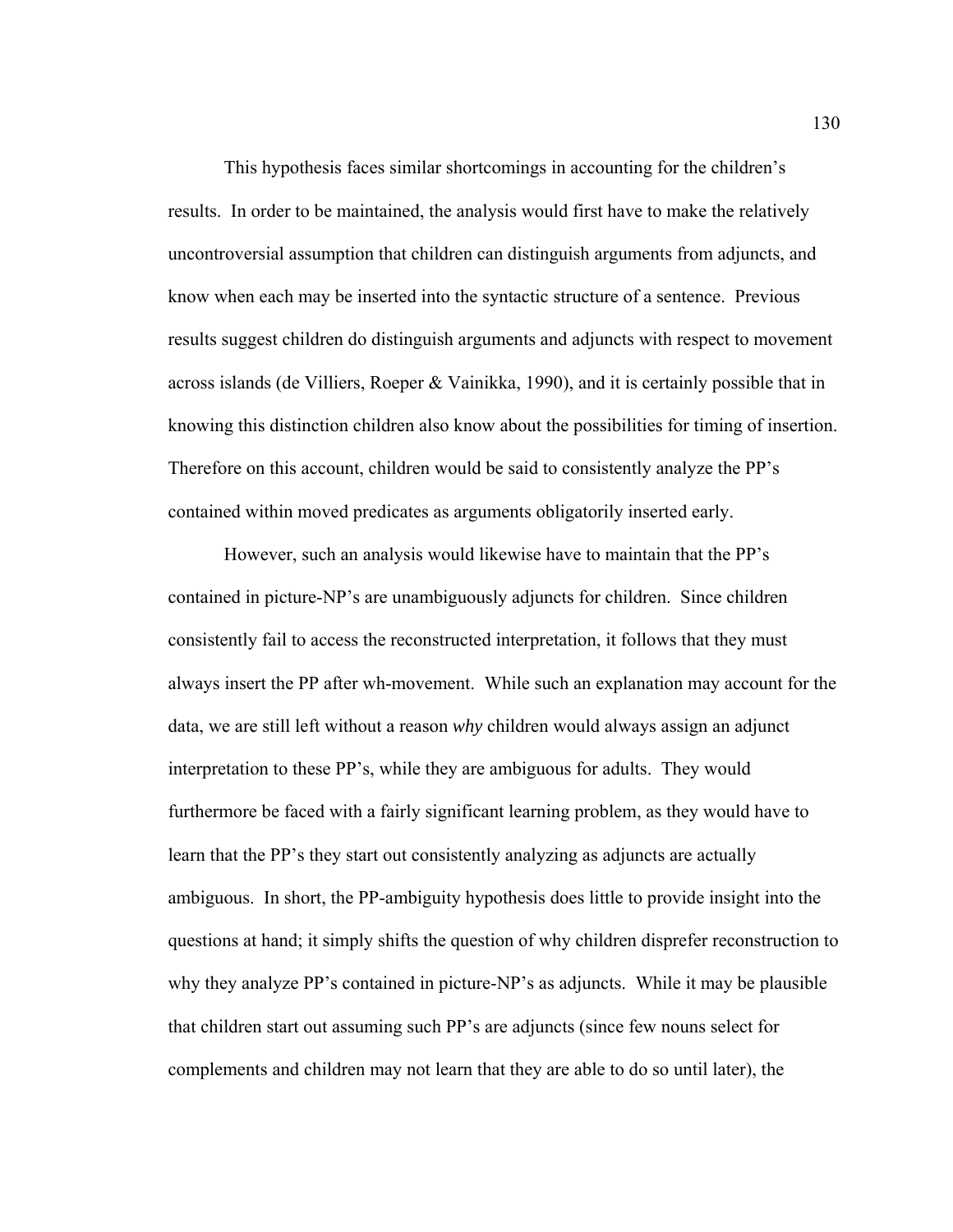problems with applying this account to the adult analysis suggest an alternative account may be more appropriate.

 While the PP-ambiguity hypothesis provides one explanation for the above results, Lebeaux's proposal does allow for another. Instead of postulating that the PP's contained within picture-NP's as ambiguous for adults, an alternative analysis might assume that both adults and children analyze them as adjuncts. Recall that on Lebeaux's account, while arguments must be inserted early into the syntactic structure, adjuncts may be inserted early *or* late. A way to avoid the problem of children having to learn that these PP's may be arguments is thus to say that both children and adults analyze the PP's as adjuncts, but while adults prefer to insert them early, children prefer to insert them late. Children's interpretations could then be explained by a preference for a surface interpretation, which seems plausible; in short, children prefer an interpretation that most closely mirrors the surface structure of the sentence (motivation for this preference is discussed in section 3.3.5).

Adult's preferences under this account are less easily explained, however. Why would adults prefer to insert the PP adjunct into the structure early as opposed to later on? Furthermore, the results of Experiment 5 might be thought to suggest that adults actually prefer to insert the PP contained in picture-NP's late, as they preferred the anaphor to be bound by the matrix antecedent for items like (53):

 (53) Miss Troll forgot which video about herself Mary chose. The argument/adjunct asymmetry alone thus fails to account for adults' varying preferences with respect to reconstruction across Experiments 4-5. Additional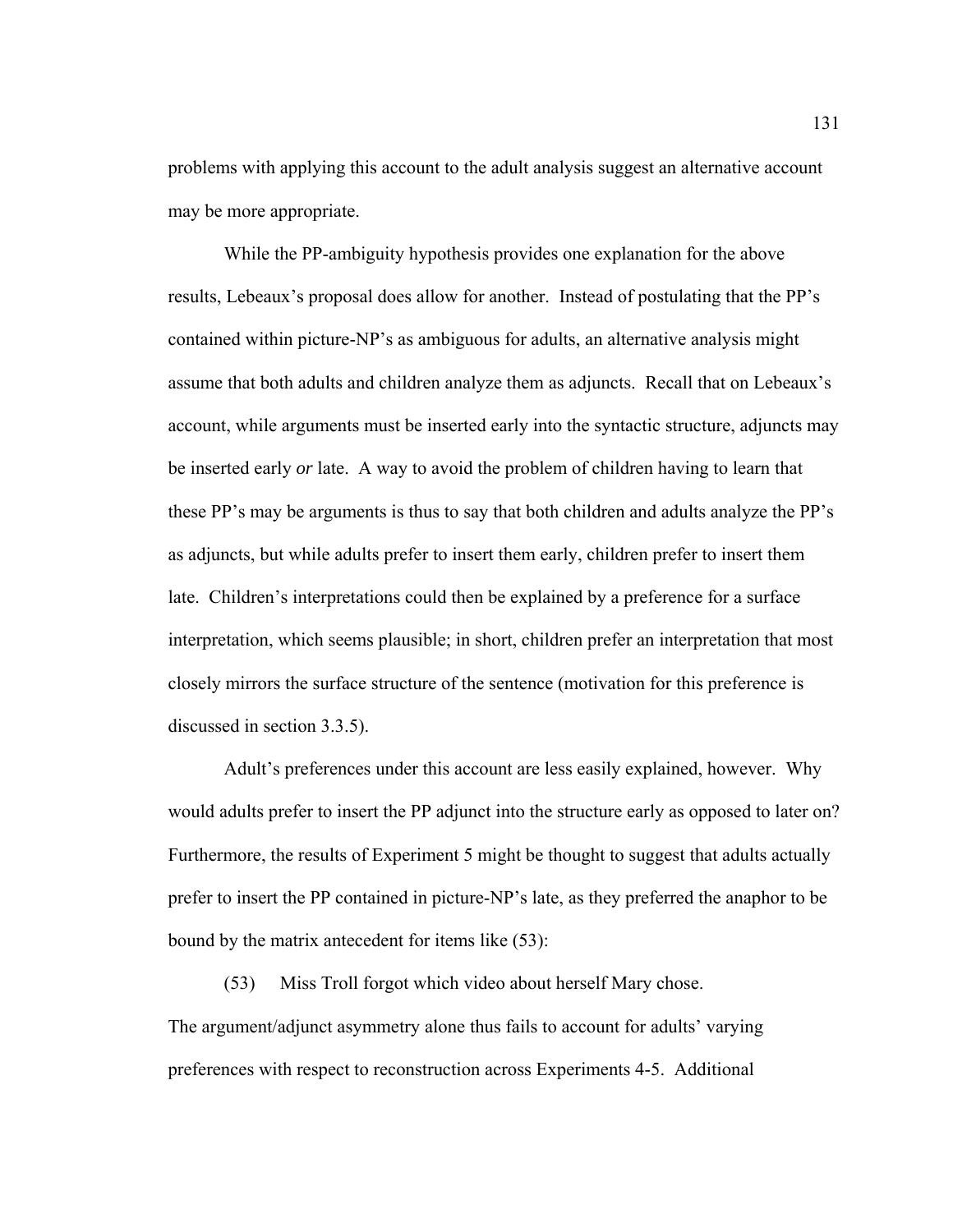mechanisms are still required to generate adults' apparent preference for reconstruction in Experiment 4, and preference for the non-reconstructed interpretation in Experiment 5. Assuming all PP's contained within picture-NP's are adjuncts allows for continuity between children and adults, but it fails to provide an explanation for why children would prefer to insert the PP late in sentences like (52), while adults prefer to insert it early. Likewise, children are still left with a learning problem: instead of having to learn that these PP's are arguments (as under the ambiguity hypothesis), now they must learn a preference for inserting adjuncts early.

 Finally, certain researchers have cast doubt on the validity of the argument/adjunct asymmetry as it explains the presence or absence of Principle C effects in general. Along with Chierchia (1995), Barss (2001) provides some anecdotal evidence against this asymmetry, namely that some speakers he polled do not find (50) (repeated below) to be strongly ungrammatical, or at least certainly not on par with clear Principle C violations like those in (54). Indeed, Lebeaux's analysis predicts that both sentences below should be equally ungrammatical; on this account, Principle C rules out coreference in (50) just as it does in (54). However, some speakers maintain that coreference seems better in the question version of this item than it does in the corresponding statement.

- $(50)$  ?\*Which report<sub>i</sub> that John<sub>i</sub> was incompetent did he submit?
- $(54)$  \*He<sub>i</sub> submitted a report that John<sub>i</sub> was incompetent.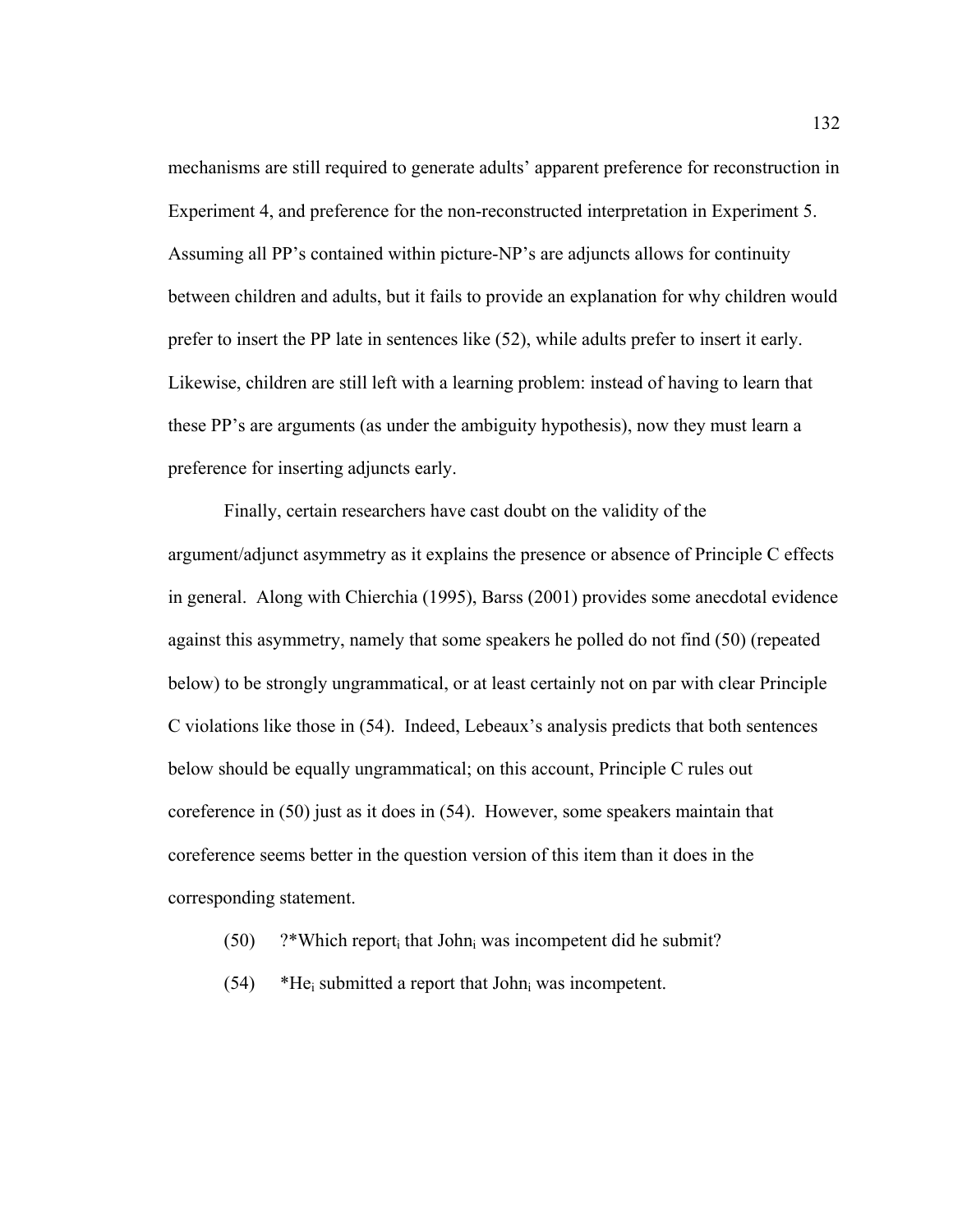Likewise, some speakers are reported to find a contrast between questions with moved arguments containing arguments (as in (50)), which on this analysis must reconstruct, and questions with moved predicates, like (35):

(35) \*How pleased with Alice<sub>i</sub> was she<sub>i</sub>?

In short, while coreference in (35) is clearly ungrammatical, some speakers find it marginal in (50). Lebeaux's analysis, which predicts early insertion in both cases, does not predict such a contrast; in both cases coreference is predicted to be ruled out by Principle C. Finally, intuitions on these sentences are notoriously difficult to gather, given the difficulty of constructing scenarios where such sentences may be felicitiously uttered. Given these doubts on the validity of the asymmetry as it applies to reconstruction possibilities, as well as its failure to provide much insight into children's and adults' interpretations in Experiments 4-5, alternative analyses of the data will be considered.

### **3.3.2. Copy Theory of Movement**

As noted in Chapter 1, most of the current syntactic approaches to movement assume the copy theory of movement first introduced by Chomsky (1993), and it has likewise been assumed throughout this dissertation. However, the implementation of this theory is not universally agreed upon. While the proposal that movement leaves behind not a trace but rather a full copy of the moved constituent nicely predicts reconstruction effects, how these effects are generated depends on the details of the theory. There are two main approaches to the copy theory that are widely accepted: Chomsky's original analysis (see also Grohmann, 2003; Hornstein, 2001; Hornstein, Nunes, & Grohmann, 2005; among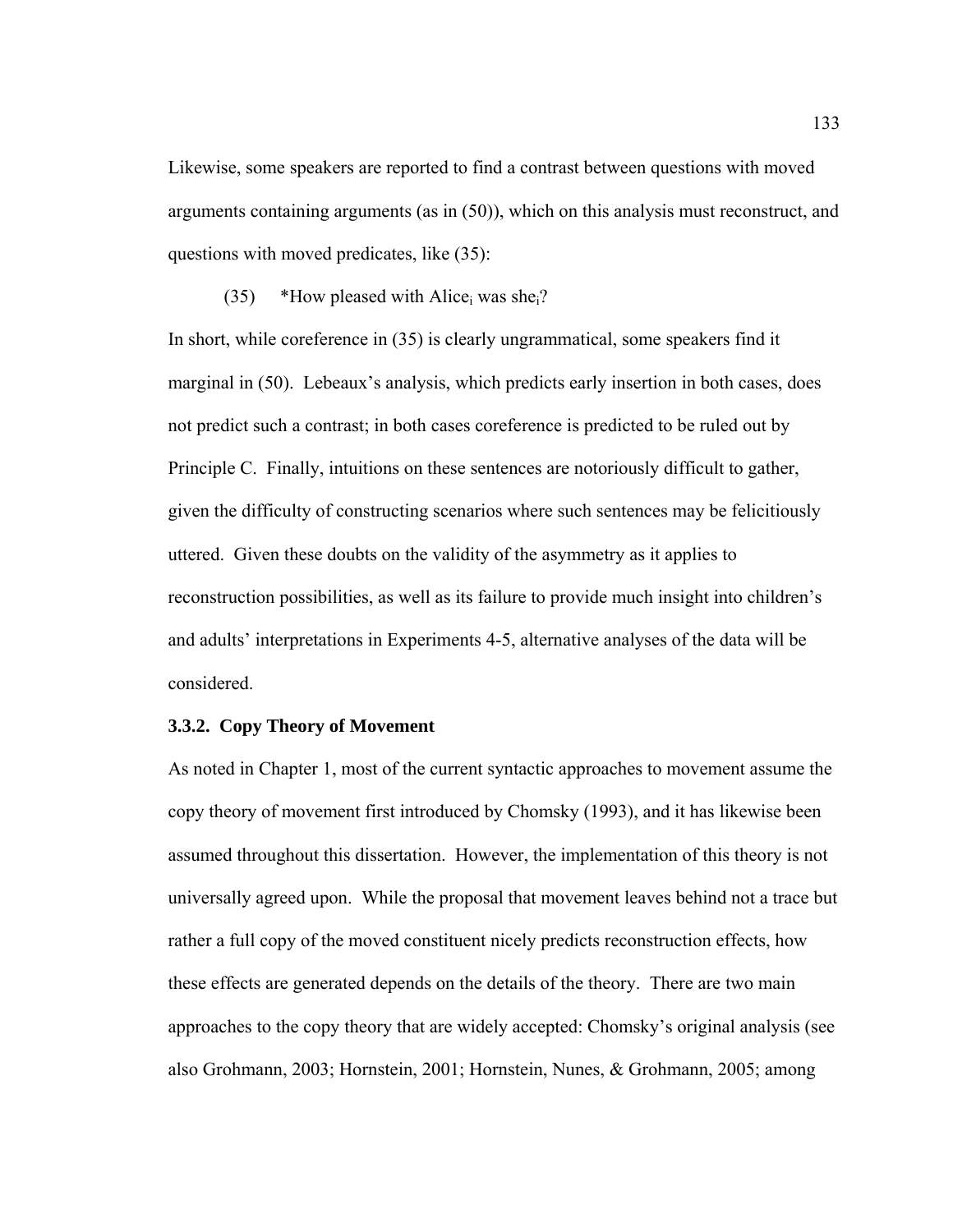others) and Fox's (1999, 2002) account (see also Sauerland, 2000, 2004; among others). Chomsky's approach assumes that in order for the derivation to converge, only one copy of each item in the moved phrase may remain at LF, while the other is deleted. On Fox's account, however, both copies are left for interpretation, as deletion is considered an extra operation that is therefore dispreferred for economy reasons. As will be shown below, while both of these analyses account for some portion of the current data, both also encounter similar problems in predicting the full range of interpretations and preferences observed. In the end, Chomsky's analysis is shown to be most compatible with the current results.

#### **3.3.2.1. Chomsky (1993)**

A crucial component of Chomsky's approach to the copy theory of movement is the Preference Principle, which postulates a preference for minimizing operator restrictions. For example, in (52), the wh-operator must be interpreted in its surface position (to establish the appropriate operator-variable structure for wh-questions), but the material in its restriction is interpreted in the lower copy, in accordance with the Preference Principle:

# (52) \* [which video about Miss Troll] did she<sub>i</sub> choose [which video about Miss Trolli]

Interpreting the restrictor in its reconstructed position results in a Principle C violation, thus ruling out coreference. In essence, the Preference Principle amounts to a rule stating "reconstruct if you can." It is an economy principle, which chooses a preferred LF from convergent options. That it is defined as a preference allows it to be overridden if it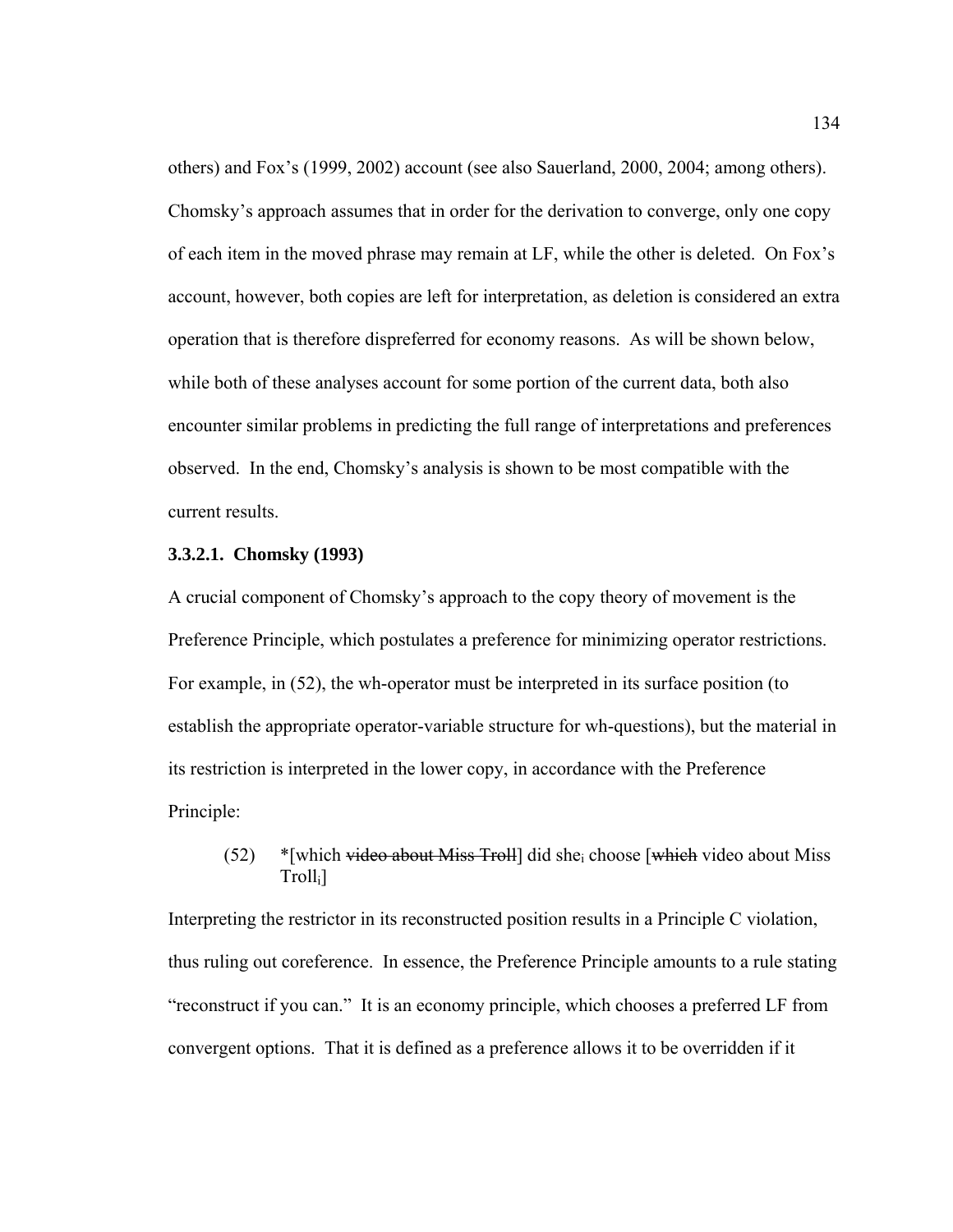interacts with another grammatical principle, but otherwise it is expected to apply uniformly across all structural environments. Therefore to explain why adults are sometimes able to assign a coreferential interpretation to (52), it would have to be said that factors other than the interaction of various parts of the grammar can cause this preference to be overridden, which may not be surprising given that the rule is formulated as preference and not a strict rule of grammar. Of course, Experiment 4 showed adults to generally adhere to the Preference Principle in assigning an interpretation consistent with reconstruction. Experiment 5, in contrast, provides illustration of how it may be overridden.

 Recall that adults were shown to access both reconstructed and non-reconstructed interpretations in Experiment 5. Therefore both interpretations of embedded questions subject to Principle A like (53) must be licensed, where the anaphor may either be bound by the embedded subject (in accordance with the Preference Principle) or by the matrix subject:

(53) Miss Troll forgot which video about herself Mary chose.

Crucially, there needs to be a way to ensure that the Preference Principle does not rule out an interpretation where the anaphor is bound by the matrix subject antecedent. Chomsky assumes, following Lebeaux (1983), that because anaphors agree in person, number, and gender with their antecedents, they must be in a local relation with their antecedent at LF. Therefore, anaphors must move to establish this local relation. To derive the reading of (53) where the reflexive is bound by the embedded antecedent, the lower copy of the anaphor must move to adjoin to the embedded subject: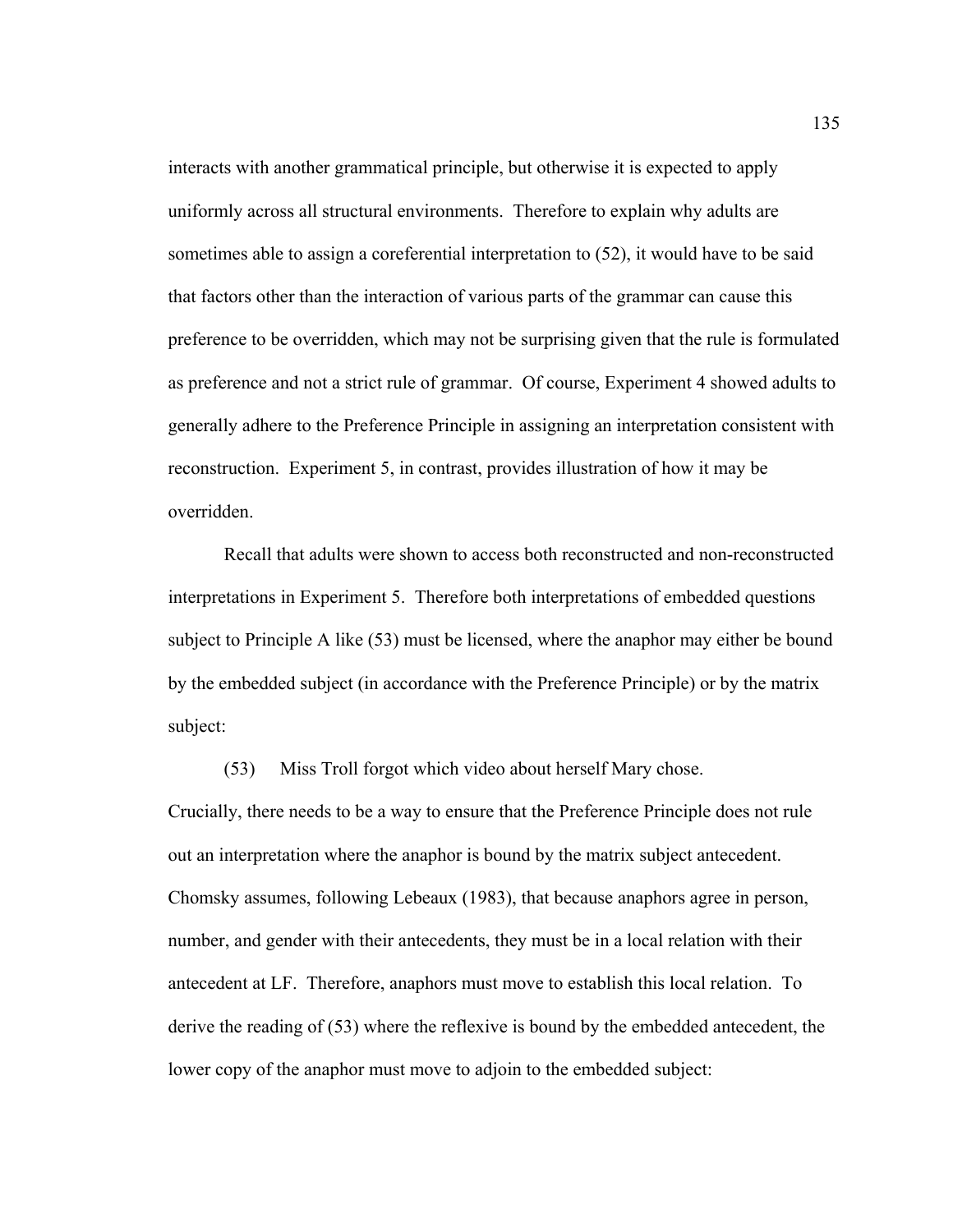## (53')  $\int_{\text{TP}}$  Miss Troll forgot  $\int_{\text{CP}}$ [which <del>video about herself</del>]  $\int_{\text{TP}}$  Mary+herself chose [which video about herself]]]]

Under this interpretation, the lower copy of the anaphor establishes its local relation with the embedded subject by adjoining to it. The restriction of the upper copy of the whphrase deletes, in accordance with the Preference Principle, as does the lower copy of the anaphor (as only a single copy may be left at LF). The LF that remains thus generates an interpretation where the anaphor is bound by the lower antecedent.

However, as Experiments 5 and 6 revealed, binding by the matrix antecedent is also licensed, and is actually preferred. To generate this interpretation, the higher copy of the anaphor moves to establish a local relation with the matrix subject. However, if this structure deletes the restriction of the higher wh-phrase in accordance with the Preference Principle, the remaining LF will crash:

# (53")  $\lceil_{TP}$  Miss Troll+herself forgot  $\lceil_{CP}$ [which video about herself]  $\lceil_{TP}$  Mary chose [which video about herself]]]]

In this case, applying the Preference Principle and deleting the restriction of the whoperator would break the anaphor chain and result in a non-local relation between the remaining anaphors (only the lowest copy, in the binding domain of "Mary," and the highest copy attached to "Miss Troll" would remain). Therefore, to allow the derivation to converge, a non-optimal deletion may be considered. If the lower copy of the whoperator restriction is deleted, a local relation may be established between the highest copy of the anaphor and its intermediate copy, thus generating an interpretation where it is bound by the matrix subject; the intermediate copy of the anaphor may then be deleted: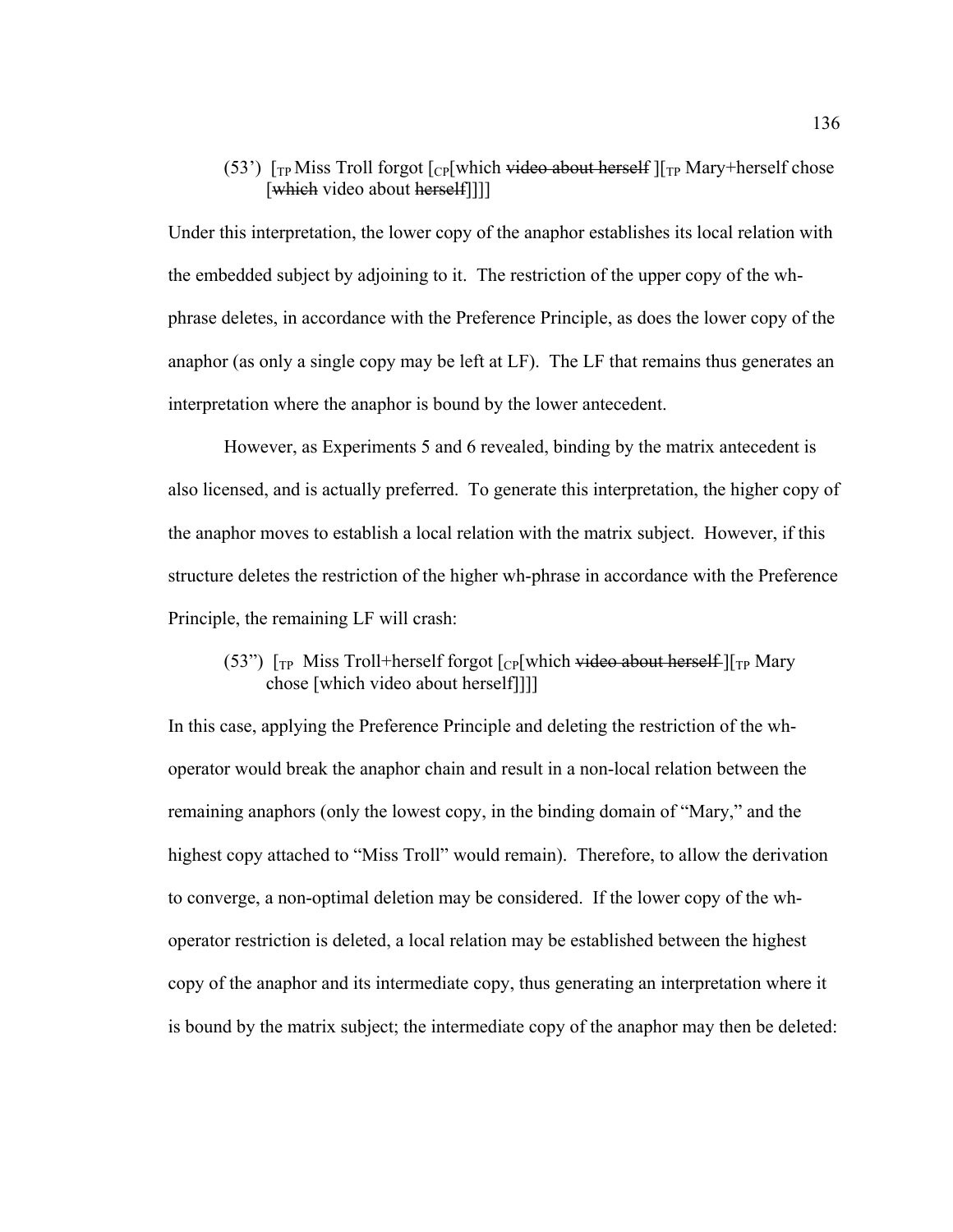# (53"") [ $TP$  Miss Troll+herself forgot [ $CP$ [which video about herself-][ $TP$  Mary chose [which video about herself]]]]

Because the derivation consistent with the Preference Principle in (53") does not converge, it does not block the derivation in (53'''). In keeping with the minimalist assumption that only convergent LF's may be compared for economy purposes, once an economy principle (like the Preference Principle) leads to a derivation that does not converge, non-optimal derivations may be considered. For this example, obeying the Preference Principle results in an LF that does not converge. So it does not help decide between possible LF's, and is in a sense inapplicable in this case (see Hornstein, Nunes, & Grohmann, 2005 for further discussion).

With respect to the current study, a Preference Principle account clearly predicts the adult Principle C data, although it does not provide as explanatory a framework for the embedded Principle A questions. In particular, Experiments 5 and 6 found adults to prefer binding by the matrix antecedent for items like (53). It was shown above that an interpretation where the anaphor is bound by the embedded antecedent is consistent with the Preference Principle, but that the principle fails to apply for binding by the matrix antecedent. While this analysis allows for binding by either antecedent, and adults are clearly able to establish binding by both of them, it does not offer an account for why adults would prefer binding by the matrix subject. Indeed, given that binding by the embedded antecedent is consistent with the Preference Principle, it seems that interpretation should be favored, if any. Thus an additional mechanism would have to be proposed to account for adults' preferences.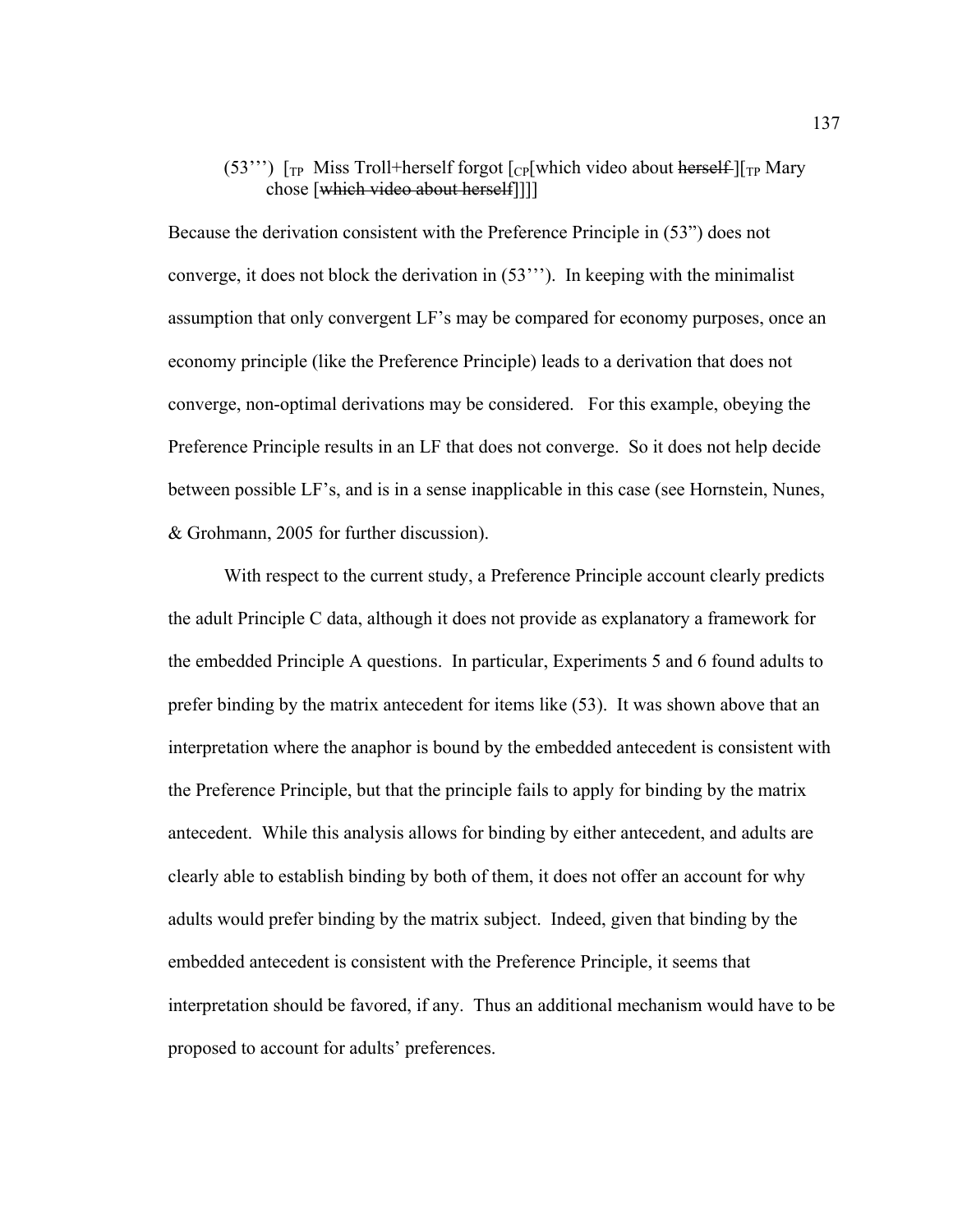Furthermore, to account for the child data, where reconstruction is always dispreferred, one way to save this analysis that posits a preference for reconstruction would be to assert that children simply lack the Preference Principle. On this view, children would have to somehow learn the Preference Principle, but it is far from clear how such learning might occur, or what input may help them to do so. Alternatively, children may be thought to have the Preference Principle in place, but to generally ignore it in favor of obeying other constraints. Such a possibility will be further discussed in section 3.3.5.

In either case, an analysis is still need to explain the observed asymmetry between moved predicates and moved arguments for both children and adults. As it stands, the principle on its own fails to predict this observed asymmetry. To maintain this theory, it would have to be stipulated that for moved predicates, the Preference Principle is somehow obligatory, but for moved arguments, it remains a preference. Such an analysis seems rather ad hoc, suggesting an alternative approach, or an account that combines the Preference Principle with additional machinery, may be more explanatory.

#### **3.3.2.2. Fox (1999, 2002)**

In contrast to Chomsky's analysis, Fox's approach to the copy theory of movement assumes both copies of the moved item remain available for interpretation at LF; in other words, no deletion occurs. Deletion, as it must be implemented as an additional operation, is dispreferred due to economy concerns. Specifically, on this view it is more economical to simply interpret both copies than it is to apply the additional deletion operation. With respect to the two copies, the higher one is said to be interpreted as an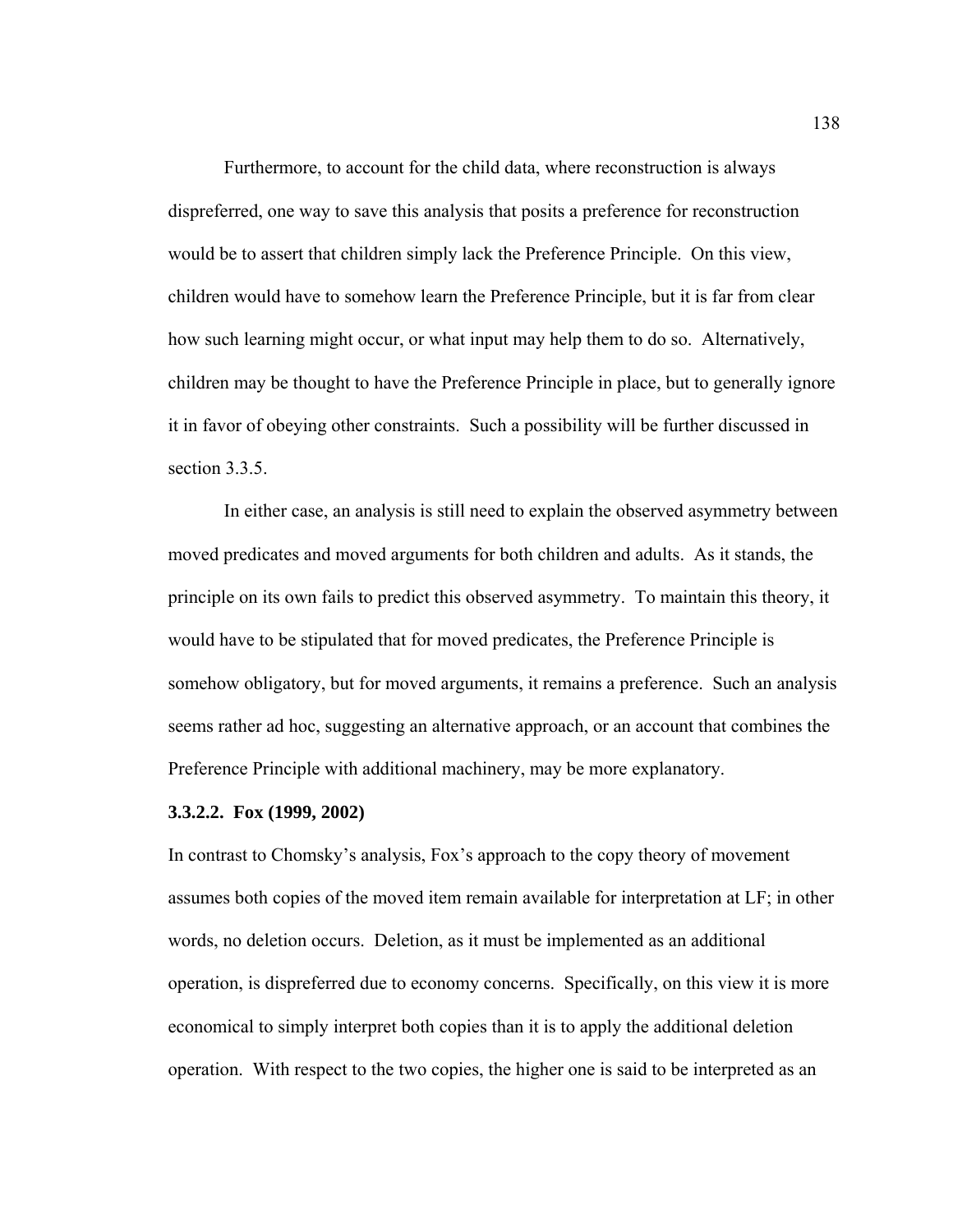operator, with the lower one being interpreted as a variable, as is standardly assumed. In the case of a complex wh-phrase like "which video about herself," the material in the restrictor of the wh-operator (in this example, "video about herself") is left in both the higher and lower copies. In the case of the higher copy, it is interpreted as a restriction on the wh-operator, and in the case of the lower copy, it is interpreted as a restriction on the variable. Fox proposes that the lower copy be converted into an item containing a variable by converting it into a definite description. Thus the example in (52) may be paraphrased as in (52i):

- (52) Which video about Miss Troll did she choose?
	- (i) Which is the video about Miss Troll, x, such that she chose **the video about Miss Troll x**

This conversion of the lower copy is known as Trace Conversion. It is responsible for introducing a variable into the lower copy and replacing the wh-element with a definite determiner, as below:

 (52') [Which video about Miss Troll] she chose [which video about Miss Troll] Trace Conversion  $\rightarrow$ 

which video about Ms. Troll λx [she chose **the video about Miss Troll x**] Thus the lexical material in the restrictor is left in both copies; in the lower copy, it is essentially redundant.

The presence of the R-expression "Miss Troll" in the lower copy above does predict adults' preference for disjoint reference in such sentences in Experiment 4. Coreference is clearly ruled out on this analysis, since a Principle C violation arises with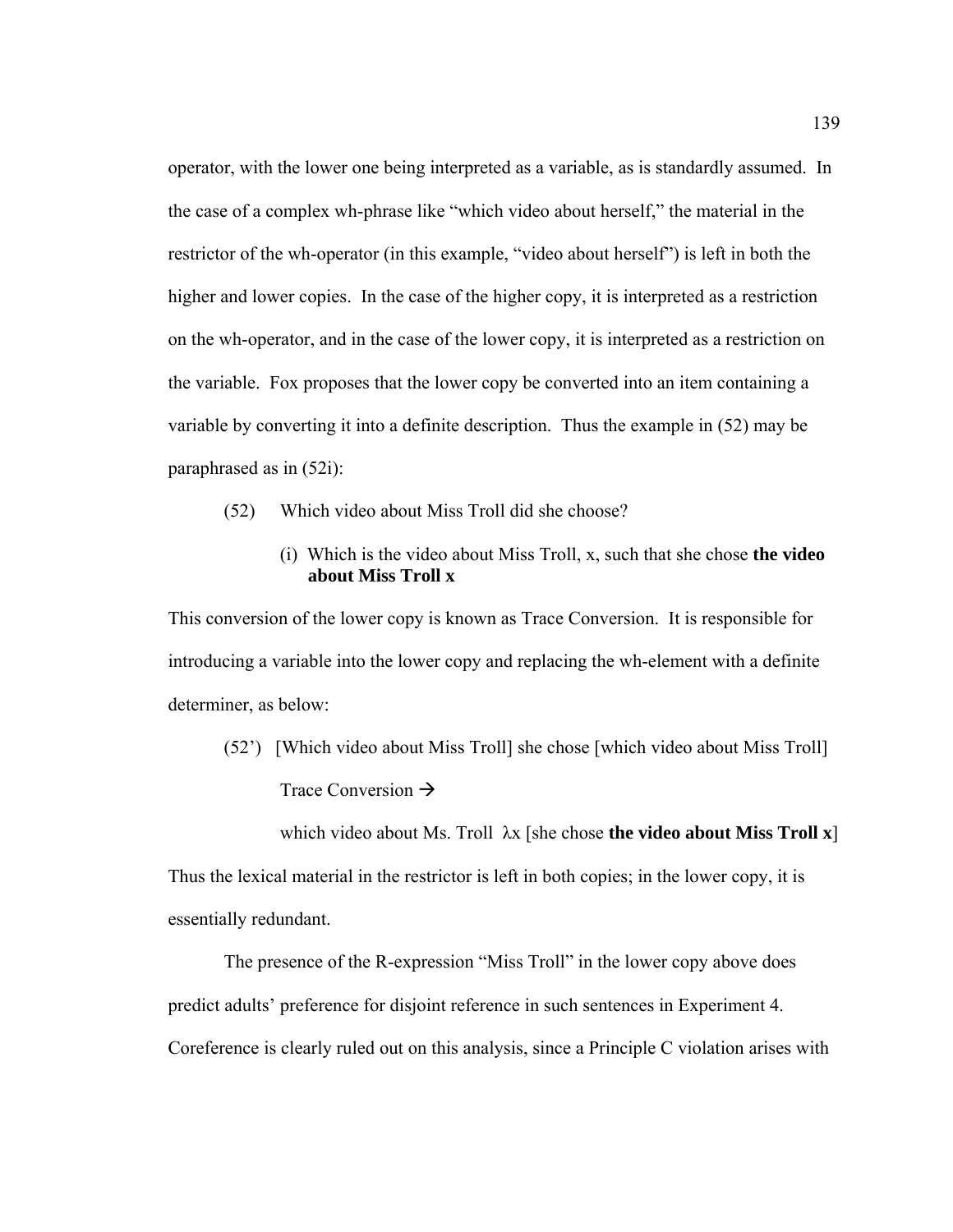the lower copy of the R-expression being c-commanded by the pronoun. Therefore on this account, what requires explanation is not adults' preference for reconstruction (as in the Preference Principle analysis above) but rather why they ever accept coreference at all.

Despite deletion being disfavored for economy reasons, Fox (1999) does allow for the possibility of deletion of the restrictor in the lower copy in order to generate an interpretable antecedent-contained deletion structure (although an alternative analysis is proposed in Fox (2002)). Perhaps this idea could be resurrected to explain the adult data in Experiment 4: adults are able to delete the restrictor and generate a coreferential interpretation of questions like (52), although this derivation is dispreferred for economy reasons. Thus what separates Chomsky and Fox with respect to the Experiment 4 data is simply the locus of the economy consideration: for Chomsky, minimizing operator restrictions is economical, and results in a preference for the reconstructed interpretation, ruling out coreference. In other words, it is non-economical to leave the restrictor in the higher copy, which is why coreference is seldom allowed. For Fox, having both copies available for interpretation is economical, which rules out coreference with the presence of the lower copy of the R-expression. To apply deletion to the lower copy of the restrictor and allow for coreference is not economical, and therefore dispreferred. Thus for Chomsky, it is economical to interpret the lower copy, and for Fox, it is economical to leave both copies (including the lower one) available for interpretation. In both cases, disjoint reference is predicted to be preferred.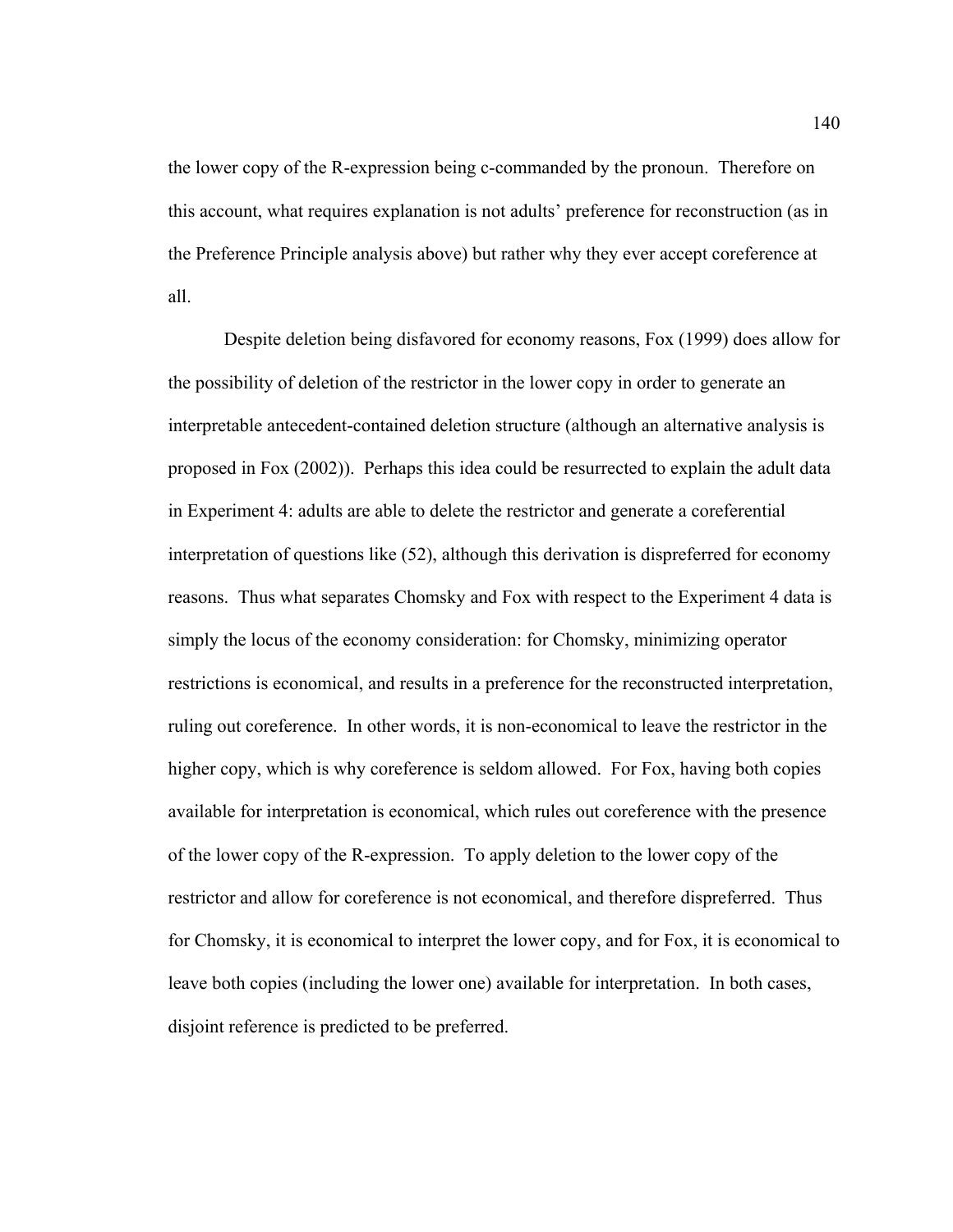However, recall that children were shown to prefer the non-economical surface interpretation in Experiment 4, assigning coreference most of the time. On either the Chomsky or Fox account, therefore, children must be said to disobey economy: for Chomsky, children either must not have the Preference Principle or must allow other constraints to override it, for Fox, children must freely allow deletion to apply. Both of these proposals line up with results from a study examining children's interpretations of antecedent-contained deletion (ACD) structures. Syrett & Lidz (2005) found that while adults only access the embedded reading of the sentence below, children allow for an embedded or matrix interpretation of the VP ellipsis ("did"):

- (55) Clifford said that Goofy read every book that Scooby did.
	- a. …that Scooby read (embedded reading)
	- b. …that Scooby said Goofy read (matrix reading)

These two readings are generated as part of resolving the ellipsis. While VP ellipsis is typically resolved by finding a VP that may serve as an antecedent for the ellipsis site, in this case the ellipsis site is actually contained in both potential VP antecedents (the VP "read every book that Scooby did" or the VP "said that Goofy read every book that Scooby did"), hence the term "antecedent-contained deletion." To illustrate, consider how the embedded reading above is generated. In trying to interpret the embedded antecedent VP in the ellipsis site, a new instance of ellipsis is introduced:

(55') Clifford said that Goofy read every book that Scooby <*read every book that Scooby did*>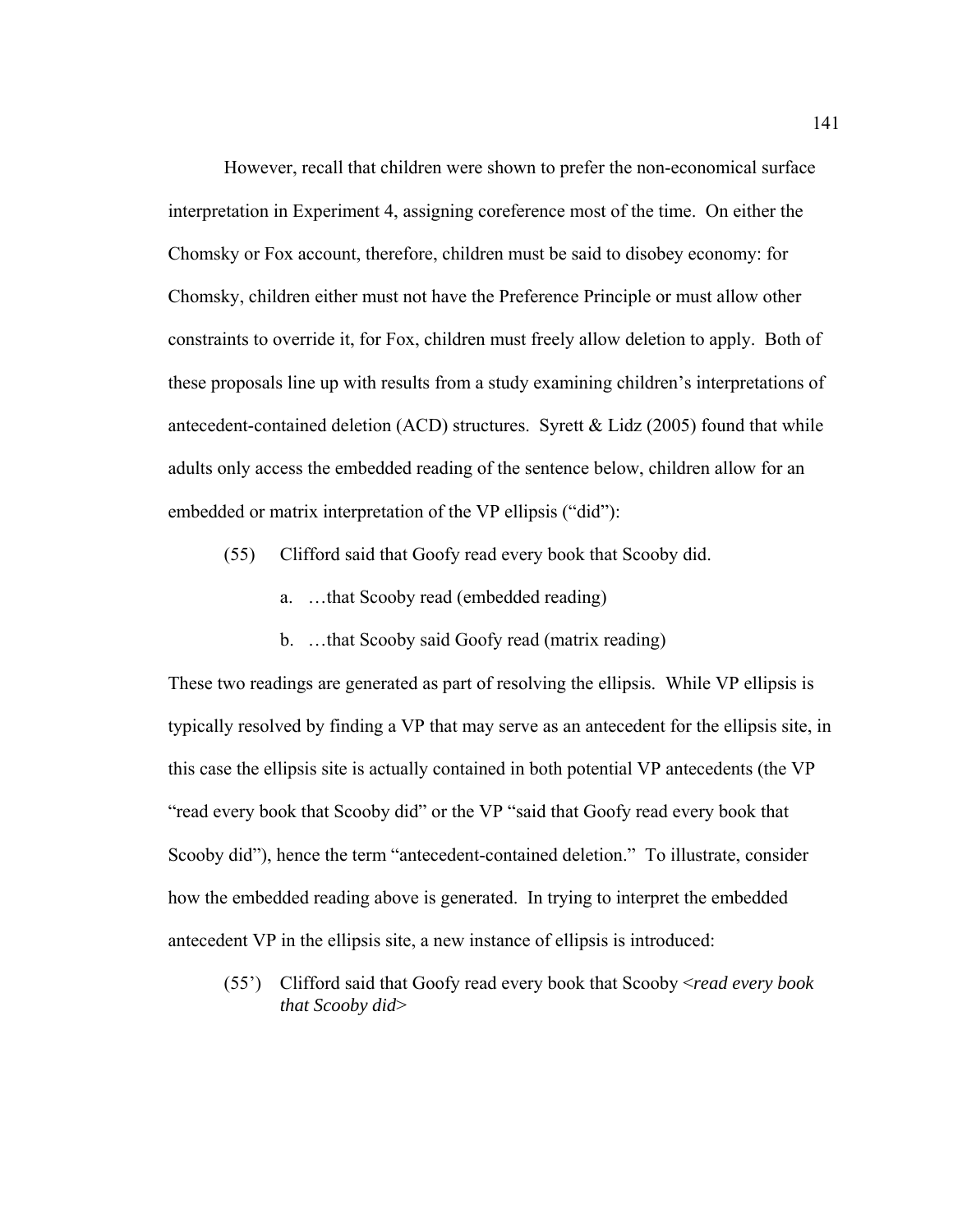Because replacing the ellipsis with either antecedent VP in this case would include another instance of the ellipsis site itself, infinite regress results: each attempt to resolve the ellipsis would require adding another ellipsis site.

To avoid this problem, it is commonly assumed that resolving ACD requires quantifier raising (QR) of the NP containing the ellipsis site ("every book that Scooby did" in this example) (Fiengo & May, 1994; Fox, 1999; Kennedy, 1997; May, 1985). The NP is replaced by a trace, leaving the VP in a form where it may replace the ellipsis without introducing infinite regress. The two readings above are determined by the landing site of the quantified noun phrase, which targets a VP-external position (Fox, 1999; Merchant, 2000): if it lands at the level of the embedded clause, the embedded reading is generated (55"a), but if it moves through this position to land at the level of the matrix clause, the matrix reading is generated (55"b).

- (55") a. Clifford said that Goofy [every book that Scooby did]<sub>i</sub> read  $t_i$  (QR) Clifford said that Goofy [every book that Scooby <*read t*>] [read t]
	- b. Clifford [every book that Scooby did]<sub>i</sub> said  $t_i$  that Goofy  $t_i$  read  $t_i$  (**QR**) Clifford [every book that Scooby <*said that Goofy read t*>] [said that Goody read t]

Adults, being economical in preferring fewer movement operations, only accept the embedded reading given in (55"a). Children, on the other hand, are shown to accept the matrix reading (55"b) as well, which requires movement through the embedded clause to the matrix clause level. These results suggest children, unlike adults, are not economical: they do not obey economy considerations, and thus allow for interpretations generally not accepted by adults. Just as in the current study, where children disobey economy in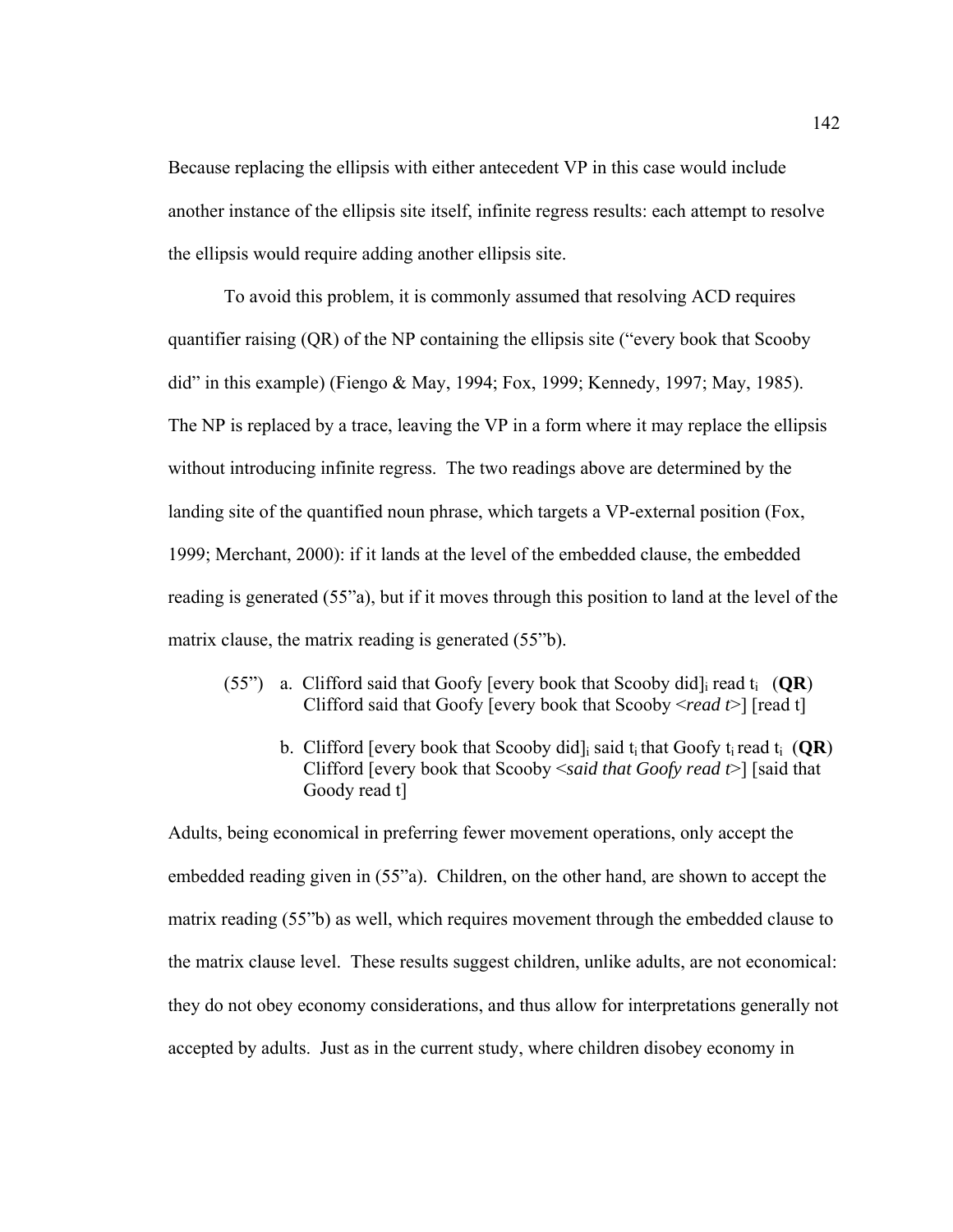preferring the matrix interpretation of argument questions subject to Principle C, children also disobey economy in allowing for the matrix interpretation of multi-clausal ACD sentences.

While both Chomsky's and Fox's accounts are quite compatible with the results of Experiment 4, both face similar shortcomings in extending to Experiments 5 and 6. In these experiments, both children and adults were shown to prefer binding of the anaphor by the matrix antecedent in sentences with moved arguments (although children, unlike adults, rejected binding by the embedded antecedent):

# (42) Miss Cruella knew [which painting of herself] Janie put up [which painting of herself]

On Fox's account, in leaving both copies of the moved item available for interpretation, it must be assumed that binding by one antecedent rules out binding by the other; after all, this sentence does not permit a reading where Miss Cruella knows which painting of Miss Cruella *and* which picture of Janie were put up. This result could presumably be achieved by requiring parallelism between the two copies, and not permitting copies of a single anaphor to bear different indices. Indeed, allowing one copy of the anaphor to be bound by one antecedent and the other copy to be bound by a different antecedent would presumably result in an uninterpretable structure along the lines of the one paraphrased below:

# (42') which x, such that x is a painting of Miss Cruella, did Miss Cruella know Janie that put up x, such that x is a painting of Janie

Therefore while both copies are present at LF, only one instance of the anaphor is actually semantically active. Once again this achieves the same result at Chomsky's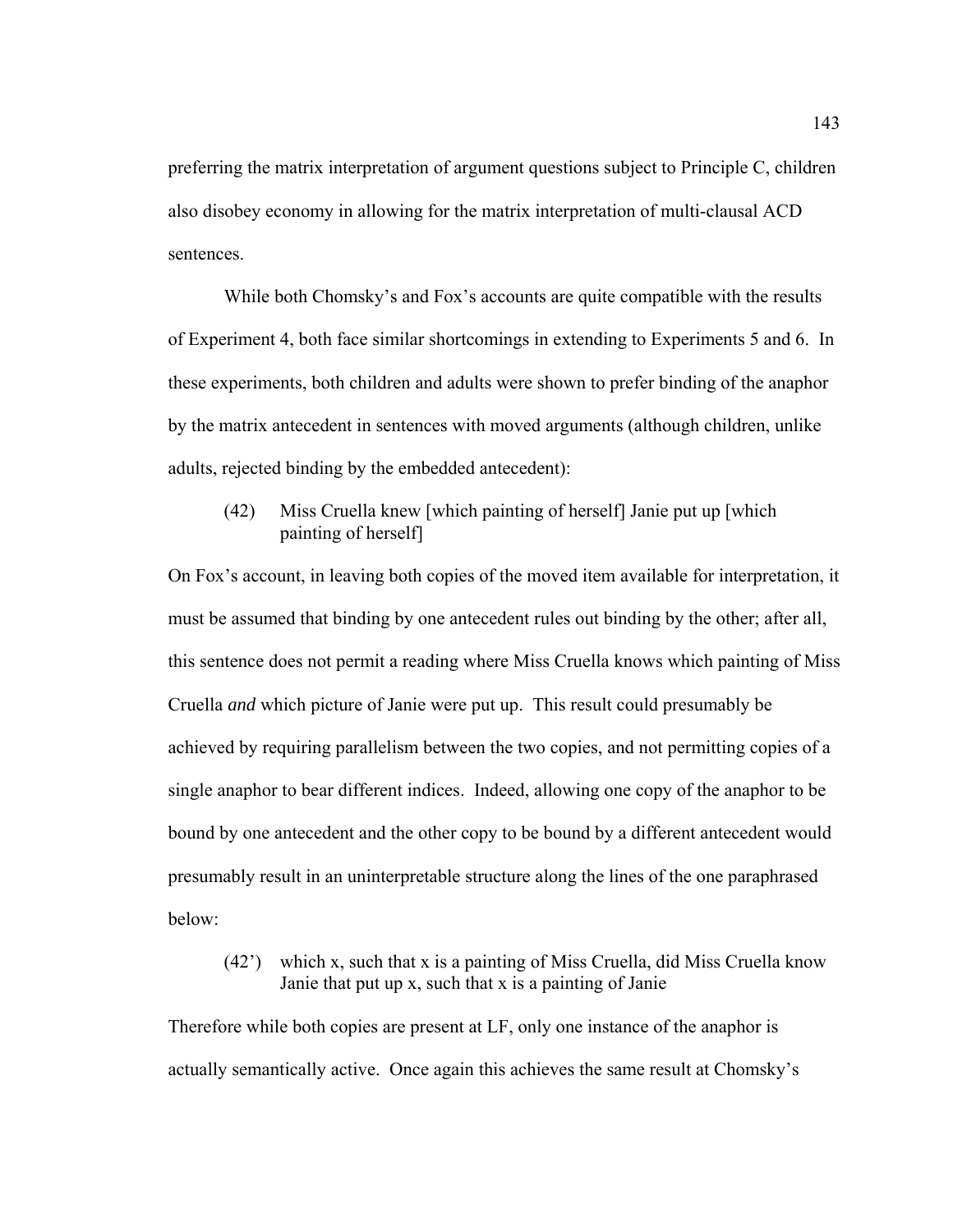analysis: instead of deleting one copy, one copy is left inactive for the purposes of interpretation. Likewise, this analysis on its own does not provide a means for establishing which binding relationship is preferred; with both copies available for interpretation, it seems binding by either antecedent would be equally likely.

 Fox's account also does not provide a clear analysis of the argument/predicate asymmetry observed in Experiments 4-5. While both adults and children were shown to obligatorily assign a reconstructed interpretation to moved predicates, reconstruction of moved arguments was apparently not obligatory. Fox predicts a reconstructed, disjoint interpretation for any question subject to Principle C, regardless of whether the whphrase is a predicate or argument, since the presence of the lower copy should always trigger it:

(52) Which video about Miss Troll did she choose?



Therefore on this analysis, what requires explanation is why deletion of the lower copy is sometimes allowed for moved arguments (resulting in adults assigning a coreferential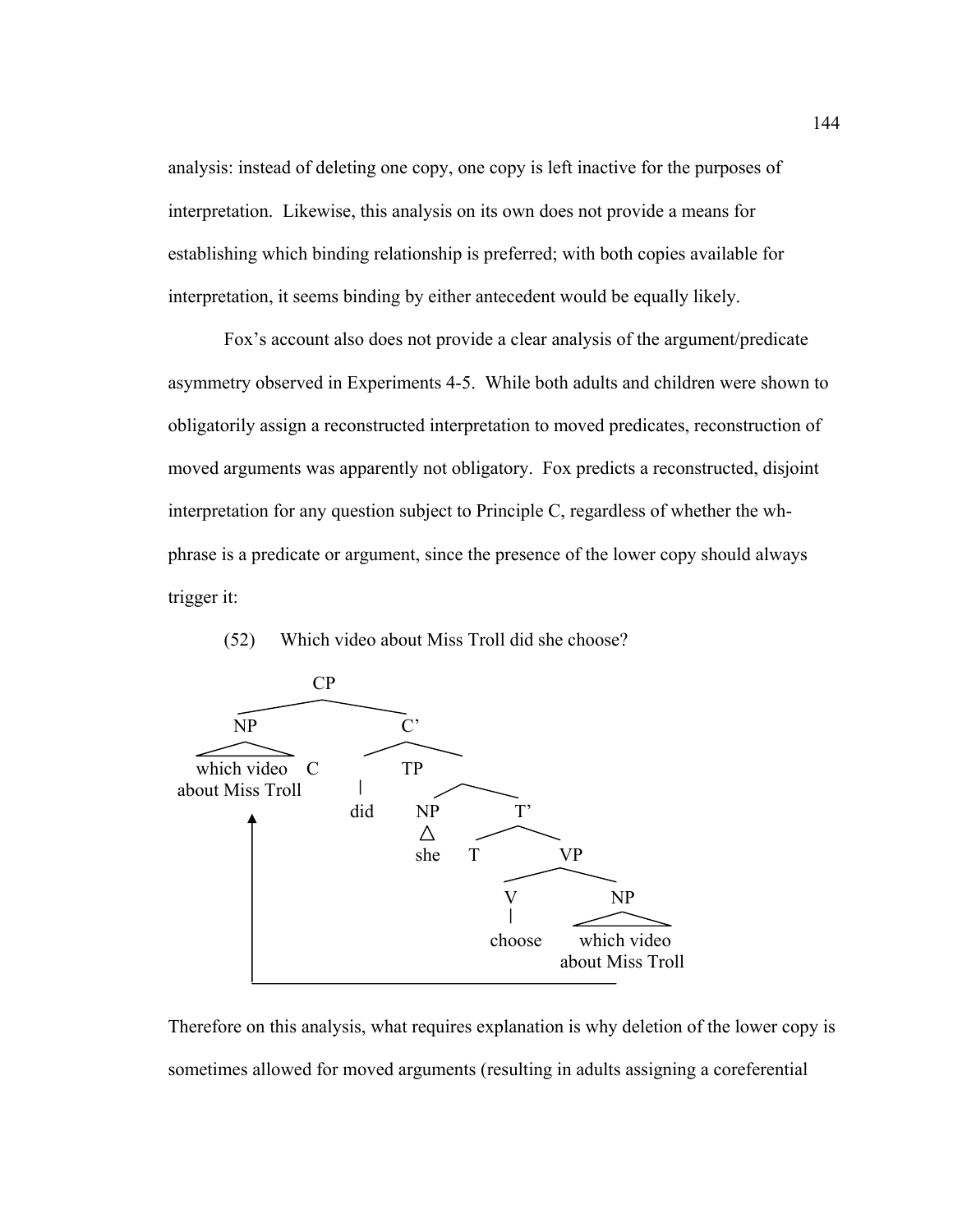interpretation), but never for moved predicates. In other words, it is not clear why adults would always obey economy in the case of moved predicates, but not in the case of moved arguments. Likewise, children would have to be said to always be economical when interpreting moved predicates as well, since they never allow coreference for such items; however, there seems to be no logical reason why children would disobey economy for moved arguments but not for moved predicates. Given that children have been shown to disobey economy when interpreting quite different structures (e.g. ACD), it seems unlikely that their adherence to economy would explain their obligatorily assigning disjoint reference for questions like (52). Recall that Chomsky's approach was shown above to similarly fail to predict the predicate/argument asymmetry. On that view, what would require explanation is why children and adults consistently obey the Preference Principle for moved predicates, but not for moved arguments. Thus both accounts similarly fail to account for the full range of data observed.

 It was noted above that Chomsky's and Fox's accounts differ mainly in their approaches to economy: for Chomsky, the Preference Principle dictates that it is economical to minimize operator restrictions, and for Fox, it is economical to dispense with deletion and allow for interpretation of both copies. These two views of economy therefore achieve the same result through different means. For Chomsky, it is economical to interpret the lower restrictor instead of the higher one, and for Fox, it is economical to leave both copies, including the lower restrictor, available for interpretation. Thus with respect to the current study, it is quite difficult to distinguish these two accounts. Both analyses make the same predictions, nicely accounting for the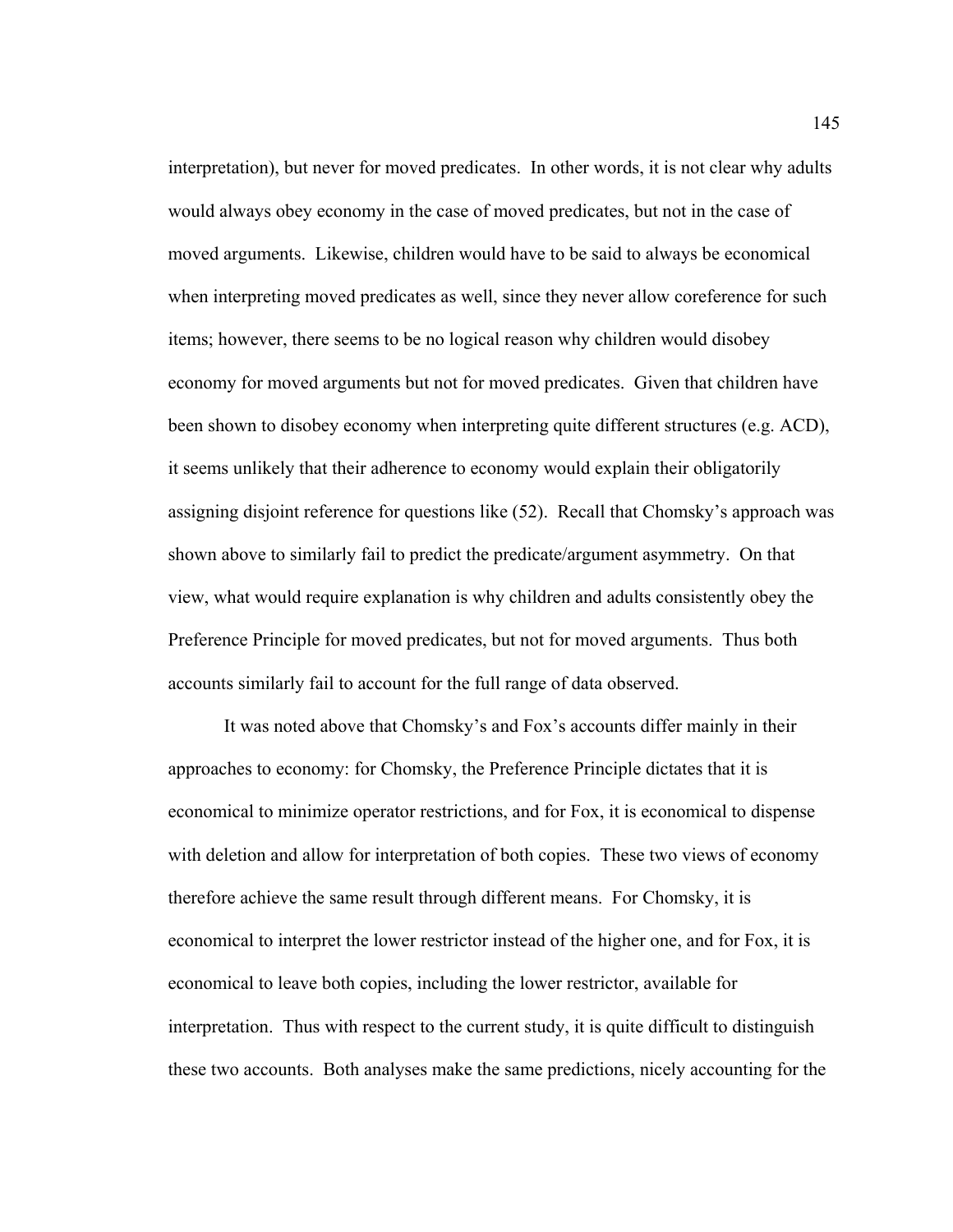adult preference for a disjoint, reconstructed interpretation for moved arguments in Experiment 4. However, both approaches similarly fail to predict the preference for binding by the matrix antecedent for moved arguments in Experiments 5 and 6, and neither provides a clear means for capturing the predicate/argument contrast. Whichever analysis is assumed, it will require additional mechanisms to account for the full range of data observed.

Given the similarities between these two approaches, a firm choice between the two is not crucial. Neither approach appears to provide an explanatory framework for analyzing adults' preference for the matrix antecedent in Experiments 5-6, nor the predicate/argument asymmetry observed in both children and adults. However, in the case where both Chomsky's and Fox's economy principles most straightforwardly apply (the matrix Principle C questions in Experiment 4), Chomsky's formulation of the Preference Principle seems to be a slightly better fit for the current data. As mentioned earlier, the Preference Principle is designed to interact with other rules of grammar, and the possibility for overriding it is clearly established. On the other hand, as Fox mainly only discusses the possibility of deletion in reference to ACD structures, it is not exactly clear how it is to be implemented for other structures, or how it might interact with the grammar or parser. Given that the Preference Principle is designed to choose between possible convergent LF's, it has some of the flavor of a parsing constraint, or at the very least, a constraint that interacts with the parser. Furthermore, if it does interact with the parser, it must also interact with other factors thought to influence parsing decisions, one example being pragmatics.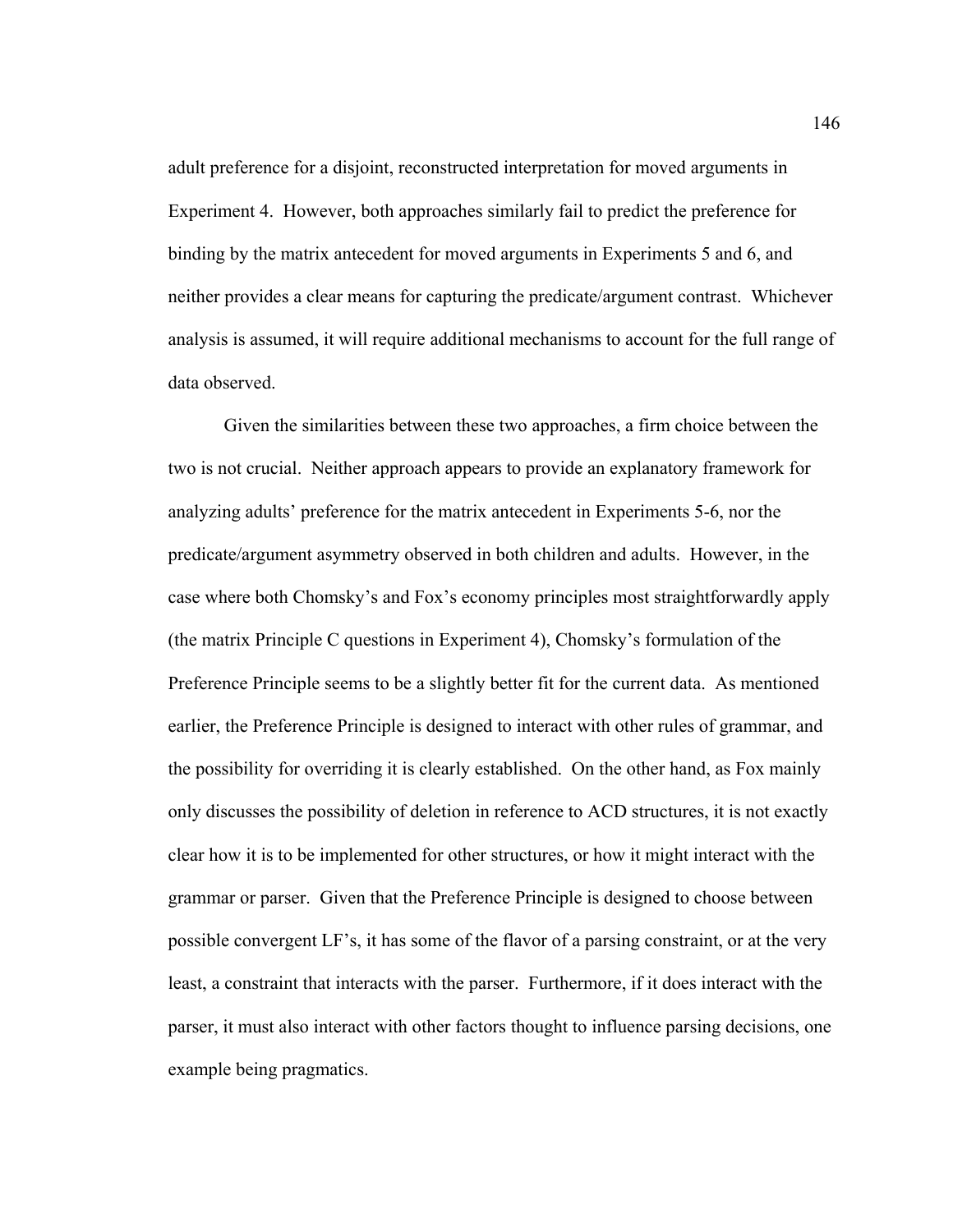In short, to allow for coreference in questions like (52), Chomsky need only say that the Preference Principle is overridden in favor of a pragmatic context that renders the coreferential interpretation more salient in that instance. Fox, on the other hand, would have to postulate a reason why deletion of the lower copy may apply in such cases, when deletion had previously only been formulated to allow ACD structures to converge. In other words, the way in which deletion has been discussed by Fox suggests it only applies in a very limited set of environments, and then, only for reasons of generating an interpretable structure. There seems to be no a priori reason why it should also be allowed in questions with wh-arguments. The flexibility of the Preference Principle, and the fact that it has already been designed to interact with other linguistic principles, makes it more amenable to the current data. Indeed, to look ahead a bit, the adult preference for binding by the matrix antecedent in Experiments 5-6 will later be shown to result from a parsing preference for resolving anaphoric dependencies as quickly as possible (section 3.3.5.). The Preference Principle thus fits nicely into a system that allows the weight of competing constraints in various structural environments to determine interpretation preferences. In such a way it also fits quite nicely with the child results; children may be said to have the Preference Principle in place, but override it due to the weight they place on other competing constraints, such as their preference for surface structure interpretations. The interaction between grammatical rules and the parser, and whether such a strict distinction is necessary, is further discussed in Chapter 5.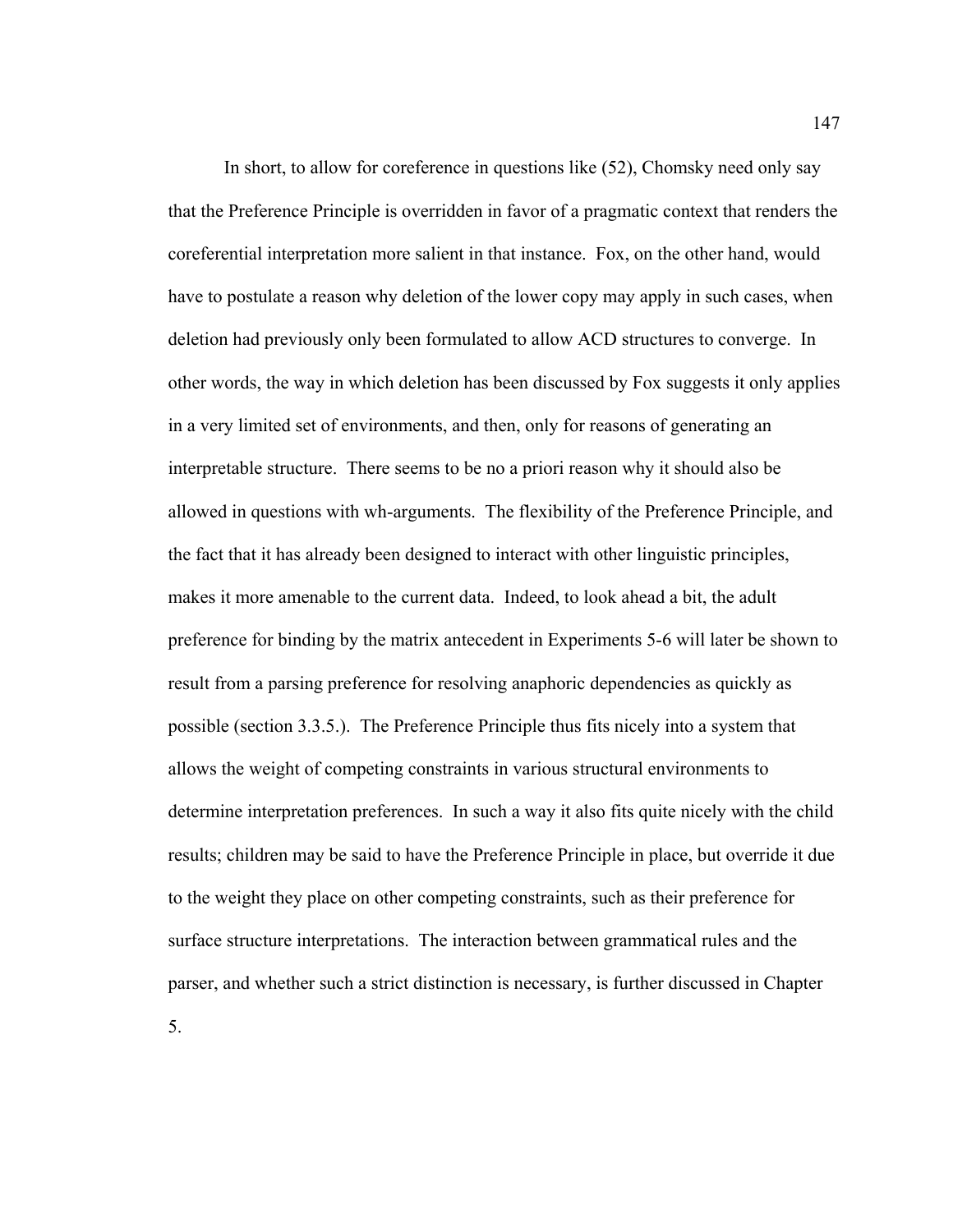### **3.3.3. Rule I**

While the above analyses rely primarily on a syntactic account of children's and adult's preferences with respect to reconstruction, the possibility of a pragmatic analysis is also worth exploring. For example, as mentioned above, some speakers disagree with the judgments used to justify the argument/adjunct asymmetry, as in (50-51), repeated below:

- $(50)$  \*Which report that John<sub>i</sub> was incompetent did he<sub>i</sub> submit?
- $(51)$  Which report that John<sub>i</sub> revised did he<sub>i</sub> submit?

Chierchia (1995) notes that many speakers find (50) to be grammatical, or at least as good as  $(51)$ . His account of this fact draws on the van Riemsdjik & Williams (1981) proposal that what matters is the depth of embedding for the R-expression, and not what type of phrase it is embedded in. In other words, for deeply embedded cases like those in (50-51), where the R-expression is contained in a clause attached to the NP, coreference is often allowed. But for more shallow embedding cases (like those tested in Experiment 4), coreference is typically dispreferred, while disjoint reference is preferred:

(37) ??Which painting of Miss Cruella did she put up?

Chierchia explains this contrast using Rule I (Grodzinsky & Reinhart, 1993; Reinhart, 1983). Rule I is a pragmatic rule designed to largely account for binding Principles B and C in pragmatic terms. It states that an LF with a bound variable interpretation is preferred over a minimally different LF with a coreferential interpretation. In other words, if the proposition can be generated by a structure with a bound variable interpretation, that structure is preferred. According to Chierchia, shallow embedding cases like (37) are the structures that Rule I most straightforwardly applies to; therefore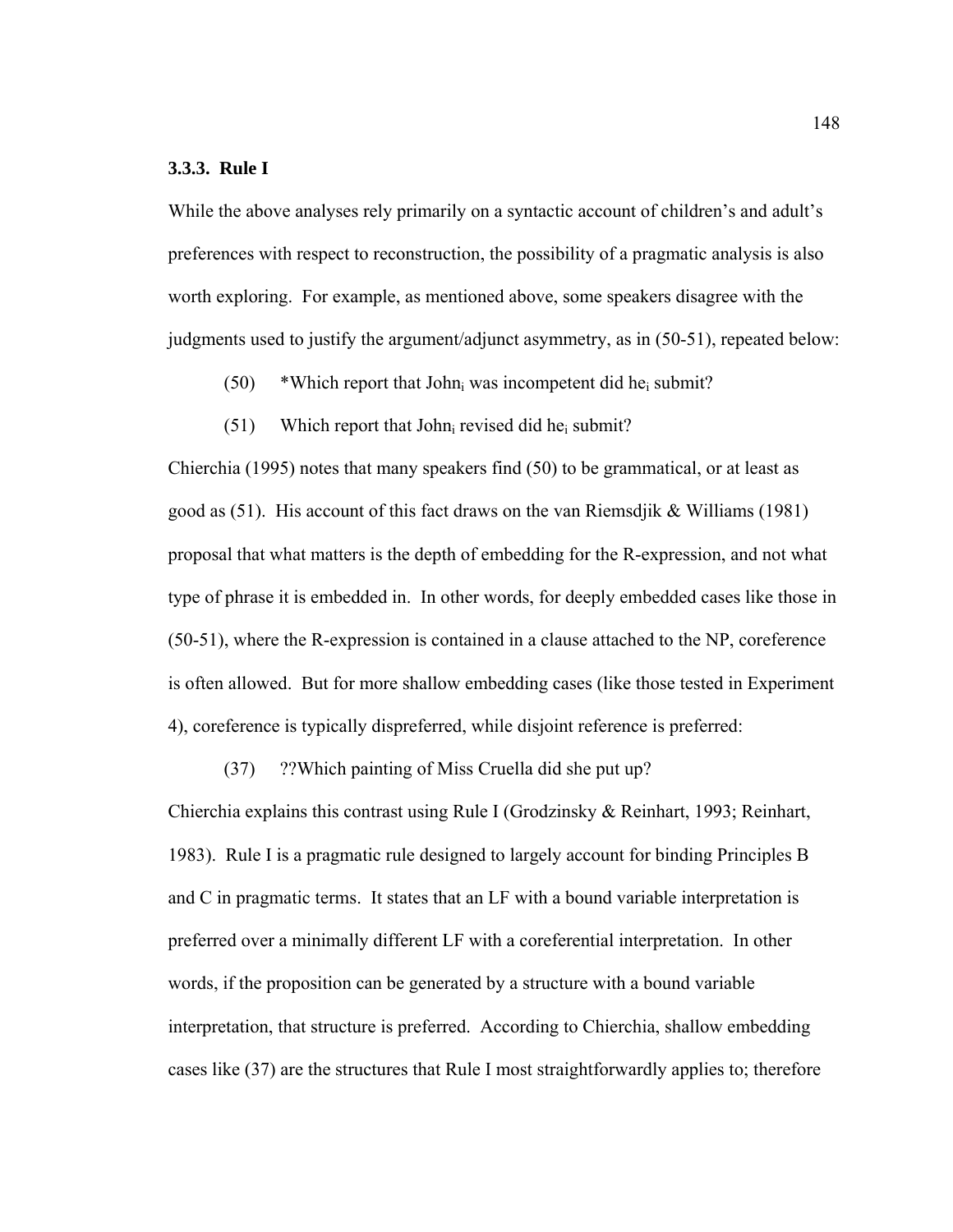disjoint reference is preferred in sentences like (37) because they take a non-optimal path to coreference. A bound variable structure like (56) is instead the optimal path:

(56) Which painting of herself did Miss Cruella put up?

However, it is not clear that Rule I actually applies to the cases in (50-51). It is difficult to generate minimally distinct sentences with bound variable interpretations that express the same propositions as those sentences. Thus coreference may be allowed.

 Since it is based on pragmatic strategy and not rules of grammar, this analysis has the advantage of allowing for some flexibility among adult judgments. Indeed, adults were not uniform in rejecting coreference in (37), which might be expected if coreference is not actually ungrammatical, but rather a pragmatic dispreference. Binding theoretic judgments tend to be quite stable across native speakers, so it is plausible that whatever explains the preference for disjoint reference in (37) is not due solely to Principle C, but rather arises due to pragmatic concerns. Recall that participants were uniform in rejecting coreference in the statement version of (37), given in (36):

(36) She put up the red painting of Miss Cruella.

Adults would be expected to assign disjoint reference to (37) as often as they do to (36) if Principle C is the only factor at work in both cases, but Experiment 4 showed otherwise. A Rule I analysis could explain this asymmetry by saying that for some reason speakers find the statement version an even less optimal path to coreference than the question version of this sentence, which results in higher rejection of coreference in (36) than it does in (37). While this explanation may be less than satisfying, one could imagine devising a scale of optimal paths to coreference and testing it, thus turning this into an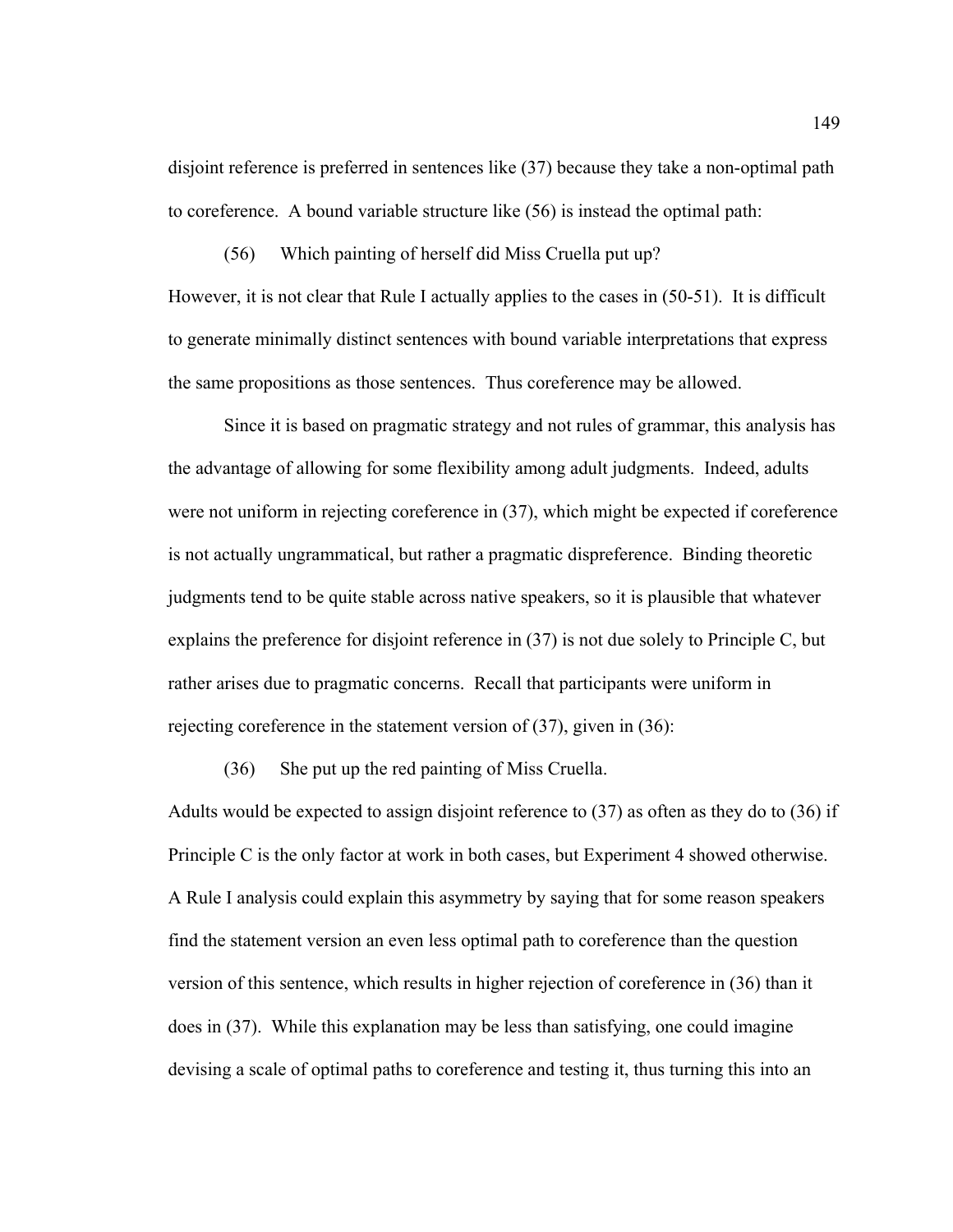empirical question. The crucial point is that the pragmatic nature of Rule I allows for a certain flexibility that makes it amenable to many differing judgments.

 While Rule I may offer a plausible explanation of the adult data from Experiment 4, it does not extend as easily to the child results. To maintain this account, adults would have to be said to apply Rule I in generally rejecting coreference in statements like (36) and questions like (37). Because it is a pragmatic strategy that may vary in strength in different instances, adults allow for a certain amount of flexibility, and sometimes accept a coreferential interpretation (at least in the case of questions). In contrast, children's preference for coreference would have to be explained as the result of difficulty in applying Rule I, as has been proposed in previous analyses of the delay of Principle B effect (Grimshaw & Rosen, 1990; Thornton & Wexler, 1999). On this analysis, a processing difficulty results in children's failure to rule out coreference in sentences like (37). Rule I requires maintaining two LF's in working memory and comparing them to see if one with a coreferential interpretation is distinct from one with a bound variable interpretation. With children having more limited processing capacity as compared to adults, these accounts propose that children may have difficulty maintaining the two LF's in memory and performing the comparison.

 However, such an account also predicts a symmetry between judgments on statements and questions that does not emerge. If children have problems applying Rule I, they should have equal trouble ruling out coreference in (36) as they do in (37). However, Experiment 4 showed children to be quite adept at ruling it out in the statement items. Furthermore, many previous experiments show children to rule out coreference in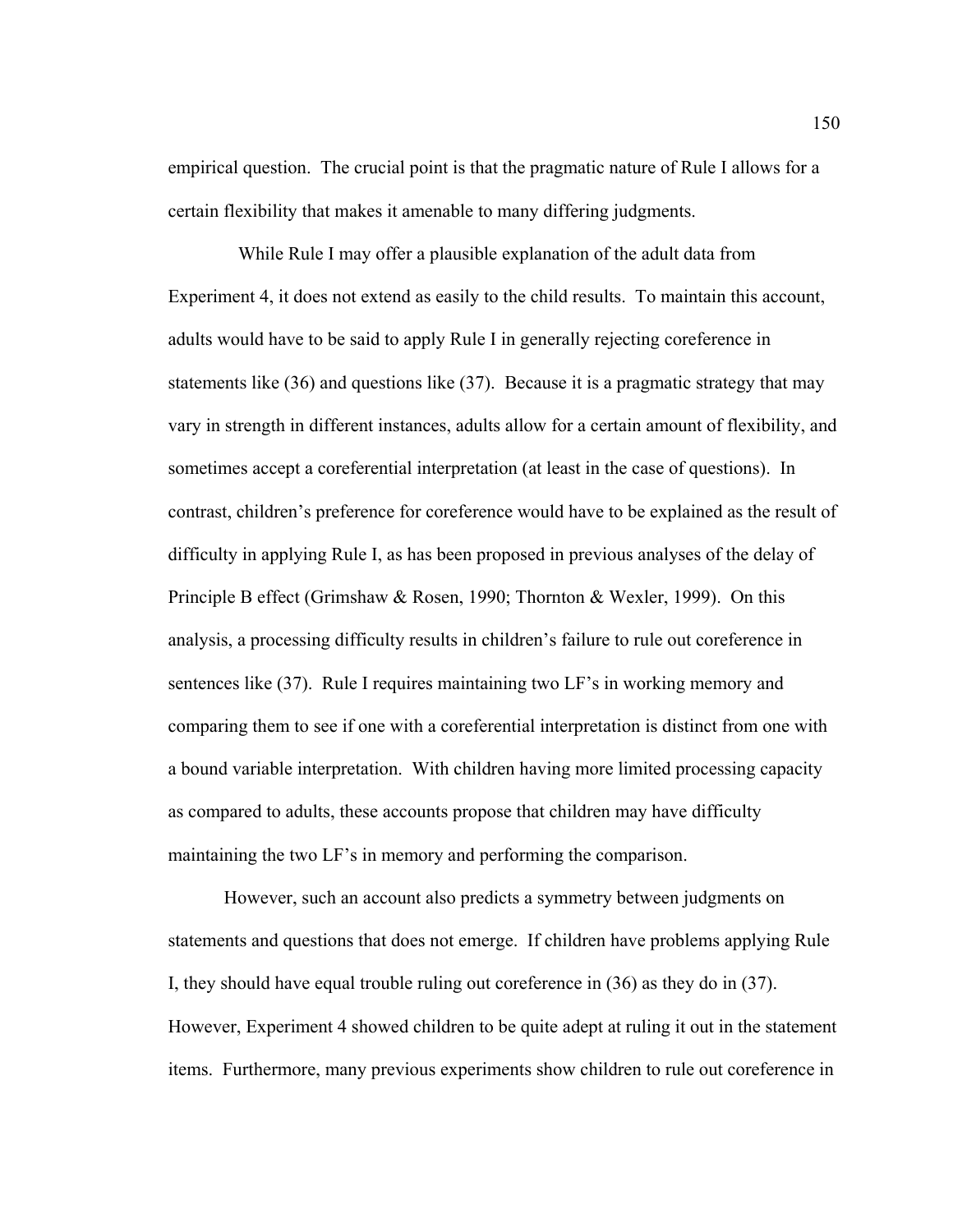such statements, which is typically taken as evidence that they have Principle C (Crain, 1991; Crain & McKee, 1985; Crain & Thornton, 1998; Guasti & Chierchia, 1999/2000; Thornton, 1990). To maintain a Rule I account of the current results, it would again have to be stipulated that statements like (36) represent a less optimal path to coreference as compared to questions like (37), which is why children are better able to rule out coreference for statements. But if children's failure to rule out coreference in (37) is due to problems applying Rule I, there is no logical reason why those problems would not also extend to statements like (36). Rule I thus does not shed much light on the question of why children appear to disprefer reconstruction in the case of moved arguments, as it fails to distinguish between questions and statements.

 Likewise, Rule I also fails to distinguish between moved predicates and moved arguments, an asymmetry that emerged for both children and adults in Experiments 4-5. For example, under Rule I, coreference should be as dispreferred for questions with moved arguments as in (37) as it is for questions with moved predicates like (35), repeated below:

## (35) How pleased with Alice was she?

Without assuming some additional mechanism, there is no reason why Rule I would apply any differently to moved arguments than to predicates. However, it was shown that while disjoint reference was consistently assigned to the predicate questions, coreference was sometimes allowed for the argument questions. Once again, to explain this under Rule I would require a stipulation that somehow the path to coreference is less optional in the predicate cases (and in the argument statement items), which results in the uniform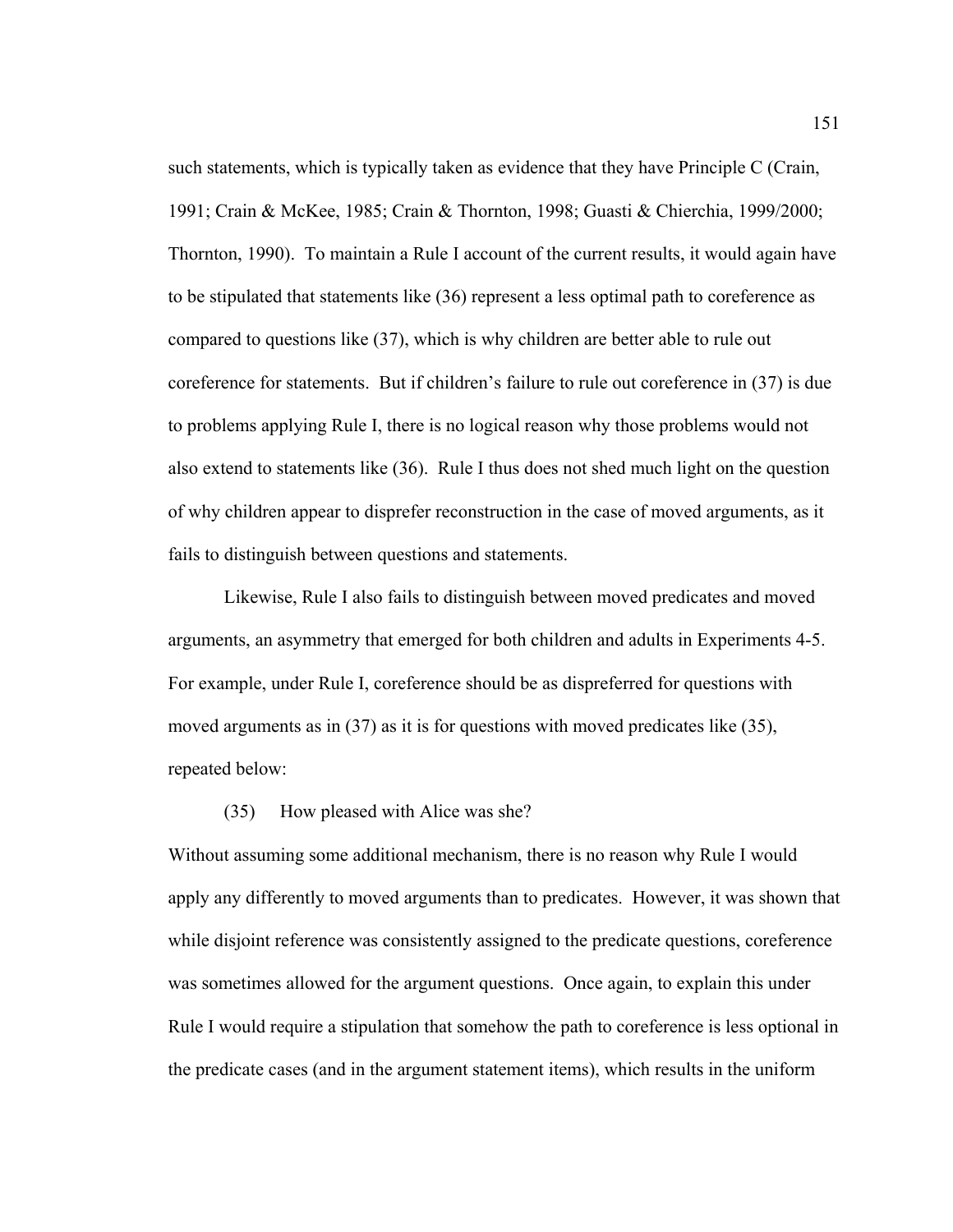assignment of disjoint reference. This explanation seems to raise as many questions as it answers, however.

 Finally, an additional explanation would still be required for the Experiment 5 data under a Rule I analysis, since the rule fails to apply in those cases. Specifically, all of the sentences in Experiment 5 already have bound variable interpretations, so it is not clear how a more optimal path to coreference might be devised:

(57) Mr. Giraffe<sub>i</sub> remembered which article about himself<sub>i/j</sub> Mr. Dinosaur<sub>i</sub> saved.

(58) Mr. Whale<sub>i</sub> knew how happy with himself $\frac{f_{i}}{i}$  Mr. Walrus<sub>i</sub> was.

Again the problem of forcing binding by the embedded subject for the predicate items like (58) would be left unexplained by Rule I. Furthermore, children's rejection of an interpretation where the anaphor is bound by the embedded subject in cases like (57), and both children's and adults' preference for binding by the matrix antecedent, also find little insight in Rule I.

With these shortcomings, it is unlikely that Rule I could provide a comprehensive account of the data collected in these experiments. Given the stability of the judgments on all of the statement items across all experiments, traditional binding theory appears to offer a simpler account of the data. Furthermore, the stability of the judgments on the moved predicate items in Experiment 4 also suggests that disjoint reference is forced in these cases by a Principle C violation that arises due to obligatory reconstruction. Rule I simply fails to offer an explanation for the various asymmetries (predicates versus arguments, statements versus questions) that arise in the data from Experiments 1-6.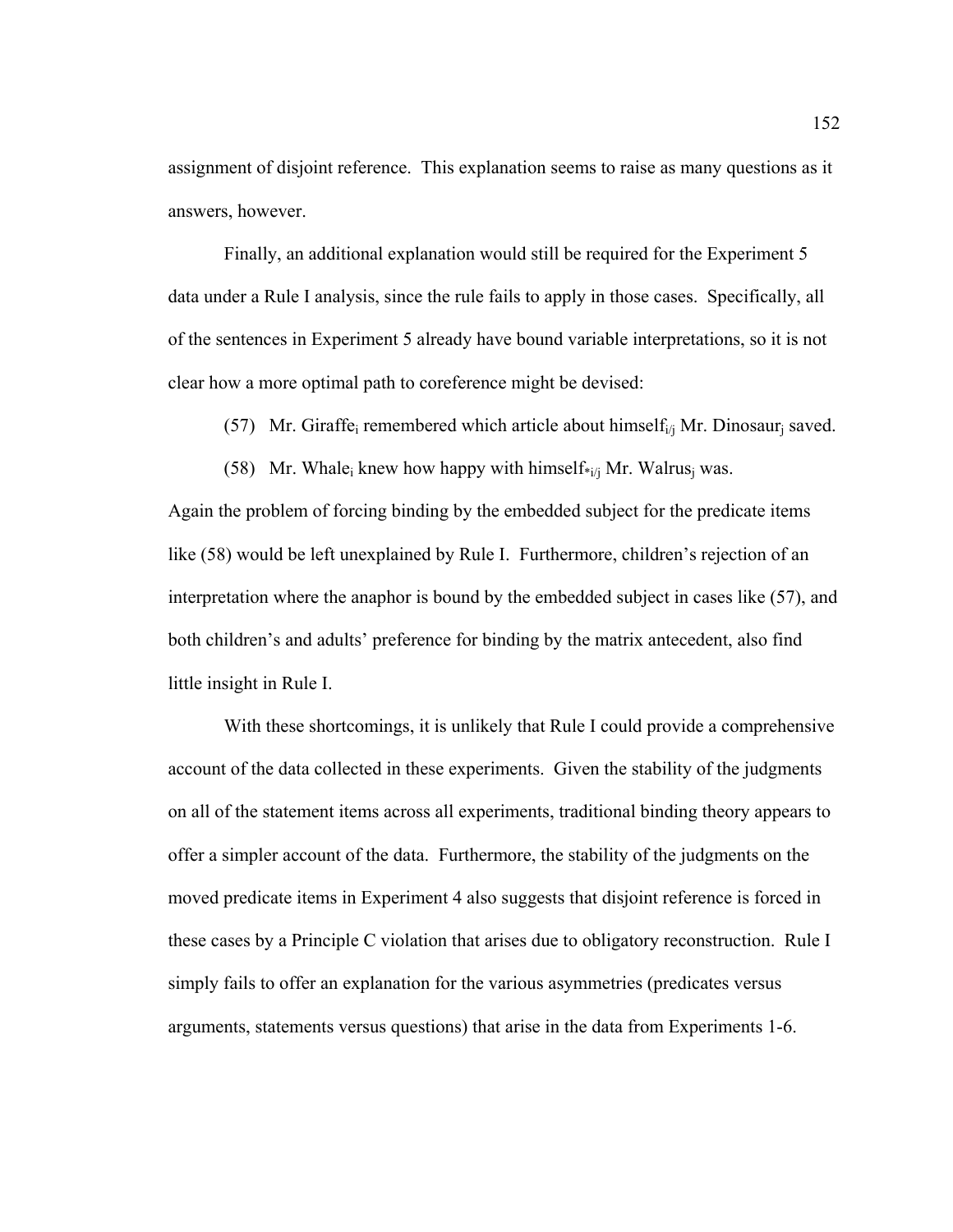#### **3.3.4. Predicate/Argument Asymmetry**

An important shortcoming of each of the above analyses is their failure to account for the observed asymmetry between moved predicates and moved arguments, namely, that the former appear to obligatorily reconstruct, while reconstruction is not obligatory for the latter. The above experiments provide empirical evidence for this asymmetry, which has previously been discussed in the theoretical literature (Barss 1986, 1988; Cinque, 1982; Heycock, 1995; Huang, 1993; Takano, 1995). Several theoretical approaches to this asymmetry are discussed below. In the end, Heycock's (1995) referentiality-based approach is shown to account for the widest range of data, while also providing a likely analysis of the current results.

### **3.3.4.1. Referentiality**

In a particularly influential analysis of reconstruction, Heycock (1995) argues that what appears to be an asymmetry between moved predicates and arguments is actually more complicated. For example, even certain arguments appear to obligatorily reconstruct, as in the sentence below:

(59) \*How many stories about Diana<sub>i</sub> is she<sub>i</sub> likely to invent?

Heycock notes that coreference is ungrammatical in this sentence, which is only expected if there is obligatory reconstruction, resulting in a Principle C violation when "Diana" is interpreted in its lower position. Therefore reconstruction must be obligatory for certain moved arguments, just as it is for moved predicates.

 Heycock's account begins by assuming Lebeaux's analysis of the argument/adjunct distinction: arguments are inserted early into the syntactic structure,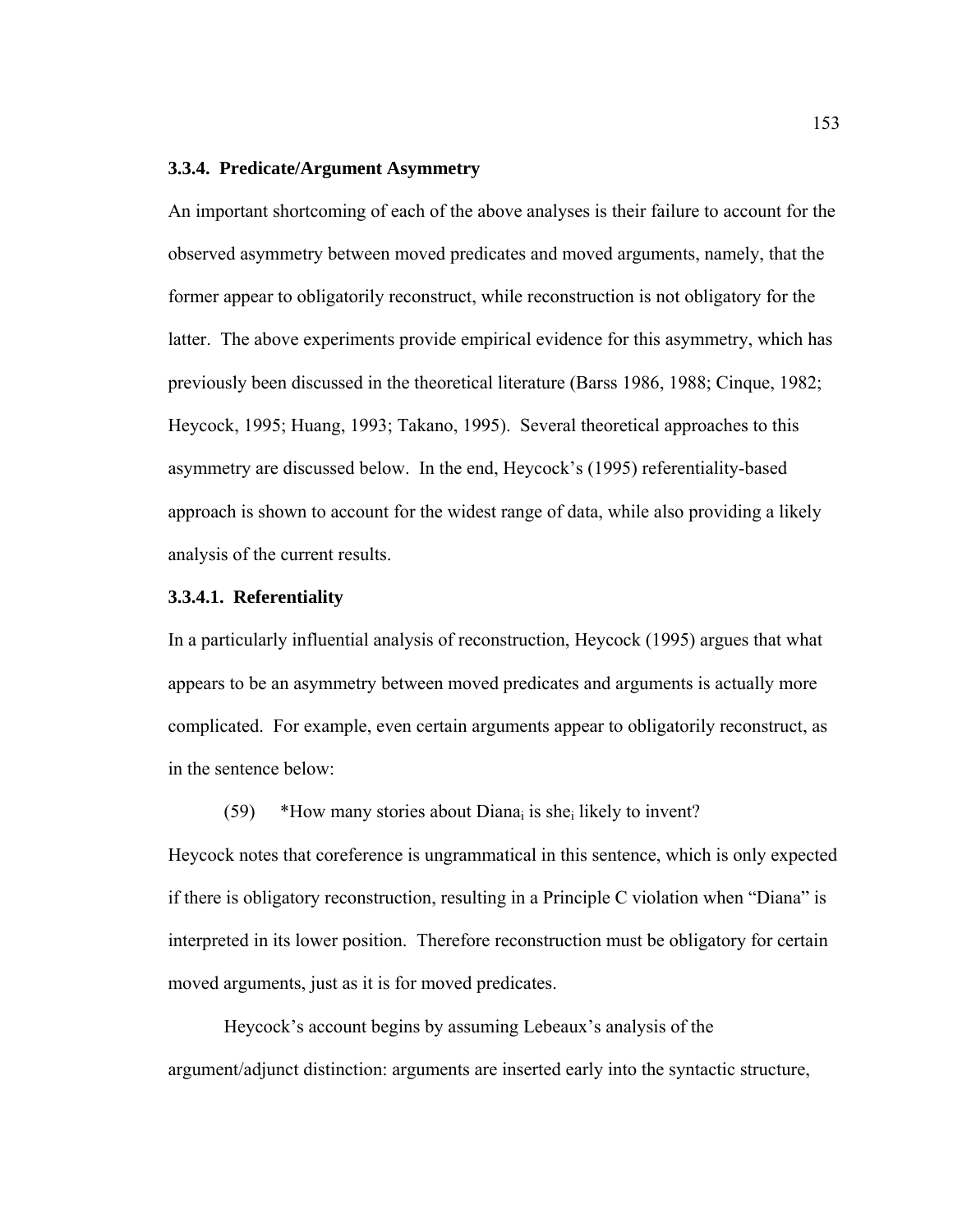obligatorily reconstructing, while adjuncts may be inserted late, avoiding reconstruction. Therefore it is surprising that reconstruction appears to be obligatory in (59), since (as Heycock assumes) the PP "about Diana" is an adjunct, and should therefore be able to be inserted late, avoiding a Principle C violation. To account for sentences where adjuncts are obligatorily interpreted in their reconstructed position, Heycock proposes that in addition to the argument/adjunct asymmetry, there is a distinction based on the referentiality of the wh-phrase that is relevant for reconstruction. In short, non-referential wh-phrases are obligatorily interpreted in their reconstructed position, while referential ones are not. This single mechanism is designed to account for obligatory reconstruction of certain adjuncts, as well as obligatory reconstruction of predicates.

Heycock defines referential wh-phrases as presupposing the existence of a set of entities. For example, in (60), the wh-phrase "which of his toys" presupposes the existence of some toys. In contrast, the wh-phrase in (61), "how proud of his dad," quantifies over degrees. As such, it is non-referential in that it does not presuppose the existence of any set of entities.

- (60) Which of his toys does every boy like best?
- (61) How proud of his dad was every boy?

Heycock notes that Dobrovie-Sorin (1992) argues for independent reasons that the nonreferential reading of amount quantification is generated from a structure where only the wh-head is in the specifier of CP, and the remainder of the wh-phrase is interpreted in its base position. In other words, the only way to generate a nonreferential interpretation is to interpret the restrictor of the wh-operator in its reconstructed position: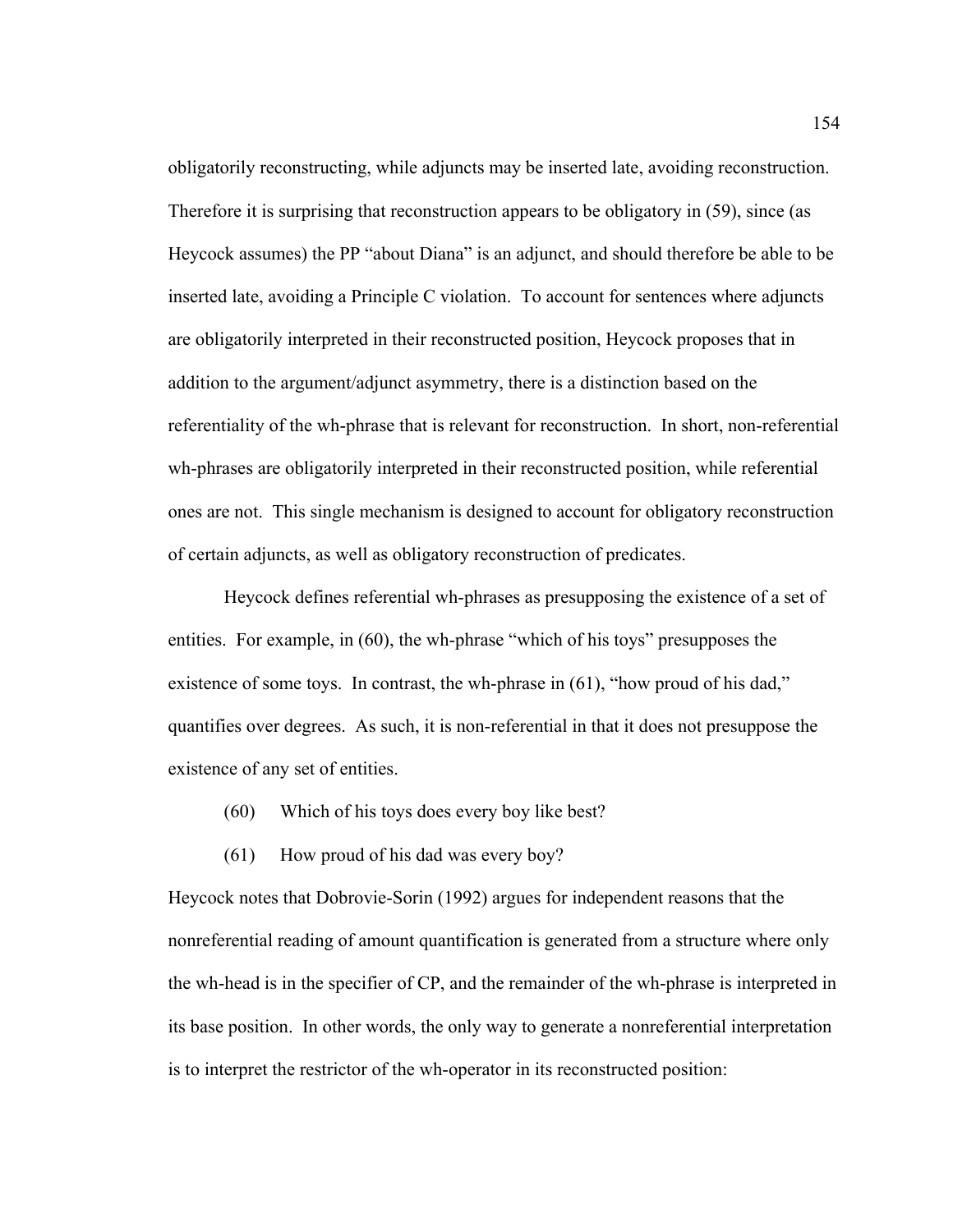nonreferentiality depends on this structural relationship, so nonreferentiality relies in a direct way on reconstruction.

The crucial contrast supporting Heycock's analysis is shown below. Note that as discussed earlier, the wh-phrase in (59) contains a PP adjunct, as does the wh-phrase in (62):

- (59) \*How many stories about Diana<sub>i</sub> is she<sub>i</sub> likely to invent?
- (62) Which stories about Diana<sub>i</sub> did she<sub>i</sub> most object to?

Heycock reports a clear asymmetry in the grammaticality of these sentences; while (62) allows for coreference, (59) rules it out. This is unexpected given Lebeaux's analysis, which predicts that both of these sentences should permit coreference, since both contain adjuncts that may be inserted late into the structure and thus avoid Principle C violations. While Lebeaux's account correctly predicts the grammaticality of  $(62)$ , it cannot explain why (59) is ungrammatical. Heycock's proposal clearly predicts this observed asymmetry, however. Because the wh-phrase in (59) is nonreferential, reconstruction is obligatory, resulting in Principle C violation that rules out coreference. The nonreferential interpretation is underscored by the use of the verb of creation "invent;" no set of stories may be presupposed if they do not yet exist, so a nonreferential interpretation of the wh-phrase is required. In short, nonreferential wh-phrases, even those that contain adjuncts, must be interpreted in their reconstructed position. Heycock's analysis thus correctly predicts the grammaticality of a broad range of data that previous analyses fail to account for.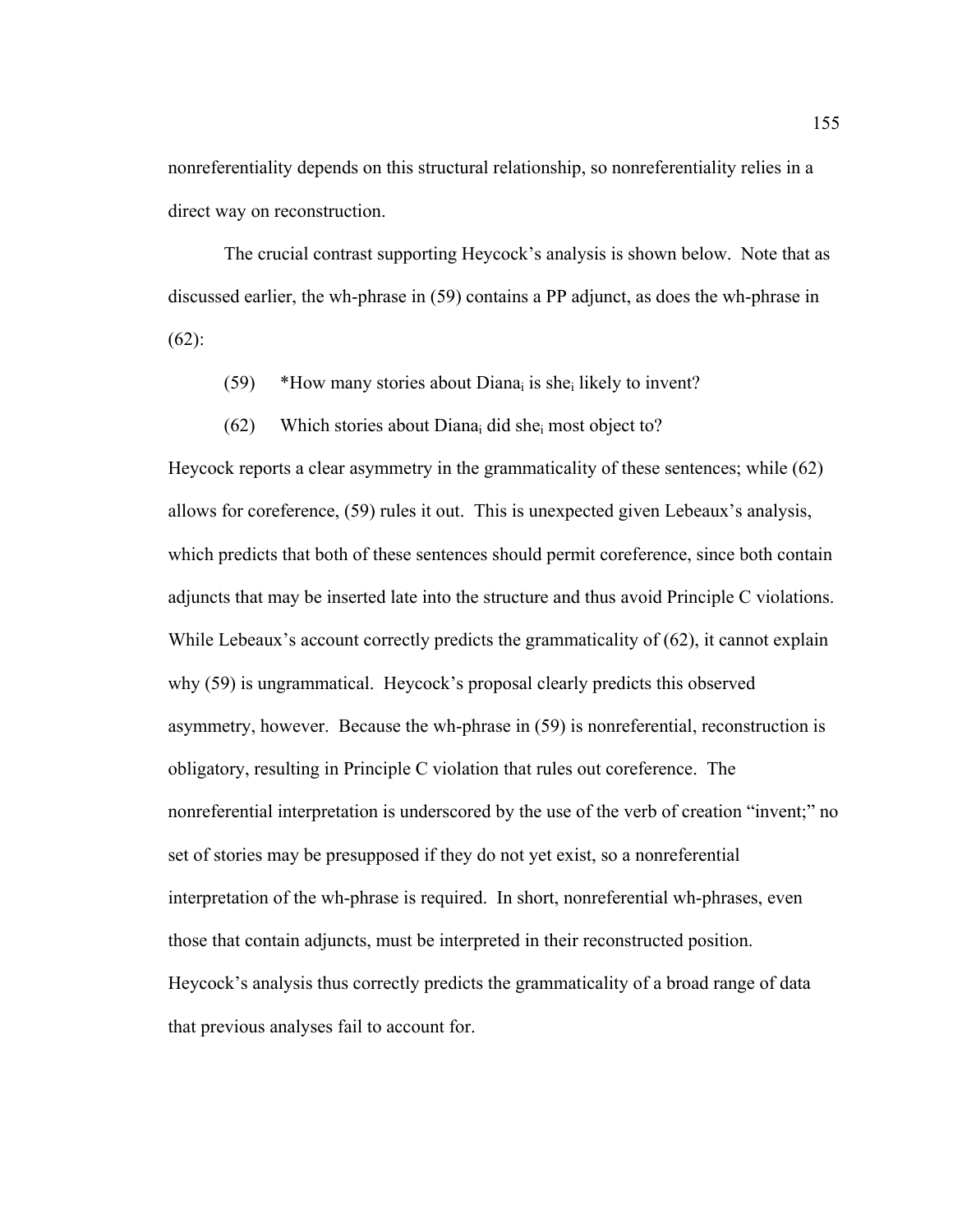## **3.3.4.2. Syntactic Accounts**

Most competing accounts of the predicate/argument asymmetry do not consider apparent exceptions to this distinction as Heycock does. Instead they focus on syntactic reasons why predicates are apparently obligatorily reconstructed while arguments are not. Takano (1995) in particular provides an account that follows nicely from the copy theory of movement. He takes as a starting point several previous analyses of the predicate/argument distinction that rely on the presence of predicate-internal subject traces to explain this contrast (Barss, 1986; Huang, 1993). For example, in Huang's account, subjects are generated within the predicate and subsequently move to their surface position for case reasons, in accordance with the internal subject hypothesis (see McCloskey, 1997 for a review). Thus the moved wh-predicate contains a trace of the subject, which derives any binding theory effects observed without appealing to reconstruction. For example, in (7c), the trace of "he" remains in the wh-phrase, where it c-commands "John" and results in a Principle C violation no matter where the wh-phrase is interpreted:

(7) c. \*How proud of John<sub>i</sub> was he<sub>i</sub>?

 $[T_P He_i$  was  $\lceil_{AP} t_i \rceil$  how proud of John]] (**subject raising**)

 $[cP]_{AP}$  t<sub>i</sub> how proud of John<sub>i</sub>]<sub>k</sub> was  $[rP]_{RP}$  he<sub>i</sub> t<sub>k</sub>]? (**wh-movement**) Such an analysis, however, leaves the ungrammaticality of (63) unexplained (Barss, 1986):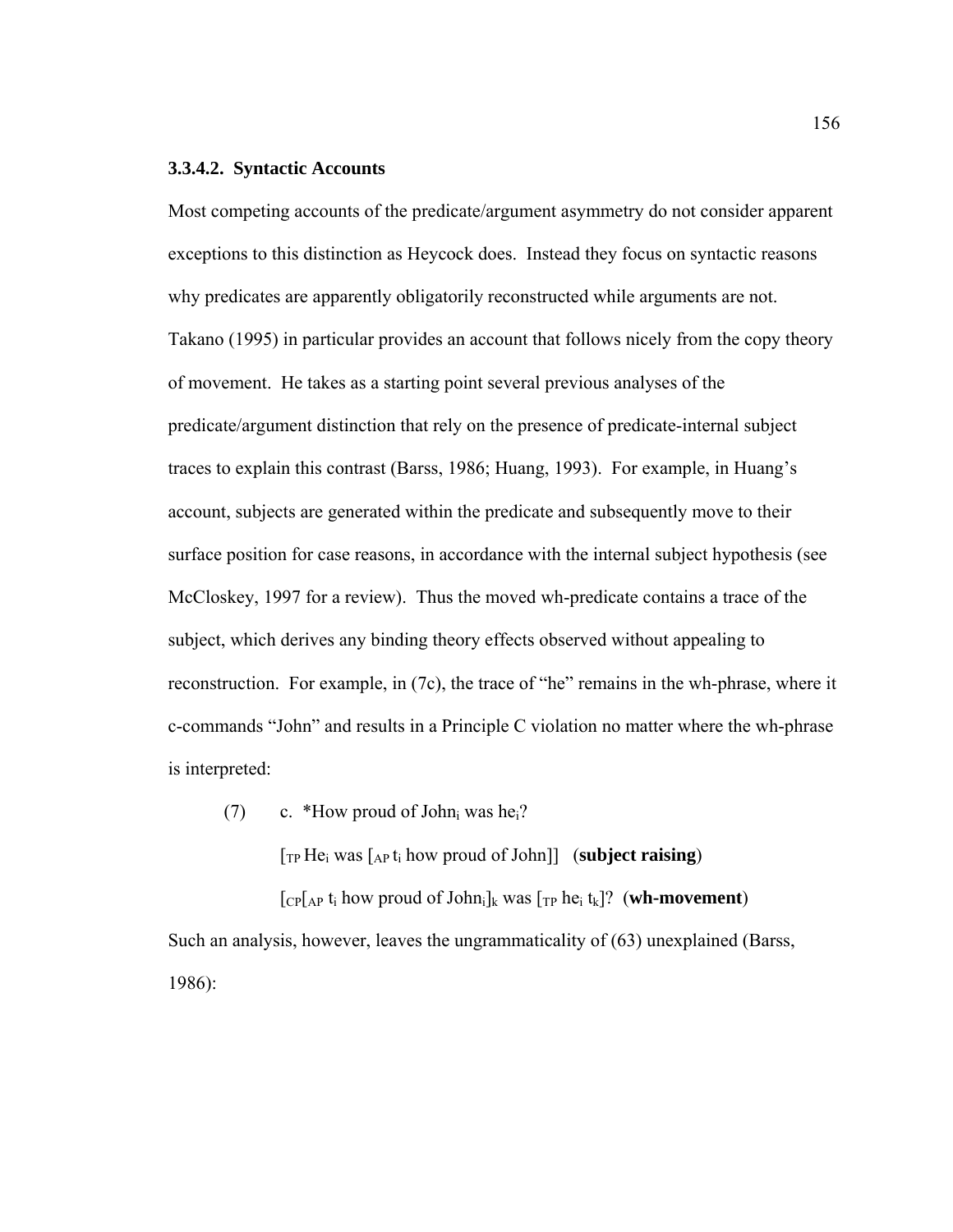(63) \*How proud of John<sub>k</sub> does he<sub>k</sub> believe Mary to be?

 He believes [TP Maryi to be [AP ti how proud of John]] (**subject raising**)  $\lceil \text{CP} \rceil_{AP} t_i$  how proud of John<sub>k</sub>]<sub>i</sub> does  $\lceil \text{TP} \text{he}_k \text{ believe } \rceil_{TP}$  Mary<sub>i</sub> to be  $t_i$ ]? (wh**movement**)

In this sentence, it is the trace of "Mary" and not "John," that remains in the moved predicate. This configuration should not result in a Principle C violation, since "John" is not c-commanded by any coindexed antecedent in the structure. However, the sentence is still ungrammatical.

Takano proposes that the representation in (63) is in fact not licit, because the trace of "Mary" fails to be bound by its antecedent, in violation of the Proper Binding Condition (PBC) (Fiengo, 1977). In order to make the structure comply with this condition (which Takano proposes is a filter at LF), the material in the wh-phrase (other than the wh-head) must be interpreted in its original position. In this way, the trace of the moved subject "Mary" may be bound by its antecedent. Thus reconstruction is obligatory for moved predicates, but not for arguments; since there is never movement of an internal subject from within the wh-argument, no trace is left, and no violation of the PBC arises. Takano's account has the advantage of following from independently motivated principles of the grammar. However, it fails to extend to the examples Heycock cites where reconstruction is obligatory for nonreferential moved arguments, as in  $(59)$ :

(59) \*How many stories about Diana<sub>i</sub> is she<sub>i</sub> likely to invent?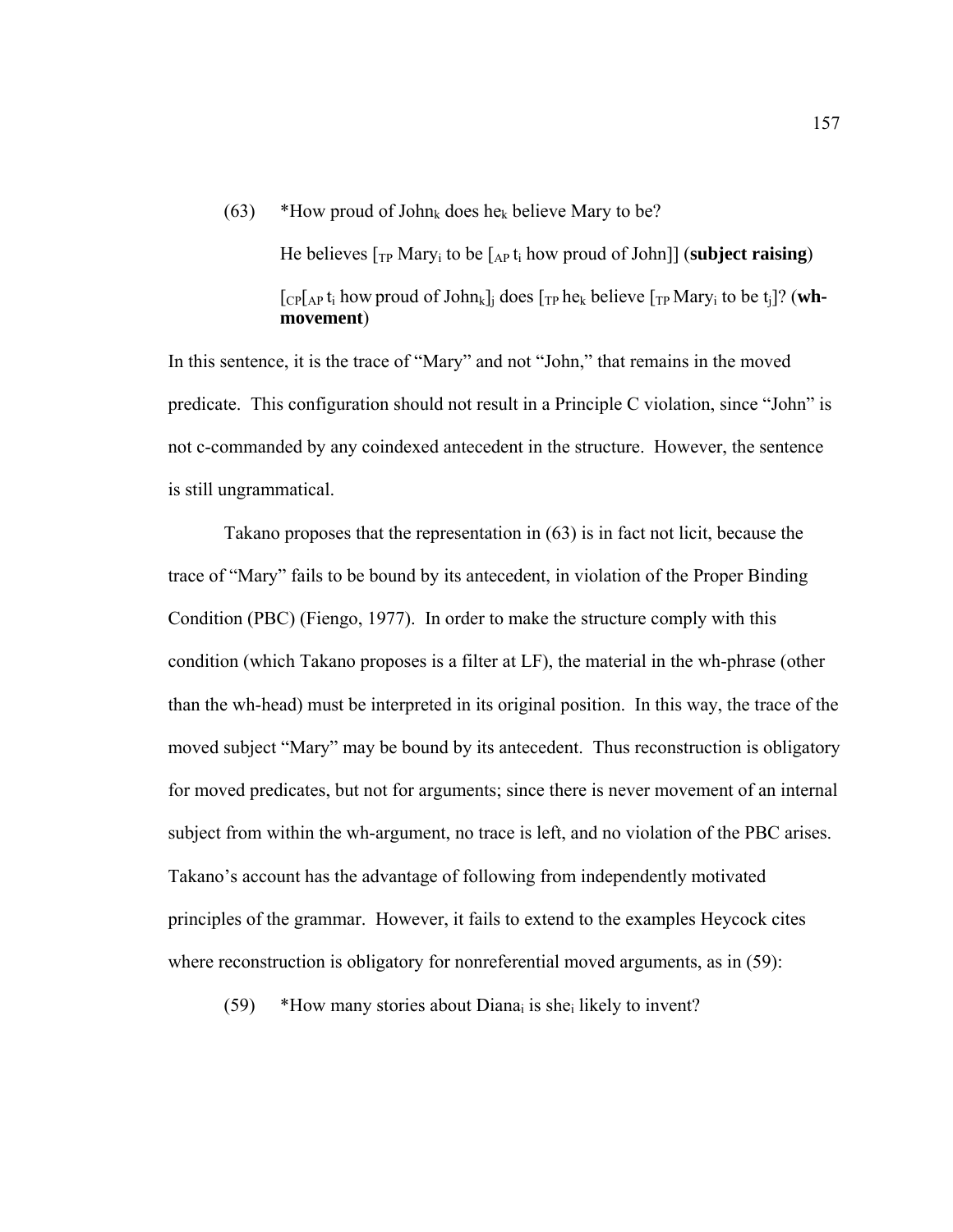On Takano's account, reconstruction is never obligatory for moved arguments, so additional machinery would have to be assumed to predict reconstruction in such cases. Heycock's analysis thus appears to offer the most explanatory account of the predicate/argument asymmetry of all of the approaches considered so far.

### **3.3.4.3. Referentiality and the Current Results**

Heycock's analysis also provides a plausible account of the results from Experiments 4-5. In these studies, both children and adults demonstrate obligatory reconstruction of moved predicates which, as they quantify over degrees, are nonreferential. Independent analyses such as Dobrovie-Sorin (1992) have shown that nonreferential items must be interpreted with narrow scope. Therefore, nonreferentiality and reconstruction are inextricably linked: nonreferential moved items must be interpreted in their reconstructed position. Heycock's analysis thus predicts that as long as speakers know the referential/nonreferential distinction, they should demonstrate obligatory reconstruction of moved predicates, since predicates are nonreferential. Recall that both children and adults showed evidence of obligatory reconstruction of moved predicates in Experiments 4-5. On Heycock's analysis then, children as well as adults must be aware of the referential/nonreferential distinction, and use it when determining possibilities for reconstruction.

Previous studies suggest that children are indeed aware of the referential/nonreferential distinction (referential often termed "D-linked" (discourselinked) in the literature). Using an elicited production task, Thornton (1990, 1995) demonstrated that some children actually form distinct syntactic structures for wh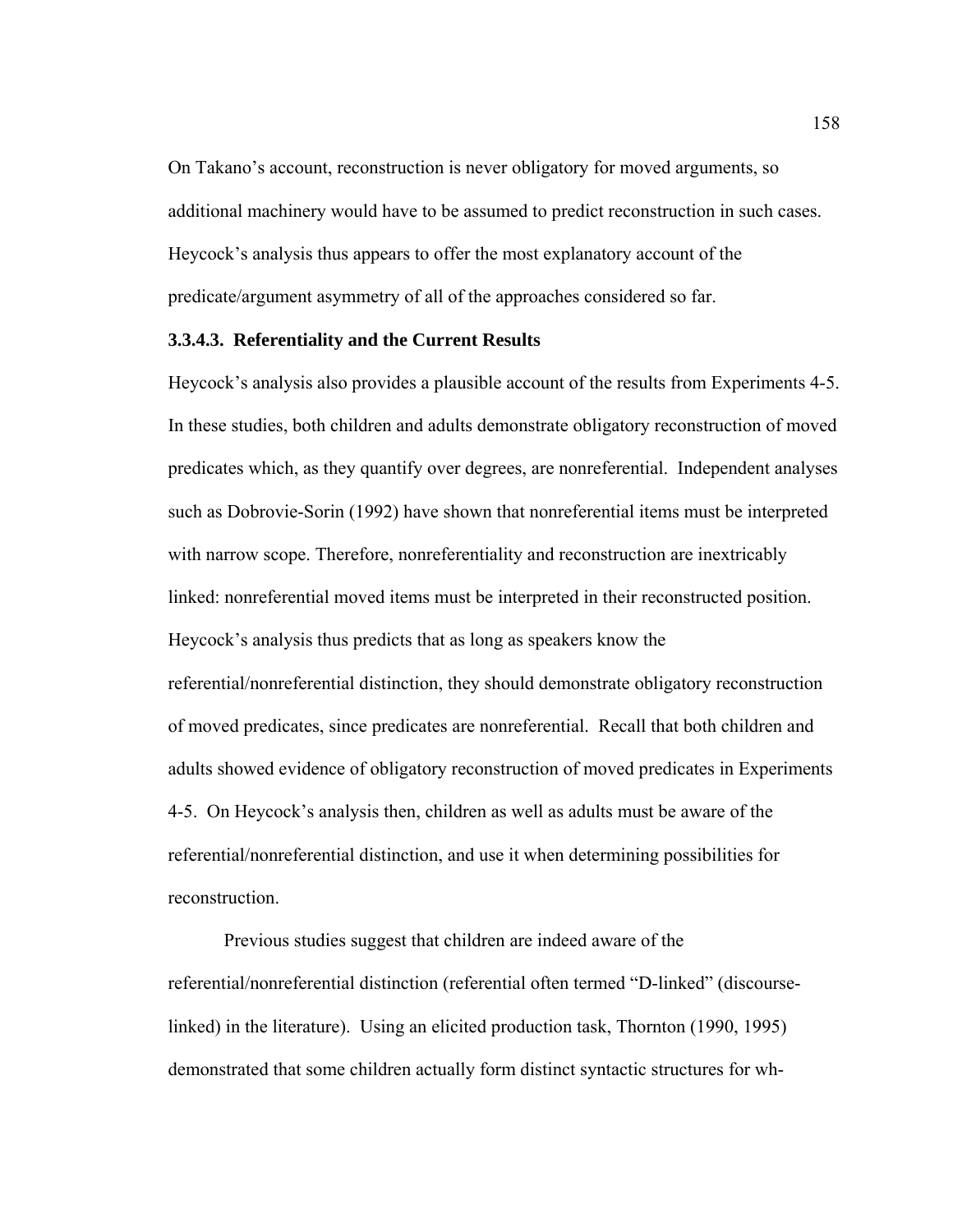questions depending on whether or not the wh-phrase is referential. For example, when forming a question via extraction from an embedded clause, certain children consistently produced a medial wh-phrase between clauses for nonreferential wh-phrases like (64), but for referential ones either produced a medial wh-phrase that was not an exact copy, or produced no medial wh-phrase, as in (65a, b) (children's ages ranged between 2;10 and 5;5):

- (64) Who<sub>i</sub> do you think  $\lceil$ <sub>CP</sub> who<sub>i</sub> the cat chased t<sub>i</sub> $\lceil$
- (65) a. Which mouse<sub>i</sub> do you think  $[CP, who<sub>i</sub>$  the cat chased  $t_i]$

b. Which mouse<sub>i</sub> do you think  $[<sub>CP</sub>]$  the cat chased t<sub>i</sub>

Thornton notes that this repetition of the medial wh-phrase supports a theoretical analysis where successive cyclic movement is proposed to be obligatory for nonreferential whphrases, but optional for referential ones (Cinque, 1990; Chung, 1994; Rizzi, 1990).

Evidence for children's knowledge of referentiality was also found in a study of their productions of matrix questions, where movement of the auxiliary verb to C was demonstrated to be obligatory for children for nonreferential questions, but optional for referential ones (children aged 4;1 to 5;4 participated in this study). For example, in the nonreferential example in (66), children were shown to consistently produce the higher instance of the auxiliary in addition to the lower. In the corresponding referential cases, however, movement of the auxiliary to C appears optional; children produced questions where this movement occurred (67a) and where no movement occurred (67b), in those cases, sometimes inserting a "that" complementizer (67c):

(66) What did the spaceman didn't like?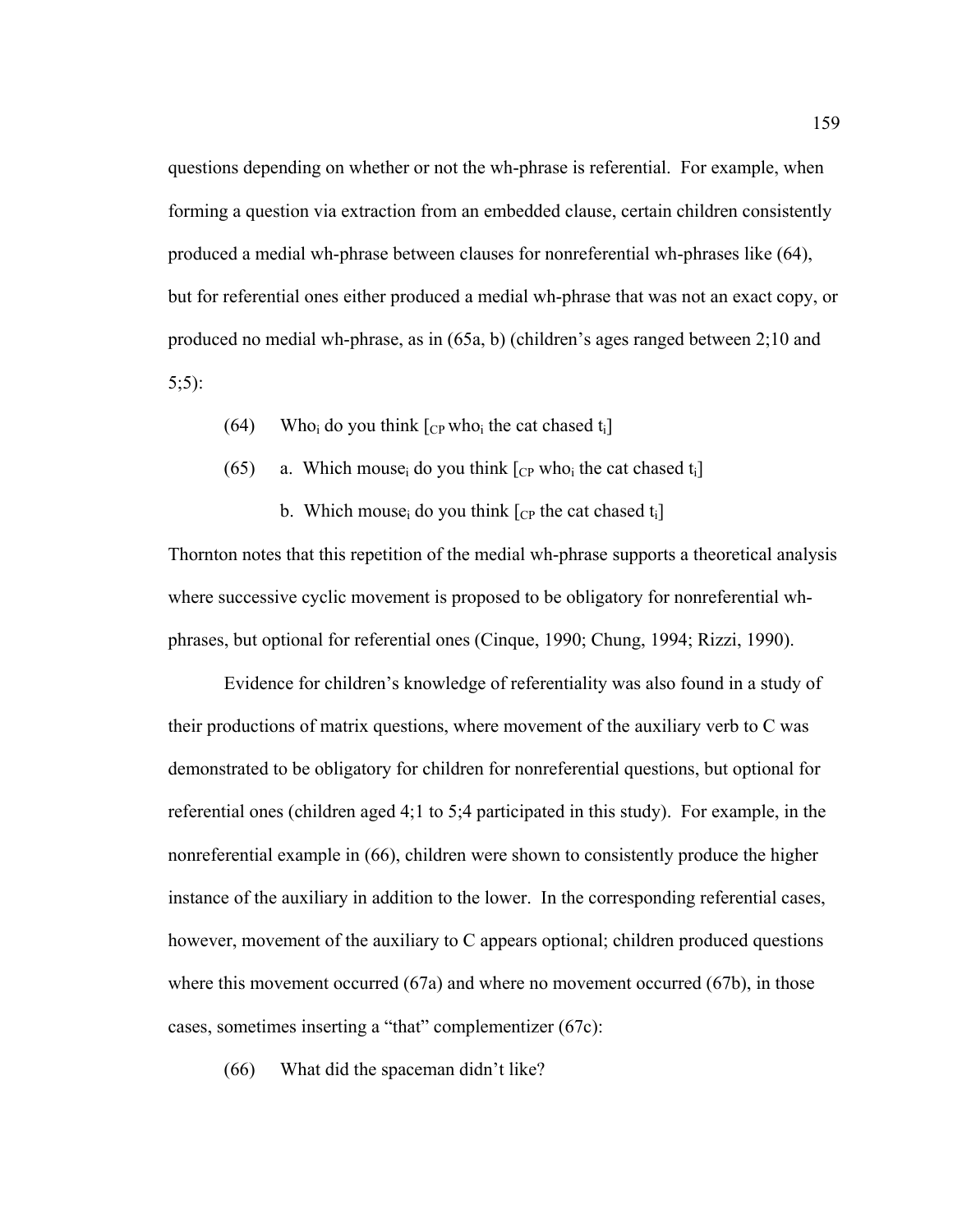- (67) a. What food did the spaceman didn't like?
	- b. What food the spaceman didn't like?
	- c. What food that the spaceman didn't like?

In short, these results show that children have the referential/nonreferential distinction in place, and use this distinction to inform their formation of wh-questions. While children often repeat a medial wh-phrase and consistently demonstrate movement of the auxiliary to C for nonreferential wh-phrases, these processes are optional for the formation of questions with referential wh-phrases. Knowledge of referentiality and its implications for wh-questions thus appears to be in place in preschool-aged children.

 Children's knowledge of referentiality has also been shown in studies examining their knowledge of definiteness. Use of the definite article depends in part on referentiality, in that its use is licensed only when the referent is known to both the speaker and hearer, and has been mentioned in previous discourse, as in (68):

(68) There is a dog and a cat on the carpet. The dog is fluffy. The indefinite may also be used referentially, when the referent is known only to the speaker and not the hearer:

(69) I bought a book yesterday.

Schaeffer (1997) demonstrated that while children's use of articles is adult-like by age 4, at earlier ages children appear to rely on referentiality in their use of the definite versus the indefinite, instead of modeling the hearer's knowledge as adults do. Specifically, the younger children overgenerate the definite article to contexts where adults would use the referential indefinite. While young children were also found to sometimes drop the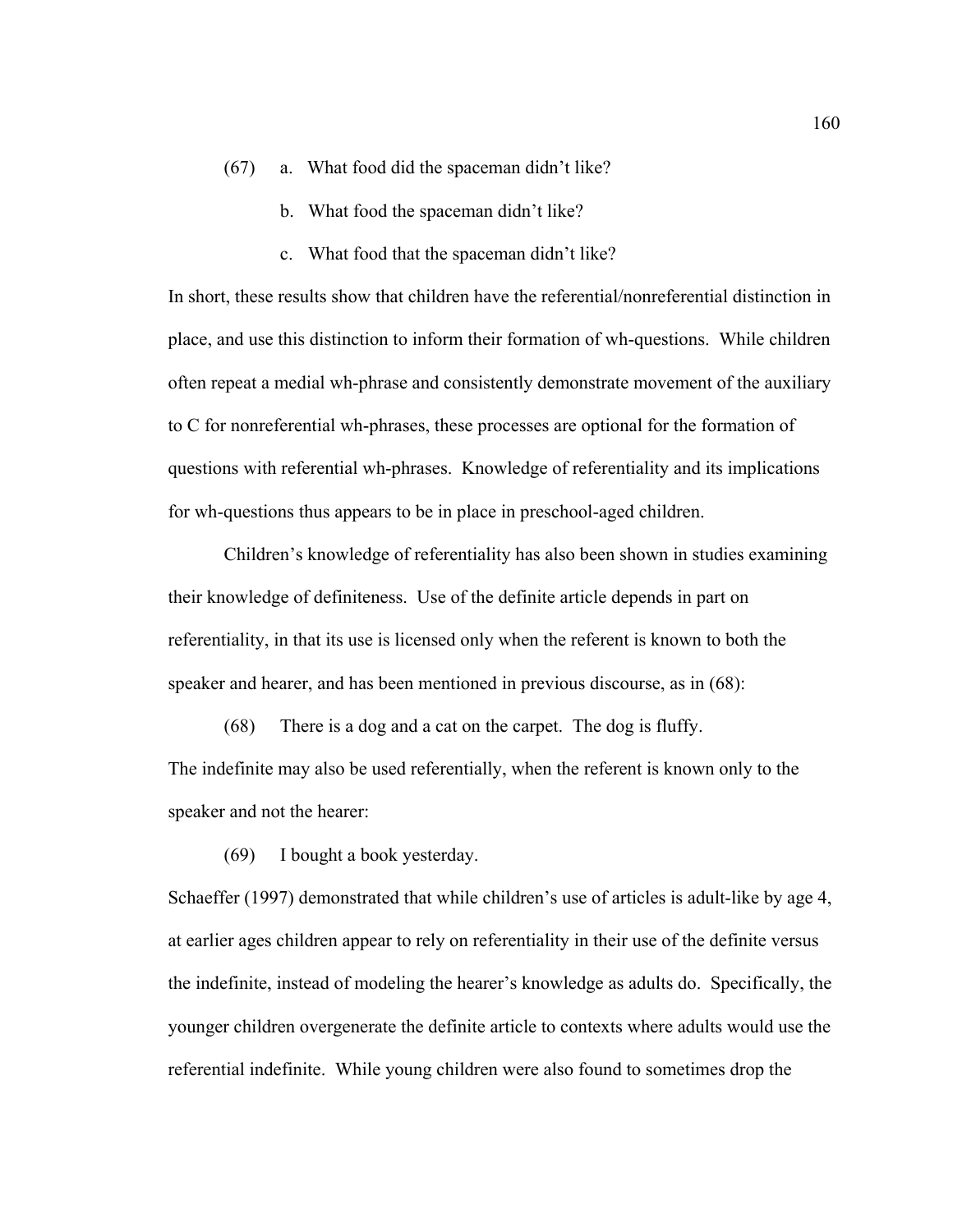definite article in referential contexts, they never used the definite in nonreferential ones. Thus children appear to associate definiteness with referentiality and indefiniteness with nonreferentiality at a young age, until they master being able to model shared knowledge. Armon-Lotem & Avram (2005) replicated these results in Hebrew-speaking children, again finding overgeneration of the definite in indefinite referential contexts. These results show that the referential/nonreferential distinction is in place in very young children (in these studies, as young as 2 years of age) in distinct language communities. Such evidence supports the view that this distinction plays a significant role in guiding the construction of children's early grammatical representations, as suggested in Thornton (1995).

 Taken together, these studies provide strong evidence that children know about referentiality at a young age, and use it when making decisions about syntactic structure. In the Thornton studies, children are shown to make reference to referentiality when building the syntactic structure of wh-questions, producing distinct structures based on whether the wh-phrase is referential or not. Likewise, the Schaeffer and Armon-Lotem  $\&$ Avram studies show that children make decisions on whether to use definite or indefinite noun phrases based on referentiality as well. Therefore it certainly seems plausible that children might also exploit this distinction when determining possibilities for reconstruction, along the lines of Heycock's analysis.

Heycock's proposal provides a most explanatory account of the predicate/argument distinction by analyzing it as a direct result of the referential/nonreferential distinction: nonreferential items like predicates are obligatorily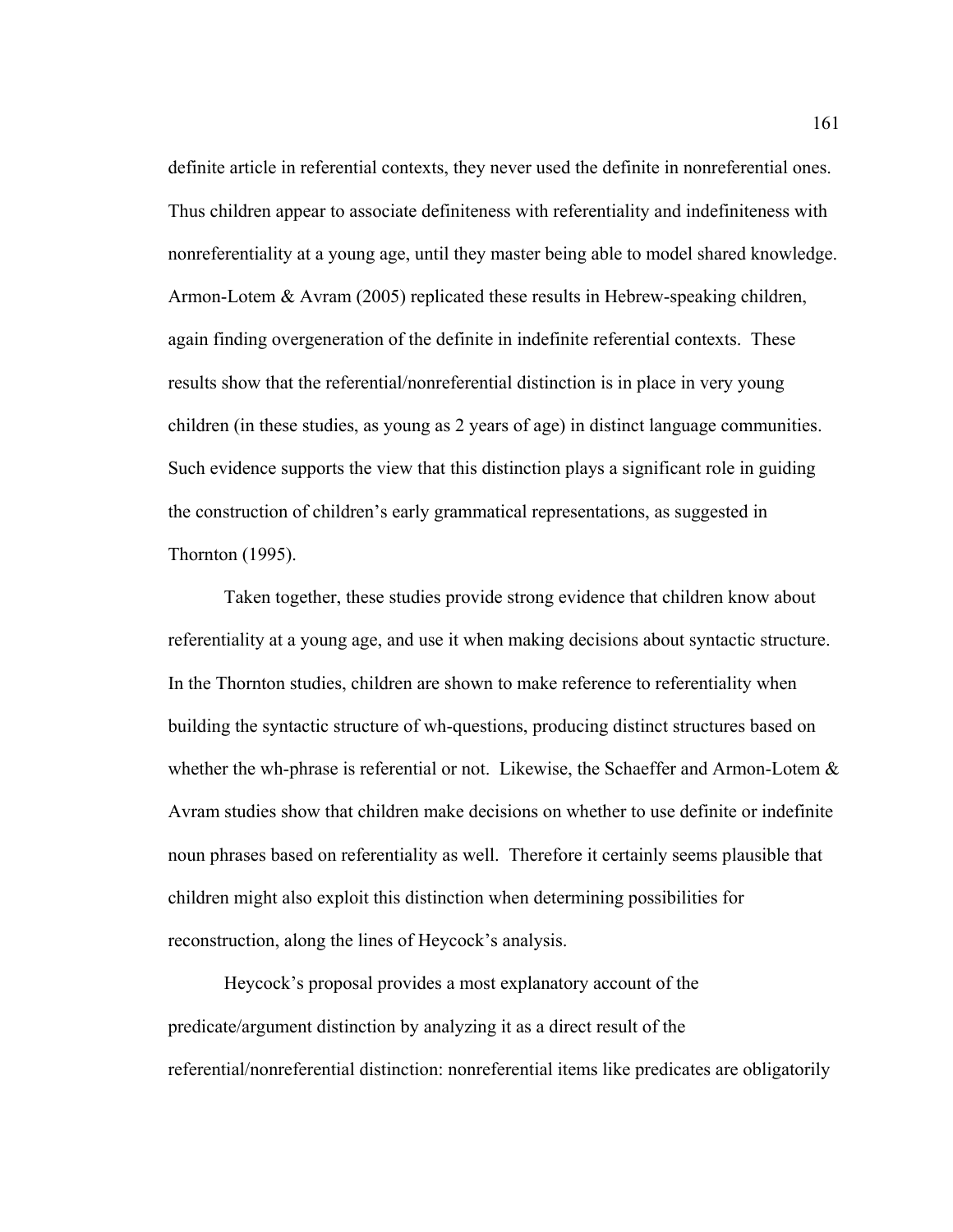interpreted in their reconstructed position, while referential ones, like argument whphrases containing picture-NP's, optionally are. Experiments 4-5 showed children to be adult-like in distinguishing the reconstruction possibilities for arguments versus predicates. That they have likewise been shown to have knowledge of referentiality lends further support to Heycock's analysis as it applies to the current study. Not only does it accurately predict the grammaticality patterns for a full range of data beyond what is tested in Experiments 1-6, given children's demonstrated knowledge of referentiality, it extends to the results of these experiments as well.

While Heycock's analysis provides a clear account of children's and adults' obligatory reconstruction of predicates, it alone does not explain why children disprefer reconstruction when it is not obligatory. It also fails to extend to the adult results that show adults prefer the reconstructed interpretation for matrix Principle C argument questions (as in 37)) but disprefer it for embedded Principle A questions (as in (42)):

(37) Which painting of Miss Cruella did she put up?

(42) Miss Cruella knew which painting of herself Janie put up.

In other words, while children prefer the non-reconstructed, surface interpretation for both items above, adults prefer the reconstructed reading for (37) but disprefer it for (42). On Heycock's analysis, reconstruction for referential wh-phrases like those above is determined by Lebeaux's argument/adjunct distinction. While nonreferential items are obligatorily reconstructed, referential items are said to obey Lebeaux's analysis: arguments must be inserted early and therefore obligatorily reconstruct, but adjuncts may be inserted late, avoiding reconstruction. While the wh-phrases above are both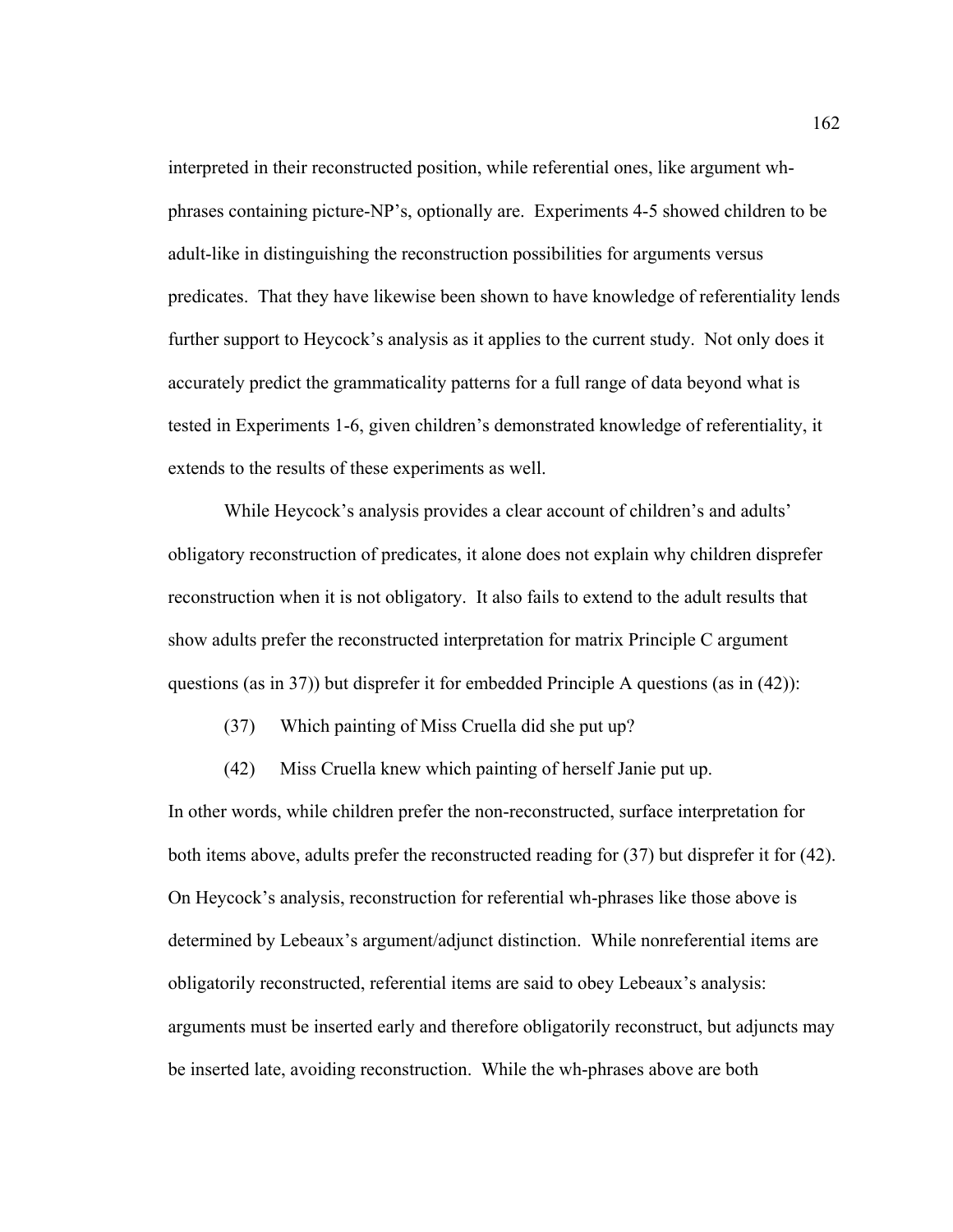arguments, and as such must be inserted early, they also both contain PP's whose status is much less clear. If the PP's are analyzed as adjuncts (as Heycock assumes), they may be inserted late, avoiding reconstruction. If they are analyzed as arguments, they must be inserted early and are obligatorily interpreted in their reconstructed position. Crucially, however, children and adults differ on their preferences with respect to (37), with adults preferring reconstruction and children dispreferring it. How might these results be reconciled on Heycock's analysis?

 A possibility mentioned in the discussion of Lebeaux's analysis above would be to assume that the PP's contained in picture NP's are ambiguous between arguments and adjuncts for adults. On this analysis, adults' preference for reconstruction in (37) is actually a preference for analyzing the PP as an argument. However, the ambiguity of the PP allows for the possibility of a non-reconstructed, coreferential interpretation if the PP is analyzed as an adjunct. This ambiguity correctly predicts adults to be able to access either interpretation, and their preference for reconstruction must be explained as a preference for analyzing the PP as an argument (for some reason). Children, on the other hand, consistently interpret questions like (37) as having a non-reconstructed reading. Therefore, the PP's contained in picture-NP's must actually be unambiguous for them: such PP's are always adjuncts inserted late into the structure, avoiding reconstruction.

One problem with this analysis, discussed in section 3.3.1, is that it fails to capture the adult results of Experiment 4, which tested questions like (37). If the PP's contained in such questions are ambiguous, one might expect to find item effects, with the PP consistently being analyzed as an adjunct (and resisting reconstruction) for certain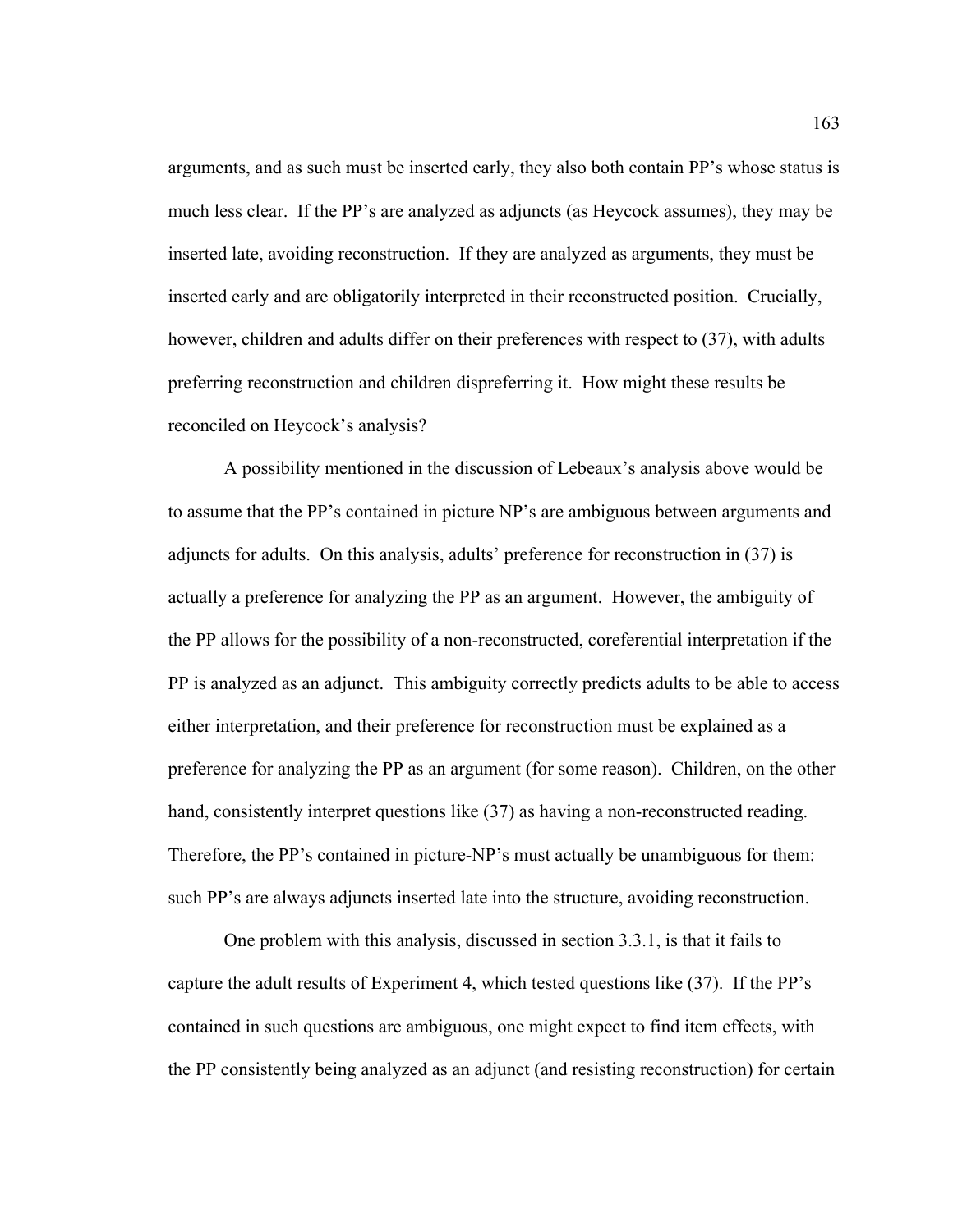picture-NP's, but analyzed as an argument and obligatorily reconstructing for others. However, no item effects emerged from these results. An alternative possibility is that certain adults consistently analyze the PP's contained in picture-NP's as adjuncts, never assigning a reconstructed reading, while others always analyze them as arguments. But in fact, the responses where adults assigned a coreferential, nonreconstructed interpretation were fairly evenly distributed. Given that there were no item effects, and that adults failed to consistently assign one interpretation over another, the ambiguity hypothesis appears doubtful. It may still be maintained by assuming that such PP's are ambiguous for all adults, who decide on one structural analysis over another for each given item on the fly, but such an account is not very explanatory.

 A second possibility mentioned above for maintaining Lebeaux's analysis as Heycock does is to assume that the PP's contained in picture-NP's are unambiguously adjuncts for both children and adults. Recall that on Lebeaux's account, adjuncts *may* be inserted late into the structure, but are not required to. Therefore, even adjuncts may be inserted early and be interpreted in their reconstructed position. This assumption has the advantage of obviating any learning problem associated with analyzing the PP's as ambiguous for adults but unambiguous for children, since both groups always analyze the PP's as adjuncts. On such an analysis, what differs between children and adults is their preference for inserting the adjunct early versus late: adults prefer the reconstructed interpretation, and therefore prefer to insert adjuncts early, while children disprefer reconstruction, and therefore must prefer to insert adjuncts late.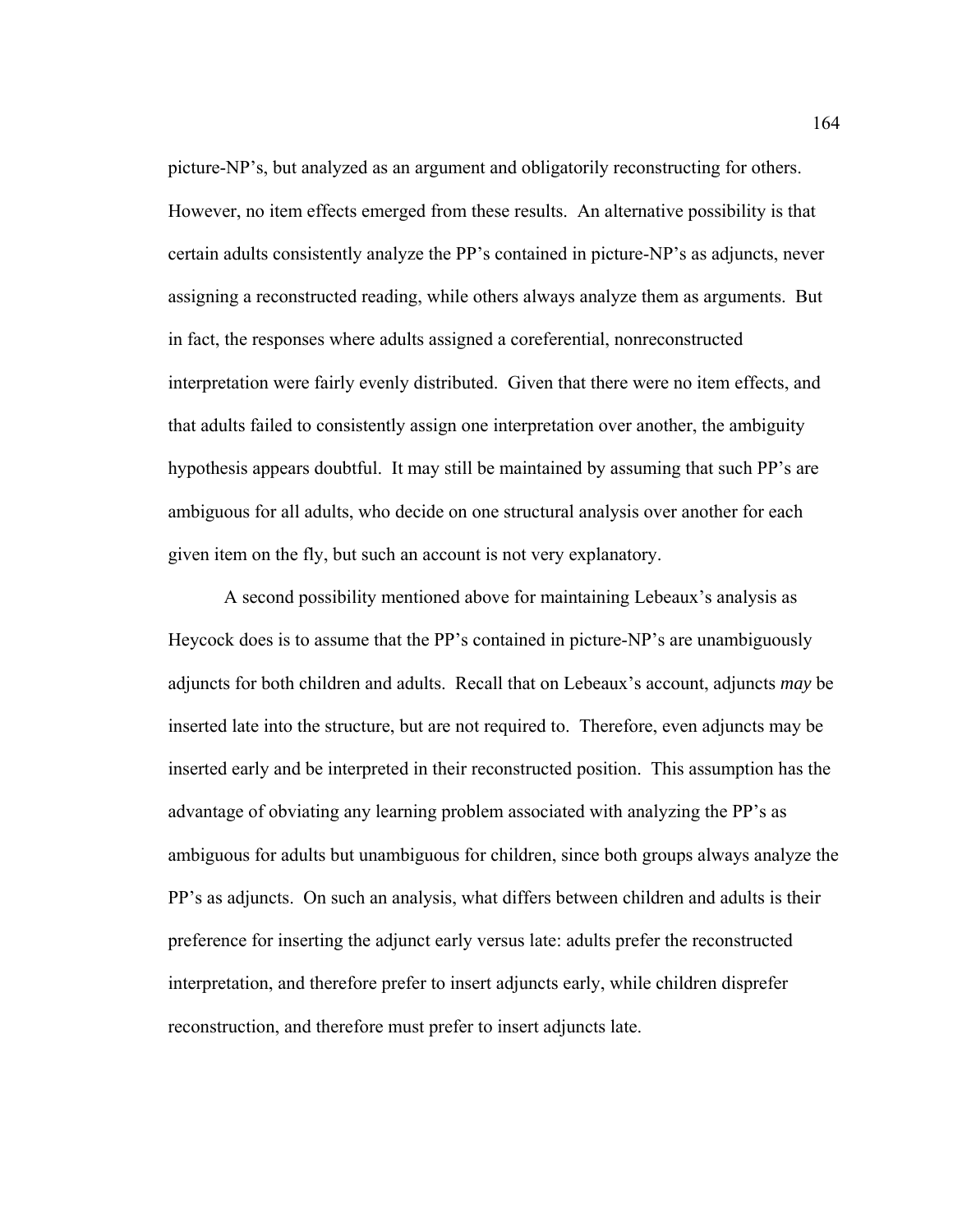One means of accounting for adults' preference to insert adjuncts early may be found in economy considerations like Chomsky's Preference Principle. Adults prefer to insert adjuncts early, because in accordance with this principle, they prefer to reconstruct when they can. However, such an account requires thinking about the Preference Principle in a slightly different way than it was originally discussed. Recall that Chomsky assumes the copy theory of movement, and designed the Preference Principle to account for interpretation of the lower versus higher copies. In short, it is a means for determining which of two copies is preferentially interpreted. To account for adults' preference for reconstruction in (37), it would have to be argued that the Preference Principle means adults prefer to insert adjuncts early in order to have a lower copy available for interpretation. Instead of simply deciding which of two copies is interpreted, it actually drives the generation of a lower copy which would otherwise not exist (e.g. if the PP were inserted late). Such an analysis is rather counterintuitive, as generating a lower copy that is not otherwise required seems *less* economical than not generating one. Furthermore, on this account children would have to be said to lack the Preference Principle, again creating a significant learning problem, since it is unclear how this might be learned. Alternatively, it may be argued that children have the Preference Principle, but override it due to other factors. A possibility along these lines is further discussed in section 3.3.5.

 Contributing to the difficulty in assessing the analyses above is the lack of consensus on the status of the PP's contained in picture-NP's. Results from the standard "one" substitution test, designed to identify arguments versus adjuncts, are relatively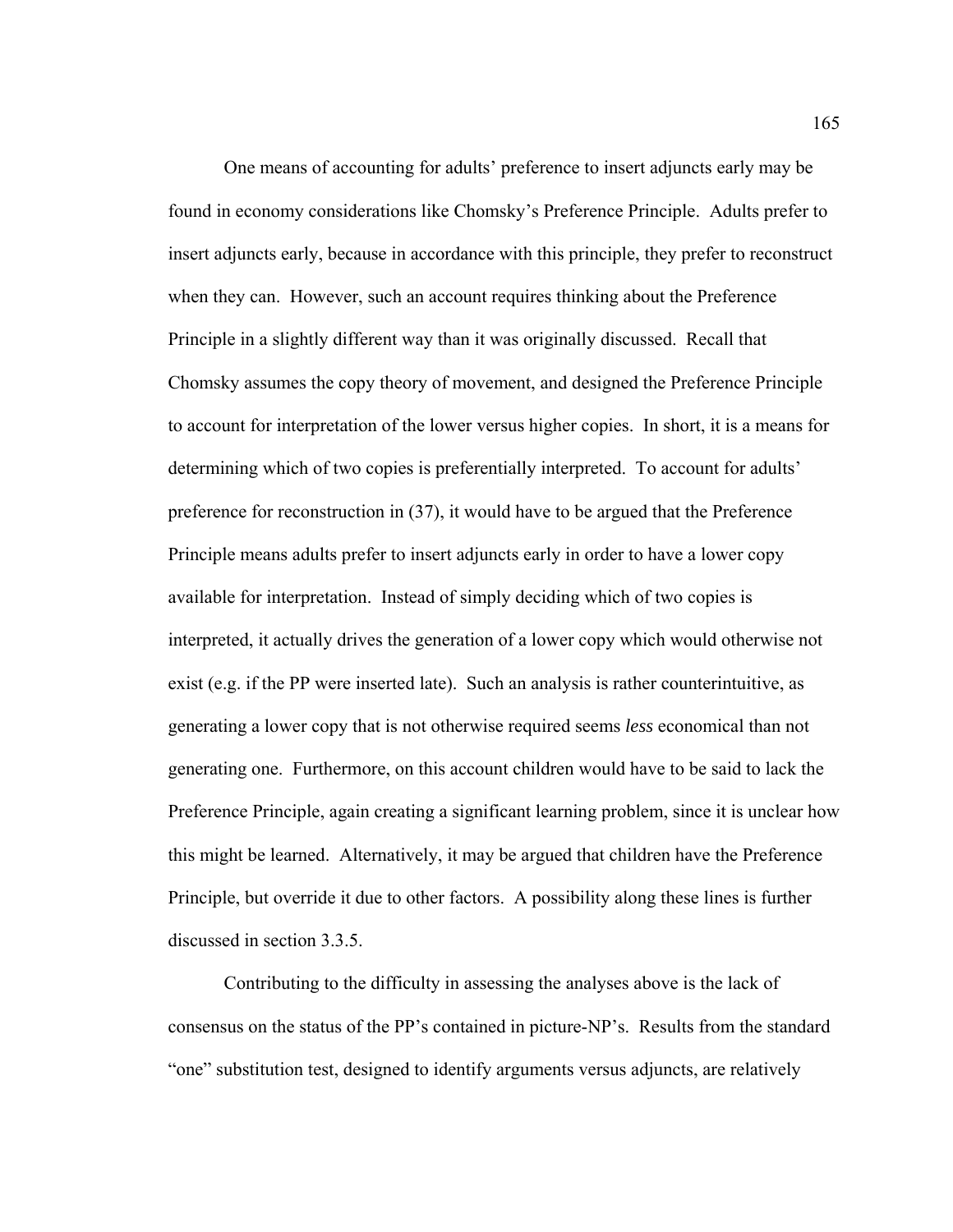inconclusive. For example, "one" substitution is said to target items at the N' level, to which adjuncts are attached; adjuncts are sisters of N'. Complements, on the other hand, are sisters of the head noun, and daughters of N'. Therefore in the case of argument PP's, "one" substitution necessarily targets both the head noun and PP, as both are contained in N'. For adjuncts, "one" substitution may target the noun alone, as it forms its own N' (to which the PP is attached). Two standard examples are given below:

(70) a. \*The student of physics and the one of chemistry

b. The student from France and the one from Spain

The ungrammaticality of (70a) arises due to the fact that the PP here is an argument; "one" may not replace the head noun on its own, since only the noun and the PP together form N':



In contrast, (70b) is grammatical, revealing that the PP is an adjunct. The noun forms an N' category on its own, to which the PP is attached; therefore the head noun "student" may be replaced by "one":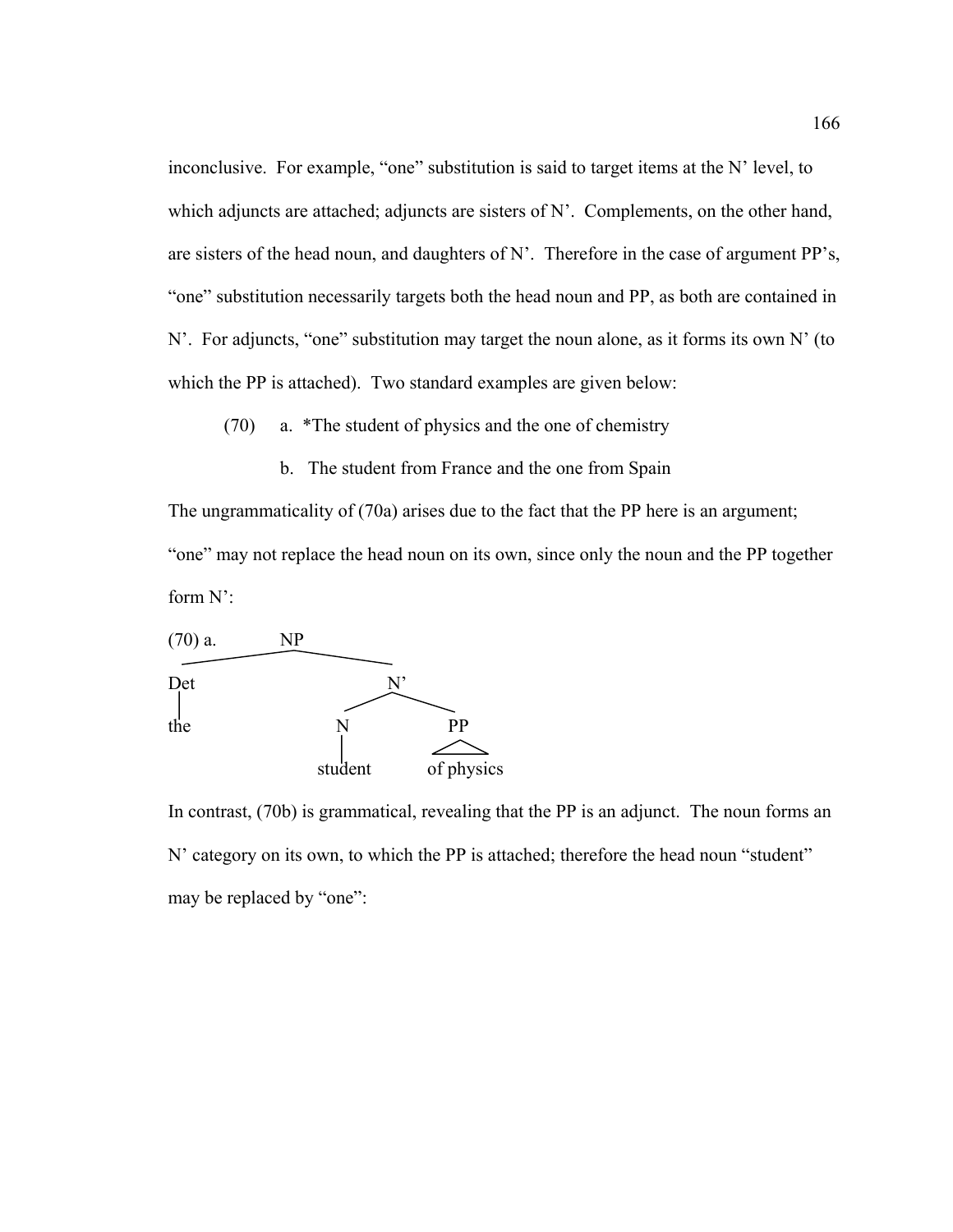

Unfortunately, the "one" substitution test does not provide clear results in the case of picture-NP items. While certain speakers find one-substitution in (71) to be fine, suggesting the PP is an adjunct, others find it ungrammatical (or at least degraded in grammaticality), suggesting it is an argument:

### (71) ?The picture of Mary and the one of Jane

In short, few have clear judgments on (71) like they do for the items in (70). This lack of conclusive judgments makes it difficult to ascertain whether Lebeaux's account is on the right track. Ideally one would seek to establish how participants were analyzing the PP's contained in picture-NP's by using an independent measure like the "one" substitution test as a means for evaluating Lebeaux's proposal. However, even if such a test could conclusively establish adults' analyses (which seems unlikely given the variability in adults' interpretations), it is even more unlikely that such a test could be effectively conducted with children.

 Nevertheless, it may be possible to establish adults' analyses of these PP's using a more indirect method. One way would be to compare performance on wh-questions containing picture-NP's to questions where the wh-phrase contains an unambiguous adjunct, as in (72):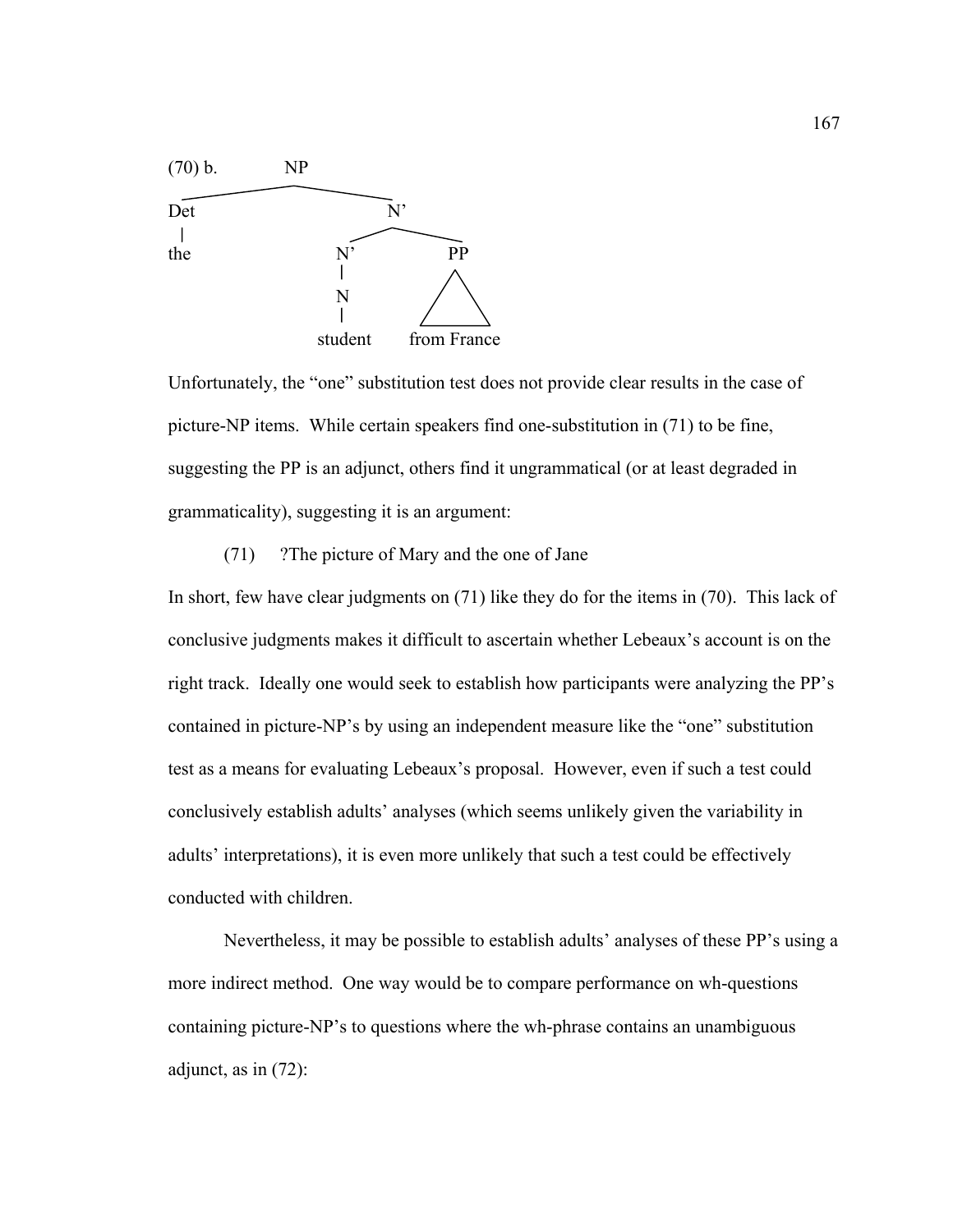#### (72) Which painting that John saw did he like best?

Relative clauses are standardly assumed to be adjuncts, which predicts that "that John saw" may be inserted into the structure above after wh-movement has occurred, avoiding a Principle C violation and allowing for coreference. Testing adults on questions like (72) would establish a baseline for how often they insert adjuncts late, by demonstrating how often they accept coreference for such items. Recall that adjuncts may be inserted into a syntactic structure early or late, showing reconstruction effects in the case of the former, but not the latter. By comparing performance on questions containing unambiguous adjuncts to performance on picture-NP's, it may be possible to establish whether adults consider the PP's in picture NP's to be adjuncts as well. Specifically, if adults assign coreference in the picture-NP case at the same rate that they assign it in the unambiguous adjunct case, that result may be taken as evidence that adults consider the two structures to have the same analysis: in short, they consider the PP's contained in picture-NP's to be adjuncts, just as they do for relative clauses.

On the other hand, if adults allow for coreference more often for the unambiguous adjunct questions (as in (72)) than they do for the picture-NP questions, that result may be taken as evidence that PP's in picture-NP's are not unambiguously adjuncts for adults. In this case, adults allow for coreference more often for the relative clause items, which is expected on Lebeaux's analysis (as adjuncts may be inserted late and avoid Principle C), but allow coreference less in the picture-NP case. This result would suggest that the PP in a picture-NP is not unambiguously an adjunct, as a similar rate of coreference would be expected if it were. However, it would not as definitively establish the analysis of the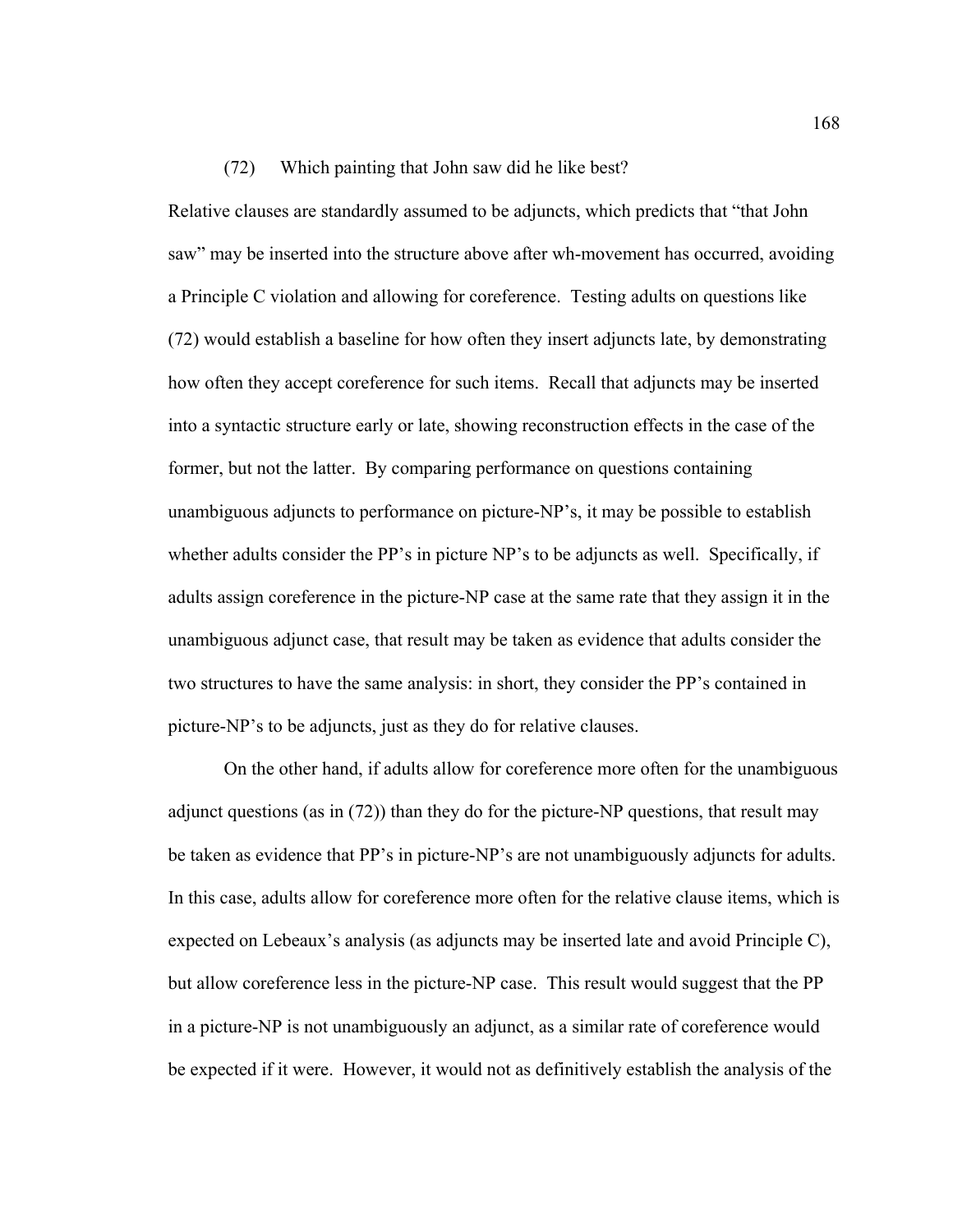PP as in the case where equal rates of coreference were found. Two distinct accounts would actually be compatible with these results. On one analysis, the PP would be said to be ambiguous, sometimes being analyzed as an adjunct and inserted late (allowing coreference), and sometimes being analyzed as an argument and inserted early (disallowing coreference). Alternatively, the PP may be said to be unambiguously an adjunct, just as relative clauses are, but whether the adjunct is inserted early versus late varies across adjunct type (e.g. relative clause versus PP). In other words, relative clauses tend to be inserted late, while PP's within picture-NP's tend to be inserted early.

In short, on the Lebeaux analysis, Experiment 4 showed that adults must consider the PP contained in picture-NP's to be an adjunct at least in some cases, as they allow for a non-reconstructed, coreferential reading about a quarter of the time. The question that then remains is whether the PP is always an adjunct, or whether it is ambiguously an adjunct. It is difficult to tell these two possibilities apart, as adjuncts may be inserted either early or late: adults' preference for the reconstructed, disjoint interpretation may always be explained as either a preference for analyzing the PP as an argument (and therefore inserting it early) or analyzing the PP as an adjunct and having a preference for inserting it early. As this question is slightly orthogonal to the main issue at hand, the experiment described above will be left for future work. Furthermore, given the difficulty of evaluating Lebeaux's analysis with respect to the current data, and the concerns about the validity of this account in general mentioned in section 3.3.1, alternative accounts will be explored.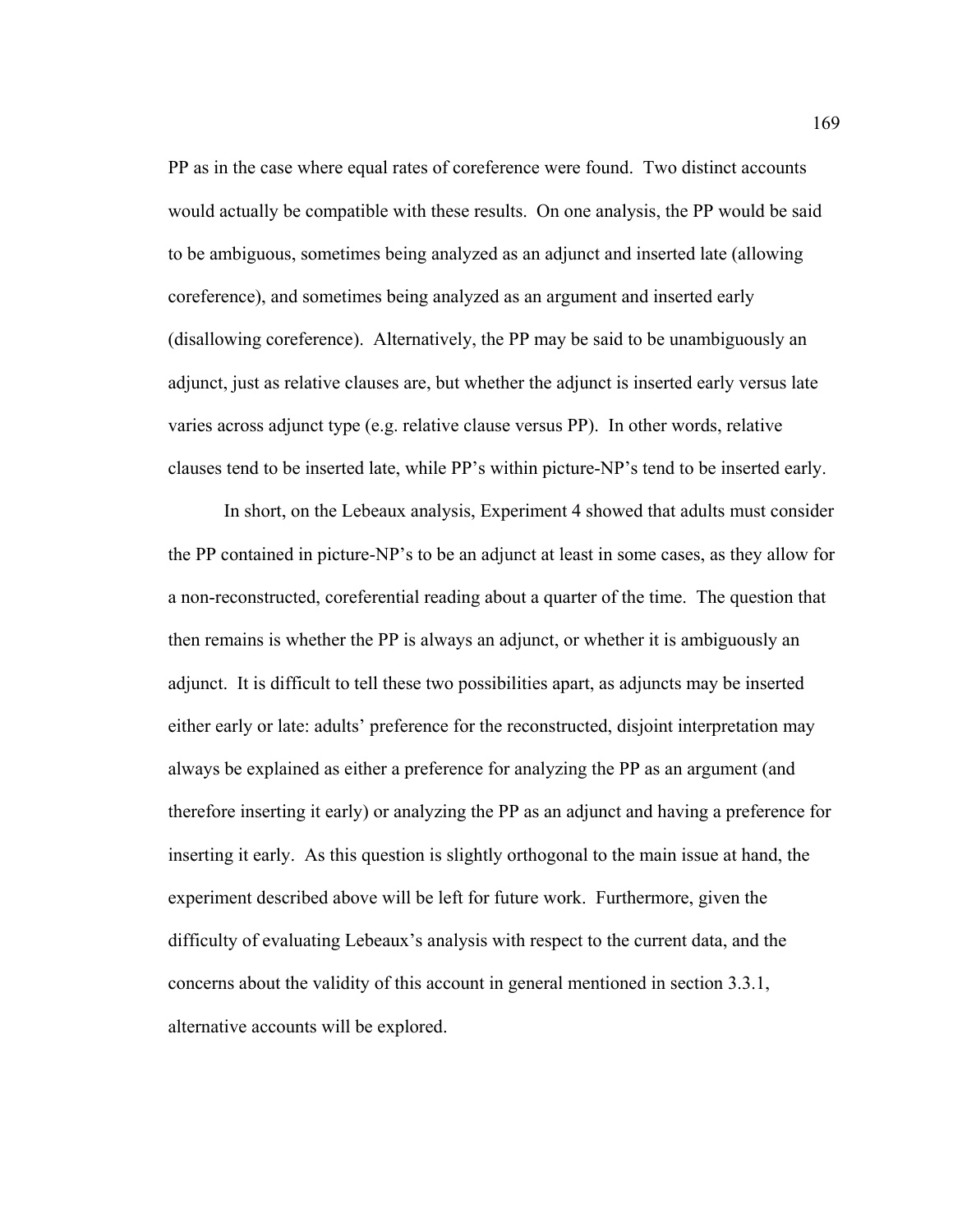Despite the shortcomings of Lebeaux's account, Heycock's analysis of the predicate/argument distinction nicely captures the predicate results for Experiments 4-5, where both children and adults demonstrated obligatory reconstruction of predicates. On this account, the wh-predicates, being nonreferential, are obligatorily reconstructed. Previous results (Armon-Lotem & Avram, 2005; Schaeffer, 1997; Thornton, 1990, 1995) have shown children to be aware of the referential/nonreferential distinction, and to use it in the formation of wh-questions. As such, it seems likely that they would be able to use this distinction when determining possibilities for reconstruction, just as adults do. What the Heycock/Lebeaux analysis fails to clearly predict are the results for the moved argument items in Experiments 4-6. In particular, Experiment 4 showed that adults preferred a reconstructed interpretation for Principle C matrix questions, while allowing for a non-reconstructed one; children consistently preferred a surface, non-reconstructed interpretation. While it may be possible to use Lebeaux's argument/adjunct distinction to arrive at an analysis of these results, the difficulty in determining the status of the PP's contained in picture-NP's makes such an analysis highly tentative. Furthermore, it fails to be very explanatory regarding the difference between children's and adults' preferences with respect to the Principle C questions in Experiment 4; in the end, children and adults would have to be said to differ in when they prefer to insert adjuncts into the syntactic structure, or whether they prefer to analyze PP's as arguments or adjuncts. Either way, there seems to be little logical reason why adults and children would differ in such a respect. Finally, given the debate discussed in section 3.3.1 over the validity of Lebeaux's analysis and the difficulty in obtaining clear judgments on the types of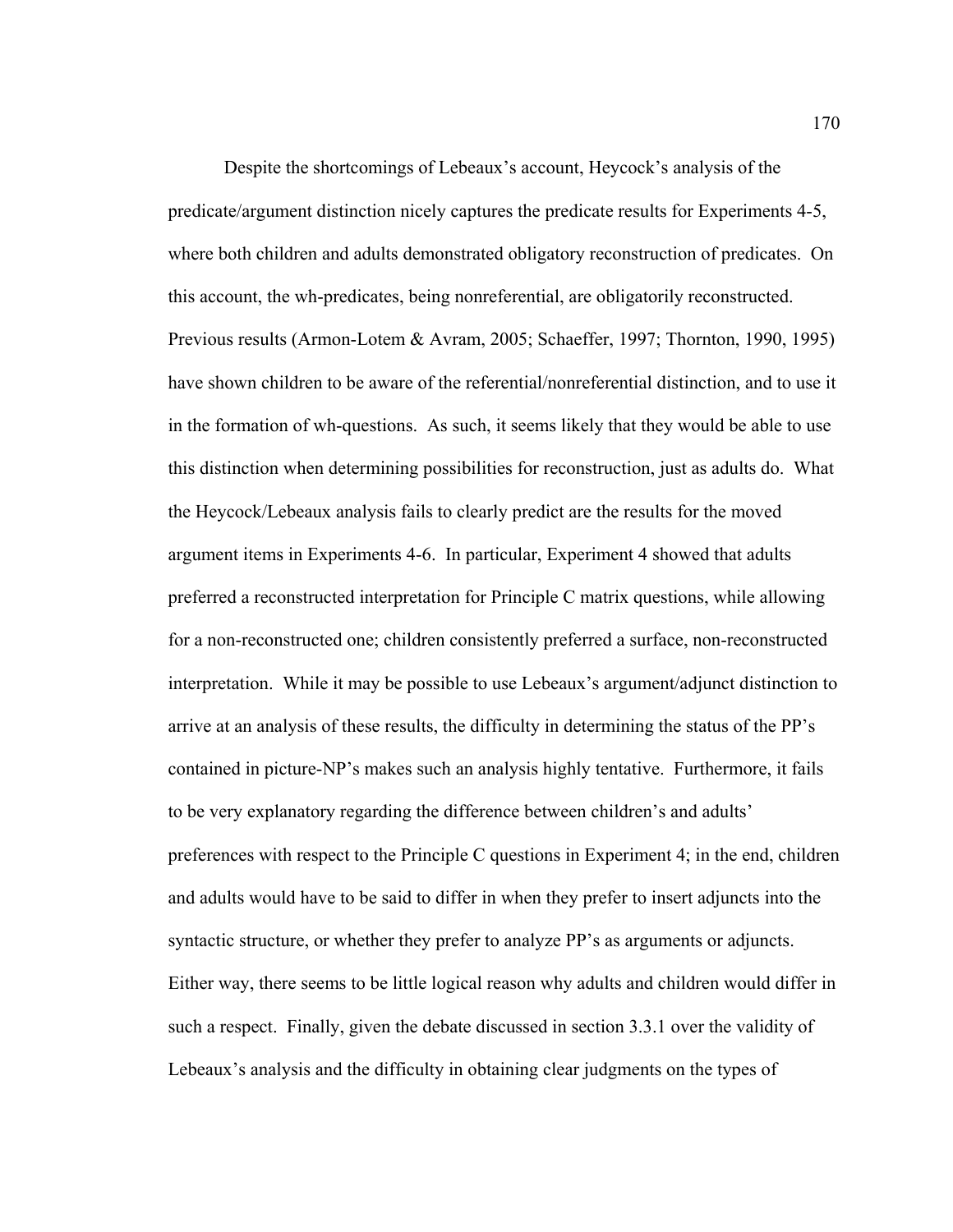sentences crucial for establishing it, further analyses of the argument data will be considered below.

#### **3.3.5. Processing**

While Heycock's analysis provides a clear account of children's and adults' obligatory reconstruction of moved predicates, more still needs to be said regarding their interpretations of wh-arguments. Recall that Experiment 4 showed children to prefer a coreferential reading of matrix questions with a moved argument like (37), which is only licensed on a non-reconstructed interpretation:

(37) Which painting of Miss Cruella did she put up?

Adults, on the other hand, preferred disjoint reference, but allowed coreference about a quarter of the time. In other words, adults preferred the reconstructed interpretation, but allowed for a surface interpretation as well. In contrast, Experiments 5-6 showed adults preferred the surface interpretation of sentences like (42), but were also able to access a reconstructed interpretation where the reflexive is bound by the embedded subject. Children, on the other hand, rejected this reconstructed interpretation, accepting only the surface reading where the anaphor is bound by the matrix subject:

(42) Miss Cruella knew which painting of herself Janie put up.

None of the analyses reviewed above alone provides a clear account of these results. With respect to the argument/adjunct approach, there seems to be no principled reason why children would always choose to analyze the PP within the picture-NP as an adjunct inserted late, while adults prefer to treat it either as an argument (or as an adjunct inserted early) in matrix questions, but an adjunct inserted late in embedded questions. A Rule I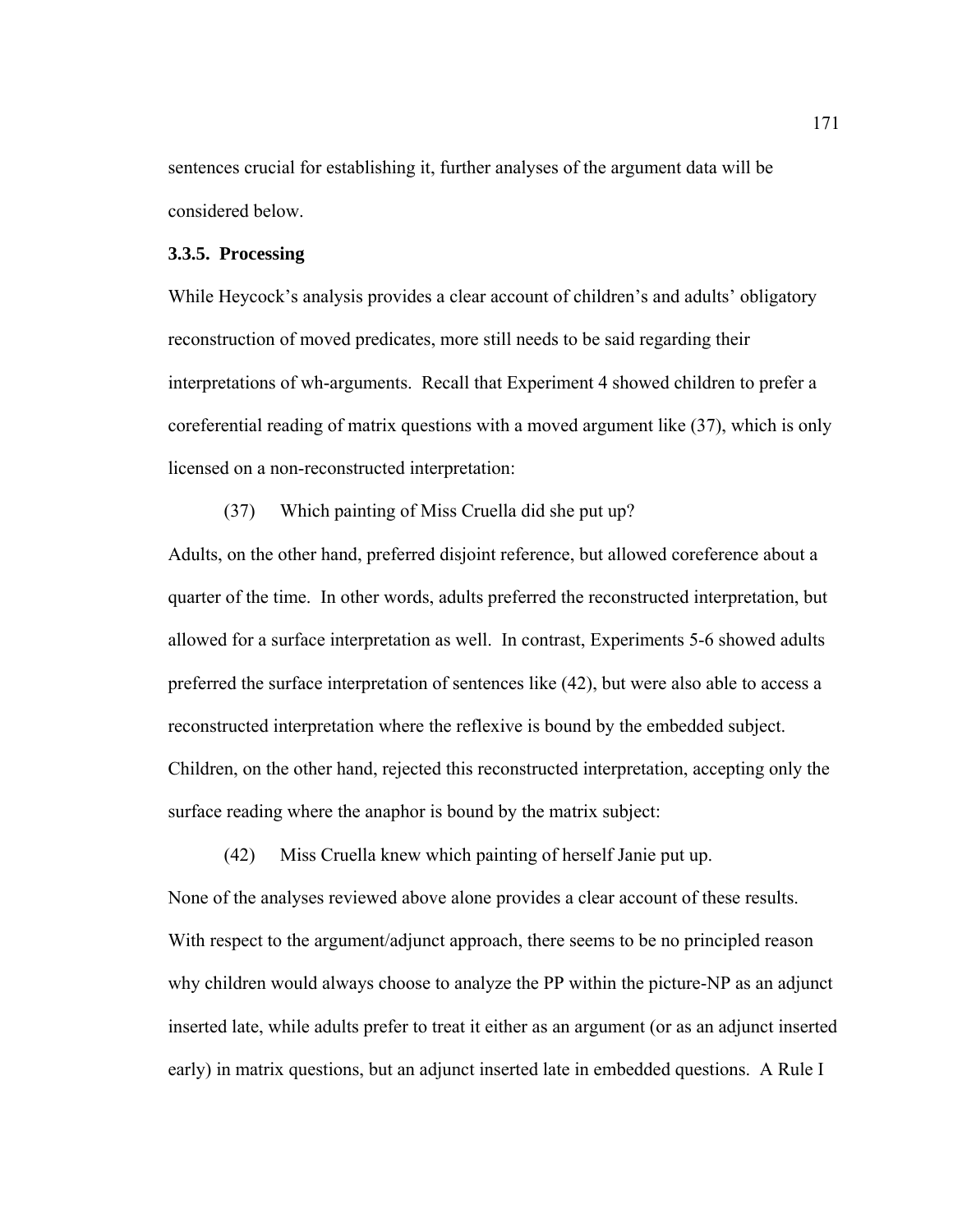account fails to predict the asymmetry between performance on the Principle C matrix questions and statements which emerged in the child data, as children uniformly ruled out coreference in statements, but preferred it for questions. It also does not extend to the embedded question results, as Rule I fails to apply due to those items already having a bound variable interpretation. The economy analyses based on the copy theory of movement, while nicely accounting for the adult preference for reconstruction in Experiment 4, fail to predict the pattern that was observed in Experiments 5 and 6; this approach provides no reason why adults would prefer one antecedent over the other (the Preference Principle if anything, predicts that adults would prefer the reconstructed interpretation, but in fact the opposite result was obtained). Furthermore, this analysis fails to predict the observed predicate/argument asymmetry that emerged in both the child and adult results. The referentiality account nicely captures this asymmetry, predicting children's and adults' obligatory reconstruction of moved predicates, but assuming Lebeaux's analysis for referential items (like the argument questions tested), encounters the same problems as mentioned above for the argument/adjunct approach.

 Taken together, however, the results of Experiments 1-5 provide strong evidence that children have reconstruction as part of their grammar. In all cases where reconstruction is obligatory, either to establish a binding relation for a reflexive (Experiment 1), or because the moved item is nonreferential (Experiments 4-5), children consistently assign interpretations that are consistent with reconstruction. They likewise gave responses consistent with reconstruction in Experiments 2-3. Since children are adult-like in having access to reconstruction, it seems unlikely that a difference in the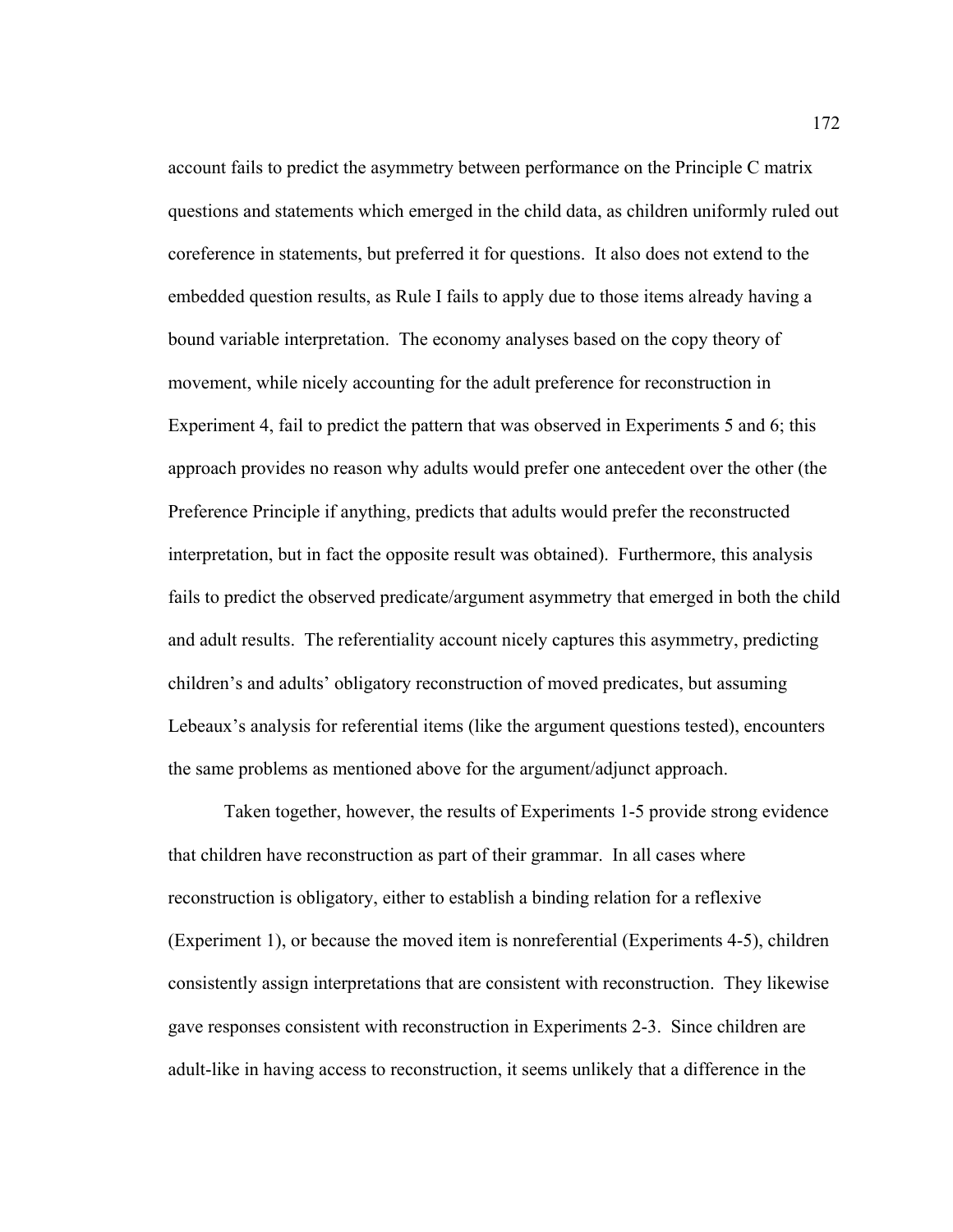content of their grammars could explain children's and adults' varied preferences in Experiments 4-5. More likely their performance may be explained by differences in parsing strategies across these two groups.

 It is widely assumed that language processing occurs as words are encountered, with initial syntactic structures and interpretations being built before all of the words in a sentence have been heard. Garden paths are typically taken as evidence for this "incremental processing" approach. If no structure was built until hearing the entire sentence, there would be no reason for the processing difficulty of sentences like (73) (Bever, 1970), which require reanalysis once the matrix verb is encountered at the end of the sentence:

(73) The horse raced past the barn fell.

Incremental processing likewise comes into play when interpreting pronouns and anaphors. Several studies have found a tendency for pronouns to be resolved to the first mentioned (usually assumed to be the "most accessible") antecedent (Arnold, Eisenband, Brown-Schmidt, Trueswell, 2000; Arnold, Novick, Brown-Schmidt, Eisenband, Trueswell, 2001; Gernsbacher, 1989; Gernsbacher, Hargreaves, & Beeman, 1989; among others). For example, in a sentence like (74), listeners prefer to assign Clinton as the antecedent for the pronoun, and are likely to have some difficulty assigning the intended interpretation where Gore is the antecedent (from Arnold, Eisenband, Brown-Schmidt, & Trueswell, 2000):

(74) Clinton confessed to Gore when he asked for the truth.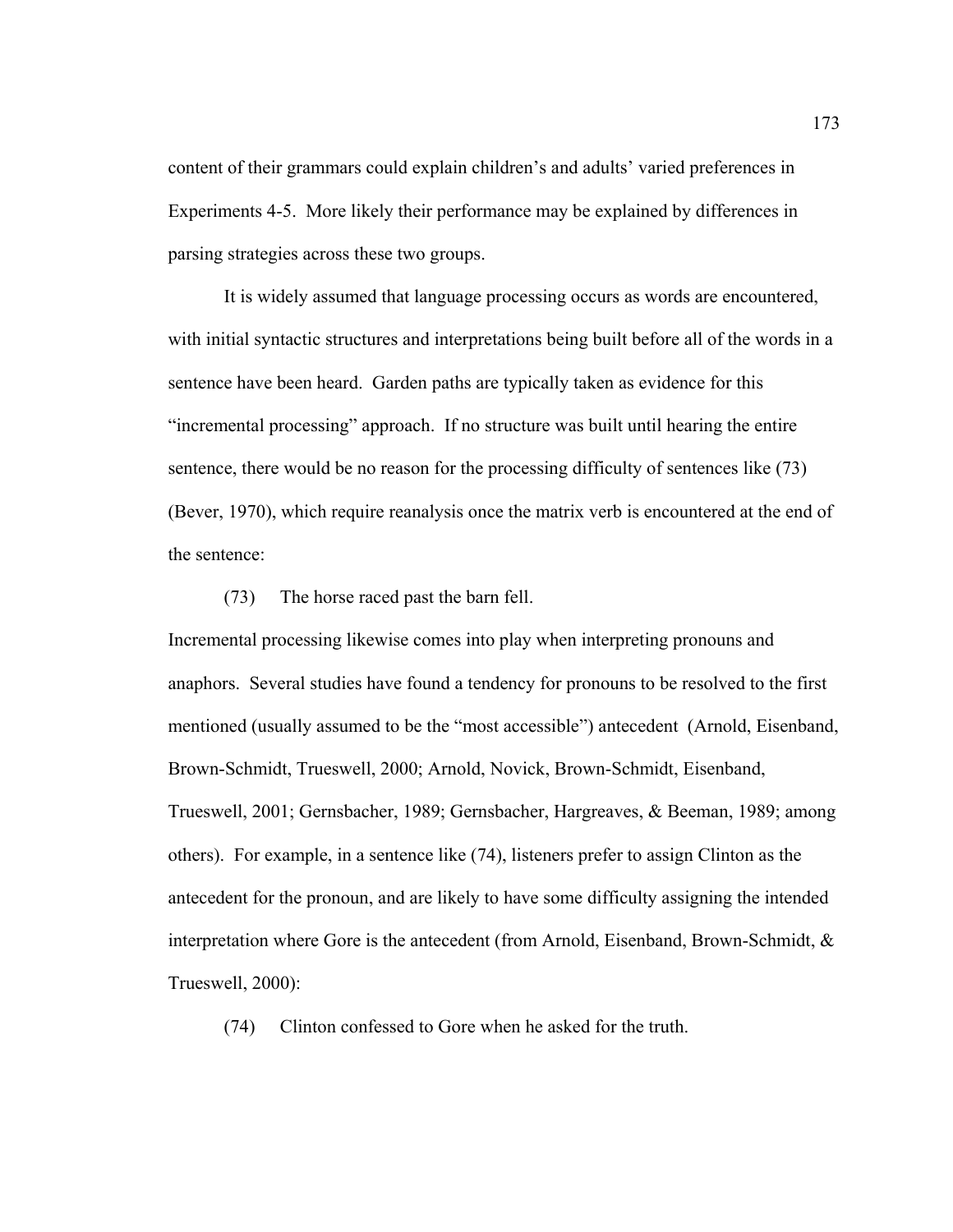While these studies have shown a preference for the first-mentioned antecedent when resolving pronoun resolution, they do not address the question of anaphor binding, which is a central concern in the current study. Furthermore, it is not clear from these studies, which concentrate on structures not subject to binding theory, when binding theory is applied during sentence processing. In other words, a preference for the first mentioned antecedent may not hold if selecting that antecedent results in a binding theory violation.

 Several studies have indeed shown that Principle A is operational at the earliest stages of sentence processing (Sturt, 2003; Sturt & Lombardo, 2005). Sturt (2003) used an eye-tracking experiment to examine adults' processing of anaphors in a context where two possible antecedents had been mentioned. Crucially, only one of the two antecedents was in a position to bind the anaphor (the grammatical antecedent) while the other was not (the ungrammatical antecedent). A gender mismatch between the grammatical gender of the reflexive and the stereotypical gender of the antecedent was used to detect the difficulty of processing the grammatical versus ungrammatical antecedent<sup>[19](#page-185-0)</sup>. Specifically, the study asked participants to read vignettes like those below, where a gender mismatch occurs in the second story but not the first:

 $\overline{a}$ 

<span id="page-185-0"></span> $19$  Previous studies show stereotypical gender violations are quickly detected and cause processing difficulty when mismatched anaphor is encountered (Carreiras, Garnham, Oakhill, & Cain, 1996; Osterhout, Bersick, & McLaughlin, 1997).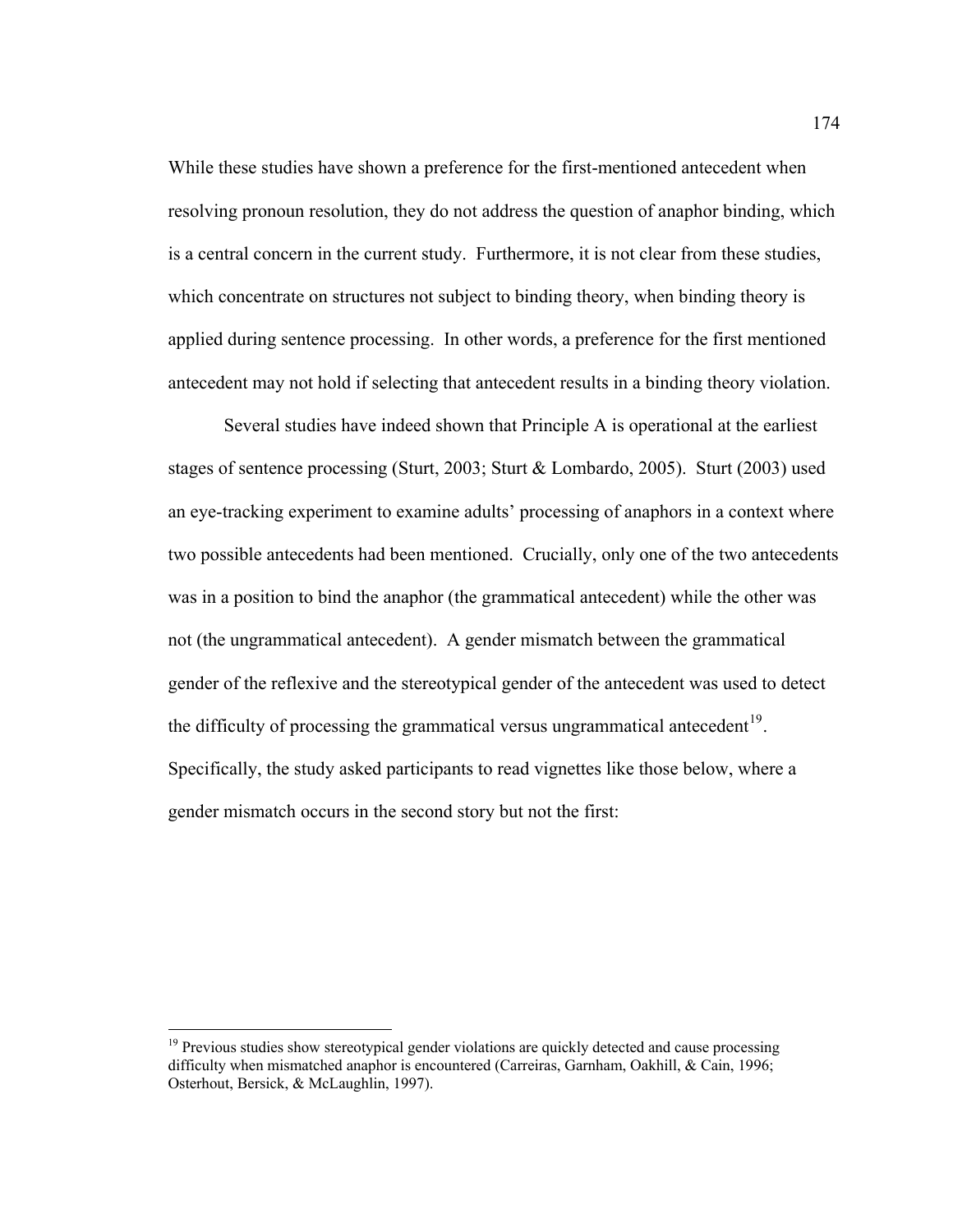- (75) a. Jennifer was pretty worried at the City Hospital. She remembered that the surgeon had pricked himself with a used syringe needle. There should be an investigation soon. (**no mismatch with grammatical antecedent**)
	- b. Jonathan was pretty worried at the City Hospital. He remembered that the surgeon had pricked herself with a used syringe needle. There should be an investigation soon. (**mismatch with grammatical antecedent**)

Measures of early eye movement after encountering the anaphor in these stories were compared to eye movements on similar stories where there was a match or mismatch with the ungrammatical antecedent (the matrix subject). The results revealed a processing difficulty when a gender mismatch was encountered between the anaphor and the grammatical antecedent (the surgeon), but no difficulty when there was mismatch with the ungrammatical antecedent (Jennifer in (75a), Jonathan in (75b)). Despite the fact that the first character mentioned is strongly in focus, as it was mentioned first and is referred to with a pronoun in second sentence, it is apparently not considered as antecedent for the reflexive (since doing so would violate Principle A). Participants thus appear to be using Principle A to calculate antecedent possibilities quite early on, and do not simply rely on first mention when choosing an antecedent for the anaphor.

Sturt & Lombardo (2005) used coordination structures to provide further evidence for incremental processing and early application of Principle A. A stereotypical gender mistmach effect was found once again for sentences like those below:

- (76) a. The pilot embarrassed John and put himself in a very awkward position. (**no mismatch**)
	- b. The pilot embarrassed Mary and put herself in a very awkward position. (**mismatch**)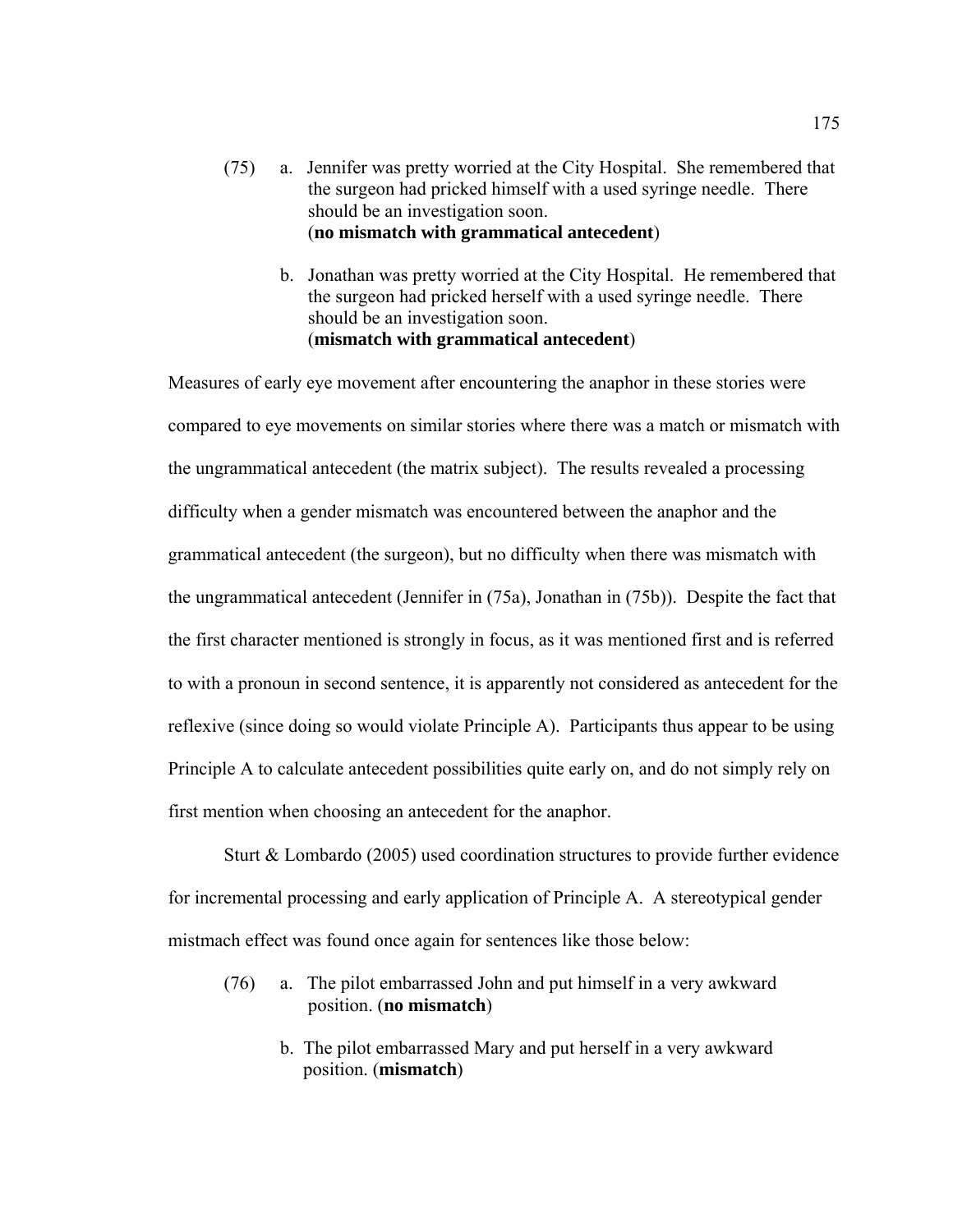Performance on the above sentences was compared to similar sentences where the reflexives were replaced with pronouns. In the pronoun sentences, the subject of the sentence is not a grammatical antecedent for the pronoun, being ruled out by Principle B. Thus the stereotypical gender of the subject should not affect processing of the pronoun. Indeed, the results reveal exactly this pattern: a gender mismatch effect was found for the reflexive items, but no gender mismatch effect emerged for the pronoun items. These results demonstrate that the mismatch effect only arises in cases where there is a possible binding relation between the anaphor/pronoun and antecedent: binding theory appears to affect processing quite early on. Furthermore, that the mismatch effect emerged very early on in processing provides more support for incrementality, showing that the parser does not wait for second coordinate to be entirely built before computing binding relations.

 The above studies show that while adults may prefer the first mentioned item as an antecedent, they only do so when this antecedent is grammatical with respect to binding theory. Therefore, adults must apply binding theory early on, computing binding possibilities upon encountering the anaphor as they incrementally process the sentence. Given these results, it is likely that a preference for first mentioned antecedent, in addition to early application of Principle A, explains adults' preference for the matrix antecedent in the argument questions in Experiment 5. While both antecedents are grammatical in the sentence below, only one comes before the reflexive in the linear order of the sentence: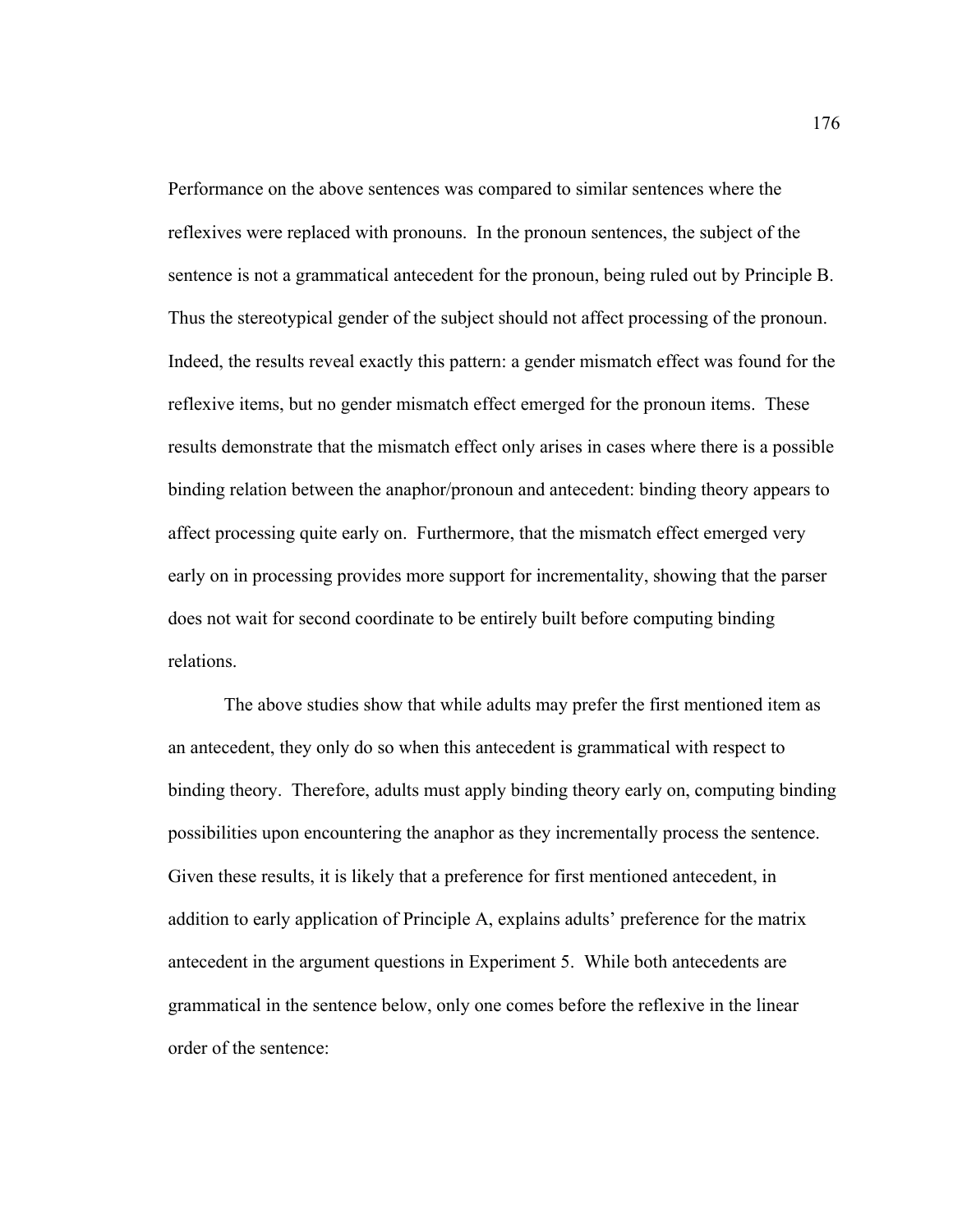(42) Miss Cruella knew which painting of herself Janie put up.

On a processing account, adults may prefer the matrix antecedent because binding by this item may be established as soon as the reflexive is encountered. The embedded matrix antecedent is likewise dispreferred because the initial binding relation between the reflexive and the matrix subject would have to be revised once the possibility of binding by the embedded antecedent is established. The results mentioned above, in showing that binding possibilities are taken into account upon encountering an anaphor, lend support to the idea that adults prefer to establish anaphoric binding as early as possible. Thus adults prefer the matrix antecedent for the argument questions in Experiment 5 because they want to resolve the anaphor as quickly as they can after encountering it.

 Unfortunately, much less is known about children's parsing strategies than adults'. It has been shown, however, that children as old as 5 years of age show little ability to revise their initial parse of a sentence (Trueswell, Sekerina, Hill, & Logrip, 1999). In the Trueswell, et al. experiment, children's eye movements were recorded as an experimenter asked them to act on an array of items. For example, participants were shown a scene with two stuffed frogs, one on a napkin and one not, next to an empty box and empty napkin. They were then asked to respond to one of the sentences below:

(77) a. Put the frog on the napkin in the box. (**ambiguous**)

 b. Put the frog that's on the napkin in the box. (**unambiguous**) Children were shown to prefer interpreting the PP "on the napkin" as a destination and not as a modifier of the frog in the ambiguous condition, directing their gaze at the empty napkin more often than in the unambiguous condition, and often putting the frog on the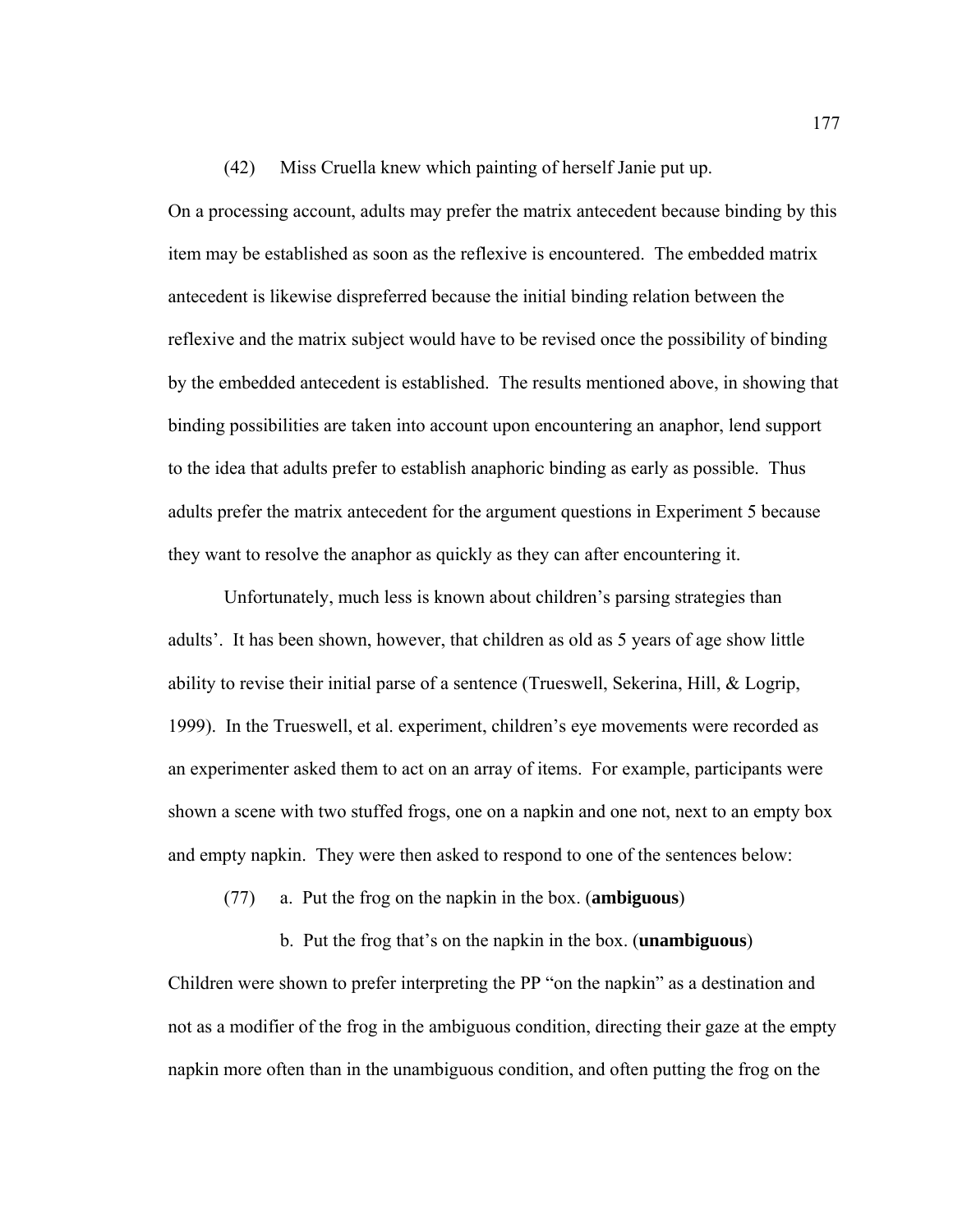empty napkin (which never occurred in response to the unambiguous sentence). A finegrained analysis of eye movements revealed children's processing to furthermore be highly incremental, with referential competition being resolved as soon as the participant had the information to do so (e.g., competition between the two frogs was resolved in the unambiguous condition upon hearing "napkin"). Adults were also shown to pursue a destination reading of the PP in the ambiguous condition before encountering the disambiguating material at the end of the sentence. However, unlike children, adults were always able to recover from this initial parse and correctly follow the experimenter's instruction, while children often incorrectly placed the frog on the napkin. These results suggest children have less ability to revise their initial interpretation as compared to adults.

 Given this finding, children's performance in Experiments 4 and 5 may thus be explained by their limited ability to revise an initial parse, as shown by Trueswell and colleagues. It certainly seems plausible that children's initial parse of a sentence would be one corresponding most directly to their input; in other words, their initial parse reflects surface structure. Because they have difficulty revising this initial parse, if a surface structure interpretation is permitted by their grammar, that is the reading children will persist with. The current series of studies has shown, however, that children are able to compute interpretations that do not correspond to surface structure. Crucially, in interpreting movement structures, children have the ability to interpret either the higher or the lower copy depending on the structural environment and referentiality of the whphrase (e.g., they have been shown to access both non-reconstructed and reconstructed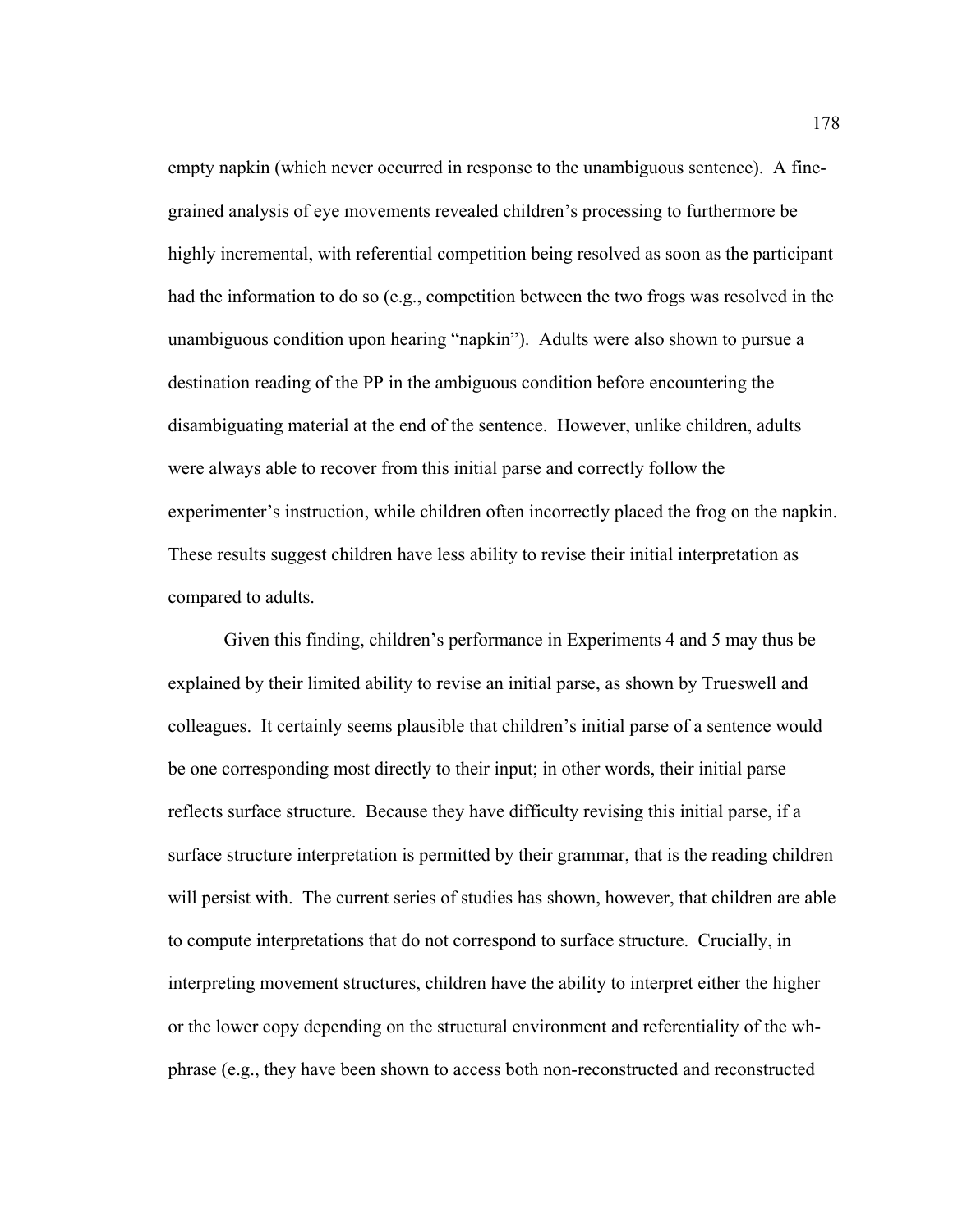interpretations). As mentioned earlier, this fact lends support to the idea that children have the copy theory of movement, as their ability to interpret either copy falls out naturally on this analysis. Given the opportunity to interpret either copy, however, children consistently prefer to interpret the copy that is pronounced; that is, they prefer the surface structure interpretation.

Recall that in Experiment 4, children preferred the coreferential interpretation of questions with moved arguments, which is only allowed on a surface, non-reconstructed interpretation:

# (37) Which painting of Miss Cruella did she put up?

In other words, children failed to interpret the lower copy of the R-expression for such sentences, which would result in a Principle C violation and rule out coreference. As noted above, children's preference for the surface interpretation may not be explained as the result of their lacking reconstruction, since they consistently assign the reconstructed interpretation to moved predicates (Experiments 4-5) and moved arguments containing an anaphor that requires binding (Experiment 1). Instead, they proceed with an initial parse that mirrors surface structure as much as possible, interpreting the higher copy where it is pronounced. Knowing that the wh-phrase in (37) is referential, and therefore is not required to be interpreted down low, children find this parse to be grammatical. That children are consistent in assigning this surface interpretation may thus be accounted for by their limited ability to revise their initial parse of a sentence; once children establish the grammaticality of their initial parse that corresponds to surface structure, they will persist with this reading.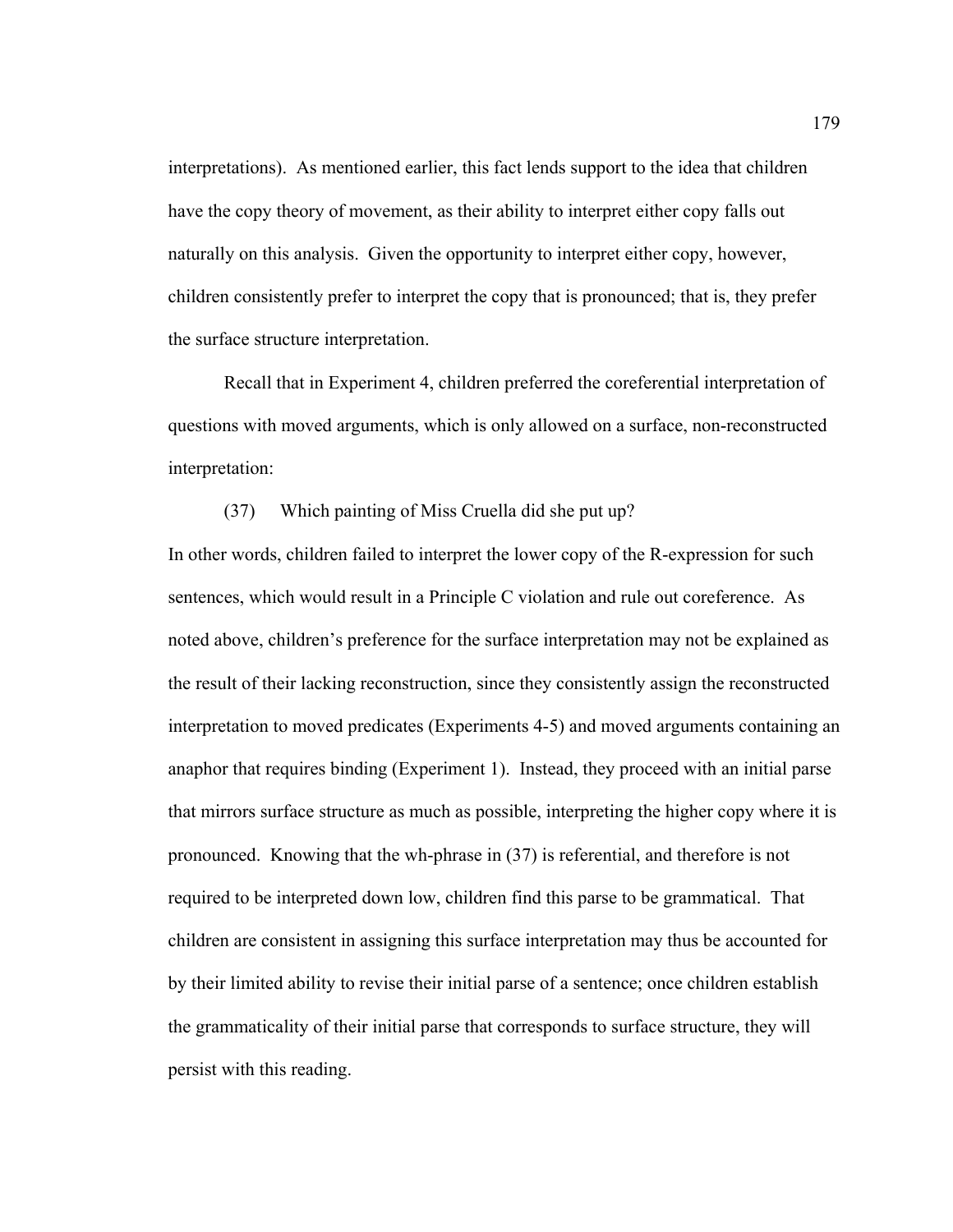Children's preference for the surface interpretation may also explain their performance in Experiment 5. In this study, both children and adults preferred the reflexive to be bound by the matrix antecedent, which corresponds to a surface structure parse of the sentence. However, unlike adults, children consistently rejected the interpretation where the anaphor was bound by the embedded antecedent. In this case, children's inability to revise an initial parse is telling. Once they have established their initial surface structure parse and found it to be grammatical, they persist with this interpretation, despite the availability of a reconstructed reading: faced with a grammatical surface structure parse, children actually reject a competing reconstructed interpretation. Furthermore, like adults, children were also shown in the Trueswell, et al study to use an incremental processing parsing strategy. While no studies to my knowledge have been conducted examining the time course of children's application of binding theory, it is possible that, like adults, they would begin establishing binding relations as soon as they had enough information to do so. In the case of the Experiment 5 embedded questions, this would mean children would look for an antecedent for the anaphor upon encountering it in the speech stream. Finding the matrix antecedent would establish a binding relationship that children would have difficulty revising after encountering the embedded subject. Add to this children's preference for the surface interpretation, and it is not surprising that they would reject binding by the embedded subject. Thus children's limited ability to revise their initial parse of a sentence accounts nicely for the results of Experiments 4-5, which show children to prefer surface structure interpretations. Crucially, this is a preference, and not a reflection of grammatical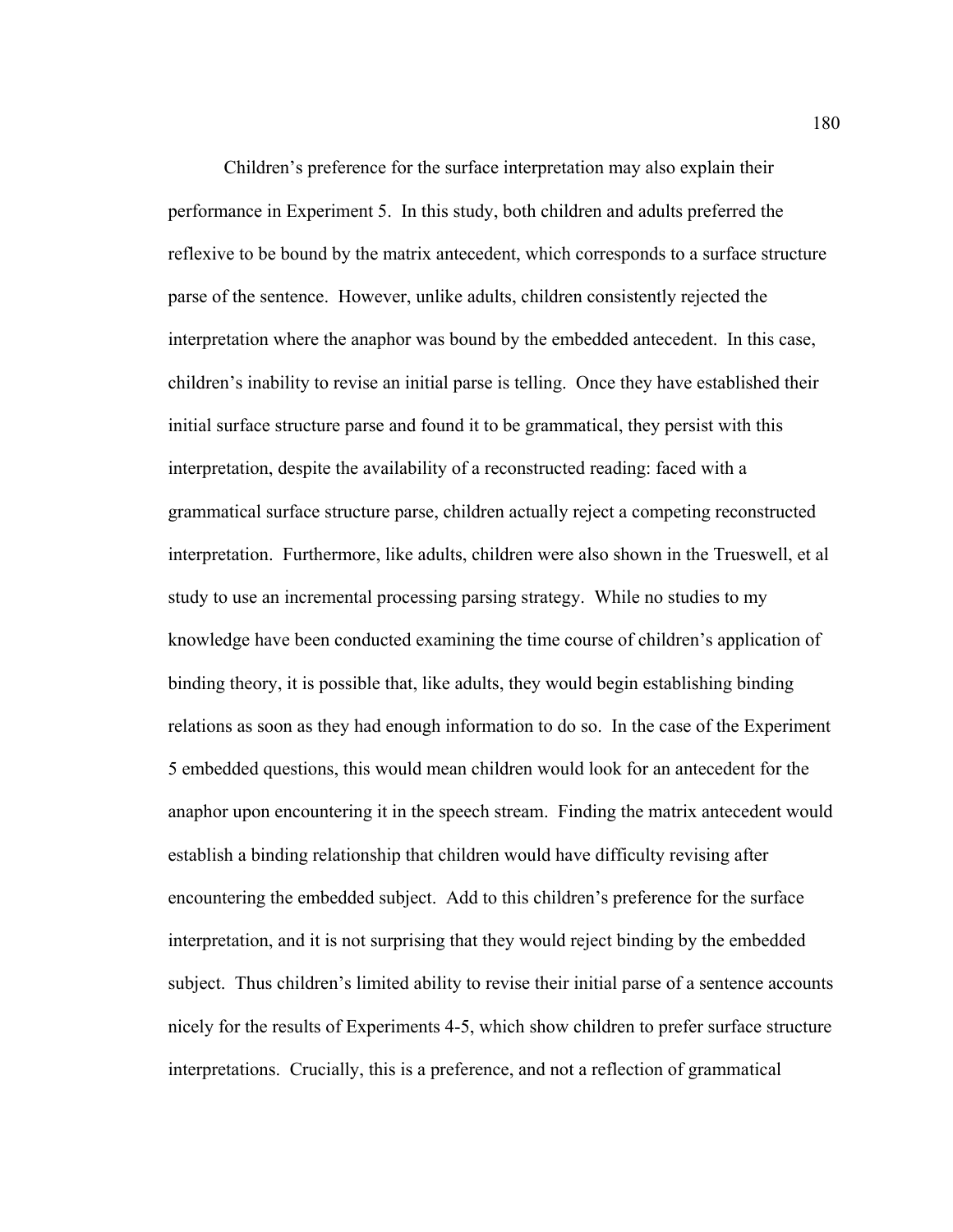knowledge, as they are also shown to generate reconstructed readings when required to do so by their grammar.

Evidence from experiments testing children's interpretations of scopally ambiguous sentences lends further support to their preference for surface structure. As mentioned earlier, a series of studies by Musolino, Lidz, and colleagues (Lidz & Musolino, 2002; Musolino, 1998; Musolino, Crain, & Thornton 2000; Musolino & Lidz, 2003) revealed children to have a strong preference for the surface scope interpretation of scopally ambiguous sentences like the one below:

- (2) Every horse didn't jump over the fence.
	- (i) None of the horses jumped over the fence. (**surface scope**)
	- (ii) Not every horse jumped over the fence. (**inverse scope**)

Crucially, children were shown to have access to the inverse scope interpretation under contextual conditions that made this reading salient (Musolino & Lidz, 2004), despite the fact that they had systematically rejected this interpretation in favor of the surface reading in all of the previous studies. In other words, just as in the current series of studies, children were able to generate interpretations that correspond to the reconstructed reading, but had a strong preference for the surface reading when it was available. In short, upon finding their initial surface parse to be grammatical, children will persist with that reading.

 Thus a processing approach, combined with Heycock's referentiality-based account of reconstruction, appears to best account for children's and adults' performance in the current series of experiments. Both groups distinguish reconstruction possibilities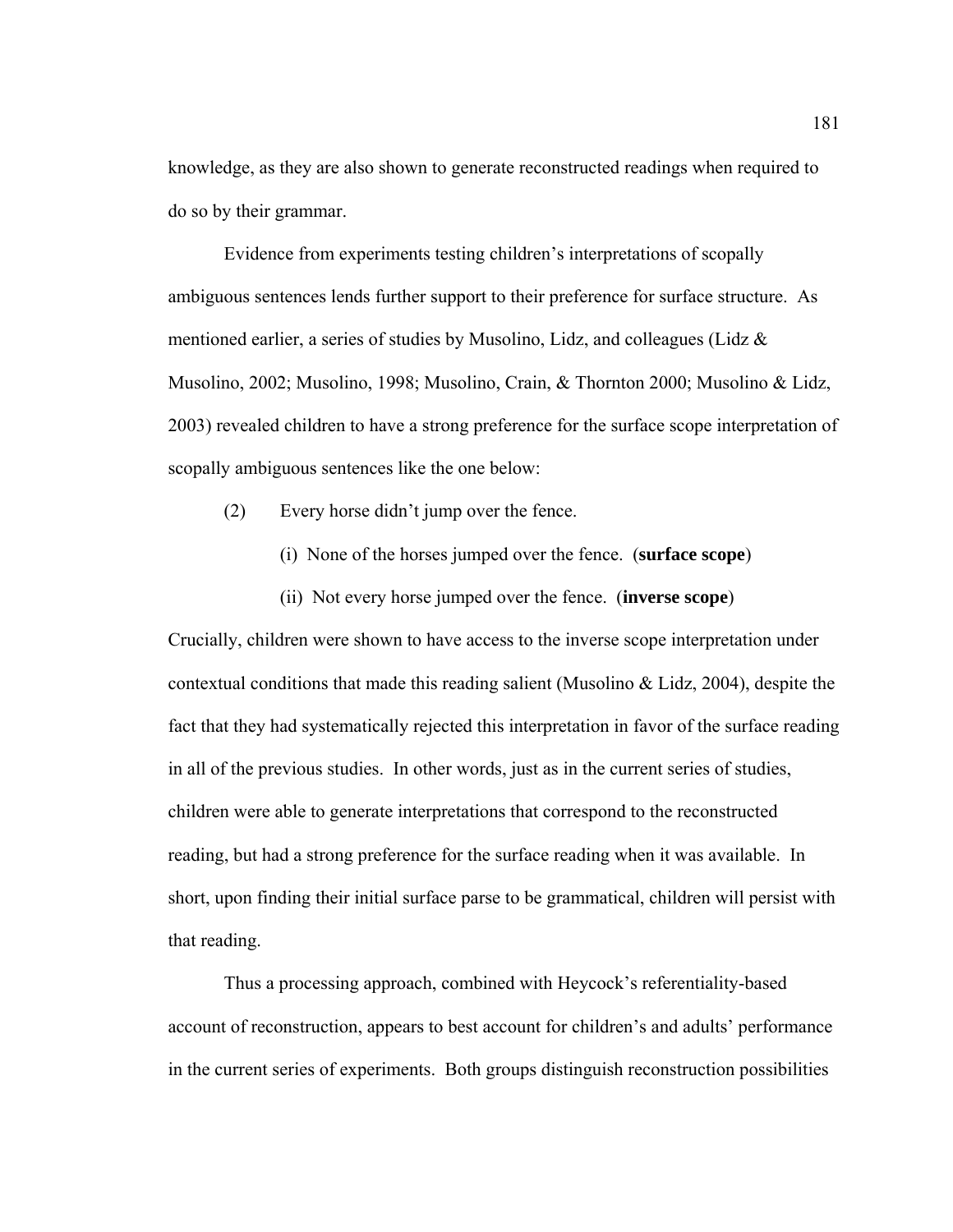on the basis of referentiality, where reconstruction is required for nonreferential whphrases but not required for referential ones. When reconstruction is not obligatory, as with the embedded argument questions in Experiment 5, adults prefer to interpret the reflexive as it is encountered, applying Principle A early on and establishing a binding relation with the matrix subject (which has the added advantage of being first mentioned). Adults are able to easily revise this interpretation, however, and access a reading where the reflexive is bound by the embedded subject as well. Children, on the other hand, have difficulty revising their initial parse. It is plausible to assume that children initially assign a parse that most closely corresponds to the input, and interpret moved items where they are pronounced, reflecting surface structure. Therefore if children find their initial, surface parse of a structure to be grammatical, that is the interpretation they persist with. In the case of Experiment 5, binding by the matrix subject antecedent is reflected in the surface structure of the sentence, so this is the reading children prefer. Their preference for surface structure likewise explains their interpretation of the argument questions in Experiment 4, where they consistently assigned a coreferential, nonreconstructed interpretation.

 One piece of the puzzle is left unexplained by the above analysis: adults' interpretation of the argument questions in Experiment 4:

 (37) Which painting of Miss Cruella did she put up? Recall that adults preferred disjoint reference for sentences like the one above, but allowed coreference about a quarter of the time. In this case, a parsing strategy that tries to resolve pronoun reference as early as possible does not help to distinguish the available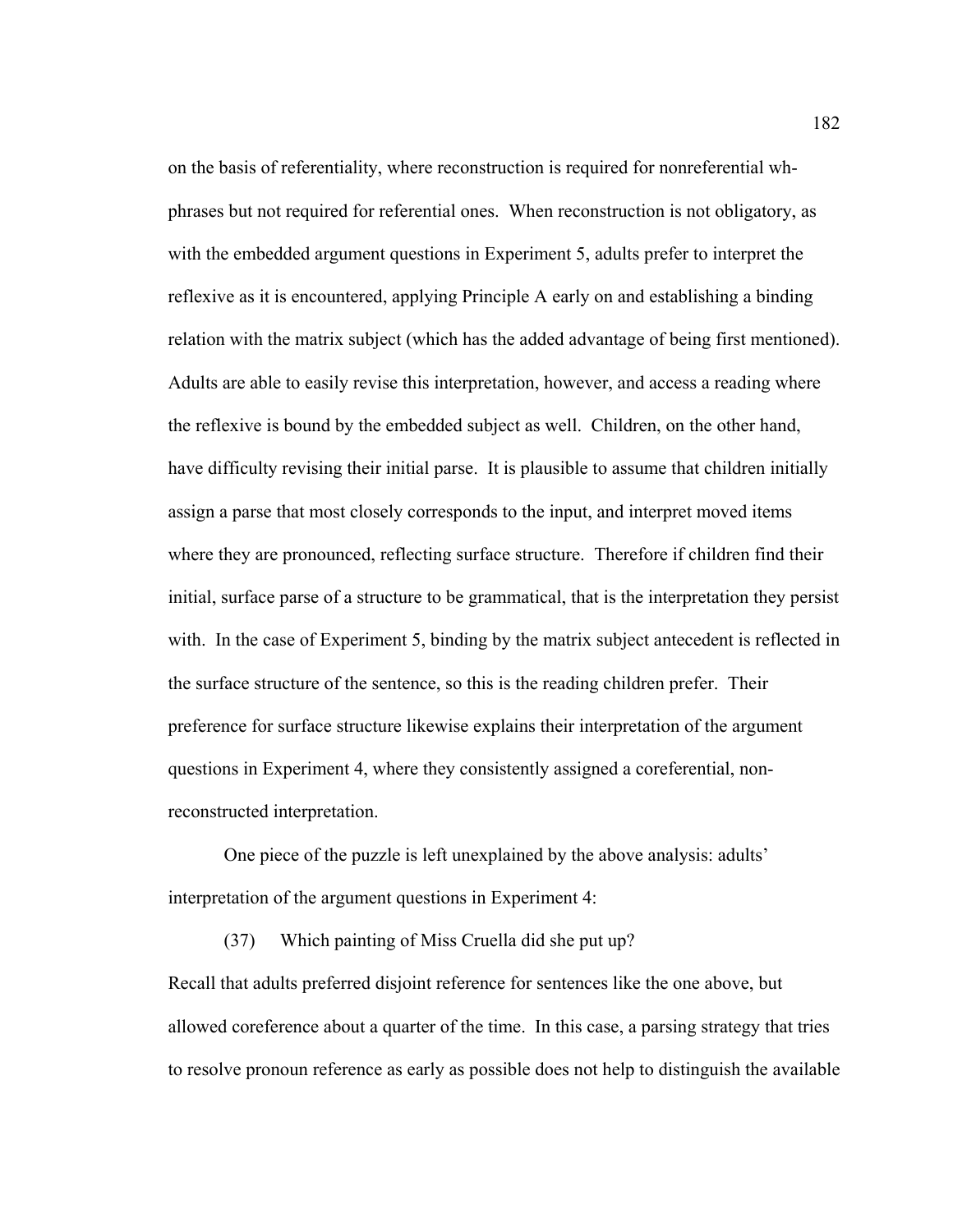interpretations; if anything, mentioning Miss Cruella in the sentence might be thought to increase the likelihood of assigning a coreferential interpretation. However, adults were shown to prefer disjoint reference. One way to explain this preference is to say adults prefer interpreting the lower copy when possible, in accordance with the Preference Principle (Chomsky, 1993). In Experiment 5, where they prefer the nonreconstructed interpretation, their parsing strategy overrides this economy preference: quickly resolving the anaphor overrides their preference for interpreting the lower copy. Given that previous studies have shown children to disobey economy, this account could likewise be extended to children. In their case, the preference for a surface structure interpretation overrides any economy considerations. This view allows for continuity between the child and adult grammars, with children and adults only differing in their parsing strategies. The details of how children acquire such a system will be further discussed in Chapter 4.

## **3.4. Summary and Open Questions**

The experiments described in Chapter 2 revealed an asymmetry between reconstruction of moved arguments versus moved predicates for both children and adults. While both groups obligatorily interpreted moved predicates in their reconstructed position, adults were shown to permit a non-reconstructed interpretation of moved arguments in matrix questions subject to Principle C (Experiment 4), and children actually preferred this nonreconstructed, surface interpretation. The experiments described in the current chapter aimed to further explore this difference between children and adults (why children preferred a surface interpretation in Experiment 4, while adults preferred a reconstructed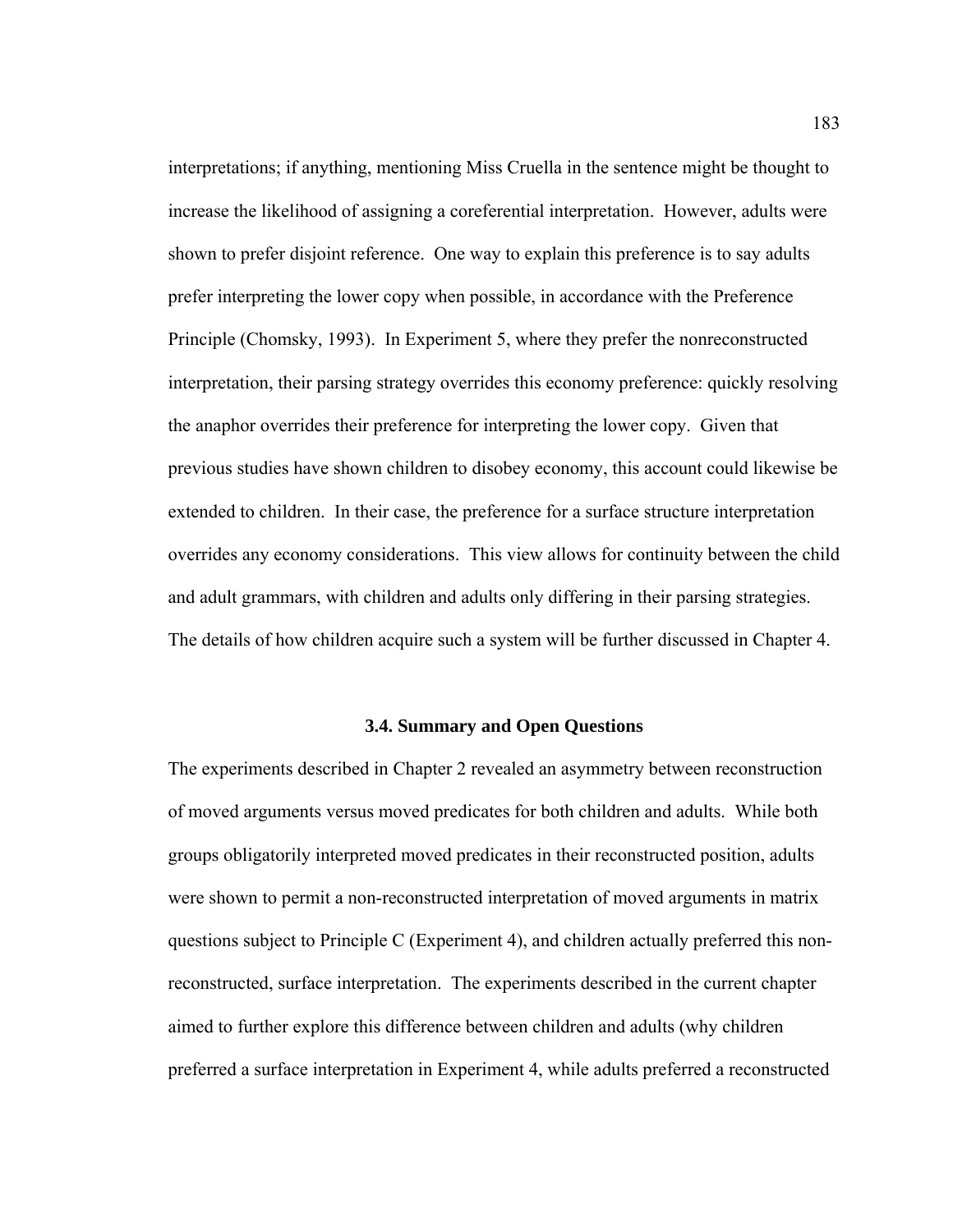reading), as well as probe the nature and strength of children's surface structure preference.

 Experiment 5, which tested children and adults on embedded questions subject to Principle A, showed that while adults were able to assign either a surface or reconstructed interpretation to such sentences, children consistently assigned a surface interpretation, while rejecting the reconstructed reading. The results further suggested an adult preference for the surface interpretation, which was confirmed in Experiment 6. Thus while children's preference for surface structure interpretations was constant across Experiments 4 and 5, adults showed a preference for the reconstructed interpretation in Experiment 4, while favoring the surface interpretation in Experiment 5.

 A variety of theoretical proposals were considered to account for this pattern of results. In the end, a combination of these analyses was shown to best account for the data. Heycock's (1995) account of obligatory reconstruction of nonreferential items provides a compelling explanation for both children's and adults' performance with respect to moved predicates, which are nonreferential. Previous studies have demonstrated children's awareness of the referential/nonreferential distinction at an early age, lending support to the idea that they use this distinction when computing reconstruction possibilities. However, with respect to moved arguments, which being referential are not required to be interpreted in their reconstructed position, Heycock's adoption of Lebeaux's analysis was found to fall short of providing an explanatory account of the current results. Part of the difficulty in applying Lebeaux's account to this set of experiments lies in the uncertainty surrounding whether PP's contained in picture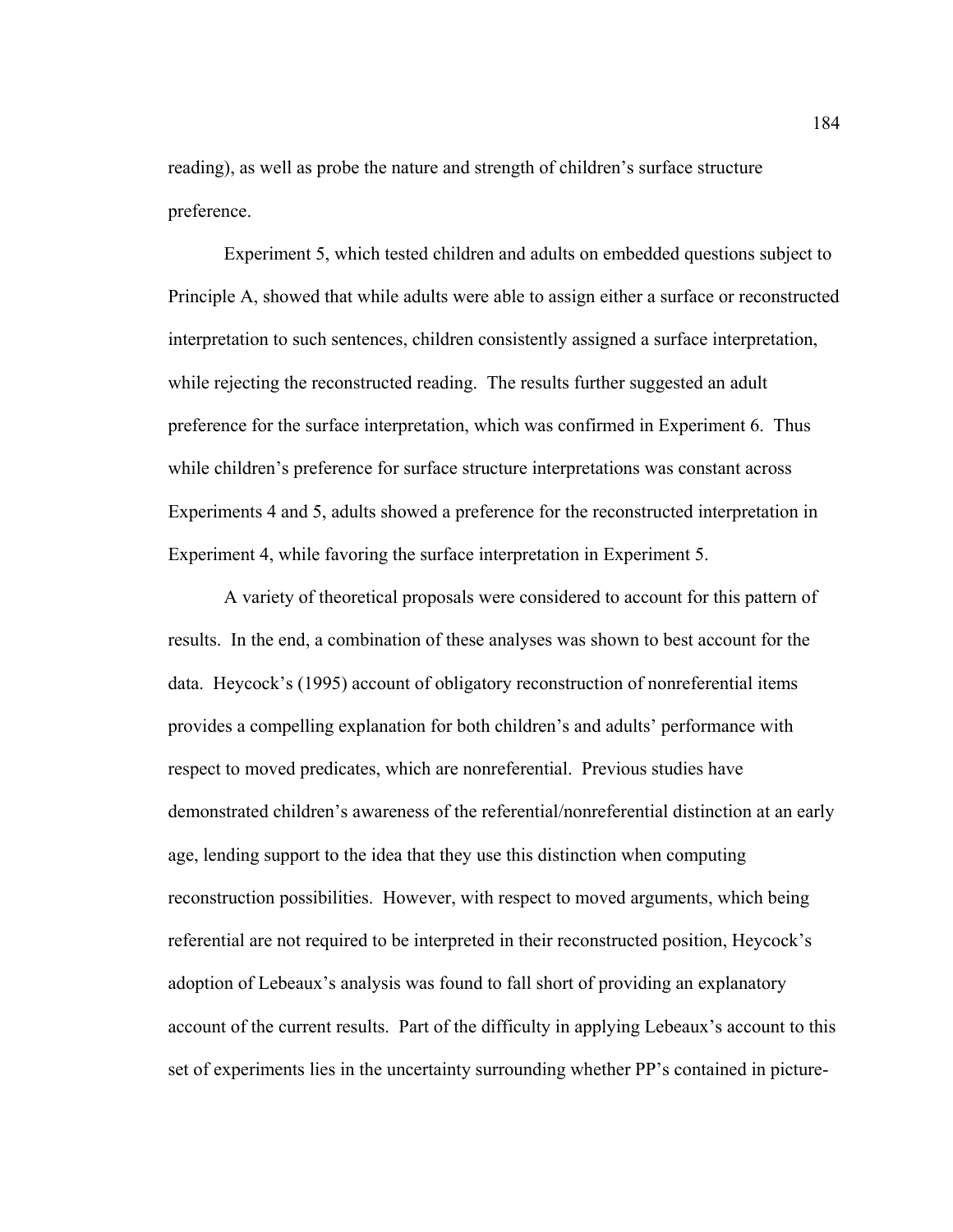NP's are arguments or adjuncts. Though even if such a distinction were easier to establish, Lebeaux's account would be forced to explain the difference between children and adults in Experiment 4 as a difference in preference for inserting adjuncts into the syntactic structure early versus late (or in preferentially analyzing the PP's as arguments versus adjuncts). In either case, there seem to be little reason why children and adults would systematically differ along such lines (although some possibilities will be entertained in Chapter 4).

 While Heycock's account nicely predicts children's and adults' obligatory reconstruction of moved predicates, it does not as easily extend to their interpretations of moved arguments. For these, a processing approach was shown to best account for the data. Specifically, children have a clear preference for surface structure in both Experiments 4 and 5. Previous psycholinguistic studies of preschool aged children (Trueswell, Sekerina, Hill, & Logrip, 1999) have shown that they have difficulty revising their initial parse of a sentence. It seems likely that children's initial parse would closely mirror their input, and therefore reflect surface structure, allowing items to be interpreted where they are pronounced. Thus children's preference for surface structure in Experiments 4-5 may be explained as the result of their limited ability to revise their initial parse of a sentence: once they have a grammatical initial parse, this is the interpretation they will persist with.

 Adults, on the other hand, were shown to prefer the reconstructed interpretation in Experiment 4, while preferring the surface interpretation in Experiment 5. An economy principle along the lines of Chomsky's Preference Principle predicts that adults will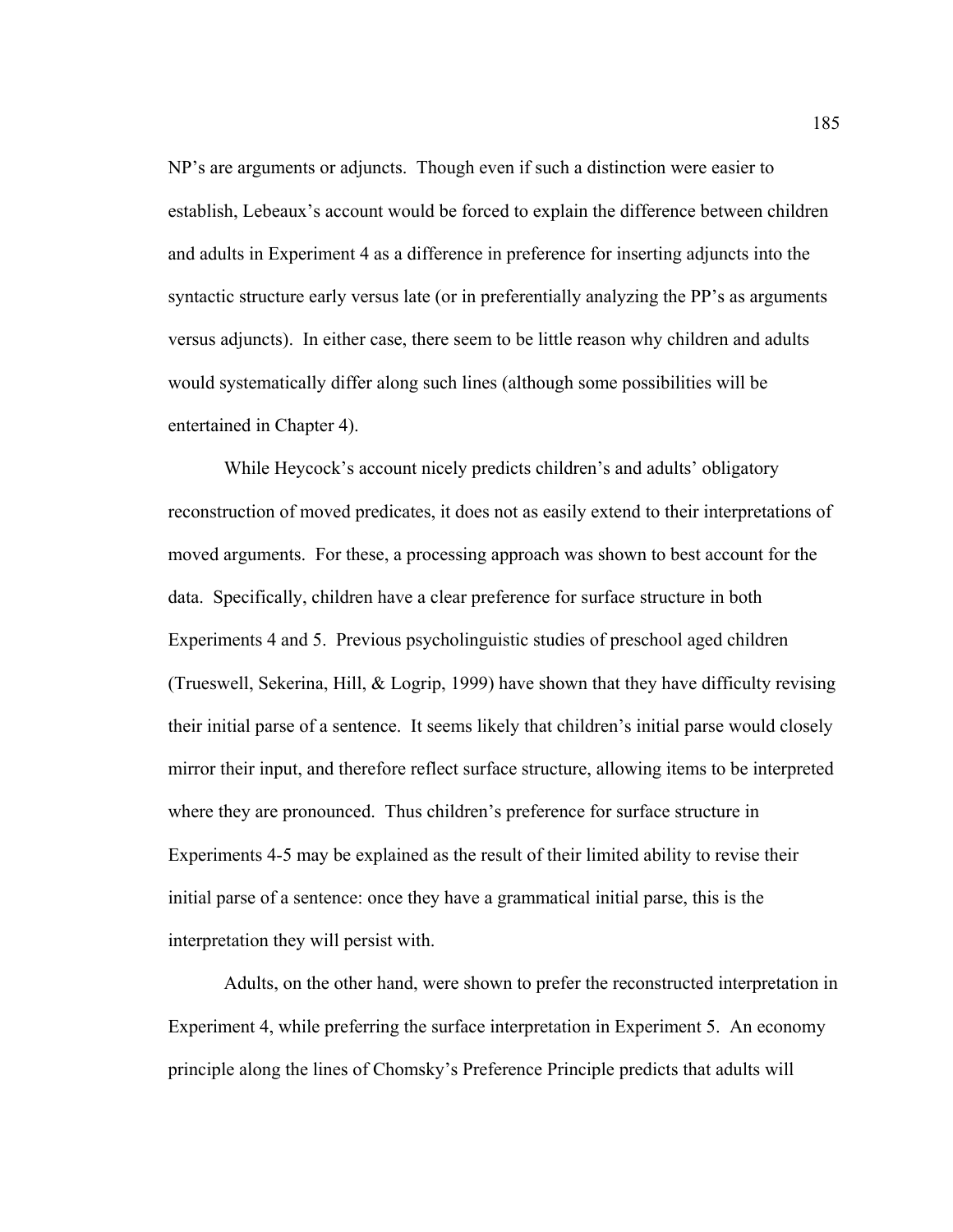prefer the reconstructed reading and interpret the lower copy, as they do in Experiment 4. Crucially this economy consideration may be overridden, as adults interpret the higher copy and assign a surface interpretation about a quarter of the time in this experiment as well. Their preference for interpreting the lower copy is more consistently overridden in Experiments 5 and 6, where adults preferred the surface interpretation. In this case, their preference for interpreting the higher copy may be attributed to a parsing strategy that aims to resolve anaphoric dependencies as quickly as possible. Because binding by the matrix subject may be established as soon as the anaphor is encountered, adults prefer resolving the anaphor to this antecedent, which is the relation reflected in the surface structure of the sentence. Children are simply a more extreme version of adults: they too may be said to have economy and the Preference Principle, but their parsing preference for surface structure is strong enough that it is consistently overridden. In short, children's parsing strategy masks their adult-like knowledge of reconstruction.

 The above results reveal quite a complex system of knowledge for children to have acquired by age 4. In Chapter 4, questions of children's learning will be addressed. The results of a corpus study examining the linguistic input children receive will be reported, concentrating on evidence for reconstruction. It will be shown that children receive almost no input of the type that might reveal reconstruction. Therefore, given the current results, hypotheses about how children might acquire reconstruction in the absence of input for it will be discussed. Chapter 4 further aims to shed light on how children eventually come to have adult-like knowledge of this abstract system.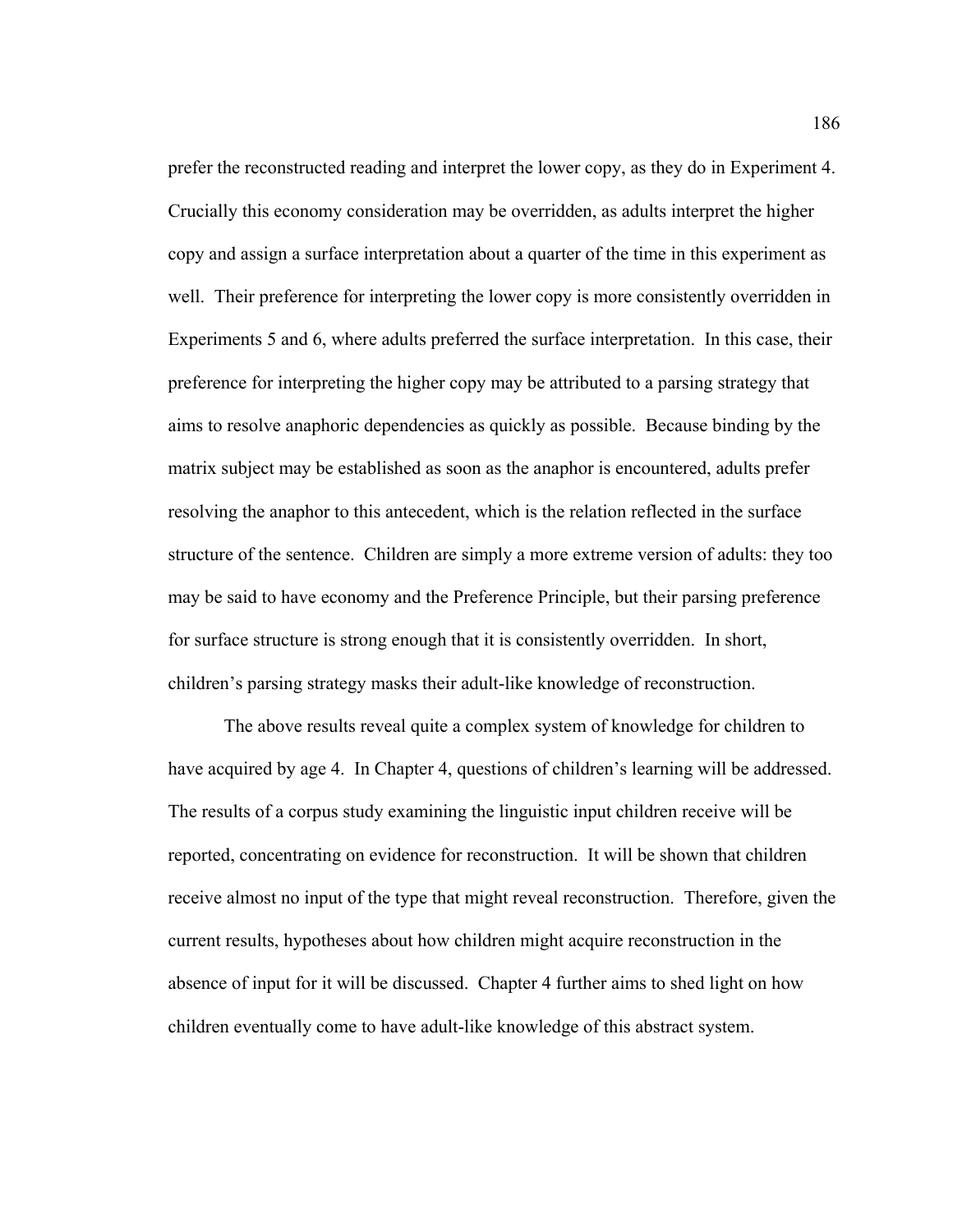## **CHAPTER 4**

While the studies above serve to establish children's knowledge of reconstruction, they do not directly address the question of how children acquire this knowledge. What the studies do reveal is that children have reconstruction by age 4, and furthermore that they will obligatorily assign a reconstructed interpretation when their grammar requires it. The studies further show that children can distinguish argument questions versus predicate questions, and use this distinction when computing reconstruction possibilities. Finally, this series of experiments demonstrates that children have a strong preference for the non-reconstructed, surface interpretation when it is licensed by their grammar.

Chapter 3 outlined various theoretical accounts of reconstruction and movement, settling on a combination of analyses to capture children's behavior. Their obligatory reconstruction of moved predicates (in contrast to moved arguments) was shown to be best explained by Heycock's (1995) referentiality account, which asserts that reconstruction is obligatory for nonreferential items, like wh-predicates. Previous studies have demonstrated children's knowledge of referentiality by age 4 (Armon-Lotem  $\&$ Avram, 2005; Schaeffer, 1997; Thornton, 1995) lending support to this analysis. Their preference for surface structure, however, was attributed not to their grammatical knowledge, but rather to parsing strategy. Psycholinguistic studies of preschool-aged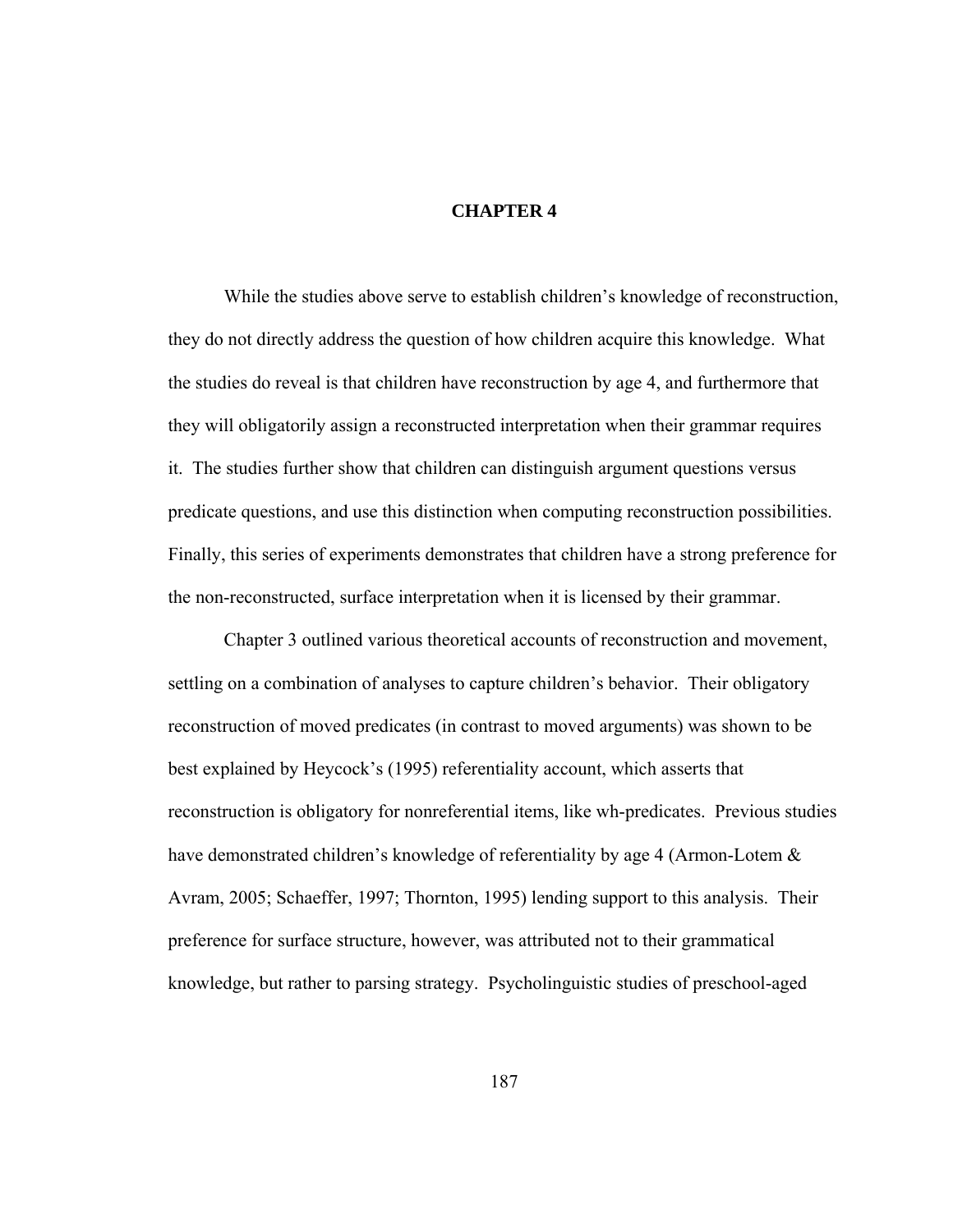children have shown they have a difficult time revising their initial parse of a sentence (Trueswell, Sekerina, Hill, & Logrip, 1999). It is plausible that children's initial parse would closely mirror their input, and that children would interpret items where they were pronounced. In other words, children's initial parse corresponds to the surface structure of the sentence. If that parse is grammatical, children will persist with that interpretation, as they have difficulty revising it. While this account nicely captures the results obtained in Experiments 1-6, the question remains: how do children develop this system?

#### **4.1. Corpus Study**

One way to approach this question is to examine the input children receive that may provide evidence for reconstruction. As mentioned at the outset of this dissertation and demonstrated in the current set of experiments, one means by which reconstruction may be revealed is in questions subject to binding theory. As questions are extremely common in child-directed speech, perhaps children also commonly hear questions where the wh-phrase contains an anahpor, pronoun, or R-expression whose interpretation interacts with another NP in the question. As these structures reveal reconstruction, they would be very useful to language-learners acquiring the system demonstrated in Experiments 1-5.

These experiments further demonstrated children's knowledge of distinct reconstruction requirements for moved arguments versus predicates. Examining children's input may show whether it is plausible to assume children learn this asymmetry by observing instances where wh-arguments are interpreted in their surface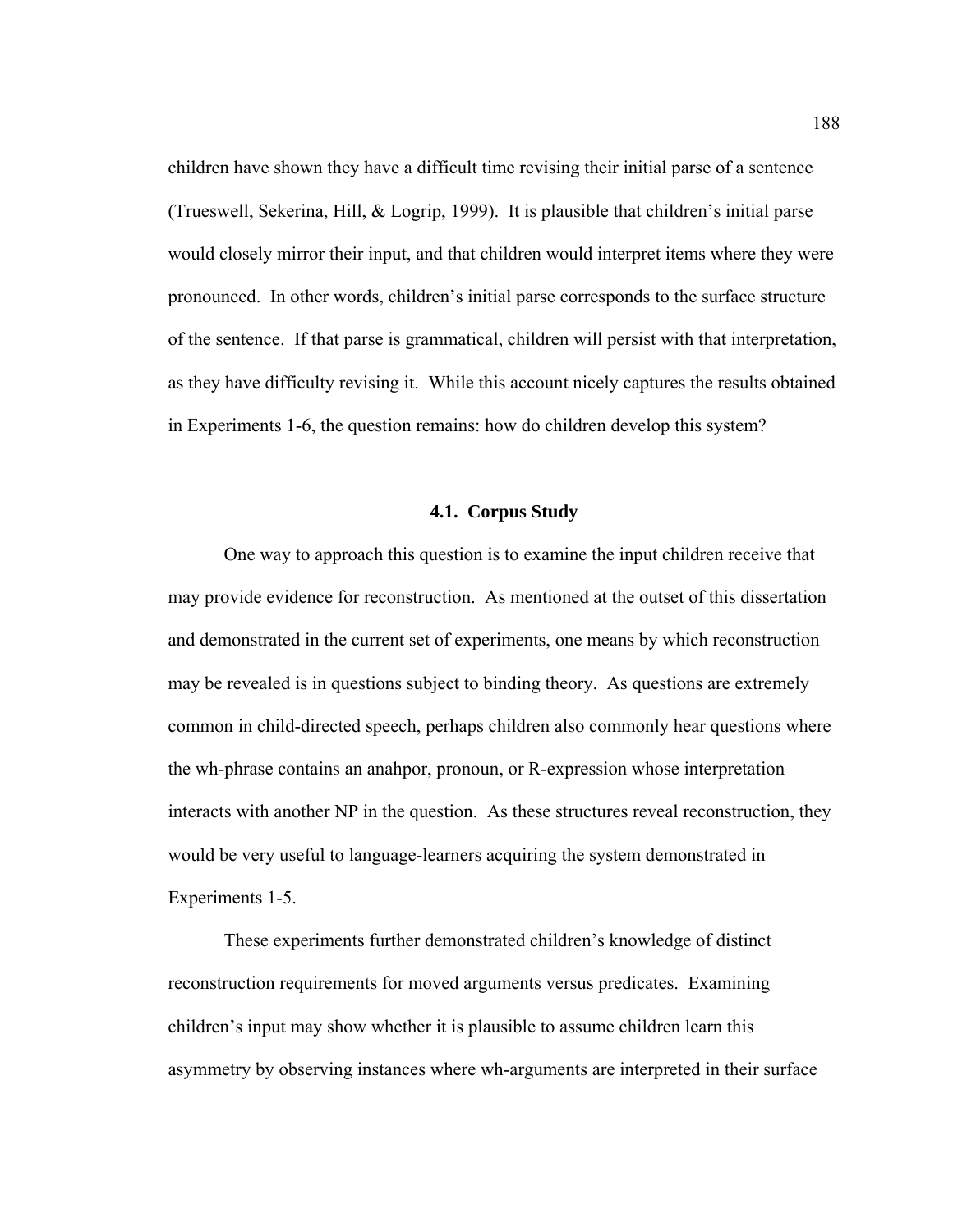position, as opposed to wh-predicates, which never are. It may also help establish whether this asymmetry falls out as the result of other knowledge (e.g. knowledge of referentiality), or whether it directly reflects the input on wh-questions that children have received.

## **4.1.1. Method**

A corpus study using the CHILDES database (MacWhinney, 2000) was conducted to determine how much of children's knowledge of reconstruction could have been gleaned from their input. Only those databases containing interactions between parents (mothers in the databases consulted) and children under age 5 (roughly the age at which they were tested in Experiments 1-5) were included in the study. Going in alphabetical order through the corpora contained in CHILDES, the first 10,000 wh-questions uttered by parents in interactions with their children were analyzed, representing 12 databases (Bates-Free 20, Bates-Free 28, Bates-Snack 20, Bates-Snack 28, Bates-Story 28, Bernstein, Bliss, Bloom 70, Bloom 73, Bohannon-Bax, Bohannon-Nat, and Brent). Embedded wh-questions were analyzed along with matrix wh-questions. In total, input to 75 children was analyzed, from 318 transcribed sessions.

Each wh-question uttered by mothers in the database was evaluated according to several criteria. First, it was categorized either as a predicate question (e.g. "How old are you?") or an argument question (e.g. "What did you see?"). Predicate items were easily identified, and only those questions that involved movement of a subject or object of the verb were considered argument questions. For questions involving moved constituents that were more difficult to clearly classify as objects, the "do so" test, which assumes the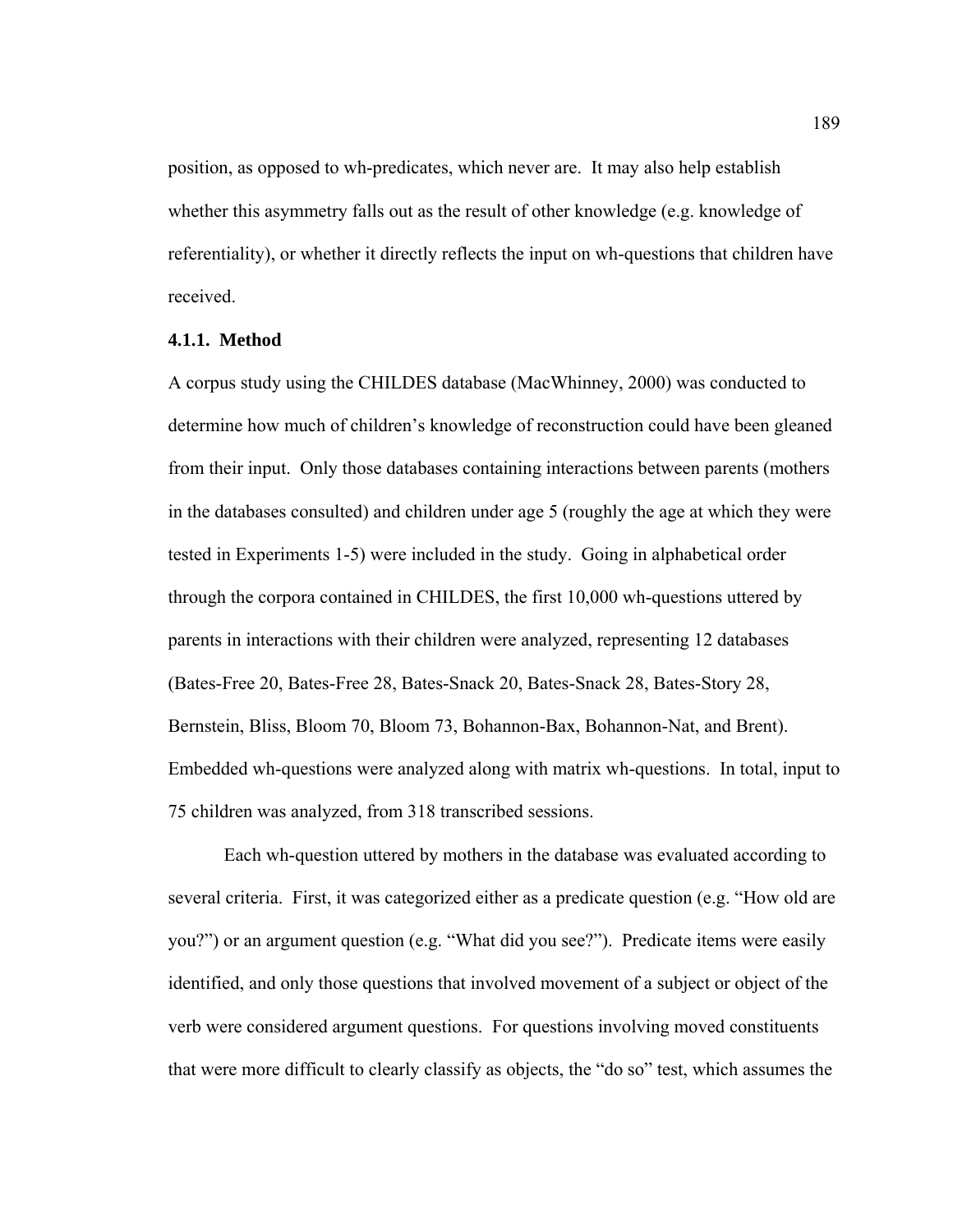phrase "do so" may replace a verb and its complements to the exclusion of adjunct modifiers (and crucially cannot replace the verb without its complements) was used to verify the status of the wh-phrase. Those questions that were not predicate or argument questions were categorized together. Most were either adjunct questions (e.g. "What time should we eat lunch?"), or were considered indeterminate, as with questions consisting of a lone wh-phrase that lacked enough syntax to determine its status (e.g. "What?" or "Which one?"). Questions were also categorized according to the complexity of the wh-phrase, since only questions with complex wh-phrases, or those that contain more than the wh-word itself (e.g. "Which book do you want to read?") may potentially provide evidence for reconstruction. Questions with complex wh-phrases were further categorized for those containing an anaphor, pronoun, or name. Finally, the complex whphrases containing an anaphor, pronoun, or name, were examined to see if any also had a potential antecedent in the sentence. These would be the crucial examples that could help children learn about reconstruction on the basis of their input.

## **4.1.2. Results**

The results show that wh-questions are not as frequent in child-directed speech as may be expected: it took 132,679 conversational turns from the mother to yield 10,000 whquestions. This figure may be surprising, but bear in mind that many of the mother's turns consisted of a single word (e.g. to answer a child's question, or to draw the child's attention to some object), and many were also yes-no questions. While no data on this point was tracked, it seems likely that of the full sentences children hear, a relatively high percentage are questions.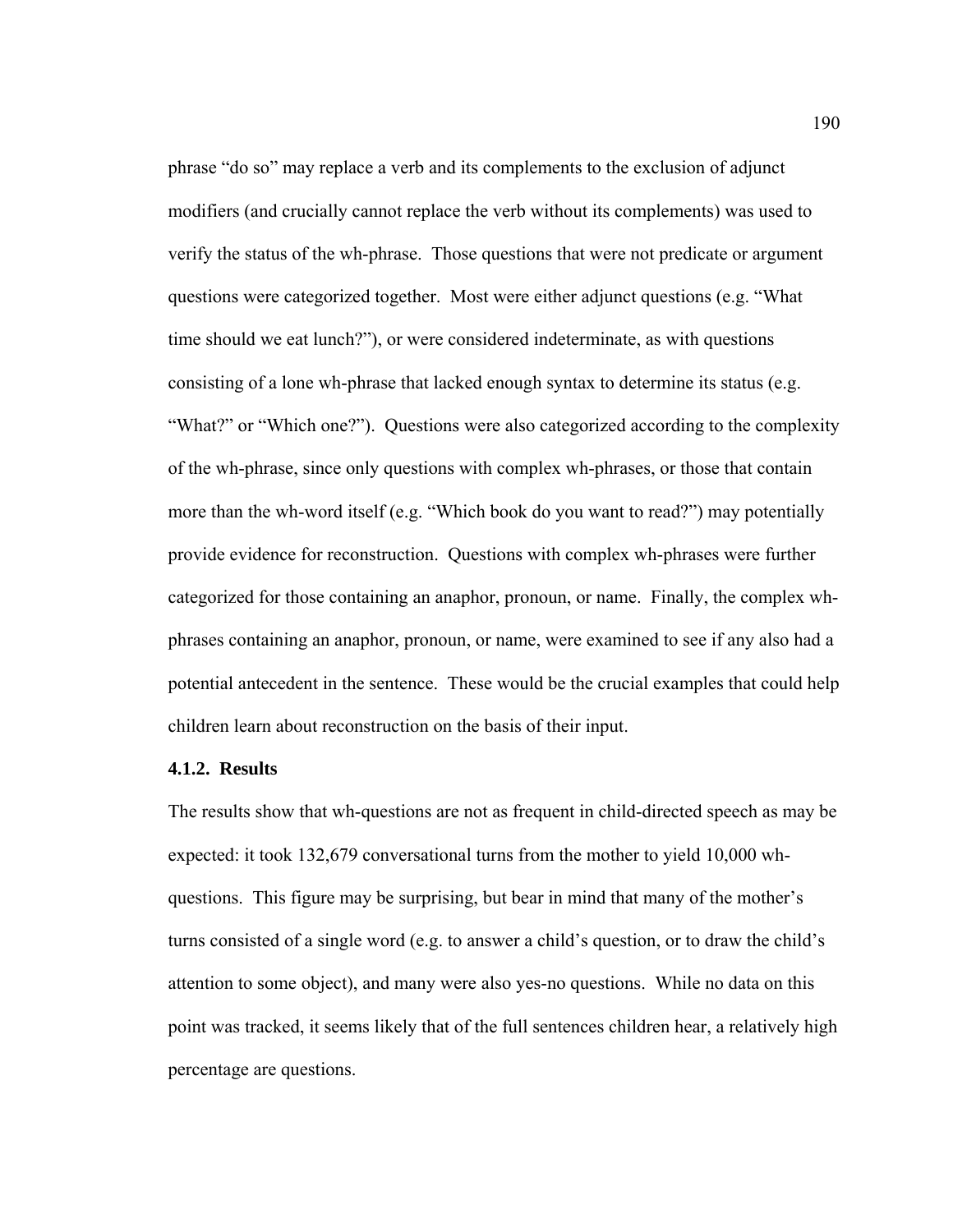Within the wh-question data collected, a little less than half were argument questions, while predicate questions were much less common, comprising less than 1% of the questions analyzed. Furthermore, about 7% of the wh-questions examined had complex wh-phrases. Of these complex wh-questions, however, not a single one contained an anaphor, pronoun, or name. Thus children appear to receive very little input of the type that might reveal reconstruction, if they receive any at all.

| <b>Question Type</b>             | Number of       | <b>Percentage of Total</b> |
|----------------------------------|-----------------|----------------------------|
|                                  | <b>Examples</b> | <b>Questions</b>           |
| Argument                         | 4,273           | 42.7                       |
| Predicate                        | 73              |                            |
| Adjunct or Indeterminate         | 5,654           | 56.6                       |
| <b>TOTAL</b>                     | 10,000          | <b>100</b>                 |
|                                  |                 |                            |
| Complex Wh-Phrase                | 667             | 6.7                        |
| Complex containing anaphor,      | 0               |                            |
| pronoun, name                    |                 |                            |
| Complex containing, anaphor,     |                 |                            |
| pronoun, name and with potential |                 |                            |
| antecedent in sentence           |                 |                            |

*Table 2.* Corpus search results reported as raw numbers and percentages.

While no instances of questions that clearly reveal reconstruction (like the questions tested in Experiments 1-5) were found in this data set, clearly it is possible that children may encounter such questions at some point. However, the fact that not even a single wh-phrase containing an anaphor, pronoun, or name was found (not to mention no such questions with a potential antecedent also in the sentence) makes it highly unlikely that children learn about reconstruction directly from their input. Likewise, the small number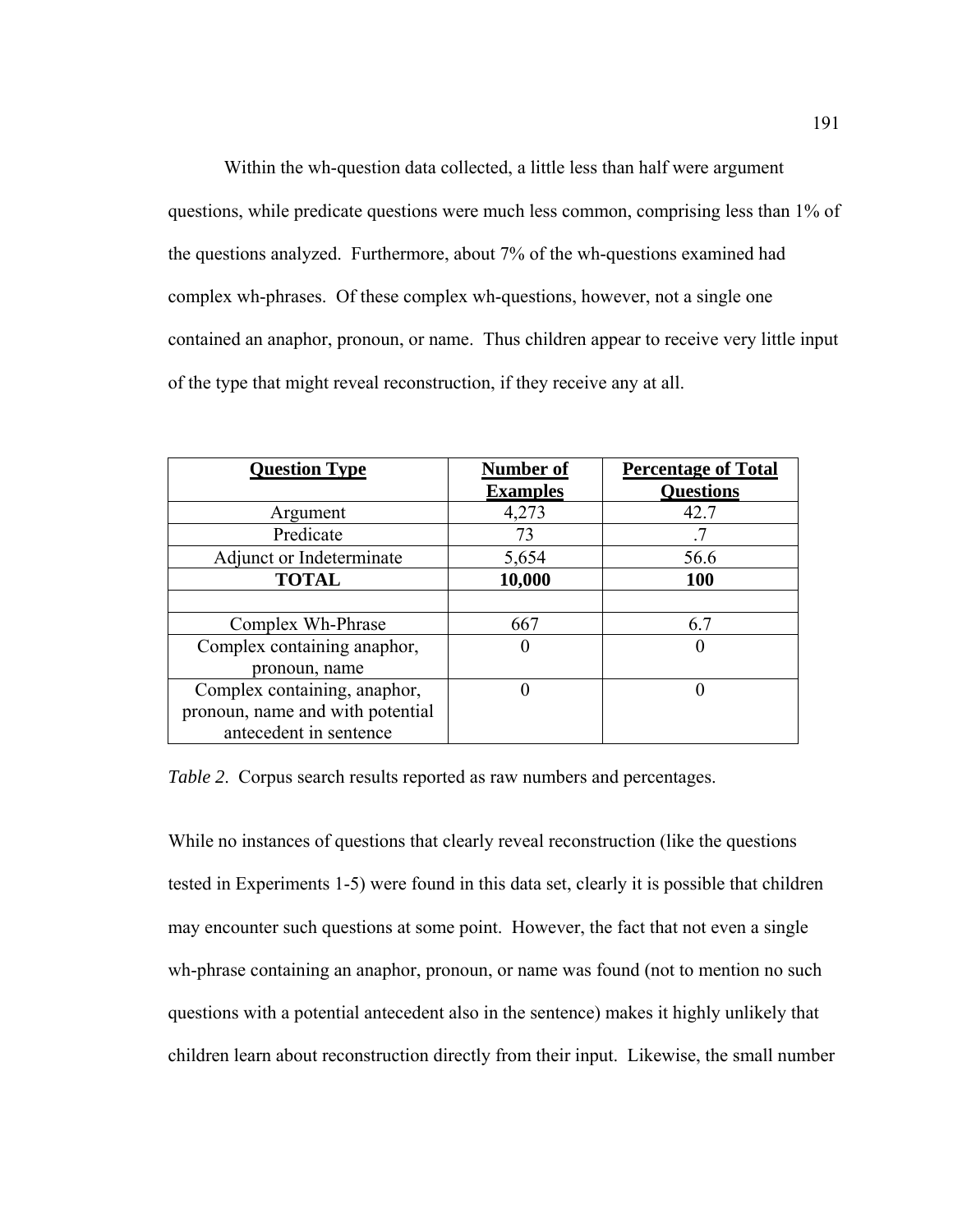of predicate questions found, coupled with the fact that none of these predicate questions contained anaphors, pronouns, or names in the wh-phrase, further suggests children do not learn about obligatory reconstruction for moved predicates by directly observing such questions in the input. Given this lack of input, it seems their knowledge of reconstruction, and the predicate/argument asymmetry, must arise as the result of learning about other aspects of grammar, some of which may be argued to be innately specified. Possibilities for this learning process are discussed in the following section.

#### **4.2. Discussion of Learning**

The corpus study described above reveals that children receive virtually no input of the type that might reveal reconstruction. Therefore the question remains of how children acquire the system observed in Experiments 1-5, where reconstruction is clearly shown to be part of their grammar, and an asymmetry between reconstruction of moved predicates and moved arguments is observed. Learning about reconstruction necessarily involves learning about movement, as reconstruction is defined by interpreting a moved item in a pre-movement position. Thus the first challenge for children in establishing their knowledge of reconstruction is to learn about movement.

# **4.2.1. Movement**

The study of language acquisition has generated a large literature on how children acquire what must be a first step towards learning more complex syntactic structures: the acquisition of argument structure (Bowerman, 1990; Fisher, 1996; Gleitman, 1990; Pinker 1984, 1989; Tomasello, 1992; among many others). While debate about exactly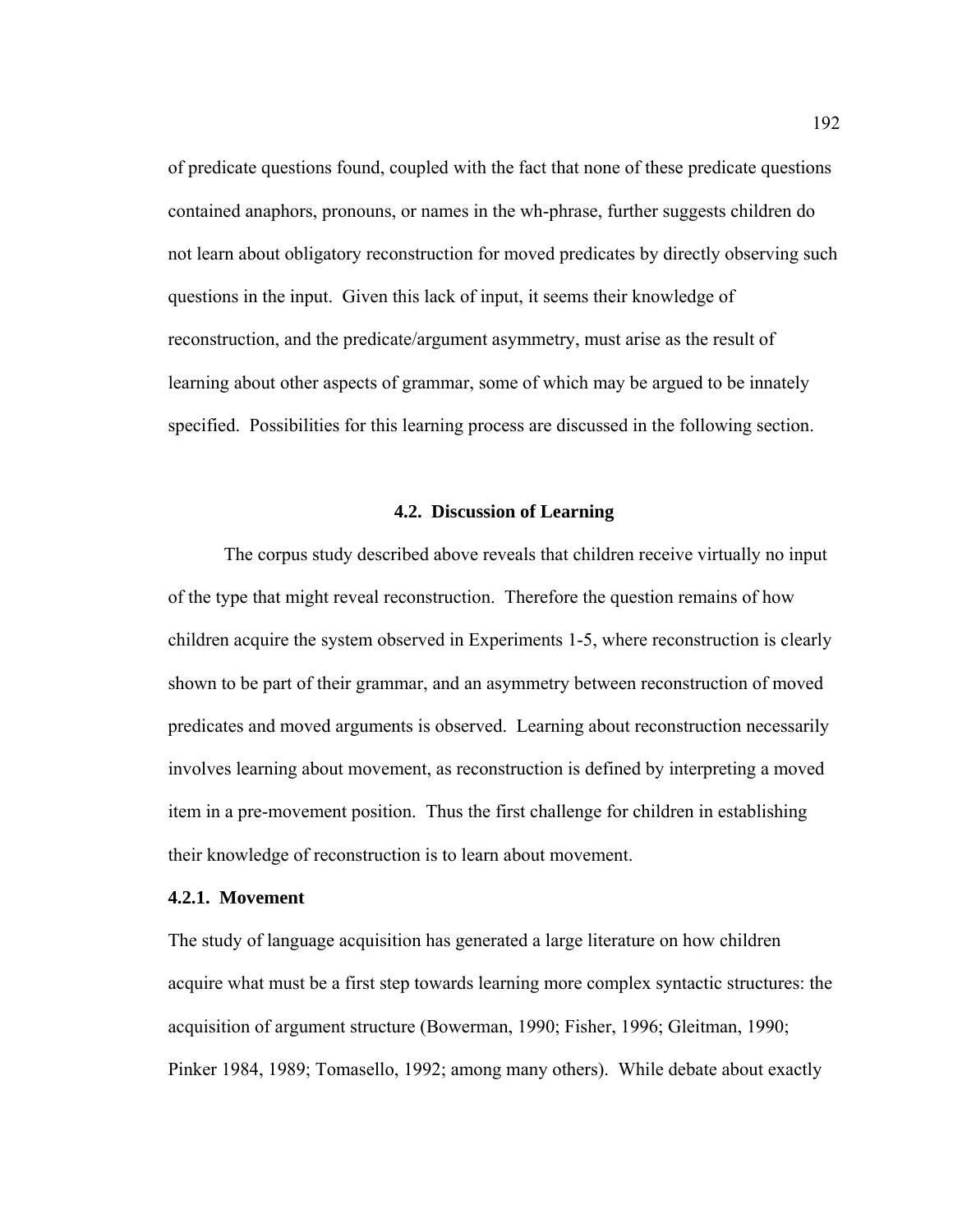how this acquisition takes places continues, it is well established that children have knowledge of argument structure quite early on. Indeed, even children as young as 16 months have been shown to be sensitive to semantic differences between subjects and objects (Hirsch-Pasek, et al, 1985), demonstrating knowledge of the distinct relationship various types of noun phrase may have with the verb. By age 2, children are likewise sensitive to the number of participants in a given event and how this is linguistically encoded, deriving meanings of novel verbs on this basis (Naigles, 1990). More recently it has been argued that children early and selectively use statistical information on the number of noun phrases occurring with verbs as a derivative cue to the meanings of verbs (Lidz, Gleitman, & Gleitman, 2003; Lidz & Gleitman, 2004). There have been many other studies conducted that establish children's early acquisition of argument structure. Suffice to say, it is not entirely surprising that such knowledge would be acquired early on; as the verbal complex forms the basis of sentence structure, knowing about the relationship between a verb and its arguments would be minimally required before learning about almost any other syntactic structure.

Armed with knowledge of argument structure, children are in a favorable position to learn about syntactic movement. If a language-learner knows to expect arguments to appear in a certain position with a certain verb, any violation of this arrangement will be apparent. Furthermore, if this violation systematically co-occurs with the presence of a wh-phrase at the beginning of the sentence, that can be taken as a cue that there is a relation between the lack of an expected argument and the presence of the wh-phrase. Upon encountering a variety of such structures in the input, the child may notice the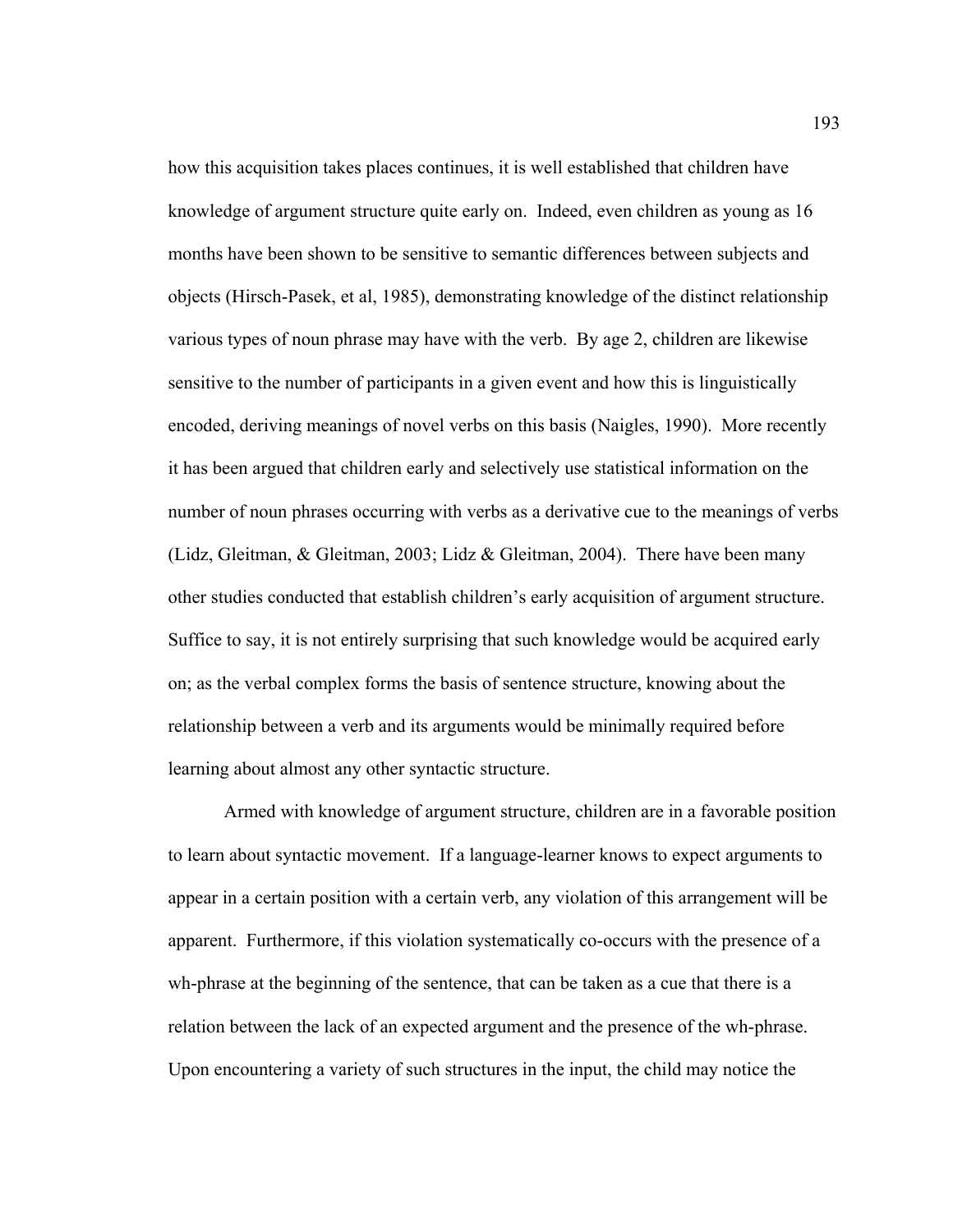relation between the wh-phrase and the position where the missing argument should appear, and specifically may notice that the wh-phrase may be interpreted as a question about that argument. Thus the challenge for language learners mentioned in Chapter 1, that they must learn that the wh-phrase is associated with two structural positions (its surface position, and the position it would normally occupy as an argument of the verb), falls out naturally as a result of their knowledge of argument structure. Once the child recognizes this relation as syntactic movement, the properties associated with such movement may fall out from Universal Grammar (UG).

An example will help illustrate. Consider a child being faced with the following sentence:

# (78) What did you see?

Knowing that the verb "see" is typically followed by a direct object, that is, the thing that is seen, a language learner may take note of its absence in (78). At the same time, they notice the wh-phrase "what" occurring at the beginning of the sentence. Children may have learned at this point about the rising intonational pattern associated with questions, providing a clue that this sentence is a question. But even if they have not, learning the association between the wh-phrase and the position where an argument is expected over many questions like (78) may be enough for children to begin positing a relationship between these two items. After learning more about the meanings of various wh-phases, this relationship should be well established: children can now figure out, in this example, that "what" is asking for the missing argument of "see." The wh-phrase may thus be interpreted as the missing argument. Through their knowledge of argument structure,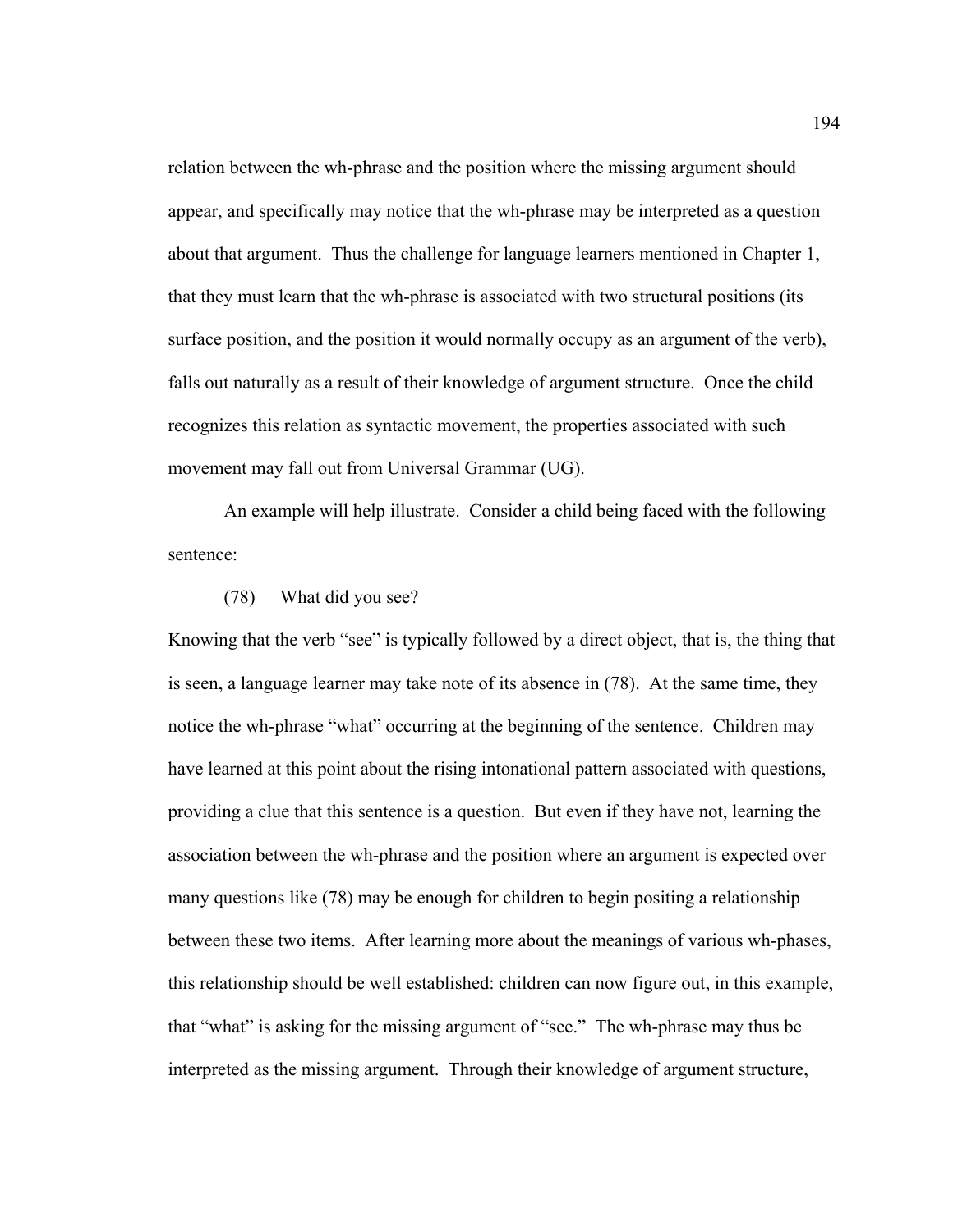children may learn that items pronounced in one position may be linked to another; specifically, that a wh-phrase, while overtly appearing in a position at the beginning of the sentence, may simultaneously be interpreted in another position, as an argument of the verb. Of course, the nature of this relation is quite complex, as movement structures are subject to various syntactic constraints that are unlikely to be learned from input. Therefore once children recognize the relationship between a moved element and its underlying position, and specifically recognize this relation as syntactic movement, knowledge of the properties of movement falls out as a consequence of UG.

 One of the properties of movement likely specified by UG is the nature of its syntactic representation, specifically, the structure represented at the underlying position of the moved element. There is some evidence suggesting children's representation of this position. Before discussing this evidence, however, a return to the discussion of the copy theory of movement is warranted. As mentioned earlier, the copy theory is the theory of movement generally accepted in current theoretical linguistics, and is likewise assumed in this dissertation. One of the principal advantages of this theory is its conceptual simplicity: what remains in the underlying position of the moved item is simply a copy of that item itself. No additional elements, like the traces of movement assumed in earlier syntactic theories, must therefore be learned by children (or accounted for in a theoretical framework). Given its generality and simplicity, the copy theory of movement certainly seems like a good candidate for being part of UG. However, even if it were learned, it represents the simplest solution for children to the problem of how to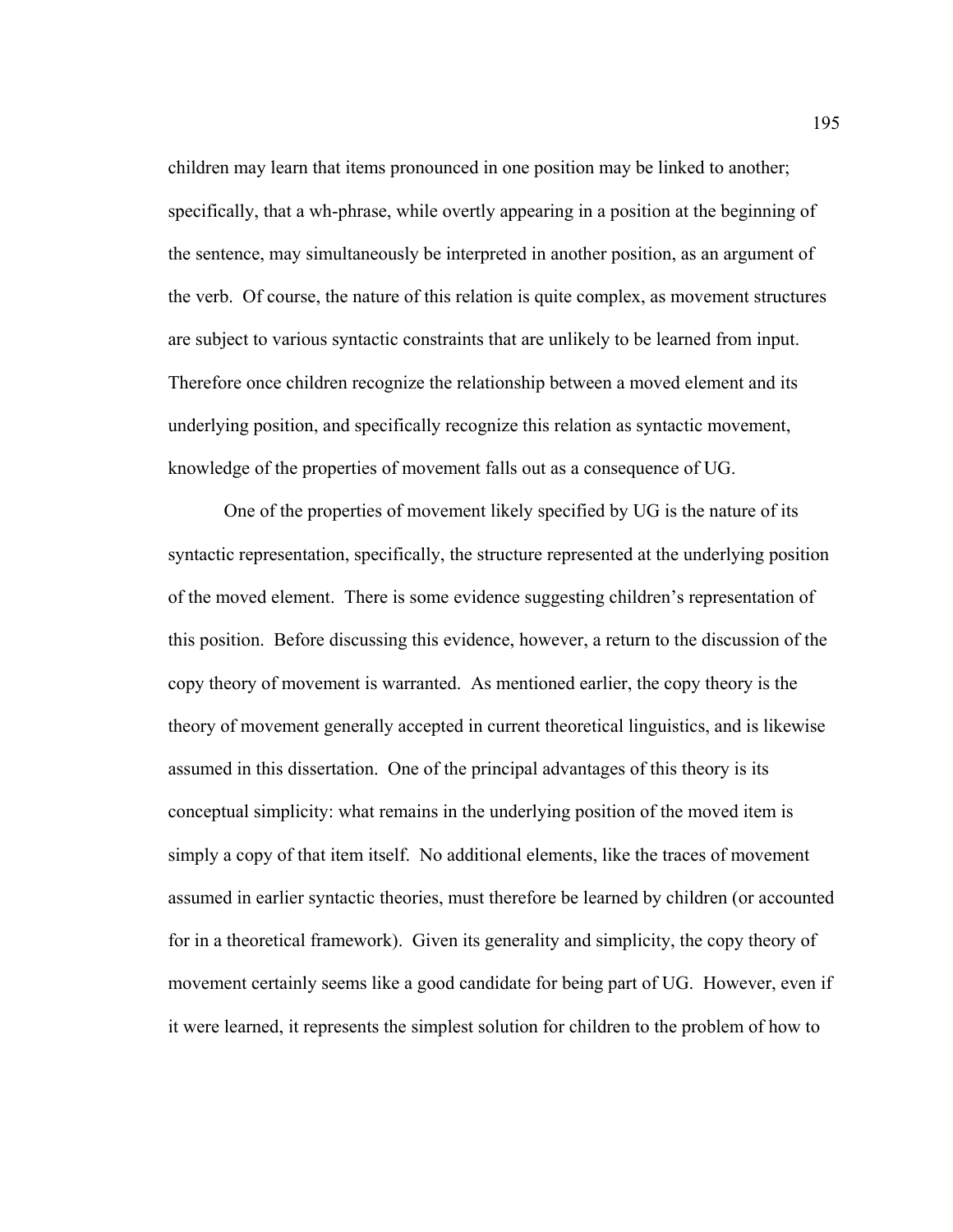relate the two structural positions associated with a moved item: simply posit a copy of the item in each.

 Evidence that children indeed represent a copy of the moved item in the position(s) it occupies in its path of extraction comes from several sources. First, as mentioned earlier, children have been shown to make errors repeating the wh-phrase in a medial position it moves through on its way to the beginning of the sentence, as below (de Villiers, Roeper, & Vainikka, 1990; McDaniel, Chiu, & Maxfield, 1995; Thornton 1990, 1995; Thornton & Crain, 1993):

(79) Who do you think who is in the box?

Repeating the wh-phrase in this medial position may be taken as evidence that children's representations do include copies. After all, a copy of the moved phrase is actually pronounced in this case, and since this structure is ungrammatical for adults, children could not have learned this structure from their input. Nevertheless, it has been shown that children never make errors in pronouncing the wh-phrase in its original underlying position (Klee, 1985; Stromswold, 1990, 1995; Tyack & Ingram, 1977). Such evidence is actually inconclusive with respect to the copy theory, however; simply because children do not make errors of this type does not mean they do not represent a copy of the moved item in this position. Indeed, adults are thought to have a full copy in the original position of the moved item, and they never pronounce the wh-phrase there either. While the researchers above propose different means of accounting for the fact that children do not make this error, on its own it does not rule out the copy theory of movement.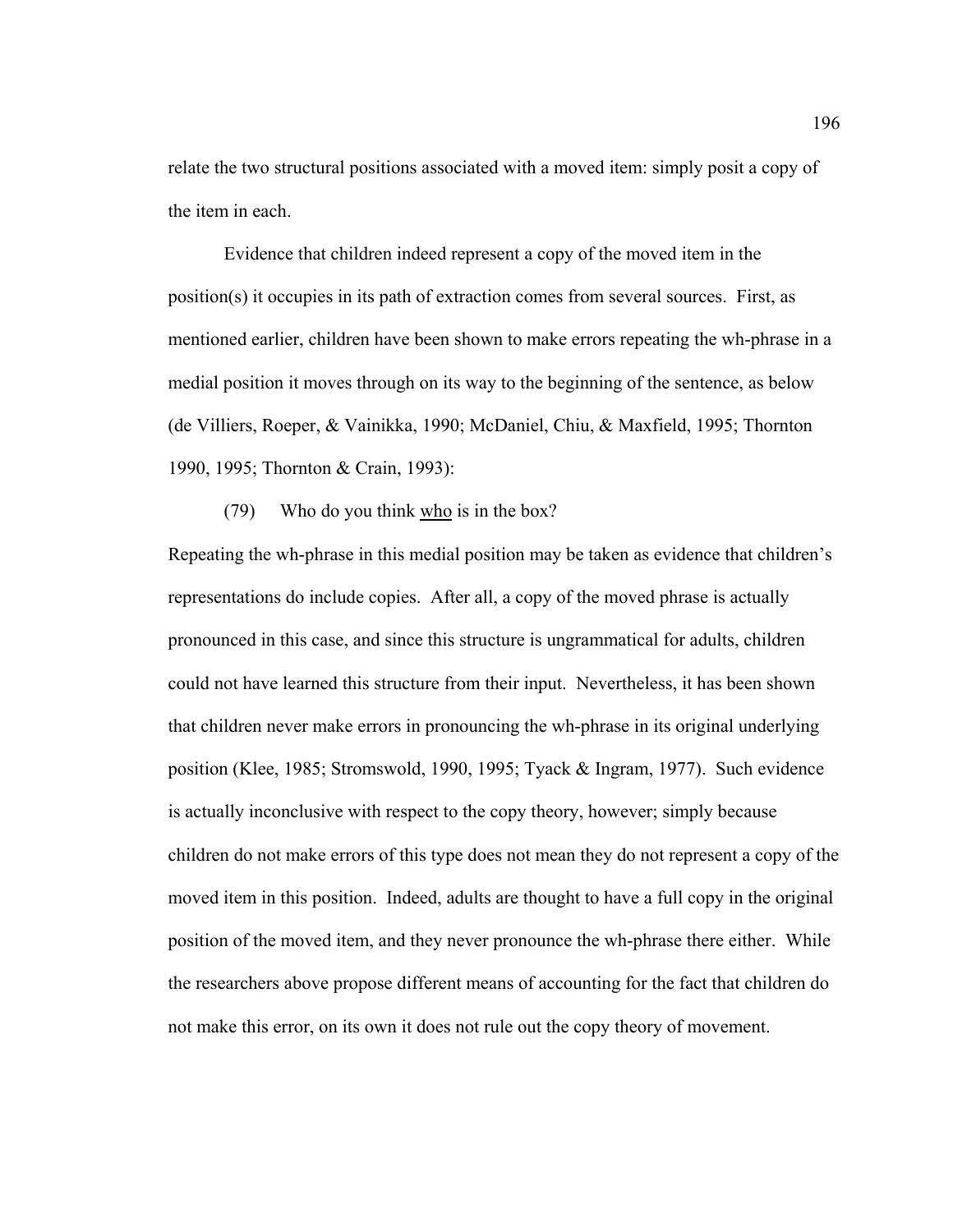Furthermore, the fact that children have been shown in the current study to be able to interpret moved items in their original underlying position lends support to the copy theory of movement. Indeed, an added advantage of this theory is how it clearly predicts children to have reconstruction as part of their grammar, as has been observed. On this account, reconstruction is a by-product of movement: as long as there is movement, there is always a lower copy of the moved item available for interpretation. Thus the copy theory of movement simplifies children's learning problem even further. As long as they know about movement, they have reconstruction. Their challenge is reduced to figuring out when the higher copy versus the lower copy should be left for interpretation or deleted, depending on the particular copy theory analysis. On this point, children's parsing preferences also apparently have an influence, predicting their preference for interpreting the higher (pronounced) copy when that structure is licensed by their grammar. In any case, the fact that children have been shown to have access to reconstructed interpretations at such an early age lends support to the copy theory of movement. As the copy theory is assumed by many to hold for adults, this is a desirable result, since it allows for continuity between the child and adult grammars.

# **4.2.2. Reconstruction**

As mentioned above, assuming they have the copy theory of movement, children face the challenge of learning which copy to interpret in which syntactic environment. Experiments 4 and 5 revealed an asymmetry between children's interpretation of the lower copy for predicates versus arguments; while they consistently interpreted the lower copy of moved predicates (like adults), they interpreted the higher copy of moved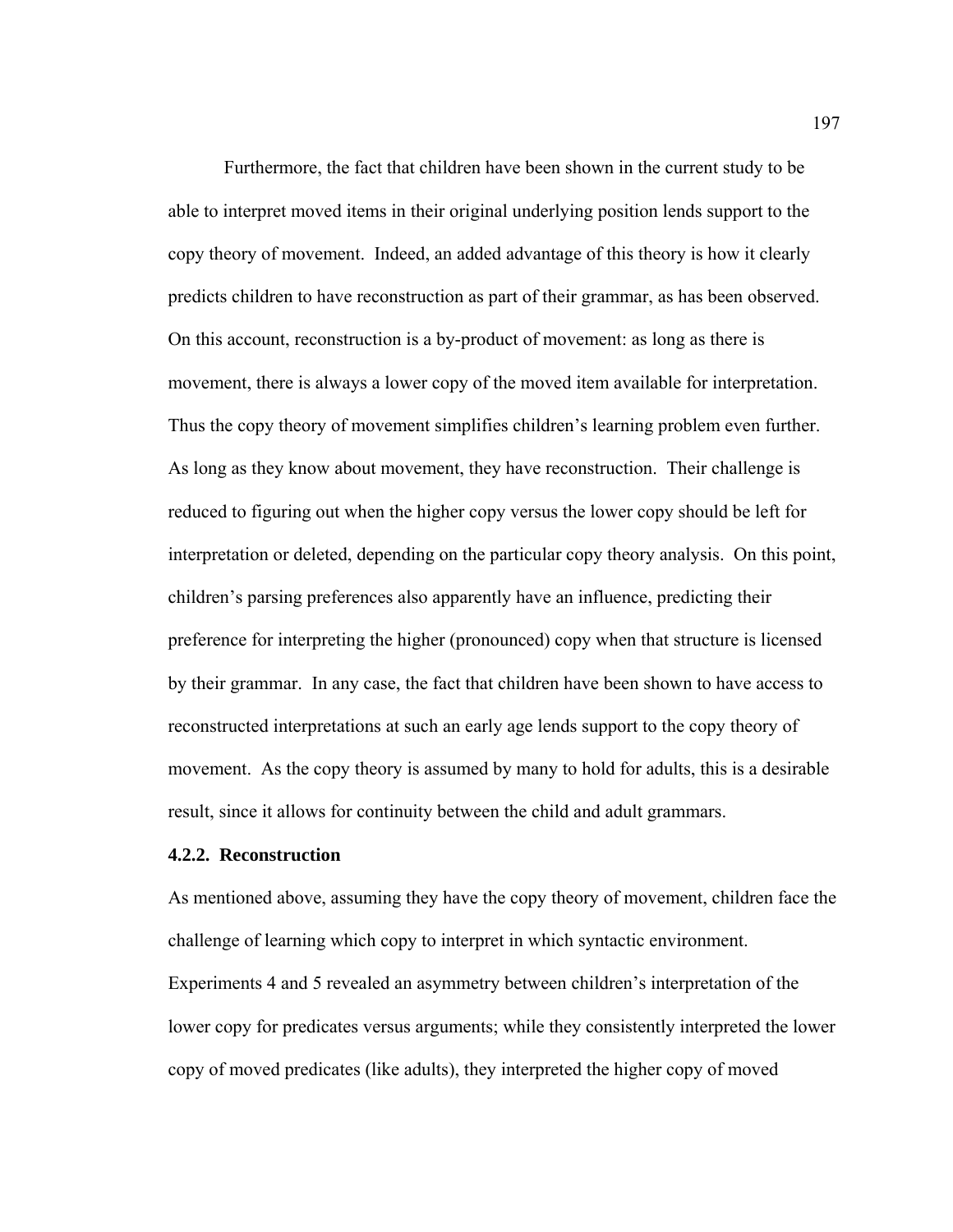arguments (unlike adults). Therefore what children and adults both have in common is a preference for the reconstructed interpretation of moved predicates. It was shown in the previous chapter that Heycock's (1995) referentiality-based analysis provides a clear account of these results. On this view, nonreferential items are obligatorily interpreted in their reconstructed position. As wh-predicates quantify over degrees and not entities, they are nonreferential, and therefore are required to be interpreted in their reconstructed position. It has been noted that nonreferential items always take narrow scope, that is, they must be interpreted within VP (Dobrovie-Sorin, 1992). This fact is part of what it means to be nonreferential; as long as an item is interpreted as nonreferential, it is interpreted as having narrow scope. Therefore the obligatory reconstruction of moved predicates falls out from their being nonreferential. As long as children know about nonreferentiality, and know nonreferential items must take narrow scope, they will obligatorily interpret moved predicates in their reconstructed position, just as adults do.

It was discussed in Chapter 3 that children have been shown to have the referential/nonreferential distinction in place by age 4, and to use this distinction when constructing wh-questions (Thornton, 1995). For example, children consistently made errors in repeating the medial wh-phrase when extracting a nonreferential wh-phrase from an embedded clause (as in (64)), but rarely made them when extracting a referential wh-phrase (if they did, the medial wh-phrase was not an exact copy, as it was for the nonreferential items):

(64) Who do you think who the cat chased?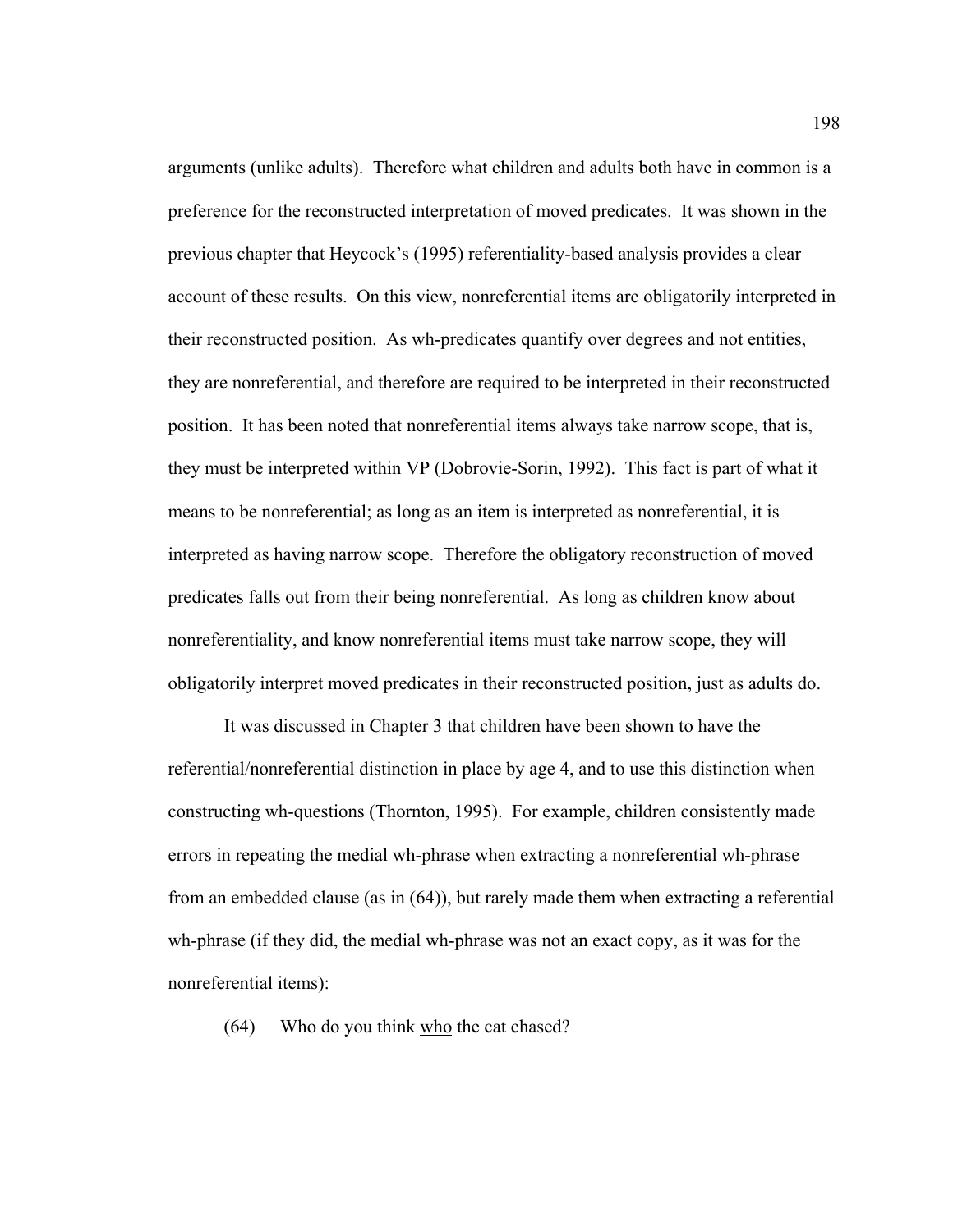Thornton likewise demonstrated that children show evidence of obligatory movement of the auxiliary to the complementizer position when there is a nonreferential wh-phrase in [Spec, CP], but that this movement appears optional when the wh-phrase is referential. These results demonstrate that the referential/nonreferential distinction is in place at a young age, but do not address the question of how children come to have this knowledge.

The corpus study above shows that children hear relatively few predicate questions, although they may get more input about other types of nonreferential whphrases that were not considered. A more detailed search in CHILDES may help establish what children might learn about referentiality on the basis of the input they receive. However, it seems unlikely, although it is not impossible, that children would get enough input of the appropriate type to successfully deduce that nonreferential items must be interpreted with narrow scope. More likely, the relationship between referentiality and syntactic position is specified as part of UG, so children do not have to learn about it from their input. Indeed, in order to learn about referentiality, children would have to be fairly confident about what the speaker intended (with respect to a referential versus nonreferential interpretation). This is likely quite beyond children's pragmatic abilities. If it is the case that their grammatical architecture forces nonreferential items to be interpreted within VP, then children actually have nothing to learn with respect to the relationship between referentiality and syntactic position.

Thornton suggests that knowledge about extraction of referential versus nonreferential wh-phrases may likewise be part of UG. This argument is based on the similarity of the child data to patterns of wh-movement shown in the adult grammar of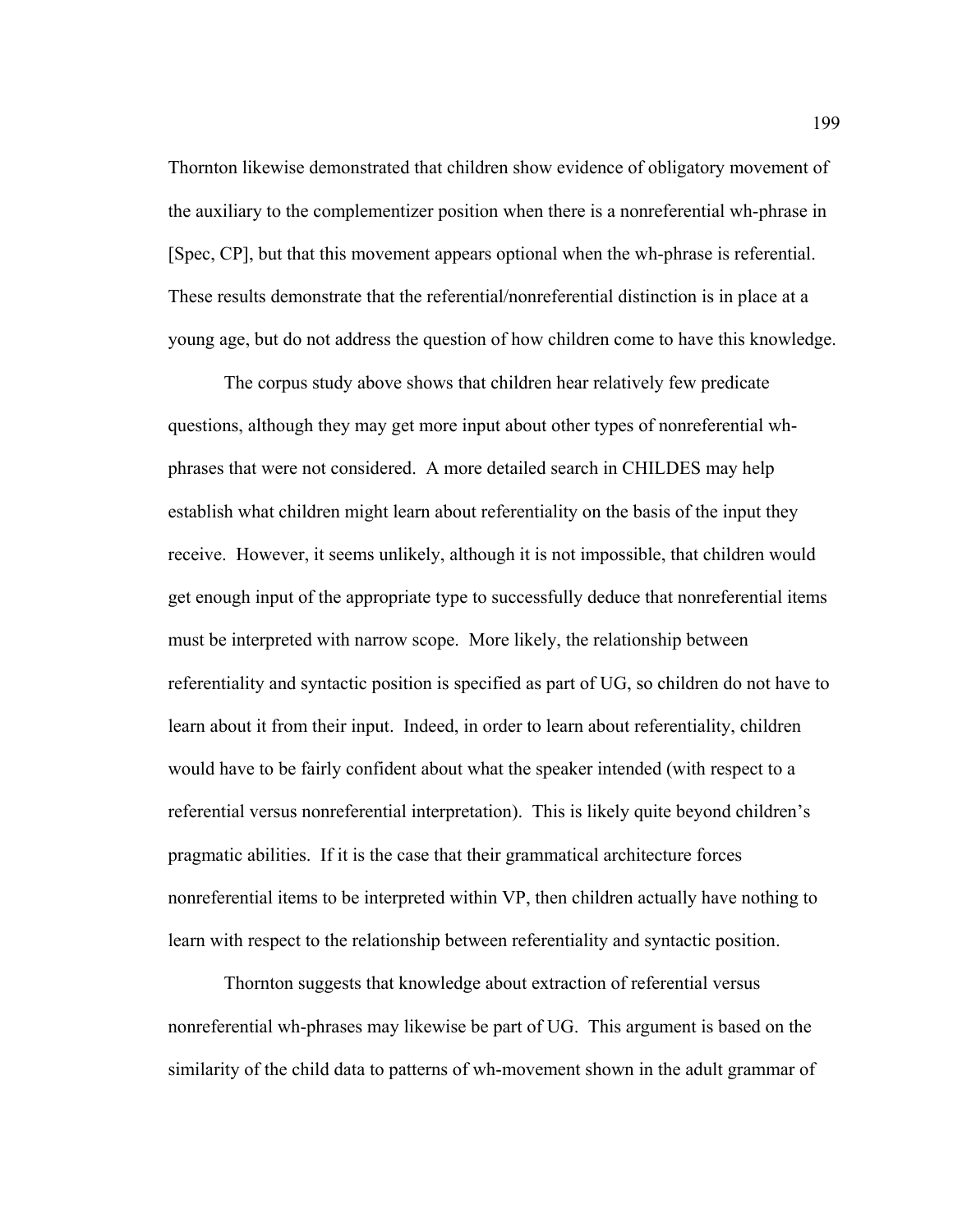Chamorro. Chung (1994) shows that Chamorro distinguishes referential from nonreferential wh-phrases through wh-agreement markers that are triggered by successive cyclic movement. Specifically, nonreferential and referential wh-phrases display different agreement patterns: for nonreferential wh-phrases, successive cyclic movement is obligatory, and the agreement morphemes obligatorily appear, as below (from Chung 1994):

(80) Hafa malago'-mu [t u-mafa'maolik t] what wh-obl.want-agr wh-nom.agr-be.fixed What do you want to be fixed?

With movement of the nonreferential wh-phrase "hafa" ("what") above, the whagreement morpheme appears on each clause in the path of extraction. In contrast, for referential wh-phrases, the above pattern is possible, but not required; it is not obligatory to mark the higher clause with the agreement marker.

This pattern parallels children's errors for wh-movement in English. Children show evidence for obligatory successive cyclic movement in repeating the wh-phrase at each landing site for nonreferential wh-phrases, but do not insert a medial wh-phrase for moved referential items (or else insert a non-referential wh-phrase in the medial position, instead of repeating the referential phrase exactly). Heycock considers the similarity between the movement pattern in Chamorro and children's errors in English as evidence that the referential/nonreferential distinction is part of UG. In both cases, there is evidence for successive cyclic movement of nonreferential wh-phrases (in contrast to referential wh-phrases, where successive cyclic movement is said to be optional), and in both cases this movement is marked by wh-elements along the path of extraction.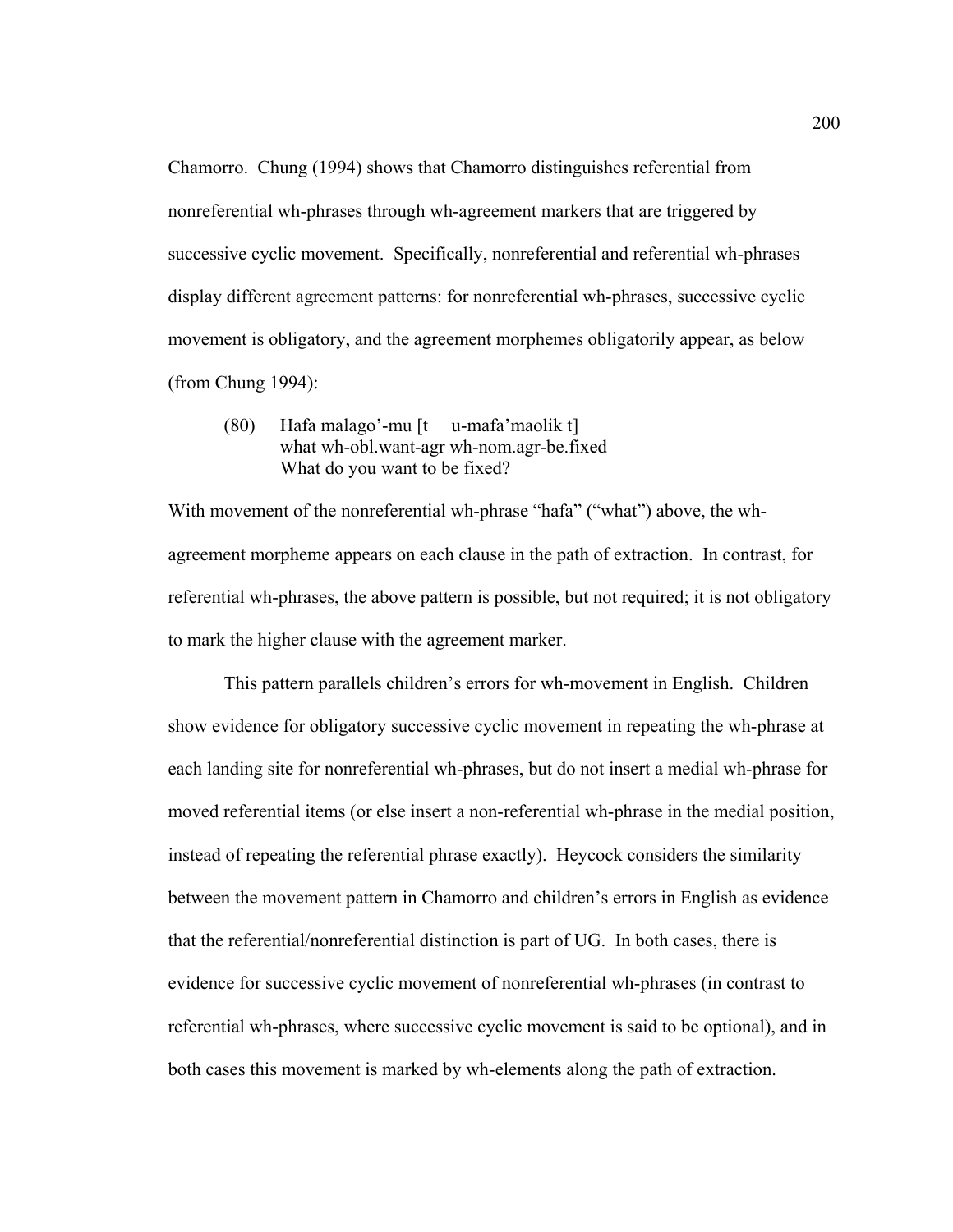Thornton's reasoning is that children do not make errors that conflict with UG. Therefore the English child grammar reveals an aspect of UG that the adult grammar does not. The referential/nonreferential distinction is part of UG, as children reveal through their different error patterns across these two types of wh-phrase. If they have this distinction in place, and use it when forming wh-questions, it is likely that they know the meanings associated with referentiality and nonreferentiality. They would thus be predicted to know that part of the meaning of nonreferentiality is that nonreferential items take narrow scope, and therefore the lower copy of a nonreferential wh-phrase must be the copy that is interpreted, resulting in obligatory reconstruction of moved predicates.

With respect to moved arguments, Experiments 1-5 demonstrated that children prefer a non-reconstructed interpretation. If it is correct that children exploit the referential/nonreferential distinction when interpreting nonreferential items, then they must also use it to inform their interpretation of referential items, like the moved arguments tested in these experiments. But while this analysis posits that their grammar restricts the interpretation of nonreferential wh-phrases, it does not restrict the interpretation of referential ones: they may either be interpreted in their reconstructed position (as adults do in Experiments 1 and 4, and as children do in Experiment 1), or in their surface position (as children do in Experiments 4 and 5). Therefore, children may be said to know that referential items may be interpreted either in their surface or underlying position as part of knowing the referential/nonreferential distinction. It is also possible, however, that all children know about this distinction is that nonreferential items are obligatorily interpreted in their reconstructed position, and the distinction tells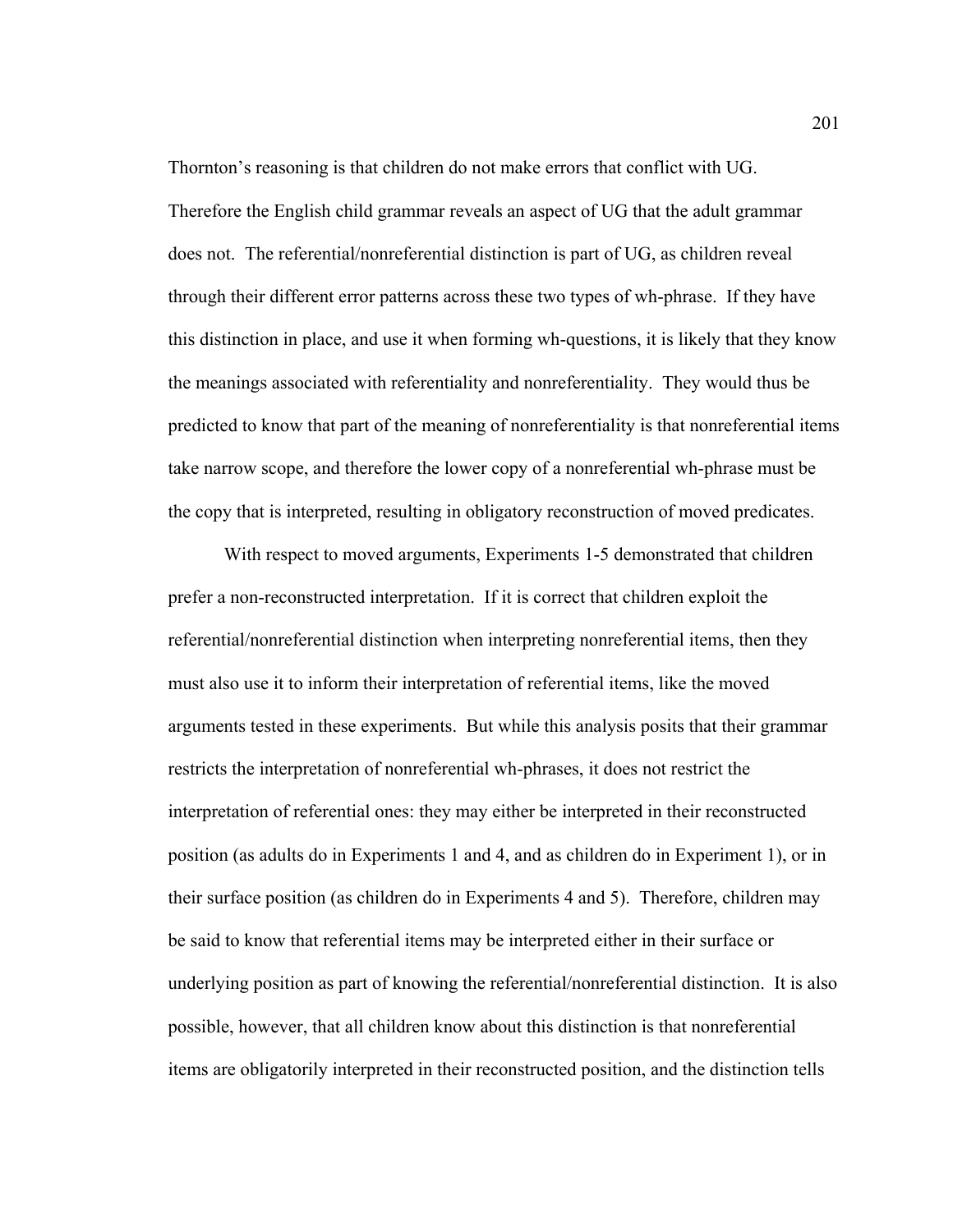them nothing about the interpretation of referential items. Either way, the result is the same: children must use some other constraint to determine when the higher versus lower copies of a referential wh-phrase are interpreted.

Recall that in Experiment 4, which tested matrix questions subject to Principle C, adults were shown to prefer a reconstructed interpretation, while children preferred the coreferential, surface interpretation:

(37) Which painting of Miss Cruella did she put up?

While children start out with a surface interpretation preference, they must somehow learn to change this preference as they converge on an adult grammar. The adult preference for interpreting the moved element in its underlying position in this case was explained in Chapter 3 as arising due to economy concerns. In particular, Chomsky's (1993) Preference Principle associated with the copy theory of movement predicts just this preference. On Chomsky's approach only one copy is left for interpretation at LF and it is economical to interpret the lower copy, in accordance with the Preference Principle. On the other hand, it is considered non-economical to interpret the higher copy, although this is precisely the interpretation that children favor.

 To reconcile the children's and adults' results, it must be claimed that children either lack economy, or they have it but allow other preferences to override it. Chomsky's Preference Principle analysis was shown in Chapter 3 to be amenable to the latter approach, which posits various competing constraints that interact with the parser. The former approach, that children lack economy and must somehow learn it seems unlikely; it is difficult to imagine how economy might be learned, or what type of input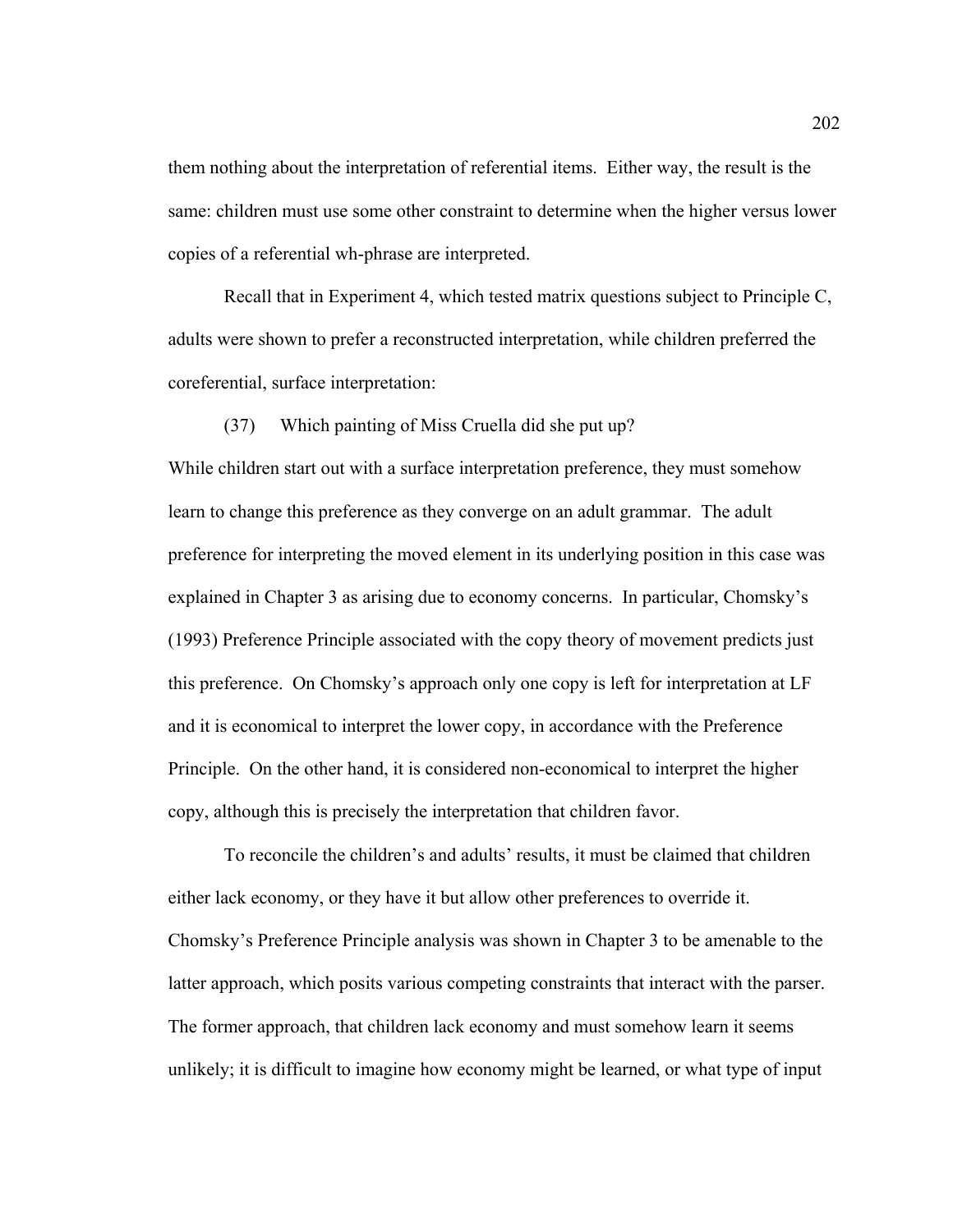may reveal it. More likely children have the Preference Principle in place, but their parsing preferences mask this knowledge. If economy serves to make certain readings highly preferred or dispreferred (Tunstall, 1998), then children are actually not much different than adults: indeed, Experiment 4 showed even adults to disobey economy some of the time. Children may thus be thought to have a parsing preference for economy that they simply disobey in favor of their preference for surface structure at a young age. As their computational resources grow with maturation, they are less likely to persist with their initial surface parse, and are able to demonstrate knowledge of economy. What is clear is that on this view, while adults generally obey economy, children often disobey it, as has been found in previous work (Syrett & Lidz, 2005).

 On the analysis presented thus far, children begin to recognize movement structures as a consequence of having learned about argument structure. Once movement is recognized, UG specifies its properties, one of which is the syntactic representation posited in the underlying position of the moved element: specifically, the copy theory of movement. Children must also know about the distinction between the movement of referential versus nonreferential wh-phrases, which is also likely innately specified. Being aware of this distinction, children may use it to calculate reconstruction possibilities: in other words, knowing that nonreferential items must be interpreted with narrow scope results in children obligatorily assigning the reconstructed interpretation to moved predicates. Referential wh-phrases, on the other hand, face no such restriction. Children most likely have in place the economy mechanism adults employ that results in a preference for the reconstructed interpretation, but their parsing strategy masks this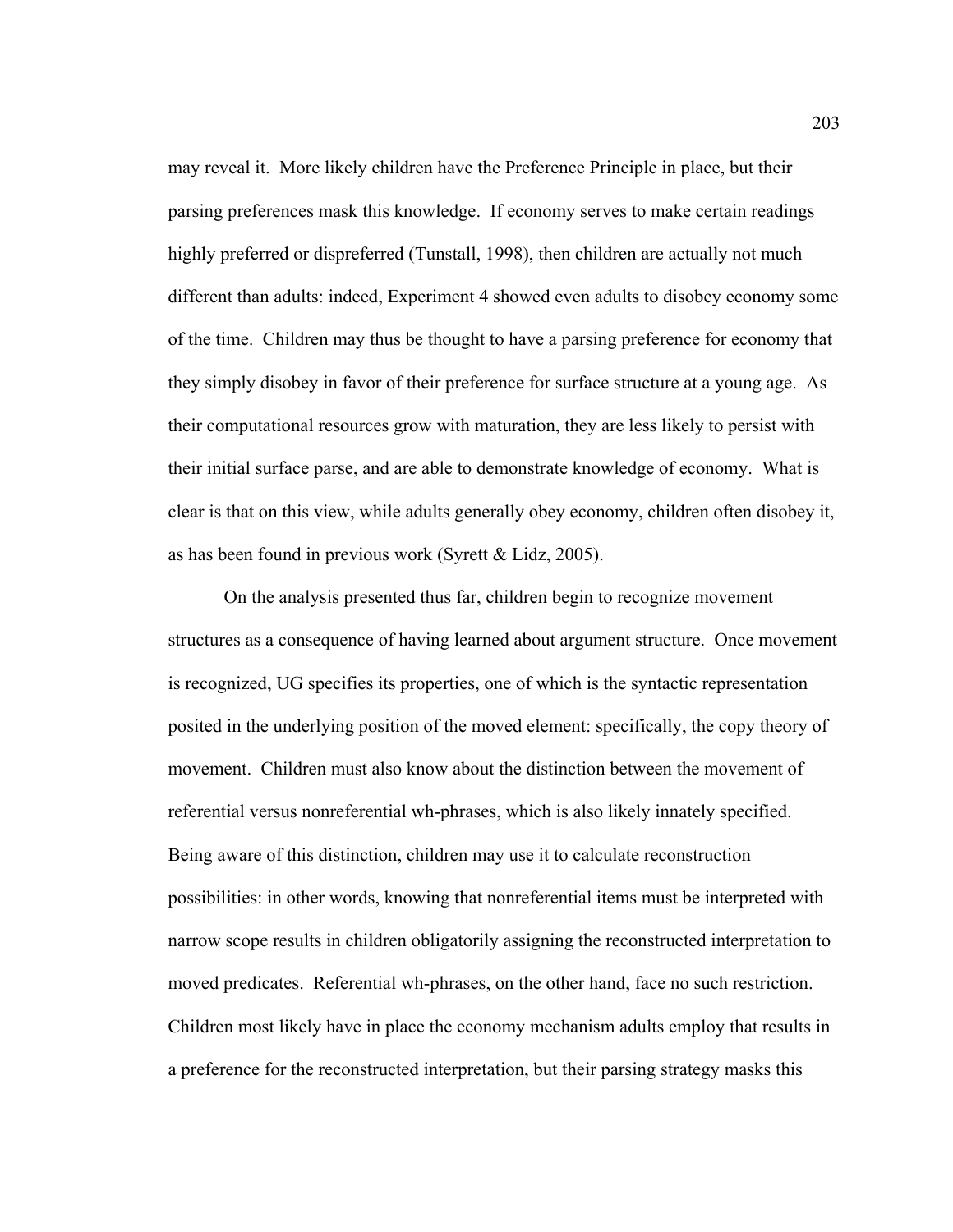knowledge. Indeed, as referential items may be interpreted in either their surface or reconstructed position, children persist with their initial surface structure parse, upon finding that reading grammatical.

 An alternative to this analysis, mentioned in Chapter 3, is that children's and adults' interpretations of referential wh-phrases may be explained by Lebeaux's (1988, 1990, 1991) argument/adjunct asymmetry. While there were problems with this analysis, most significantly that it seems to predict more regularity in the pattern of adult responses in Experiment 4 than was observed (with either certain adults preferring late insertion of an adjunct most of the time, or most adults preferring it for certain items, neither of which was found), it is not possible to rule it out entirely on the basis of this data. Recall that on this account, adjuncts may be inserted late into a structure, avoiding reconstruction, while arguments must be inserted early. Thus the argument/predicate distinction would arise due to the PP's in predicates being treated unambiguously as arguments (and therefore obligatorily reconstructing), while the PP's contained in picture-NP's are ambiguous between arguments and adjuncts, and on an adjunct analysis, may avoid reconstruction through late insertion. When analyzed as an argument, however, the PP is always inserted early and therefore interpreted in its underlying position. A slight variation on this analysis might assume that these PP's are not ambiguous, but rather are always adjuncts. Recall that adjuncts on this analysis may be inserted early *or* late, but the only way to avoid reconstruction is to be inserted late. Therefore children and adults may be said to vary in their preferences for when the adjunct is inserted: children must have a preference for inserting it late, while adults have a preference for inserting it early. On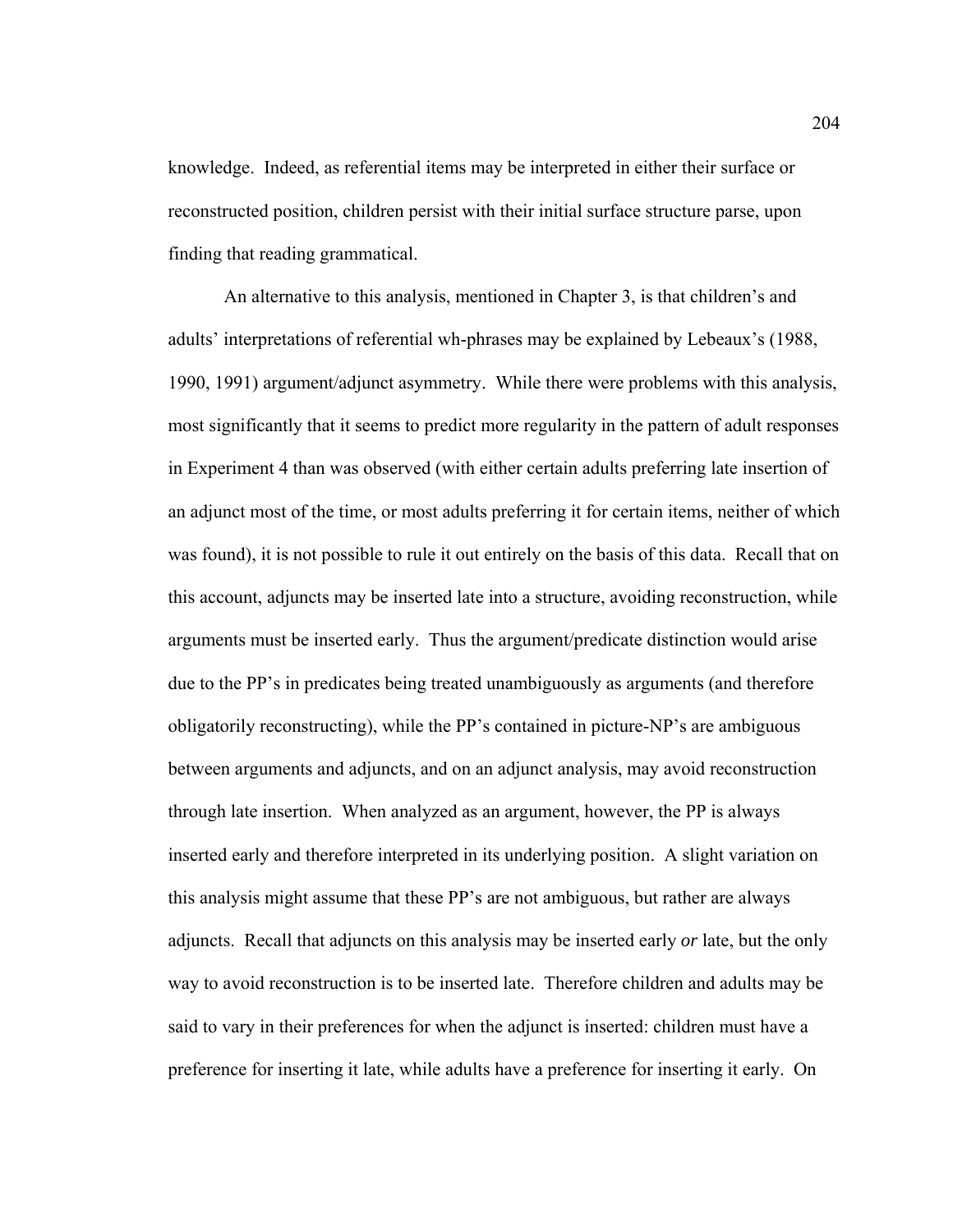this analysis, the learning challenge for children becomes either how to figure out that what they thought was unambiguously an adjunct is actually ambiguous between being an argument or an adjunct, or how to change their preference for early insertion to a preference for late insertion.

 A first step in any analysis relying on the argument/adjunct distinction must be to assume children are able to distinguish arguments from adjuncts, and know that arguments are inserted early on. While both of these claims will be further discussed below, assuming this is the case, children must either start out assuming adjuncts are always inserted late (since they always interpret them in their surface position), or know they may be inserted early or late and prefer inserting them late. Given the lack of input children receive with respect to reconstruction (which would provide a clear means for discovering that adjuncts may also be inserted early), it seems most likely children are restrictive only in their insertion of arguments; in other words, they know arguments have to be inserted early, but in the absence of any restriction on adjuncts, allow them to be inserted either early or late. Their preference, however, is for late insertion. This preference may be thought to arise from children's surface structure preference: only through late insertion may the adjunct be interpreted in its surface position.

Given children's knowledge of argument structure, it certainly seems likely that they would likewise know arguments must be inserted early. After all, if children are thought to learn about movement by observing the wh-phrase in its surface position along with an "empty" argument position, it stands to reason that in positing a relationship between these two positions they are in effect inserting the argument early. Specifically,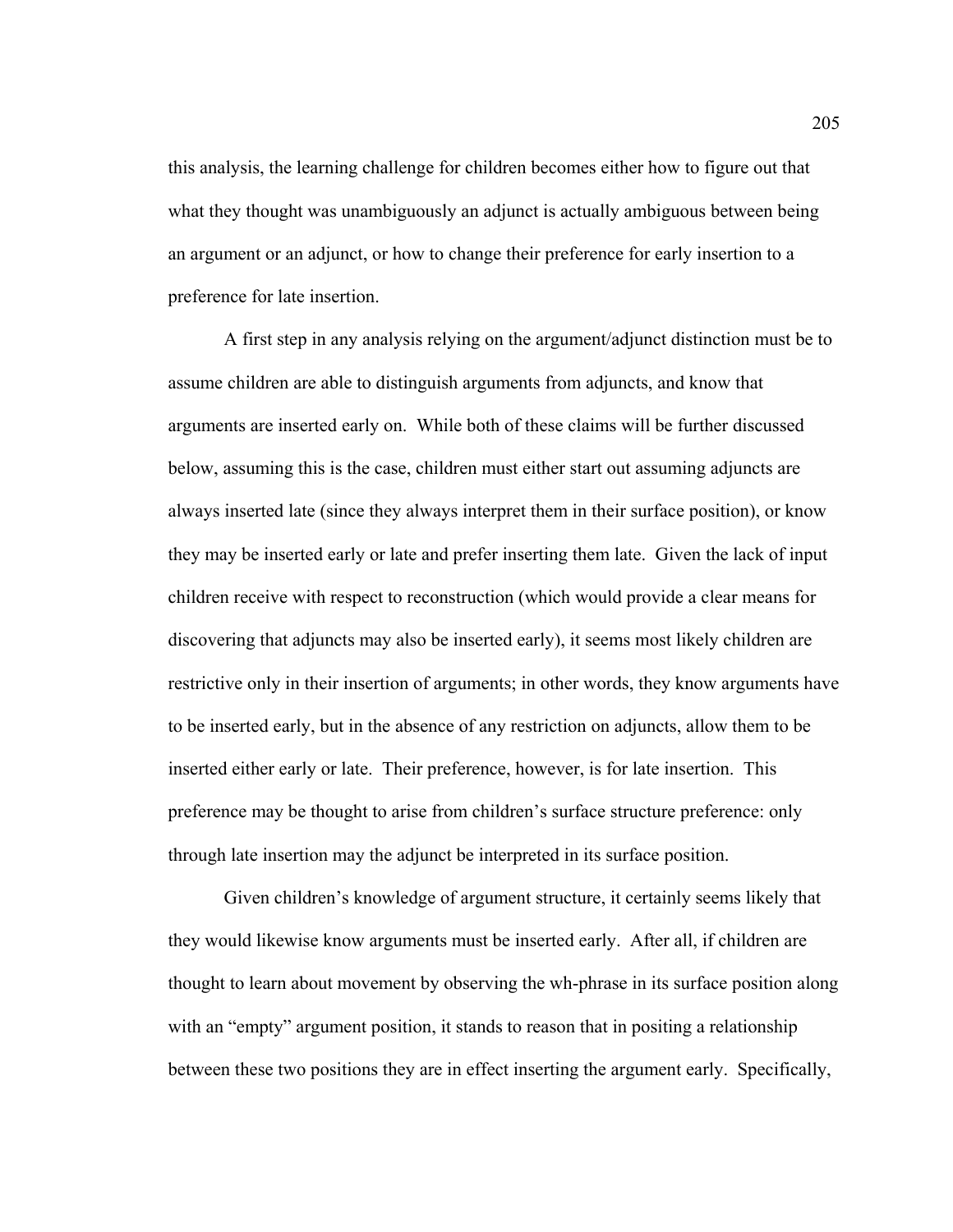if they know that a certain verb selects for an argument which does not appear in its canonical position, in finding a wh-phrase, they will always establish a relationship between the wh-phrase and this position (and never allow the wh-phrase to not be associated with it). In a sense, this is what early insertion must be: the obligatory creation of relationship between a moved item and its underlying position, where the moved item is always interpreted in the underlying position. For adjuncts, establishing such a relationship is simply not obligatory. Therefore, children's obligatory reconstruction of moved predicates may be explained as resulting from their knowledge that the PP's contained in predicates are arguments and not adjuncts.

It is not immediately clear how children may acquire this knowledge, however. There are no adjectives in English that take obligatory complements, making it much more difficult to use instances of co-occurrence of the adjective and a PP to infer an argument relation, as children may do for verbs. Of course, knowing the meaning of the adjective in question, for example, "proud," may prompt children to analyze the PP as an argument. Since the meaning of "proud" typically requires the experiencer to be proud of something, the PP is in a sense obligatory, as it is always understood even if not pronounced. If children use semantic knowledge like this to establish argument relations, then it may just be a matter of learning the meaning of the adjective.

However, this logic is much less straightforward when applied to nouns. As with adjectives, there are no nouns that obligatorily take complements in English that may provide a means of learning about the structure of NP. Using meaning to infer that a particular item is an argument likewise leads to questionable results. While the nouns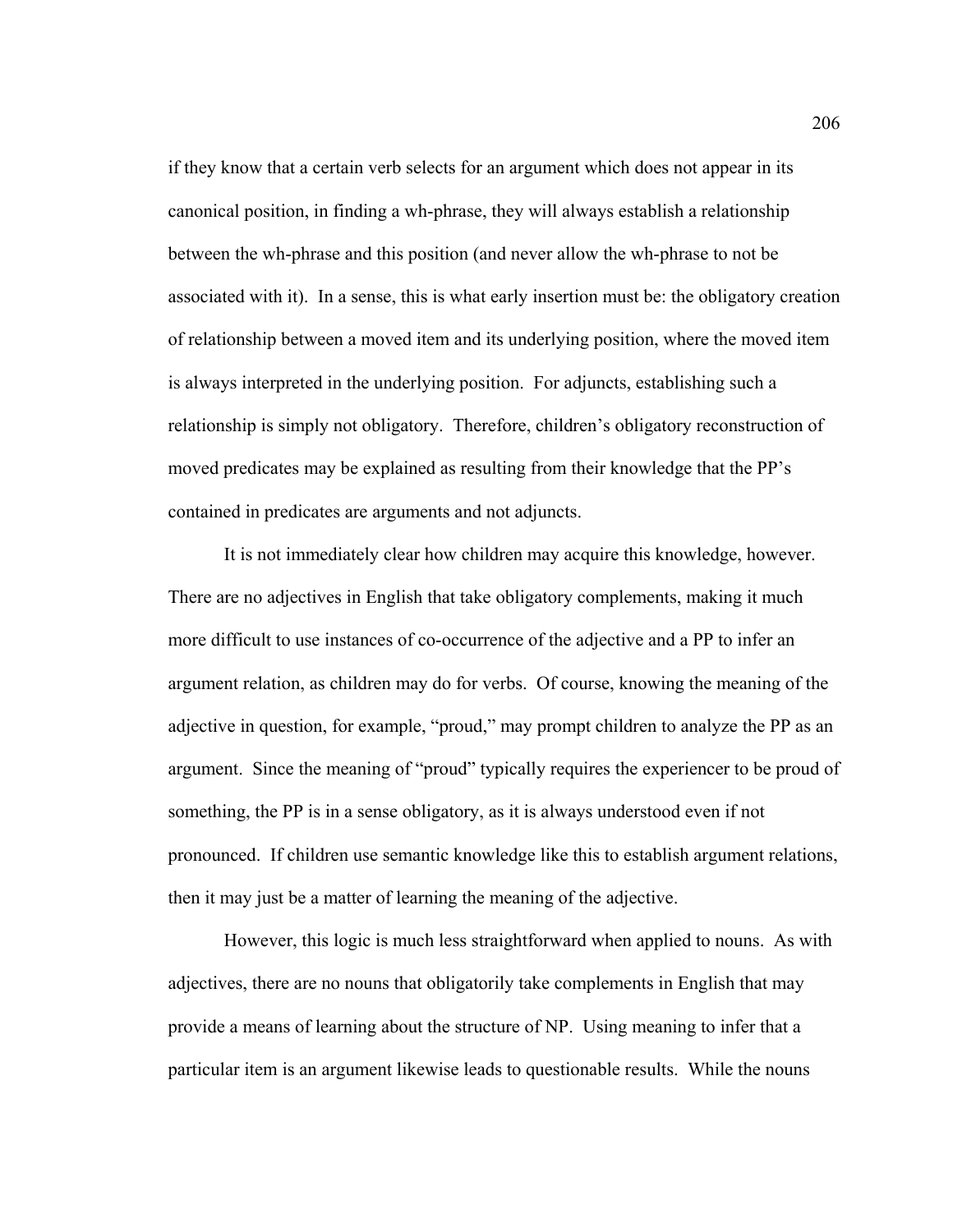used in the picture-NP's in the current experiment may in some sense be thought to select for complements (e.g., the meaning of "article" requires that the article be about something), there is debate over the status of the PP contained in the picture-NP "article about Mr. Giraffe:" it is not clearly an argument or an adjunct. It seems children's default assumption must be that any phrase attached to a noun is an adjunct. This makes sense if children know that adjuncts serve as modifiers, as phrases attached to the noun generally may be understood as such. This assumption likewise predicts the pattern observed in the current data, that children apparently consistently analyze the PP's contained in picture-NP's as adjuncts. The problem then becomes how they ever learn that some nouns may take complements. One possibility is that they notice similarities between nouns related to verbs, as in "belief" and "believe." Knowing the verb takes a complement may lead learners to posit that a similar phrase attached to the noun is likewise a complement. This knowledge may then be extended to other nouns that are not related to verbs, but seem to have similar relationships with CP's or PP's attached to them. A corpus study examining the acquisition trajectory of these types of nouns and verbs may shed light on the likelihood of children following such a learning process.

Assuming that children are able to differentiate arguments and adjuncts, one possible explanation for the difference between children and adults in Experiment 4 (where children are shown to prefer the surface interpretation, while adults prefer a reconstructed reading) is that the PP's contained in picture-NP's are ambiguous between arguments and adjuncts for adults, but are unambiguously adjuncts for children. When adults analyze the PP as an argument, as they more often do, reconstruction is obligatory,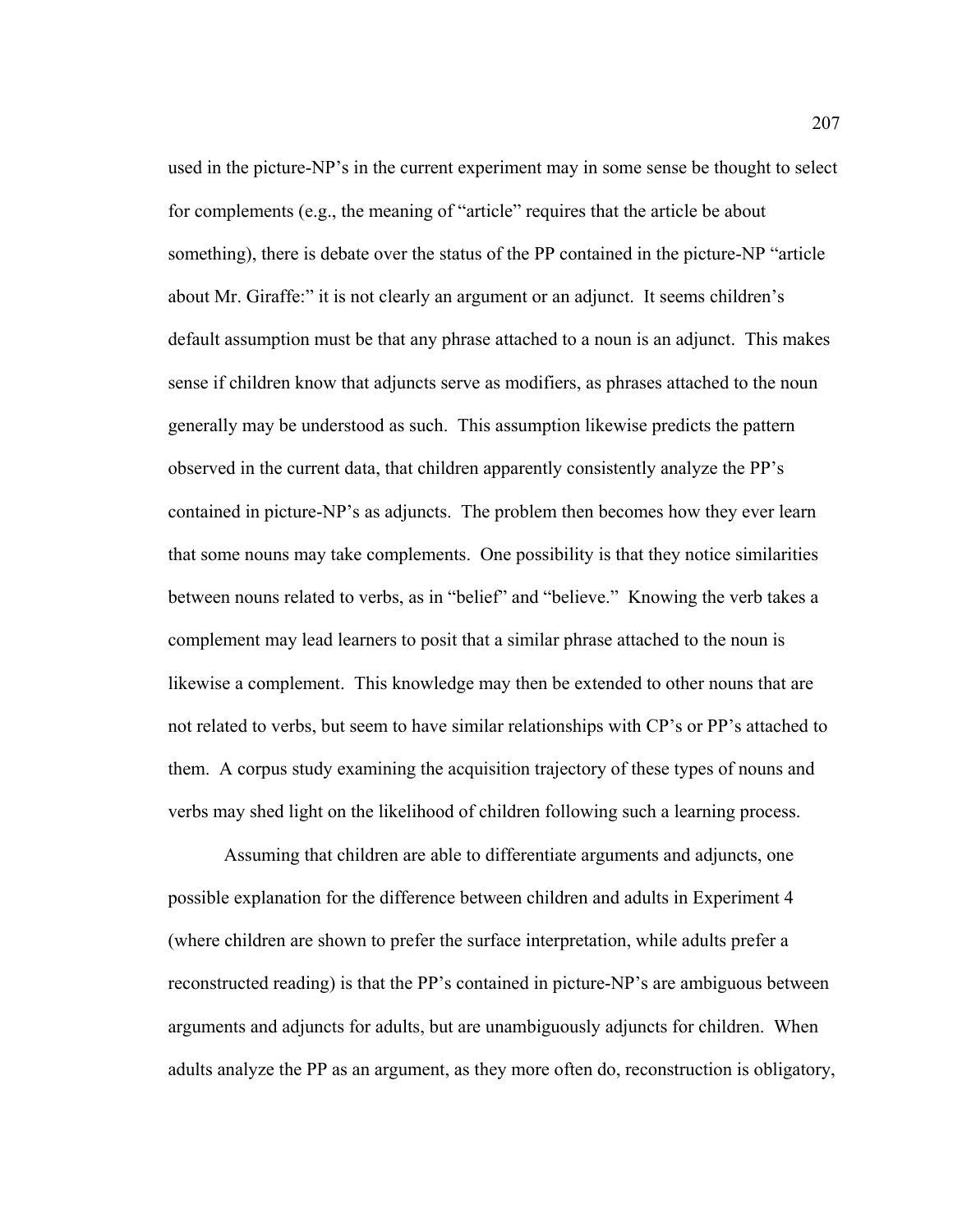but when they analyze it as an adjunct, they are able to access a surface interpretation. Children, on the other hand, always assign a surface interpretation. Given that children consistently avoid reconstruction, they must analyze the PP as an adjunct inserted late into the structure. To become adult-like, children must learn that the PP they thought was unambiguously an adjunct is actually ambiguous. Assuming their default analysis for any phrase contained in the NP is an adjunct analysis, perhaps in the course of learning that nouns may also take arguments, this ambiguity would fall out. In other words, as they learn that nouns may take either arguments or adjuncts, they may notice that the PP's contained in picture-NP's have characteristics of both, and decide the PP is ambiguous. The only problem with this analysis is in its predictions for adults. Adults were shown to prefer the reconstructed, argument analysis, but also allow for an adjunct analysis. However, this preference was not consistent across items or across subjects. To maintain this account, adults would have to be said to assign an argument or adjunct analysis to any given item on the fly each time. While it remains a possibility, such an approach does not seem very likely.

An alternative view also described in Chapter 3 is that that both children and adults analyze PP's contained in picture-NP's as adjuncts, varying only in their preference for either early or late insertion. This allows for a certain continuity between these two groups: children are never faced with the problem of learning that the relevant PP's are actually ambiguous. On this view, children's preference for interpreting items where they are pronounced would be said to result in their inserting adjuncts into the structure late. As they mature and lose their surface structure preference, children must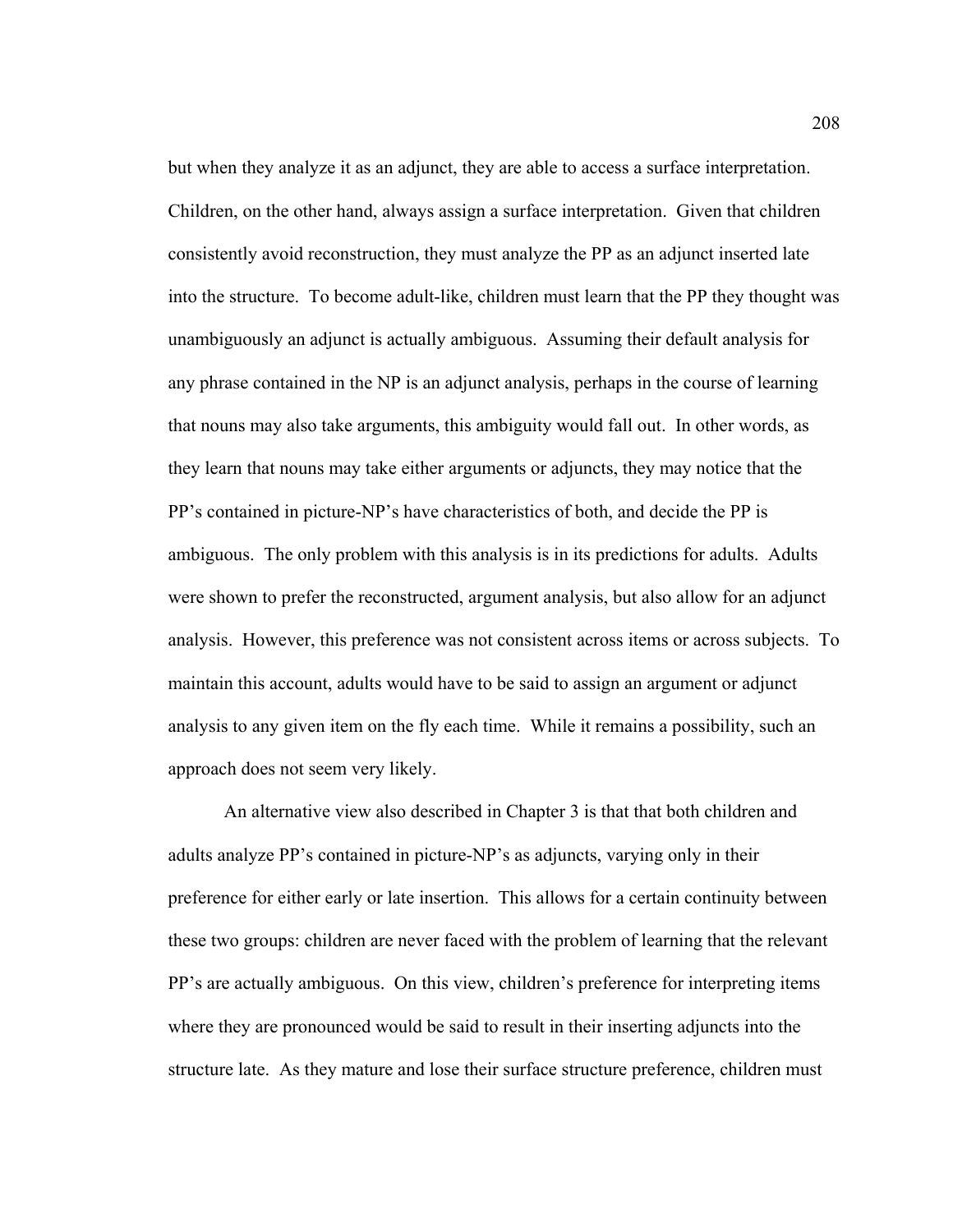then learn that it is actually preferable to insert adjuncts early. To accommodate this trajectory, a somewhat revised version of economy would be required: adults would have to be said to prefer inserting adjuncts early in order to be economical and interpret the lower copy of the wh-phrase. In other words, the adjunct is inserted early so that the adult may then make an economical decision and interpret it down low. Such an analysis makes little intuitive sense. It actually seems less economical to insert an adjunct early when this insertion is not required: why create a lower copy when you do not have to? Thus it is primarily in applying the argument/adjunct analysis to the adult results that problems arise. While children's obligatory reconstruction of wh-predicates and preference for the surface structure interpretation of wh-arguments may be accommodated on this account, it seems to break down when applied to the adult data.

As shown above, the argument/adjunct analysis alone is unlikely to provide an explanatory account of the data from Experiments 1-5. However, this distinction retains much support in the theoretical syntax literature, and it does remain a possibility that it may play some role in the current results. Further experiments would be needed to more fully establish whether it may, in combination with other mechanisms, account for children's and adults' preferences with respect to reconstruction.

#### **4.3. Summary**

The results reported in Chapters 2 and 3 demonstrated that children and adults had conflicting preferences with respect to reconstruction in certain environments. Both groups were shown to obligatorily assign a reconstructed interpretation to moved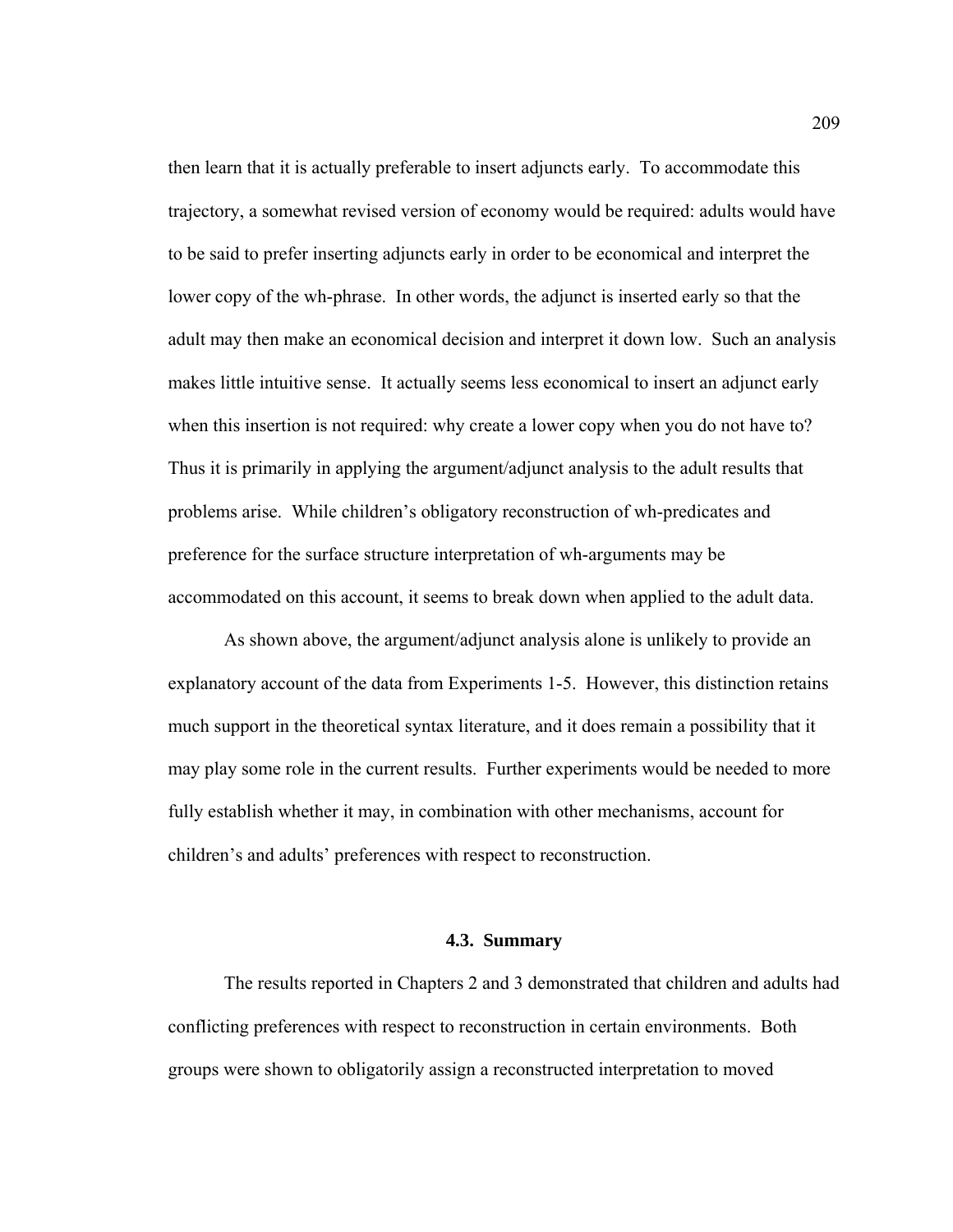predicates, and both preferred the surface interpretation for embedded questions subject to Principle A (Experiments 5 and 6). However, for matrix questions subject to Principle C, adults preferred the reconstructed interpretation, while children again preferred the surface interpretation. The current chapter placed these results in a learning context, addressing the question of how children may have acquired this complex system. A corpus study using the CHILDES database examined child-directed speech for instances of wh-questions that may have allowed children to learn about reconstruction and the constraints associated with it. Of 10,000 wh-questions analyzed, not a single one was of the type that might have revealed reconstruction. Given this result, children's behavior was even more remarkable: they managed to acquire a system of highly abstract and complex knowledge even in the absence of input that might reveal it.

 The remainder of the chapter discussed possibilities for how children might develop this system in the absence of direct input. Previous studies have shown that children learn about verbal argument structure quite early on. This knowledge provides a useful means for beginning to learn about syntactic movement. Once children know that certain verbs select for complements, upon noticing the systematic co-occurrence of a wh-phrase at the beginning of the sentence and a lack of complement in its expected position, children may posit a relationship between these two structural positions. Upon recognizing this relationship as syntactic movement, the properties of movement, and specifically the copy theory, fall out as a consequence of UG. Children likewise demonstrate evidence of having the copy theory in place: they have been shown to repeat wh-phrases in medial positions they occupy in their path of extraction, and the current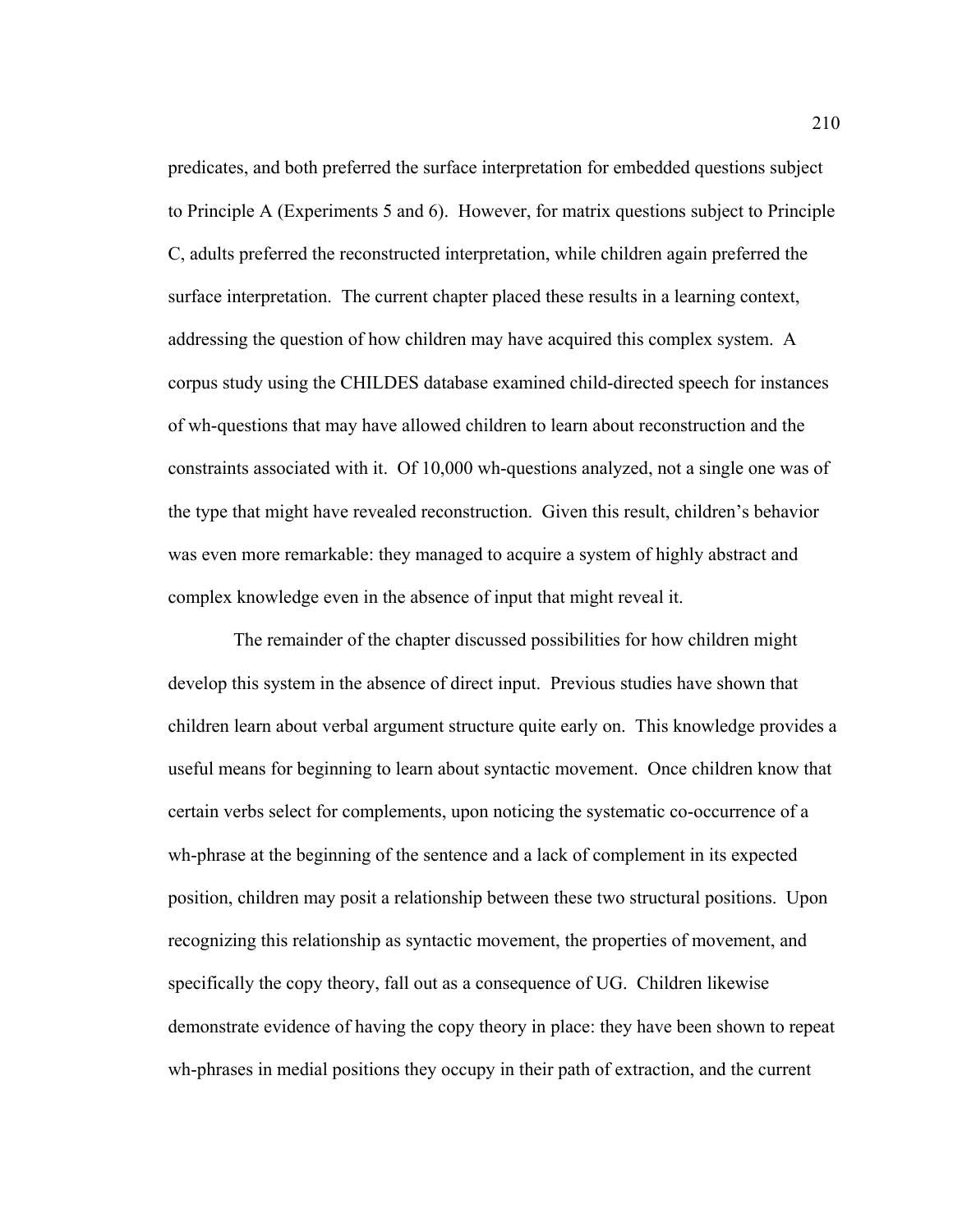study shows they are also able to interpret items contained in the wh-phrase in their original position.

The copy theory of movement has the added advantage of clearly predicting reconstruction effects, as the existence of a lower or reconstructed copy is part of the movement operation. Any time an item moves, there is a possibility that its lower copy may be interpreted. Thus reconstruction is a logical by-product of the copy theory. On this view, as long as children know about movement, they also know about reconstruction. The challenge that remains is learning when to interpret one copy over another (or, when to interpret both copies or delete one copy, depending on the specific analysis of copy theory assumed). The current series of experiments shows children prefer the surface interpretation of questions when it is available. Therefore children may be said to have a preference for interpreting a moved item where it is pronounced, and that is encoded in their initial hypothesis for the LF structure of the sentence. As previous studies have shown children to have a difficult time revising their initial parse of a sentence, once children have found the surface structure to be grammatical, that is the interpretation they persist with. Nevertheless, children most likely also have the economy mechanism, namely the Preference Principle, that guides adults towards a preference for the reconstructed interpretation. As they mature and become better able to revise their initial parse of a sentence, this economy preference may emerge.

 Despite their preference for surface structure, children are also shown to obligatorily assign a reconstructed interpretation to moved predicates, like adults. While an analysis based on Lebeaux's argument/adjunct asymmetry remains a possibility for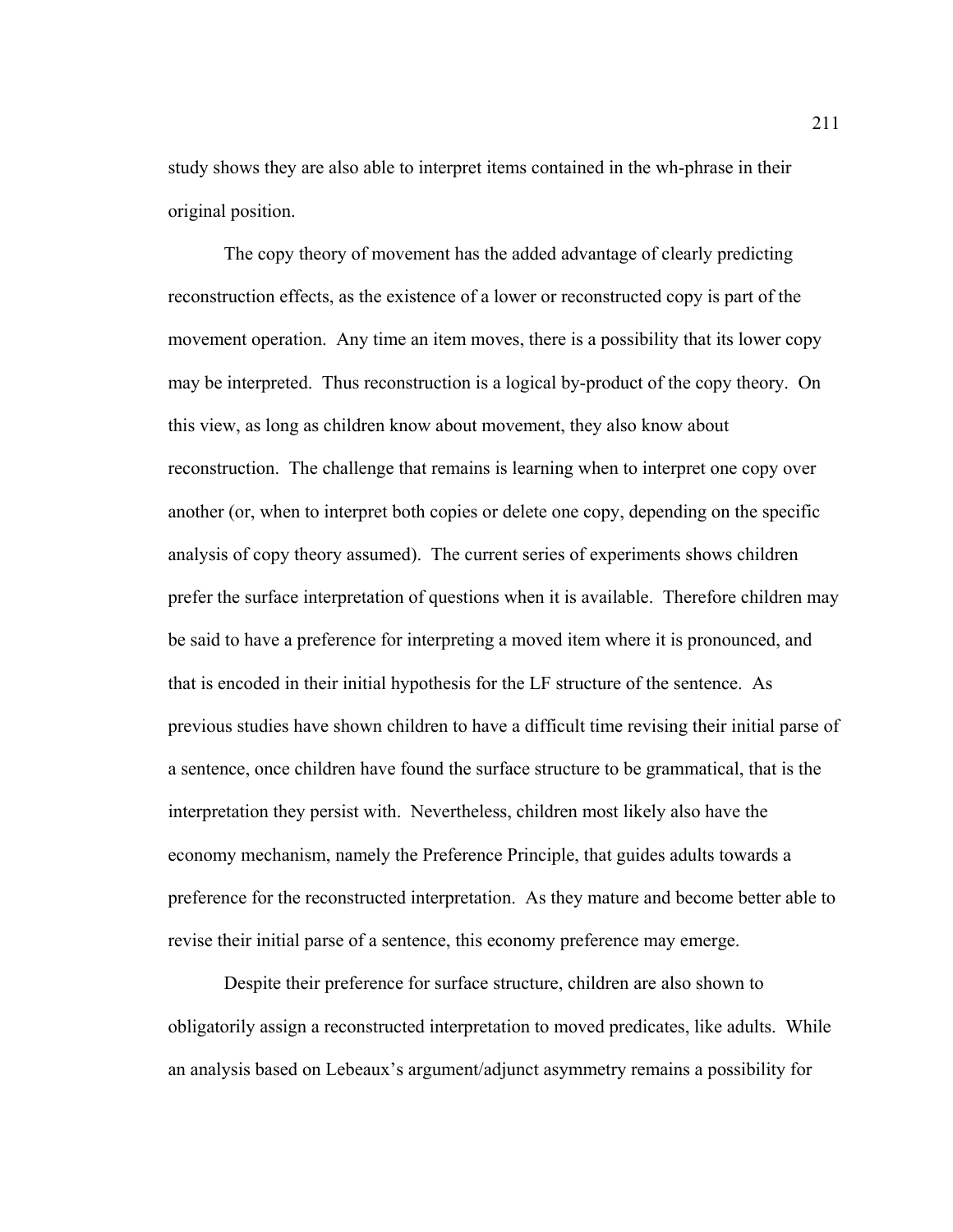accommodating these child results, it was shown to encounter significant problems when applied to the adult data. Therefore, an account based on Heycock's (1995) referentiality analysis seems to be a superior approach. This account rests on the observation that nonreferential items must be interpreted with narrow scope. Thus a non-referential whphrase, like the moved predicates tested in the current experiments, must be interpreted in its reconstructed position. Previous studies have shown children to have knowledge of the referential/nonreferential distinction, and make use of it when forming wh-questions (Thornton, 1995). Therefore it seems plausible that children would also make use of this distinction when deciding which of two copies must be interpreted. Furthermore, this account assumes that being interpreted with narrow scope is part of the meaning of nonreferentiality. As long as children know this meaning, they should also know that nonreferential items obligatorily reconstruct.

Thus even in the absence of input revealing reconstruction, it is not difficult to seehow children may come to have knowledge of it. Building on their acquisition of simpler grammatical structures, for example, the relation between a verb and its arguments, children are able to learn about movement. Once they have learned about movement, assuming the copy theory, knowledge of reconstruction is the logical result. Children's parsing preferences mask their knowledge of economy mechanisms that favor reconstructed interpretations, and they instead show a preference for surface structure readings of moved arguments. However, they are still adult-like in obligatorily assigning the reconstructed reading to moved predicates, exploiting their knowledge of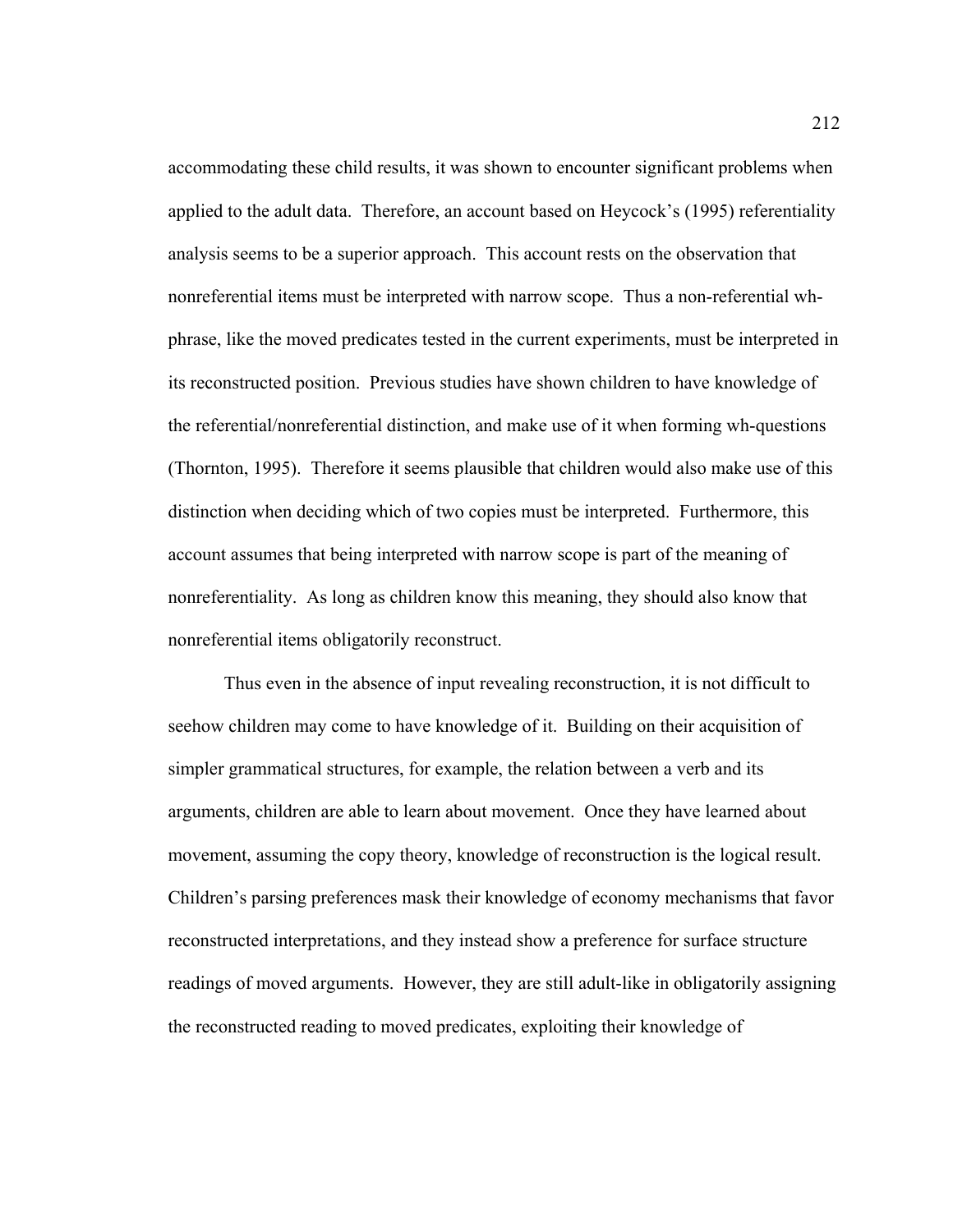referentiality. The trajectory outlined above thus suggests that direct evidence of reconstruction is actually not necessary for children to learn this system. It may be fully acquired via knowledge of other various aspects of grammar.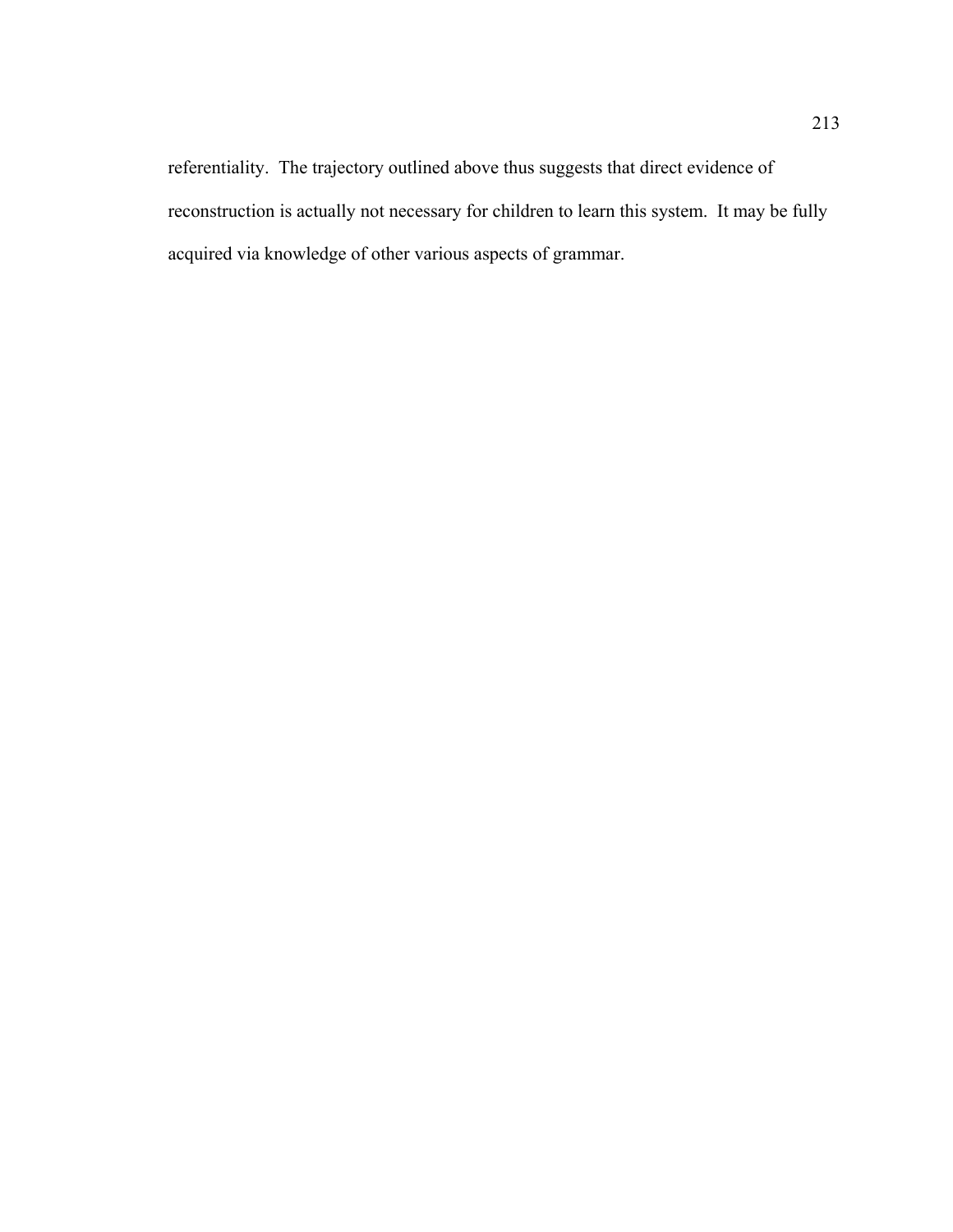### **CHAPTER 5**

 This dissertation began by noting one of the central concerns of theoretical linguistics: how children so rapidly develop a grammar encompassing knowledge of sentence types that they are unlikely to have been exposed to. In line with this question, it was asked how children come to have knowledge of abstract syntactic representations and manipulations of these representations that are not apparent given the surface forms of sentences that children receive as input. The current set of studies provide evidence that by the age of 4, children have developed a highly complex system of knowledge with respect to one syntactic operation: reconstruction. It thus adds to the literature that demonstrates children indeed develop knowledge of abstract representations with virtually no direct input about them. Finally, various mechanisms for how such learning may take place in the absence of such input were proposed. It was shown that the system children have developed is the logical result of having acquired various simpler grammatical structures, supplemented with some innately specified rules of grammar.

The early experiments in this series concentrate on establishing children's knowledge of reconstruction with respect to binding theory. Wh-questions were the movement structure selected for study, as children are highly familiar with them, and they are the prototypical examples of syntactic movement. Movement structures provide an interesting challenge for children, in that their interpretation often depends on two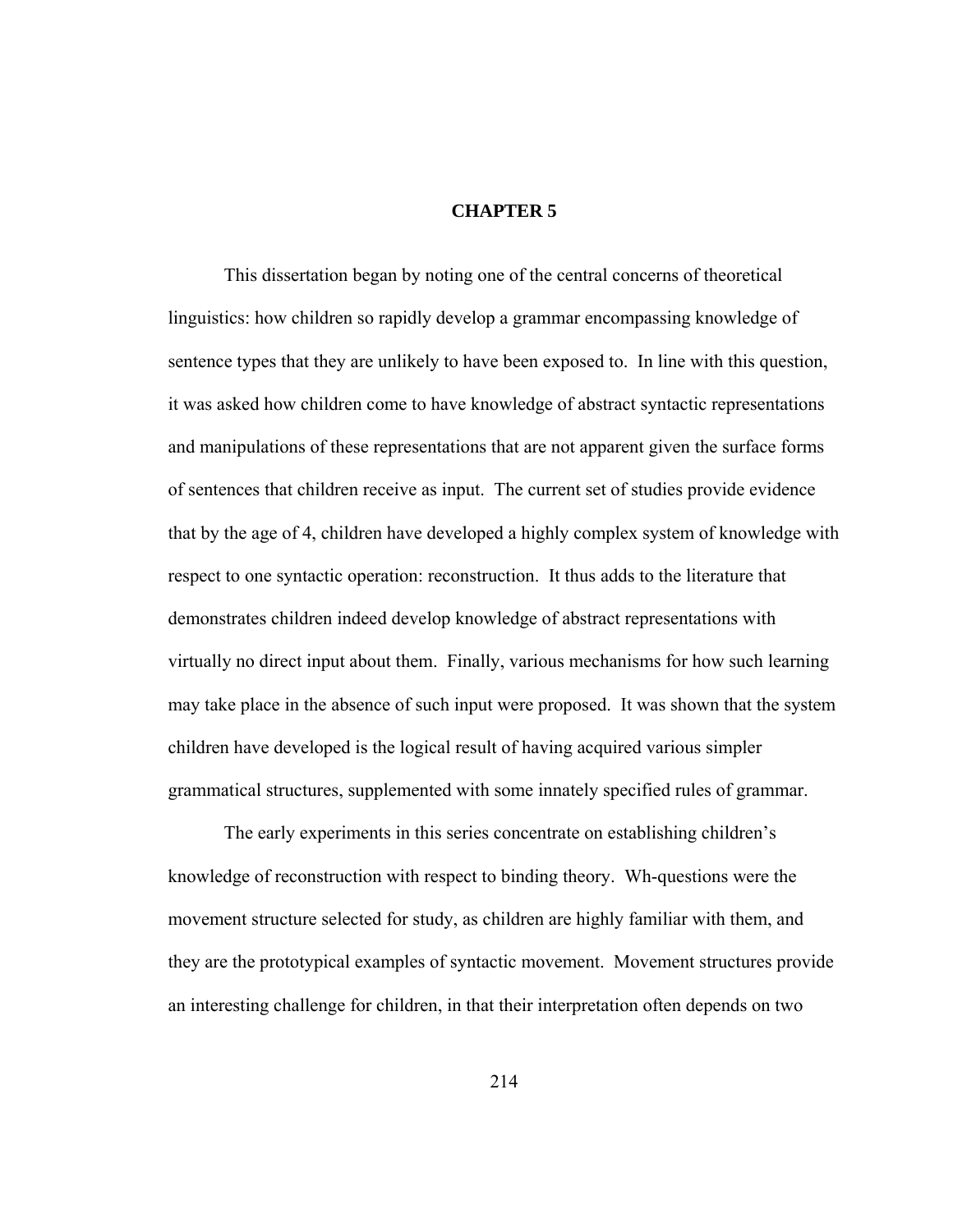structural positions. As noted in Chapter 1, in the case of wh-questions, the wh-phrase is associated first with its surface position, where the wh-operator is interpreted, taking scope over the rest of the sentence. However, wh-arguments are also interpreted in their underlying position, as arguments of the verb they are associated with. Further evidence for interpretation in this underlying position comes from the interaction of movement with binding theory. By interpreting a moved anaphor, pronoun, or R-expression in its original position, various effects of binding theory are predicted, revealing reconstruction effects. Thus for children to demonstrate knowledge of reconstruction requires them to put together knowledge from two distinct domains: knowledge of syntactic movement, and knowledge of binding theory.

 Experiments 1-4 provide clear evidence that children have the principles of binding theory in place, and that they furthermore have reconstruction as part of their grammar. Like adults, children obligatorily interpret moved anaphors and R-expressions in their reconstructed positions when required to by their grammar. In Experiment 1, this requirement is due to the anaphor contained in the wh-phrase needing to be bound by an antecedent in accordance with Principle A. In Experiment 3, the requirement is due to predicates obligatorily being reconstructed to their original position, because, as Heycock (1995) shows, all nonreferential wh-phrases must reconstruct. Children are likewise shown to pattern with adults in Experiments 2-3, where their interpretations of sentences subject to Principle B are likewise consistent with knowledge of reconstruction. However, Experiment 4 reveals an asymmetry between children and adults. While adults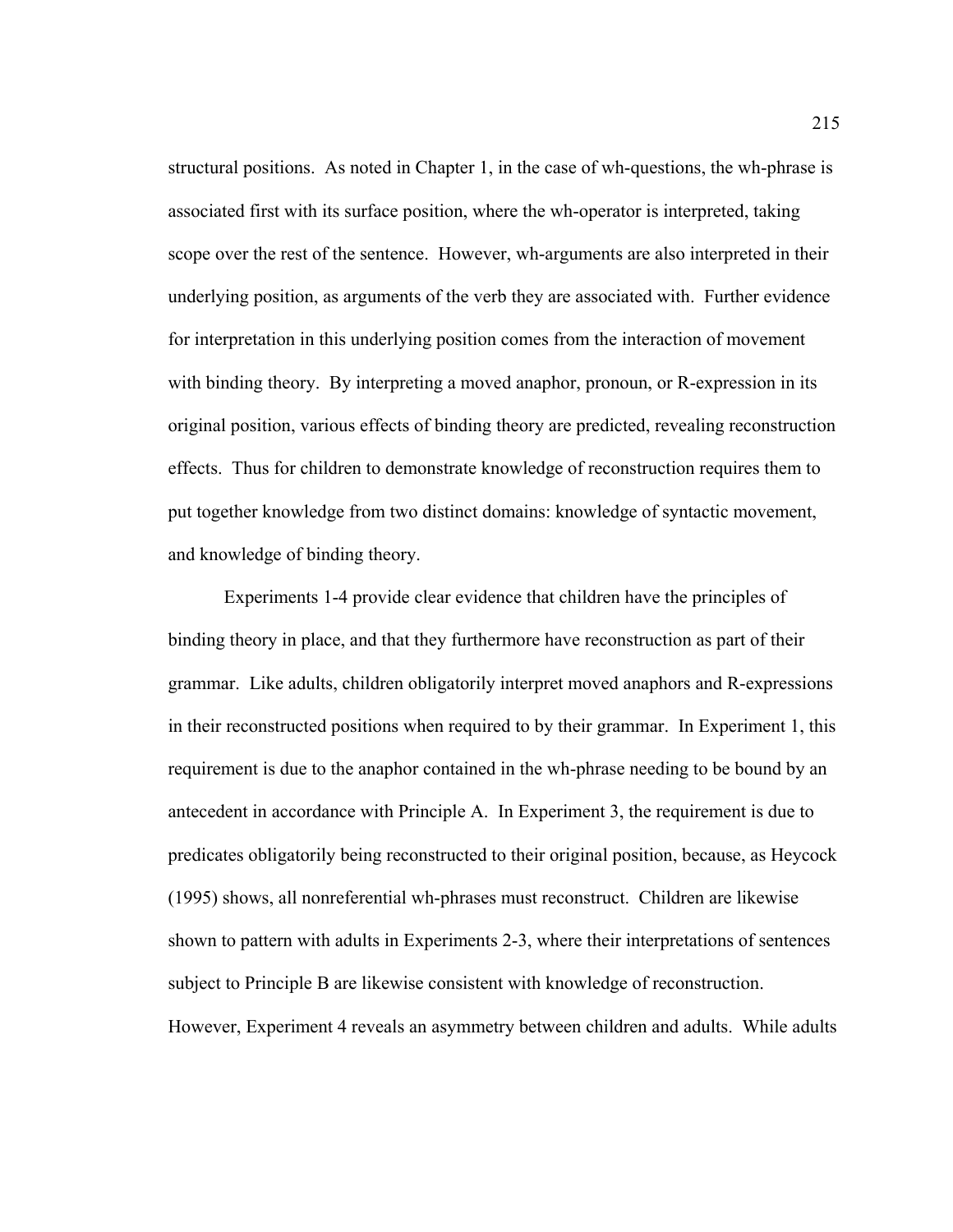prefer a disjoint, reconstructed interpretation of sentences like (37), children prefer a coreferential, surface intepretation:

(37) Which painting of Miss Cruella did she put up? While children consistently assign the reconstructed interpretation to questions when reconstruction is obligatory, they have a clear preference for the surface structure interpretation when reconstruction is not required.

 Children's surface structure preference is underscored by their interpretation of embedded questions containing anaphors, as examined in Experiment 5. For sentences like (42), children consistently access an interpretation where the anaphor is bound by the matrix subject antecedent, rejecting a reading where it is bound by the embedded subject antecedent:

(42) Miss Cruella knew which painting of herself Janie put up.

Surprisingly, in contrast to the preference for reconstruction adults demonstrated in Experiment 4, they were shown in Experiments 5 and 6 to also have a preference for binding of the reflexive by the matrix antecedent, as consistent with the surface reading. In this case, adults' preference is nicely accounted for by a processing strategy that aims to resolve anaphoric dependencies as quickly as possible. Because binding by the matrix subject may be established as soon as the anaphor is encountered, that is the reading adults prefer. Of course, they also have little problem revising this initial parse and establishing binding by the embedded subject instead.

 Children, on the other hand, have been shown in previous studies to have a difficult time revising their initial parse of a sentence (Trueswell, Sekerina, Hill, &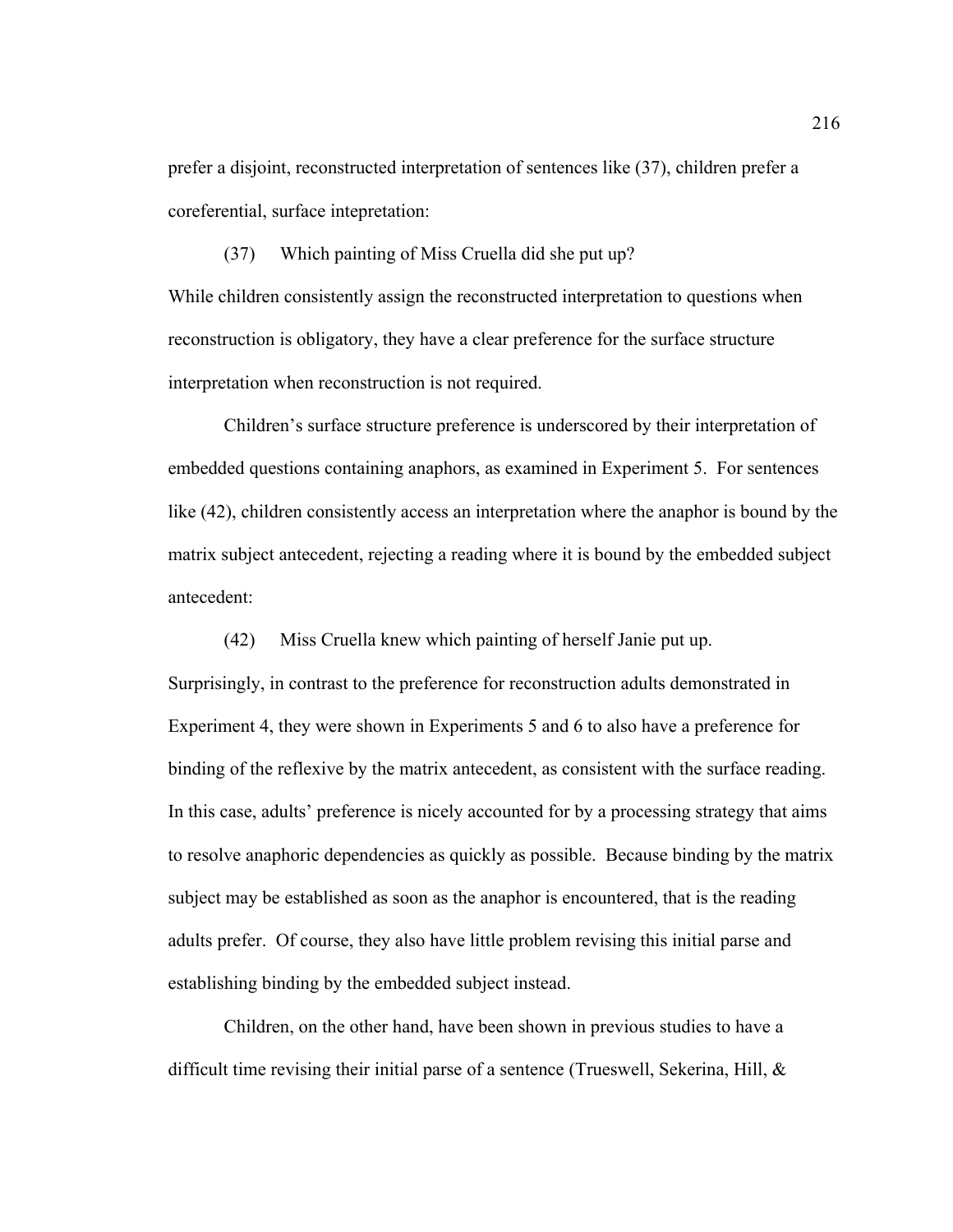Logrip, 1999). It is quite plausible that children's initial parse would be the simplest one available, that is, one where items are interpreted where they are pronounced. In this way, children's initial parse corresponds as closely as possible to the input they receive. If children find this initial parse to be grammatical, as it is when reconstruction is not obligatory, that is the interpretation they will persist with. Therefore in the case of items like (42) above, children will settle on the matrix subject antecedent, upon finding that LF to be grammatical. Because they have a limited ability to revise this initial parse, they reject the alternative reading where the anaphor is bound by the embedded subject. Children's parsing strategy therefore effectively masks their adult-like knowledge of reconstruction in this experiment.

 Likewise, children's inability to revise their initial parse is reflected in their interpretation of questions subject to Principle C, as in  $(37)$ . In this case, as reconstruction is not obligatory for referential moved arguments, children find the coreferential surface parse to be grammatical, and persist with this reading. Adults, on the other hand, are shown to favor reconstruction in this environment. This result is best predicted by economy principles associated with the copy theory of movement. Chomsky's (1993) Preference Principle predicts a preference for interpreting the lower copy of the wh-restrictor as the economical choice. Thus economy considerations result in adults' preference for reconstruction. While children likely have economy principles in place as well, their preference for surface structure again masks this knowledge, and they consistently override economy in favor of generating a surface structure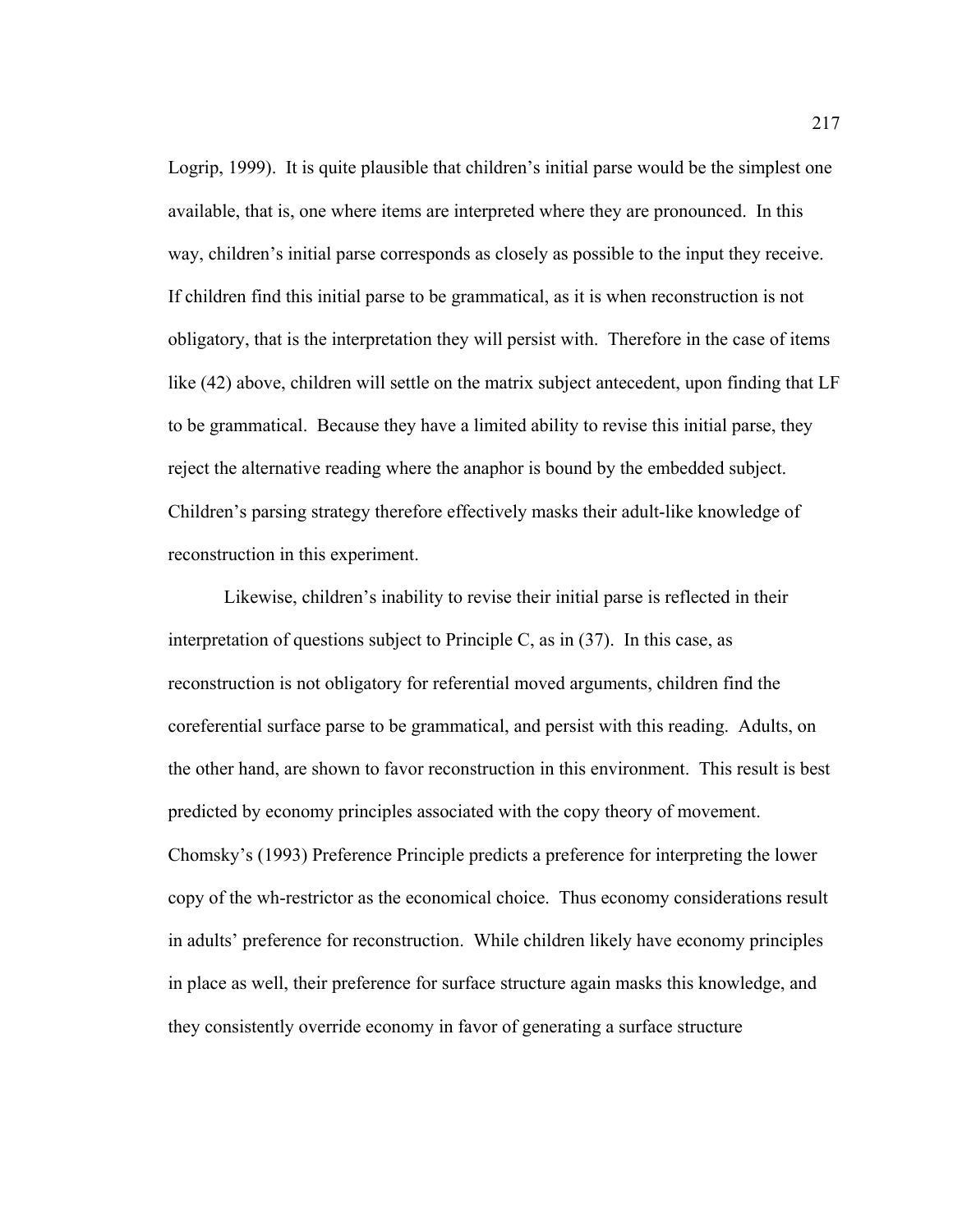interpretation. That children disobey economy has likewise been demonstrated in previous work (Syrett & Lidz, 2005).

 In short, Heycock's referentiality-based analysis of reconstruction, combined with economy considerations associated with the copy theory of movement, and the parsing preferences of both children and adults, are shown to provide a comprehensive account of the current results. While a corpus study revealed that children receive virtually no input of the type that might reveal reconstruction, not to mention input that might reveal the asymmetry between reconstruction requirements for moved arguments versus moved predicates, they nevertheless have developed this rather complex system of knowledge.

A possible trajectory for this acquisition in the absence of direct input proposes that upon learning about argument structure, which children are shown to do at quite a young age, they are also in a position to recognize the relation between an "empty" argument position and a wh-element at the beginning of the sentence, or in other words, movement. Once they recognize such a relationship as movement, its syntactic properties may fall out from UG. It is likely that one of these properties of movement is its correspondence to the copy theory, which posits a full copy of the moved item in its underlying position. However, children's preference for surface structure masks their knowledge of the economy principles that adults use to guide when each copy must be interpreted. In short, children instead consistently interpret the moved item where it is pronounced, but only when that reading is grammatical, as in the case of referential whphrases. For nonreferential wh-phrases, which are required to be interpreted in their reconstructed position, children are adult-like in consistently assigning the reconstructed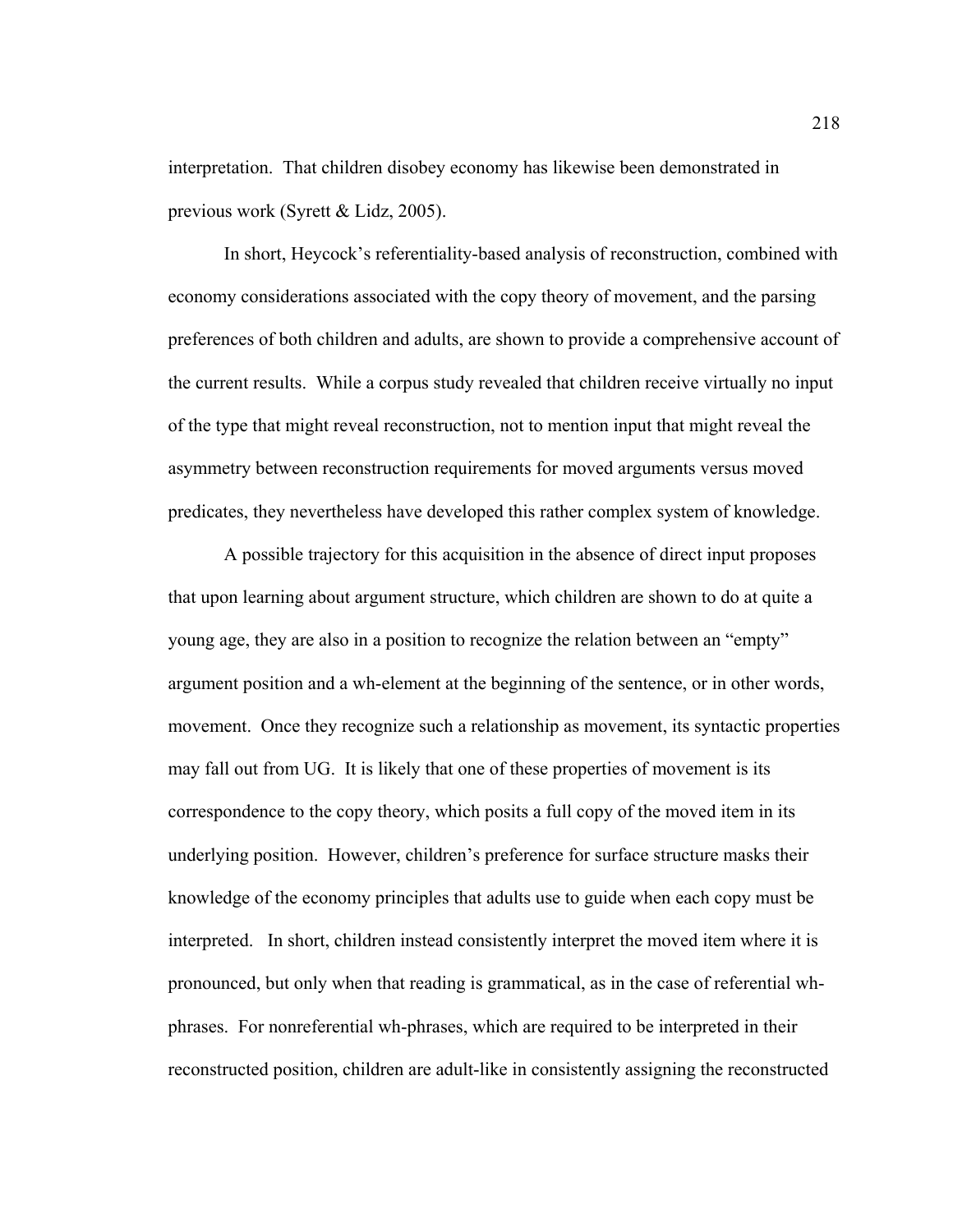interpretation. Given that previous studies show children to be aware of the referential/nonreferential distinction and use it when building wh-movement structures, it is likely that they also use this distinction when computing reconstruction possibilities. Finally, Experiments 1-4 replicate previous results showing children to have the principles of binding theory in place, and through their application of these principles children are able to demonstrate knowledge of reconstruction.

 The above analysis assumes a close interaction between the grammar and parser. It relies on several constraints that are more readily attributed to the parser, like a preference for interpreting items where they are pronounced, and a preference for quickly establishing an antecedent for anaphors. For constraints typically assumed to be part of the grammar, it assumes binding theory, the obligatory reconstruction of nonreferential moved items, and the copy theory of movement. However, one crucial constraint that is assumed along with the copy theory is the economy preference for interpreting the lower copy of a moved item. While this economy preference is typically discussed as being part of the grammar, it actually has some of the characteristics of a parsing constraint. Unlike the grammatical rules mentioned above, it does not serve to distinguish grammatical versus ungrammatical structures, but rather outlines a preference for choosing between convergent LF's. It is also violable, unlike typical grammatical rules. The fact that it is so closely intertwined with the parser blurs the line between parser and grammar; in effect, economy chooses the preferred parse of a sentence.

 One way to formally implement this would be to say economy is actually part of the parser, instead of part of the grammar. With respect to the current data, it would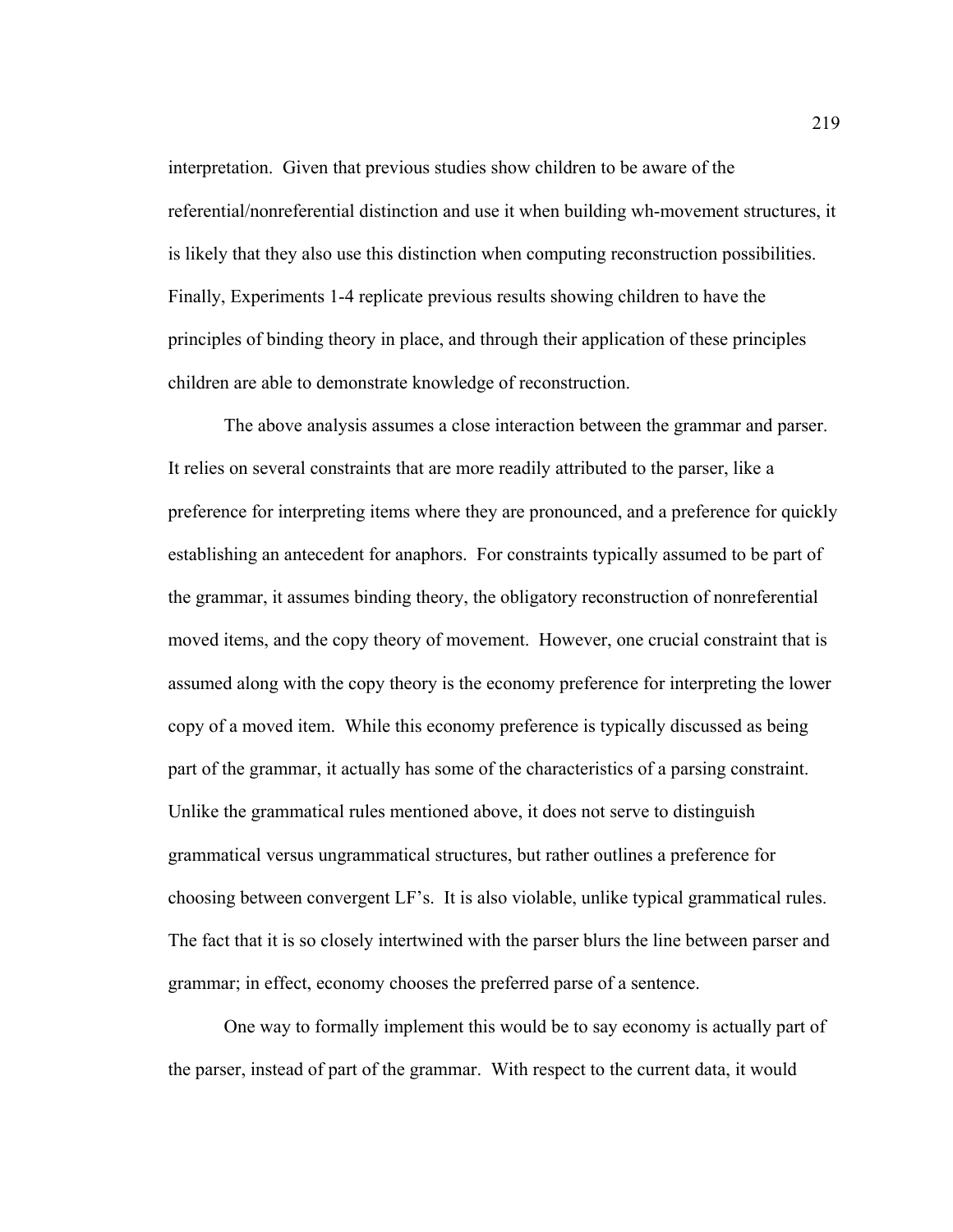interact with the other parsing constraints (establish an antecedent, interpret items where pronounced) to explain children's and adults' preferences. For the Principle C data, where adults prefer reconstruction but children prefer surface structure, the weight of the economy preference would be said to be greater for adults than children. Children's preference for surface structure overrides the other parsing constraints, while adults have a more strongly weighted economy preference. The Principle A embedded questions reveal that the "find an antecedent" constraint is actually weighted more heavily for adults, as they override their economy preference in favor of it. For children, the "find an antecedent" and surface structure preference constraints converge in this case, and combined with their limited ability to revise an initial parse, result in their rejection of the reconstructed reading. In both cases, the weight of children's parsing constraints serves to obscure their grammatical knowledge: they have reconstruction as part of their grammar, although it is only revealed when reconstruction is the sole grammatical option.

 It is left for future work whether positing that economy is in the parser as opposed to the grammar is on the right track. However, the above analysis does show that even if it is assumed to be part of the grammar, it is a part of grammar that interacts quite closely with the parser: the parser, and constraints operating as part of the parser, clearly interact with economy. Further examination of other structures subject to economy may lead to identifying additional parsing constraints that interact with it. In the end, it may be that the strict division between grammar and parser that has traditionally been assumed is not such a clear division after all.

The current study demonstrates children in general to be quite successful in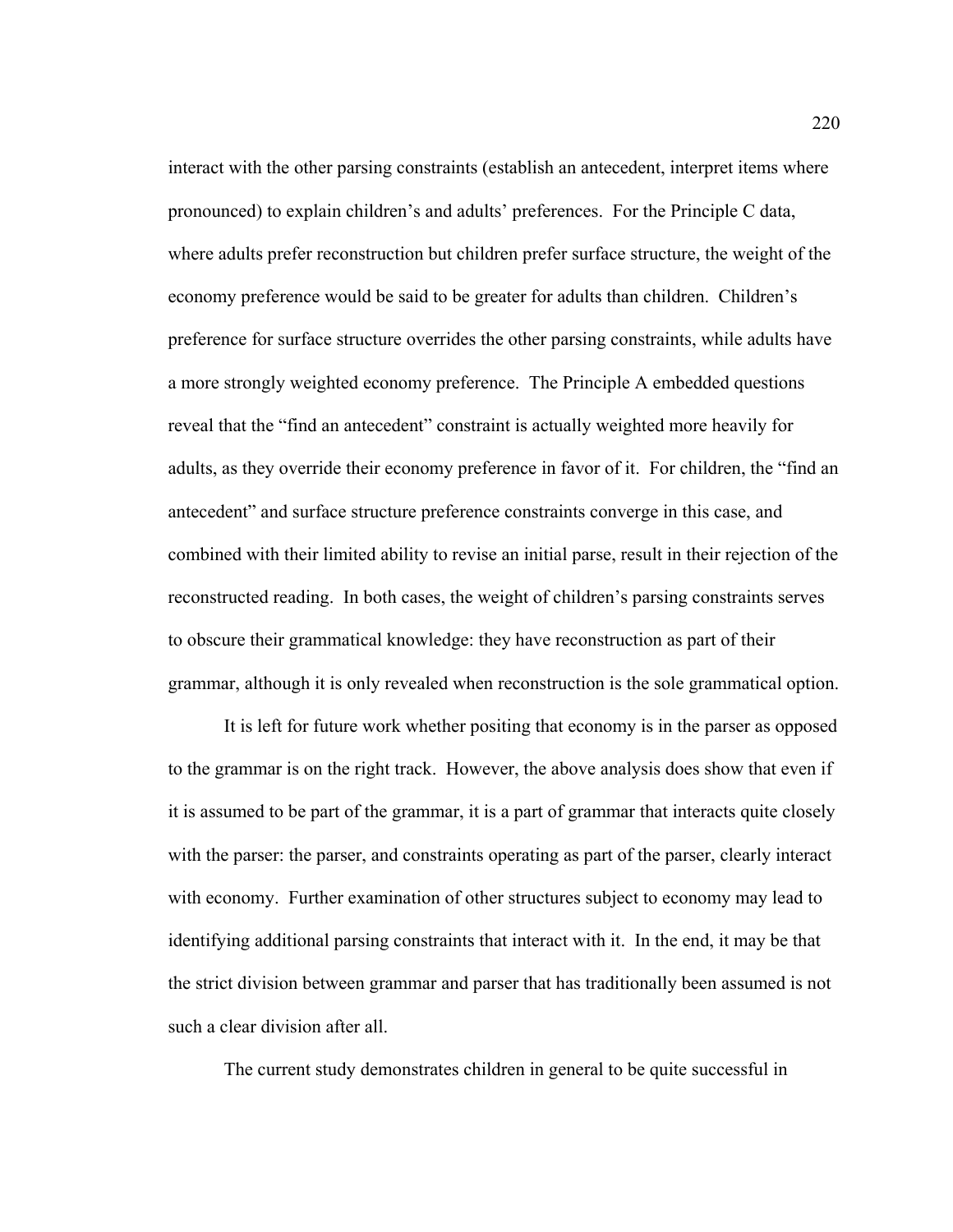accomplishing the task mentioned at the outset: they aptly combine knowledge of binding theory along with knowledge of syntactic movement to demonstrate their command of reconstruction. Thus one contribution of this dissertation is to show that children indeed have the full range of grammatical knowledge with respect to reconstruction that adults have. Moreover, in cases where children appear to differ from adults, these differences may be attributed to the relative weights of parsing constraints and economy. As there is very little work that attempts to model an LF parser, the results of the current study may provide an initial basis with which to approach this important question: perhaps by looking at children we may be able to take some initial steps towards a more general theory of LF parsing.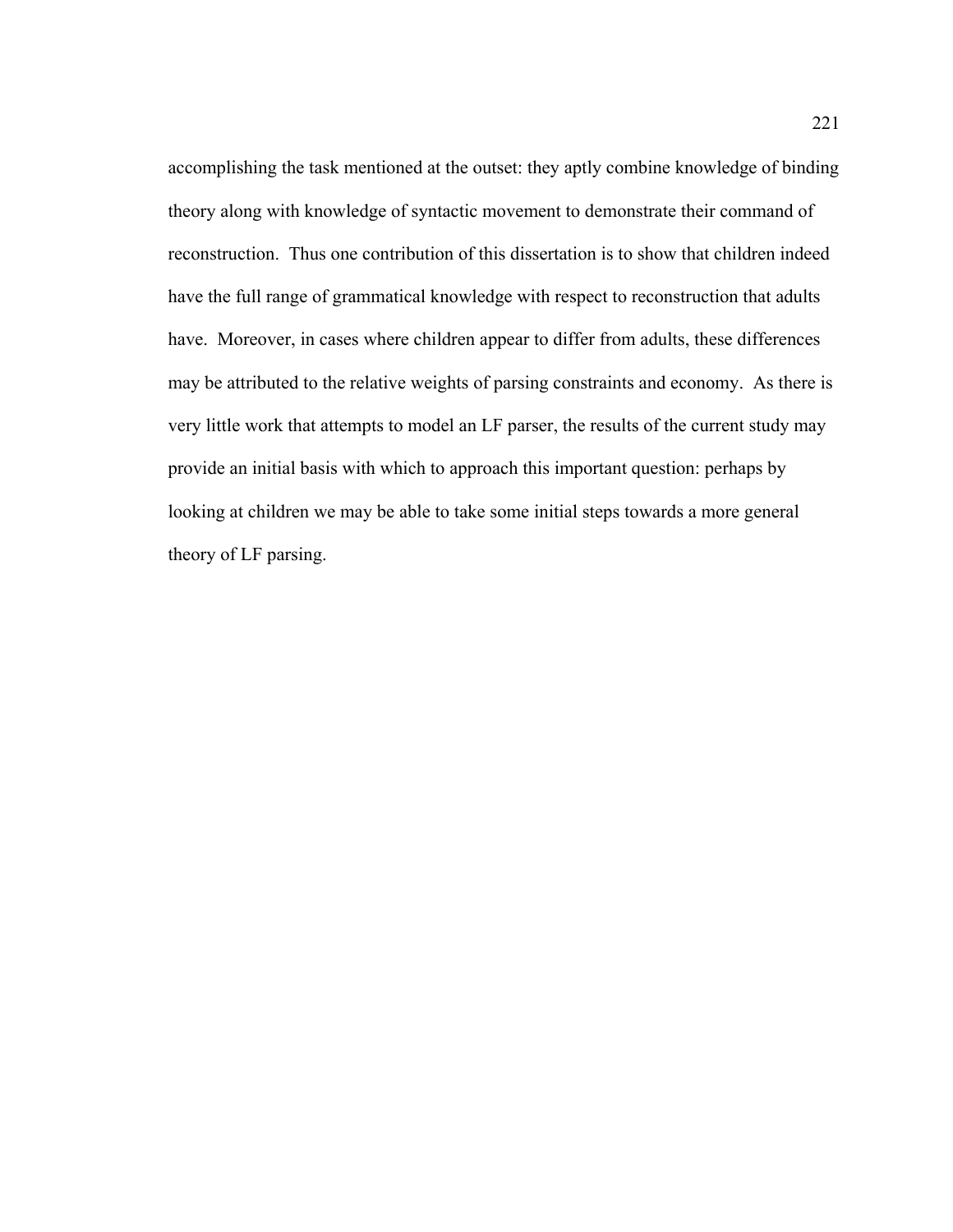#### **REFERENCES**

- Armon-Lotem, S. & Avram, I. (2005). The autonomous contribution of syntax and pragmatics to the acquisition of the Hebrew definite article. In A. M. Di Sciullo (Ed.), *UG and external systems: Language, brain, and computation* (pp. 171- 183). Amsterdam: John Benjamins.
- Arnold, J., Novick, J., Brown-Schmidt, S., & Trueswell, J. (2001). Children's on-line use of gender and order-of-mention for pronoun comprehension. In A. H. Do, L. Domínguez, & A. Johansen (Eds.), *Proceedings from the 25<sup>th</sup> Boston University conference on language development* (pp. 59-68). Somerville, MA: Cascadilla Press.
- Arnold, J., Novick, J., Brown-Schmidt, S., & Trueswell, J. (2000). The rapid use of gender information: Evidence of the time course of pronoun resolution from eye tracking. *Cognition, 76*, B13-B26.
- Avrutin, S. & Thornton, R. (1994). Distributivity and Binding in Child Grammar. *Linguistic Inquiry, 25,* 265-271.
- Avrutin, S. & Wexler, K. (1992). Development of Principle B in Russian: Coindexation at LF and coreference. *Language Acquisition, 2,* 259-306.
- Barss, A. (1986). *Chains and Anaphoric Dependencies.* Doctoral dissertation, Massachusetts Institute of Technology, Cambridge, MA.
- Barss, A. (1988). Paths, Connectivity, and Featureless Empty Categories. In A. Cardinaletti, G. Cinque, & G. Guisti (Eds.), *Constituent Structure* (pp. 9-34). Dordrecht, Netherlands: Foris.
- Barss, A. (2001). Syntactic Reconstruction Effects. In M. Baltin & C. Collins (Eds.), *The Handbook of Contemporary Syntactic Theory* (pp. 670-696). Malden, MA: Blackwell.
- Bever, T. (1970). The cognitive basis for linguistic structures. In J.R. Hayes (Ed.), *Cognition and the growth of language* (pp. 279-362). New York: Wiley.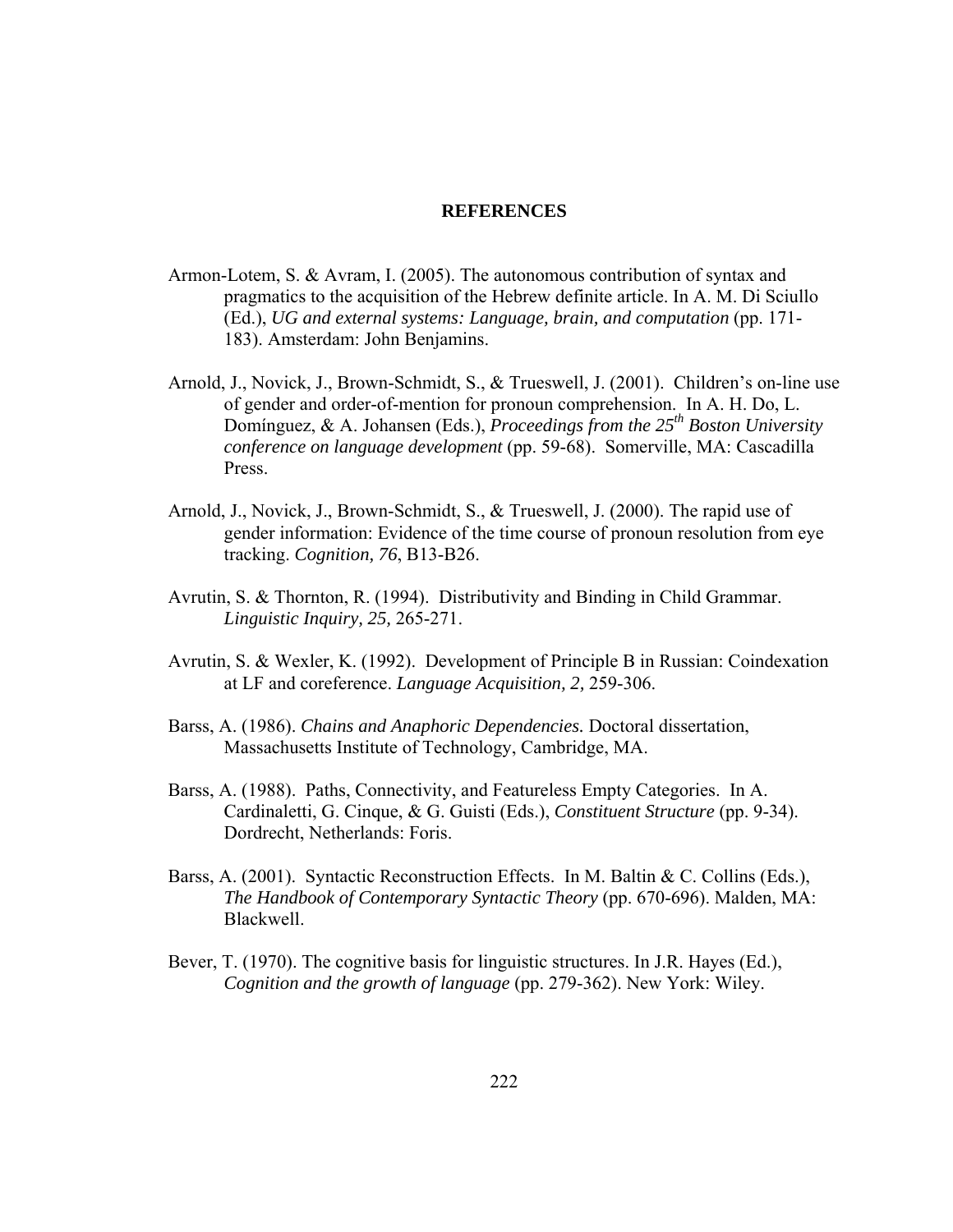- Boster, C. T. (1991). *Children's failure to obey Principle B: Syntactic problem or lexical error?* Unpublished manuscript, University of Connecticut, Storrs.
- Bowerman, M. (1990). Mapping thematic roles onto syntactic functions: are children helped by innate linking rules? *Linguistics, 28*, 1253-1289.
- Carden, G. (1986). Blocked forward coreference. In B. Lust (Ed.), *Studies in the Acquisition of Anaphora I* (pp. 319-357). Dordrecht, Netherlands: Riedel.
- Carreiras, M., Garnham, A., Oakhill, J. & Cain, K. (1996). The use of stereotypical gender information in constructing a mental model: Evidence from English and Spanish. *Quarterly Journal of Experimental Psychology, 49*, 639-663.
- Cecchetto, C. (2001). Syntactic or semantic reconstruction? Evidence from pseudoclefts and clitic left dislocation. In C. Cecchetto, G. Chierchia, & M. T. Guasti (Eds.), *Semantic interfaces: Reference, anaphora and aspect* (pp. 90-144)*.* Stanford, CA: CSLI Publications.
- Chien, Y-C. & Wexler, K. (1990). Children's knowledge of locality conditions in binding as evidence for the modularity of syntax and pragmatics. *Language Acquisition, 1,* 225-295.
- Chierchia, G. (1995). *Dynamics of meaning: Anaphora, presupposition and the theory of grammar*. Chicago: University of Chicago Press.
- Chomsky, N. (1973). Conditions on transformations. In S.R. Anderson & P. Kiparsky (Eds.), *A Festschrift for Morris Halle* (pp. 232-286). New York: Holt, Rinehart and Winston.
- Chomsky, N. (1981). *Lectures on government and binding*. Dordrecht, Netherlands: Foris.
- Chomsky, N. (1986). *Knowledge of language: Its nature, origin and use*. New York: Praeger.
- Chomsky, N. (1993). A Minimalist Program for Linguistic Theory. In K. Hale  $& S. J.$ Keyser (Eds.), *The View from Building 20: Essays in honor of Sylvain Bromberger* (pp. 1-52). Cambridge, MA: MIT Press.
- Chomsky, N. (1995). *The Minimalist Program*. Cambridge, MA: MIT Press.
- Chung, S. (1994). Wh-agreement and 'referentiality' in Chamorro. *Linguistic Inquiry, 25*, 1-45.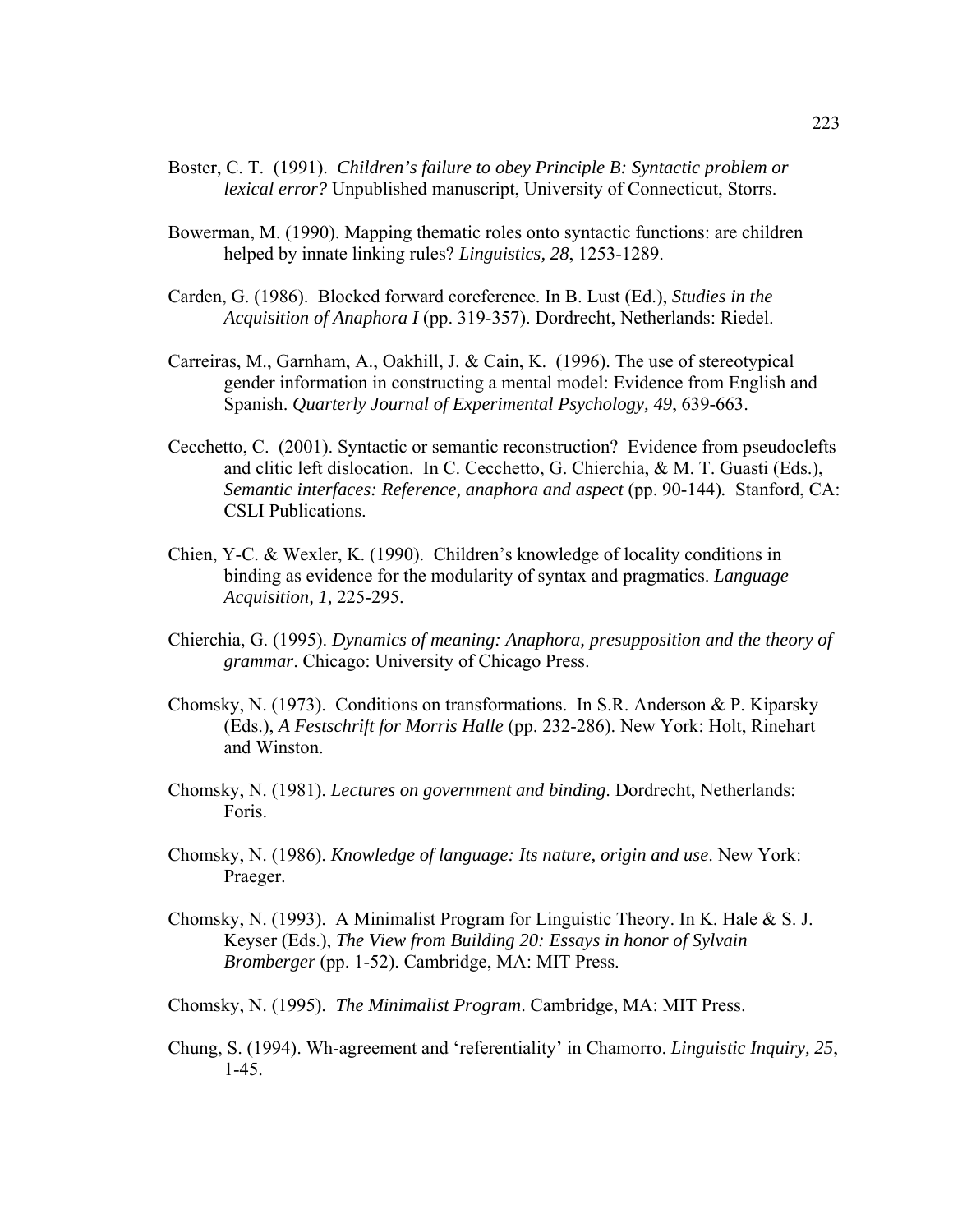- Cinque, G. (1982). *Constructions allowing left dislocation, 'connectedness,' Move-*α *and the ECP*. Unpublished manuscript, Massachusetts Institute of Technology and Università di Venezia.
- Cinque, G. (1984). *A'-bound pro vs. variable*. Unpublished manuscript, Università de Venezia.
- Cinque, G. (1990). *Types of A-bar dependencies*. Cambridge, MA: MIT Press.
- Clark, R. (1992). Scope assignment and modification. *Linguistic Inquiry, 23,* 1-28.
- Crain, S. (1991). Language acquisition in the absence of experience. *Behavioral and Brian Sciences, 14,* 597-650.
- Crain, S. & McKee, C. (1985). The acquisition of structural restrictions on anaphora. In S. Berman, J.-W. Choe, & J. McDonough (Eds.), *Proceedings of NELS 16* (pp. 94-111). Amherst, MA: GLSA Publications.
- Crain, S. & Thornton, R. (1998). *Investigations in Universal Grammar: A Guide to Experiments on the Acquisition of Syntax and Semantics*. Cambridge, MA: MIT Press.
- Cresti, D. (1995). Extraction and reconstruction. *Natural Language Semantics, 3,* 79- 122.
- de Villiers, J. & Roeper, T. (1996). Questions after stories: Supplying context and removing it as a variable. In D. McDaniel, H. Cairns, & C. McKee (Eds.), *Methodology in child language research* (pp. 163-188). Hillsdale, NJ: Erlbaum.
- de Villiers, J., Roeper, T., & Vainikka, A. (1990). The acquisition of long distance rules. In L. Frazier & J. de Villiers (Eds.), *Language processing and language acquisition* (pp. 257-297). Dordrecht, Netherlands: Kluwer.
- Deutsch, W., Koster, C., & Koster, J. (1986). What can we learn from children's errors in understanding anaphora? *Linguistics, 24,* 203-225.
- Dobrovie-Sorin, C. (1992). *The syntax of Romanian: Comparative studies in Romance.* Dordrecht, Netherlands: Foris.
- Elbourne, P. (2005). On the acquisition of Principle B. *Linguistic Inquiry, 36,* 333-365.

Fiengo, R. (1977). On trace theory. *Linguistic Inquiry, 8,* 35-61.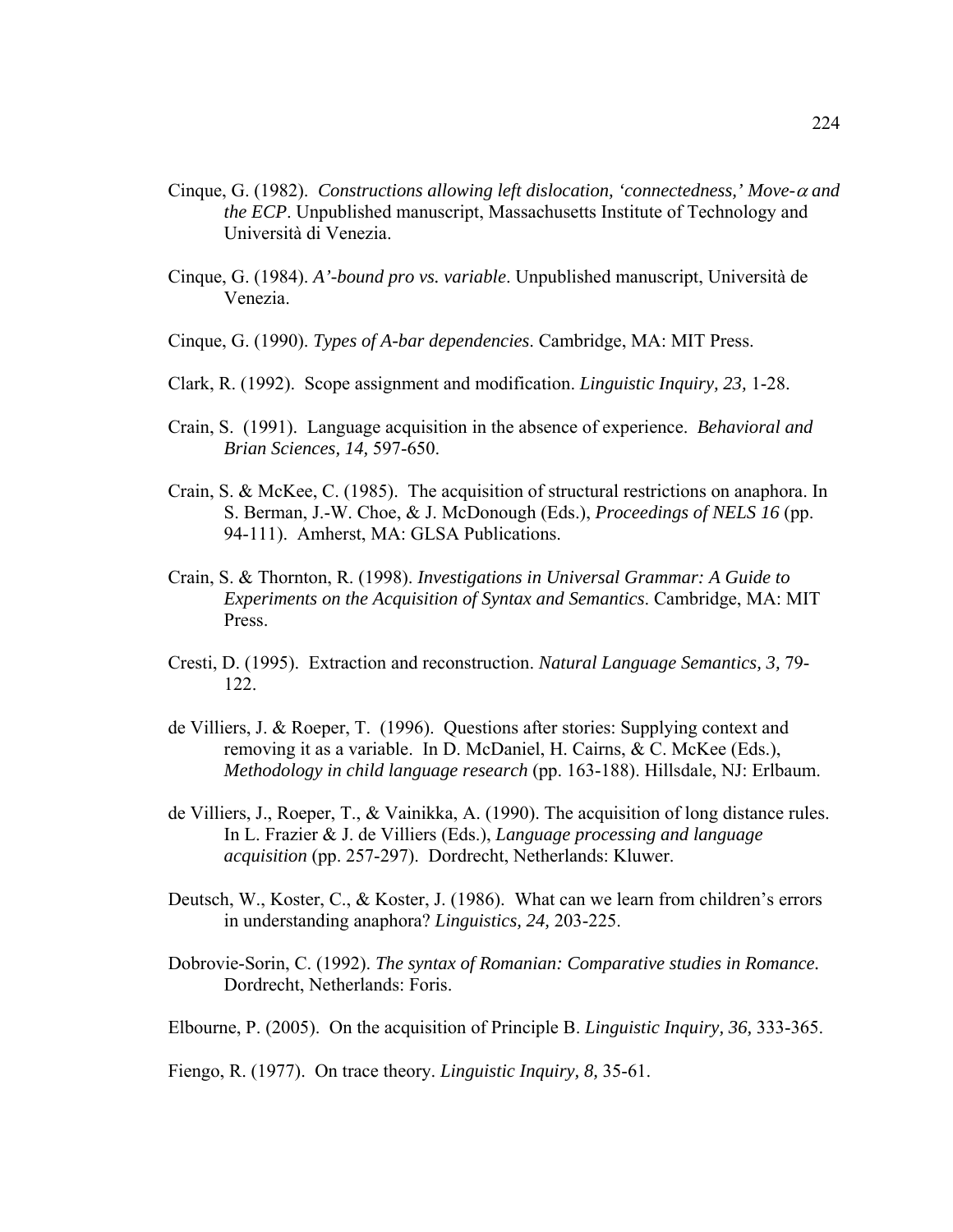Fiengo, R. & May, R. (1994). *Indices and identity*. Cambridge, MA: MIT Press.

- Fisher, C. (1996). Structural limits on verb mapping: The role of analogy in children's interpretation of sentences. *Cognitive Psychology, 31,* 41-81.
- Fox, D. (1999). Reconstruction, binding theory, and the interpretation of chains. *Linguistic Inquiry, 30,* 157-196.
- Fox, D. (2002). Antecedent-contained deletion and the copy theory of movement. *Linguistic Inquiry, 33,* 63-96.
- Fox, D. & Nissenbaum, J. (2004). Condition A and scope reconstruction. *Linguistic Inquiry, 35,* 475-485.
- Frazier, L., Plunkett, B., & Clifton, C. (1996). Reconstruction and scope. In M. Dickey & S. Tunstall (Eds.), *University of Massachusetts Occasional Papers in Linguistics, Vol. 19* (pp. 239-259). Amherst, MA: GLSA Publications.
- Friedin, R. (1986). Fundamental issues in the theory of binding. In B. Lust (Ed.), *Studies in the acquisition of anaphora* (pp. 151-188). Dordrecht, Netherlands: Riedel.
- Gernsbacher, M., Hargreaves, D., & Beeman, M. (1989). Building and accessing clausal representations: The advantage of first mention versus the advantage of clause recency. *Journal of Memory and Language*, *28*, 735–755.
- Gernsbacher, M. (1989). Mechanisms that improve referential access. *Cognition, 32*, 99- 156.
- Gleitman, L. (1990). The structural sources of verb meanings. *Language Acquisition, 1*, 1-55.
- Goldwater, M. & Runner, J. (2004). Coreferential interpretations of reflexives in picture noun phrases: An experimental approach," to appear in the *Proceedings of the Texas Linguistics Society*.
- Grimshaw, J. & and Rosen, S.T. (1990). Knowledge and obedience: The developmental status of the binding theory. *Linguistic Inquiry, 21,* 187-222.
- Grodzinsky, Y. & Kave, G. (1993/1994). Do children really know Condition A? *Language Acquisition, 3,* 41-54.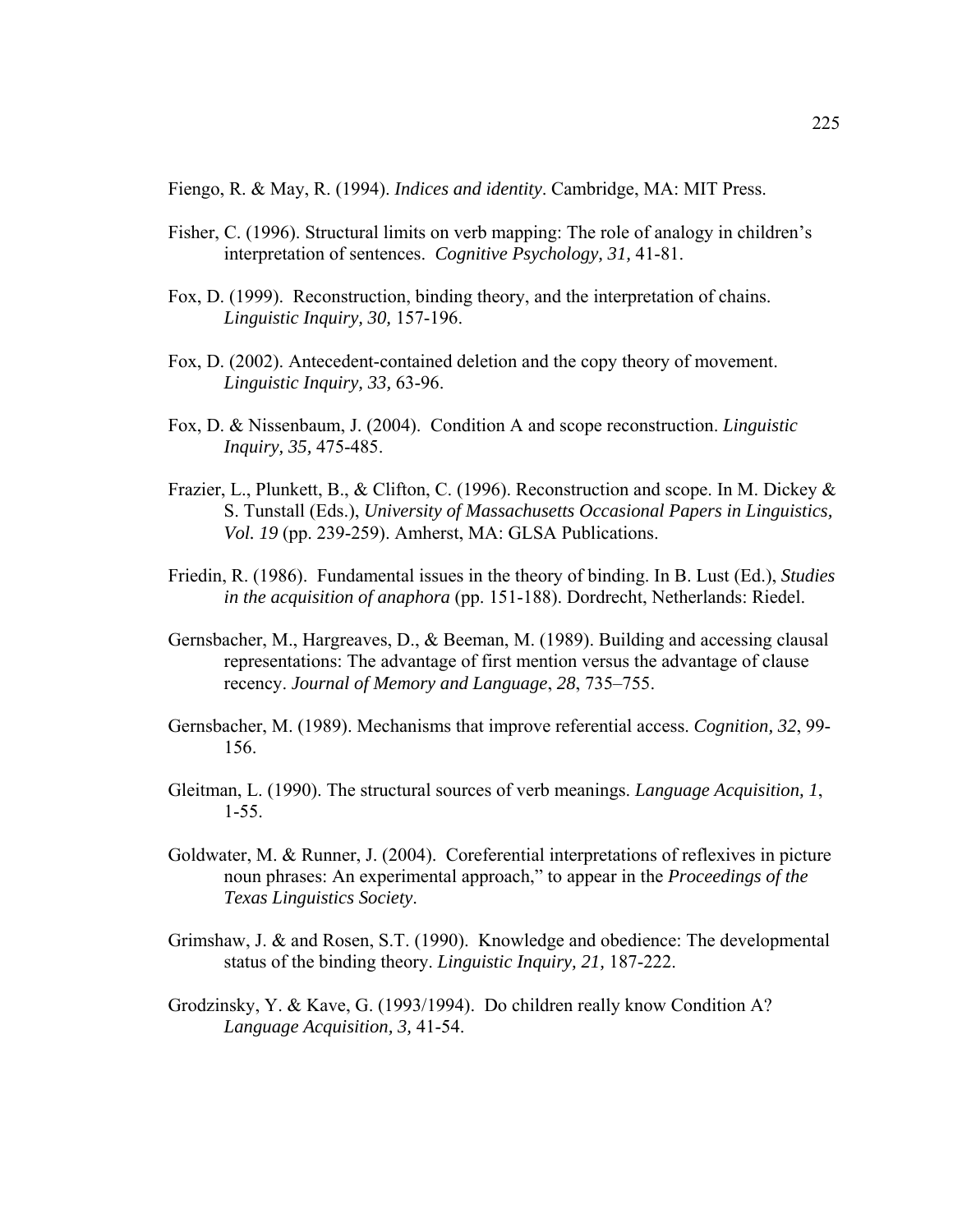- Grodzinsky, Y. & Reinhart, T. (1993). The innateness of binding and the development of coreference. *Linguistic Inquiry, 24,* 69-101.
- Grohmann, K. (2003). *Prolific domains: On the anti-locality of movement dependencies*. Amsterdam: John Benjamins.
- Guasti, M. T. & Chierchia, G. (1999/2000). Backward versus forward anaphora: Reconstruction in child language. *Language Acquisition, 8,* 129-170.
- Gueron, J. (1984). Topicalisation structures and constraints on coreference. *Lingua, 63,* 139-174.
- Heim, I. (1998). Anaphora and semantic interpretation: A reinterpretation of Reinhart's approach. In U. Sauerland & O. Percus (Eds.), *MIT Working Papers in Linguistics 25: The Interpretive Tract* (pp. 205-246). Cambridge, MA: MIT Department of Linguistics and Philosophy.
- Hirsch-Pasek, K., Golinkoff, R., DeGaspe-Beaubien, F., Fletcher, A., & K. Cauley. (1985, November). *In the beginning: one word speakers comprehend word order.* Paper presented at the Boston University Conference on Language Development, Boston, MA.
- Heycock, C. (1995). Asymmetries in Reconstruction. *Linguistic Inquiry, 26,* 547-570.
- Hornstein, N. (1984). *Logic as Grammar*. Cambridge, MA: MIT Press.
- Hornstein, N. (2001). *Move! A minimalist theory of construal*. Oxford, UK: Blackwell.
- Hornstein, N., Nunes, J. & Grohmann, K. (2005). *Understanding Minimalism.* Cambridge, UK: Cambridge University Press.
- Huang, C-T James. (1993). Reconstruction and the structure of VP: Some theoretical consequences. *Linguistic Inquiry, 24,* 103-138.
- Jakubowicz, C. (1984). On markedness and binding principles. In C. Jones & P. Sells (Eds.), *Proceedings of NELS 14* (pp. 154-182). Somerville, MA: Cascadilla Press.
- Kayne, R. (1989). Facets of Romance past participle agreement. In P. Beninca (Ed.), *The null subject parameter* (pp. 239-261). Dordrecht, Netherlands: Kluwer.
- Kazanina, N. (2005). *The acquisition and processing of backwards anaphora*. Doctoral dissertation, University of Maryland, College Park.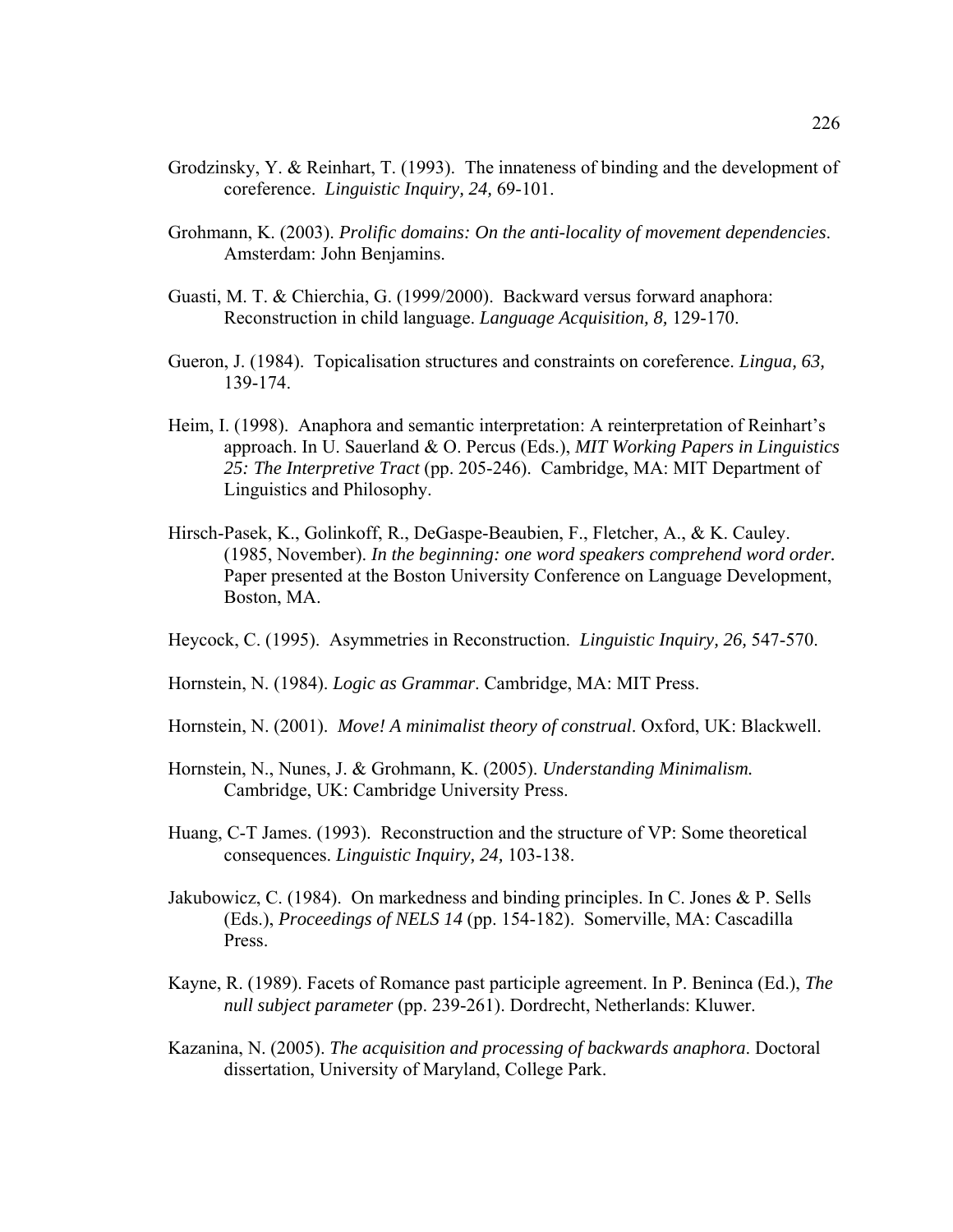- Kennedy, C. (1997). Antecedent-contained deletion and the syntax of quantification. *Linguistic Inquiry, 28,* 662-88.
- Kitagawa, Y. (1986). *Subjects in Japanese and English.* Doctoral dissertation, University of Massachusetts, Amherst.
- Klee, T. (1985). Role of inversion in children's question development. *Journal of Speech and Hearing Research, 28*, 225-232.
- Koster, C. (1994). Problems with Pronoun Acquisition. In B. Lust, G. Hermon, & J. Kornfilt (Eds.), *Syntactic Theory and First Language Acquisition: Crosslinguistic Perspectives. Vol 2: Binding, Dependencies, and Learnability* (pp. 201- 226). Hillsdale, NJ: Erlbaum.
- Ladusaw, W. (1988). Adverbs, negation, and QR. In Linguistic Society of Korea (Ed.), *Linguistics in the Morning Calm 2, Selected Papers from SICOL 1986* (pp. 481- 488). Seoul: Hanshin.
- Langendoen, D.T. & Battistella, E. (1982). The interpretation of predicate reflexive and reciprocal expressions in English. In J. Pustejovsky & P. Sells (Eds.), *Proceedings of NELS 12* (pp. 163-173). Somerville, MA: Cascadilla Press.
- Lebeaux, D. (1983). A distributional difference between reciprocals and reflexives. *Linguistic Inquiry, 14*, 723-730.
- Lebeaux, D. (1988). *Language acquisition and the form of the grammar*. Doctoral dissertation, University of Massachusetts, Amherst: GLSA Publications.
- Lebeaux, D. (1990). The grammatical nature of the acquisition sequence: Adjoin- $\alpha$  and the formation of relative clauses. In J. de Villiers & L. Frazier (Eds.), *Language Processing and Language Acquisition* (pp. 13-82). Dordrecht, Netherlands: Kluwer.
- Lebeaux, D. (1991). Relative clauses, licensing, and the nature of the derivation. In S. Rothstein (Ed.), *Perspectives on phrase structure: Heads and licensing* (pp. 209- 238). San Diego, CA: Academic Press.

Lechner, W. (1998). Two kinds of reconstruction. *Studia Linguistica, 52,* 276-310.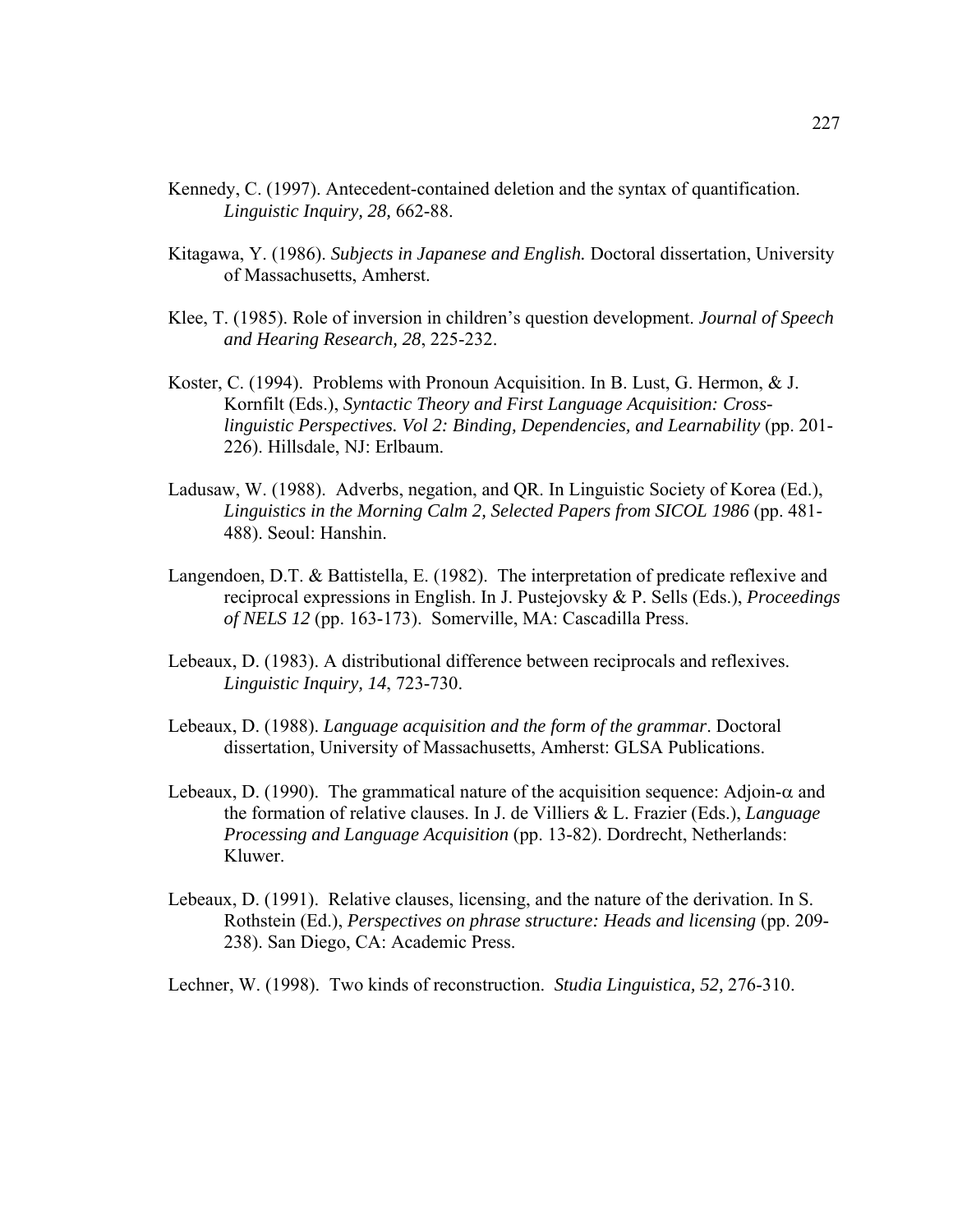- Lidz, J., McMahon, E., Syrett, K., Viau, J., Anggoro, F., Peterson-Hicks, J., Sneed, E., Bunger, A., Flevaris, T., Graham, A., Grohne, K., Lee, Y., & Strid, J.E. (2003). Quantifier Raising in 4-Year-Olds. In A. Brugos, A. Micciulla, & C. Smith (Eds.), *Proceedings of the 28<sup>th</sup> Boston University Conference on Language Development* (pp. 340-349). Somerville, MA: Cascadilla Press.
- Lidz, J. & Musolino, J. (2002). Children's command of quantification. *Cognition, 84,* 113-154.
- Lidz, J. & Gleitman, L. (2004). Yes, we still need universal grammar. *Cognition, 84*, 85- 93.
- Lidz, J., Gleitman, H., & Gleitman, L. (2003). Understanding how input matters: Verb learning and the footprint of universal grammar. *Cognition, 87*, 151-178.
- Lombardi, L. & Sarma, J. (1989, January). Against the bound variable hypothesis of the acquisition of Condition B. Paper presented at the annual meeting of the Linguistic Society of America, Washington, DC.
- Longobardi, G. (1987). Extraction from NP and the proper notion of head government. In A. Giorgi & G. Longobardi (Eds.), *The Syntax of Noun Phrases* (pp. 57-112). Cambridge, UK: Cambridge University Press.
- Lust, B., Loveland, K., & Kornet, R. (1980). The development of anaphora in first language: Syntactic and pragmatic constraints. *Linguistic Analysis, 6,* 359-391.
- Lust, B. & Clifford, T. (1982). The 3D study: Effects of depth, directionality and distance on children's acquisition of anaphora: An initial report. In J. Pustejovsky & P. Sells (Eds.), *Proceedings of NELS 12* (pp. 174-186). Somerville, MA: Cascadilla Press.
- Lust, B. & Clifford, T. (1986). The 3D study: Effects of depth, distance, and directionality on children's acquisition of anaphora. In B. Lust (Ed.), *Studies in the acquisition of anaphora, Vol 1: Defining the constraints*. (pp. 203-243). Boston: D. Reidel Publishing.
- MacWhinney, B. (2000). *The CHILDES project: Tools for analyzing talk* (3<sup>rd</sup> ed.). Mahwah, NJ: Erlbaum.
- May, R. (1985). *Logical form: Its structure and derivation*. Linguistic Inquiry Monograph No. 12. Cambridge, MA: MIT Press.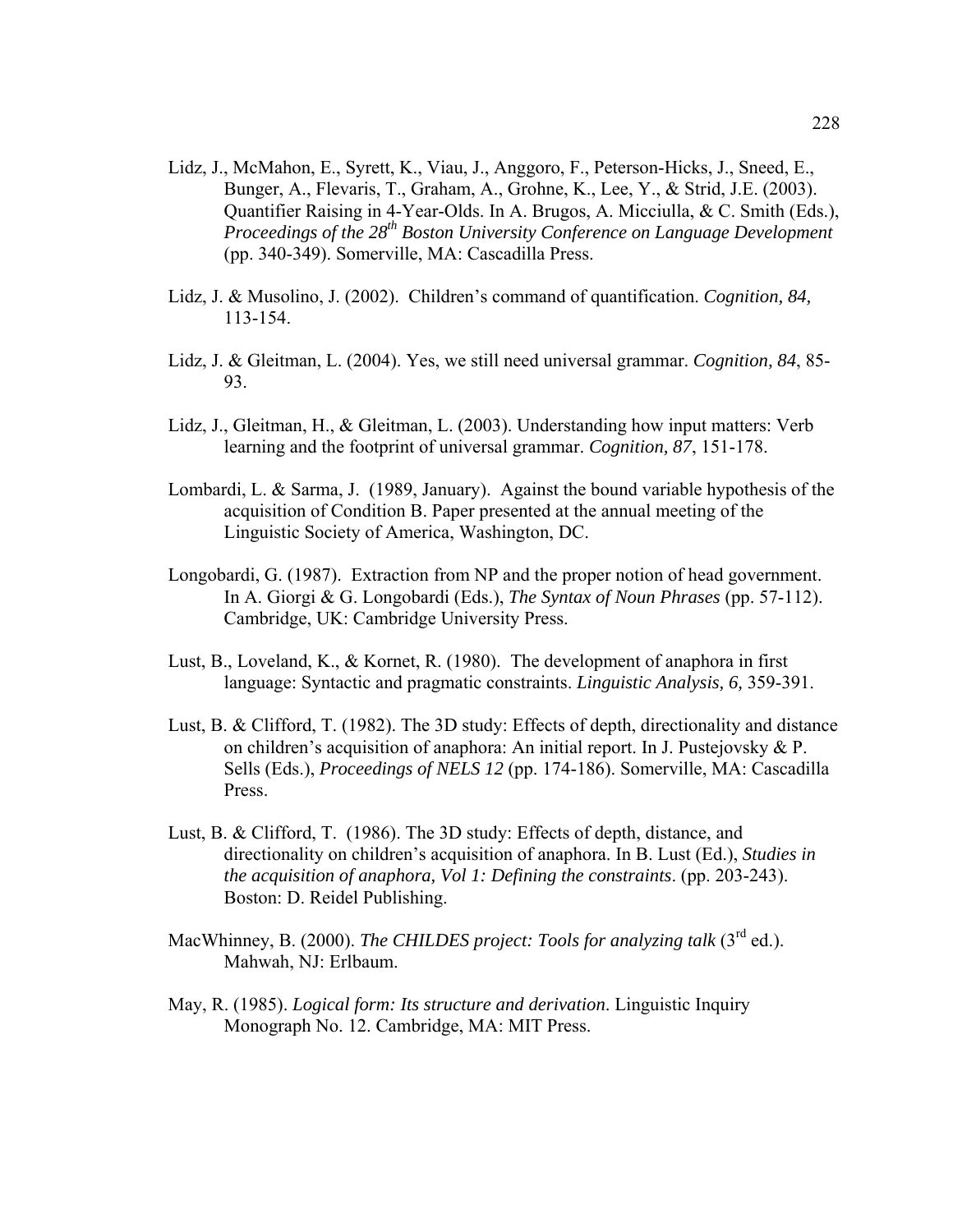- McCloskey, J. (1997). Subjecthood and subject positions. In L. Haegemann (Ed.), *Elements of Grammar* (pp. 197-235). Dordrecht: Kluwer.
- McDaniel, D., Chiu, B., & Maxfield, T. (1995). Parameters for wh-movement types: Evidence from child English. *Natural Language and Linguistic Theory, 13*, 709- 753.
- McDaniel, D., Cairns, H.S., & Hsu, J.R. (1990). Binding principles in the grammars of young children. *Language Acquisition, 1,* 121-138.
- McDaniel, D. & Maxfield, T. (1992). Principle B and contrastive stress. *Language Acquisition, 2,* 337-358.
- Merchant, J. (2000). Antecedent-contained deletion in negative polarity items. *Syntax, 3,* 144-50.
- Musolino, J. (1998). *Universal grammar and the acquisition of semantic knowledge: An experimental investigation of quantifier-negation interactions in English*. Doctoral dissertation, University of Maryland, College Park.
- Musolino, J., Crain, S., & Thornton, R. (2000). Navigating negative quantificational space. *Linguistics, 38,* 1-32.
- Musolino, J. & Lidz, J. (2003). The scope of isomorphism: Turning adults into children. *Language Acquisition, 11,* 277-291.
- Musolino, J. & Lidz, J. (2004). Why children aren't universally successful with quantification. To appear in *Linguistics*.
- Naigles, L. (1990). Children use syntax to learn verb meanings. *Journal of Child Language, 17*, 357-374.
- Osterhout, L., Bersick, M., & McLaughlin, J. (1997). Brain potentials reflect violations of gender stereotypes. *Memory & Cognition, 25*, 273-285.
- Pinker, S. (1984). *Language learnability and language development*. Cambridge, MA: Harvard University Press.
- Pinker, S. (1989). *Learnability and cognition*. Cambridge, MA: MIT Press.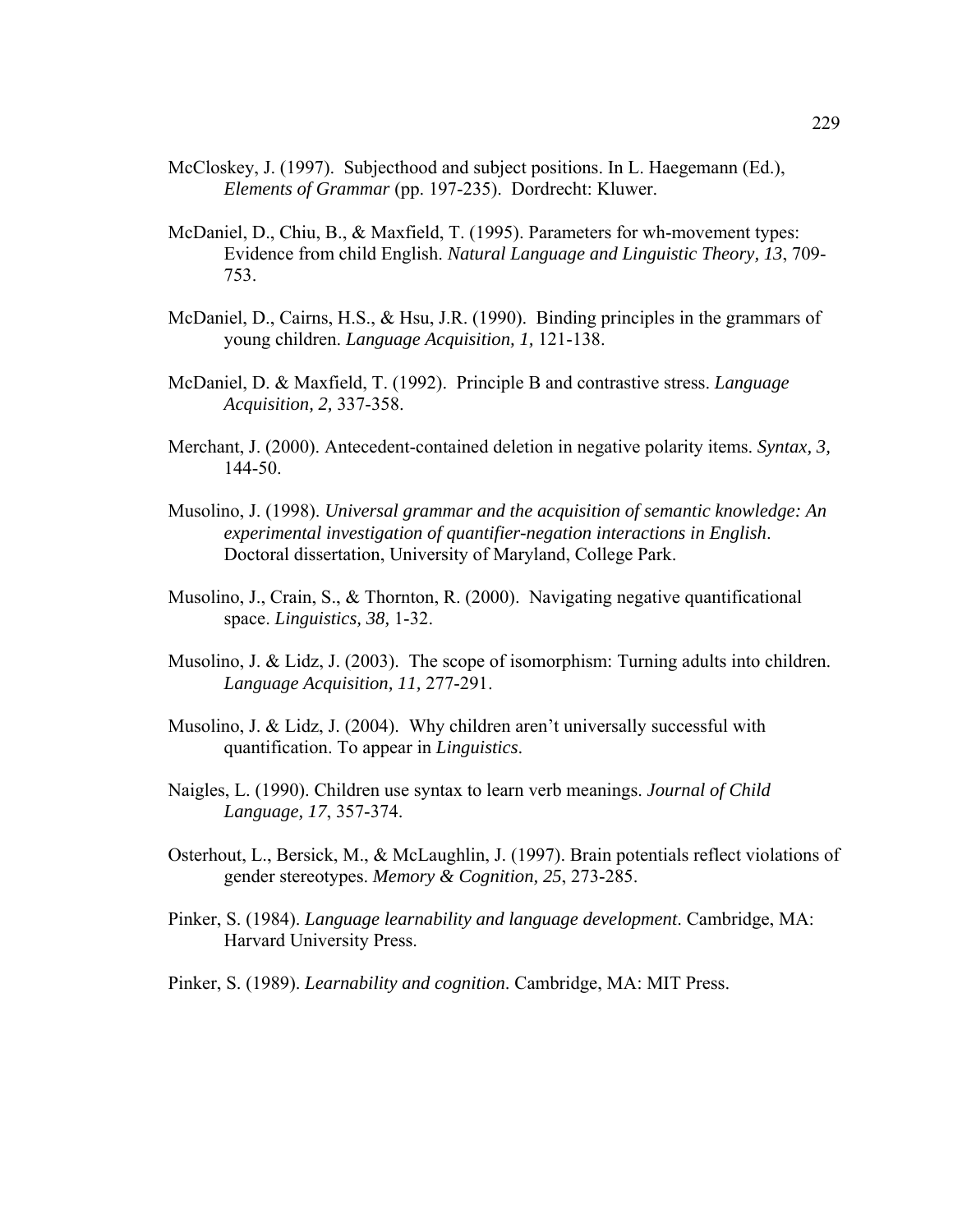- Philip, W. and Coopmans, P. (1996). The double Dutch delay of Principle B effect. In A. Stringfellow, D. Cahana-Amitay, E. Hughes, & A. Zukowski (Eds.), *Proceedings of the 20th Boston University Conference on Language Development* (pp. 576- 587). Somerville, MA: Cascadilla Press.
- Plunkett, B. (1991). The parsing of anaphor binding and levels of representation. In B. Plunkett (Ed.), *University of Massachusetts Occasional Papers in Linguistics: Vol. 15: Psycholinguistics* (pp. 205-275). Amherst, MA: GLSA.
- Pollard, C. & Sag, I. (1992). Anaphors in English and the scope of the binding theory. *Linguistic Inquiry, 23,* 261-303.
- Reinhart, T. (1983). *Anaphora and semantic interpretation*. London: Croom Helm.
- Reinhart, T. & Reuland, E. (1993). Reflexivity. *Linguistic Inquiry, 24,* 657-720.
- Rizzi, L. (1991). *Residual verb second and the wh-criterion* (Technical Reports in Formal and Computational Linguistics No. 2). Geneva: University of Geneva.
- Rizzi, L. (1990). *Relativized minimality*. Cambridge, MA: MIT Press.
- Romero, M. (1998a). The correlation between scope reconstruction and connectivity effects. In E. Curtis, J. Lyle, & G. Webster (Eds.), *Proceedings of WCCFL 16* (pp. 351-365). Stanford, CA: CSLI Publications.
- Romero, M. (1998b). Problems for a semantic account of reconstruction. In G. Katz, S.- S. Kim, & H. Winhart (Eds.), *Reconstruction: Proceedings of the 1997 Tubingen Workshop* (pp. 127-153). Tubingen, Germany: Universitat Tubingen.
- Rullman, H. (1995). *Maximality in the Semantics of Wh-Constructions*. Amherst: GLSA.
- Runner, J. (1998). BT exempt anaphors: An argument from idiom interpretation. In E. Curtis, J. Lyle, & G. Webster (Eds.), *Proceedings of WCCFL 16* (pp. 367-381). Stanford, CA: CSLI Publications.
- Sauerland, U. (2004). The meaning of traces. *Natural Language Semantics, 12,* 63-127.
- Sauerland, U. (2000). *Obligatory reconstruction and the meaning of traces* (Technical Report 160, Sonderforschungsbereich 340). Tubingen, Germany: Universitat Tubingen.
- Schaeffer, J. (1997, January). *Articles in child English*. Paper presented at the Linguistic Society of America, Los Angeles.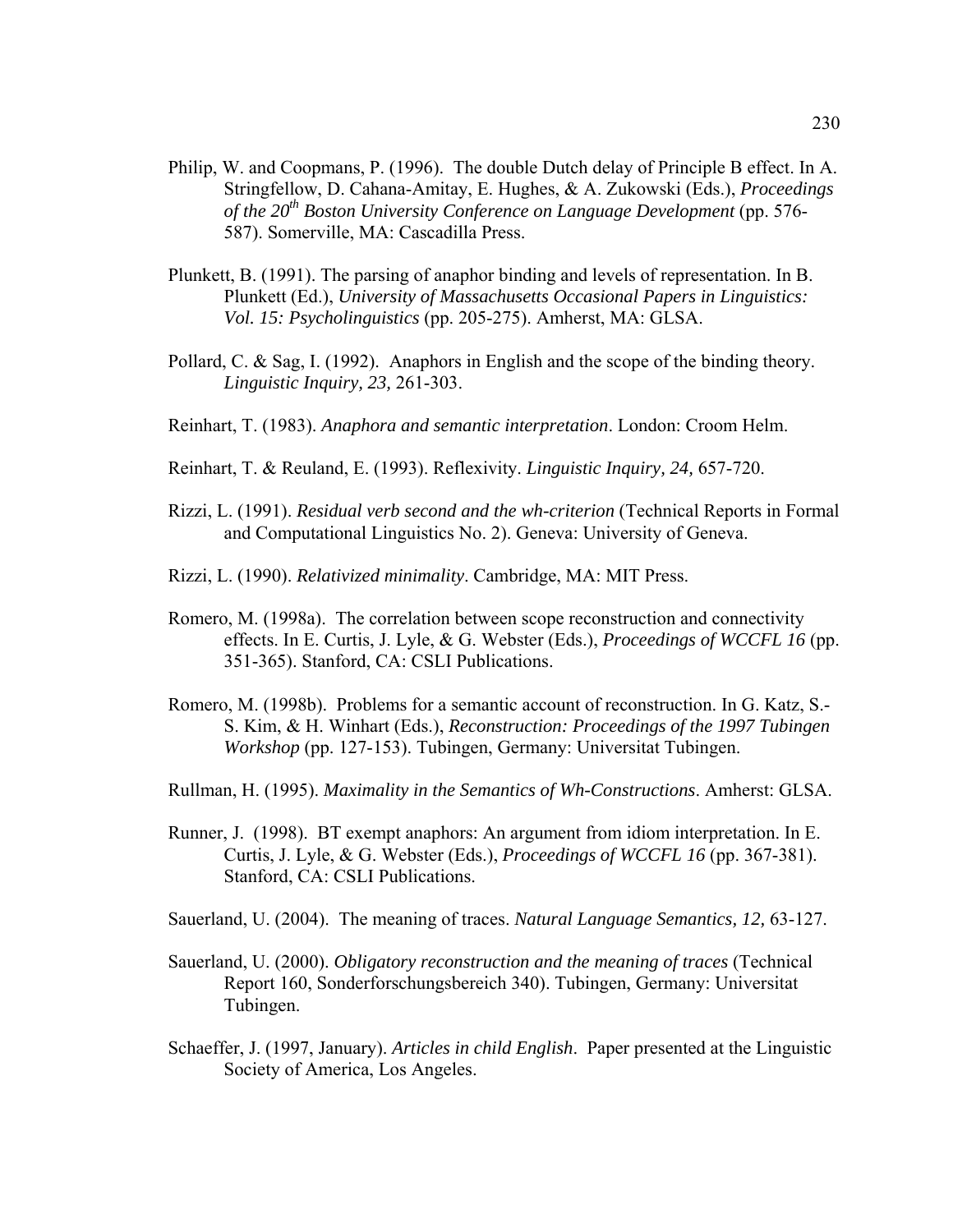- Sharvit, Y. (1998). Possessive wh-expressions and reconstruction. In P. Tamanji & K. Kusumoto (Eds.), *Proceedings of NELS 28* (pp. 409-423). Amherst, MA: GLSA.
- Sharvit, Y. (1999). Connectivity in specificational sentences. *Natural Language Semantics, 7,* 299-339.
- Sigurjónsdóttir, S. & Coopmans, P. (1996). The acquisition of anaphoric relations in Dutch. In W. Philip & F. Wijnen (Eds.), *Amsterdam Series on Child Language Development*.
- Solan, L. (1987). Parameter setting and the development of pronouns and reflexives. In T. Roeper & E. Williams (Eds.), *Parameter setting* (pp. 198-210). Dordrecht, Netherlands: Reidel.
- Sportiche, D. (1988). A theory of floating quantifiers and its corollaries for constituent structure. *Linguistic Inquiry, 19,* 425-449.
- Sportiche, D. (2001). *Reconstruction, binding, and scope*. Unpublished manuscript, University of California, Los Angeles.
- Sternefeld, W. (2001). Semantic vs. syntactic reconstruction. In H. Kamp, A. Rossdeutscher, & C. Rohrer (Eds.), *Linguistic Form and its Computation* (pp. 145-182). Stanford, CA: CSLI Publications.
- Stowell, T. & Beghelli, F. (1994, April). *The direction of quantifier movement*. Paper presented at the GLOW Conference, Vienna.
- Stromswold, K. (1990). *Learnability and the acquisition of auxiliaries*. Doctoral dissertation, Massachusetts Institute of Technology, Cambridge, MA.
- Stromswold, K. (1995). The acquisition of subject and object wh-questions. *Language Acquisition, 4*, 5-48.
- Sturt, P. & Lombardo, V. (2005). Processing coordinated structures: Incrementality and connectedness, *Cognitive Science, 29(2),* 291-305.
- Sturt, P. (2003). The time-course of the application of binding constraints in reference resolution. *Journal of Memory and Language*, *48*(3), 542–562.
- Syrett, K. & Lidz, J. (2005, October) *Learning scope economy: Why children will QR out of a tensed embedded clause, but adults won't*. Poster presented at NELS 36, University of Massachusetts, Amherst.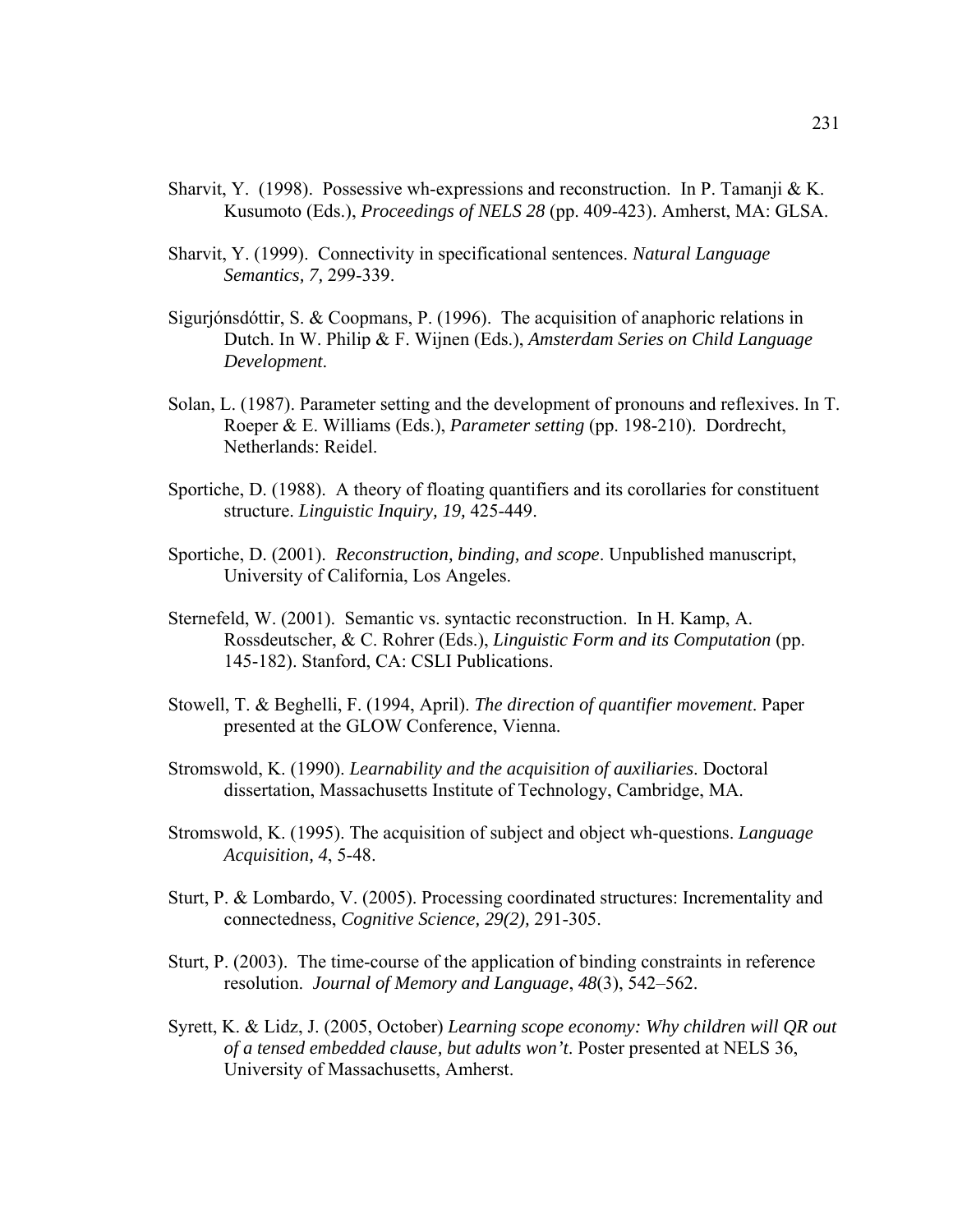- Thornton, R. (1990). *Adventures in long-distance moving: The acquisition of complex wh-questions*. Doctoral dissertation, University of Connecticut, Storrs.
- Thornton, R. & Crain, S. (1993). Successful cyclic movement. In T. Hoekstra & Schwartz, B. (Eds.), *Language Acquisition Studies in Generative Grammar* (pp. 215-252). Amsterdam: John Benjamins.
- Thornton, R. (1995). Referentiality and wh-movement in child English: Juvenile Dlinkuency. *Language Acquisition, 4(1&2),* 139-145.
- Thornton, R. & Wexler, K. (1999). *Principle B, VP ellipsis, and interpretation in child grammar*. Cambridge, MA: MIT Press.
- Tomasello, M. (1992). *First verbs: A case study of early grammatical development*. Cambridge, UK: Cambridge University Press.
- Trueswell, J., Sekerina, I. Hill, N. & Logrip, L. (1999). The kindergarten-path effect: studying on-line sentence processing in young children. *Cognition, 73*, 89-134.
- Tunstall, S. (1998). *The Interpretation of quantifiers: Semantics and processing*. Doctoral dissertation, University of Massachusetts, Amherst.
- Tyack, D. & Ingram, D. (1977). *Children's production and comprehension of questions. Journal of Child Language, 4*, 87-102.
- van Riemsdijk, H. & Williams, E. (1981). NP-Structure. *The Linguistic Review, 1,* 171- 217.
- van Riemsdijk, H. and Williams, E. (1986). *Introduction to the Theory of Grammar*. Cambridge, MA: MIT Press.
- Wexler, K. & Chien, Y.-C. (1985). The Development of Lexical Anaphors and Pronouns. *Papers and Reports on Child Language Development, 24,* 138-149.
- Zuckerman, S., Vasic, N., & Avrutin, S. (2002). *Pronominal reference in child language*. Unpublished manuscript, Utrecht University, Utrecht.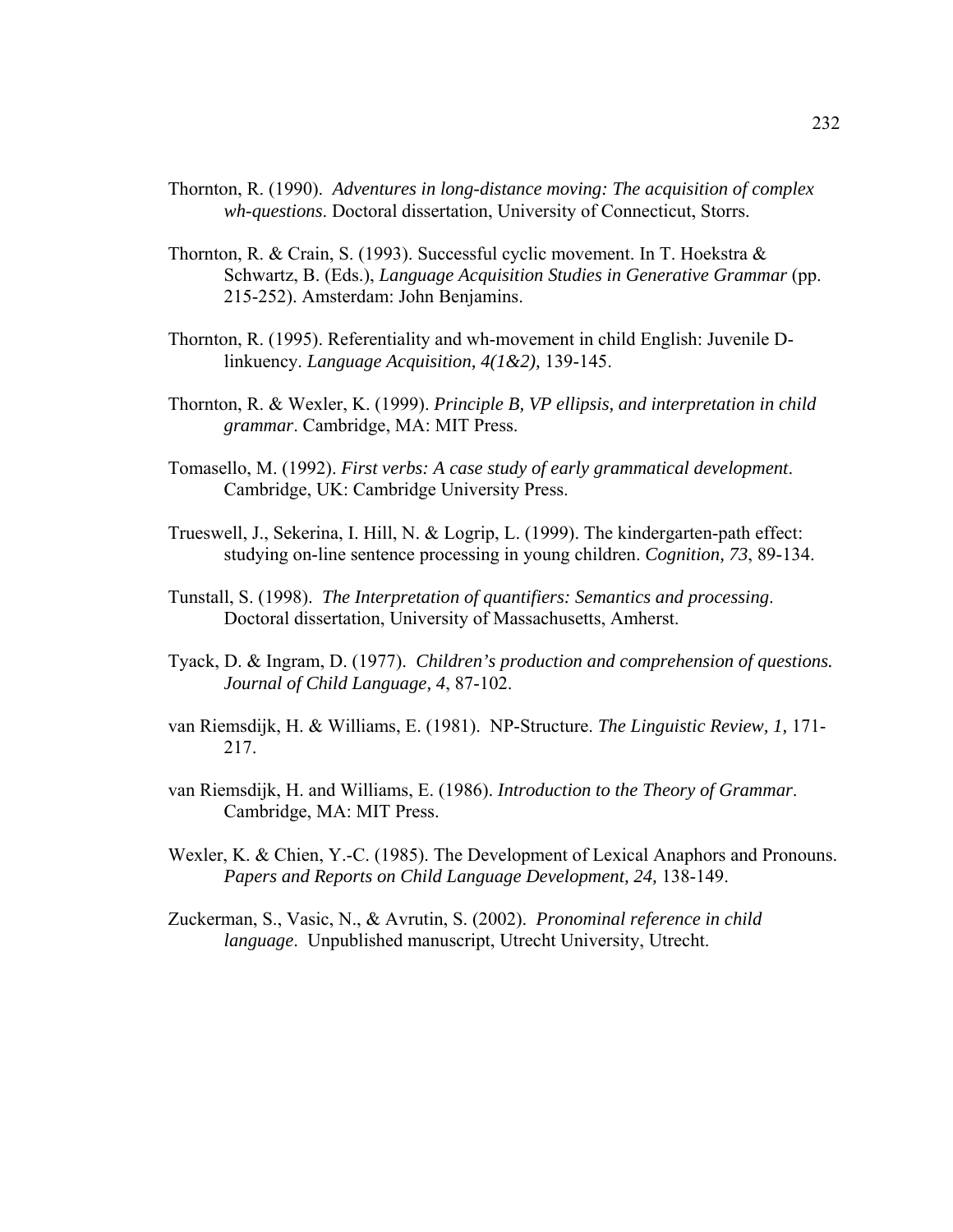# **APPENDICES**

### **A. Experiment 1 Test Sentences and Fillers**

### *Experiment 1 Test Sentences*

### *Predicate Items*

- (1) a. Every hippo was very/a little proud of herself.
	- b. How proud of herself was every hippo?
- (2) a. Every butterfly was very/a little pleased with herself. b. How pleased with herself was every butterfly?
- (3) a. Every whale was very/a little confident in himself. b. How confident in himself was every whale?
- (4) a. Every boy was very/a little impressed with himself. b. How impressed with himself was every boy?

### *Argument Items*

- (5) a. Every dancer put up the red/white painting of herself.
	- b. Which painting of herself did every dancer put up?
- (6) a. Every video chose the pink, birthday/yellow, summer vacation video about herself.
	- b. Which video about herself did every girl choose?
- (7) a. Every dinosaur saved the long/short article about himself. b. Which article about himself did every dinosaur save?
- (8) a. Every beetle put the baby/grown-up picture of himself in the album. b. Which picture of himself did every beetle put in the album?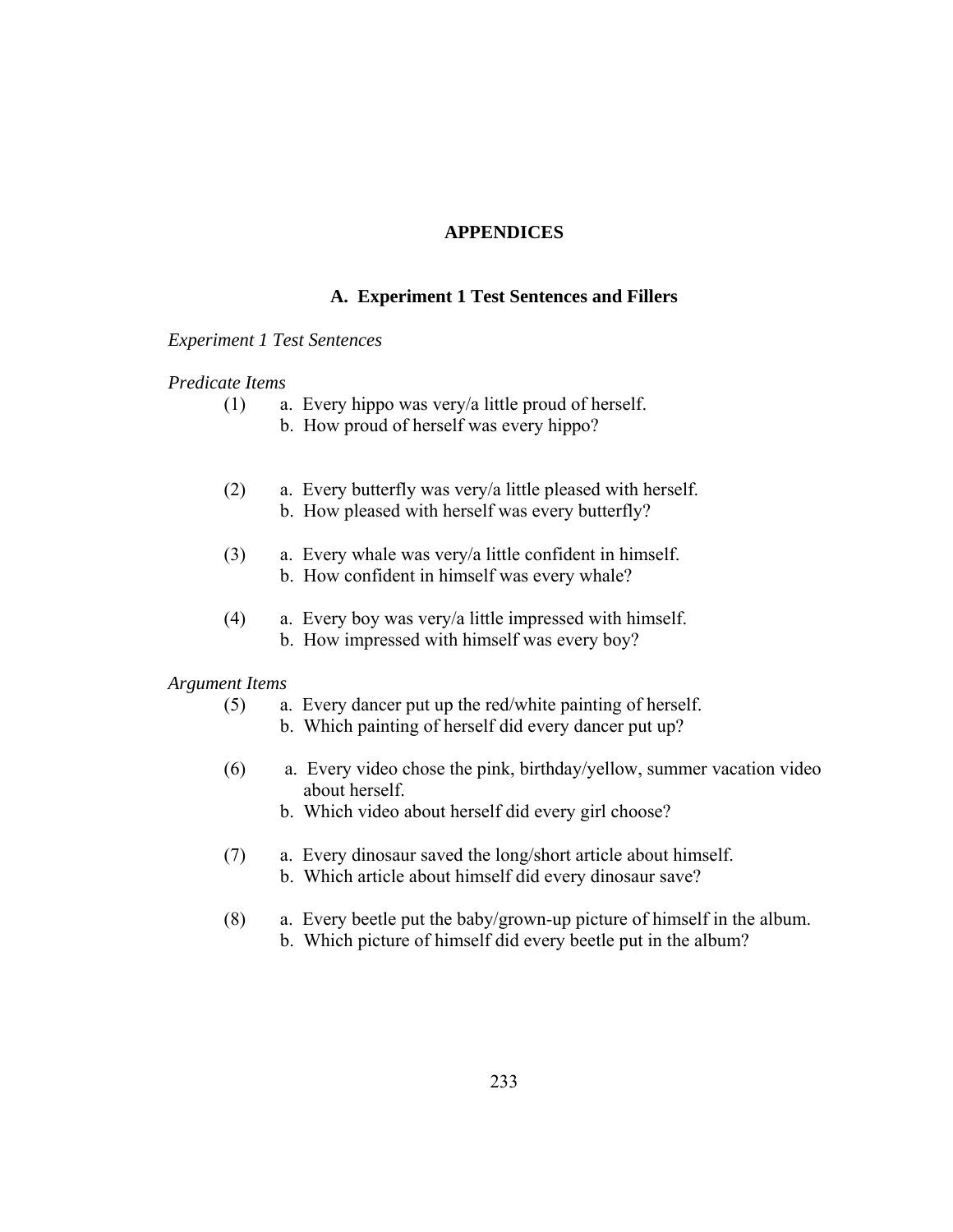### *Experiment 1 Filler Sentences*

- (1) a. Every hippo pushed the rock past the finish line/stopped pushing the rock before the finish line.
	- b. How far did every hippo push the rock?
- (2) a. Every butterfly drove all the way to the fence/stopped driving before reaching the fence.
	- b. How far did every butterfly drive?
- (3) a. Every whale balanced the ball all the way across the pool/only partway across the pool.
	- b. How far did every whale balance the ball?
- (4) a. Every boy jumped over the couch/onto the couch. b. How far did every boy jump?
- (5) a. Every dancer hid behind her wall/hid behind the mirror. b. Where did every dancer hide?
- (6) a. Every girl sat on the couch/sat on the bed. b. Where did every girl sit?
- (7) a. Every dinosaur put the saved articles on the bulletin board/on the table. b. Where did every dinosaur put the saved articles?
- (8) a. Every beetle pasted pictures in the yellow album/the red album. b. Which album did every beetle paste pictures in?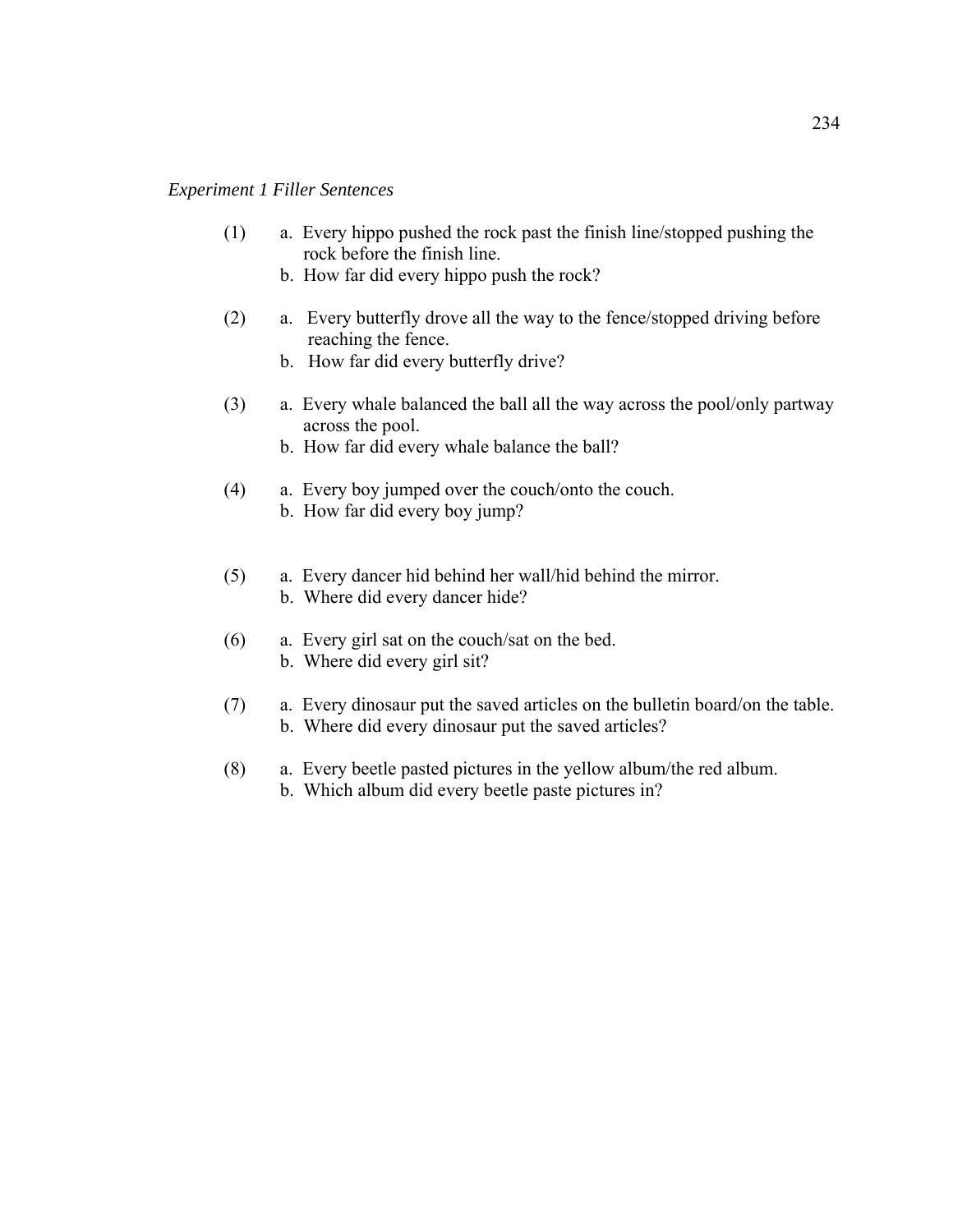# **B. Experiment 2 Test Sentences and Fillers**

### *Experiment 2 Test Sentences*

### *Predicate Items*

- (1) a. Every hippo was very/a little proud of her.
	- b. How proud of her was every hippo?
- (2) a. Every butterfly was very/a little pleased with her. b. How pleased with her was every butterfly?
- (3) a. Every whale was very/a little confident in him. b. How confident in him was every whale?
- (4) a. Every boy was very/a little impressed with him. b. How impressed with him was every boy?

### *Argument Items*

- (5) a. Every dancer put up the red/white painting of her.
	- b. Which painting of her did every dancer put up?
- (6) a. Every video chose the pink, birthday/yellow, summer vacation video about her.
	- b. Which video about her did every girl choose?
- (7) a. Every dinosaur saved the long/short article about him. b. Which article about him did every dinosaur save?
- (8) a. Every beetle put the baby/grown-up picture of him in the album.
	- b. Which picture of him did every beetle put in the album?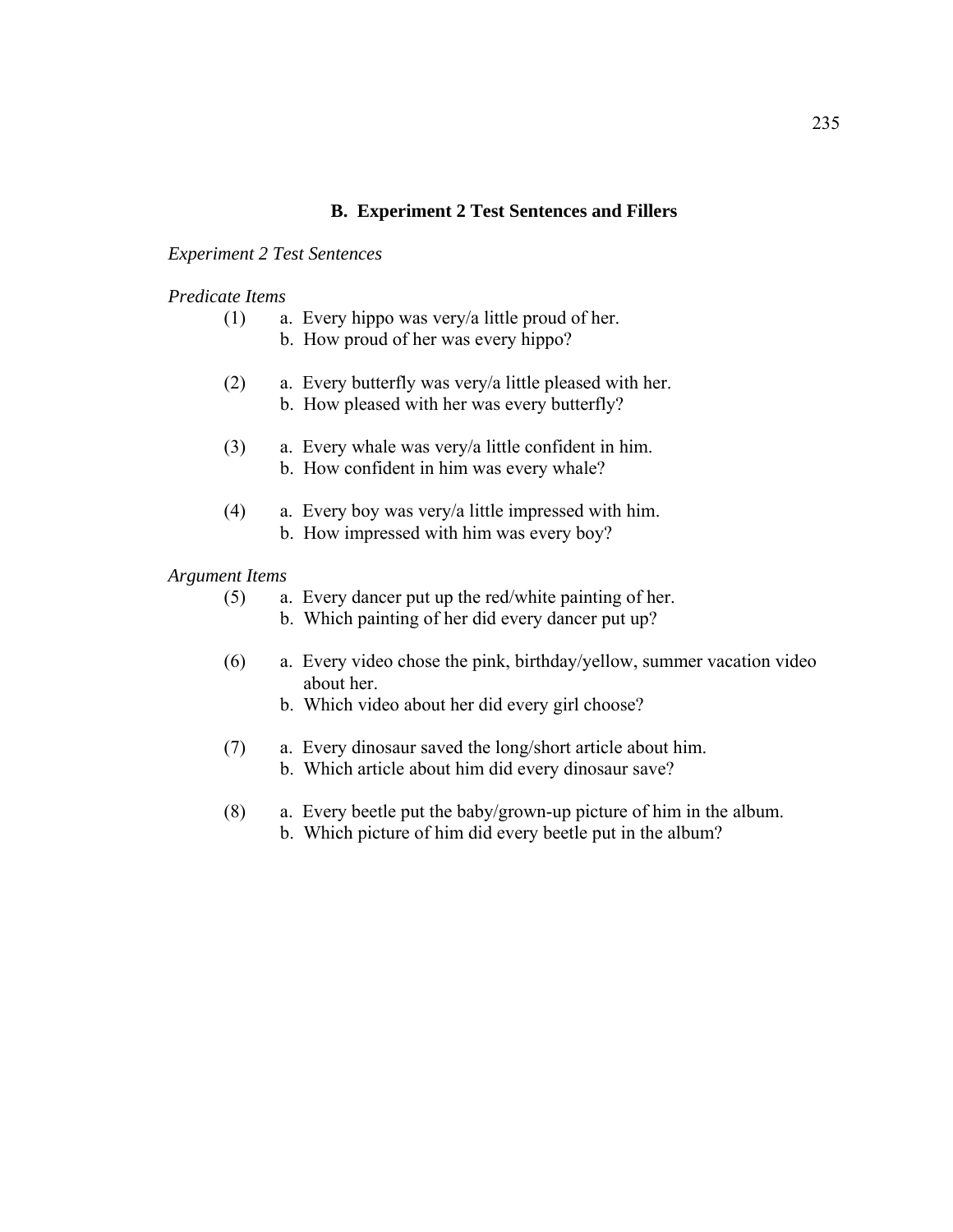### *Experiment 2 Filler Sentences*

- (1) a. Every hippo pushed the rock past the finish line/stopped pushing the rock before the finish line.
	- b. How far did every hippo push the rock?
- (2) a. Every butterfly drove all the way to the fence/stopped driving before reaching the fence.
	- b. How far did every butterfly drive?
- (3) a. Every whale balanced the ball all the way across the pool/only partway across the pool.
	- b. How far did every whale balance the ball?
- (4) a. Every boy jumped over the couch/onto the couch. b. How far did every boy jump?
- (5) a. Every dancer hid behind her wall/hid behind the mirror. b. Where did every dancer hide?
- (6) a. Every girl sat on the couch/sat on the bed. b. Where did every girl sit?
- (7) a. Every dinosaur put the saved articles on the bulletin board/on the table. b. Where did every dinosaur put the saved articles?
- (8) a. Every beetle pasted pictures in the yellow album/the red album. b. Which album did every beetle paste pictures in?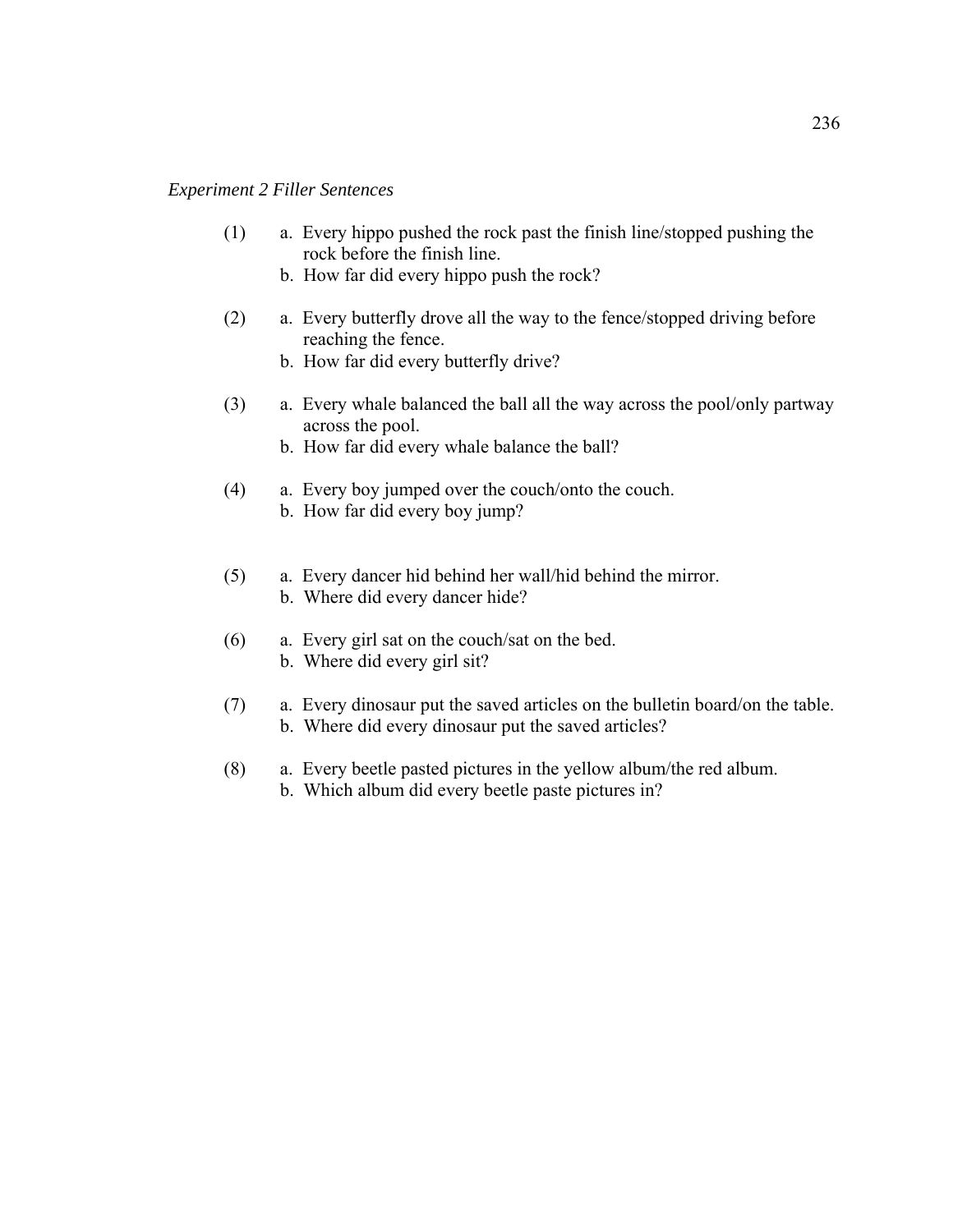# **C. Experiment 3 Test Sentences and Fillers**

# *Experiment 3 Test Sentences*

- (1) How proud of her/herself was every hippo?
- (2) How pleased with her/herself was every butterfly?
- (2) How confident in him/himself was every whale?
- (4) How impressed with him/himself was every brother?

# *Experiment 3 Fillers*

- (1) Miss Cow pushed the rock past the finish line/stopped pushing the rock before the finish line.
- (2) Alice drove all the way to the fence/stopped driving before reaching the fence.
- (3) Every whale balanced the ball all the way across the pool/stopped balancing the ball before reaching the end of the pool.
- (4) Every brother jumped over the couch/onto the couch.
- (5) a. How far did every dinosaur carry the wood? b. Every dinosaur was very/a little happy with him/himself.
- (6) a. How high did Miss Kitty jump? b. Every dancer was very/a little surprised at her/herself.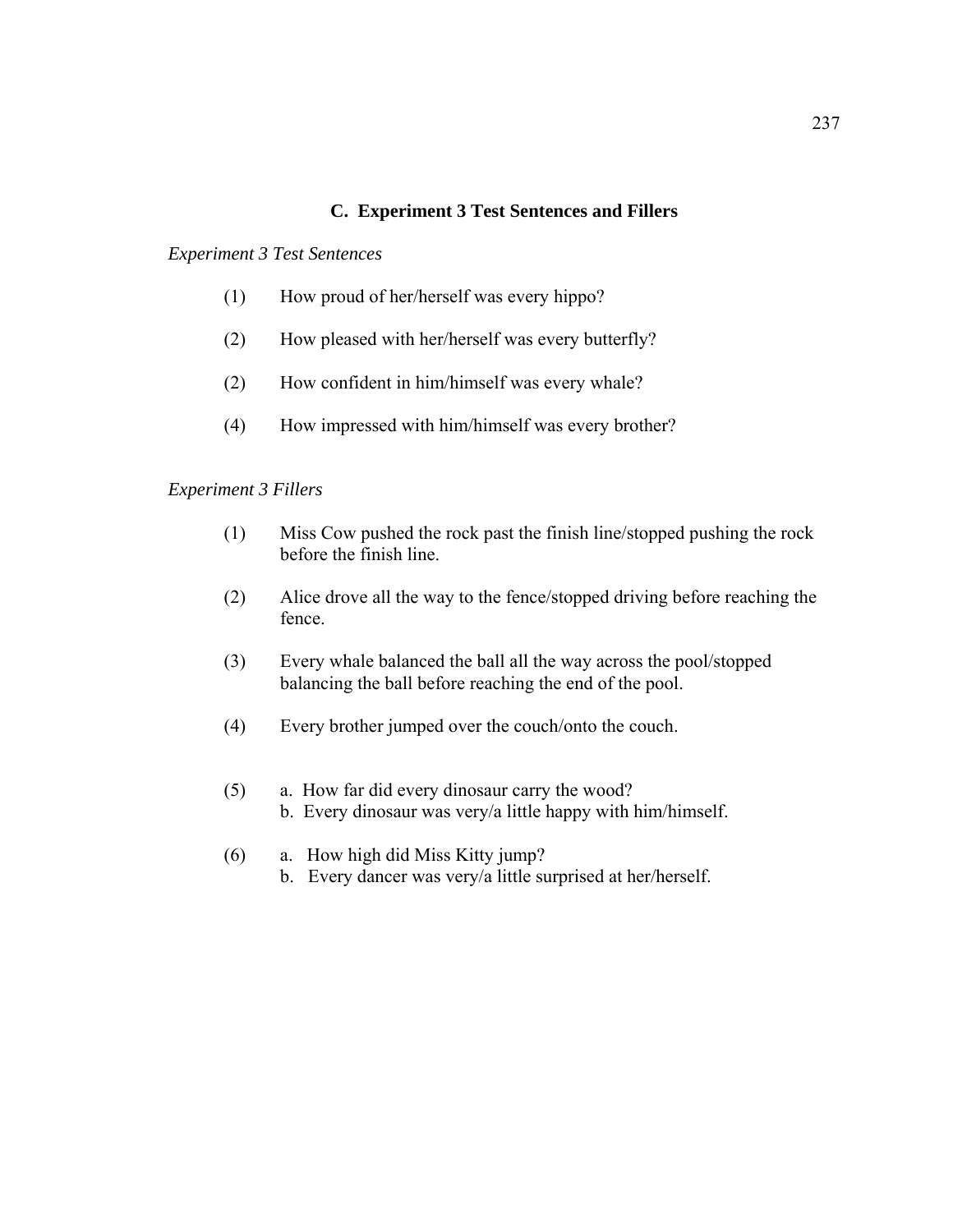# **D. Experiment 4 Test Sentences and Fillers**

### *Experiment 4 Test Sentences*

### *Predicate Items*

| (1) |  |  |  | a. She was very/a little proud of Miss Hippo. |
|-----|--|--|--|-----------------------------------------------|
|-----|--|--|--|-----------------------------------------------|

- b. How proud of Miss Hippo was she?
- (2) a. She was very/a little pleased with Alice.
	- b. How pleased with Alice was she?
- (3) a. He was very/a little confident in Mr. Whale. b. How confident in Mr. Whale was he?
- (4) a. He was very/a little impressed with Andy. b. How impressed with Andy was he?

### *Argument Items*

- (5) a. She put up the red/white painting of Miss Cruella.
	- b. Which painting of Miss Cruella did she put up?
- (6) a. She chose the yellow, summer vacation/pink, birthday video about Mary.
	- b. Which video about Mary did she choose?
- (7) a. He saved the short/long article about Mr. Giraffe.
	- b. Which article about Mr. Giraffe did he save?
- (8) a. He put the grown-up/baby picture of Mr. Frog in the album. b. Which picture of Mr. Frog did he put in the album?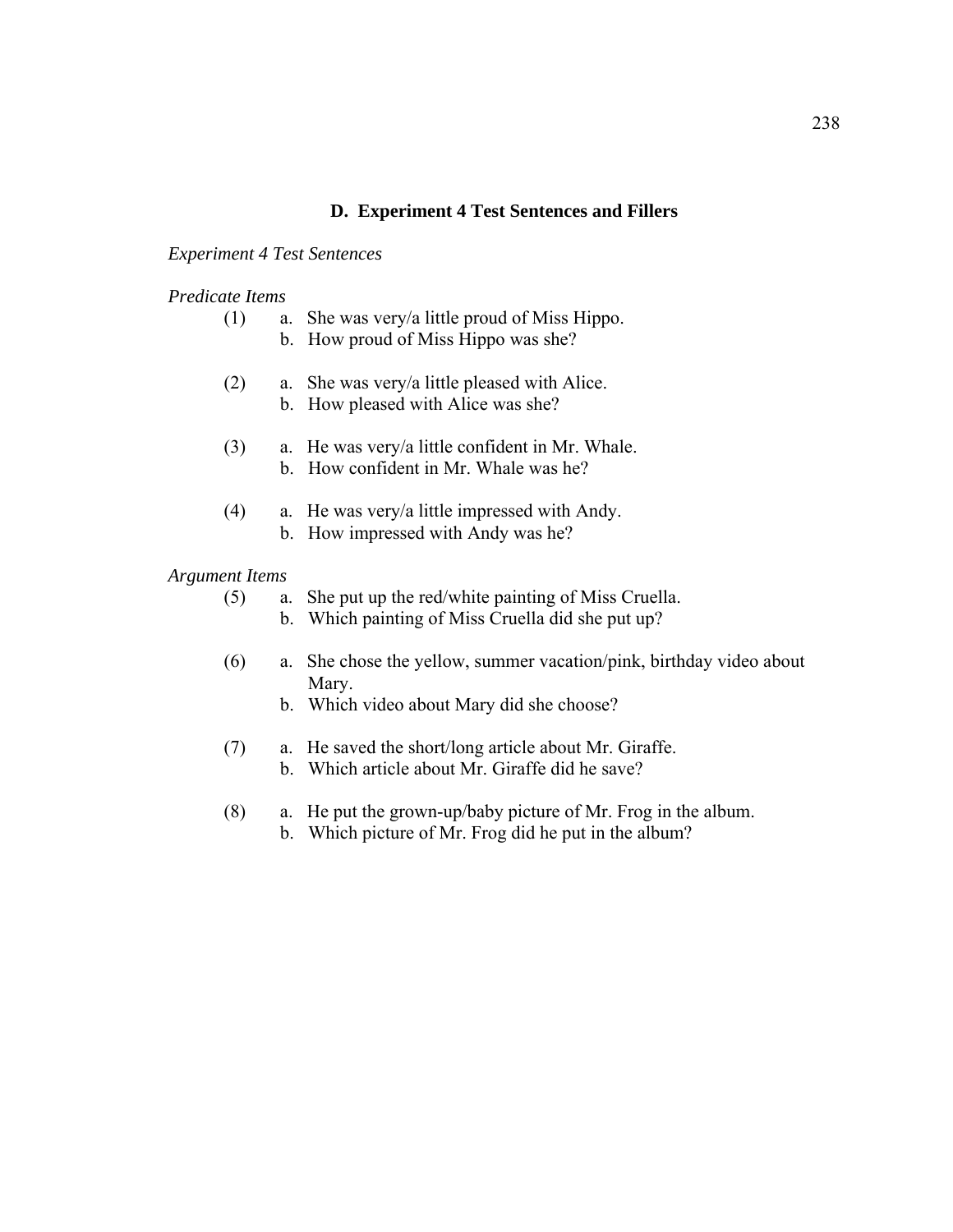### *Experiment 4 Fillers*

- (1) a. Miss Hippo balanced the ball past the finish line/stopped balancing the ball before the finish line.
	- b. How far did Miss Hippo balance the ball?
- (2) a. Alice drove the car all the way to the fence/past the boulder. b. How far did Alice drive?
- (3) a. Mr. Whale balanced the ball all the way across the pool/balanced the ball past the line.
	- b. How far did Mr. Whale balance the ball?
- (4) a. Andy jumped over the couch/onto the couch. b. How far did Andy jump?
- (5) a. Janie and Miss Cruella hung the paintings down low/up high on the wall.
	- b. Where did Janie and Miss Cruella hang the paintings on the wall?
- (6) a. Mary and Miss Troll sat on the bed/couch. b. Where did Mary and Miss Troll sit?
- (7) a. Mr. Giraffe and Mr. Dinosaur put the saved articles on the bulletin board/table.
	- b. Where did Mr. Giraffe and Mr. Dinosaur put the saved articles?
- (8) a. Mr. Beetle and Mr. Frog pasted the pictures in the red/yellow album. b. Which album did Mr. Beetle and Mr. Frog paste pictures in?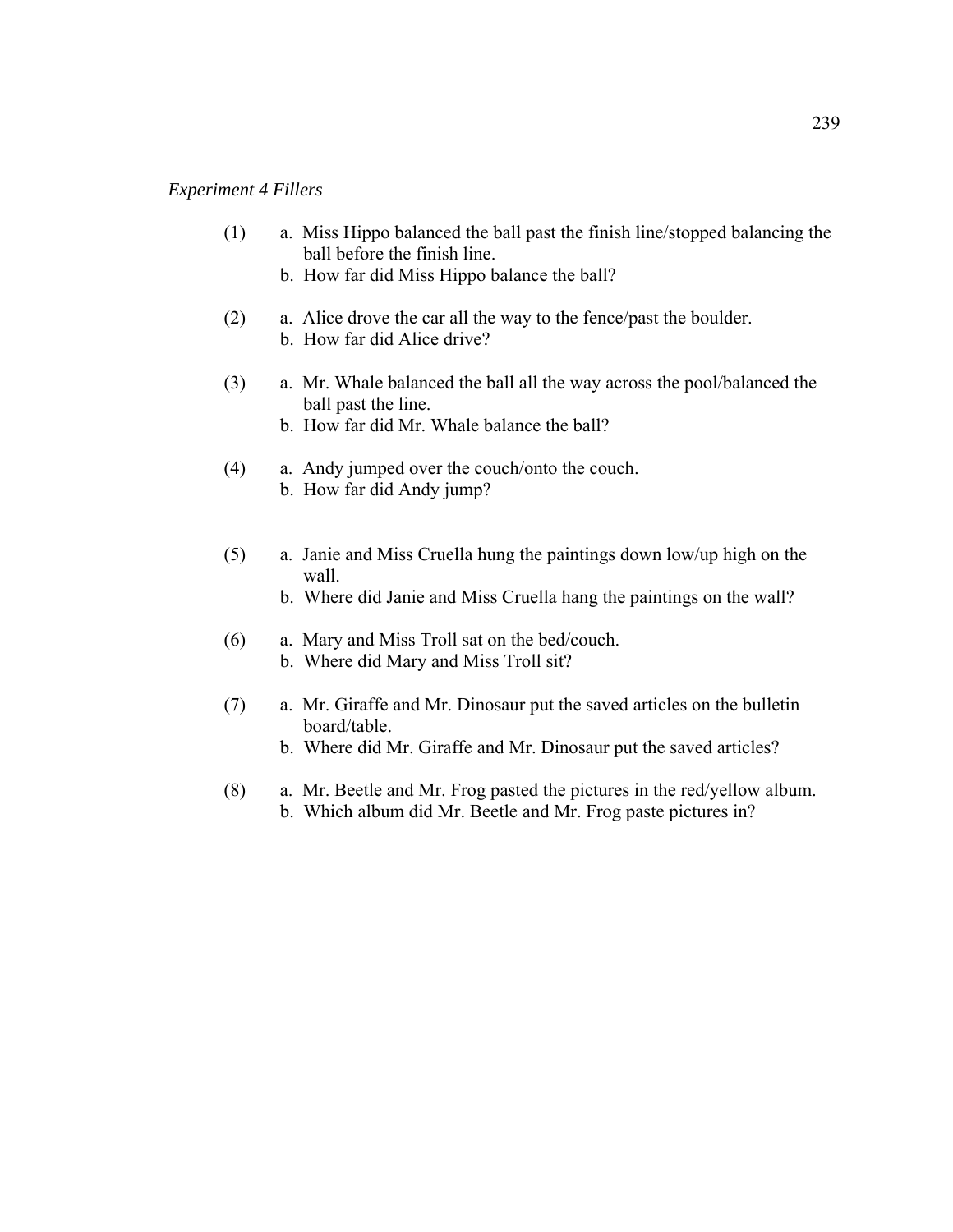## **E. Experiment 5 Test Sentences and Fillers**

### *Experiment 5 Test Sentences*

### *Predicate Items*

- (1) Miss Cow figured out how proud of herself Miss Hippo was.
- (2) Alice remembered how pleased with herself Miss Butterfly was.
- (3) Mr. Whale knew how happy with himself Mr. Walrus was.
- (4) Mr. Monkey forgot how impressed with himself Andy was.

## *Argument Items*

- (5) Miss Cruella knew which painting of herself Janie put up.
- (6) Miss Troll forgot which video about herself Mary chose.
- (7) Mr. Giraffe remembered which article about himself Mr. Dinosaur saved.
- (8) Mr. Frog figured out which picture of himself Mr. Beetle put in the album.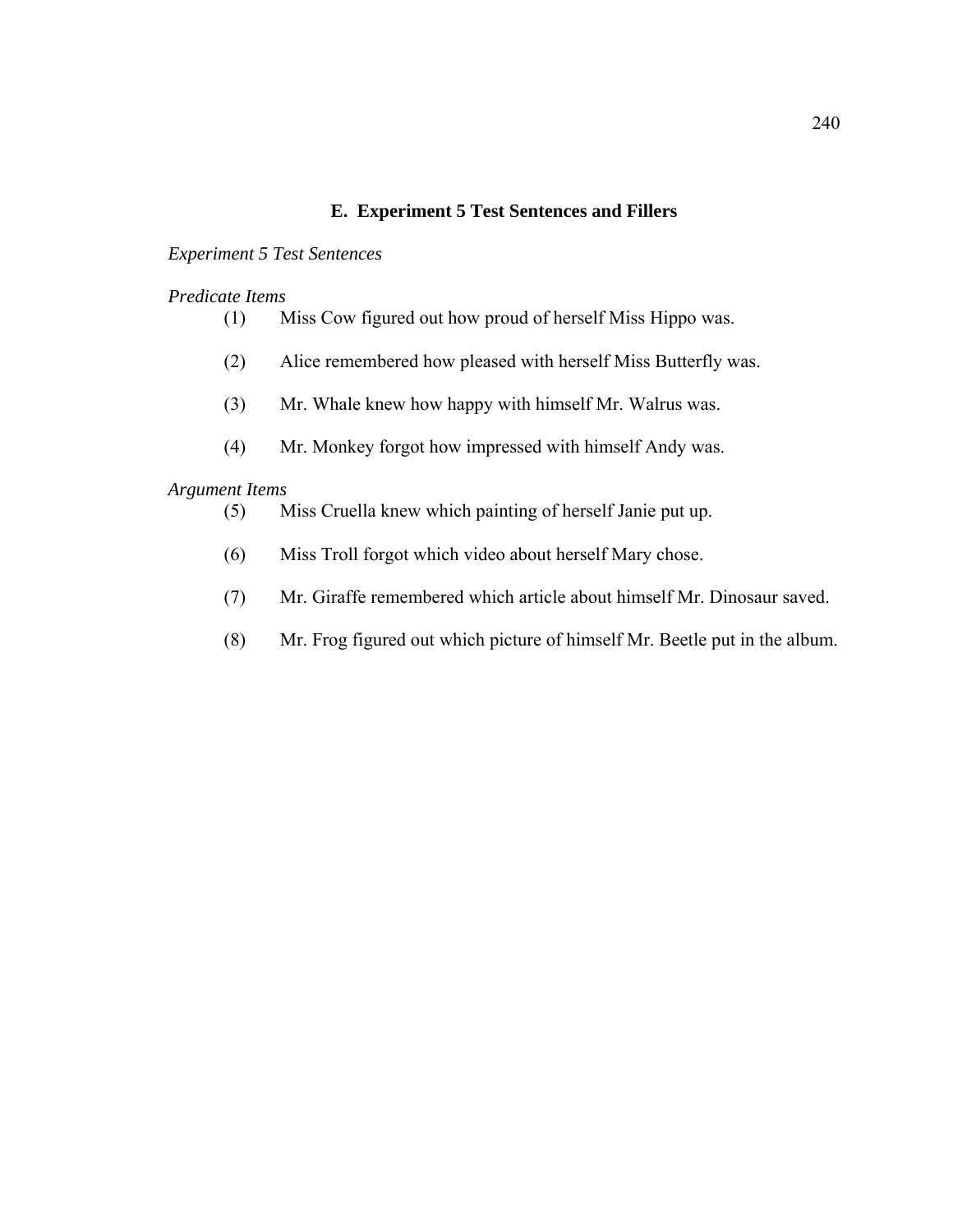#### *Experiment 5 Fillers*

- (1) Miss Cow pushed her rock past the finish line/stopped pushing her rock before the finish line.
- (2) Miss Butterfly drove all the way to the fence/only drove a little ways.
- (3) Mr. Whale balanced his ball all the way across the pool/only balanced his ball a little ways.
- (4) Mr. Monkey jumped over the couch/jumped onto the couch.
- (5) Mr. Lion hung the paintings down low/up high on the wall.
- (6) Mr. Dog sat on the couch/sat on the bed.
- (7) The saved articles were on the bulletin board/on the table.
- (8) Ariel put pictures in the red/yellow album.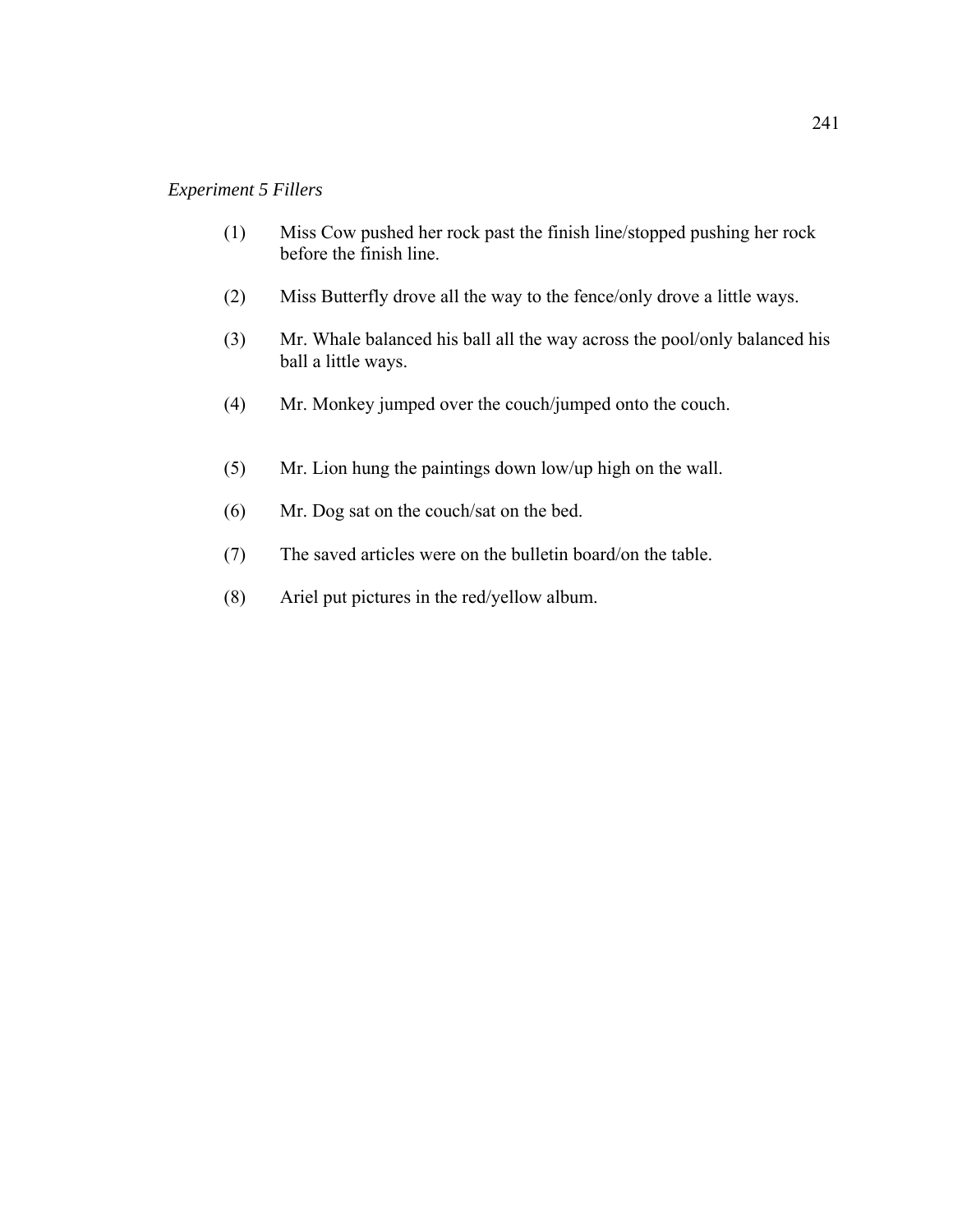### **VITA**

#### **Erin McMahon Leddon**

Department of Linguistics 2016 Sheridan Road Evanston, IL 60208 Phone: (708) 207-0590 [e-mcmahon@northwestern.edu](mailto:e-mcmahon@northwestern.edu)

**Birthplace:** LaGrange, Illinois

#### **Education:**

| 2006. | Doctor of Philosophy in Linguistics,<br>Northwestern University, Evanston, IL.                                     |
|-------|--------------------------------------------------------------------------------------------------------------------|
| 1997. | Bachelor of Arts in Spanish and Economics ( <i>magna cum laude</i> ),<br>University of Notre Dame, Notre Dame, IN. |

## **Professional Experience:**

| Lab coordinator, Center for Children's Language Acquisition,<br>Northwestern University.<br>Intern, Center for Children's Language Acquisition, Northwestern<br>University.<br>Doctoral Student and Teaching/Research Assistant, Northwestern<br>University.<br>Software Quality Assurance Analyst, CCC Information Services Inc.,<br>Chicago, IL.<br>Business Analyst, Hewitt Associates LLC, Lincolnshire, IL. | 2004-05.   | Adjunct Lecturer in Linguistics, Northwestern University.<br>Formal Analysis of Words and Sentences (Summer 2005)<br>Language Myths (Winter 2004) |
|------------------------------------------------------------------------------------------------------------------------------------------------------------------------------------------------------------------------------------------------------------------------------------------------------------------------------------------------------------------------------------------------------------------|------------|---------------------------------------------------------------------------------------------------------------------------------------------------|
|                                                                                                                                                                                                                                                                                                                                                                                                                  | 2004-2005. |                                                                                                                                                   |
|                                                                                                                                                                                                                                                                                                                                                                                                                  | 2001-04.   |                                                                                                                                                   |
|                                                                                                                                                                                                                                                                                                                                                                                                                  | 2000-06.   |                                                                                                                                                   |
|                                                                                                                                                                                                                                                                                                                                                                                                                  | 1999-2000. |                                                                                                                                                   |
|                                                                                                                                                                                                                                                                                                                                                                                                                  | 1997-1999. |                                                                                                                                                   |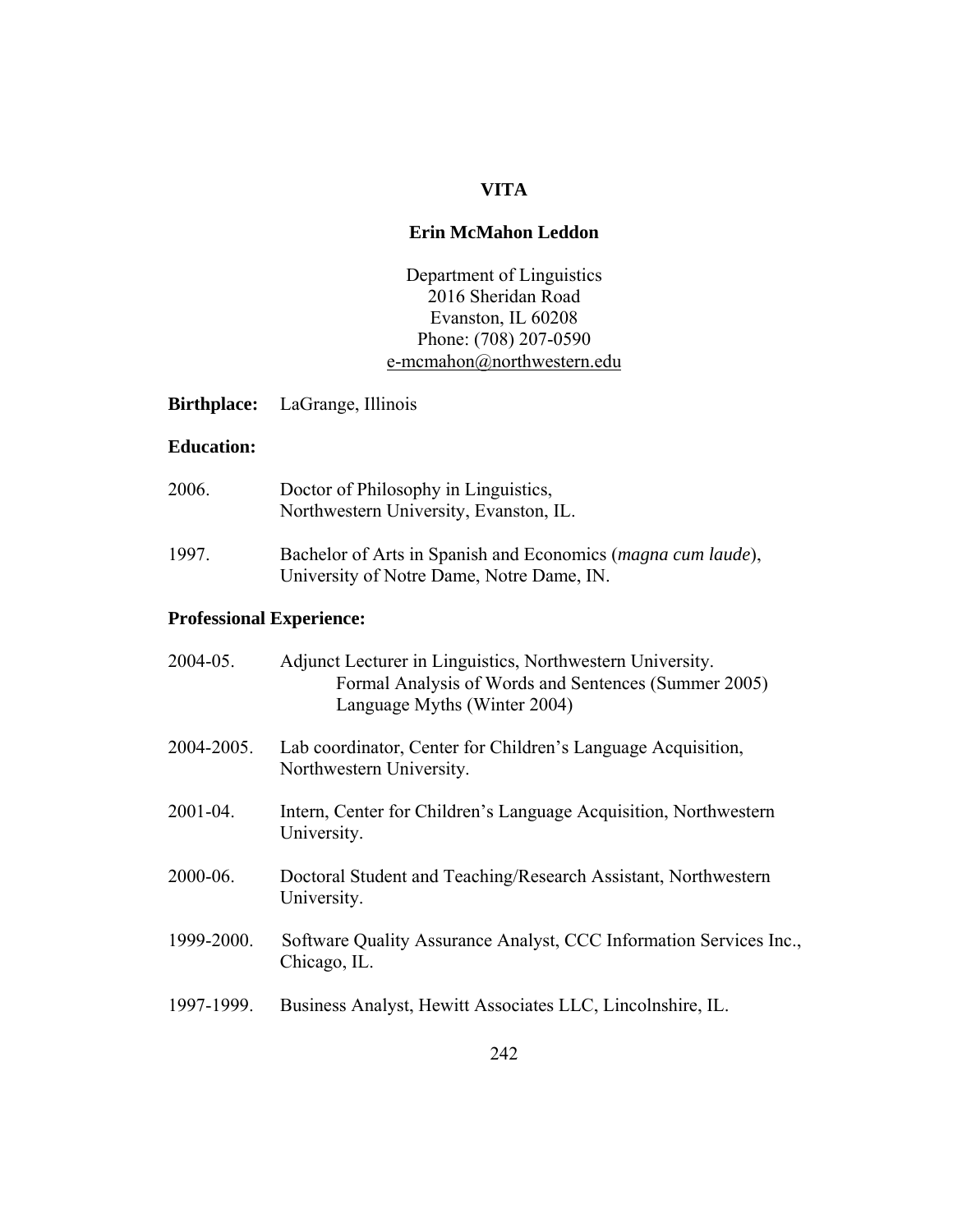## **Fellowships and Awards:**

| 2005-06. | Dissertation Year Fellowship recipient for final year of graduate studies,<br>Northwestern University.                 |
|----------|------------------------------------------------------------------------------------------------------------------------|
| 2004.    | National Science Foundation travel grant recipient for 17 <sup>th</sup> Annual CUNY<br>Sentence Processing Conference. |
| 2000-01. | Language and Cognition Fellowship recipient for first year of graduate<br>studies, Northwestern University.            |

#### **Conference Presentations:**

| 2005. | "Reconstruction Effects in Child Grammar." (w/ Jeffrey Lidz). $30th$<br>Boston University Conference on Language Development. November 5.                                                                                                                                                                                   |
|-------|-----------------------------------------------------------------------------------------------------------------------------------------------------------------------------------------------------------------------------------------------------------------------------------------------------------------------------|
| 2004. | "Suprasegmental Cues to Meaning in Child-Directed Speech." (w/Jeffrey<br>Lidz and Janet Pierrehumbert). 17 <sup>th</sup> Annual CUNY Sentence Processing<br>Conference, March 27.                                                                                                                                           |
| 2003. | "Quantifier Raising in 4-year-olds," (w/ Jeffrey Lidz, Kristen Syrett,<br>Joshua Viau, Florencia Anggoro, Jessica Peterson-Hicks, Elisa Sneed,<br>Ann Bunger, Taki Flevaris, Anne Graham, Kristy Grohne, Yongeun Lee,<br>Evar Strid). 28 <sup>th</sup> Boston University Conference on Language<br>Development. November 1. |
| 2002. | "Clitic-Left Dislocation in Modern Greek: An Argument for Movement."<br>Annual QP Fest, Northwestern University. June 5.                                                                                                                                                                                                    |

## **Publications:**

| 2004. | J. Lidz, E. McMahon, K. Syrett, J. Viau, F. Anggoro, J. Peterson-Hicks, E.                                                      |
|-------|---------------------------------------------------------------------------------------------------------------------------------|
|       | Sneed, A. Bunger, T. Flevaris, A. Graham, K. Grohne, Y. Lee, and E.                                                             |
|       | Strid. "Quantifier Raising in 4-year-olds." Proceedings of BUCLD 28.                                                            |
|       | Cascadilla Press: Cambridge, MA.                                                                                                |
| 2006. | E. Leddon and J. Lidz. "Reconstruction Effects in Child Language."<br>Proceedings of BUCLD 30. Cascadilla Press: Cambridge, MA. |